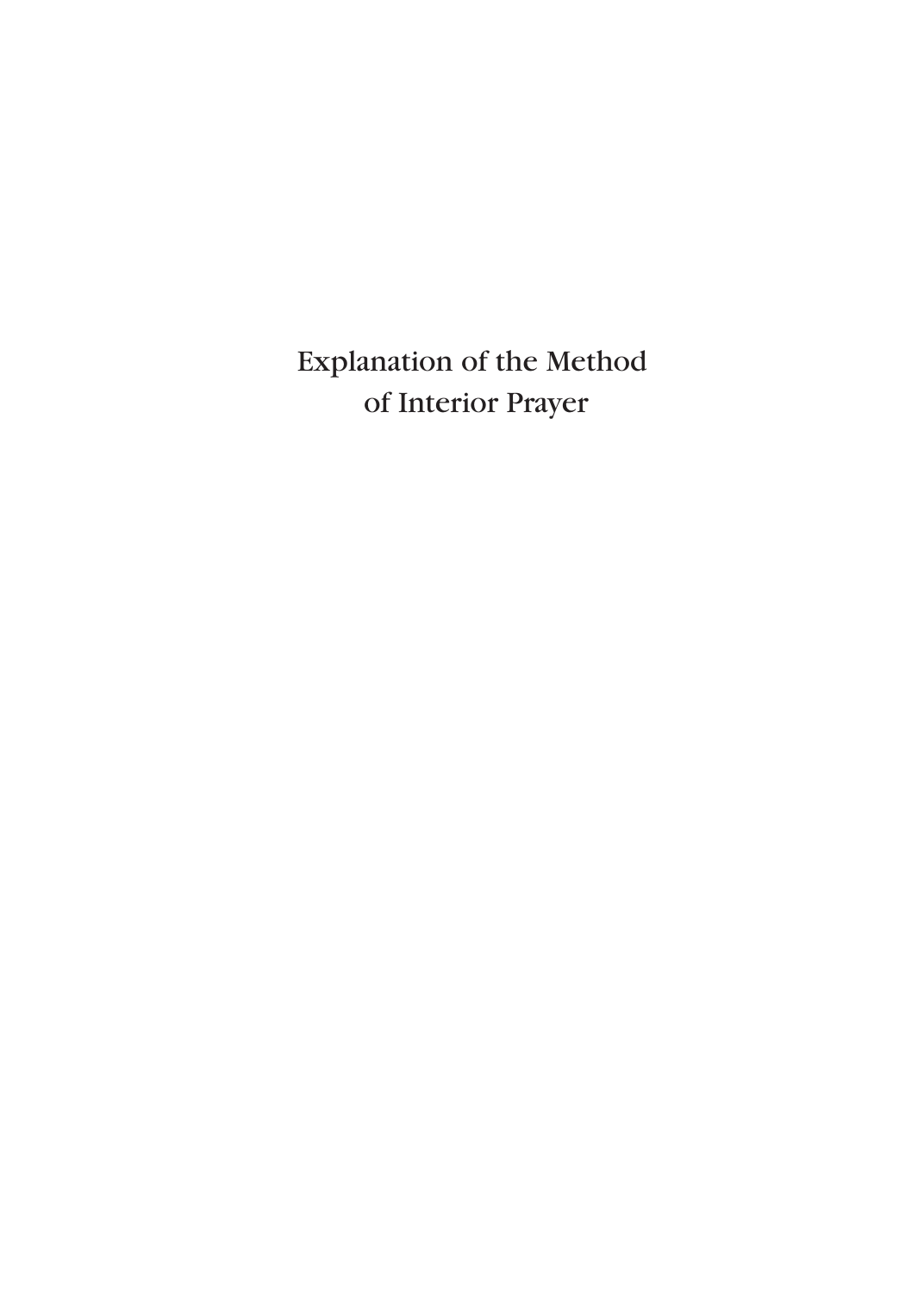

Frontispiece: reproduction of the title page of the 1739 edition. The original text is preserved in the Archives of the Generalate in Rome.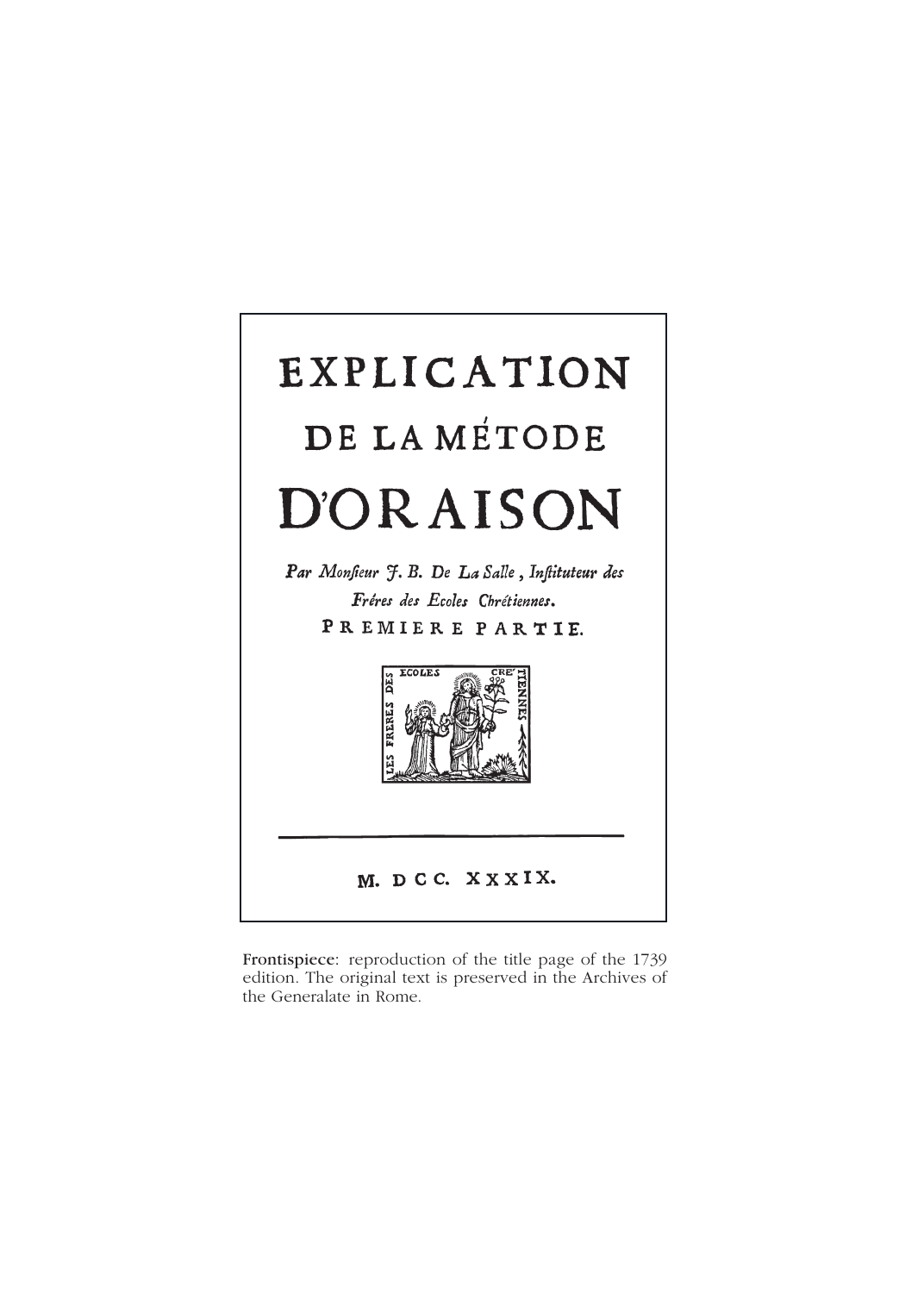# Explanation of the Method of Interior Prayer

# by John Baptist de La Salle

Original translation by Richard Arnandez, FSC

Edited and revised translation by Donald Mouton, FSC

> 1995, reprinted 2007 Lasallian Publications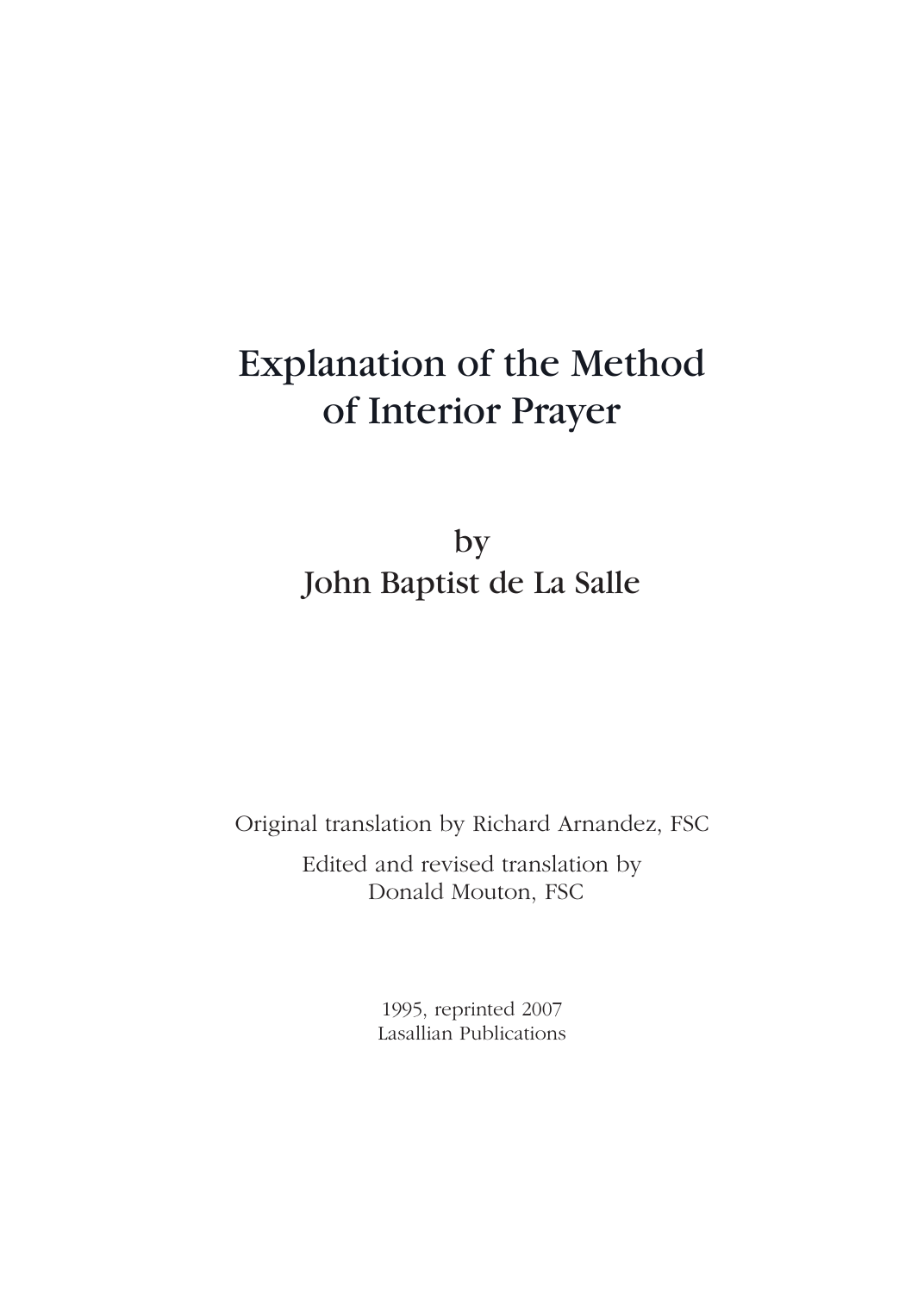This volume is a translation of *Explication de la méthode d'oraison,* by John Baptist de La Salle, edition of 1739

#### *Lasallian Publications*

Sponsored by the Regional Conference of Christian Brothers of the United States and Toronto

Editorial Board

Luke Salm, FSC *Chairman*

William Quaintance, FSC Francis Huether, FSC *Director of Publications Copy Editor*

Daniel Burke, FSC William Mann, FSC

Miguel Campos, FSC Donald Mouton, FSC Ronald Isetti, FSC Joseph Schmidt, FSC Augustine Loes, FSC Nicholas Schumer, FSC

> *Explanation of the Method of Interior Prayer* is volume 5 of Lasallian Sources: The Complete Works of John Baptist de La Salle

 $\overline{\phantom{a}}$   $\overline{\phantom{a}}$   $\overline{\phantom{a}}$   $\overline{\phantom{a}}$   $\overline{\phantom{a}}$   $\overline{\phantom{a}}$   $\overline{\phantom{a}}$   $\overline{\phantom{a}}$   $\overline{\phantom{a}}$   $\overline{\phantom{a}}$   $\overline{\phantom{a}}$   $\overline{\phantom{a}}$   $\overline{\phantom{a}}$   $\overline{\phantom{a}}$   $\overline{\phantom{a}}$   $\overline{\phantom{a}}$   $\overline{\phantom{a}}$   $\overline{\phantom{a}}$   $\overline{\$ 

Copyright © 1995 by Christian Brothers Conference, Landover, Maryland, 20785 All rights reserved

Printed in the United States of America

Library of Congress card catalogue number 93-74361 ISBN 0-944808-09-3 (hardbound) ISBN 0-944808-10-7 (paperback)

Cover: Saint John Baptist de La Salle at prayer during his sojourn at Parménie, France. (Painting by Pellegrini, 1878, original in the chapel at Parménie.)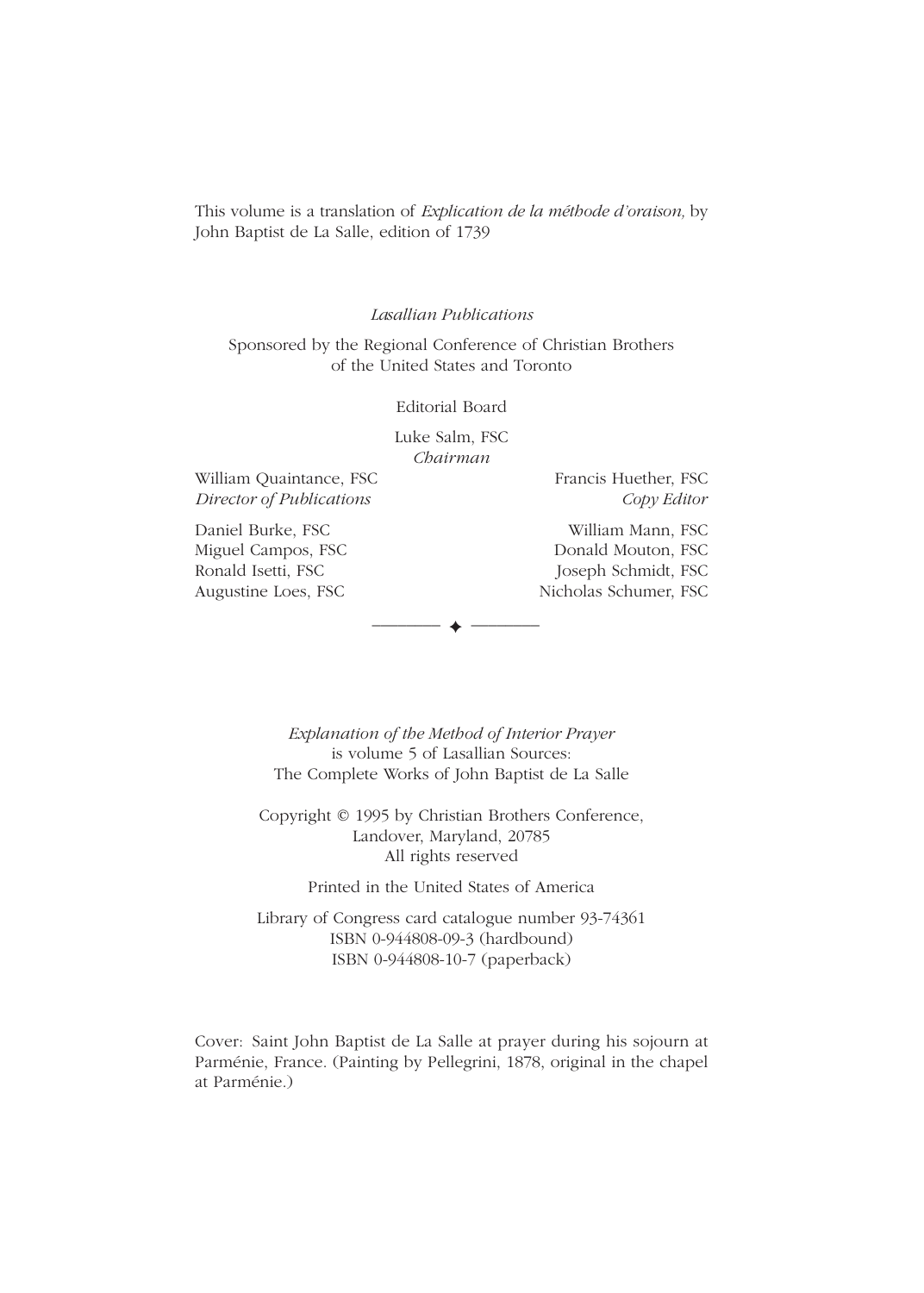Brother Richard Arnandez, FSC, was born in New Iberia, Louisiana. From 1933 to 1936 he taught in the boarding school of the Christian Brothers at Passy-Froyennes, Belgium. He holds a bachelor's degree from Manhattan College and a *License ès Letters* from the University of Lille, France. After a number of years as teacher and administrator, Brother Richard was appointed Provincial of the New Orleans–Santa Fe Province. From 1969 to 1972 he served in Rome as Secretary General and as Vice-Procurator General of the Institute. He is the author of several books and journal articles and is a professional translator.

Brother Francis Huether, FSC, is a native of New York City, although for many years he has worked in the Chicago area. In his sixty-fiveplus years as a Christian Brother, he has been a teacher, administrator, comptroller, and supervisor of schools. In 1972 he helped establish the national (later regional) office of the Christian Brothers Conference, and he served as its first secretary for over fifteen years. The Huether Workshop of Lasallian educators is named in his honor. Brother Francis holds bachelor's and master's degrees in German from the Catholic University of America, and has studied at Fordham, Columbia, Canisius, and Rhode Island College. Presently he is copy editor of Lasallian Publications.

Brother Donald Mouton, FSC, a native of Lafayette, Louisiana, is currently the Brother Visitor (provincial) of the New Orleans–Santa Fe District, a position he assumed in June 1990. From 1971 to 1982, he was a professor of theology at the College of Santa Fe, New Mexico, and from 1982 to 1987, he was President of the College of Santa Fe. In 1988–1989 he attended the International Session of Lasallian Studies in Rome. He obtained a bachelor's degree in mathematics from the College of Santa Fe in 1957 and a doctorate in Sacred Theology from l'Institut Catholique in Paris in 1971. He is a frequent lecturer in biblical theology and Lasallian spirituality in this country and abroad and has taught for several years in the Buttimer Institute. He has translated and edited several works for the Lasallian Publications project and is a member of its Editorial Board.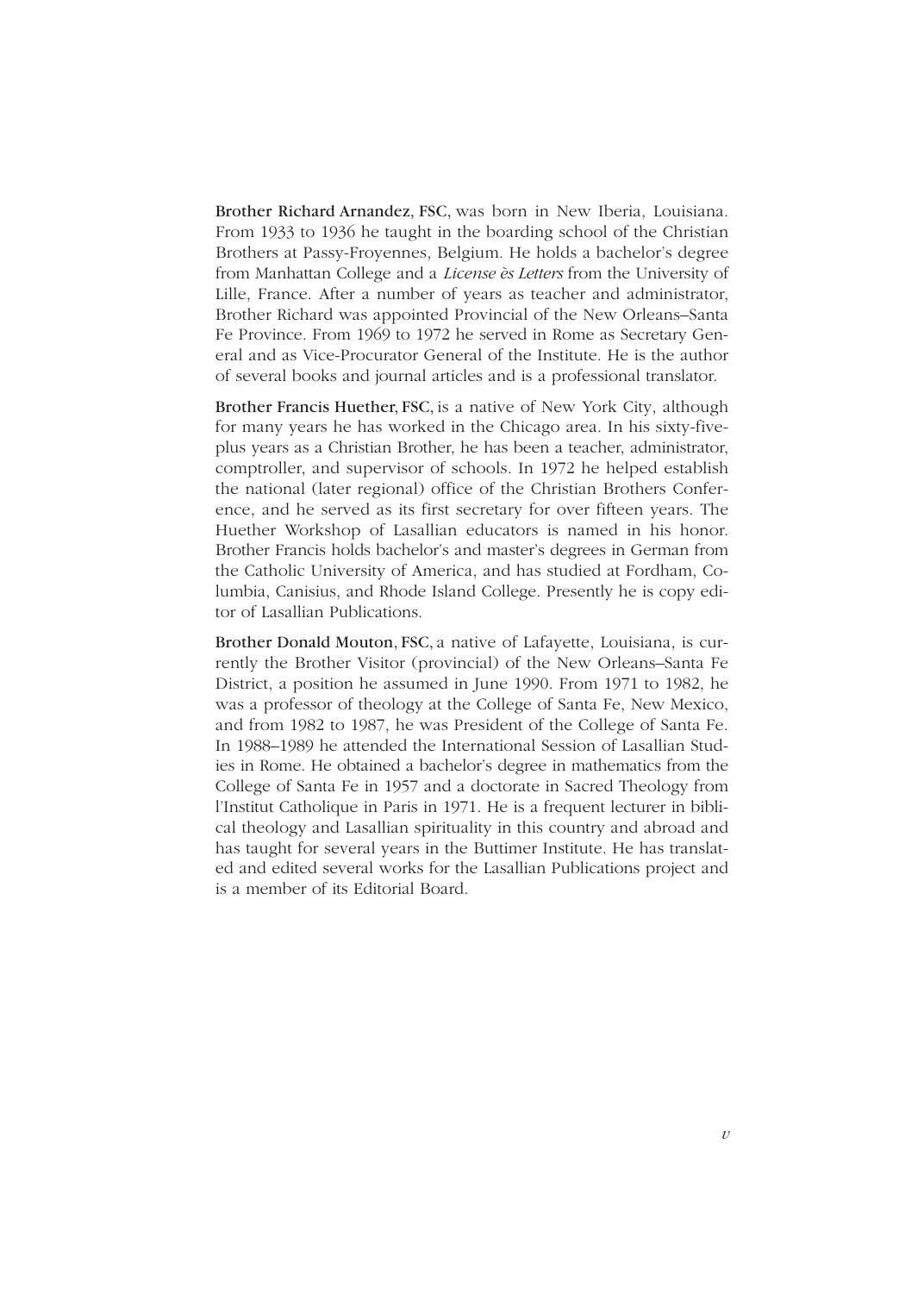## Lasallian Publications

Sponsored by the Regional Conference of Christian Brothers of the United States of America and of Toronto, Canada, Lasallian Publications will produce volumes on the life, writings, and work of John Baptist de La Salle (1651–1719), Founder of the Brothers of the Christian Schools, and on the early history of the Brothers. These volumes will be presented in two series.

- ✦ Lasallian Sources, in 9 volumes, consists of new English translations and editions of all the writings of John Baptist de La Salle.
- ✦ Lasallian Resources, consists of the three early biographies of John Baptist de La Salle, four thematic studies based on the documents contemporary with the foundation of the Brothers of the Christian Schools, and translations and editions of current Lasallian studies.

### Volumes Published in This Series

#### Lasallian Sources

- *The Letters of John Baptist de La Salle.* Translated and edited by Colman Malloy, FSC, and Augustine Loes, FSC (1988).
- *Collection of Various Short Treatises.* Translated by W. J. Battersby, FSC, and edited by Daniel Burke, FSC (1993).
- *The Rules of Christian Decorum and Civility.* Translated by Richard Arnandez, FSC, and edited by Gregory Wright, FSC (1985).
- *Meditations by John Baptist de La Salle.* Translated by Richard Arnandez, FSC, and Augustine Loes, FSC. Edited by Augustine Loes, FSC, and Francis Huether, FSC (1994).

#### Lasallian Resources

#### Early Biographies

*The Life of John Baptist de La Salle.* Canon John Baptist Blain. Translated by Richard Arnandez, FSC (1985).

#### Early Documents

*John Baptist de La Salle: The Formative Years.* Luke Salm, FSC (1989).

#### Current Lasallian Studies

- *John Baptist de La Salle and Special Education: A Study of Saint Yon.* Othmar Würth, FSC. Translated by Augustine Loes, FSC. Adapted by Francis Huether, FSC. Edited by Bonaventure Miner, FSC (1988).
- *So Favored by Grace: Education in the Time of John Baptist de* La Salle. Edited by Lawrence J. Colhocker, FSC (1991).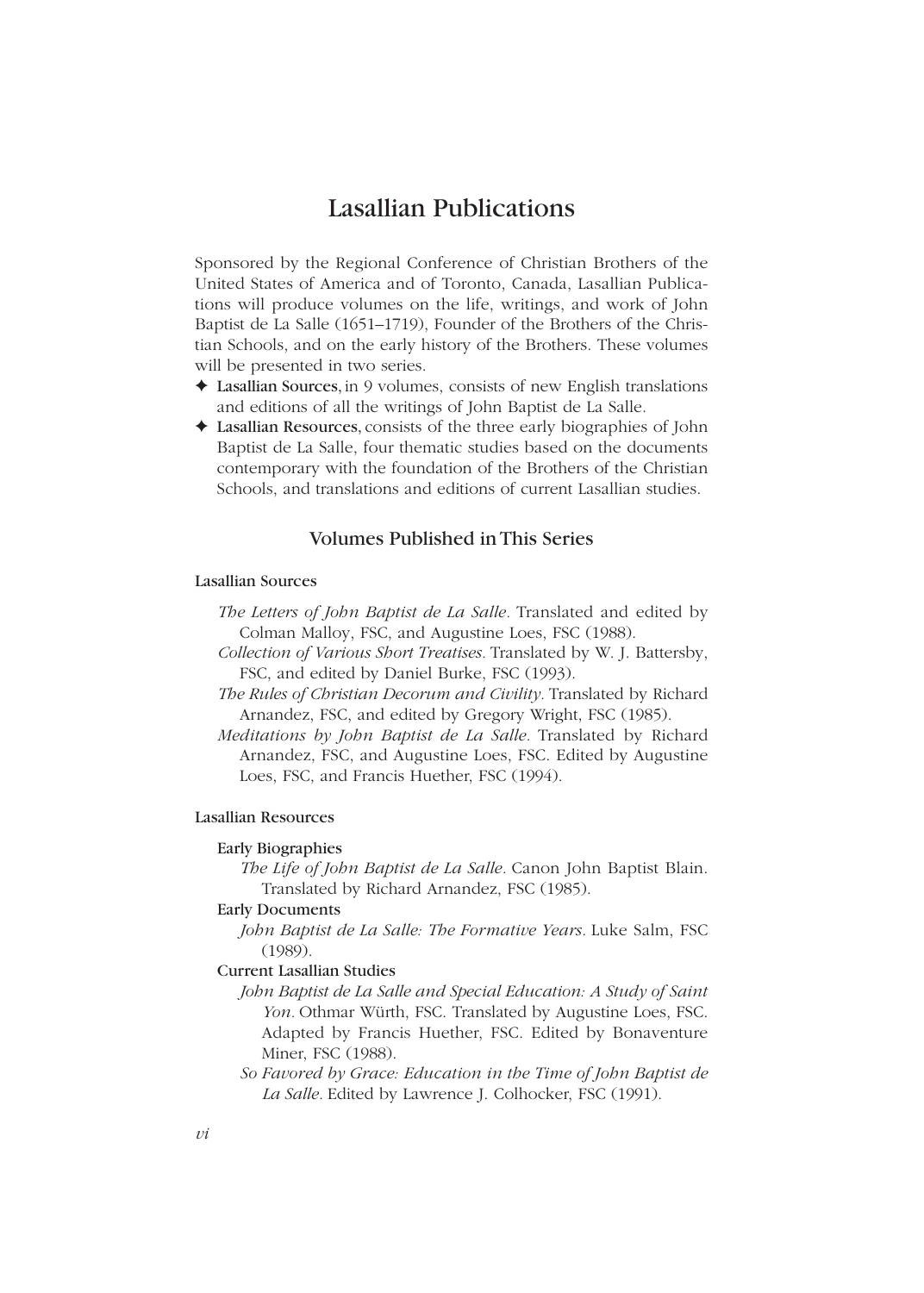# **Contents**

# Explanation of the Method of Interior Prayer

# The First Part of the Method of Interior Prayer

| Interior Prayer in General and the Preparation of the Soul $\ldots$ 21                                                                                                                                   |
|----------------------------------------------------------------------------------------------------------------------------------------------------------------------------------------------------------|
| Different Ways To Place Ourselves in the Presence of God $\ldots$ . 25                                                                                                                                   |
| God Present in the Place Where We Are  26                                                                                                                                                                |
| The first way to place ourselves<br>in the presence of God in the place where we are<br>is to consider that God is present everywhere $\dots \dots 26$                                                   |
| The second way to place ourselves<br>in the presence of God in the place where we are<br>is to consider our Lord present in the midst<br>of those who are gathered in his name $\ldots \ldots \ldots$ 28 |
|                                                                                                                                                                                                          |
| The first way to place ourselves in the<br>presence of God within us is to consider<br>God present in us to maintain us in existence $31$                                                                |
| The second way to place ourselves in the<br>presence of God within us is to consider God<br>present in us through his grace and the Holy Spirit . 35                                                     |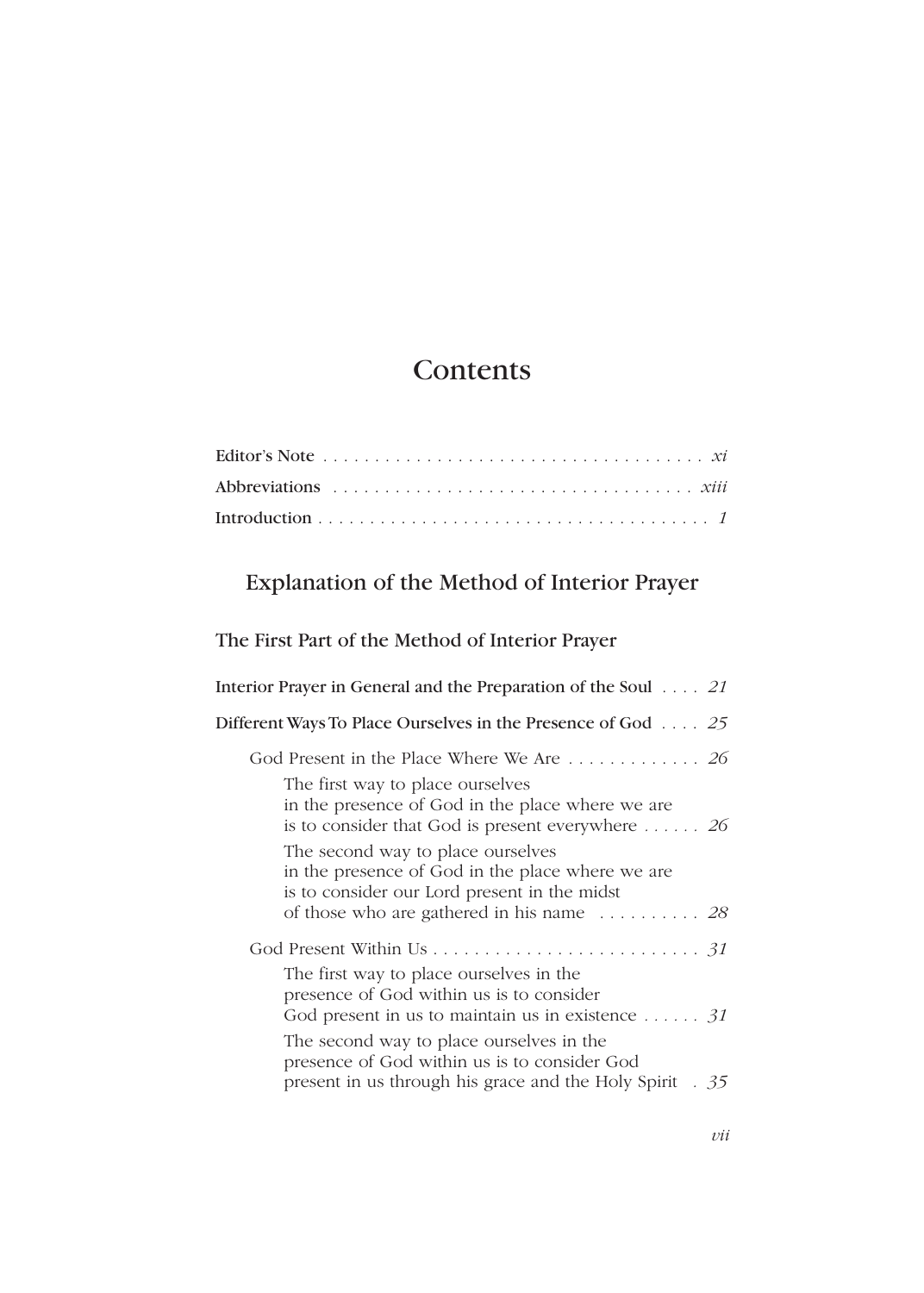| The first way to place ourselves in the<br>presence of God in a church is to consider<br>the church as the house of God 39                                |  |
|-----------------------------------------------------------------------------------------------------------------------------------------------------------|--|
| The second way to place ourselves in the<br>presence of God in a church is to consider our<br>Lord in the Most Blessed Sacrament of the altar $\ldots$ 43 |  |
| Different Ways To Attend to the Presence of God 47                                                                                                        |  |
| Attending to the Presence of God                                                                                                                          |  |
| Attending to the Presence of God<br>by Few but Prolonged Reflections  48                                                                                  |  |
| Attending to the Presence of God<br>by Simple Attention $\dots \dots \dots \dots \dots \dots \dots \dots \dots \dots 51$                                  |  |
|                                                                                                                                                           |  |
| The Nine Acts of the First Part of the Method of Interior Prayer 57                                                                                       |  |
| The Three Acts That Refer to God $\ldots \ldots \ldots \ldots \ldots 57$                                                                                  |  |
|                                                                                                                                                           |  |
|                                                                                                                                                           |  |
|                                                                                                                                                           |  |
|                                                                                                                                                           |  |
|                                                                                                                                                           |  |
|                                                                                                                                                           |  |
|                                                                                                                                                           |  |
|                                                                                                                                                           |  |
|                                                                                                                                                           |  |
|                                                                                                                                                           |  |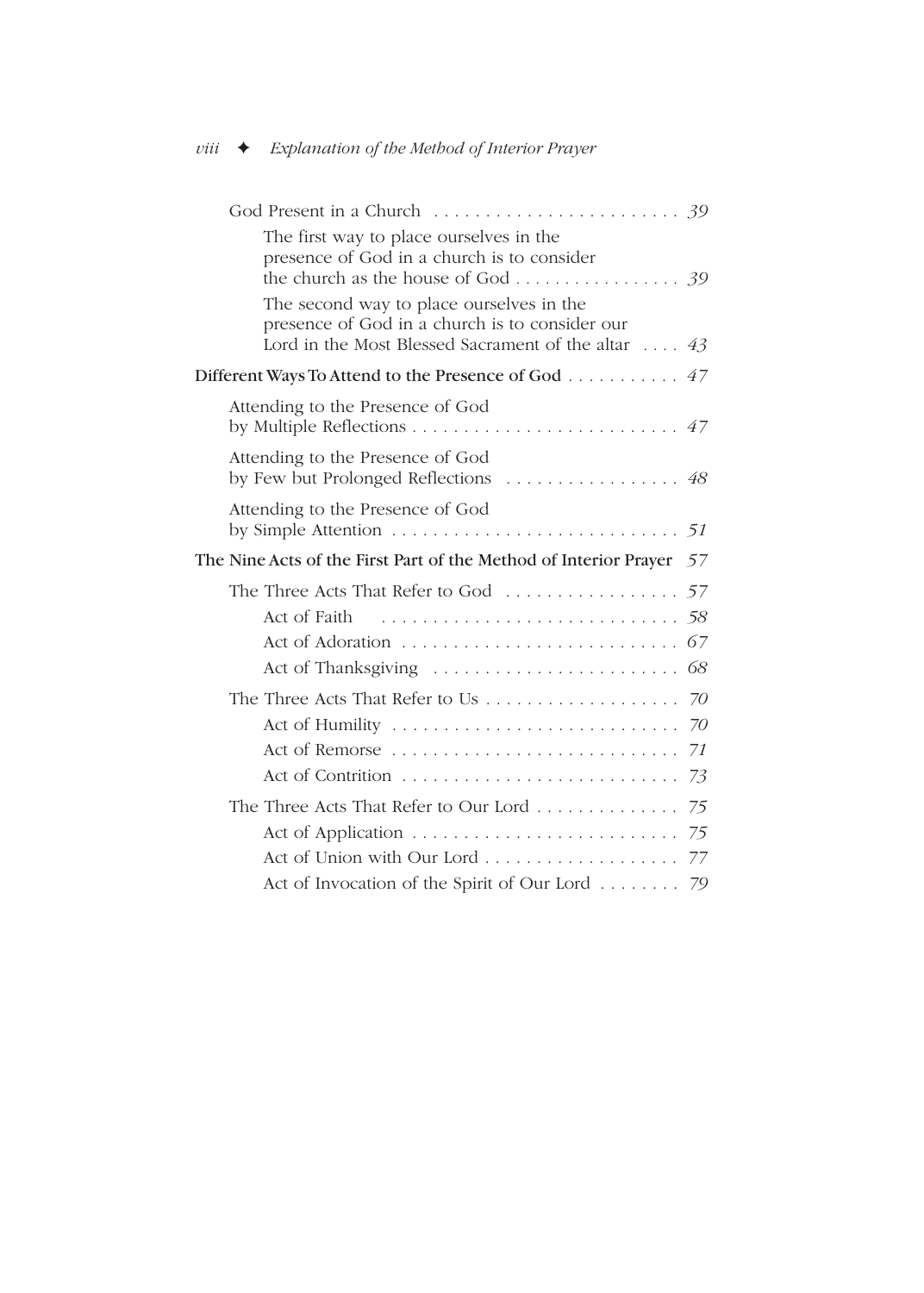## The Second Part of the Method of Interior Prayer

| The Three Acts That Refer to Our Lord                  | 85  |
|--------------------------------------------------------|-----|
| Act of Faith in a Mystery                              | 85  |
| Consideration by Short and Multiple Reflections        | 86  |
| Benefits That We Can Derive                            |     |
| from These Considerations<br>.                         | 91  |
| Consideration by Short but Prolonged Reflections       | 95  |
| Consideration by Simple Attention                      | 96  |
|                                                        | 98  |
|                                                        | 101 |
|                                                        | 103 |
|                                                        | 103 |
|                                                        | 105 |
|                                                        | 105 |
| The Last Three Acts When Considering a Mystery $\dots$ | 109 |
| Act of Union with Our Lord                             | 109 |
|                                                        | 111 |
| Act of Invocation of the Saints                        | 113 |
|                                                        |     |
| The Three Acts That Refer to Our Lord                  | 119 |
| Act of Faith                                           | 119 |
| Consideration by Multiple Reflections                  | 120 |
| Consideration by Few but Prolonged Reflections         | 121 |
| Consideration by Simple Attention                      | 122 |
| Act of Adoration                                       | 123 |
|                                                        | 124 |
| The Three Acts That Refer to Us                        | 125 |
| Act of Remorse                                         | 125 |
|                                                        |     |
|                                                        |     |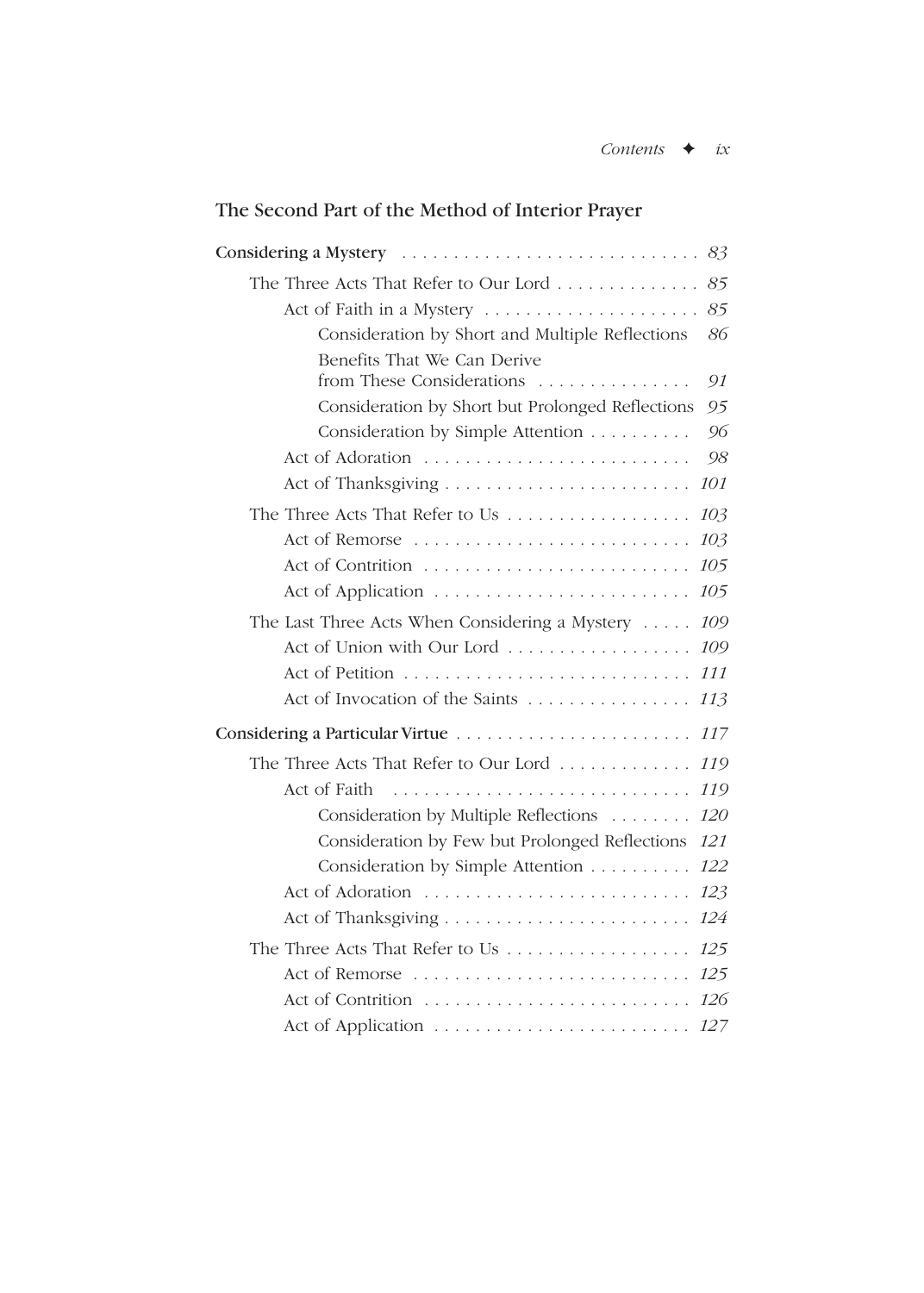| The Last Three Acts When Considering a Virtue $\ldots$ . 129                             |  |
|------------------------------------------------------------------------------------------|--|
| Act of Union with Our Lord 129                                                           |  |
|                                                                                          |  |
|                                                                                          |  |
| Considering a Maxim $\ldots \ldots \ldots \ldots \ldots \ldots \ldots \ldots \ldots 134$ |  |
| The Three Acts That Refer to Our Lord 137                                                |  |
|                                                                                          |  |
|                                                                                          |  |
|                                                                                          |  |
| The Three Acts That Refer to Us $\ldots \ldots \ldots \ldots \ldots 140$                 |  |
| Act of Remorse  141                                                                      |  |
|                                                                                          |  |
|                                                                                          |  |
| The Last Three Acts When Considering a Maxim $\dots \dots$ 145                           |  |
| Act of Union with Our Lord 145                                                           |  |
|                                                                                          |  |
|                                                                                          |  |
|                                                                                          |  |

## The Third Part of the Method of Interior Prayer

| Invocation of the Most Blessed Virgin  157 |  |
|--------------------------------------------|--|

| Appendix: Method of Interior Prayer <i>(Collection)</i> 159 |  |
|-------------------------------------------------------------|--|
|                                                             |  |
|                                                             |  |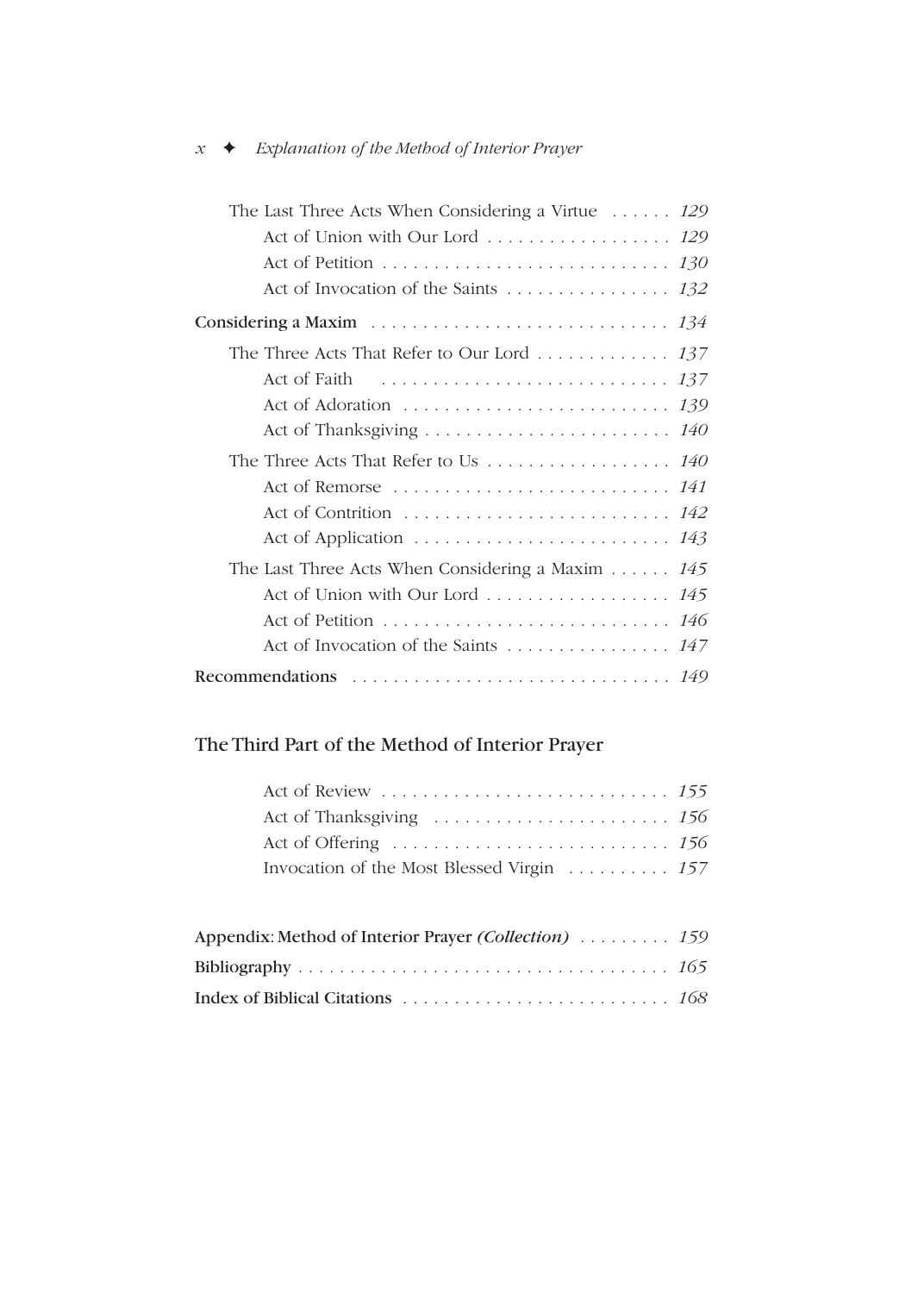## Editor's Note

The complete text of the 1739 edition of *Explication de la méthode d'oraison* by John Baptist de La Salle can be found in *Cahiers* Lasalliens 14 (1963).<sup>1</sup> It was later published in a new format in *Cahiers Lasalliens* 50 (1989), with extensive notes and an overview of the text by Miguel Campos, FSC, and Michel Sauvage, FSC.

To facilitate the reading and to encourage the understanding of this difficult text, Campos and Sauvage designed a unique format which breaks the heavy, dense text of the 1739 edition, the earliest one to have come down to us, into short stanzas or verses. This format, however, preserves completely the integrity of the text in the 1739 original edition. The present English translation uses that same format, with the adjustments required by the translation into English.

There is a clear distinction in the text between De La Salle's explanation of the method of interior prayer and his examples of prayers. In this translation the examples of prayer are set off from the explanatory text by a smaller type font and wider margins.<sup>2</sup>

Direct passages from the Scriptures are italicized and identified in the margin. Passages that De La Salle paraphrases, adapts, or alludes to are identified with the reference "cf." CL 50 also contains in the margin further scriptural references suggested by Campos and Sauvage to enrich the reading of the text. Most of these references have been kept in this English translation. All direct references are taken from the New American Bible with Revised New Testament Translation and are used with permission.

The traditional term used in the Institute of the Brothers of the Christian Schools for *oraison* is "mental prayer." This term, unfortunately, suggests praying with the mind alone, which would be a betrayal of the intent of John Baptist de La Salle. On the first page of *Explication,* De La Salle is careful to point out that the prayer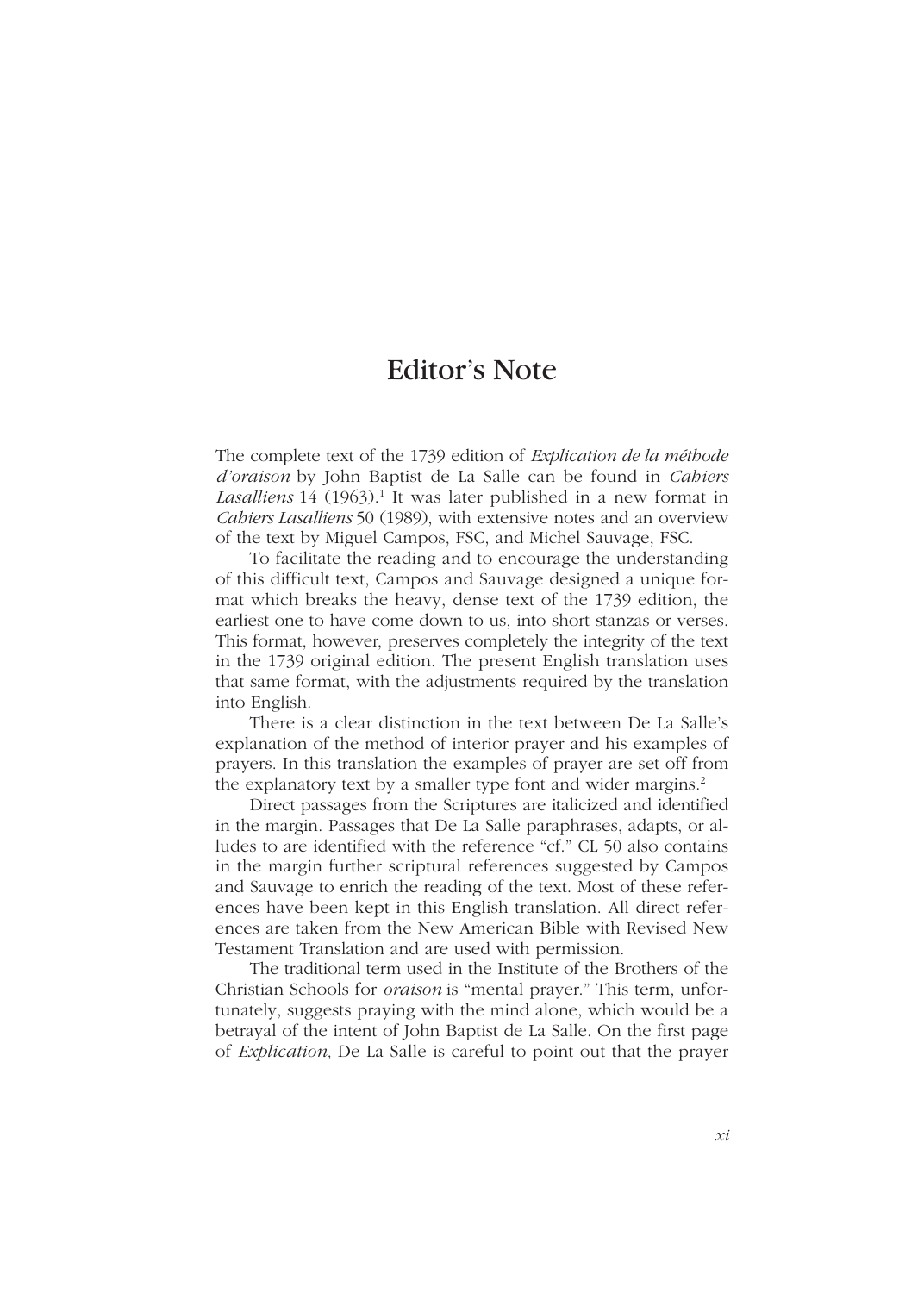he is speaking about "is not simply an activity of the mind" (*EM*, 1). The English language does not have a single word that can capture the meaning of the French word *oraison.* While "prayer of the heart," "silent prayer," "meditative prayer," and simply "prayer" have been suggested, this translation uses "interior prayer," recognizing that all forms of prayer, if they are to be authentic, must be interior to some extent. However, "interior prayer" seems the most adequate term to reflect the fact that De La Salle calls *oraison* prayer that is interior (see CL 14:3) and that the word "interior" occurs constantly in *Explication.* 

For the convenience of the reader, the Appendix contains the text of "Method of Interior Prayer," which John Baptist de La Salle wrote some years prior to *Explication.*<sup>3</sup>

In addition to his technical work as copy editor, Frank Huether, FSC, offered the editor valuable recommendations and advice during the preparation of this English translation. Cyril Ory, FSC, and James N. Grahmann, FSC, also made helpful suggestions.

The General Chapter of the Institute of the Brothers of the Christian Schools held from April 5 to May 15, 1993, designated 1995 as a year devoted specifically to the prayer life of the Brother. It suggested programs for the renewal of our prayer life, especially interior prayer. (See Circular 435, *42nd General Chapter.*) It is hoped that this new English translation will be useful in that effort.

> Donald Mouton, FSC Editor August 1994

### **Notes**

1. *Cahiers Lasalliens* is an ongoing series of publications of studies, texts, and documents concerned with John Baptist de La Salle, his life, writings, and religious and pedagogical ideas. These publications also focus on the early decades of the Institute of the Brothers of the Christian Schools, the Society that John Baptist de La Salle founded in 1680. Fifty-four volumes have appeared so far (1994) in this series.

2. In contrast to CL 50, where the examples of prayer are more prominent in type font than the explanatory text is.

3. The "Method of Interior Prayer" can be found in CL 15:7–16. The English translation is in *Collection of Various Short Treatises,* 7–12 (see Appendix). The first three paragraphs of the French text are missing in the printed English translation.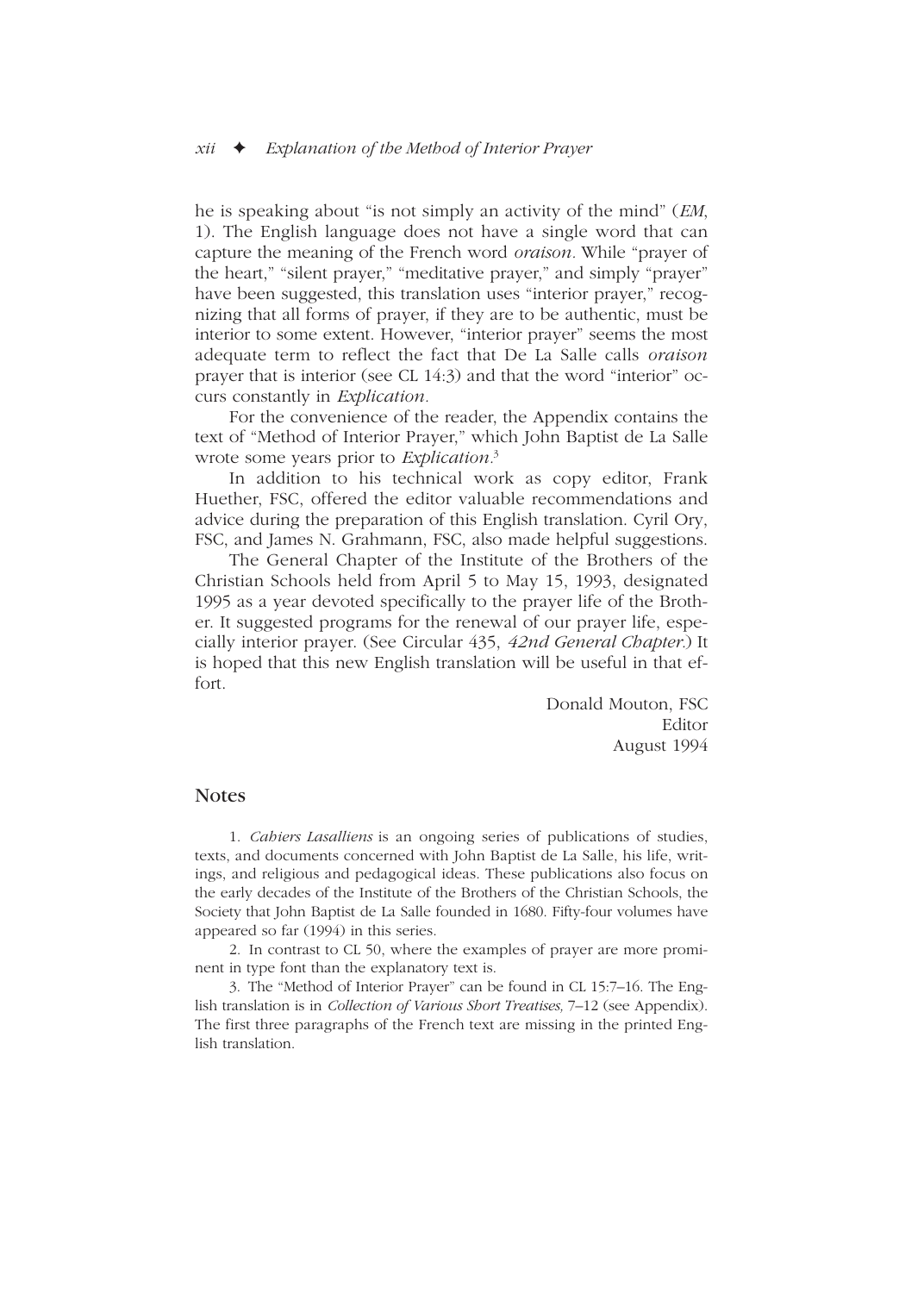# Abbreviations

| Blain I             | The Life of Monsieur John Baptist de La Salle,<br>Founder of the Brothers of the Christian Schools.<br>Vol. I (La vie de Monsieur Jean-Baptiste de La Salle,<br>Instituteur des Frères des Écoles chrétiennes. Tome<br>I. CL $7$ )   |
|---------------------|--------------------------------------------------------------------------------------------------------------------------------------------------------------------------------------------------------------------------------------|
| <b>Blain II</b>     | The Life of Monsieur John Baptist de La Salle,<br>Founder of the Brothers of the Christian Schools.<br>Vol. II (La vie de Monsieur Jean-Baptiste de La Salle,<br>Instituteur des Frères des Écoles chrétiennes. Tome<br>II. CL $8$ ) |
| CL                  | Cahiers lasalliens                                                                                                                                                                                                                   |
| Col.                | Collection of Various Short Treatises                                                                                                                                                                                                |
| <b>Duties</b>       | The Duties of a Christian to God (Les Devoirs d'un<br>Chrétien envers Dieu. Tome I. CL 20)                                                                                                                                           |
| EM                  | Explanation of the Method of Interior Prayer                                                                                                                                                                                         |
| Exer.               | Exercises of Piety for Use During the Day in the<br>Christian Schools (Exercices de piété qui se font<br>pendant le jour dans les Écoles chrétiennes. CL 18)                                                                         |
| Explication         | Explication de la Méthode d'Oraison (CL 14)                                                                                                                                                                                          |
| <b>Instructions</b> | Instructions and Prayers for Holy Mass, Confession,<br>and Communion (Instructions et Prières, CL 17)                                                                                                                                |
| <b>Histoire</b>     | Histoire générale de l'Institut des Frères des Écoles<br>chrétiennes, by Georges Rigault                                                                                                                                             |
| Letters             | The Letters of John Baptist de La Salle                                                                                                                                                                                              |
| Med.                | Meditations by John Baptist de La Salle                                                                                                                                                                                              |
| Rule                | Pratique du Règlement journalier. Règles communes<br>des Frères des Écoles chrétiennes (CL 25)                                                                                                                                       |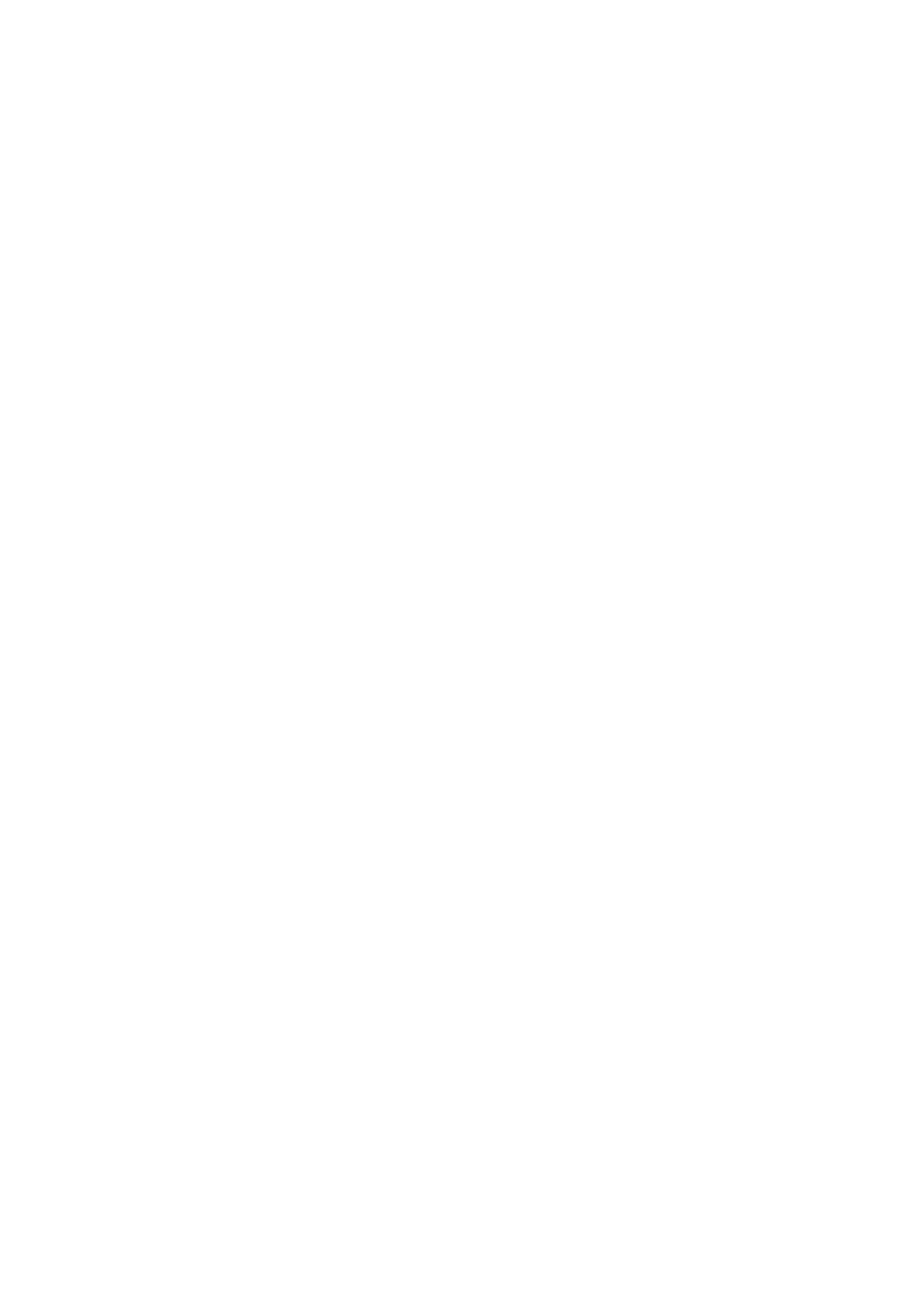# Introduction

I

John Baptist de La Salle refers in his writings to prayer frequently enough for us to recognize the vital role he attributed to it.<sup>1</sup> In a special way, *Explication de la Méthode d'Oraison* (Explanation of the Method of Interior Prayer) integrates prayer into the very fabric of life.

For the general public, and especially for the use of the students in school, he wrote a treatise on prayer.<sup>2</sup> He also proposed examples of prayers for use by the students at Mass and at other times throughout the day. $3$  For the members of the Institute of the Brothers of the Christian Schools, which he founded, he composed a "Method of Interior Prayer" and elaborated on this method in *Explication.*<sup>4</sup> It was written for beginners in the practice of interior prayer, with the purpose of gradually leading them toward an advanced form of interior prayer, the prayer of simple attention.

*Explication* is the last book that De La Salle wrote. It reflects the responsibility he assumed during his later years of instructing the novices at Saint Yon in the exercise of interior prayer.<sup>5</sup> Canon Blain, an early biographer of De La Salle, informs us of this as follows:

In his little work entitled *Explanation of the Method of Interior Prayer,* he tried to smooth out the paths of interior prayer by explaining the manner of performing it. He spoke to the novices every day on that noble subject. . . . He read them some pages of his book and taught them how to spend the time of interior prayer usefully. . . . To help them enter into such a spiritual life, he composed for them a collection of sayings, lively and ardent sentiments, various instructions and prayers of all sorts.6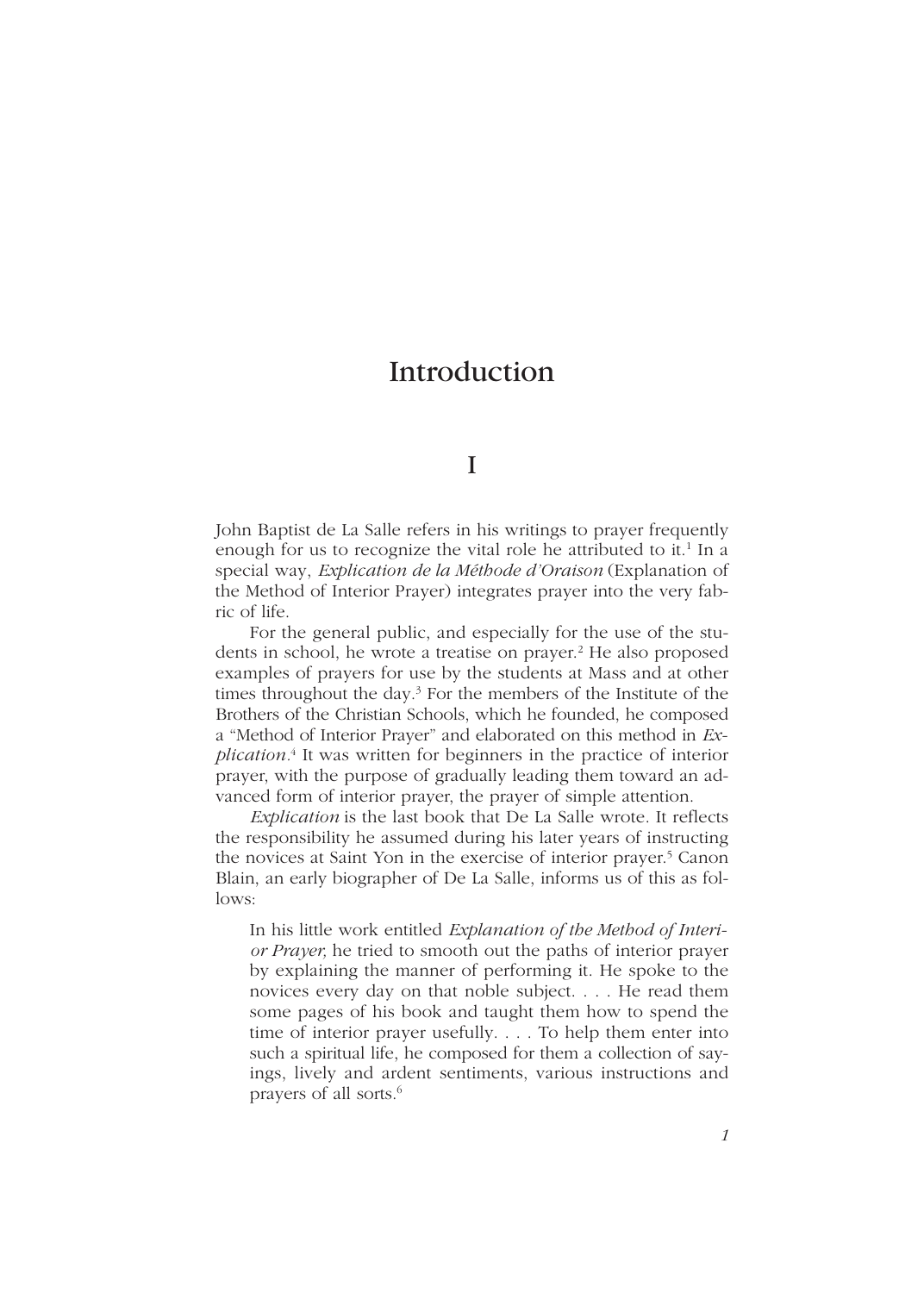De La Salle not only gave the novices instructions and lessons in the art of interior prayer but also monitored them in their efforts. He would have them render an account of their prayer and at times practice their prayer aloud. To assist them in advancing in the exercise of interior prayer he would point out their mistakes, due either to negligence or to ignorance, and have them read several pages of his work. Out of these lessons De La Salle continued to develop and revise *Explication.*

In 1734 the Fifth General Chapter of the Institute of the Brothers of the Christian Schools, held at Saint Yon under the leadership of Brother Timothée, Superior General, decided to have *Explication de la Méthode d'Oraison* published, along with other works of De La Salle.7 Five years later, in 1739, *Explication* was published, twenty years after the death of De La Salle. The manuscript or manuscripts that De La Salle and the novices used, or any published version that might have existed prior to 1739, have not come down to us $<sup>8</sup>$ </sup>

### II

Both the Method of Interior Prayer in *Collection* and *Explication* bear the marks of the spiritual climate of De La Salle's time, but both also reveal his own stamp. Methods of interior prayer that appeared especially toward the end of the *Devotio Moderna* period of spirituality became excessively precise and complex.9 The success of the method developed by Saint Ignatius (1491–1556), known as the Spiritual Exercises, helped the practice of interior prayer regain some of the status it had lost.

The Carmelite tradition on interior prayer, especially in the thought of Saint Teresa of Ávila (died in 1582) and St. John of the Cross (died in 1591), appears to have had some influence on De La Salle. De La Salle retained in *Explication* certain features of that tradition, such as the importance of interior recollection, affective prayer, and the climate of faith within which prayer takes place.

The method proposed by De La Salle also reflects aspects of the method of Saint Francis de Sales (died in 1622). In *Introduction to the Devout Life* (1608), Saint Francis encourages interior prayer among the laity and proposes a simple and brief method consisting of three parts: preparation by placing oneself in the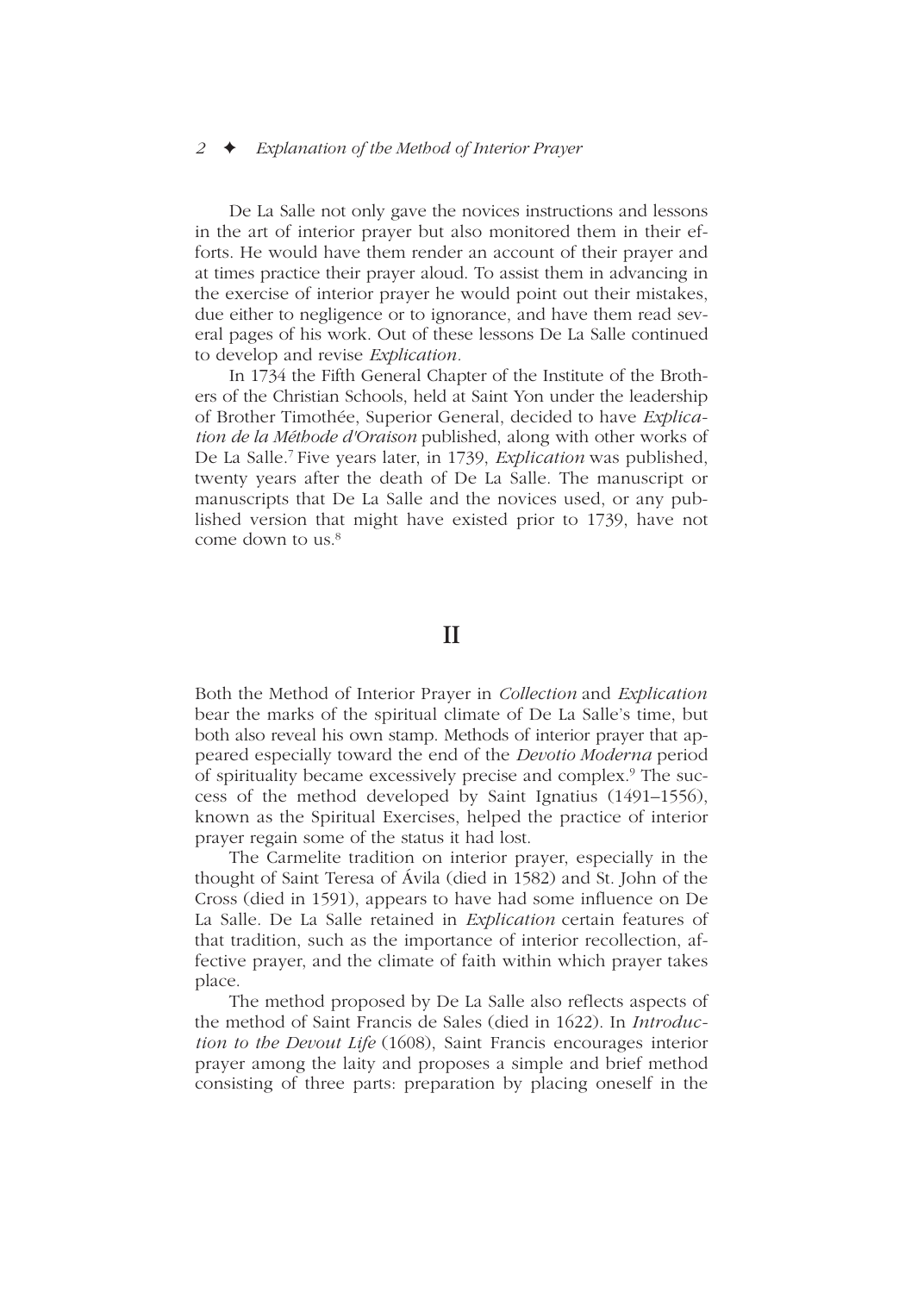presence of God, considerations of divine matters, and resolutions resulting from the good sentiments of the will. A conclusion contains a thanksgiving, an offering of the prayer to God, and a supplication.

The Sulpician influence is also apparent in De La Salle's method. Monsieur Tronson, Superior of the Seminary of Saint Sulpice, gave definitive form to the method of interior prayer of Saint Sulpice, a method formulated by Jean-Jacques Olier (1608–1657), founder of the seminary. The method consists in having Jesus before our eyes (attitude of adoration), in our hearts (Jesus continues to live his mysteries and virtues in his members), and in our hands (resolutions to do God's will).10 Interior prayer is thus a privileged way of preparing the soul to be inhabited by the Spirit of Jesus Christ.

## III

Although an understanding of these various currents of spirituality can be helpful, a careful study of *Explication* is the best way to appreciate De La Salle's thought. *Explication* reflects his personal experience of interior prayer, his scripturally based spirituality, his times of solitude, his own reflection, the organization of a community of school Brothers, the training and forming of his disciples, and the testing of the method while teaching it to the novices.

In many ways the modern reader encounters difficulties with this book. The austerity of style, the complexity of the method, and certain expressions and sentiments incompatible with presentday mainstream theological perspectives present obstacles to appreciating the work.

*Explication* was developed at a time when logical thought was a major criterion of discernment.<sup>11</sup> The analytical form of the presentation—three parts, six ways of placing oneself in the presence of God, two series of nine acts, one of three acts—presents a hindrance to perceiving its value. In addition, *Explication* carries the baggage of interpretations over many years that emphasized the mechanical use of the acts to the detriment of the true intention of *Explication.*

The structure of the Method of Interior Prayer consists of three main parts:

1) the preparation of the soul for interior prayer, or recollection (First Part);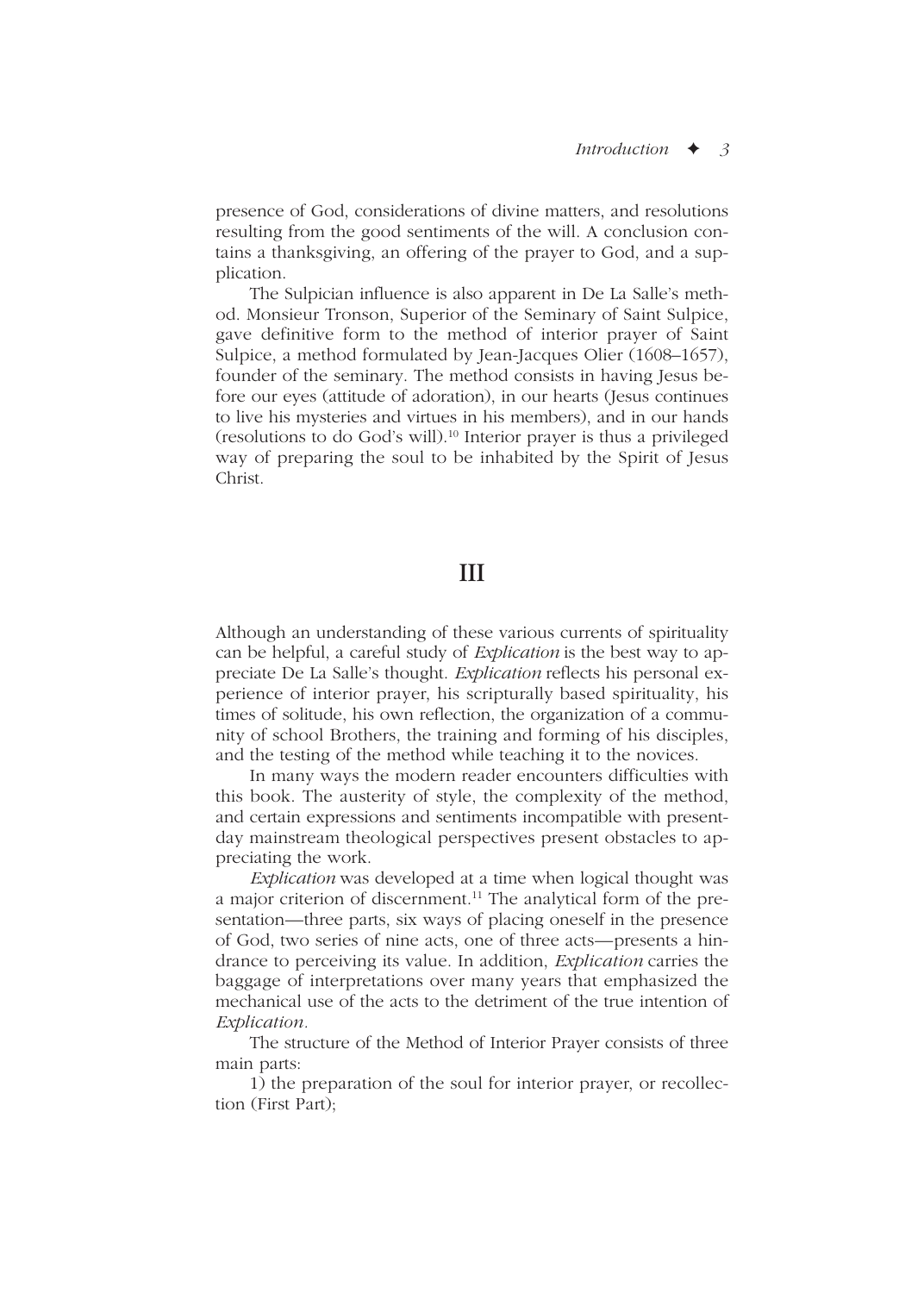2) the consideration of a subject of interior prayer, namely, a mystery, a virtue, or a maxim (Second Part);

3) the conclusion of interior prayer, with acts of review, of thanksgiving, and of offering (Third Part).

The first and second parts are symmetrical in form. In each there is, first, the effort to become penetrated by a sentiment of faith with the presence of God (First Part) and the subject of interior prayer (Second Part). This is followed by applying oneself to the presence of God or to a subject of prayer by three acts, each of which, in turn, is divided into three sections. Then there are three acts to conclude the exercise of interior prayer (Third Part).

Thus, after placing oneself in the presence of God by using one of the six ways proposed, the Brother makes nine acts of application to that presence, then nine acts that consider a subject and three concluding acts—for a total of 21 acts! These divisions and subdivisions in methods of interior prayer reflect the Counter-Reformation mentality and the spiritual climate of the seventeenth century.

In *Explication,* De La Salle also describes three ways of making interior prayer, corresponding to the various stages of progress in the spiritual life: in a discursive manner by multiple reflections (for beginners), with few but prolonged reflections (for the proficient), and by simple attention (for the advanced).

### IV

To understand and appreciate *Explication,* it is necessary to discover its inner dynamism beneath the complexity of the structure and the outmoded terminology. There is a gradual movement from initial steps involving a certain degree of mechanical procedures toward interior prayer of simple attention. The prayer of simple attention consists in being before God with faith that God is present and in remaining in a disposition of interior silence and affectionate attention. This movement from multiple considerations (for beginners) through few but prolonged reflections (for the proficient) to a prayer of simple attention (for the advanced) is an essential feature of *Explication.* 

De La Salle wanted even beginners involved in multiple reflections to experience privileged moments of God's presence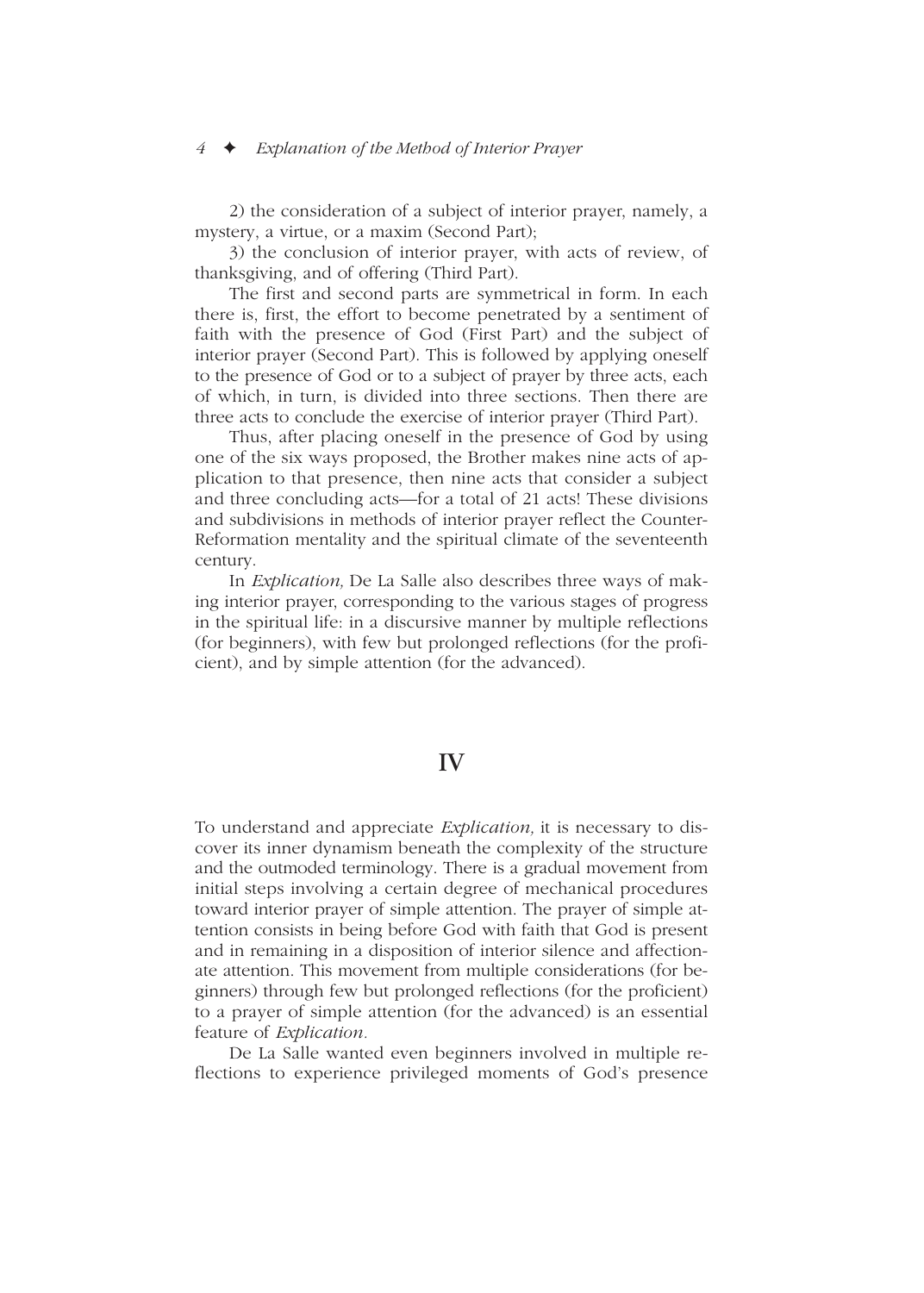while in a disposition of interior silence. He wanted the Brothers to arrive at a serene form of prayer uncluttered with multiple reflections or reconstructions of the imagination. The goal of the method he proposed is the formation of a disposition of the soul for prayer that is truly interior. What matters in interior prayer is for the soul "to fill itself and to unite itself interiorly with God;" this is "the principal activity of the soul during prayer that is truly interi- $\alpha^{r}}$ .  $12$ 

Ultimately, the intention of the De La Salle's method of interior prayer is to allow the Holy Spirit to pray in us.13 This is a capital concept in the spirituality of De La Salle. It is under the guidance of the Holy Spirit that we engage in prayer and progress through the various stages of prayer. It is through the Holy Spirit that we are united to the interior dispositions of Jesus when he prayed. It is through the Holy Spirit that Jesus prays in us.14

For De La Salle, then, what counts in interior prayer is not completing 21 acts distributed in three parts but, rather, allowing ourselves to be filled with God, that is, to be interiorly united to God through the action of the Holy Spirit.

### $\mathbf{V}$

De La Salle wanted his Brothers to bring to their work the dispositions they experience and acquire during prayer. However, with respect to the close connection De La Salle makes in his spiritual writings between the prayer life of the Brothers and their ministry, *Explication* presents some difficulties. What *Explication* proposes as the model of prayer seems to deviate from De La Salle's usual teaching. In *Explication* prayer appears to be almost exclusively a personal and intimate relation to God with little connection to the Brothers' ministry.<sup>15</sup> In addition, the apostolic engagement of the Brothers is portrayed in a negative light. Concern for the education of youth seems to be not only an obstacle but also a danger to personal perfection and salvation.16

In its initial pages, *Explication* presents prayer as being in opposition to normal daily existence.<sup>17</sup> Prayer, rather than originating from life, from a person's hopes and aspirations, appears to result from a complex and rigid technique.

A corrective to this apparent dichotomy between prayer and daily life in *Explication* is found in De La Salle's other writings and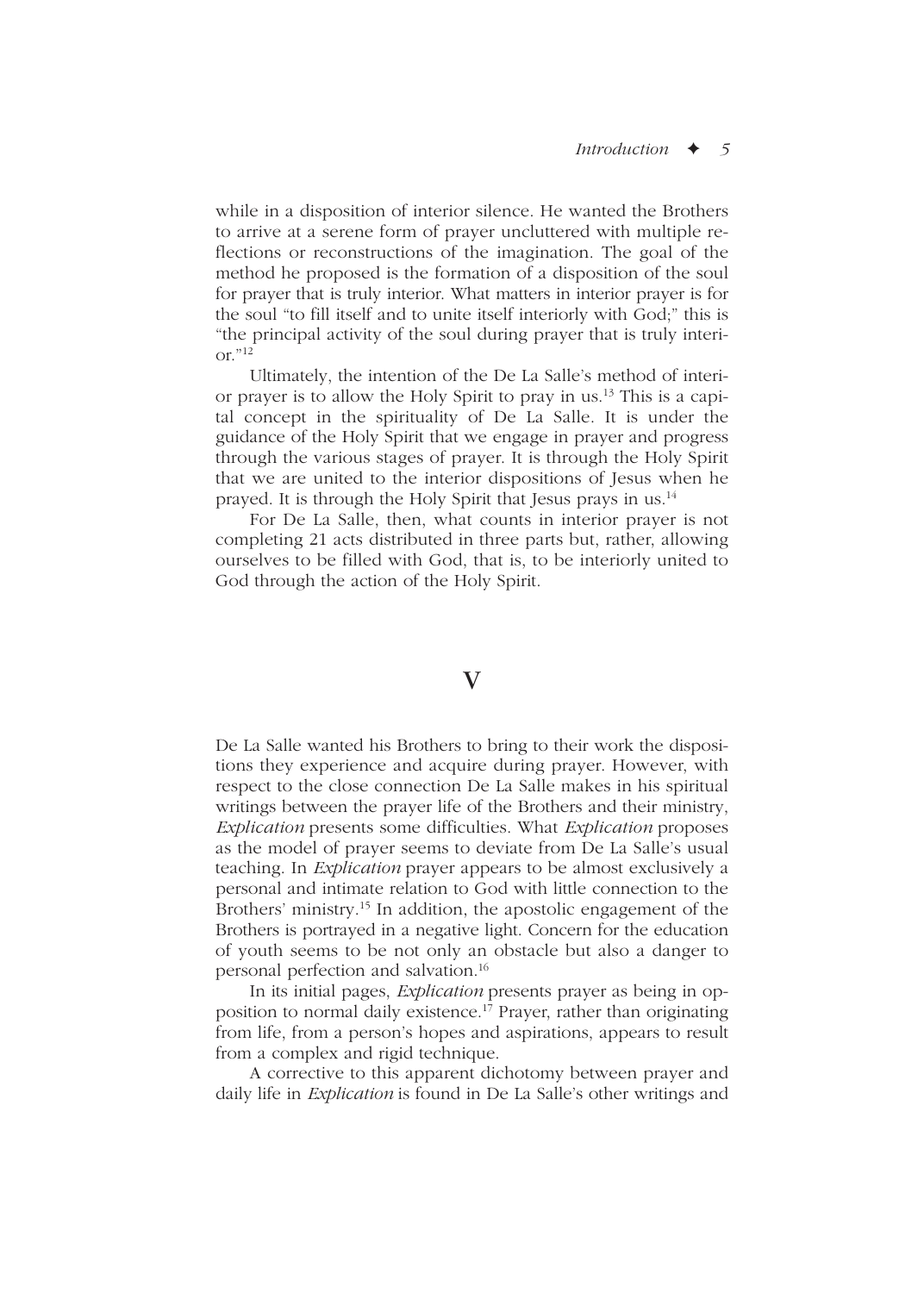in his use of the Scriptures. In his other spiritual writings, De La Salle exhorts his Brothers to make no distinction between the duties of their state and what pertains to their salvation and perfection.18 In the meditations he composed, De La Salle frequently links prayer of petition and interior prayer to the Brothers' concern for their students. Prayer, growth in perfection, and the salvation of the Brothers are inseparable from their apostolic commitment.<sup>19</sup>

Furthermore, *Explication* encourages a scripturally oriented interior prayer.<sup>20</sup> It is interesting to see how, in the meditations De La Salle composed, the same scriptural quotations he uses in *Explication* in a rather restricted sense take on implications for the ministry of the Brothers.<sup>21</sup> Being aware of the scriptural influence on *Explication* thus enriches our understanding of that work and opens it to a fuller meaning.

In this context it is not far-fetched to imagine John Baptist de La Salle teaching the method of interior prayer to the novices, having near at hand both his Bible and the meditations he composed, and making frequent reference to them.

### VI

Although explicit references to the Brothers' ministry are rare, the inner dynamism of the method of interior prayer in *Explication* connects interior prayer to daily life. This dynamism can be delineated in four movements:<sup>22</sup>

First, we distance ourselves from our daily activities and concerns to get to the center of our life, in the "depths of our heart"; this occurs at the beginning of interior prayer (Recollection);

Second, in the depths of our being and at the heart of our life, we encounter the living God, who comes to us (The Presence of God);

Third, in this relationship with God, we see human life and history as the place where the mystery of Jesus Christ unfolds (A Mystery, a Virtue, or a Maxim);

Fourth, we return to our daily responsibilities renewed and revitalized; this is the outcome of interior prayer (Resolutions).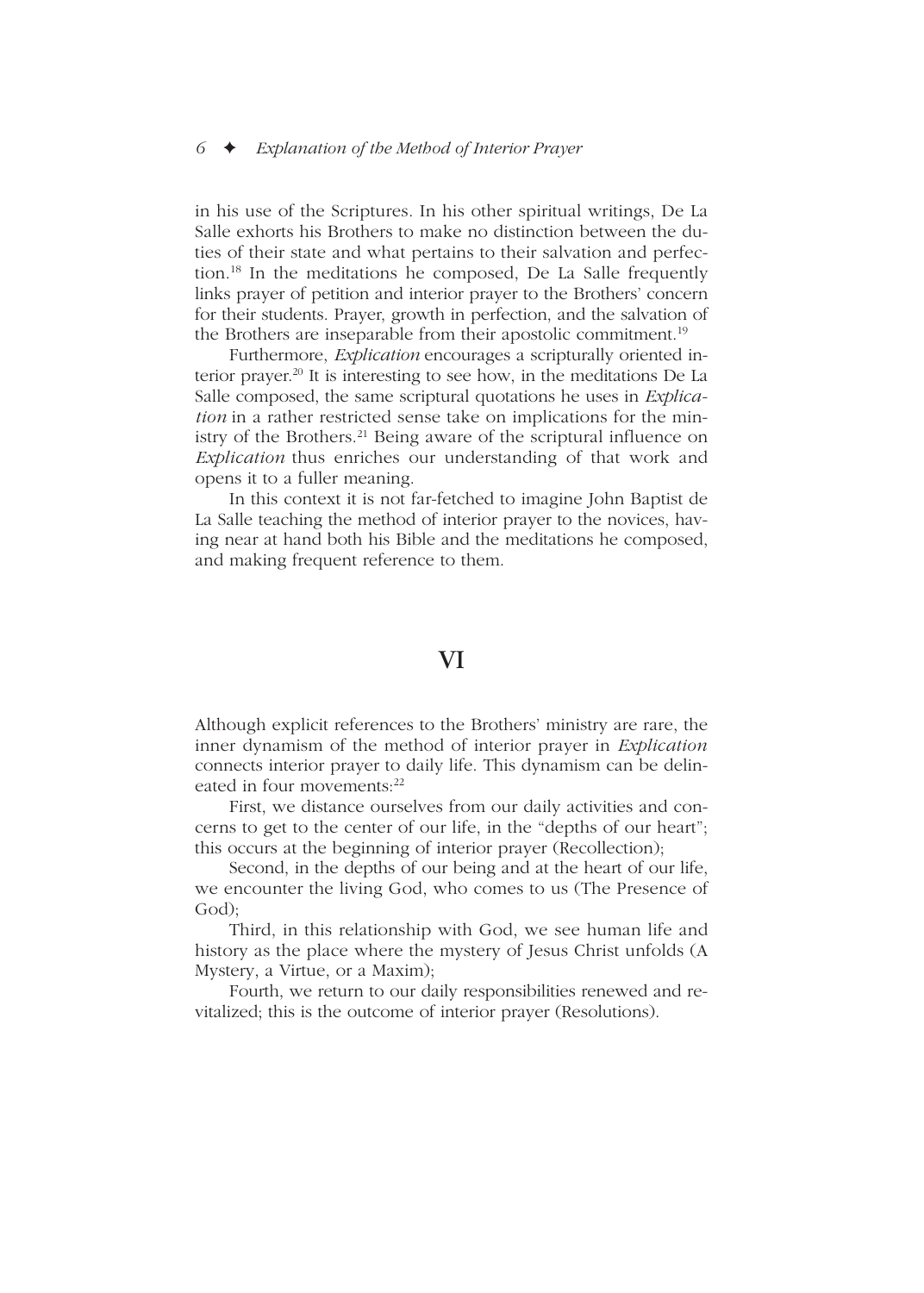### First Movement

The beginning of *Explication* seems to present interior prayer and ordinary daily life as being incompatible with one another. The language of withdrawing from exterior and material things in order to engage in prayer is stark at times. The created world is pictured as being an obstacle in our journey to God. The thought expressed here is filled with oppositions: exterior and interior, material and spiritual, life and prayer. However, the notion that attention to God is incompatible with the rest of life is not coherent with the teachings of De La Salle in his other writings. Nor is it acceptable to people whose personal, communal, and professional life is dedicated to the ministry of education, who have responsibilities toward others, who live in relationship with others in school and in community.

It is important to go beyond the dualistic perspective and the severity of the language in this section to see that the movement here is less a retreat than an élan in which fullness, not emptiness, is the goal. The verbs in this section—to apply ourselves, to know, to love, to be united with, to be filled with, to be attentive to—all have God as their object. Recollection is a relief from external preoccupations to facilitate a centering on God in the depths of the soul in order to be filled with God.

With its language of withdrawing from normal daily activities, this section of *Explication* on the recollection phase of interior prayer reminds us that prayer takes effort. Prayer must be willed and practiced. Prayer is not merely an expression of the inner life that is spontaneous, that wells up naturally from our innermost being. There is prayer that comes from within, but there are times when this does not happen. Preparation is necessary for prayer. To pray we must step out of the normal routine and strive for a state of "collectedness," a spiritual condition made possible because God turns to us and is already present to us.<sup>23</sup>

In this élan toward fullness, we experience the limit of created reality's ability to give us the plenitude we seek. Seen in this perspective, a stance toward created reality that incorporates a certain renunciation and detachment takes on positive meaning.

For De La Salle, recollection "in the depths of the soul" is not some kind of interior fixation or solitary introspection but, rather, an effort to locate the authentic self, the essence of our existence. We are seekers of God, who constitutes the depths of our existence, creating us, sustaining us in being, drawing us.

The "depths of the soul" or "depths of the heart"<sup>24</sup> is a classical expression among the spiritual writers of the seventeenth century.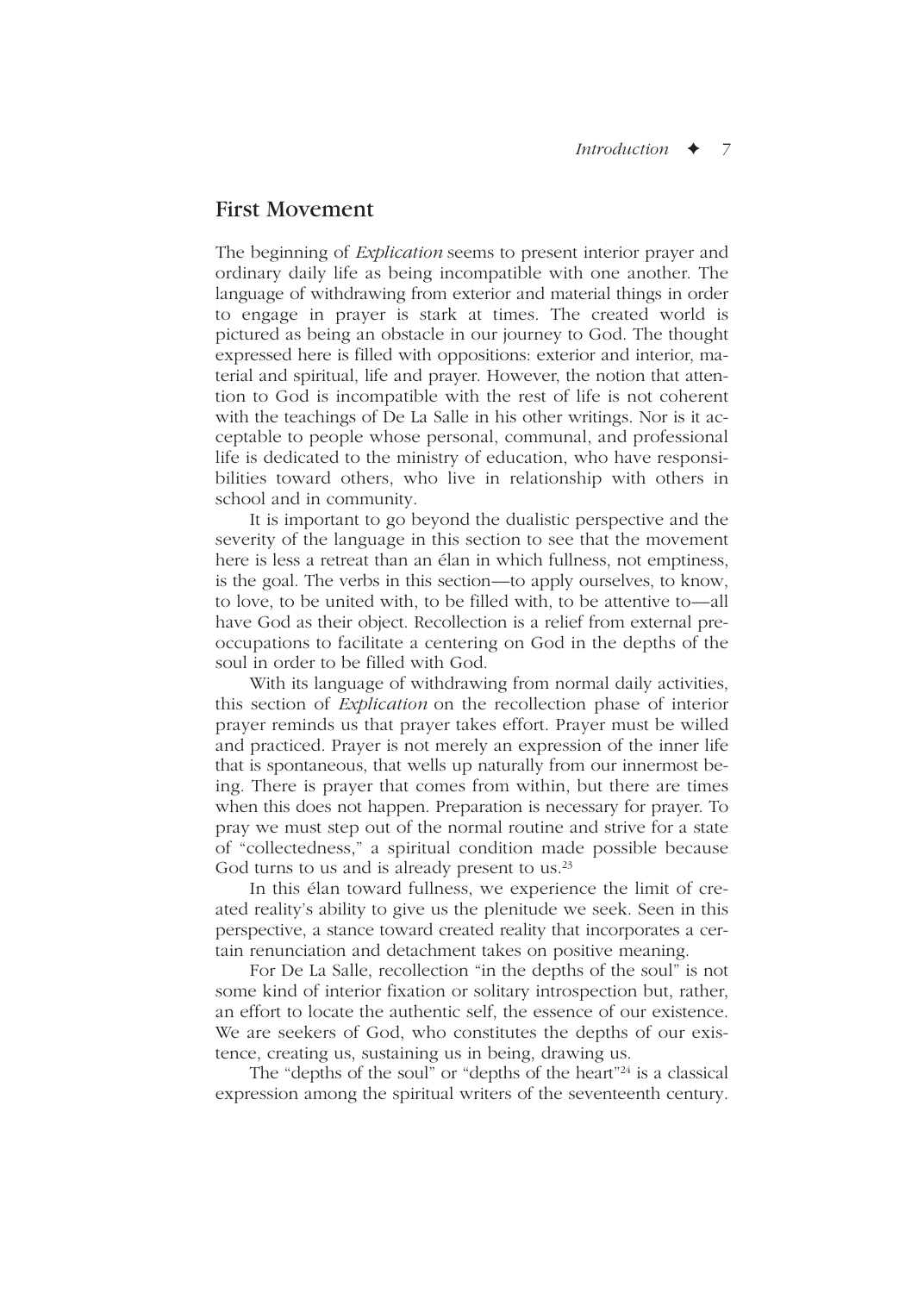De La Salle, however, does not use other expressions current at the time, such as the "center of the soul," the "fine point of the soul," or the "summit of the soul."25

Spiritual writers often link the "depths of the soul" with "the depths of God."26 God inhabits the person in the innermost center of being. Thus, to reach the depths of the soul is to find the presence of God, to encounter the revelation of the mystery of God. For De La Salle, the "depths of the soul" is a relational concept. It is there that we meet God, praise God, adore  $God<sup>27</sup> Going to the$ "depths of the soul," then, signifies a de-centering of self, a conversion, a turning to God "in whom we live and move and have our being."28

### Second Movement

The place De La Salle gives to the presence of God in *Explication* constitutes a distinctive characteristic of his method of interior prayer. In fact, the whole purpose of the method of interior prayer in De La Salle's view is to help us live every moment of life in the presence of God.

In the first movement of the method of interior prayer, we make an effort to seek God through recollection. In the second movement, we discover that God, whom we seek, is already present, and it is only in terms of this presence that we can understand our very existence.

De La Salle proposes six ways of placing ourselves in God's presence.29 This is done through faith, faith rooted in the word of God in the Scriptures. $30$  These various ways do not create that presence; instead, they enable us to recognize a presence that precedes us, a presence already there. For De La Salle, placing ourselves in the presence of God is not reflecting on a theory but taking into account and experiencing the presence of God.

De La Salle draws upon his personal experience when treating of the presence of God. When developing the thought of God present everywhere, he undoubtedly had in mind the path he followed that led to the founding of the Society of the Brothers of the Christian Schools. He recognized God's providential hand leading him from one commitment to another.<sup>31</sup> In developing the thought of Jesus present in the midst of those gathered in his name, he most likely remembered the experience of being called by God through the community to be poor in association with his poor Brothers<sup>32</sup> and, later, of being called by the community to return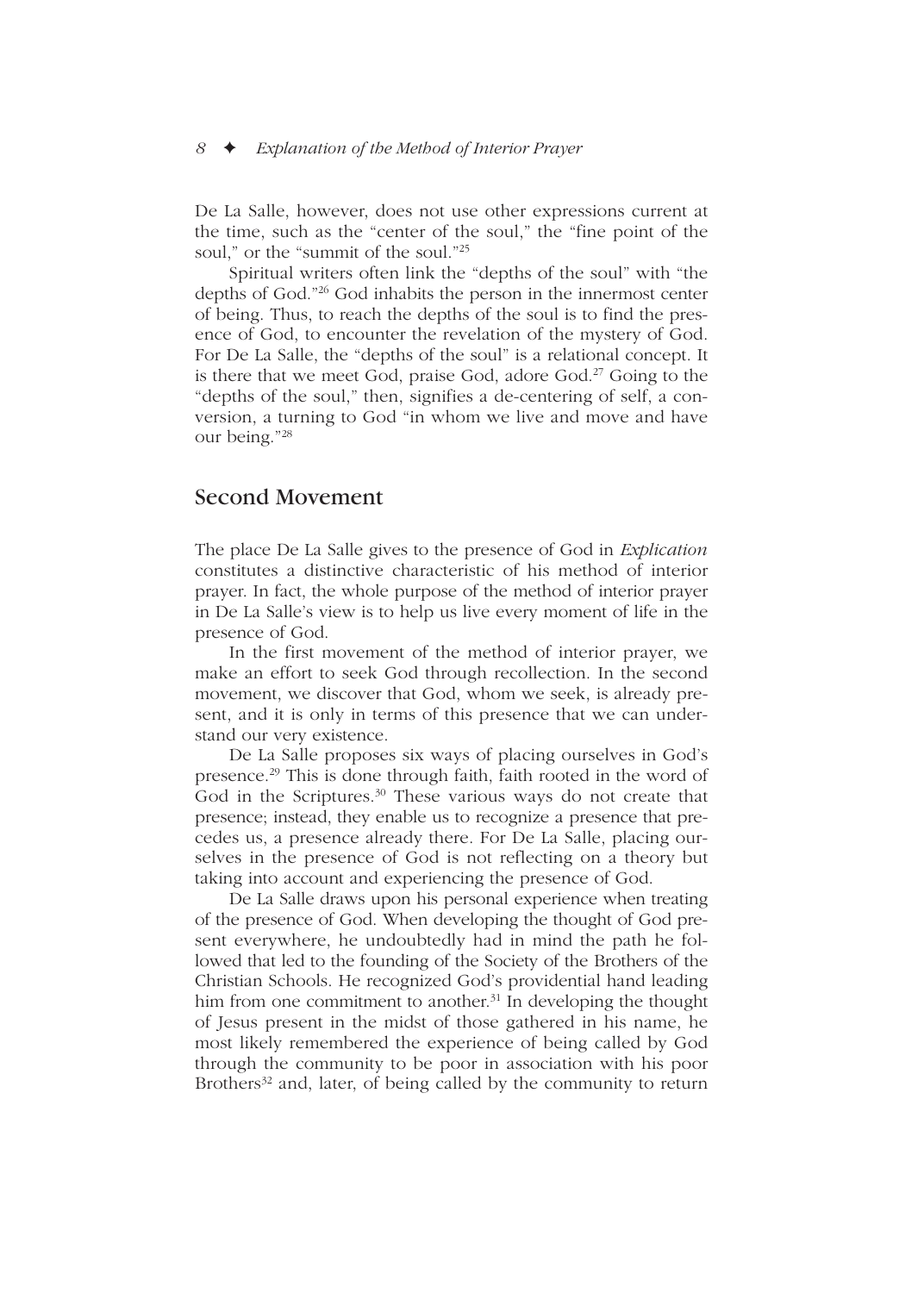from seclusion to resume the direction of the Institute.<sup>33</sup> His long nights in prayer in the church of Saint Rémy give special meaning to his presentation on the presence of God in church and of Jesus Christ in the Blessed Sacrament  $34$ 

The very act of placing ourselves in the presence of God is already entering into dialogue with God. The nine acts that follow continue this dialogue in which "the soul applies itself to God."35 The examples of prayers De La Salle proposes in these acts constitute about one-half of *Explication,* which is intended as a practical guide for beginners. However, De La Salle is careful to point out that the examples are just that and must not be utilized in a rigid manner  $36$ 

These examples of prayer are filled with scriptural references, either explicitly or by allusion. This use of the Scriptures plays a significant role in De La Salle's understanding of interior prayer. In prayer we listen to the word of God in the Scriptures, which calls forth our word of response to God. Listening to the biblical word in an attitude of faith constitutes an essential component of the method proposed by De La Salle.

The acts following the placing of ourselves in the presence of God—three acts referring to God, three referring to ourselves, and three referring to our Lord—correspond to the structure of Christian prayer in the New Testament, which addresses God in praise and petition in and through Jesus Christ.

It is significant that the first act in all the series of acts is the act of faith, for faith, in De La Salle's method, constitutes the climate in which all interior prayer takes place.

### Third Movement

The principal activity of the soul in interior prayer is to fill itself with God.<sup>37</sup> This is done in and through Jesus Christ, for it is in Jesus Christ that the mystery of God's love is revealed. In this phase of the inner dynamic movement of *Explication,* De La Salle wants us to contemplate the person of Jesus Christ; Jesus Christ, the Life, in what he is (Mysteries), Jesus Christ, the Way, in what he does (Virtues), and Jesus Christ, the Truth, in what he says (Maxims). Ultimately, the only subject of interior prayer, for De La Salle, is the person of Jesus Christ. That is why, for the most part, *Explication* maintains a vital link between the Mysteries, Virtues, and Maxims and the person of Jesus Christ.<sup>38</sup>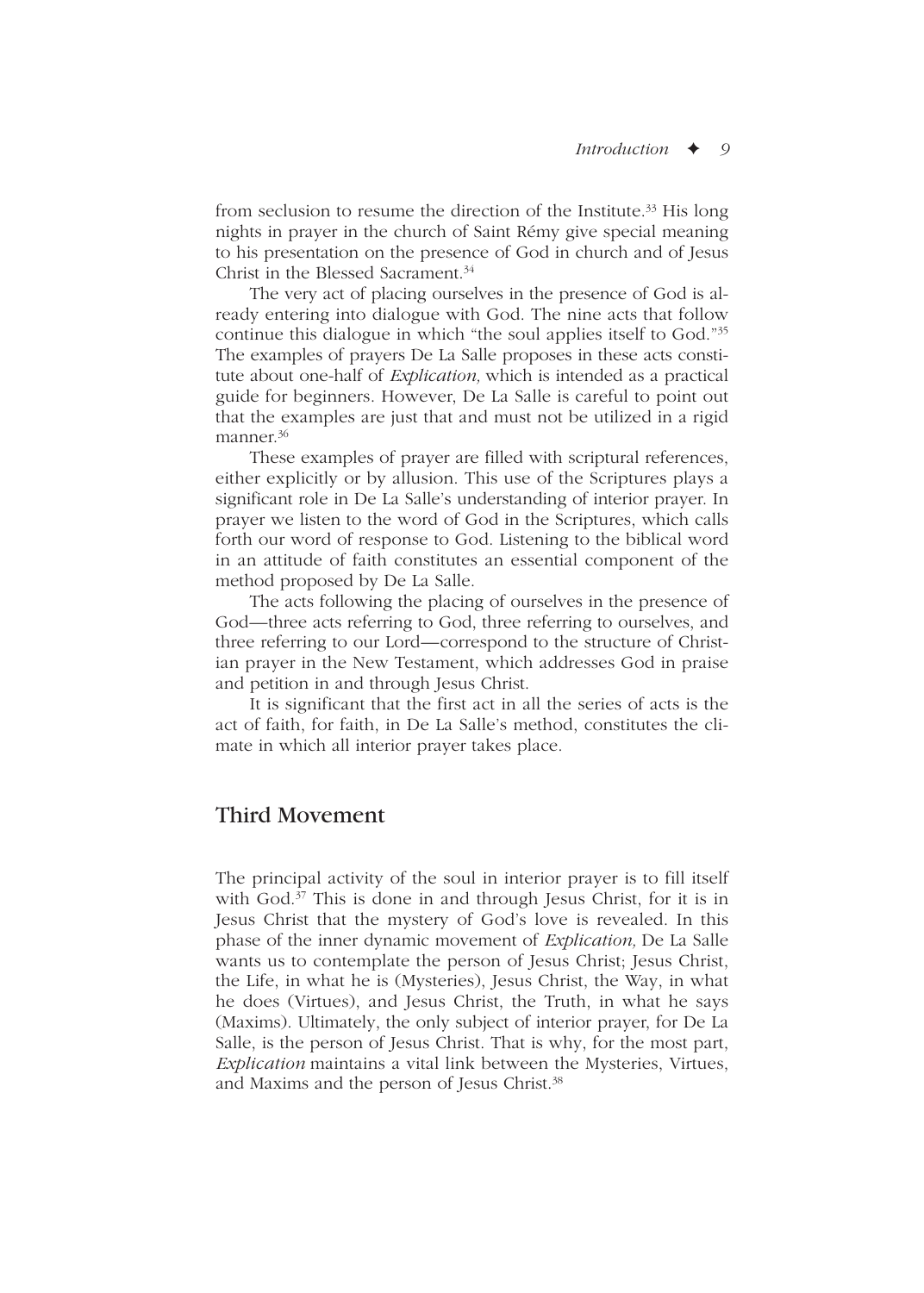In all these ways of contemplating Jesus Christ, *Explication* begins by having us listen to the scriptural word. We enter into the mystery of Jesus Christ by allowing ourselves, first, to be penetrated with the word of the Scriptures.

Each Mystery, Virtue, and Maxim has a spirit proper to itself. De La Salle wants his Brothers to live in the spirit of the Mysteries, Virtues, and Maxims. This means following Jesus Christ as he practiced the virtue special to the Mystery, Virtue, and Maxim by doing the same in their daily life.<sup>39</sup>

### Fourth Movement

At the beginning of interior prayer, we take some distance from our daily activities and preoccupations. Through recollection we seek to return to the center of our life, "in the depths of our soul" (First Movement). There we see our relation with God, the God of salvation revealed in the mystery of Jesus Christ (Second Movement). We contemplate the mystery of Jesus Christ in which we are called to participate (Third Movement).

In the Fourth Movement in *Explication,* we confront the way in which we live the demands of the mystery of Jesus Christ. For De La Salle this means accomplishing the saving will of God, especially through teaching the poor and abandoned youth. Thus, interior prayer by its inner dynamic movement opens outward to life.

Interior prayer, as understood by De La Salle, opens to life in a specific way through resolutions taken during prayer, resolutions that must be practical, present, and efficacious. $40$  These resolutions assist us in living in the "spirit of interior prayer." De La Salle wants interior prayer to continue in some way throughout the day. $41$  This is what De La Salle means by the "spirit of interior prayer." An integral part of interior prayer for De La Salle is taking practical means to live out its implications in the heat of daily existence. This is the purpose of the resolutions. There are examples of prayer in *Explication* that cast the resolutions in a legalistic form. They give the impression that advancement in virtue depends on foreseeing in considerable detail specific occasions of practicing virtue, or on artificial practices in a narrow individualistic perspective.<sup>42</sup> However, there is also another trend in the resolutions, one that predominates in *Explication.* Here the orientation of interior prayer to life comes through participation in the Spirit of Jesus Christ, in his dispositions and sentiments. This can be seen in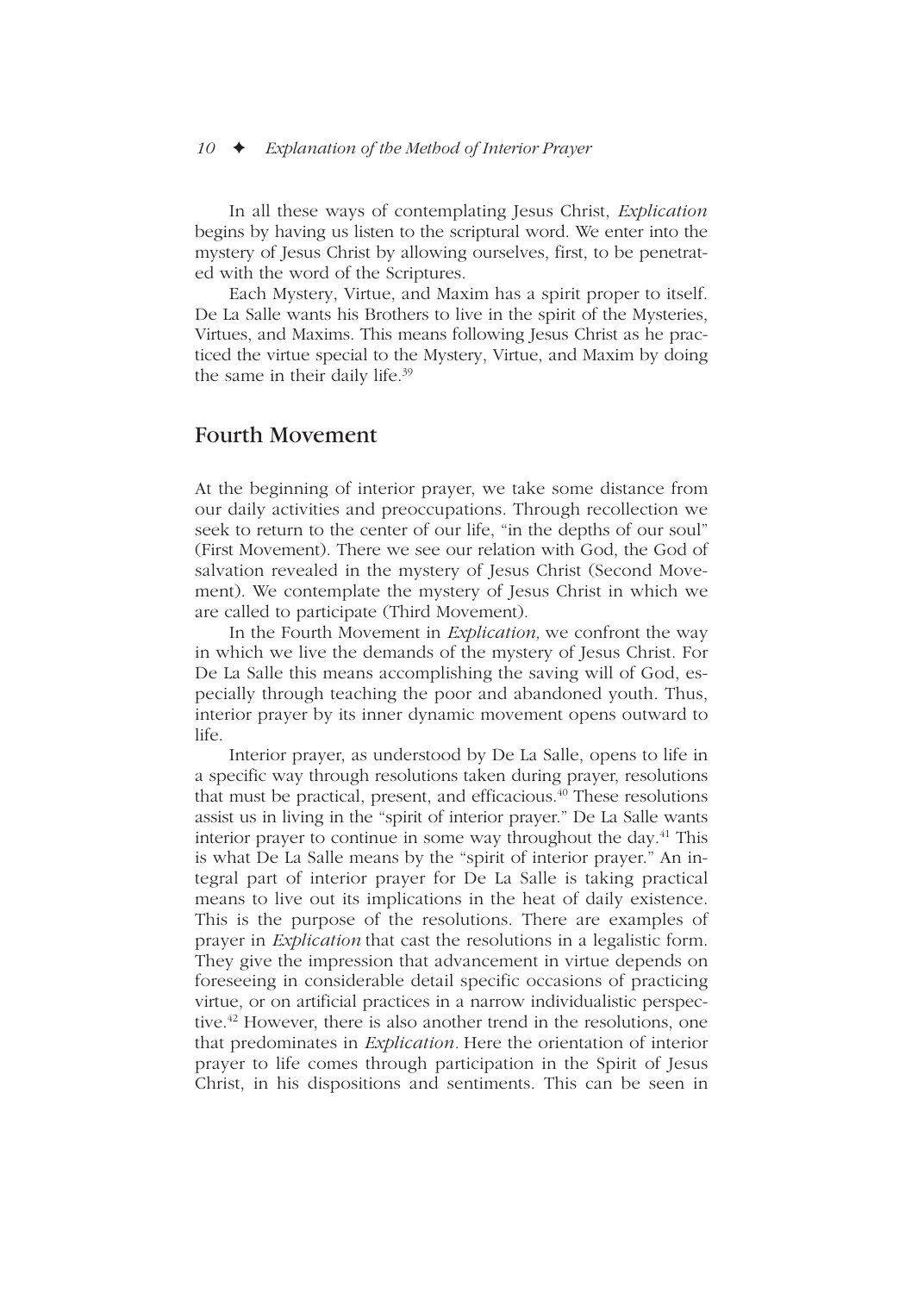many texts of *Explication* and in many examples of prayer, especially the acts of remorse, or contrition, and of union with our Lord.<sup>43</sup> The prayers throughout *Explication* that center on the invocation of the Holy Spirit as the guide of our life give further evidence of this orientation of the resolutions.

## VII

The goal of the method of interior prayer is the prayer of simple attention. De La Salle's description of simple attention calls to mind his description of the spirit of faith, which he calls the spirit of the Institute. He wants his Brothers to be completely filled with the spirit of faith as the guiding force of their life.<sup>44</sup> It is significant that the spirit of interior prayer, particularly that of simple attention, and the spirit of faith are identical faith stances before God. 45

The characteristics that De La Salle uses to describe simple attention and its effects are similar to those he uses to describe the effects of the spirit of faith. Simple attention frees us from selfish  $inclinations$ ;<sup>46</sup> the spirit of faith helps us "not to do anything but in view of God."47 Those who have acquired this state of simple attention no longer pay attention to creatures except insofar as they are related to God.<sup>48</sup> The spirit of faith induces those who possess it "not to look upon anything but with eyes of faith."49

Simple attention consists in silent adoration, love, gratitude, and desire for union with God.<sup>50</sup> The spirit of faith leads us "to attribute all to God."51 The prevailing attitude in both simple attention and the spirit of faith is the same—awareness of the presence of God, adherence to God, detachment from self and created things, a conversion of the heart, and the practice of good works.

De La Salle includes a description of the prayer of simple attention in his practical manual of interior prayer, for the prayer of simple attention seems to be the normal kind of prayer he expects his Brothers to be drawn to. He assumes that if they remain faithful to the method of interior prayer, they will no longer need to occupy themselves with all the acts that *Explication* describes. They will gradually move to a form of prayer with prolonged reflections and then to a state of simple attention in which they simply recollect themselves interiorly by directing their thoughts to the presence of God during at least some of the time of interior prayer.52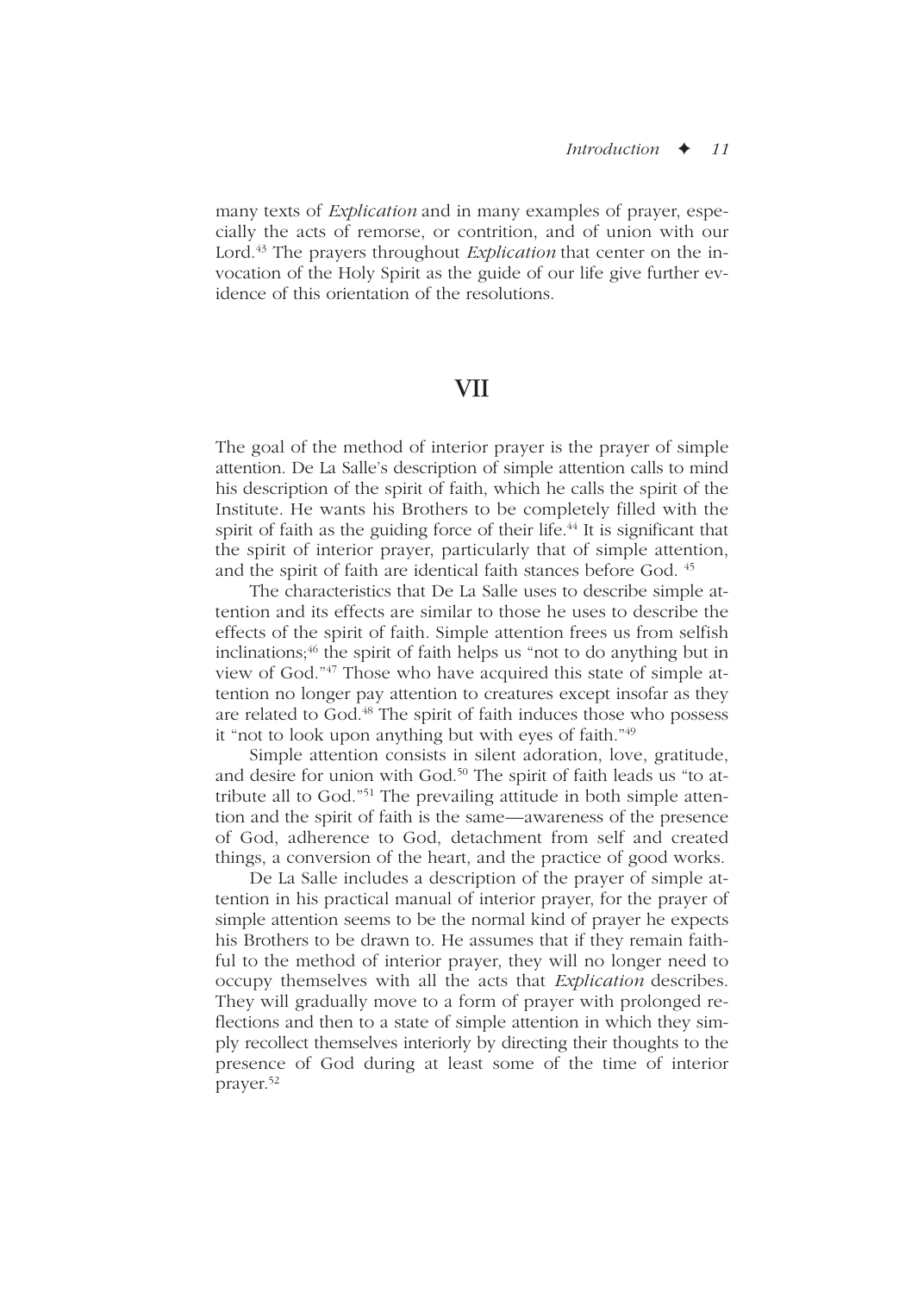Simple attention draws the soul tenderly and gently to the practice of virtue.53 From the gentle attraction for good experienced in the prayer of simple attention there is a flow of this disposition into daily life. Virtue then is no longer a strenuous exercise of the will or the deliberate fulfillment of resolutions taken during the time of interior prayer.

Although the attention to the presence of God that takes place during the prayer of simple attention is explicit and cannot be the same while fulfilling the tasks of the day, the prevailing attitude is the same. The attractive force arising in the experience of the prayer of simple attention becomes the motivating power in all the actions of the day. De La Salle wants the Brothers to bring to their daily life what they experience during the time of prayer. Indeed, to experience in daily life the sentiments that arise during simple attention is a sign of a developing spirit of faith.

The overarching influence of the spirit of interior prayer, particularly that of simple attention, affects all the activities of life. This is also at the heart of the spirit of faith. What simple attention is in the context of interior prayer, the spirit of faith is in the context of daily life. For De La Salle, the spirit of faith is simple attention "in action<sup>"</sup>

## **VIII**

At first sight, *Explication* seems to be an excessively elaborate and systematized method of interior prayer. It turns out, however, that in the mind of De La Salle, prayer that is truly interior escapes all methods. The ultimate consequence of the method is to dispense with the method. This is De La Salle's final recommendation. In prayer, we must allow ourselves to be interiorly and gently drawn by God, even if it is to some sentiment we had not proposed to ourselves beforehand.54

*Explication* provides a means to "do something" during the time of interior prayer until prayer begins to happen within us, that is, until we can recognize and allow the Spirit to pray within us. At the end of his method, De La Salle joins the beginning, where he speaks of the soul "imperceptibly filling itself with God" during interior prayer.<sup>55</sup> Prayer is ultimately God's work in us. This is the heart of the prayer of simple attention and can take place in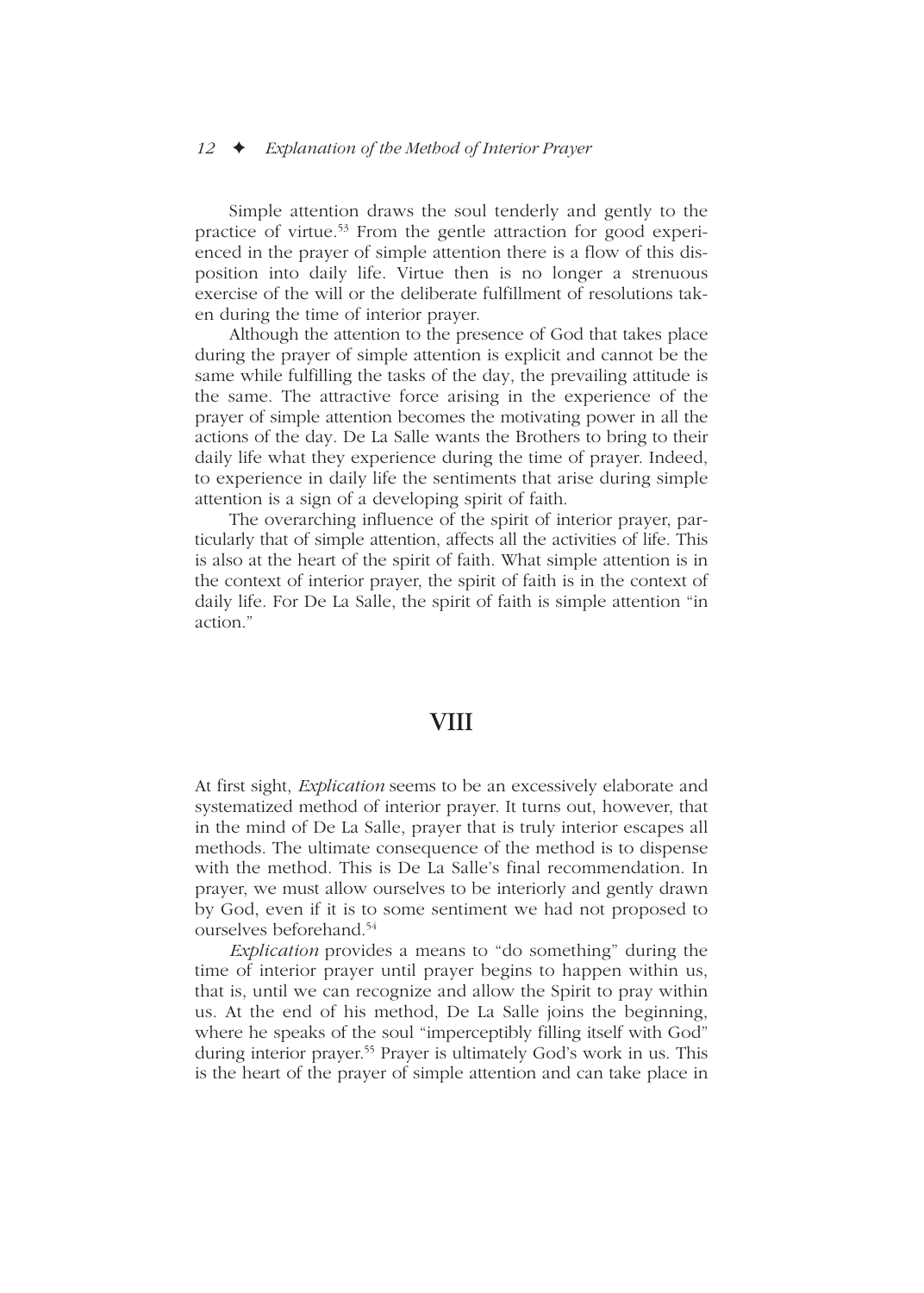some way from the very beginning of learning the method of interior prayer.56

For De La Salle, interior prayer is not a complicated path to follow but a dialogue with the living God. The ultimate criterion of prayer is found in life, not in the number of acts made. We know that God has worked in us when we leave interior prayer with renewed zeal for doing our duty for the love of God. The authenticity of interior prayer is judged by what happens when we leave interior prayer.<sup>57</sup>

In this movement there is a coherence between the spirituality that De La Salle proposes to the Brothers and the type of person he envisions the Brother to be. De La Salle sees the Brother as one who knows himself, is open to God and to God's creation, is conscious of having been entrusted with a ministry by God, and has made a total gift of himself to God, who has called him to be a minister of salvation.

## IX

In the Rule of 1705 De La Salle wrote:

The Brothers of this Institute ought to have a great love for the holy exercise of interior prayer, and they ought to look on it as the first and principal of their daily exercises and the one that is the most capable of drawing down the blessing of God on all the others<sup>58</sup>

*Explanation of the Method of Interior Prayer* is De La Salle's commentary on this bold statement of the Rule.

Speaking of *Explanation of the Method of Interior Prayer,* Georges Rigault wrote:

To know this writing is to enter into contact with the holiness of the Founder and to know the way to walk in the path of perfection."59

A careful reading and study of this book will, it is hoped, rally many others to that forceful opinion of one of the most prominent of the Institute's historians.

> Donald Mouton, FSC August 1994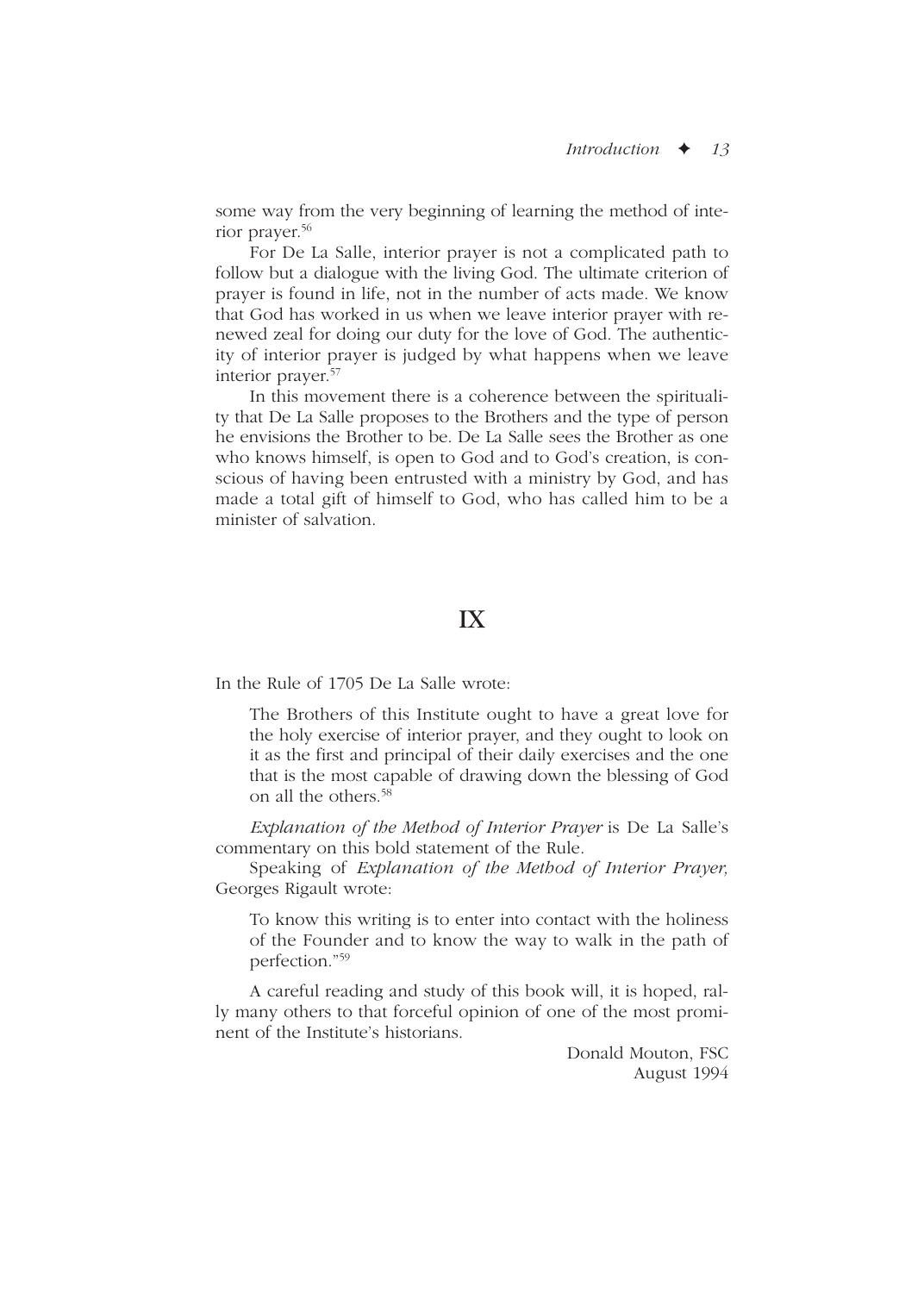### **Notes**

1. For example, in *Rule* (CL 25), *Col.* (CL 15), *Duties* (CL 20:405–494), *Exer.* (CL 18:3–52), *Med.* (CL 12, CL 13).

2. In *Duties,* CL 20:405–494.

3. In *Exer.,* CL 18:3–52.

4. The "Method of Interior Prayer," a synopsis of a method of prayer, is found in John Baptist de La Salle, *Recueil,* CL 15:7–16. Unfortunately, the first three paragraphs of the French text do not appear in the printed English translation, *Collection of Various Short Treatises,* 1993; they are included in the electronic (PDF) edition. The explanation of the method is found in De La Salle's *Explication.*

5. In 1705 De La Salle moved the novitiate from Paris to Saint Yon, a property he leased in a suburb of Rouen. De La Salle spent as much time at Saint Yon as he could. The Director of Novices at that time was Brother Barthélemy, who succeeded John Baptist de La Salle as Superior in 1717.

In 1708 De La Salle moved the novices to Paris in the wake of a devastating famine throughout France. In October 1715 Brother Barthélemy and the novices returned to Saint Yon, because of an increasingly complicated situation in Paris. De La Salle returned to Saint Yon a month later and assisted with the formation of the novices. After Brother Barthélemy's election as Superior, Brother Irénée replaced him as Director of Novices, a post he held until his death in 1747.

From October 1717 to March 1718, De La Salle lived in seclusion at the Seminary of Saint Nicolas du Chardonnet, a center for clergy renewal and reform. It is probable that he worked on *Explanation of the Method of Interior Prayer* during that time. He returned to Saint Yon after his stay at Saint Nicolas du Chardonnet and resumed the task of training the novices in the art of interior prayer.

6. Blain II, CL 8:164, 287; Blain, *Life,* Book Three, Chapter XVII, 723–724.

7. Of the spiritual writings of the Founder, only *Collection* was published during his lifetime. Between 1726 and 1734, the interval between two General Chapters, *Meditations* (CL 12, CL 13) was published.

8. The 1739 edition seems to be the oldest edition. The 1816 edition, published at Langres, reproduces the 1739 edition; an 1853 edition of the book, published in Paris with the notice "in use in the Institute of the Brothers of the Christian Schools," contains many variations from the original; the 1890 and 1898 editions, authorized by the bishop of Versailles, carry the notation "by the Blessed John Baptist de La Salle, Founder of the Brothers of the Christian Schools" and are faithful to the original 1739 edition. In 1953 Brother Denis, Vicar General, requested that a critical edition be published. The work by Lett, *Explication,* contains the term *Édition Critique* on the cover. Miguel Campos, FSC, and Michel Sauvage, FSC, in their study do not agree that Lett's work constitutes a "critical edition" (CL 50:544–545, n. 12).

9. In spite of its name, this period of spirituality was very traditional. During the period between Gerard Groote (1340–1383), founder of *Devotio Moderna,* and Jean Mombaer (1460–1501), interior prayer constituted an important reality of the spiritual life oriented toward the love of God and of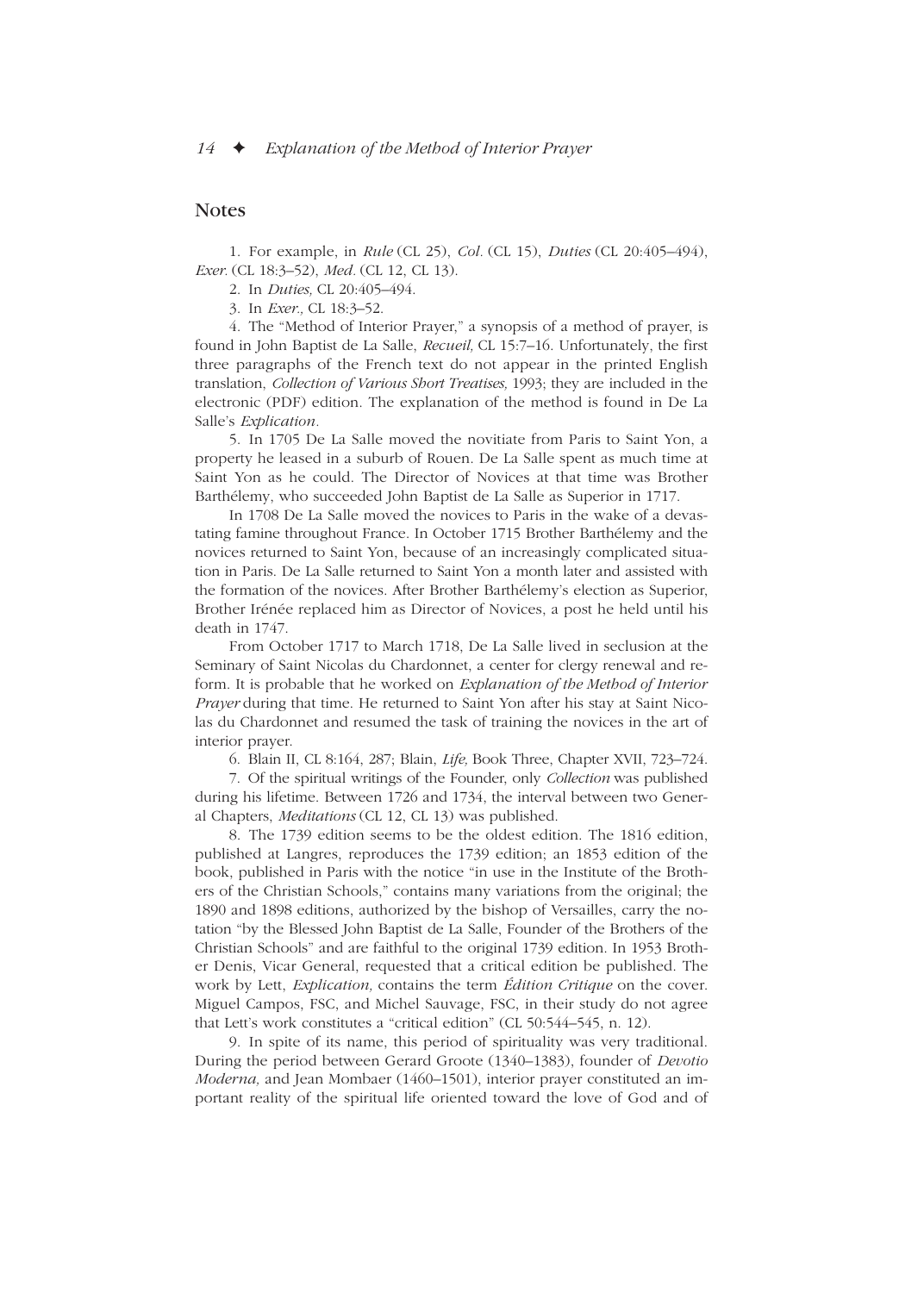neighbor, but it was a complex reality that became excessively analytical and minutely structured.

10. Some of the vocabulary in De La Salle's *Explication* is similar to that of Maître Mathieu Beuvelet's *Conduite de l'Oraison* (1654). Beuvelet was the uncle of Nicolas Roland, the spiritual director of the Founder. The influence of Beuvelet's work, especially its insistence on the presence of God, was strong at the Seminary of Saint Nicolas du Chardonnet, where the Founder stayed from October 1717 to March 1718 (Blain II, 164,287).

11. Much of the thinking at the time of John Baptist de La Salle was influenced by René Descartes, French philosopher, mathematician, and physician (1596–1650). Meticulous classification and analysis characterize the Cartesian system.

12. *EM,* 22.

13. *EM, 79*.

14. *EM, 79*–80.

15. However, see *EM,* 37: ". . . direct us through his Spirit in all our actions and in all we do;" *EM,* 37: ". . . pour out your Holy Spirit upon me . . . to guide and direct me in all my actions."

16. *EM,* 143–144.

17. *EM,* 22–23.

18. *Col.,* 78 (CL 15:95).

19. *Med.* 37, 197, 205:2, 206.

20. *EM,* 25, 118, 134.

21. For example, Acts 17:28, used in *EM:*32 with reference to God's life in us, is used in the meditation on the feast of Saint Denis that is concerned with bringing people to God (*Med.* 175:1; see also 70:2.) In *EM:*58–59, De La Salle refers to Gen 28:16, instilling confidence; the same biblical incident is used in *Med.* 198:1 with reference to the ministry of the Brothers, and in 77:1 with reference to community. See the link between prayer and ministry in *Duties* in CL 20:427, 455.

22. This inner dynamism of *Explication* is suggested by Campos and Sauvage in CL 50:545–546. Their *Vue d'Ensemble* is built around these four movements (CL 50:547–612).

23. Expression of Guardini, *Vorschule.*

24. In his writings De La Salle uses "depths of the soul" 14 times and "depths of the heart" more than 40 times.

25. John of the Cross, "center of the soul"; Francis de Sales, "fine point of the soul."

26. "Depths of God," 1 Cor 2:10.

27. See *Med.* 152:2, 34:3. "Depths of the soul/heart" is a rich one in De La Salle's writings. It is in the "depths of the soul/heart":

- that we resolve to give up sin (*Duties,* CL 20:294)
- where there is total offering of oneself to follow Christ (*Med.* 167:1)
- where we welcome, understand, and are docile to divine teaching (*EM,* 146)

• where the spirit of justice resides (*Instruct.,* CL 17:183)

• where reconciliation with others takes place (*Duties,* CL 20:170)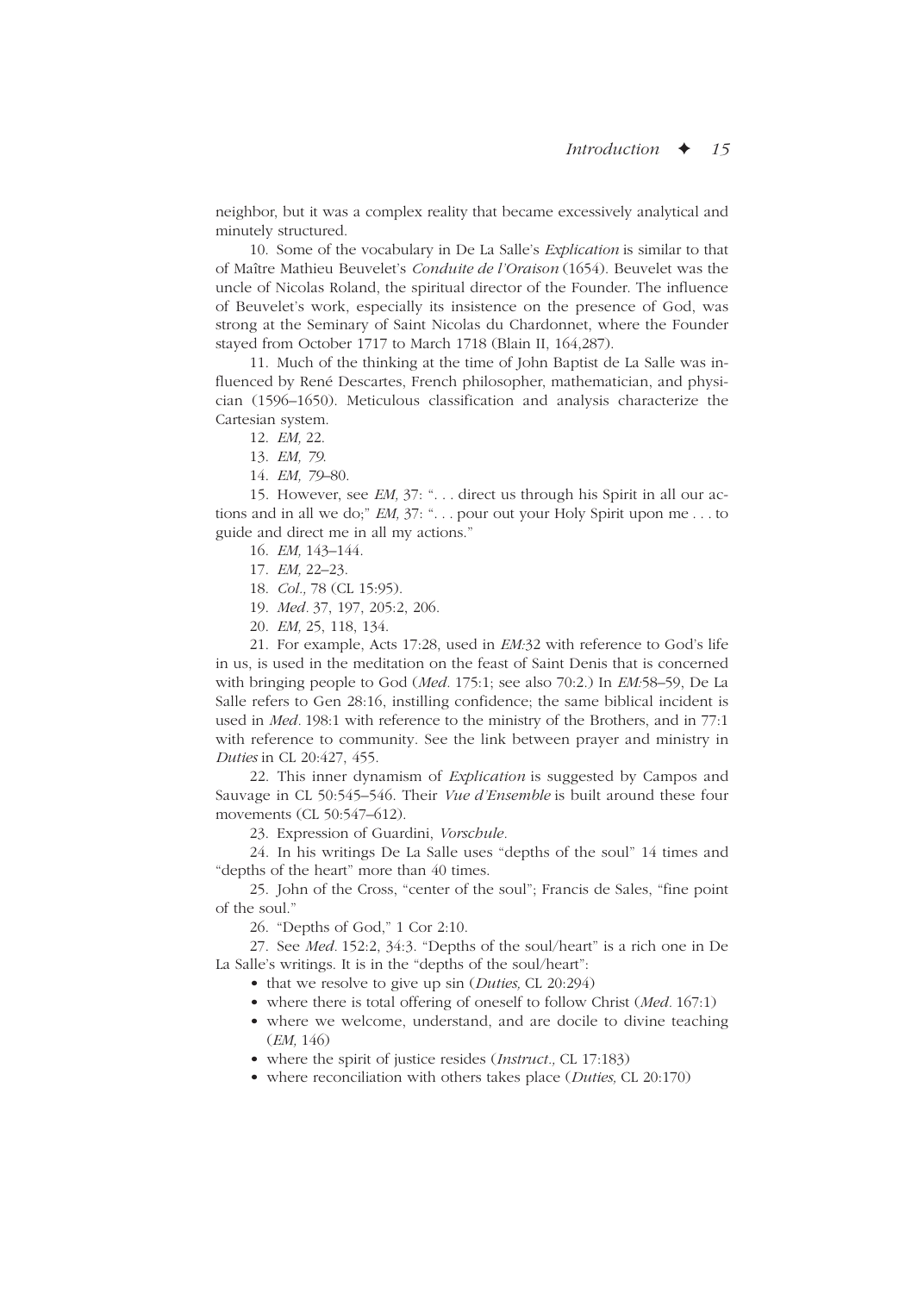- where our ministry is effective (*Med* 159:2)
- where penance for sin must draw its principle before we show external signs (*Duties,* CL 20:279)
- where we experience true horror for sin in order to avoid it (*Duties,* CL 20:277)
- where we experience regret for sin (*Instruct.,* CL 17:154)
- 28. See *EM, 3*2ff.

29. Elsewhere De La Salle speaks of other ways of placing ourselves in God's presence:

- in the poor (*Med.* 96:3; 160:1)
- in our actions (*Med.* 177:3)
- in all things (*EM,* 25)
- in the Word (*EM,* 139; *Med.* 191:3)
- in the Pope (*Med.* 106:1–2)
- in the bishops (*Med.* 106:3)
- in the superiors (*Med.* 9:1–2, 10:2, 73:1)

30. In *Col.,* 7, De La Salle uses other scriptural passages for the first, fourth, and fifth ways of placing oneself in the presence of God.

- 31. First way, see Blain I, 169.
- 32. Second way, see Blain I, 187–188.
- 33. Blain II, 218.
- 34. Fifth and sixth ways, see Blain I, 229–230; Blain II, 281.
- 35. *EM:* 22.
- 36. For example, *EM:* 80, 149–151.
- 37. *EM:* 22.

38. The centrality of the person of Jesus Christ is more evident in the considerations of Mysteries and of Virtues than of Maxims. Maxims at times appear to be rigid formulas detached from the person of Jesus Christ. For example, the context of Matt 16:26 concerns the cost of being a disciple of Jesus Christ and following him. In *EM* this context is obscured, and the maxim functions independently to exalt the virtues of renunciation and mortification in an individualistic perspective; see *EM:* 134–148.

Notably absent from the Mysteries tht De La Salle proposes is the Resurrection, although he includes it in his other writings, for example, in *Duties,* CL 20:58–62.

- 39. *EM:* 83, 117, 135.
- 40. *EM:* 107.

41. *Letters,* 72.4, to Brother Anastase, January 28, 1711: "Turn often to interior prayer, and try do everything in a prayerful spirit."

42. For example, *EM:* 107–108, 128, 143–144.

43. For example, *EM:* 77–78, 110–111, 145–146.

44. *Col.,* 30.

45. This idea is developed by Brother Joseph Schmidt, FSC, in "Simple Attention and the Spirit of Faith," in *Lasalliana,* 05-A-31.

46. *EM:* 52.

47. *Col.,* 31.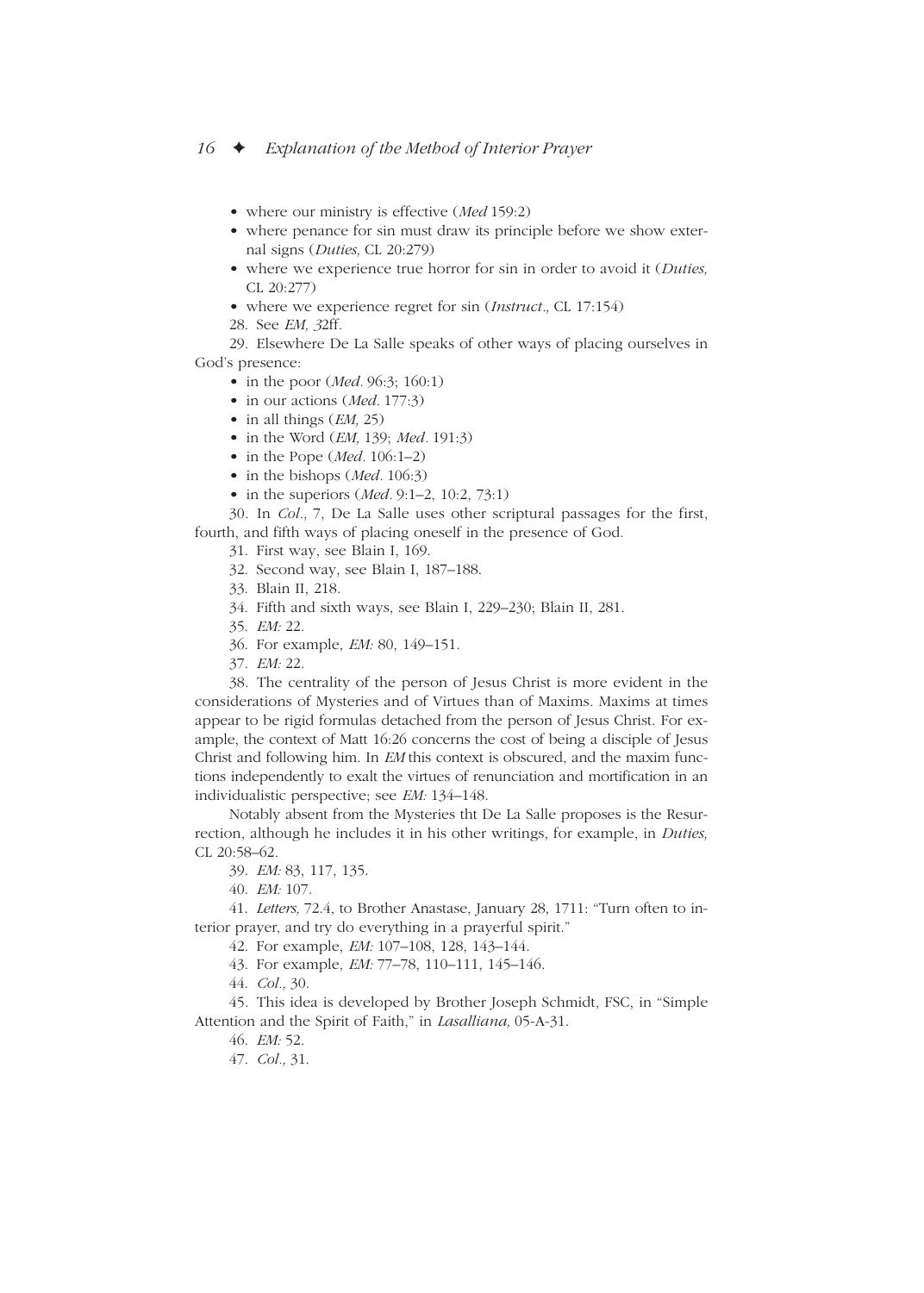48. *EM:* 52.

- 49. *Col.,* 30–31.
- 50. *EM:* 97.
- 51. *Col.,* 31.

52. *EM:* 51: ". . . for a few minutes, or even a quarter of an hour, more or less."

- 53. *EM:* 123.
- 54. Recommendations, *EM,* 151.
- 55. *EM:* 23.
- 56. *EM:* 135.

57. *EM:* 151. There is a contemporary ring to this aspect of De La Salle's understanding of interior prayer. In Mihaly Csikszentmihalyi's *Flow,* the author draws upon twenty years of his own and others' research to demonstrate that action can be the road to a meditative life and that a meditative approach to action will lead to "optimal experience."

58. Rule of 1705, CL 25:22; *Rule and Foundational Documents,* 22.

59. Rigault, *Histoire,* 148.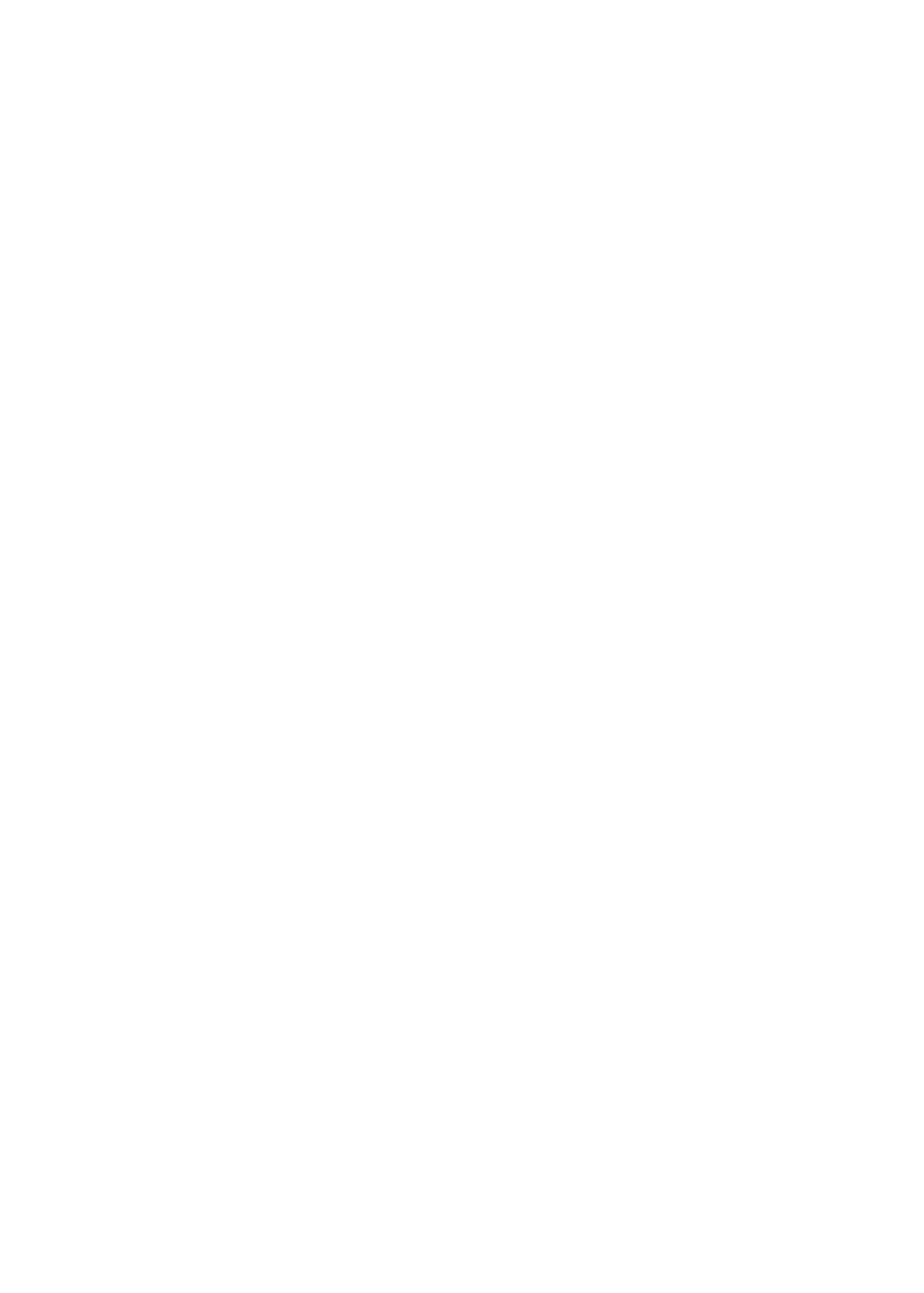# The First Part of the Method of Interior Prayer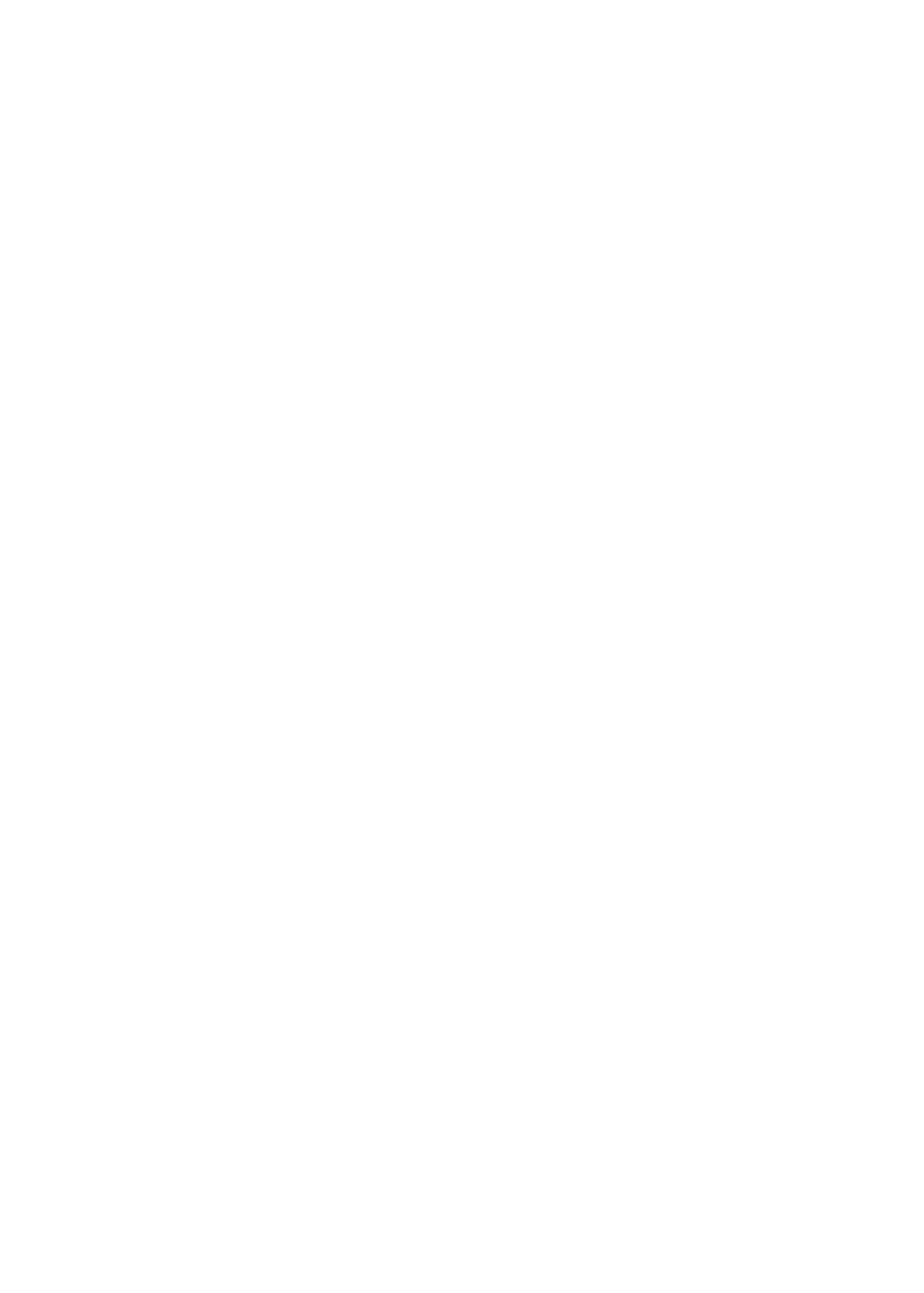# Interior Prayer in General and the Preparation of the Soul

Interior prayer is an inner activity in which the soul applies itself to God. It is so called to distinguish it from vocal prayer which is partly an activity of the body, because it is produced by the mouth, but at the same time is an activity of the mind, which should be involved in it. It is called interior because it is an activity not simply of the mind but of all the powers of the soul and because, to be genuine and effective, it must take place in the depths of the soul, that is to say, in the innermost part of the soul. If interior prayer took place in the mind only or in the superficial part of the heart, it would easily lie open to human and material distractions, which would prevent it from being fruitful, and this activity of the mind would only be temporary, not having penetrated the soul, and would, consequently, leave the soul in dryness and devoid of God.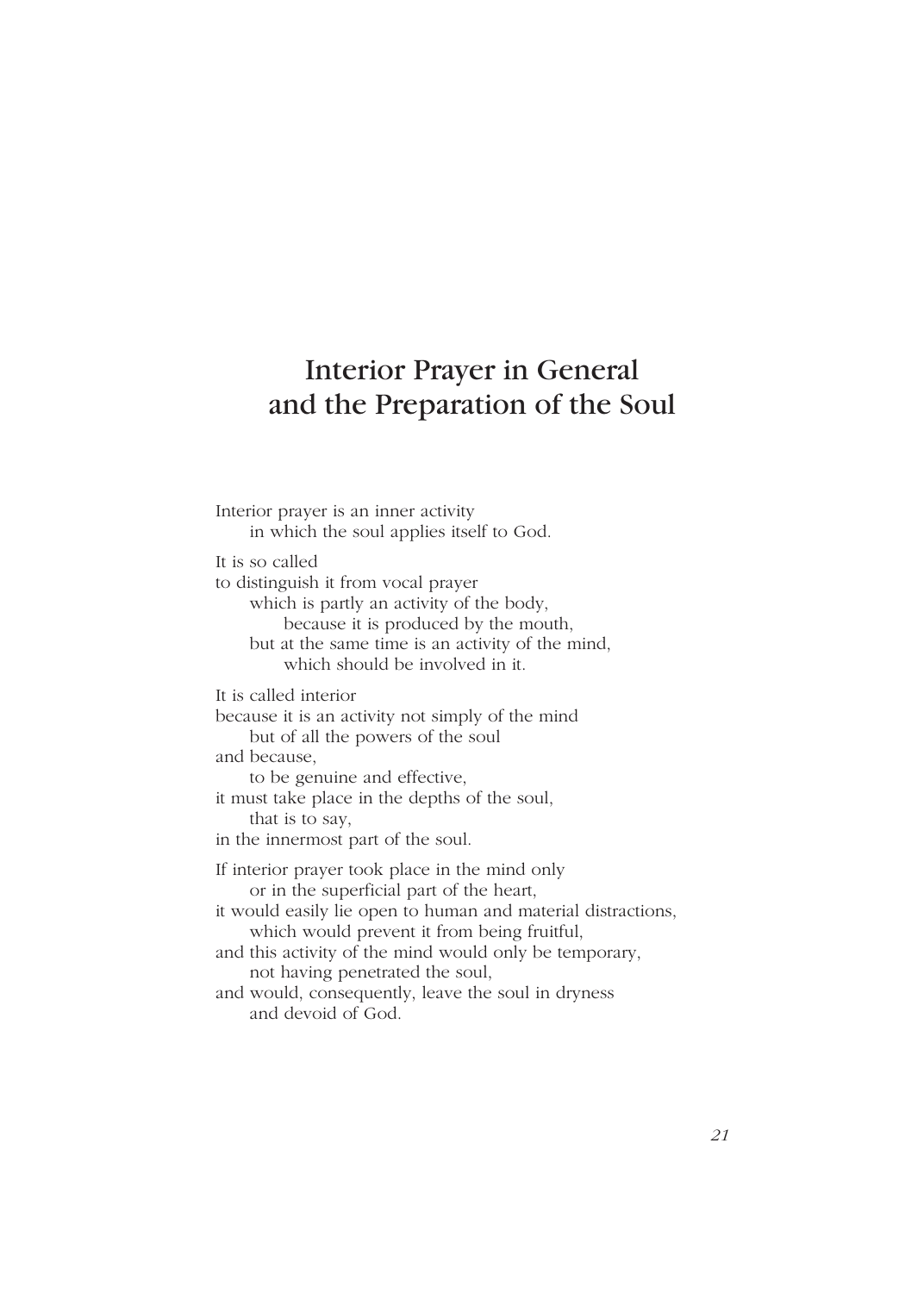Interior prayer is called an inner activity, because the soul occupies itself therein with what is proper to it in this life, which is to know and to love God cf. JoHn 17:3; Luke 10:27–28 and to take all the means needed to achieve both these ends. But the principal activity of the soul in prayer that is truly interior is to fill itself and to unite itself interiorly with God, ef. Eph 3:19 which through a lively faith is for the soul a sort of apprenticeship and foretaste of what the soul should do in reality for all eternity. It is for this reason that interior prayer is called an inner activity in which the soul applies itself to God. There are three parts to interior prayer. The first part is the preparation of the soul, and this is properly called recollection; the second part is attention to the topic of interior prayer; the third part is the thanksgiving at the end. The first part is called the preparation of the soul for interior prayer, because the mind, being ordinarily attentive for the greater part of the day to things that are in themselves exterior and material, goes thereby, in some manner, out of itself and takes on, at least to some degree, the characteristics of the objects to which it is attentive. Therefore, when we wish to apply our mind to interior prayer, we must begin by withdrawing it entirely from attention to exterior and material things and by being attentive only to spiritual and interior things. It is for this reason that we must begin by being attentive to the presence of God.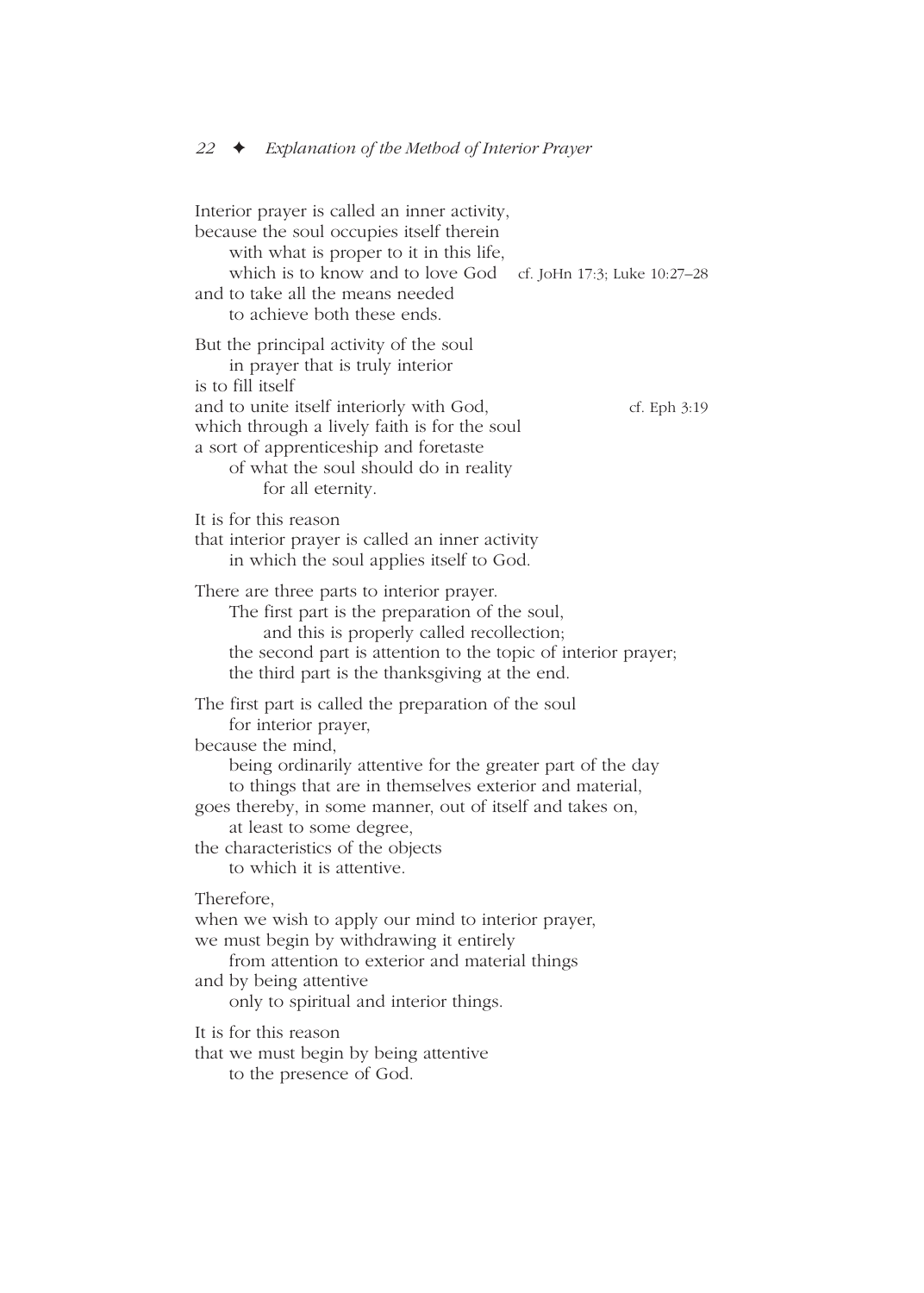The acts of the first part serve to maintain and to occupy the mind with the presence of God while these acts continue. It is in this way that the first part disposes us for interior prayer, inasmuch as attention to the presence of God, to which we apply ourselves and which the acts of the first part help to keep before our minds, withdraws the mind from exterior things to occupy it only with that which is alone capable of keeping the mind within itself and thus rendering it interior. Attention to God has the characteristic of being incompatible with attention to exterior and material things, because God is a spiritual being, ef. John 4:24 and attention to God is in no way compatible with attention even to spiritual creatures, because God is infinitely above all created things, however detached from matter and however perfect they may be, and the more our mind is attentive to God, the more this attention supplants attention to creatures. It follows necessarily that the more a soul is attentive to God, the more will it disengage itself from all attention to creatures and, consequently, from whatever attachment and affection it may have had for them, because as attention to creatures produces attachment, the elimination of one from the soul necessarily causes the elimination of the other. It is in this way that the soul, imperceptibly filling itself with God, cf. Eph 3:19 detaches itself from creatures and becomes what we call interior by turning away and disengaging itself from material and exterior objects.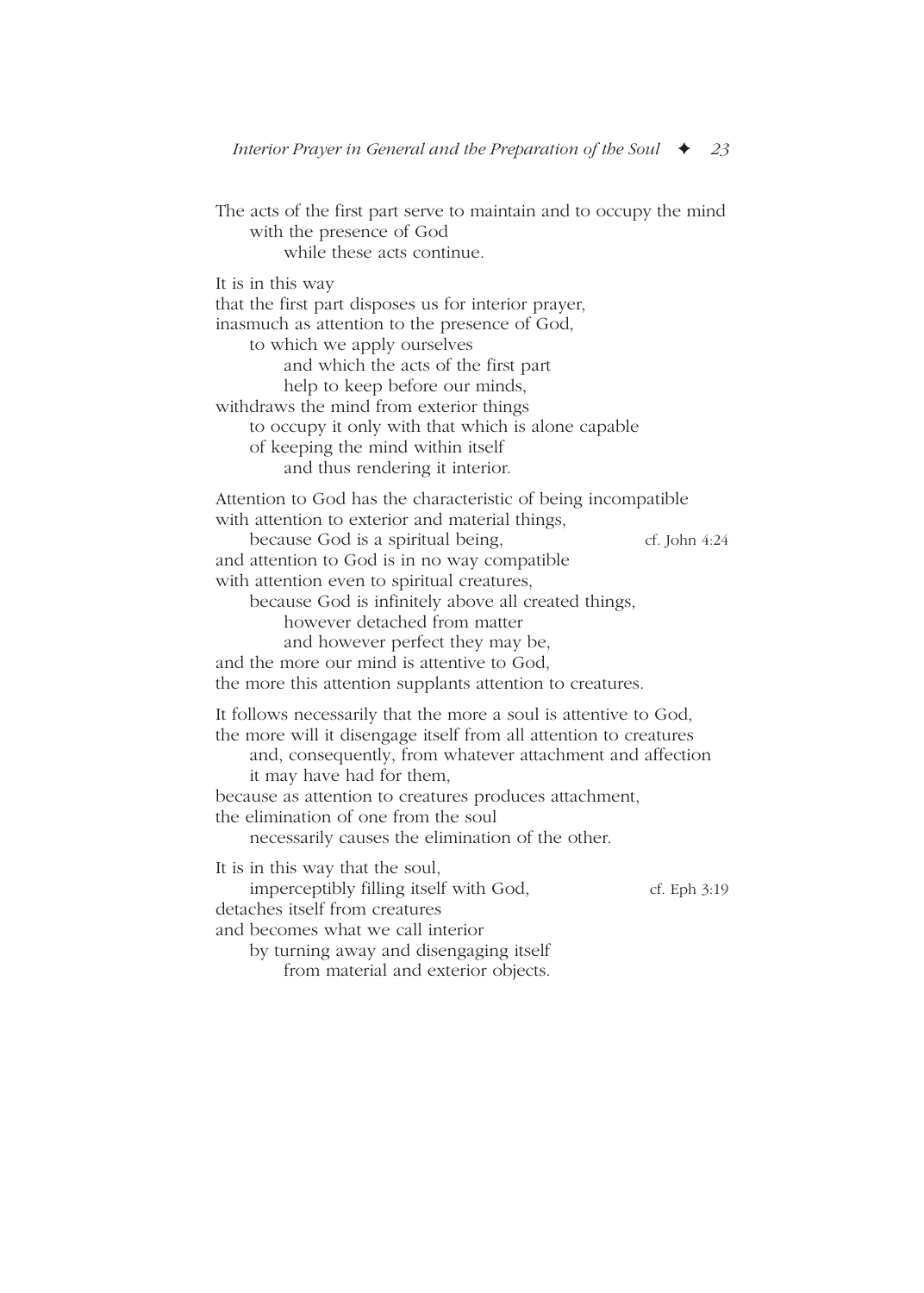It is also for this reason

that the first part of interior prayer is called recollection, for it serves

to empty the mind of exterior things,

to bring it back within itself,

to keep it there,

and, consequently,

to recollect the soul

through attention to God

and to purely interior matters.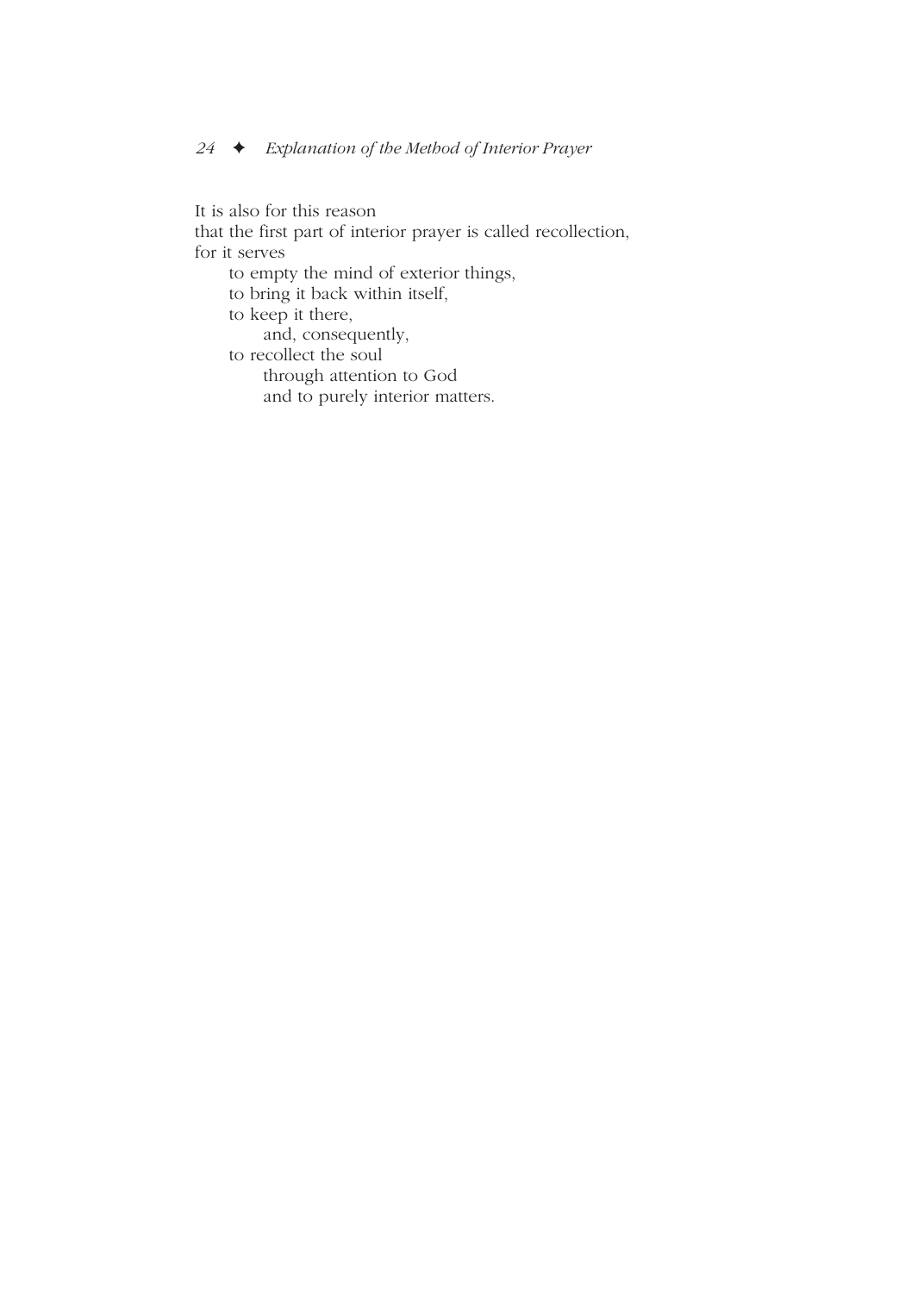# Different Ways To Place Ourselves in the Presence of God

| The first thing to be done in interior prayer<br>is to become filled interiorly with the thought of God's presence,<br>which must always be done through a sentiment of faith<br>based on a passage taken from Holy Scripture. |                                   |
|--------------------------------------------------------------------------------------------------------------------------------------------------------------------------------------------------------------------------------|-----------------------------------|
| We can consider God present in three different ways:<br>first, in the place where we are,<br>second, within us, and<br>third, in a church.                                                                                     |                                   |
| Each of these three ways of considering God present<br>can be divided into two other ways.                                                                                                                                     |                                   |
| We can consider God present in the place where we are,<br>first, because God is everywhere;<br>second, because wherever two or three persons<br>are gathered together in the name of our Lord,<br>he is in their midst.        | cf. Ps 139:7-10<br>cf. Matt 18:20 |
| We can consider God present within us,<br>first, to maintain us in existence;<br>second, by grace and the Holy Spirit.                                                                                                         | cf. Acts 17:28<br>cf. 1 Cor. 6:19 |
| Finally, we can consider God present in a church,<br>first, because it is the house of God;<br>second, because our Lord Jesus Christ dwells there<br>in the Most Blessed Sacrament of the altar.                               | cf. Ps. 93:5                      |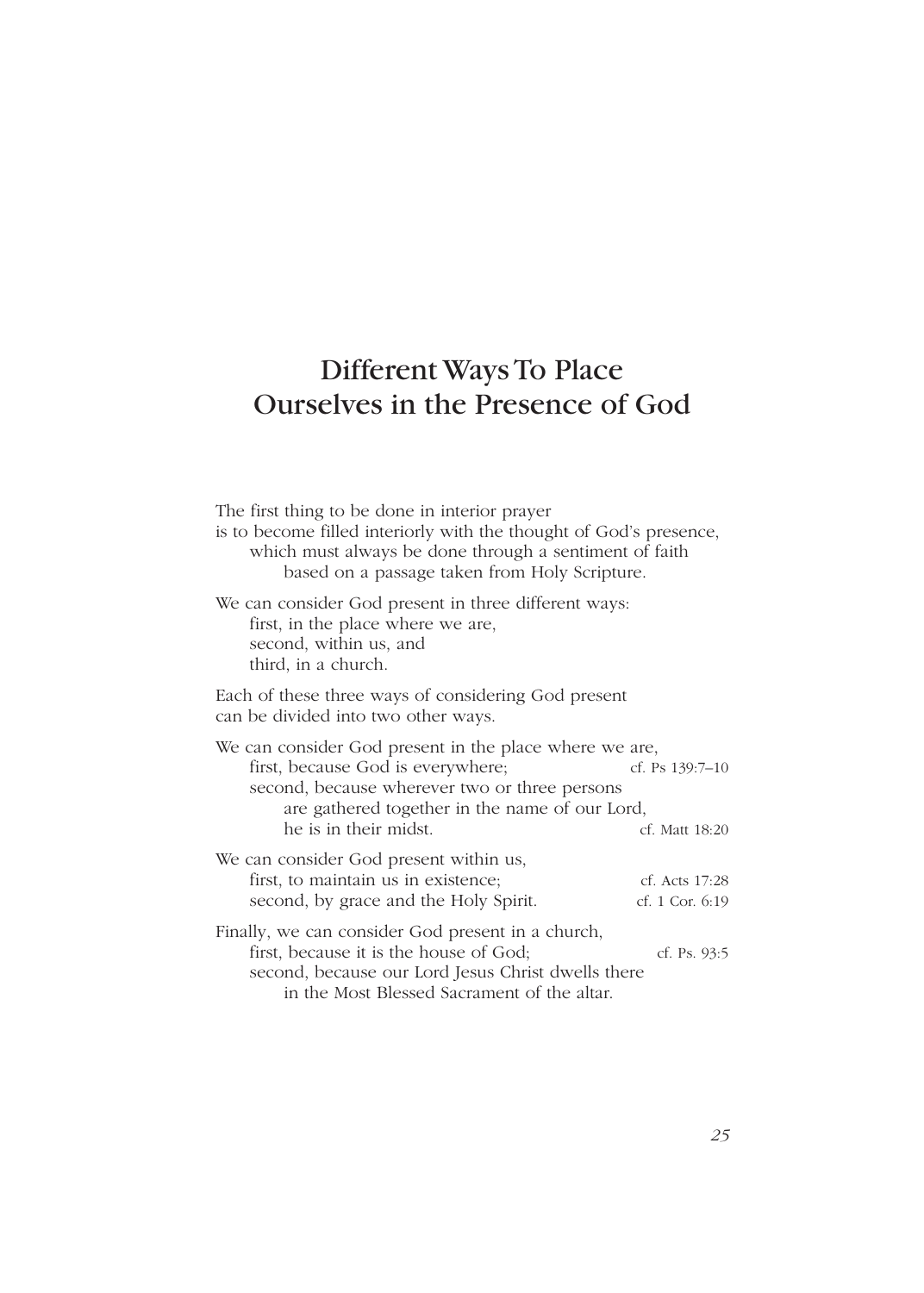## God Present in the Place Where We Are

### The first way to place ourselves in the presence God in the place where we are is to consider that God is present everywhere.

We can easily consider God present in the place where we are by interiorly dwelling on the thought that David expressed in Psalm 139:

> *Where can I go from your Spirit? From your presence where can I flee? If I go up to the heavens, you are there; if I sink to the nether world, you are present there.*

*If I take the wings of the dawn, if I settle at the farthest limits of the sea, even there your hand shall guide me, and your right hand hold me fast.* Ps 139:7–10

From this it is easy to conclude that in this passage David wishes to make us understand that wherever we go, no matter how far off or how hidden from our eyes, we will always find God and cannot escape the divine presence. This is something we ought to think of, particularly when tempted to offend God, paying attention to what Suzanna said when she was tempted by the two old men, *It is better for me to fall into your power without guilt than to sin before the Lord.* Dan 13:23 We ought to say to ourselves, following the example of this saintly woman, It is better for me to be tempted and harassed by the devil than to sin in the presence of my God, because wherever I may go, I cannot hide from the divine presence. cf. Ps 139:7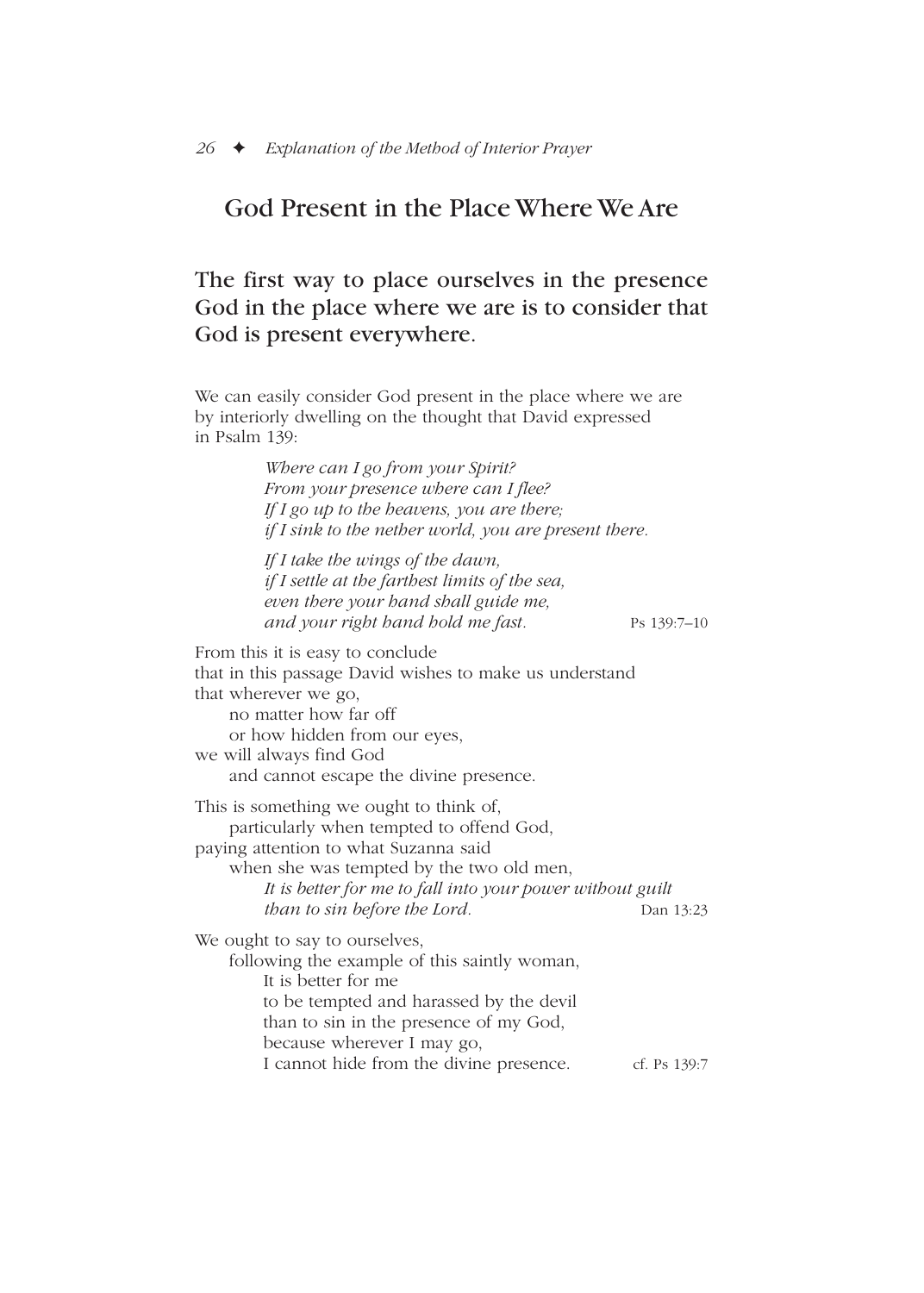| This way of placing ourselves in God's presence<br>by considering God present in the place where we are<br>can produce three principal effects in us.                                                                                                                                                                                                                            |                                                            |              |
|----------------------------------------------------------------------------------------------------------------------------------------------------------------------------------------------------------------------------------------------------------------------------------------------------------------------------------------------------------------------------------|------------------------------------------------------------|--------------|
| The first is to keep us easily recollected<br>and attentive to God's presence,<br>even in the most distracting surroundings,<br>whether we are walking about<br>or remaining in one place.                                                                                                                                                                                       |                                                            | cf. Ps 139:3 |
| The second is to prevent us from offending God<br>when we are tempted<br>or find ourselves in some occasion of falling into sin.<br>For just as we would be ashamed to say something or to do<br>anything<br>that might displease a person whom we respect,<br>how much more must we fear to offend God<br>in the presence of One<br>who has shown us so much goodness and love? |                                                            | cf. Dan 13:3 |
| The third effect is to inspire us with confidence in God,<br>with the view that attention to God's holy presence<br>in the place where we are<br>will give us strength against temptations<br>and will deliver us from them.                                                                                                                                                     |                                                            |              |
| My eyes, says David, are ever toward the Lord,<br>[who] will free my feet from the snare.                                                                                                                                                                                                                                                                                        |                                                            | Ps 25:15     |
| Even though I walk in the dark valley<br>I fear no evil, for you are at my side.                                                                                                                                                                                                                                                                                                 | (that is, in sin, which brings death to the soul),         | Ps 23:4      |
| I set the Lord ever before me;                                                                                                                                                                                                                                                                                                                                                   | with [the Lord] at my right hand I shall not be disturbed. | Ps 16:8      |
|                                                                                                                                                                                                                                                                                                                                                                                  |                                                            |              |

#### Example of interior prayer based on God's presence everywhere

| How happy I am, O my God,                                       |                |
|-----------------------------------------------------------------|----------------|
| to find you always present                                      | cf. Ps $16:8$  |
| wherever I may go or wherever I may be.                         | cf. Ps 139:7-8 |
| If my senses experience some repugnance for a particular place, |                |
| how could my soul share their displeasure?                      |                |
| For you are always in that place,                               |                |
| and I can always think of you.                                  | cf. Ps $16:8$  |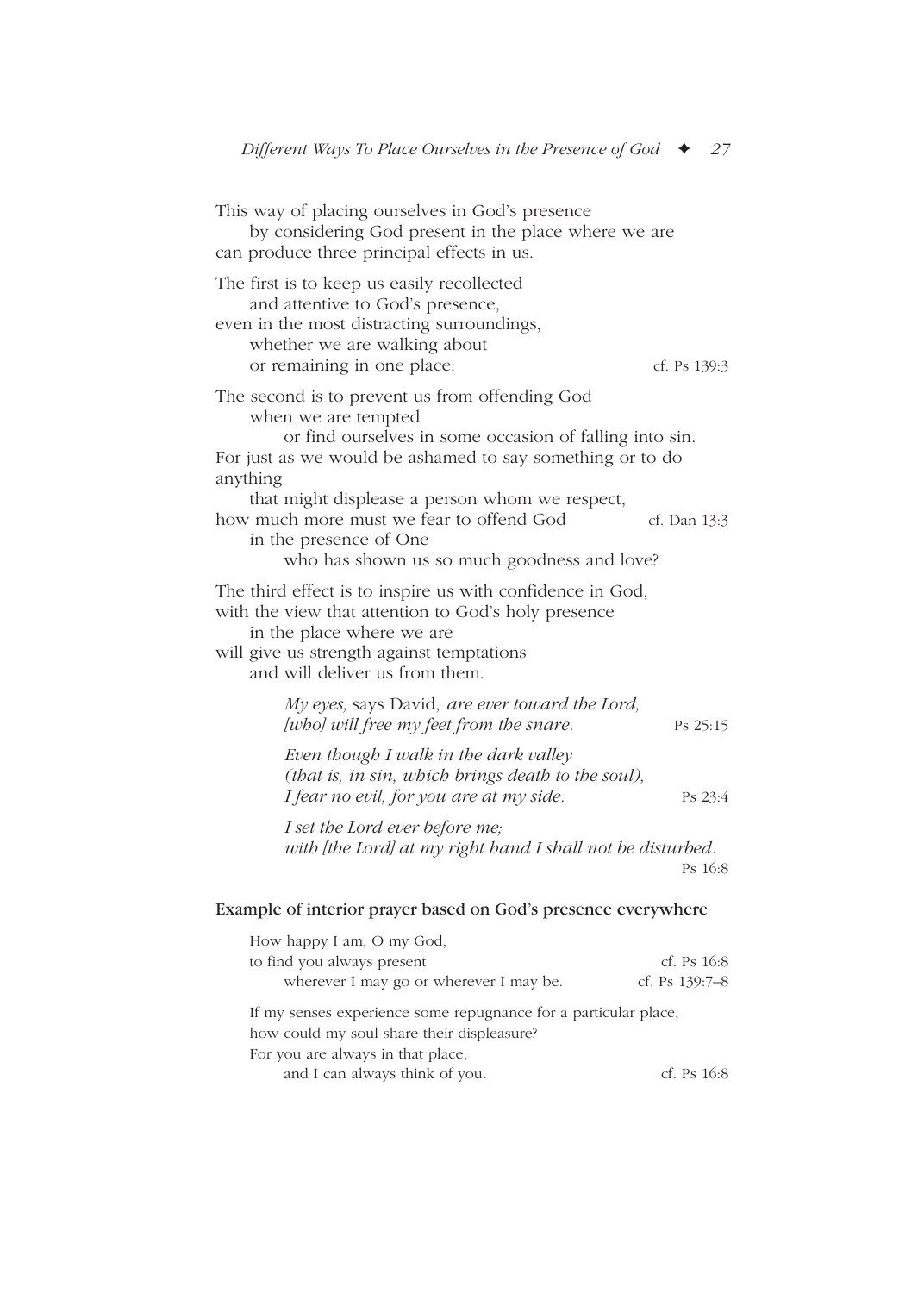| It is a sort of foretaste of the joy of heaven                                                                                              |                 |
|---------------------------------------------------------------------------------------------------------------------------------------------|-----------------|
| to be able always to be with you                                                                                                            | cf. Ps $23:4$   |
| and to think of you.                                                                                                                        | cf. Ps $16:8$   |
| I beg of you to give me, O my God,<br>the grace of never doing anything displeasing to you,<br>for without your help I can do nothing good. | cf. John $15:5$ |
| Keep my mind so recollected and attentive to you                                                                                            |                 |

that nothing exterior may be able to distract it.

## The second way to place ourselves in the presence of God in the place where we are is to consider our Lord present in the midst of those who are gathered in his name.

| We can consider God present in the place where we are,<br>because our Lord says in Saint Matthew's Gospel,<br>For where two or three are gathered together in my name,<br>there am I in the midst of them.                                                                                                 | Matt 18:20                                  |
|------------------------------------------------------------------------------------------------------------------------------------------------------------------------------------------------------------------------------------------------------------------------------------------------------------|---------------------------------------------|
| Is it not a great blessing to know<br>when we are together with our Brothers,<br>whether to engage in interior prayer<br>or to perform some other exercise,<br>that we are in the company of our Lord<br>and that he is in the midst of the Brothers?                                                      |                                             |
| He is in our midst<br>to impart his Holy Spirit to us<br>and to direct us through his Spirit<br>in all our actions<br>and in all we do.                                                                                                                                                                    | cf. John 20:19–22<br>cf. Rom 8:14; Gal 5:25 |
| He is in our midst<br>to unite us to one another,<br>thus accomplishing by himself<br>what he had asked his Father for us before his death,<br>through these words in Saint John:<br>That they may all be one, as you, Father, are in me<br>and I in you,<br>that they may be brought to perfection as one | John 17:21<br>John 17:23                    |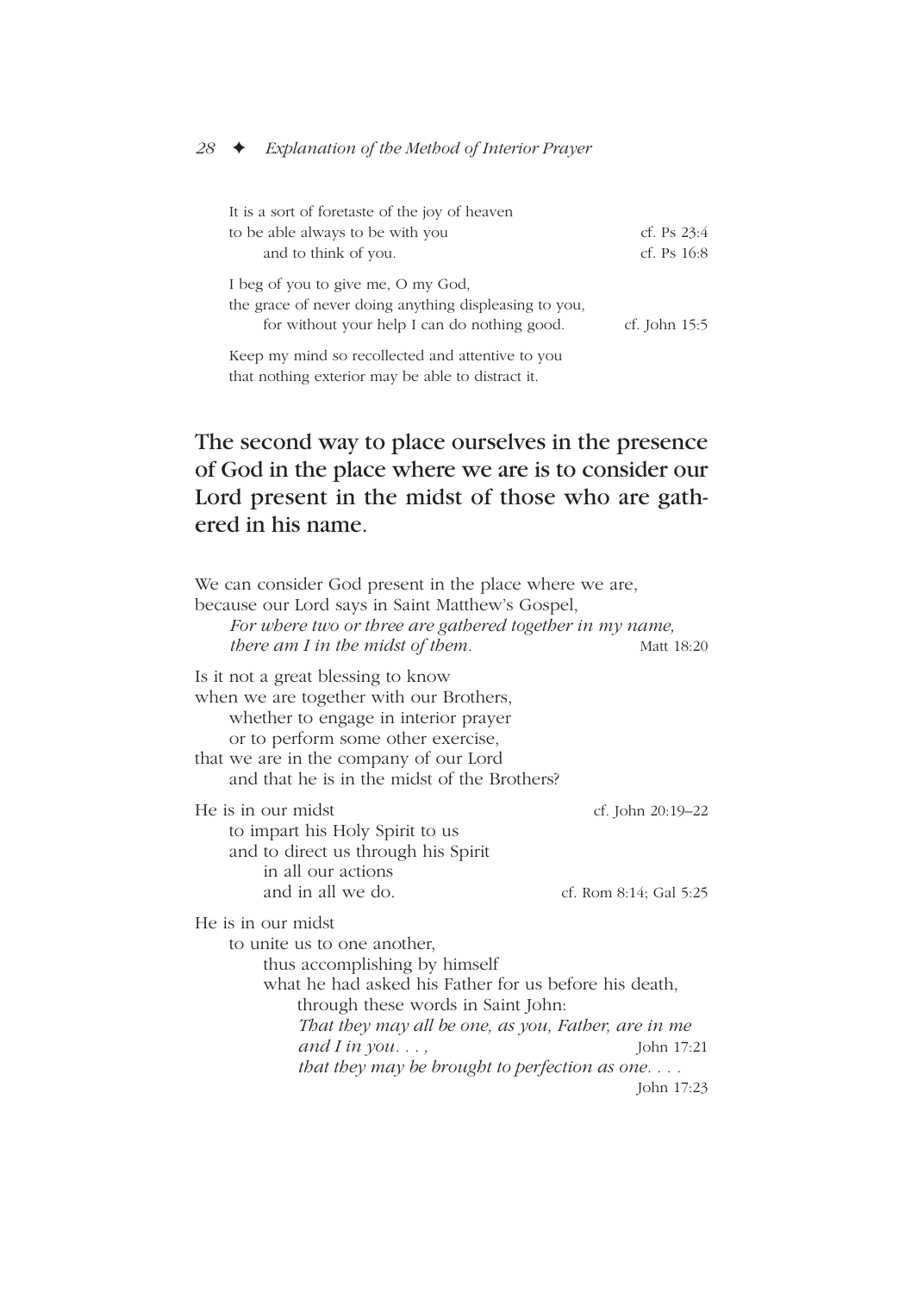In other words, may we be so united and closely bound together, having but one spirit, namely, the Spirit of God, that we may never be disunited.  $cf.$  Eph  $4:3-6$ Jesus Christ is in the midst of the Brothers in our exercises to give us the spirit of our state and to maintain and strengthen us in the possession of that spirit, which is our source and assurance of salvation, as long as we always preserve it soundly and without alteration. Jesus Christ is in the midst of the Brothers to teach us the truths and maxims of the Gospel, cf. John 14:26 to implant these deeply in our hearts, to inspire us to make them the rule of our conduct, to make us understand them, and to make known to us the way to put them into practice in the manner most agreeable to God and most fitting to our state of life. Jesus Christ is in the midst of the Brothers to lead us to practice these Gospel maxims in a uniform manner in our Society, so as always to preserve an entire and perfect union among us. Jesus Christ is in the midst of the Brothers in our exercises so that by directing all our actions to him as to our center we will become one in him cf. John 17:21 by the union we will have with him, who acts in us and through us. cf. Gal 5:25 Jesus Christ is in the midst of the Brothers in our exercises to give them completeness and perfection, for Jesus Christ is in our regard like the sun, which not only gives plants the power to produce but also gives to their fruit goodness and perfection, which are greater or less insofar as they have been more or less exposed to the rays of the sun. In the same way, we perform the exercises and actions appropriate to our state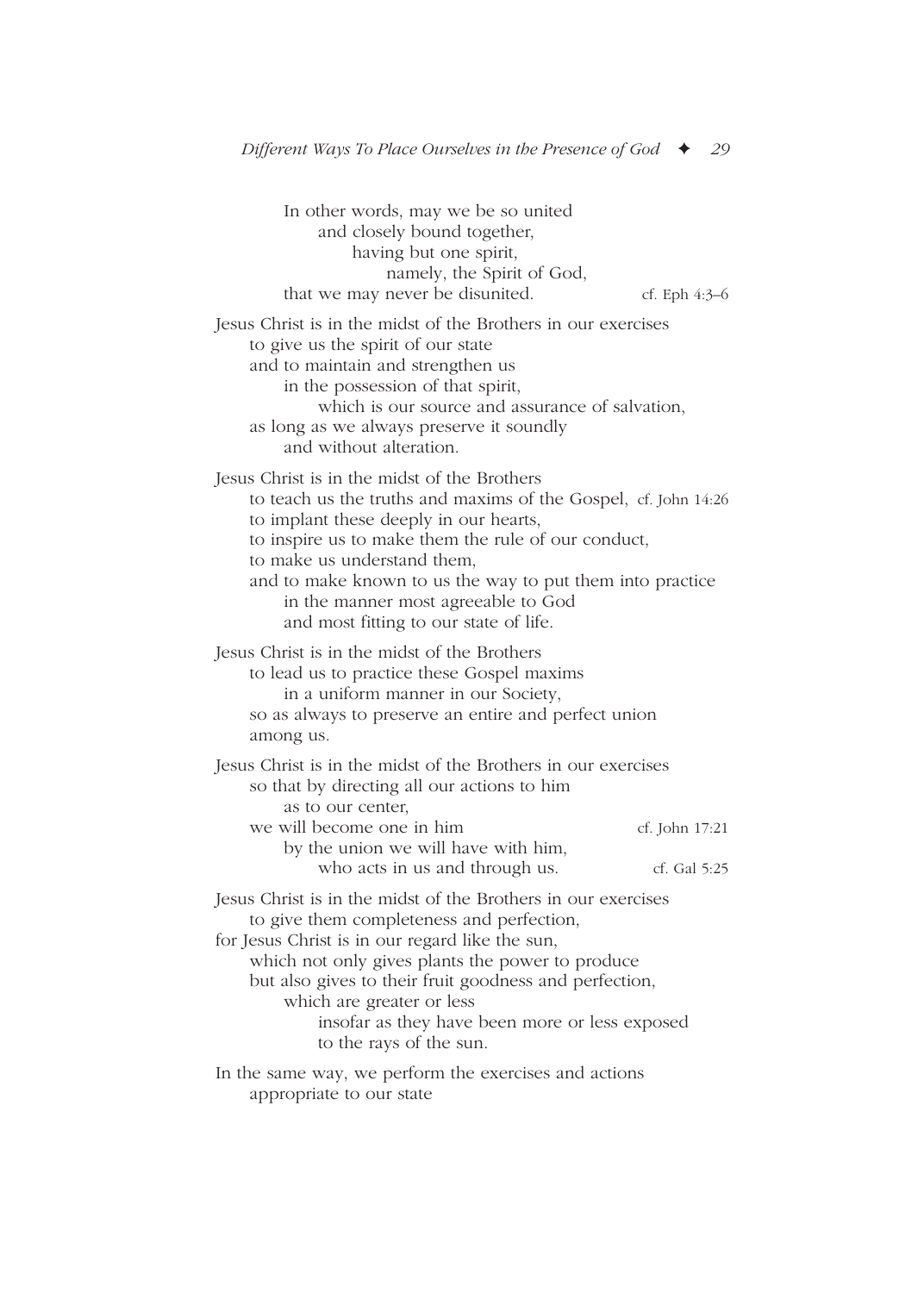| with greater or lesser perfection<br>insofar as we are in greater or lesser<br>contact, conformity, and union with Jesus Christ.                                                                                                                                                                                                             |                                 |
|----------------------------------------------------------------------------------------------------------------------------------------------------------------------------------------------------------------------------------------------------------------------------------------------------------------------------------------------|---------------------------------|
| This way of placing ourselves in God's presence<br>by considering Jesus Christ in our midst<br>can produce three distinct benefits.                                                                                                                                                                                                          |                                 |
| The first is that all our actions will be referred to Jesus Christ<br>and will tend toward him as toward their center.<br>They will draw all their efficacy from him,<br>just as the branches of a vine<br>draw the sap from the vine.<br>Thus, there is a continual movement of our actions to Jesus Christ<br>and from Jesus Christ to us, | cf. John 15:5                   |
| for he gives spirit and life to what we do.                                                                                                                                                                                                                                                                                                  | cf. Gal 5:25                    |
| The second is that we establish a close union with Jesus Christ,                                                                                                                                                                                                                                                                             |                                 |
| who lives in us<br>and in whom we live,<br>as the Apostle Saint Paul so admirably describes.                                                                                                                                                                                                                                                 | cf. Gal 2:20                    |
| It is because of this that we can do nothing without Jesus,<br>as he says,<br>and that Jesus Christ does all in us,<br>because he dwells in us and we in him,<br>and in this way, he tells us, we will bear much fruit.                                                                                                                      | cf. John 15:5                   |
| The third is that he will pour out his Spirit upon us,<br>as he says by a Prophet,<br>the Spirit of truth,<br>which the world cannot accept,<br>because it does not know it.                                                                                                                                                                 | cf. Joel $3: 1-2$<br>John 14:17 |
| This same Holy Spirit will enliven our actions<br>and will become a life-giving Spirit in them.<br>They will not be dead works in us,                                                                                                                                                                                                        | cf. Gal 5:25                    |
| not only as Christian works<br>but also in relation to our state of life,<br>which requires that they possess a special perfection.                                                                                                                                                                                                          |                                 |
| Example of placing ourselves in God's presence in our midst                                                                                                                                                                                                                                                                                  |                                 |
| How happy I am, my God, to be engaged in prayer<br>with my Brothers,<br>because, according to your words, we have the advantage                                                                                                                                                                                                              |                                 |

of having you in our midst. Cf. Matt 18:20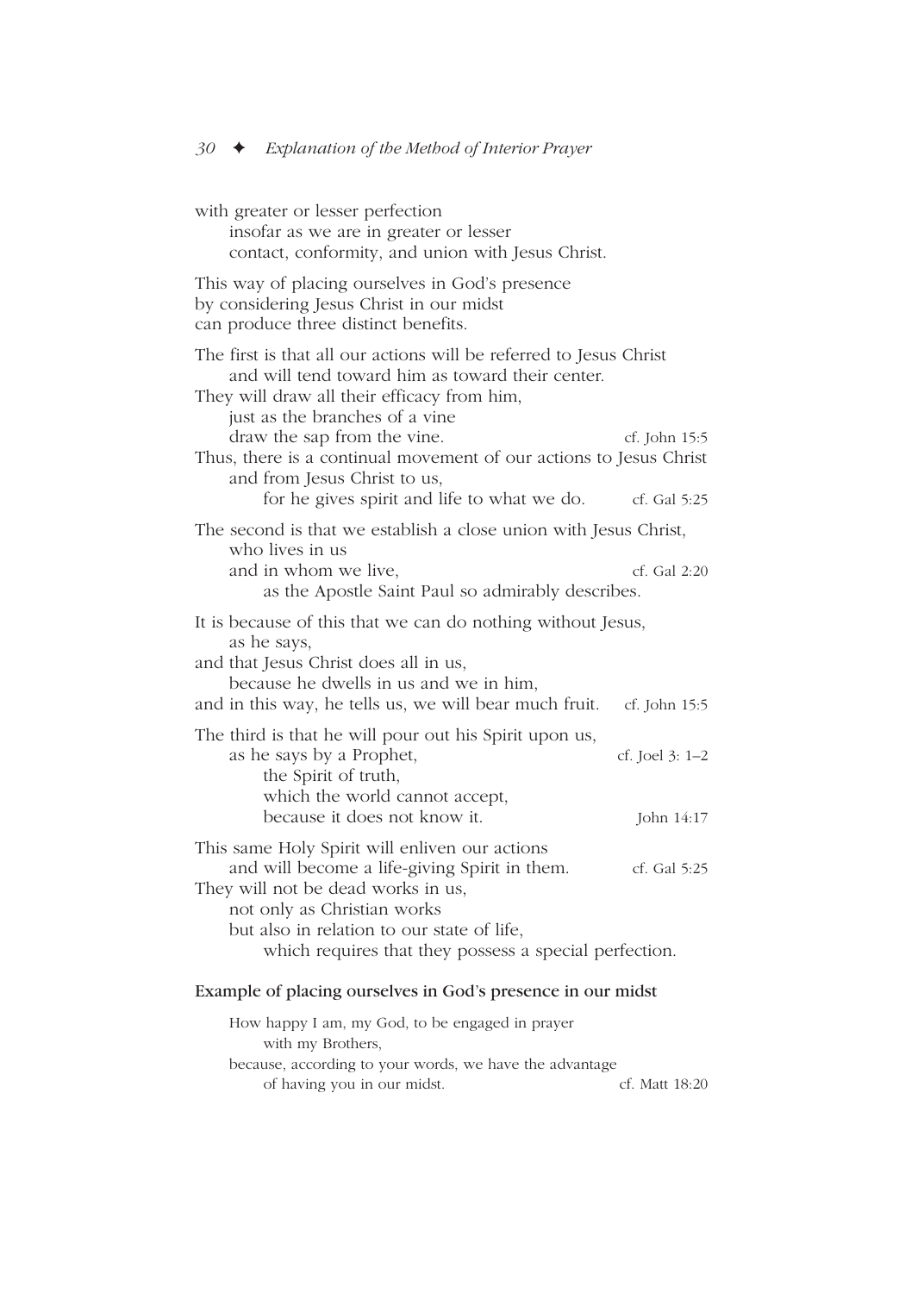| You are present here, O my Jesus,                            |                    |
|--------------------------------------------------------------|--------------------|
| to pour out your Spirit upon us,                             |                    |
| as you declared through the Prophet,                         | cf. Joel $3:1-2$   |
| and as you did for the Apostles and the first disciples      |                    |
| when they were together persevering in prayer                |                    |
| in intimate union of mind and heart                          | Acts 2:1; $4:32$   |
| in the Cenacle.                                              | $cf.$ Acts $1,3$   |
| Give me also the grace,                                      |                    |
| through your presence in our midst                           |                    |
| as we gather here to pray to you,                            | cf. Matt 18:20     |
| to possess an intimate union of mind and heart               |                    |
| with my Brothers                                             | cf. Acts $4:32$    |
| and to enter into the disposition                            |                    |
| of the holy Apostles in the Cenacle.                         | cf. Acts $1:12-14$ |
| Once having received your divine Spirit                      |                    |
| in the fullness you have destined for me,                    | $cf.$ Eph $3:19$   |
| may I be guided by the Spirit                                | cf. Eph $1:1-23$   |
| in fulfilling the duties of my state,                        | cf. Gal 5:25       |
| so that I may share in your zeal                             |                    |
| for the instruction of those                                 |                    |
| whom you have entrusted to my care.                          | $cf.$ Rom $8:14$   |
| We may make similar reflections modeled on the foregoing,    |                    |
| based on the other ends and benefits resulting from this way |                    |
| of placing ourselves in God's presence                       |                    |
| by considering Jesus Christ in our midst                     | cf. Matt 18:20     |
| when we pray together.                                       | $cf.$ Acts $1:14$  |

## God Present Within Us

### The first way to place ourselves in the presence of God within us is to consider God present in us to maintain us in existence.

We may consider God present within us to maintain us in existence, as Saint Paul says in the Acts of the Apostles in these words: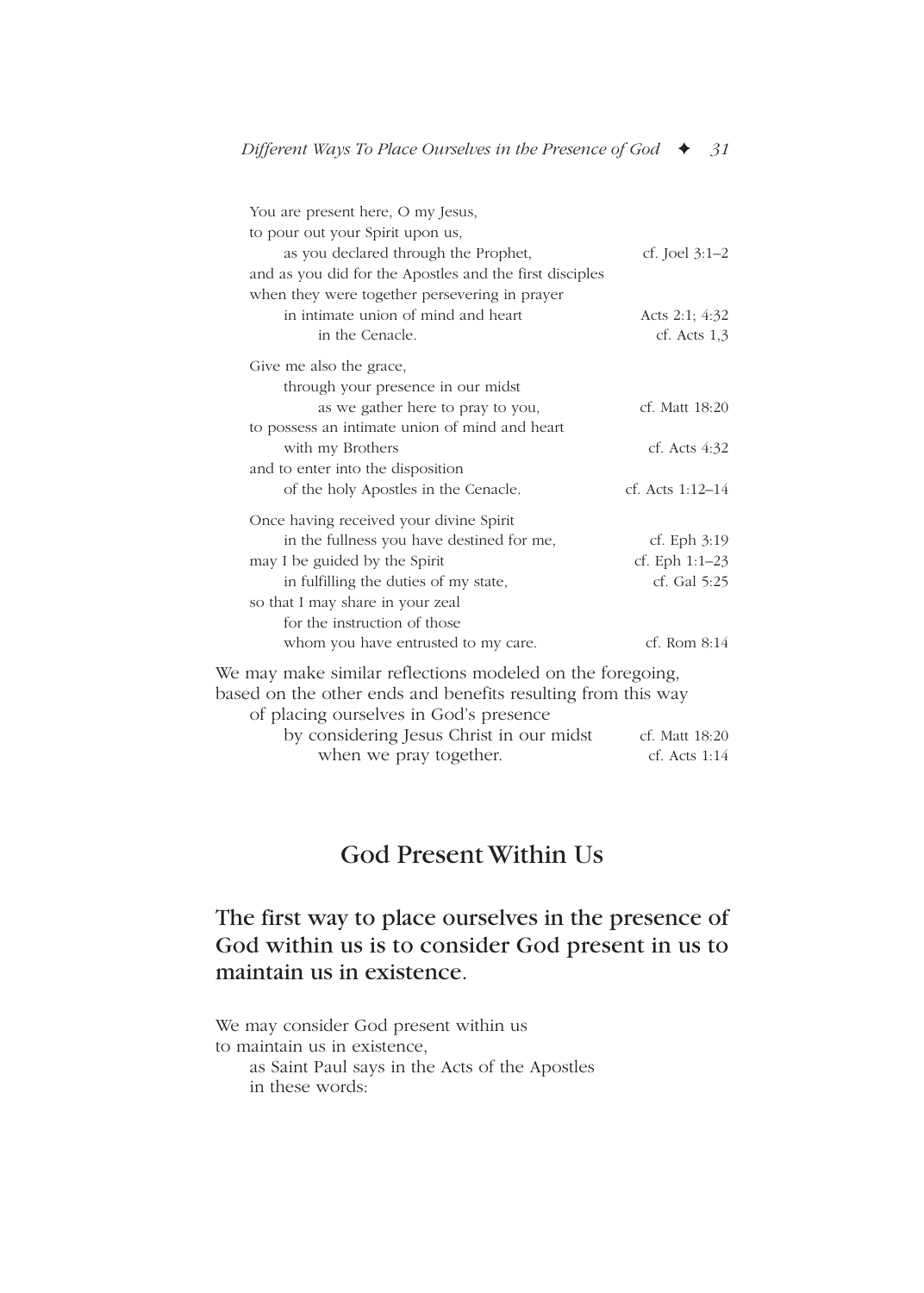*God is not far from any one of us, for in [God] we live and move and have our being.* Acts 17:28 In fact, we have being, movement, and life only because God abides in us and communicates all this to us, in such a way that if God ceased for a moment to dwell in us and to maintain us in being, we would immediately fall back into nothingness. How great a favor it is, then, that God, by the divine power and presence within us, makes us what we are. This led Saint Paul to say, *For we too are [God's] offspring,* Acts 17:28 and Saint Leo declares that we are made sharers in the divinity. This idea ought to make us realize and hold for certain that because we too are God's offspring cf. Acts 17:28 and live only because God imparts life to us, we must manifest by all our conduct cf. Rom  $8:1-14$ ; Gal  $5:13-25$ that we live, indeed, by God's life and that we have only thoughts that fill us with God and only slight esteem for all the things of this world, according to what they are exteriorly.  $\qquad \qquad$  cf. Col 3:1–2 If we do have any esteem for them, it ought to be for what they are in God's sight. We must be firmly convinced that God is in all things, that all things are nothing except insofar as God dwells in them and they are filled with the divine presence. cf. Wis of Sol 11:21; 12:1 From this it follows that we offend God dwelling in us when we do anything that displeases God, when we use our senses for evil purposes, and when we seek to satisfy ourselves and not to satisfy God, who is the only one in whom we must find all our joy and all our satisfaction,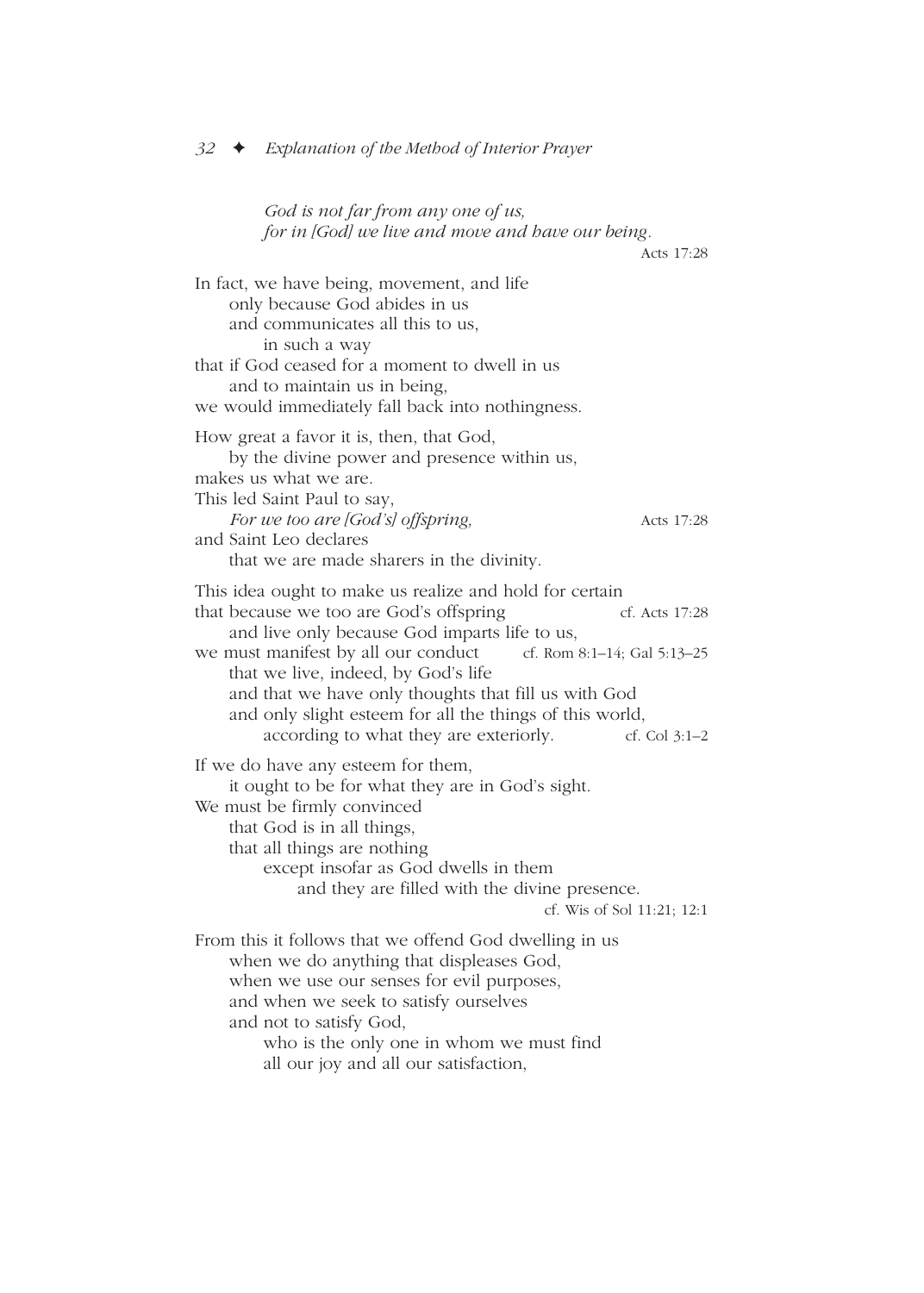| because God finds delight and joy<br>in sustaining us<br>and in maintaining our existence<br>by continuously dwelling in us.                                                        |                |
|-------------------------------------------------------------------------------------------------------------------------------------------------------------------------------------|----------------|
| This way of placing ourselves in God's presence<br>by considering God within us to maintain us in existence<br>can have three principal effects.                                    |                |
| The first is to take care of our body<br>in view of preserving God's life in us,<br>so that we may live<br>by and through that life.                                                | cf. Gal 2:20   |
| The second is not to offend God<br>either with the life<br>that God gives us continually<br>or with the actions<br>that God performs with and through us.                           | cf. Acts 17:18 |
| The third is to beg God often to take our life<br>rather than allow in us any life or action<br>apart from what tends to fulfill God's designs for us<br>and to do the divine will. | cf. Ps 119     |
| Example of praying to God as the source of our being                                                                                                                                |                |

| O my God, you are in me                              |                        |
|------------------------------------------------------|------------------------|
| and in all creatures,                                |                        |
| and they all subsist only by you,                    |                        |
| because you dwell in them.                           | cf. Wis of Sol $11:21$ |
| Help me, then, to make use                           |                        |
| of my whole body,                                    |                        |
| of my whole being.                                   |                        |
| and of all other creatures                           |                        |
| only for your service.                               |                        |
| Because I know that you dwell within me              |                        |
| to maintain my existence,                            |                        |
| is it possible, O my God,                            |                        |
| that I would use this life, which you have given me, |                        |
| to offend you?                                       |                        |
| How could I do this, my God?                         |                        |
| You do act in me,                                    |                        |
| and would I act against you?                         |                        |
| Would I offend you by the actions                    |                        |
| you inspire in me and perform within me?             |                        |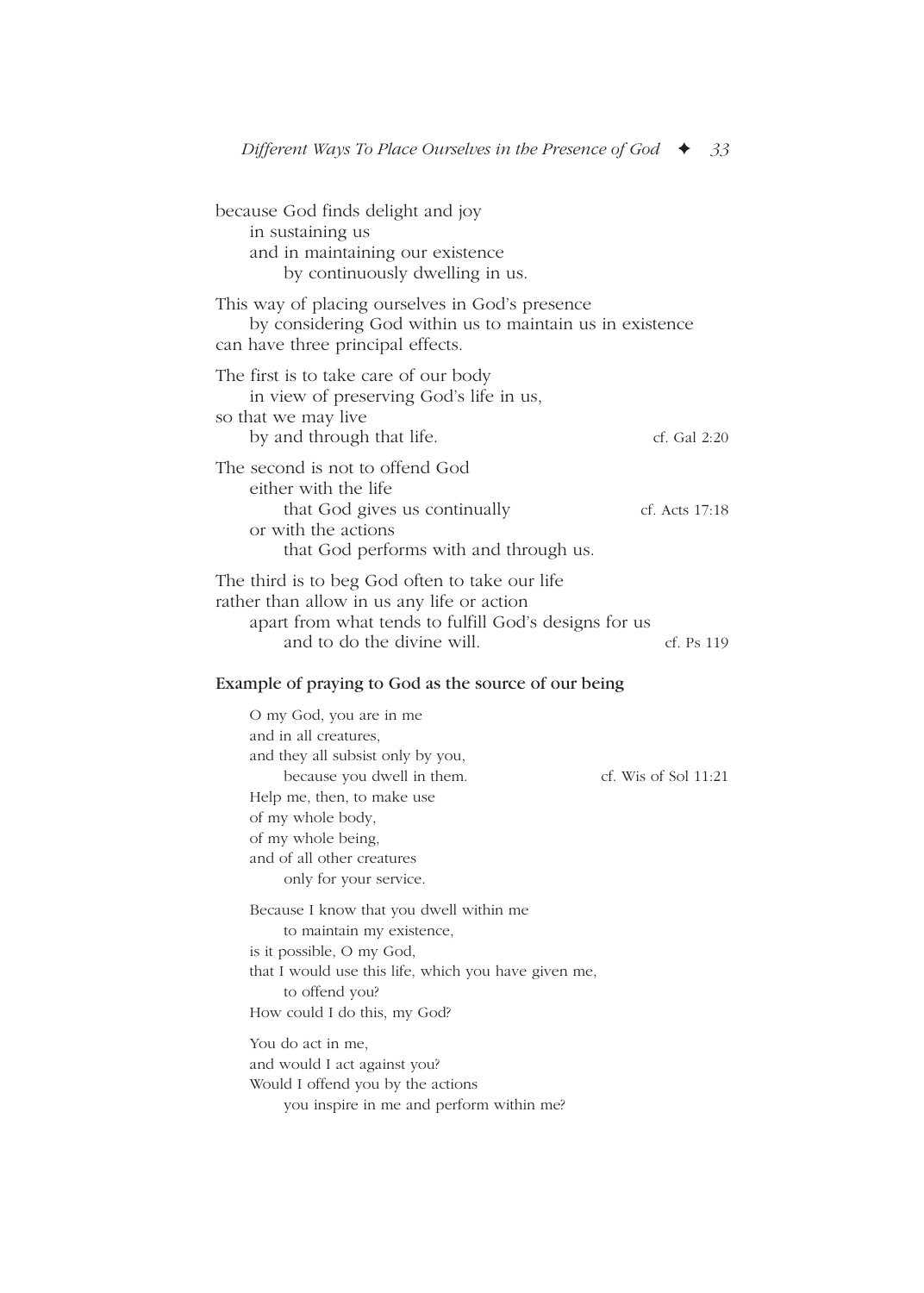Rather than allow me to commit the slightest sin, destroy whatever life is in me by ceasing to dwell in me

and to act in me.

#### Another example

| Your dwelling in me, O my God,              |                     |
|---------------------------------------------|---------------------|
| ought to give me confidence in you          |                     |
| and reliance on you.                        |                     |
| As the Royal Prophet says,                  |                     |
| Even though I walk in the dark valley,      |                     |
| I fear no evil,                             | Ps 23:4; 138:7      |
| for you are at my side.                     |                     |
| [God] will free my feet                     |                     |
| from the snare.                             | $Ps$ 25:15          |
| It is God who trains my hands for battle,   |                     |
| my fingers for war.                         | Ps 144:1; 18:35     |
| Your presence, O my God,                    |                     |
| and your continual dwelling in me           |                     |
| ought to inspire me                         |                     |
| to wage war against sin                     |                     |
| and to resist the devil                     | cf. Ps 144:1; 18:35 |
| with all my senses                          |                     |
| and with the life you give me through them. | cf. Acts 17:18      |

#### Another example

| Must I not be prompted to think of you, my God,<br>for you are always with me and within me,<br>and I cannot do anything without you? | cf. John 15:5 |
|---------------------------------------------------------------------------------------------------------------------------------------|---------------|
| All my actions ought to be so many reminders<br>inviting me to lift my spirit to you.                                                 | cf. Ps $25:1$ |
| All the aspirations of my heart<br>are so many caresses that you give it<br>to remind it to be all for you.                           |               |
| Give to my mind such feelings<br>that my mind may be always occupied                                                                  |               |
| with the thought of you.<br>Give to my heart such tendencies<br>that my heart may love you alone.                                     | Ps 16:8       |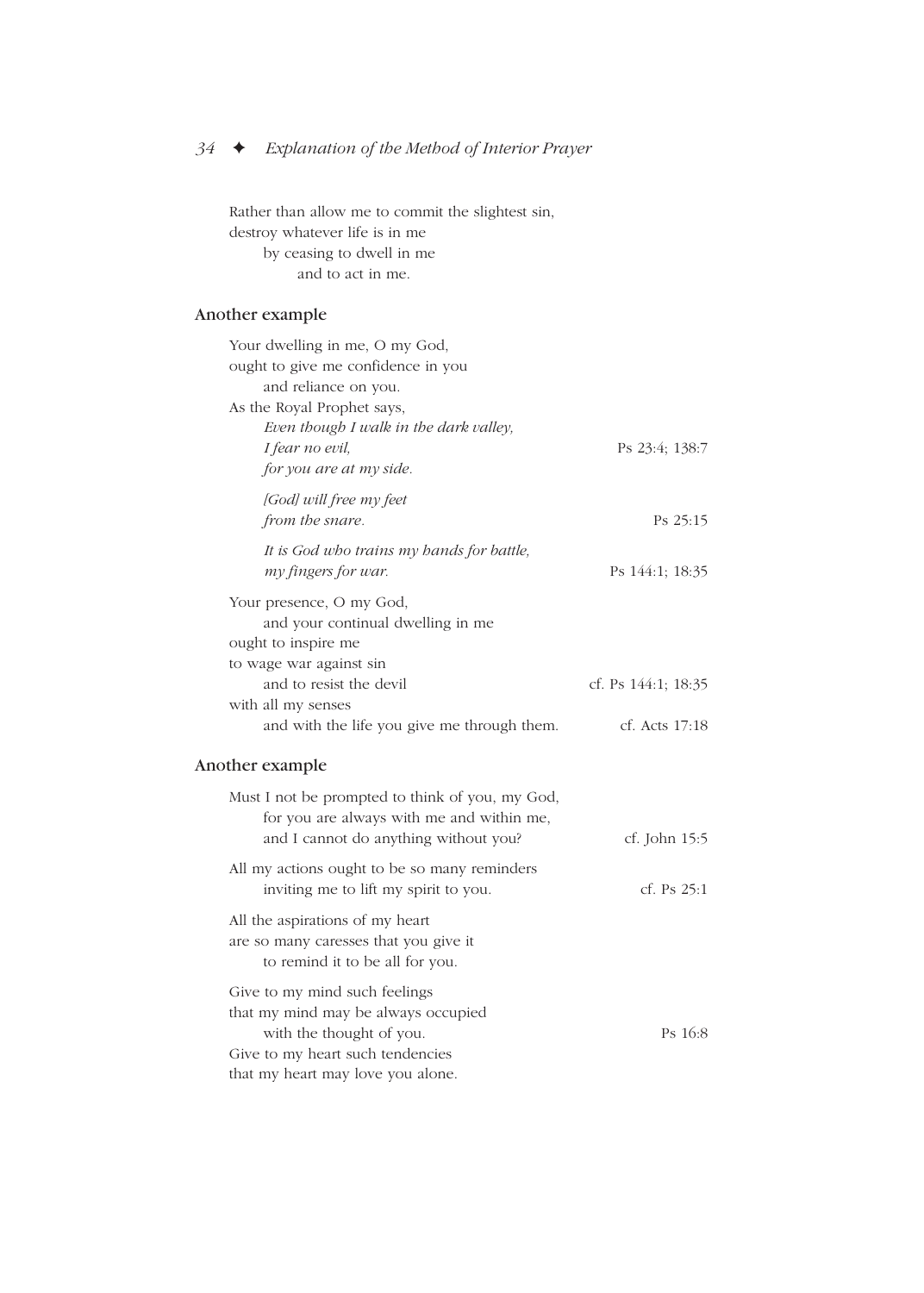## The second way to place ourselves in the presence of God within us is to consider God present in us through his grace and the Holy Spirit.

| We may consider God present within us<br>because God dwells in us<br>through grace and the Holy Spirit,<br>as our Lord says in Saint Luke,<br>For behold, the kingdom of God is among you. Luke 17:21                                                                                                                                                                                                                                               |                                           |
|-----------------------------------------------------------------------------------------------------------------------------------------------------------------------------------------------------------------------------------------------------------------------------------------------------------------------------------------------------------------------------------------------------------------------------------------------------|-------------------------------------------|
| It is by the Holy Spirit that God reigns within us<br>through the very indwelling of the Most Holy Trinity,<br>as Jesus Christ again says in Saint John,<br>Anyone who loves me will be true to my word,<br>and my Father will love him,<br>and we will come to him<br>and make our dwelling with him.                                                                                                                                              | John 14:23                                |
| Is it not the greatest advantage we can enjoy in this world<br>to have God dwelling in us<br>and reigning over us<br>in as absolute a manner as a King in his kingdom<br>and with complete dependence on our part?                                                                                                                                                                                                                                  |                                           |
| In this way God guides all our interior tendencies<br>according to the divine pleasure.<br>God curbs all our passions<br>and becomes so completely the master of our senses<br>that they seek out their proper objects<br>only when there is a need to do so.                                                                                                                                                                                       | cf. Eph 1:5<br>Gal 5:13-25<br>Col $3:1-2$ |
| Furthermore,<br>when God has thus become the master of our heart<br>by the inner activity inspired in us<br>through the divine indwelling,<br>nothing of what is within us transpires outwardly.<br>All our exterior appearance is in a state of expectation,<br>so that our senses display hardly any further activity<br>because of this continual inner activity<br>and because the vital spirits that control them<br>are restrained within us. |                                           |
| Because all our inner activity is deeply absorbed<br>by the holy presence of God<br>and by that divine indwelling within us,                                                                                                                                                                                                                                                                                                                        |                                           |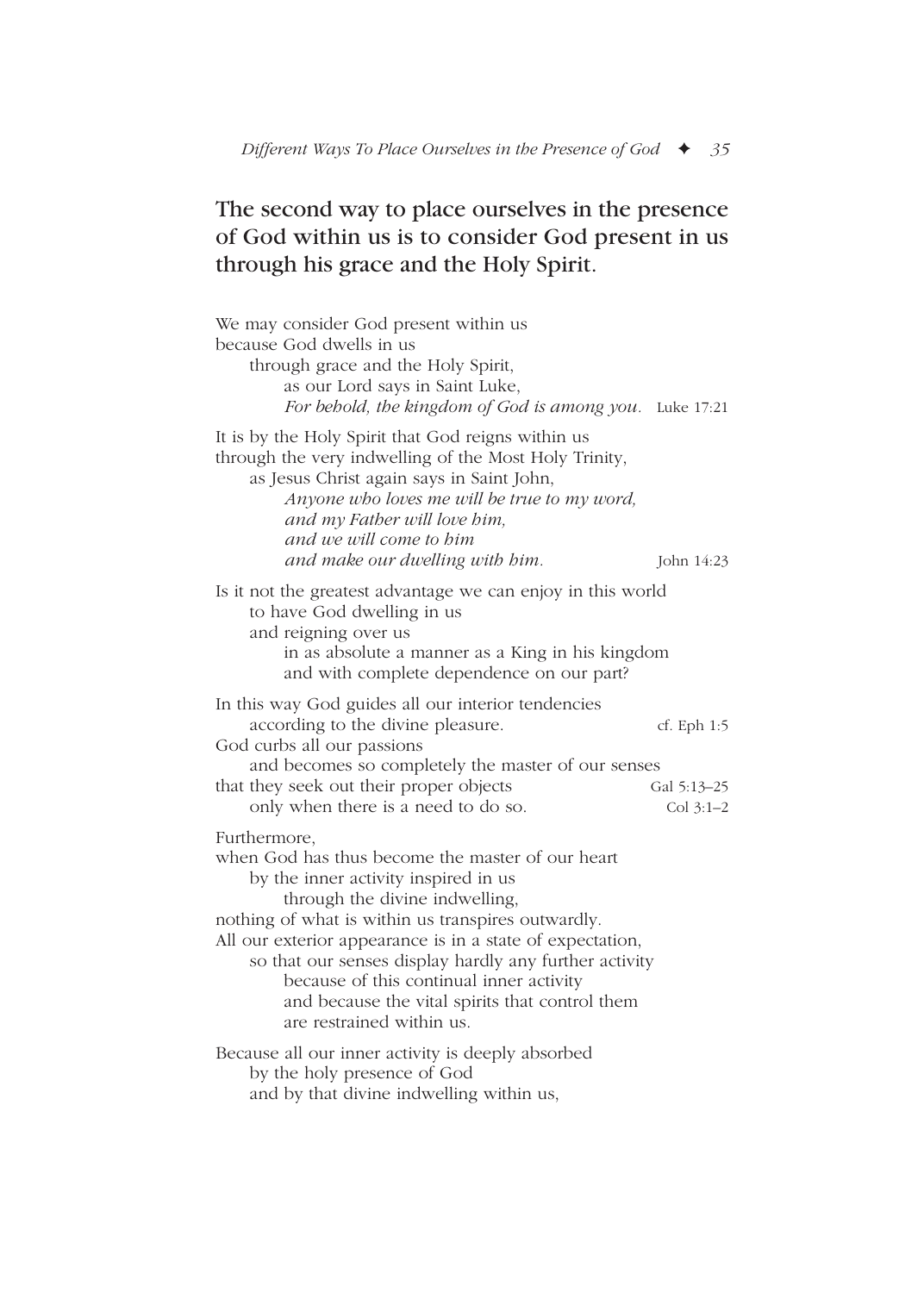our soul comes to neglect and even to despise all that is external and pays no attention to anything except to what is taking place within it. So it is that God rules fully over it, as the author of the *Imitation* says in book 2, chapter 1: Learn to despise exterior things and to give yourself to those that are interior, and you will see that *the kingdom of God is among you.* Luke 17:21 When God reigns thus in a soul, it is honored, says Saint Paul, by being the temple of God. For we are, he tells us, the temple of the living God: *I will live with them and move among them, and I will be their God, and they shall be my people.* 2 Cor 6:16, quoting Lv 26:11–12 The body that this soul enlivens becomes the temple of the Holy Spirit, according to the expression of the same Saint Paul, *Do you not know that your body is a temple of the Holy Spirit within you, whom you have from God, and that you are not your own?* 1 Cor 6:19 Such, indeed, is the case, because everything in us, body and soul, belongs to God. As the Saint insists in that same Epistle, *Do you not know that you are the temple of God and that the Spirit of God dwells in you?* 1 Cor 3:16 We must, then, take great care not to profane that temple or to destroy it by driving out God and the Holy Spirit from our heart, b*ecause if anyone destroys God's temple, God will destroy that person, for the temple of God, which you are, is holy.* 1 Cor 3:17 This thought that we are the temple of God and of the Holy Spirit ought to lead us to reflect seriously that we must live in great holiness cf. 2 Cor 6:16–18 and must refrain from sullying our souls

by any vice.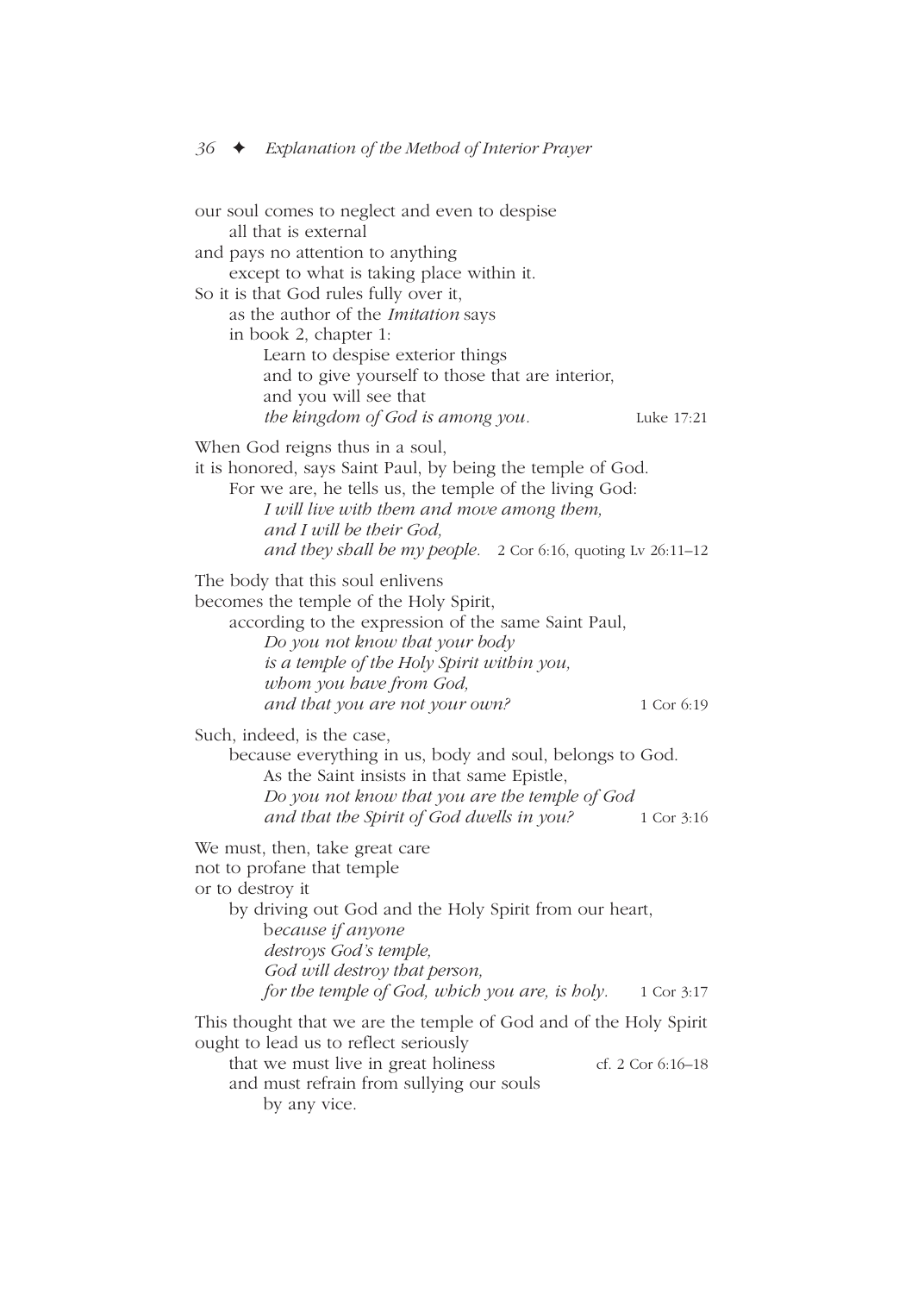| We are also obliged with particular care           | cf. $2$ Cor $7:1$       |
|----------------------------------------------------|-------------------------|
| to adorn it with all sorts of virtues,             |                         |
| for the Holy Spirit is well pleased                |                         |
| only in souls possessing those virtues.            |                         |
| This is why Saint Lucy said                        |                         |
| that chaste bodies are temples of the Holy Spirit. |                         |
| God, who delights in such souls                    | cf. Matt 17:5           |
| and who wishes to possess them entirely,           |                         |
| takes pleasure instructing them                    |                         |
| on the path they must follow,                      | cf. Ps $25:4$ ; $27:11$ |
| for the Spirit scrutinizes everything,             |                         |
| even the depth of God.                             | 1 Cor 2:10              |
| It is also this Holy Spirit who pours out          |                         |
| in the souls who possess this Spirit               |                         |
| the fullness and abundance of grace                | cf. Eph $1:1-23$        |
| that causes them to let themselves be led          |                         |
| and directed by the same Spirit,                   | cf. Rom 8:14; Gal 5:25  |
| so that they lose all attachment to created things |                         |
| and become attached only to God,                   |                         |
| whom they possess interiorly.                      |                         |

#### Example of considering God present within us by grace and by the Holy Spirit

| How good you are, O my God,                      |                 |
|--------------------------------------------------|-----------------|
| to pour out your Holy Spirit upon me!            | $cf.$ Rom $8:9$ |
| It is, no doubt,                                 |                 |
| to guide and direct me in my actions.            | cf. Rom $8:14$  |
| Your intention is that I do nothing              |                 |
| but through the movement of your Divine Spirit,  |                 |
| that I experience only those sentiments          |                 |
| with which your Spirit may inspire me,           |                 |
| that I be filled and absorbed by you,            |                 |
| that all my affections be agreeable to you,      |                 |
| that I be freed from all attachment to creatures |                 |
| through your Divine Spirit.                      |                 |
| The Holy Spirit will show me in creatures        |                 |
| only what is of you                              |                 |
| and will remove entirely from me                 |                 |
| every notion that I might have of them           |                 |
| that is capable of creating obstacles            |                 |
| to my being filled and absorbed by you.          |                 |
|                                                  |                 |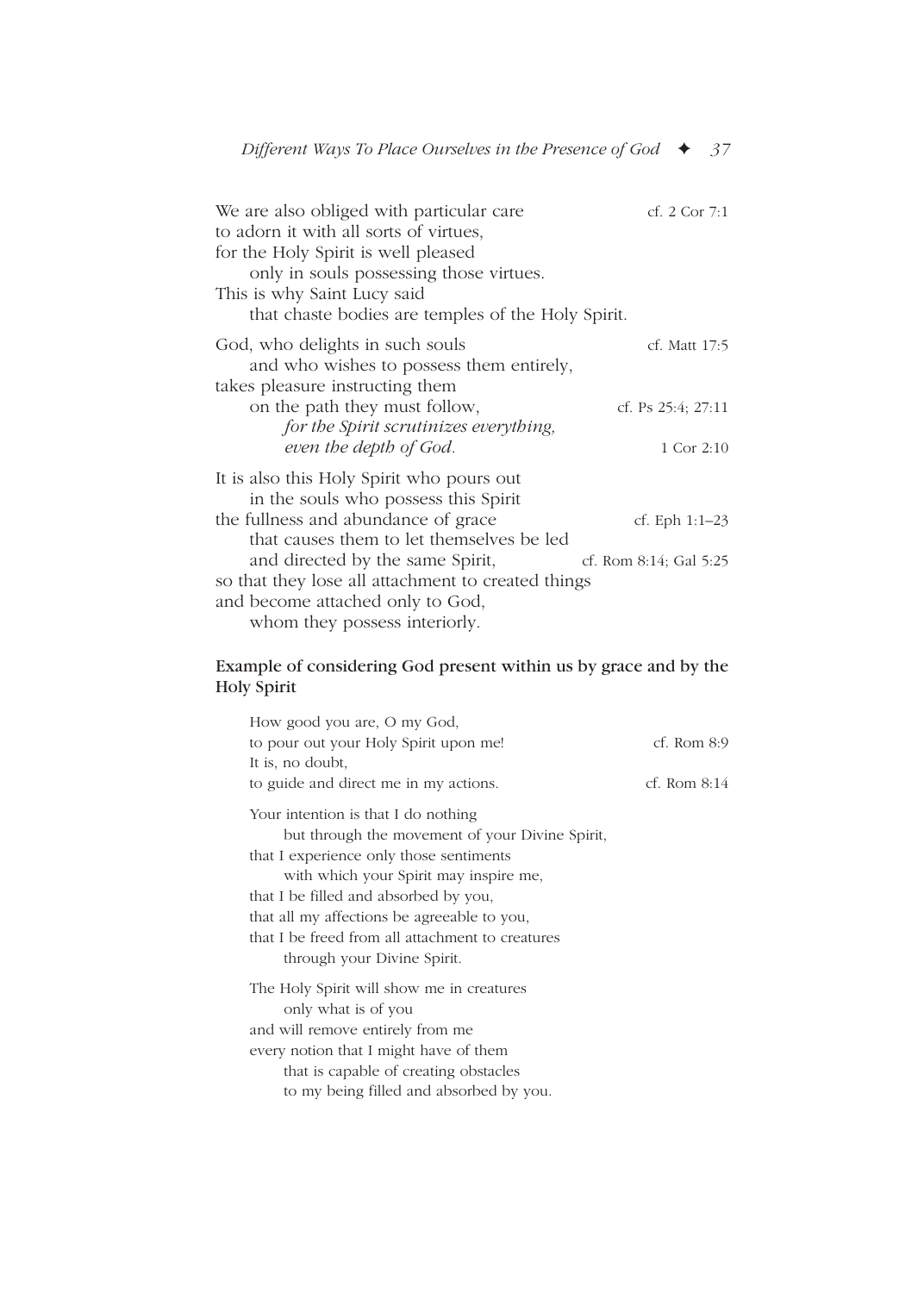| Come, then, Holy Spirit! Possess my heart,                                               |                  |
|------------------------------------------------------------------------------------------|------------------|
| and inspire all my actions to such a degree                                              |                  |
| that it may be said that you, rather than I, cause them                                  |                  |
| and that I may experience neither life, movement, nor action                             |                  |
| except inasmuch as you give them to me.                                                  | cf. Acts $17:18$ |
| Happy those who live and act only by the Spirit of God.<br>It is of them that we may say |                  |
| that they live no longer but that it is Jesus Christ,                                    |                  |
| or rather the Holy Spirit,                                                               |                  |
| who lives in them.                                                                       | $cf$ Gal 2.20    |

#### Example of considering ourselves as the temple of God

| How happy I ought to consider myself, O my God,       |                            |
|-------------------------------------------------------|----------------------------|
| when I reflect that I am your temple,                 | cf. 2 Col 6:6              |
| that you assure me that I have this honor             |                            |
| and that I need not go far to adore you               | cf. John 14:23             |
| and to pay you homage.                                | cf. Ps 139:7; Acts 17:17   |
| I merely need to enter within myself                  |                            |
| to offer you the worship I owe to you,                |                            |
| as though in your living temple.                      | cf. $2$ Col 6:16           |
| This temple, O my God, is very different              |                            |
| from those built by human hands,                      | cf. Acts $7:48$            |
| because this one is yours,                            |                            |
| truly worthy to receive and to shelter you            |                            |
| only because you are the one who fashioned it.        |                            |
|                                                       | cf. Acts 7:50; 2 Sm 7:1-29 |
| By your dwelling in this temple, embellish it         |                            |
| with all that can make it please you                  |                            |
| and draw you to it.                                   |                            |
| Because you are holy and are holiness itself,         | cf. Is $5:16; 6:3$         |
| impart this holiness to my soul in such abundance     |                            |
| that you may take delight in it                       | cf. Matt 17:5              |
| and that there may be nothing in it                   |                            |
| which is not agreeable to you,                        |                            |
| so that the words of Saint Paul may be applied to it, |                            |
| The temple of God, which you are, is holy.            | 1 Col 3:17                 |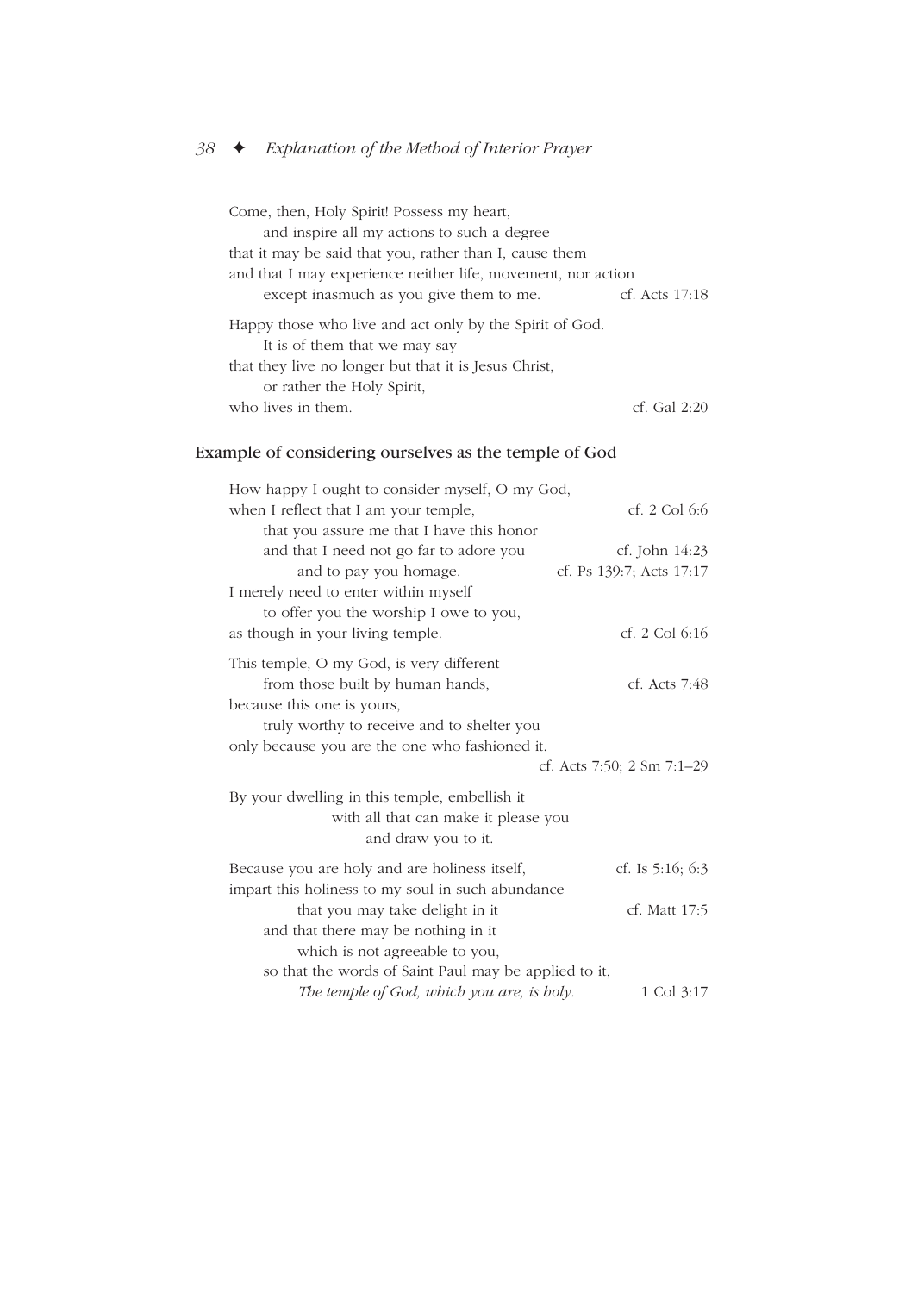## God Present in a Church

### The first way to place ourselves in the presence of God in a church is to consider the church as the house of God.

| We may consider God as being present in a church                                                                                                                                                                                                                                                                                                                                 |                     |
|----------------------------------------------------------------------------------------------------------------------------------------------------------------------------------------------------------------------------------------------------------------------------------------------------------------------------------------------------------------------------------|---------------------|
| because it is the house of God,<br>as our Lord says in Saint Matthew,                                                                                                                                                                                                                                                                                                            | cf. Ps $93:5$       |
| My house shall be a house of prayer.                                                                                                                                                                                                                                                                                                                                             | Matt 21:13          |
| This ought to lead us to two conclusions:<br>first, the church is the house of God, according to the testimony<br>of our Lord.<br>It is there that God wishes Christians to assemble<br>to adore God and to pay homage;<br>consequently, they must have great respect for it and show this<br>by their decorum,<br>their silence,<br>their external piety, and<br>their bearing. |                     |
| Second, a church,<br>according to the intention and the command of God,<br>is so completely dedicated to prayer<br>that when we are in it,<br>we are not allowed to do anything<br>but pray to God.<br>We ought not to come there with any other purpose<br>except to hear the word of God.                                                                                      | cf. 2 Chron 7:15-16 |
| This is what Jesus Christ did<br>when he entered the Temple of Jerusalem,<br>less worthy of veneration than our churches,<br>drove out the buyers and sellers,<br>and overturned the tables of the moneychangers<br>and the booths of those who sold doves.                                                                                                                      | cf. Matt 21:12      |
| O marvel!<br>Jesus Christ drove out from the Jewish Temple<br>those who exchanged the coins of foreigners<br>who came there to buy<br>and those who sold and bought there<br>the items intended for the sacrifices,                                                                                                                                                              |                     |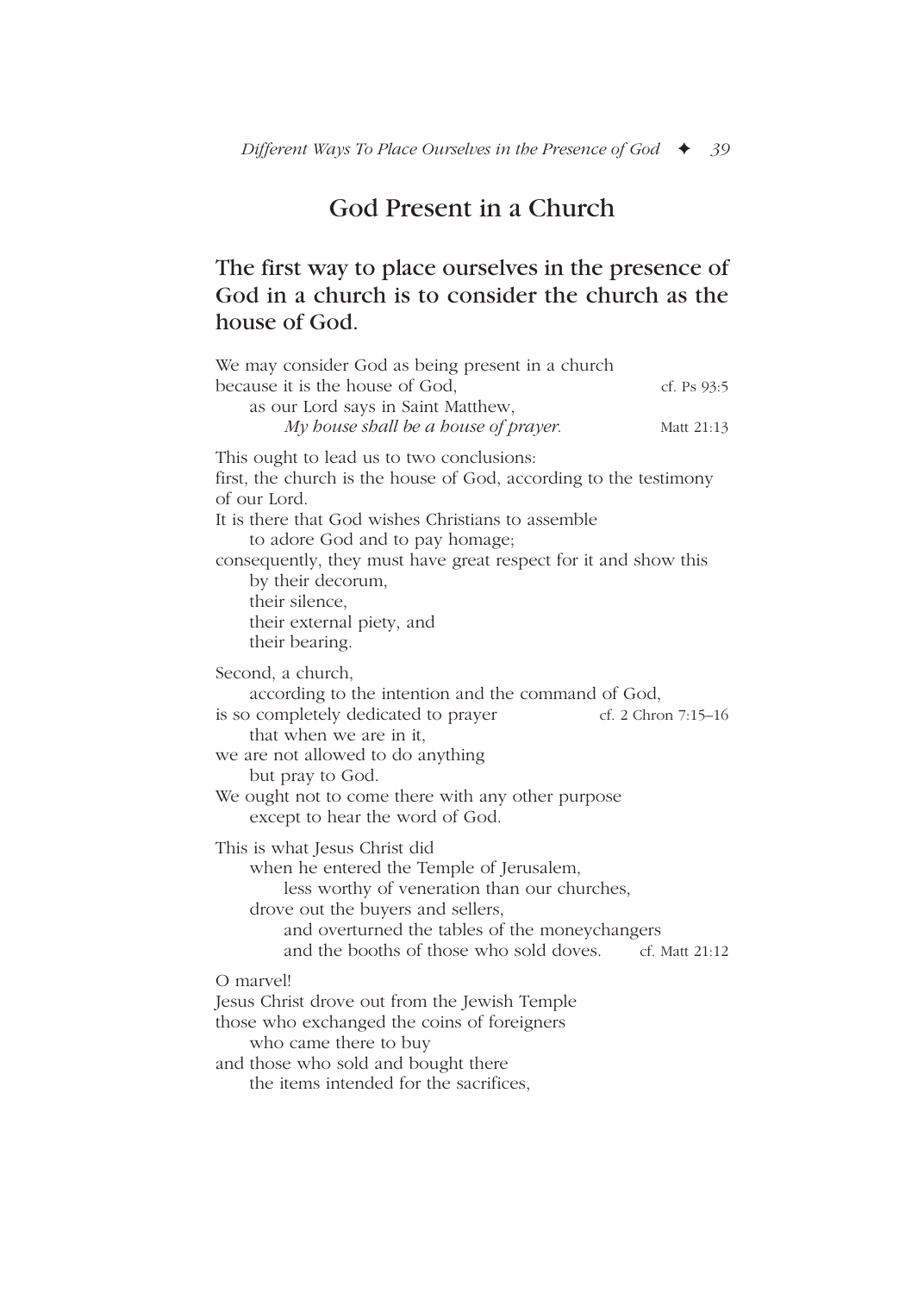| looking upon this as profaning the Temple<br>which he called the Temple of God,                                                                                                                                                                                                                                                                                                                                                                                 |                     |
|-----------------------------------------------------------------------------------------------------------------------------------------------------------------------------------------------------------------------------------------------------------------------------------------------------------------------------------------------------------------------------------------------------------------------------------------------------------------|---------------------|
| although the only sacrifices offered there were crude,                                                                                                                                                                                                                                                                                                                                                                                                          | cf. Matt 21:13      |
| consisting in slaughtering animals                                                                                                                                                                                                                                                                                                                                                                                                                              |                     |
| and in partially burning them.                                                                                                                                                                                                                                                                                                                                                                                                                                  | cf. Heb 9:12–13     |
| What respect, then, must God not require us to display<br>in our Christian churches?<br>They are places where we offer daily<br>(and in many churches a great number of times)<br>the same Jesus Christ, the Son of God and God also,<br>who by his sacrifice sanctifies these churches<br>with an external holiness of no small degree<br>and causes them to share in the sanctity of Jesus Christ<br>through the offering and immolation he makes of himself, |                     |
| whole and entire, in his sacrifice.                                                                                                                                                                                                                                                                                                                                                                                                                             | cf. Heb 10:10       |
| This consideration of God present in a church<br>because it is the house of God<br>ought to produce three main effects in us.                                                                                                                                                                                                                                                                                                                                   |                     |
| The first effect is that we never enter a church<br>except in a state of great interior and exterior innocence;<br>hence, before going in, we must purify ourselves<br>both in soul and in body,<br>at least by making the sign of the cross with holy water<br>and by an act of contrition.<br>It is for this purpose that there is the custom<br>of putting holy water at the door of a church.                                                               |                     |
| The second effect is that we remain in church with deep respect,<br>with great exterior and interior reverence,<br>recalling what the Church chants<br>on the feast of the Dedication of Churches,<br>that holiness befits those                                                                                                                                                                                                                                |                     |
| who enter into the house of God.                                                                                                                                                                                                                                                                                                                                                                                                                                | cf. Ps 93:5         |
| The third effect is that while there,<br>we always apply ourselves to prayer<br>when we are not occupied by listening to the word of God,<br>for the church is a house of prayer,                                                                                                                                                                                                                                                                               | cf. Matt 21:13      |
| and we draw down on ourselves<br>many extraordinary and abundant graces of God<br>by the prayers offered in the church,<br>for which God gives a special blessing.                                                                                                                                                                                                                                                                                              |                     |
|                                                                                                                                                                                                                                                                                                                                                                                                                                                                 | cf. 2 Chron 7:15-16 |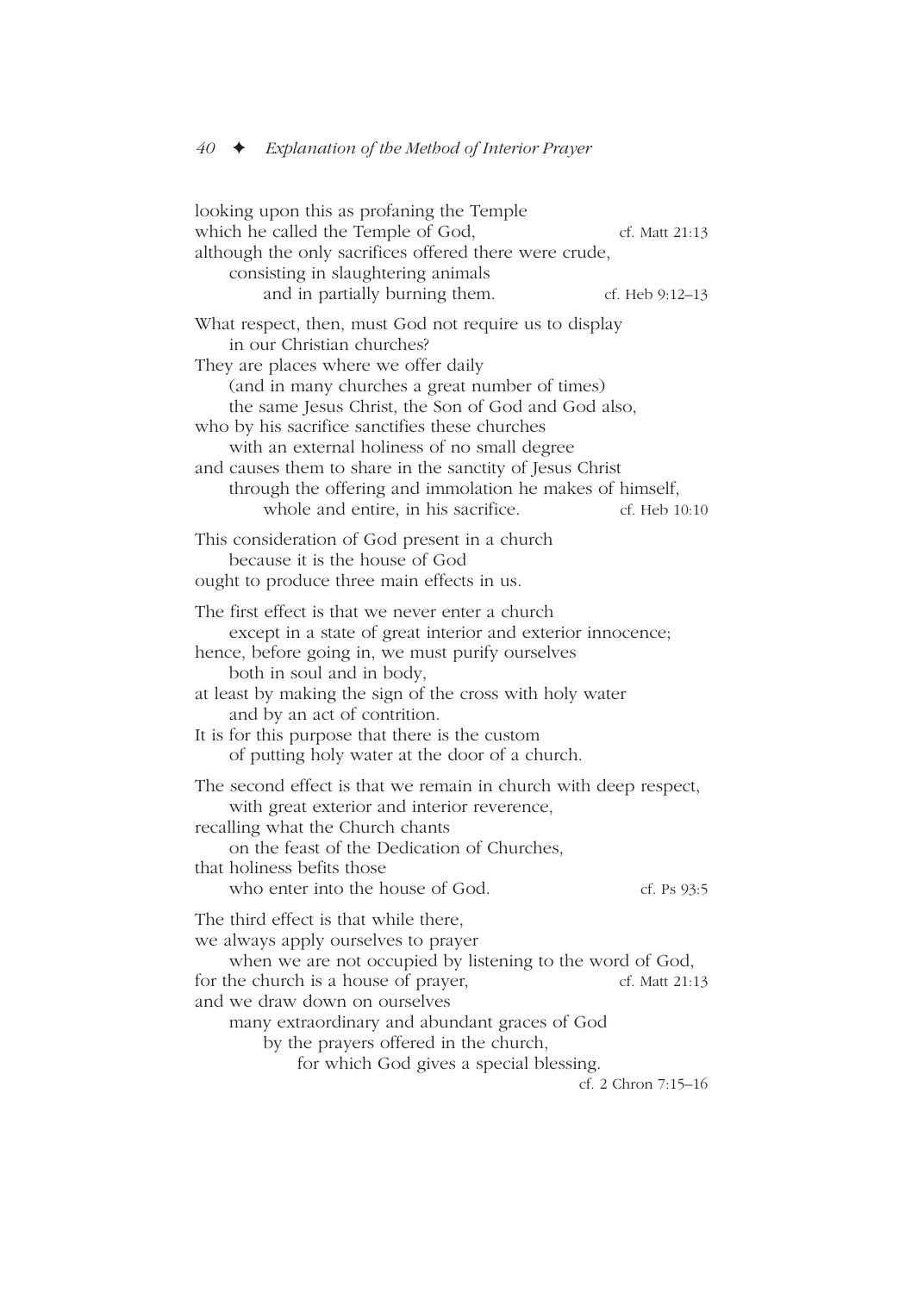#### Example of considering God's presence in a church

| What is said in Holy Scripture, O my God,<br>at the dedication of the Temple at Jerusalem,<br>The glory of the Lord was upon the house,<br>and they fell down upon the pavement                     |                             |
|-----------------------------------------------------------------------------------------------------------------------------------------------------------------------------------------------------|-----------------------------|
| with their faces to the earth<br>and adored, praising the Lord,<br>no doubt ought to make me resolve never to enter<br>or to remain in a church                                                     | 2 Chron 7:3                 |
| except with fear and trembling,<br>considering the majesty of God who dwells there,<br>all the more because even the angels tremble                                                                 | cf. $2$ Cor $7:15$          |
| before God.                                                                                                                                                                                         | cf. Isa $6:1-6$             |
| If it is true that Oza fell down dead<br>because he had touched the Ark<br>(which was nothing but a wooden coffer),<br>how much more ought I to fear being struck by God                            | cf. $2 \, \text{Sm} \, 6:7$ |
| if I dare enter and remain in the church,<br>which is the house of God,<br>when I am covered with sin.<br>for, as David said,                                                                       | cf. Matt 21:13              |
| holiness befits your house, O Lord.                                                                                                                                                                 | cf. Ps $93:5$               |
| Give me holiness, O my God,<br>which is the surest mark of my attachment<br>to you and to your service.<br>Purify my soul to bring this about,                                                      |                             |
| and in this way<br>make it worthy of the graces<br>that you pour out in abundance<br>on those who appear before you in a church<br>with pure hearts<br>and total detachment from the slightest sin. | cf. Heb 9:14                |
| Because these faults arouse your indignation,<br>grant that none may be found in me<br>when I enter that place<br>where you desire to be adored.                                                    |                             |
| The respect I must show<br>for your dwelling place in this holy sanctuary<br>ought to lead me, O my God, to cleanse myself                                                                          |                             |
| entirely from all sin.                                                                                                                                                                              | cf. Matt 21:13              |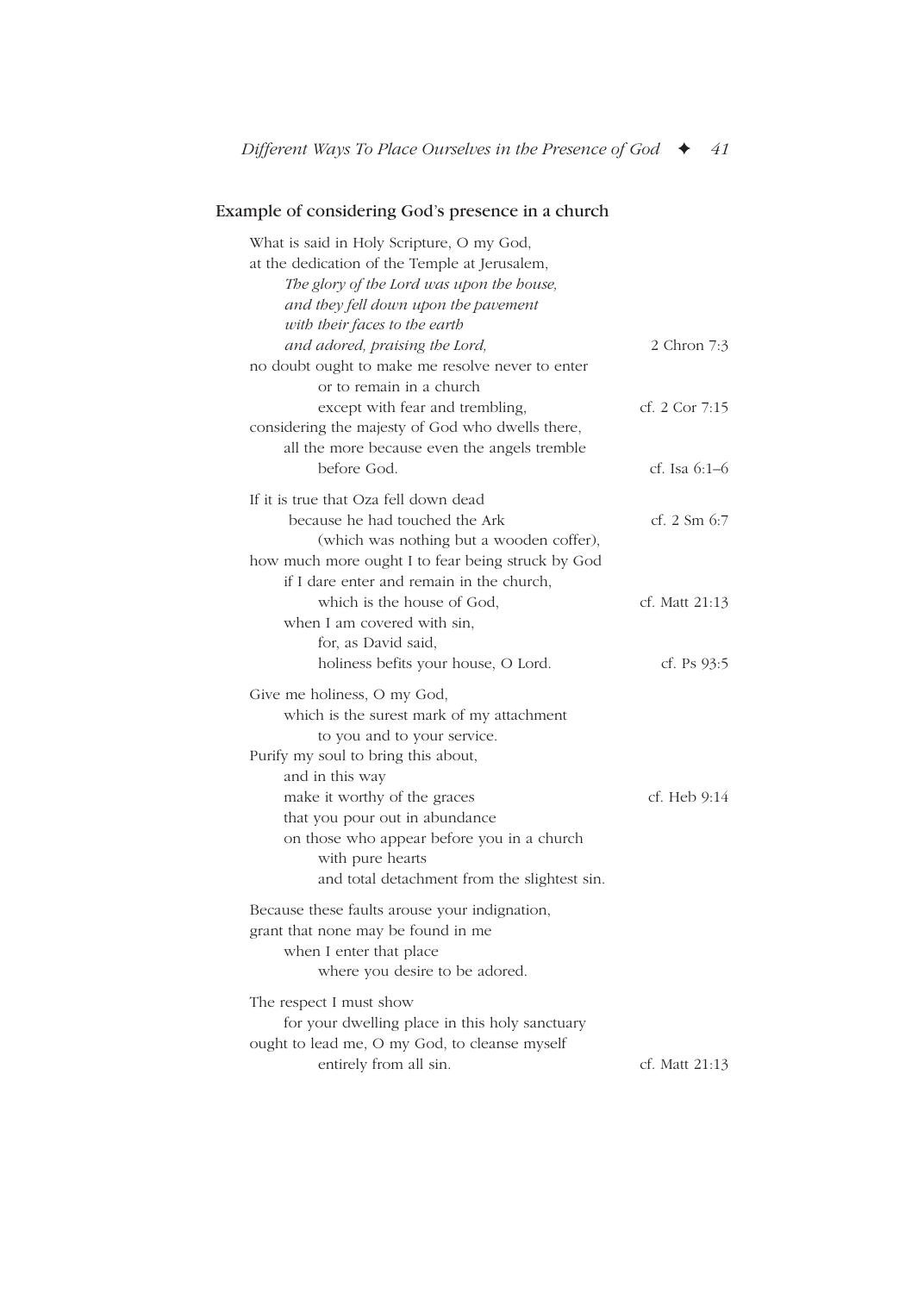#### Example of considering the church as a house of prayer

You said to Solomon, O my God, after he had dedicated the Jewish Temple to you, *Now my eyes shall be open and my ears attentive to the prayer of this place. Now I have chosen and consecrated this house, so that my name may be there forever, and my heart also shall be there always.* 2 Chron 7:15–16 With how much more reason can we say the same of our churches, where you wish to be honored by an interior worship in spirit and in truth. cf. John 4:24 I beg this grace of you, my God, that you would have the goodness to listen to my prayers offered in this church, for it is a place that you consecrated to yourself to be thus until the end of time. cf. 2 Chron 7:15–16 It is in this holy place, O my God, that you desire that the faithful come to pray to you. This is also the most appropriate place for doing this, for it is the place of your dwelling on earth, and your graces are more abundantly bestowed here than anywhere else. Pour out, then, your graces upon me, and dispose my heart to receive them and to use them, for the graces we receive in a church all carry with them a special blessing from you.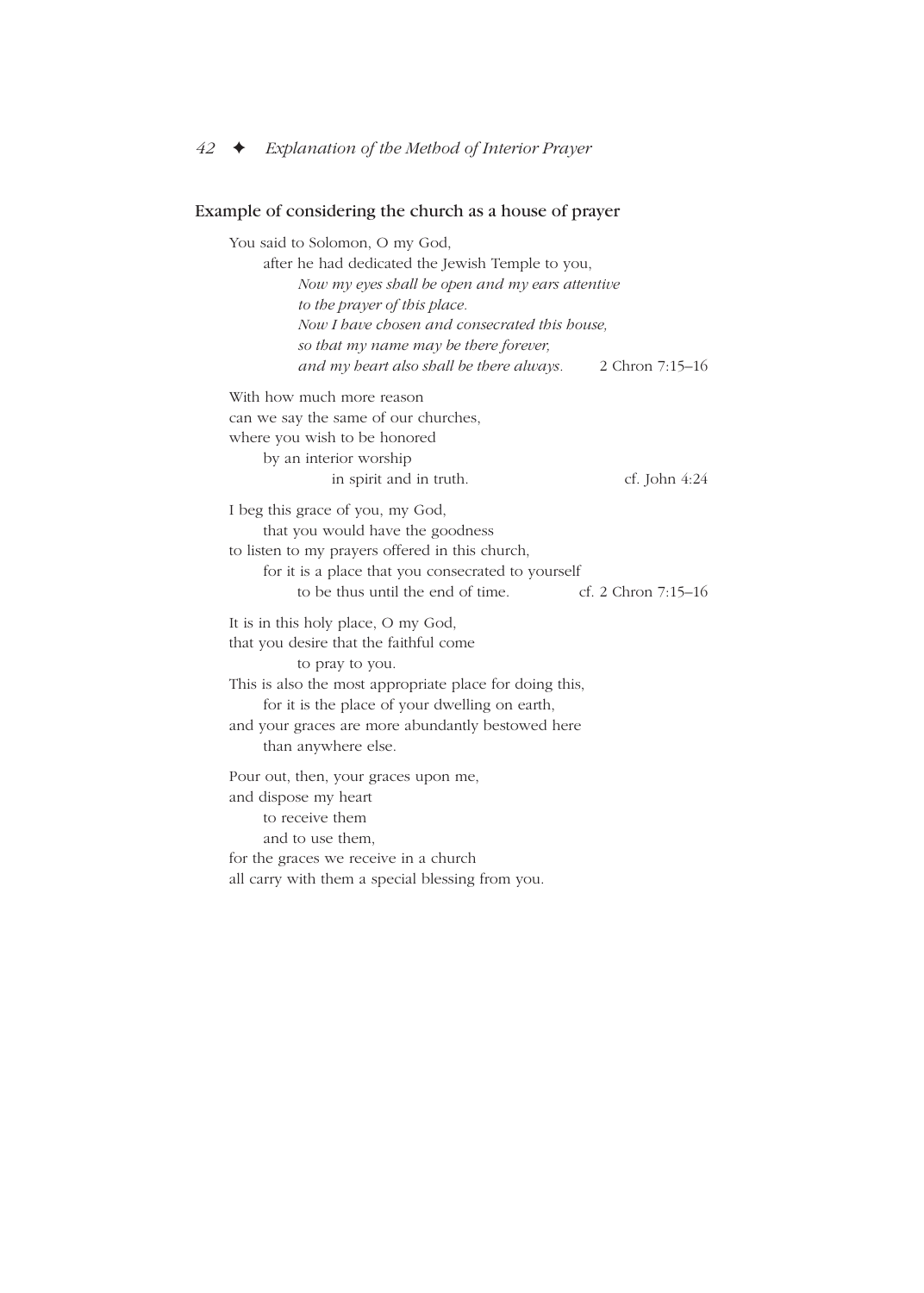### The second way to place ourselves in the presence of God in a church is to consider our Lord in the Most Blessed Sacrament of the altar.

We may consider God present in a church because our Lord Jesus Christ resides there constantly in the Most Blessed Sacrament of the altar. He sanctifies these temples in which he is always present to pour out his graces abundantly on those who adore him there. This is why we can apply to these sacred buildings the words of the Apocalypse: *This is God's dwelling among men. He shall dwell with them and they shall be his people, and he shall be their God, who is always with them.* Rev 21:3 This is the favor our Lord grants to us, which is why he is called our God. In view of this continual dwelling of our Lord Jesus Christ in the Most Blessed Sacrament of the altar, we may consider the following: 1) that it is a great honor to have our Lord always with us in the tabernacle and to be able to adore and worship him in this adorable Sacrament; that he is there to listen to our prayers when we address them to him in church. acting as our Mediator and Intercessor before God to present them for us to the eternal Father, so that they may be agreeable in God's sight; cf. Heb 7:25; 9:15; 12:28 2) that we ought to have recourse to him when we are in church, because his mediation is effective when he offers our petitions to the eternal Father, and the Father always hears him, as Saint Paul says, because of the profound respect with which he prays for us; cf. Heb 5:7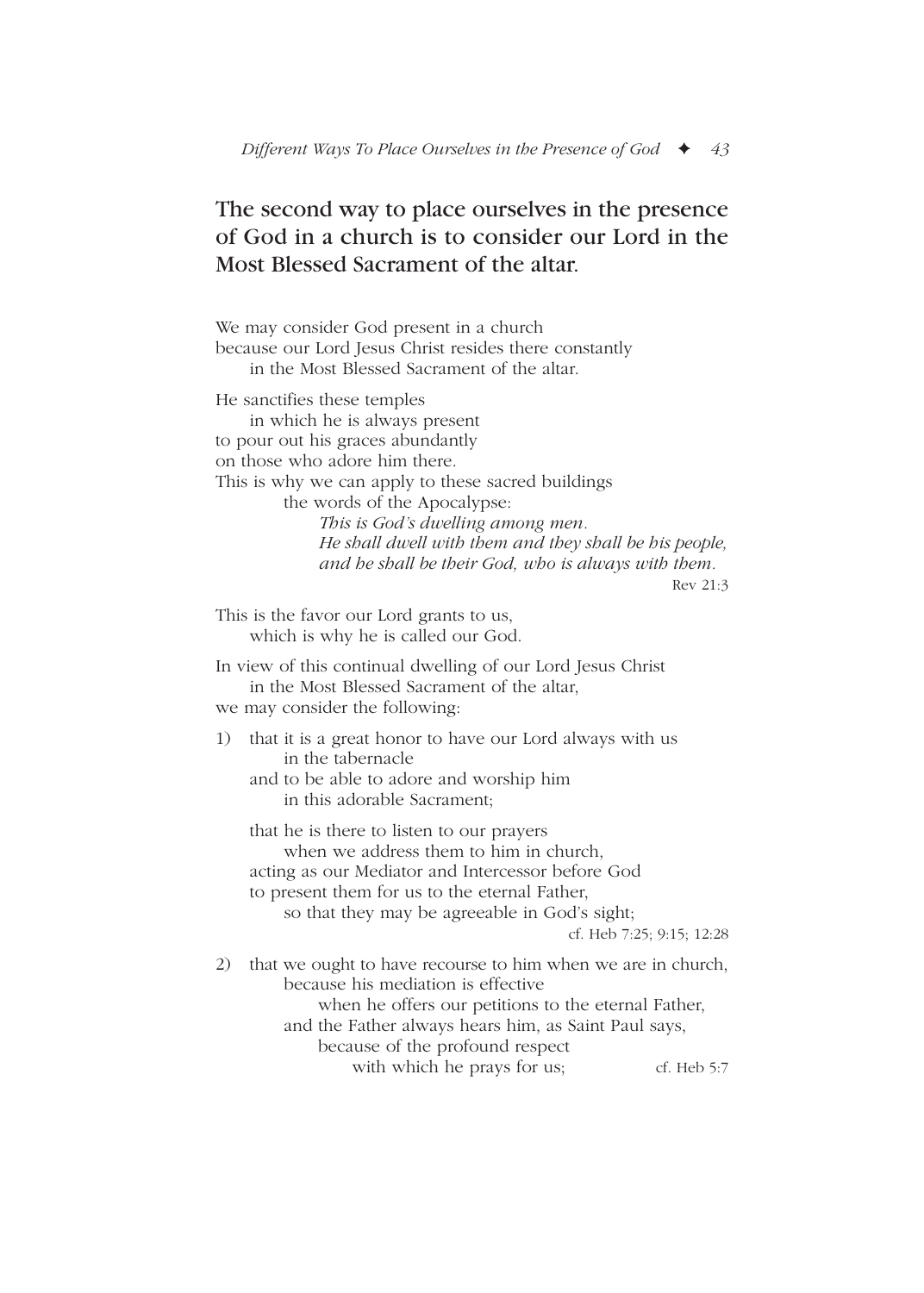that if he wishes to look upon our needs he will obtain for us, without any doubt, whatever we ask through him cf. John 14:13–14 and whatever he will ask for us from his eternal Father cf. John 15:16; 16:23 because he has dedicated himself totally to our salvation and to the good of our soul; 3) that when we find ourselves in some special necessity or undergo some violent temptation, we will find a powerful and effective help in our need and in overcoming the temptation tormenting us if we turn to our Lord dwelling in the church in the Most Blessed Sacrament of the altar, for Jesus Christ in the Eucharist is a physician who heals all our ills, et. Matt 8:8; Luke 4:23 and he gives us all the graces we need and all that our soul requires. 4) Remaining attentive and respectful before our Lord present in the church is a good means of maintaining ourselves in the love of God, for Jesus Christ can make us share in this love while we pay our homage to his most sacred humanity, in whose presence we are, because in his humanity he is an ardent furnace of love for his Father. cf. Luke 12:49 Our Lord Jesus Christ remains with us in this sacrament, *so that we may have life and have it more abundantly*: John 10:10; 6:33–59 this life in abundance consists in the knowledge and the perfect love of God, according to Jesus Christ. cf. John 17:3; cf. Luke 10:22–28

#### Example of considering Jesus Christ residing in the Most Blessed Sacrament of the altar

| I need only to approach you, divine Jesus,  | cf. Heb 4:16  |
|---------------------------------------------|---------------|
| in the Most Blessed Sacrament of the altar. |               |
| there I can have you always present.        | cf. Ps $16:8$ |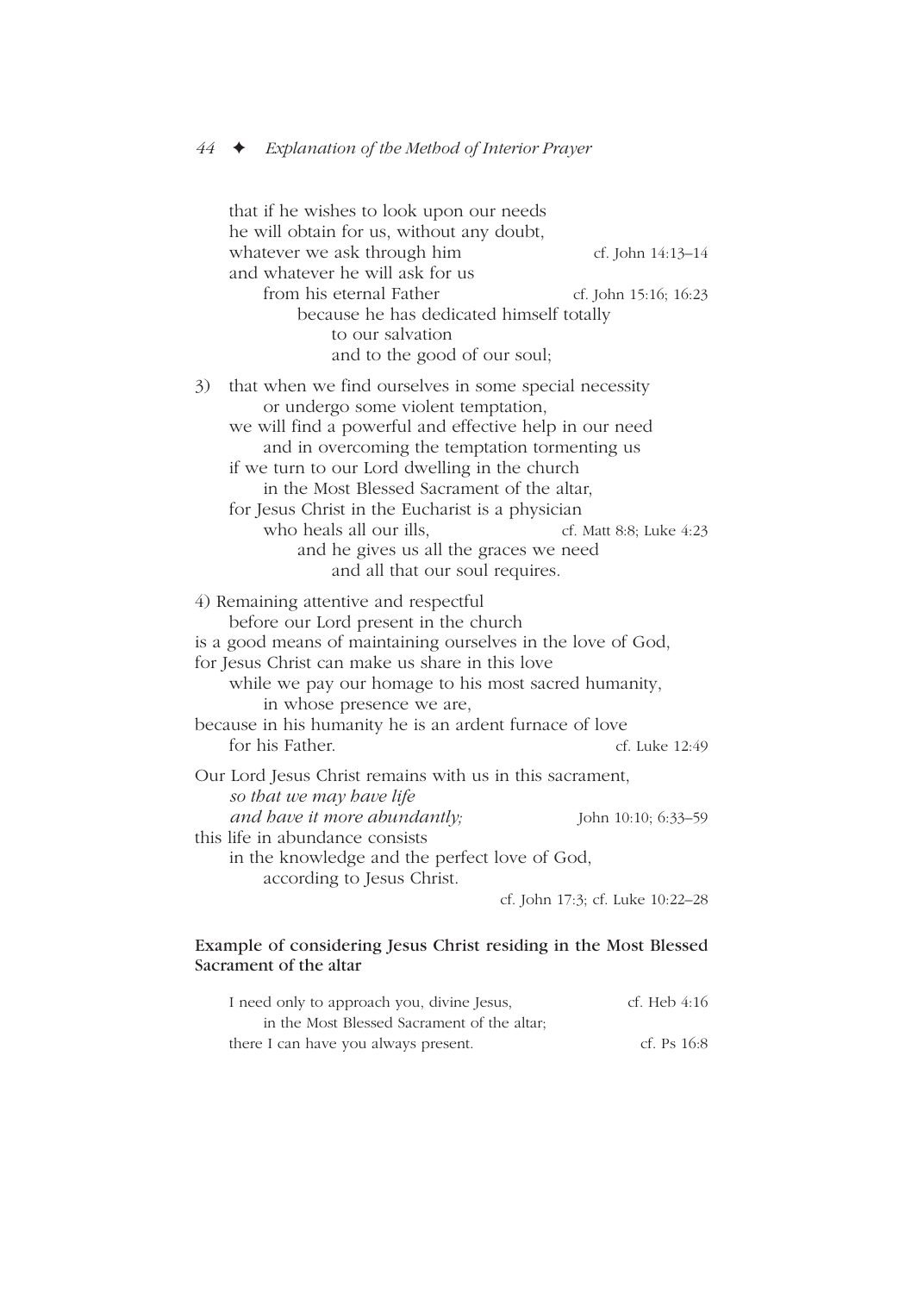| You dwell there as on your throne,                                                                                                                                                                                                                 |                                 |
|----------------------------------------------------------------------------------------------------------------------------------------------------------------------------------------------------------------------------------------------------|---------------------------------|
| to receive our homage and our adoration;                                                                                                                                                                                                           |                                 |
| you reside there                                                                                                                                                                                                                                   |                                 |
| to fill us with all the graces we need.                                                                                                                                                                                                            | cf. Heb 4:16                    |
| In whatever state I may be during interior prayer—<br>of dryness or<br>of afflictions and temptations,<br>I need only to present myself before you<br>to find solace for my woes.                                                                  |                                 |
| No matter what difficulty I may experience<br>in overcoming myself in order to do good,<br>you are always ready to help me;<br>you are my only refuge<br>when deep distress overwhelms me.                                                         | cf. Heb 10:19–21<br>cf. Ps 32:7 |
| You inspire and encourage me to do good<br>when I feel cowardly<br>and when I feel tepid.<br>I need only to turn to you,<br>for you are a God of love,<br>and you show a tender love for us<br>in your divine Sacrament.<br>You can easily fill me |                                 |
| with all that is lovable and loving in you.<br>Set me aflame with love for God,                                                                                                                                                                    |                                 |
| and give me a burning love for my neighbor.                                                                                                                                                                                                        | cf. Luke 10:25-28               |
|                                                                                                                                                                                                                                                    |                                 |

#### Another example

I unite myself to you, O my Jesus, present in the Most Blessed Sacrament, where you are the victim for my sins. cf. Heb 7:26–28; 1 John 2:2; 4:10 In this sacrament you continually offer to the eternal Father the merits of your sacred Passion and death in satisfaction for my sins. cf. Heb 9:1–28 Give me the grace, to help me satisfy for my sins, to share in your interior dispositions of love for suffering.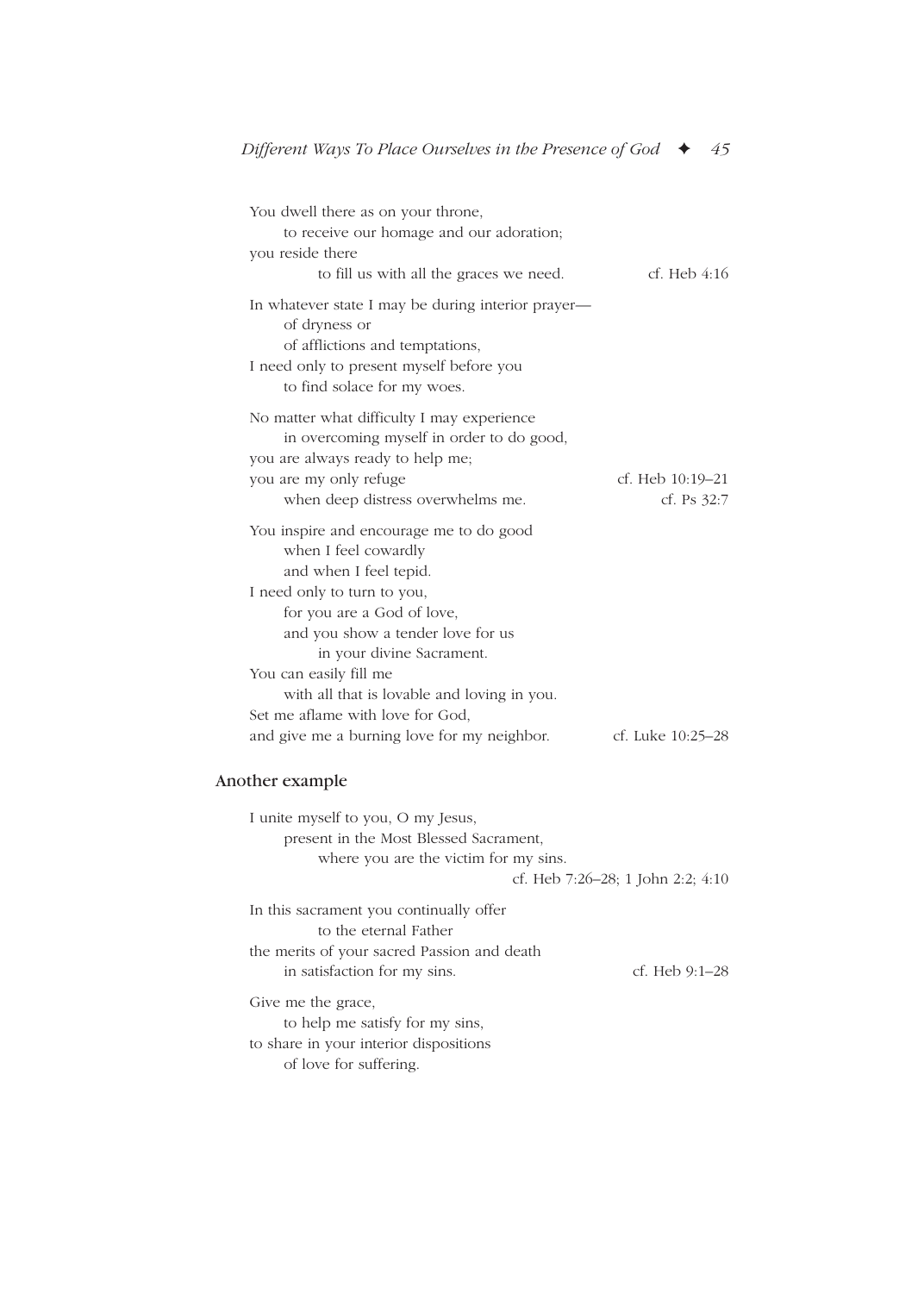I will strive, O my Savior Jesus, to remain absorbed in this consideration while in your presence, being convinced as I am that sin in me displeases you. I know that you will strive to destroy it in me.

I beg you to help me apply myself to this with all care, thus accomplishing your desires for me.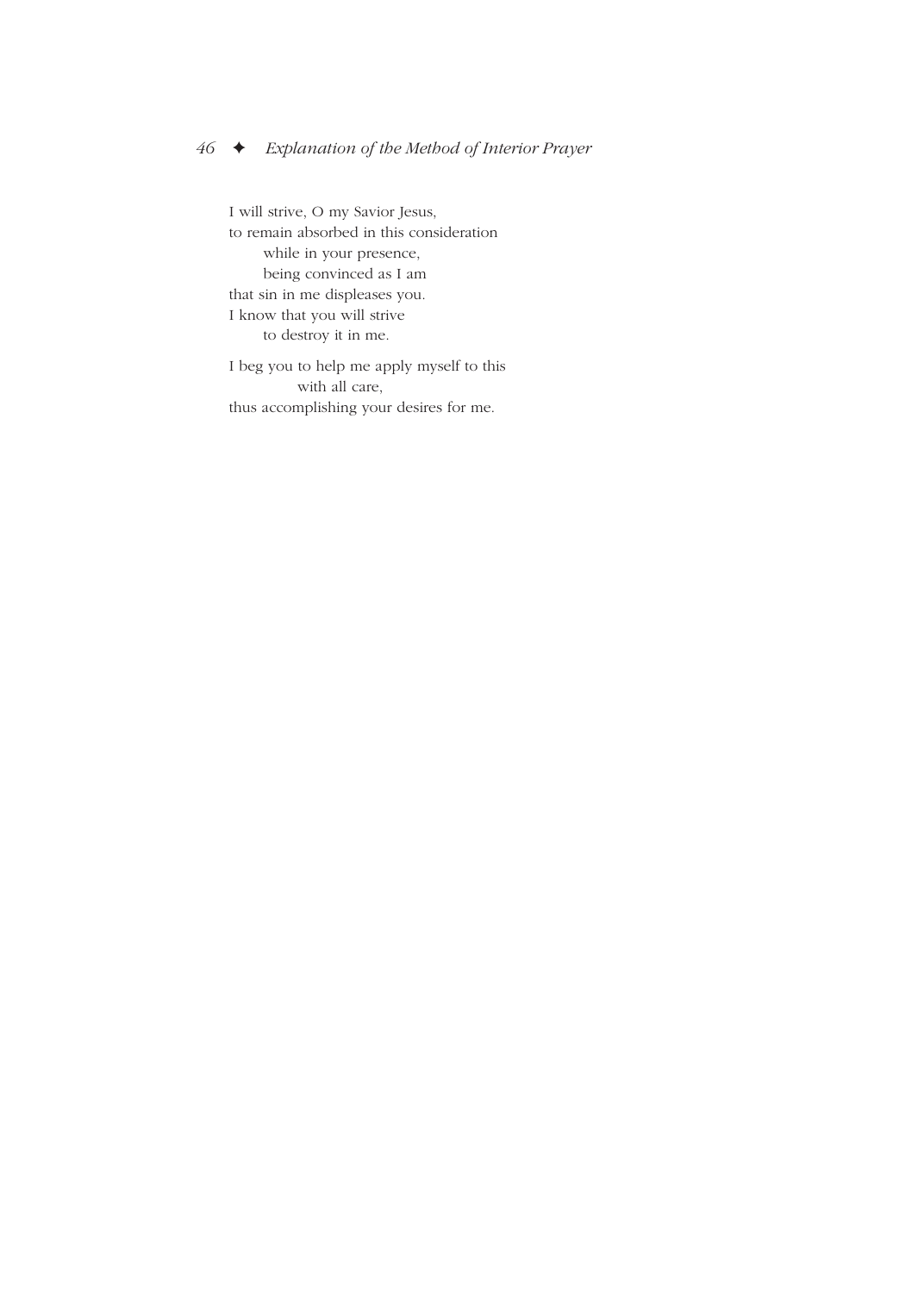# Different Ways To Attend to the Presence of God

## Attending to the Presence of God by Multiple Reflections

When we place ourselves in the presence of God by using one of the ways suggested in the preceding chapter, it is important that the reflections we make all refer to the same way and all tend to the same end. This practice not only helps to control the mind and teaches it to reason correctly but also contributes greatly to keep the soul recollected and to give it more facility to occupy itself with the presence of God for a longer time and in a more interior manner. Whereas, if we allow the mind to make a reflection first in one way and then in another, the mind is taken up with different thoughts, and it remains in a sort of dissipated state,

making different reflections

that have no connection with one another and cannot succeed in reflecting and thinking correctly. By this manner of making reflections, the soul loses its capacity for interior recollection.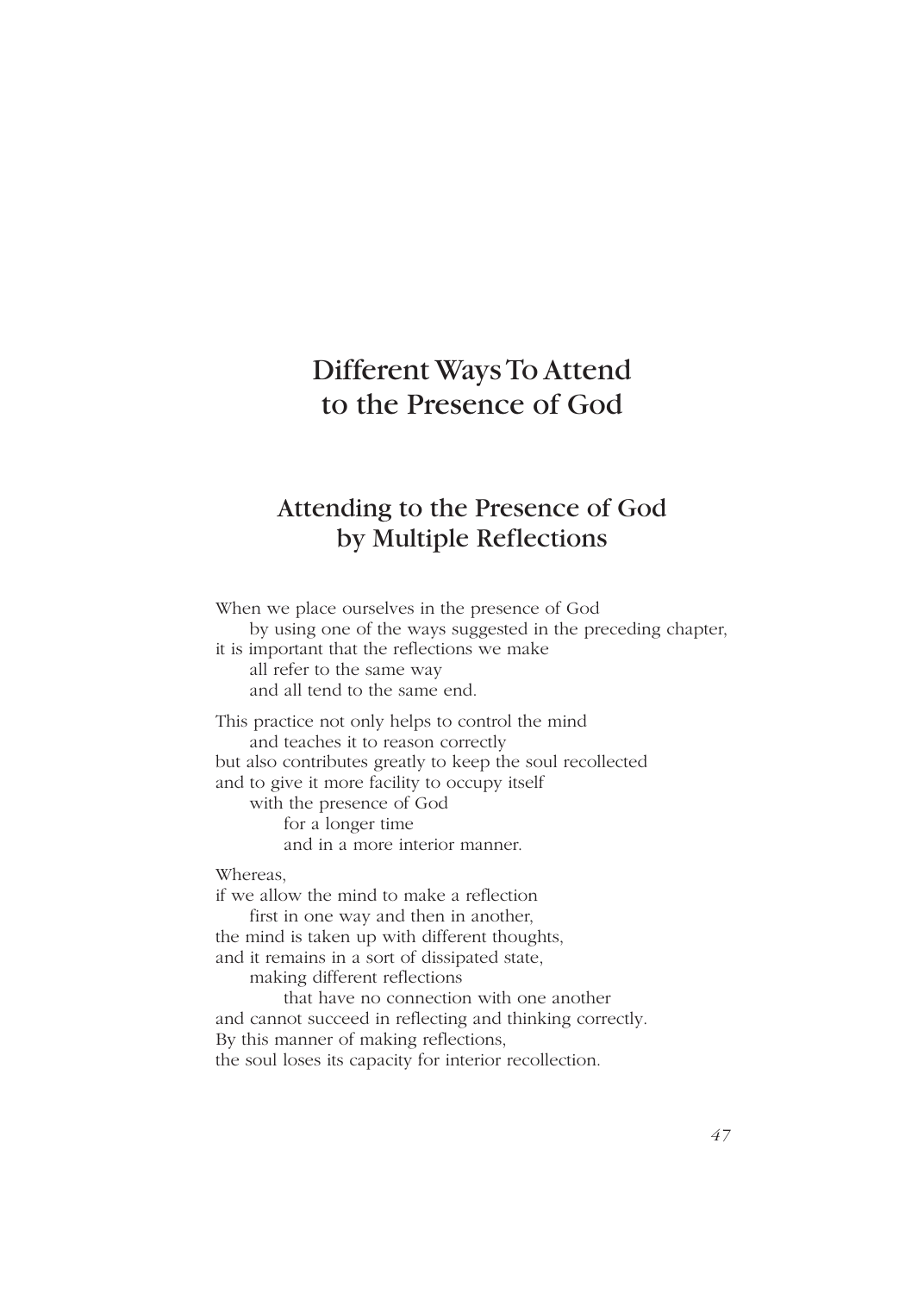Suppose, for instance, that we make a few reflections on the way of placing ourselves in God's presence

by considering God in the place where we are,

but then we place ourselves in God's presence by considering God present within us as in a temple.

This second consideration is out of place at this point, because these two ways of placing ourselves in God's presence are not suitable to each other,

for each one has a different purpose.

The purpose of the first way is to keep us recollected wherever we may be,

because of God's presence.

The purpose of the other way is to help us preserve great purity of heart,

because we are the temple of God,

or we may in this second way have this other purpose,

that of adoring God dwelling in our heart

or some other purpose

that is related to this second way.

## Attending to the Presence of God by Few but Prolonged Reflections

The six ways of placing ourselves in the presence of God ought to help the soul maintain this awareness for some time during interior prayer.

But it can be said that they make us aware of God's presence only in a passing manner

that is external to the soul,

because they lead us to recognize the presence of God only through reasoning and multiple reflections.

These reflections, with respect to truths of faith,

darken the mind rather than enlighten it,

and they shut it up rather than open it

to a deeper understanding of the sacred mysteries that these truths contain.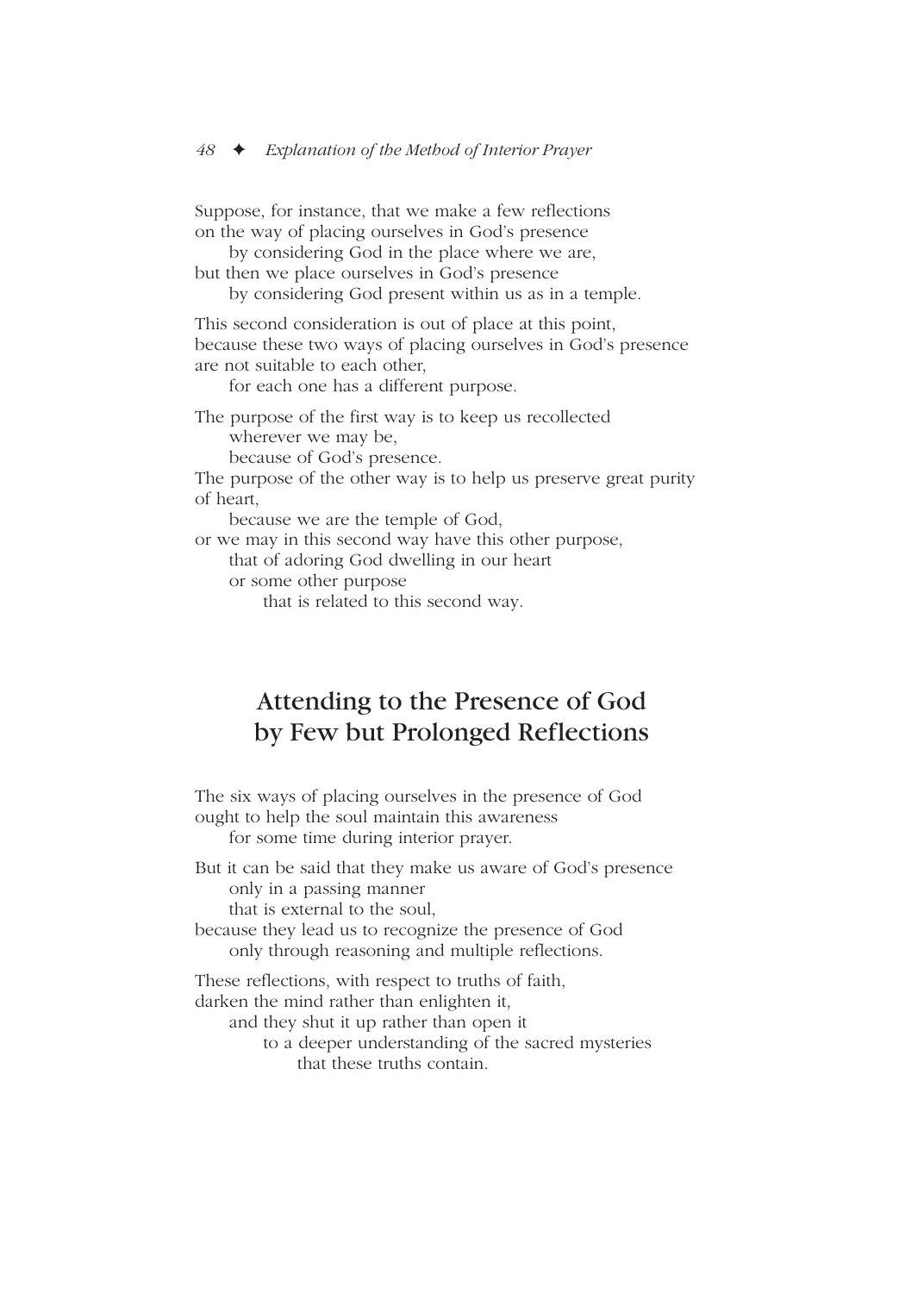Unless these reflections are based on faith and supported by views of faith, they keep the soul away from God instead of drawing it closer to God. An easier means to make us more deeply aware of God's presence in an interior manner is to recall some passage of Holy Scripture that reminds us of the presence of God, for example, this one: *I set the Lord ever before me.* Ps 16:8 Then we reflect on this passage without much reasoning, for reasoning destroys faith or at least introduces obstacles that diminish it, keep it from being as lively as it might be, and prevent it from being firmly fixed in our mind and in our heart. Example of a reflection on the passage What a joy it is for our souls to be constantly occupied with the presence of God! cf. Ps 16:9 This is an anticipation of the happiness of heaven! We remain for as long a time as we can attentive to this passage in a manner that is simple and at the same time as lively as possible. This reflection is not encumbered with reasoning. The grasp that the mind has of the passage and the attention it pays to it not only do not hinder but also do not even distract our attention from the passage, which being of faith, causes the mind to be imbued with this truth. The understanding the mind has of this truth becomes so clear that it cannot help adoring it in God and outside of God as coming forth from the mouth of God, cf. Matt 4:4 as it were, according to our human way of expressing ourselves.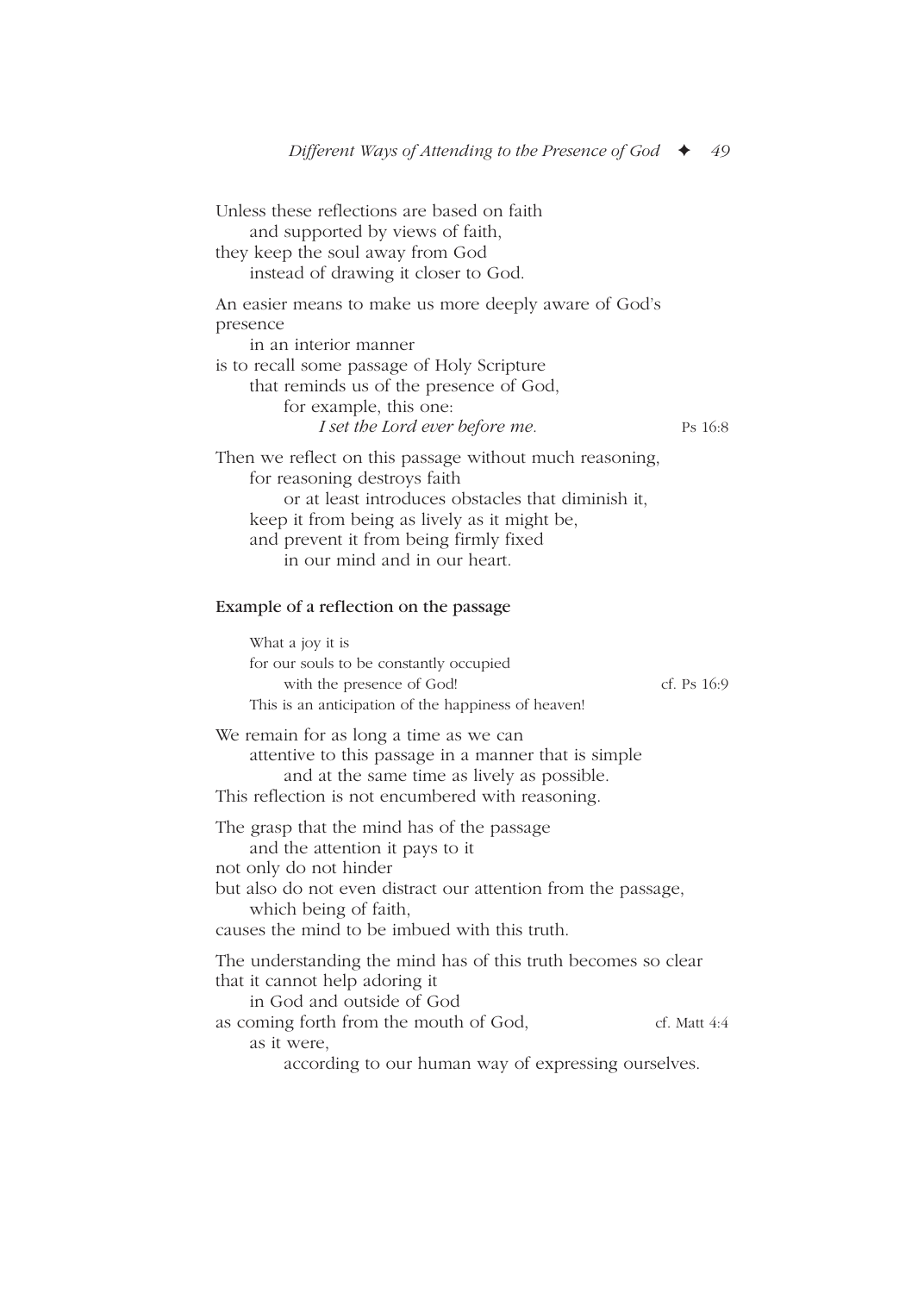When considering such things, we must not let the mind grow fatigued, as might happen sometimes, especially when we are just beginning to apply ourselves to interior prayer, for fear that those who are not yet accustomed to this, not having acquired much facility, may become disheartened. So when we find that we cannot occupy ourselves any longer with this passage by means of the reflection we made on it, we must turn our mind to another reflection, which, because it is new and capable of touching the heart, makes the truth that we are seeking to impress on our minds and hearts take on a fresh meaning. Thus, we might reflect that it is a sign that we love God very little if we rarely recall that we are in God's presence. cf. Ps 16:8; Gen 28:16 This reflection will remind us of the passage as though for the first time; in this way its meaning is renewed, and the mind is ready to apply itself to it once more. We must then again turn our attention, both to the passage that was at first proposed and to this second reflection, for as long a time as possible. When we are unable to apply ourselves to the passage any longer, we take up still another reflection, and in this way we learn how to dwell on the thought of God's presence as long as we find it useful to do so. This is how, by attention to some passage of faith joined with some reflection, we can gradually acquire a certain facility for making ourselves aware of the presence of God by simple attention.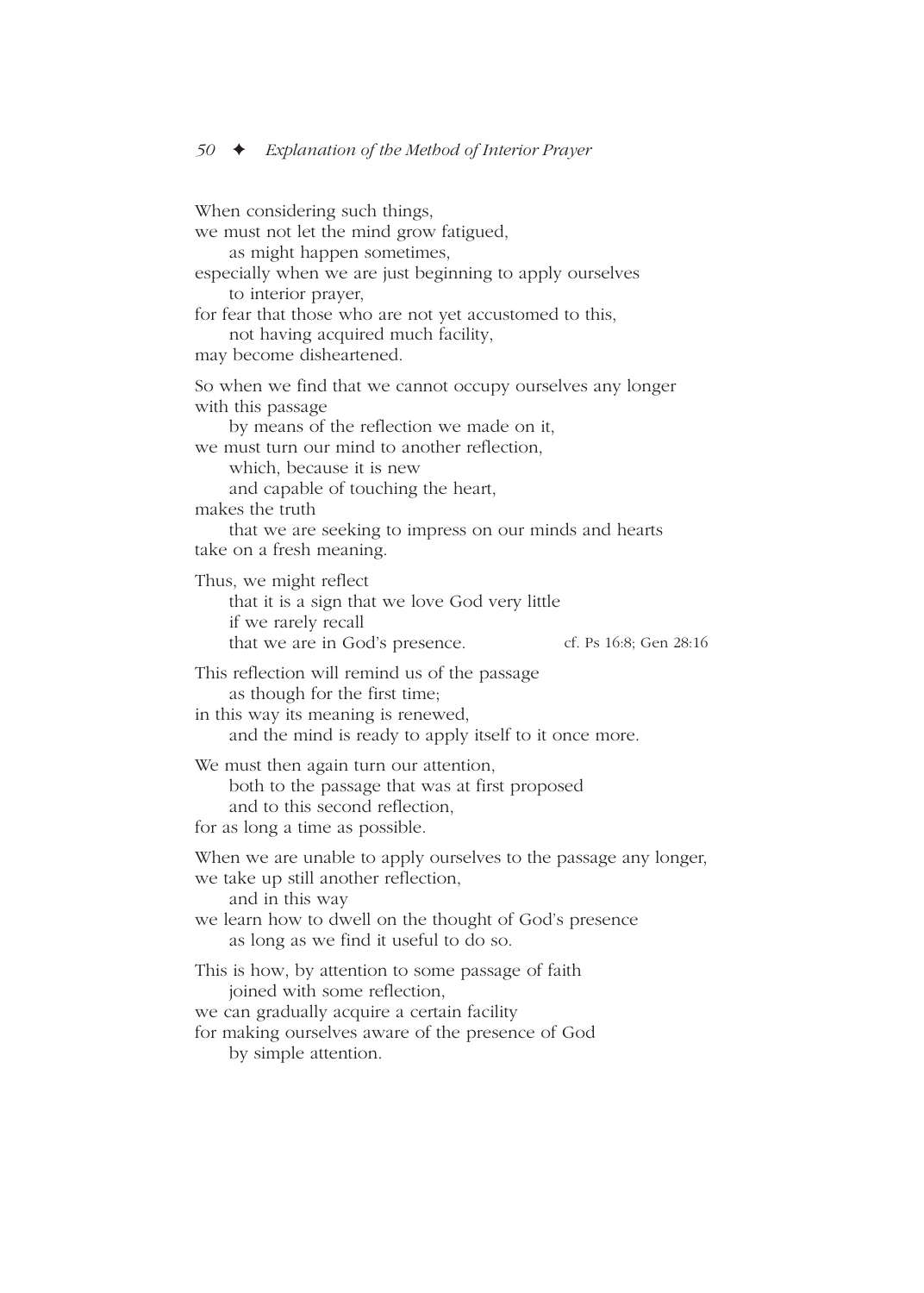All six ways suggested above, considered as truths of faith, can help us fix our attention on God's presence, provided that the reflections we make on each way are few and that each of them is prolonged for a considerable time and done without any reasoning. This manner of placing ourselves in God's presence by attention and by few reflections, each of which is prolonged, can be called, not simple attention, but attention mingled with reflections. Because these reflections are few and without reasoning, the soul can gradually acquire this habit, no matter how little aptitude the soul may have for attending to the presence of God by such attention.

## Attending to the Presence of God by Simple Attention

Applying ourselves to the presence of God by simple attention consists in being before God

with a simple, interior view of faith that God is present and remaining thus for some time,

for a few minutes

or even a quarter of an hour, more or less, as we feel ourselves interiorly absorbed and attracted.

It even happens to a number of souls,

who have reached interior detachment

and are free from affection for created things,

that God gives them this grace,

which they rarely or even never lose.

For them this is an anticipation and a foretaste of the joy of heaven.

However, a soul will not ordinarily enjoy such a favor unless it has preserved its innocence throughout life or has for a long time remained faithful to God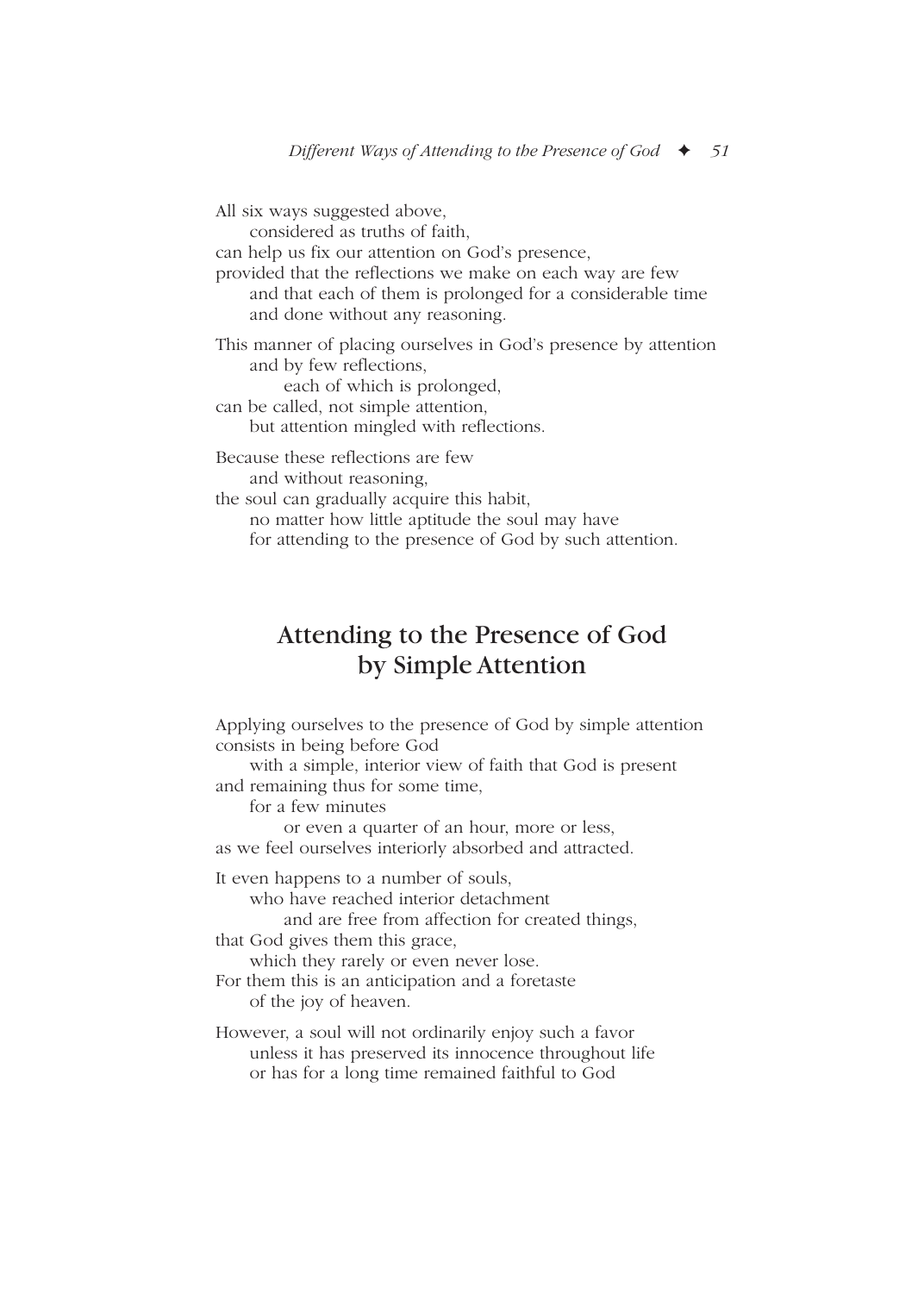and not only has thoroughly purified itself from sin and all affection for the slightest sins but also is entirely detached from its selfish inclinations and all human self-seeking. In addition, the soul must resolutely turn aside from what pleases the senses and the mind, becoming, as it were, uninterested in such things. Finally, the soul must entirely renounce its own self-will, so that the will of God becomes the principle of all it does, as an active force within the soul, and so that the presence and the action of God within this soul are the only object, or practically the only object, of its attention. Then such souls can say with Saint Paul, *yet I live, no longer I, but Christ lives in me.* Gal 2:20 and they, so to speak, live the very life of God, which consists in thinking only of God and in acting only for God. cf. John 5:30; 8:29; 8:55 Souls that have attained this state and have acquired these dispositions no longer pay attention to creatures except insofar as they are related to God. Consequently, they no longer find anything lovable in them except what comes from God; they can no longer separate the thought of these creatures from the thought of God. Although there exists no comparison that can make perfectly clear the difference between the way of placing ourselves in God's presence through reflections and reasoning and of doing so by simple attention, we may, nevertheless, use the one that follows or some other one like it to give some idea of the difference and enable us to grasp it as far as the human mind is capable of doing so.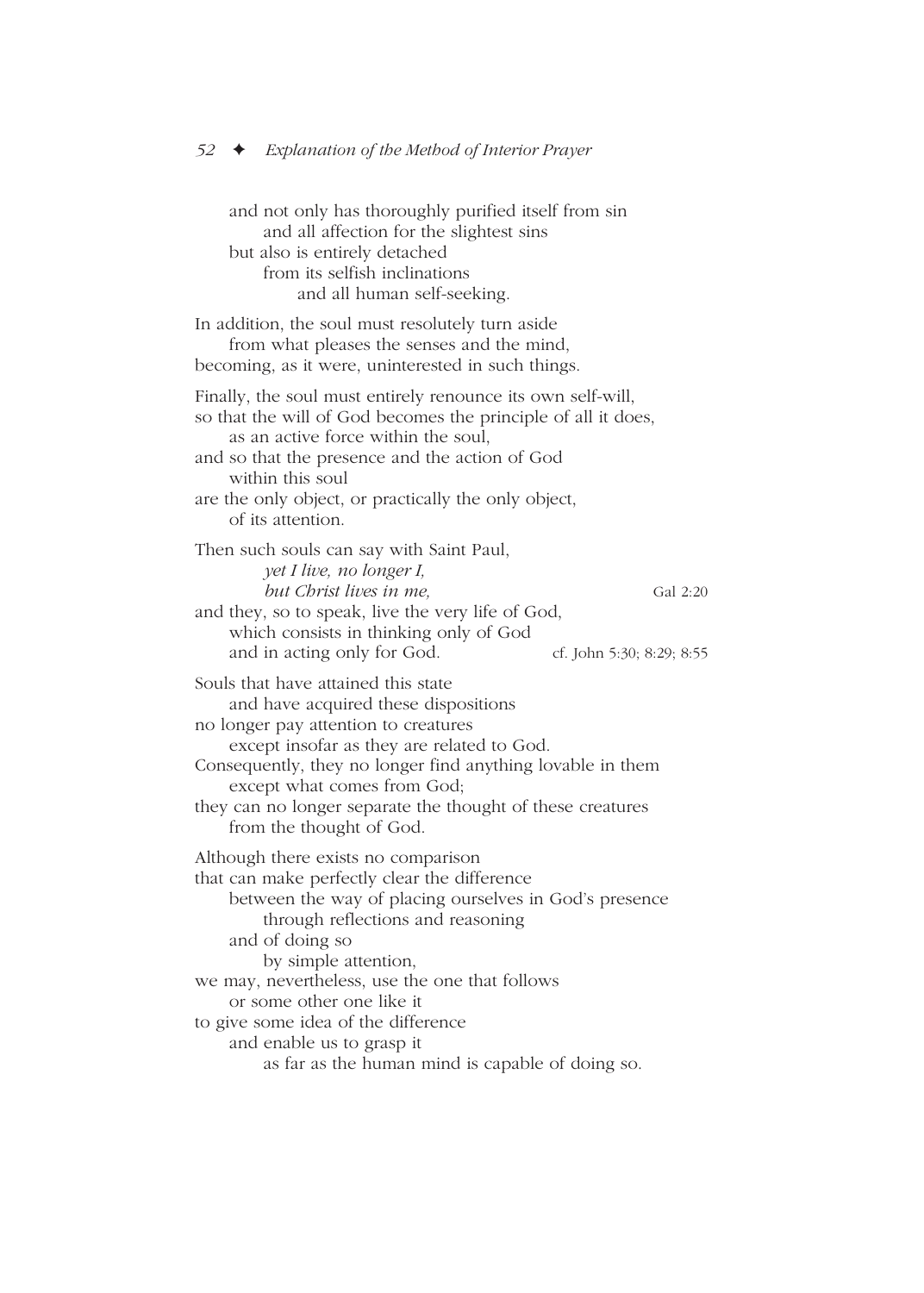For example, if we see a beautiful picture but know nothing about painting, we cannot judge correctly its excellence and its perfection, because we do not know in what this excellence consists or why the picture seems so beautiful in the eyes of people well versed in painting. Hence, if we wish to understand the beauty of the picture, we must be instructed by a skilled painter, who can teach us, through reasoning, why this picture is such a good one and what constitutes its beauty. It is also necessary that the painter help us make reflections on his explanations concerning the beauty of this work. On the contrary, if we are perfectly familiar with the art of painting, we need neither much reasoning nor deep and frequent reflections when we are in the presence of a painting that is well done. We appreciate how beautiful it is, for we perceive this as soon as the picture is before our eyes. That is why we admire its beauty by an act of simple attention and can remain for a long time considering its perfection without ever growing bored or reflecting that we have been looking at it for a long time. The perfection of the work has absorbed our attention and gives us great pleasure as we consider it. In fact, the longer we look at it, the more we find it beautiful and pleasing to the eye and the more thoroughly we grasp what makes it so excellent and surprising

in the eyes of the beholder.

It is the same, with all due proportion, when we apply ourselves to God's presence in interior prayer.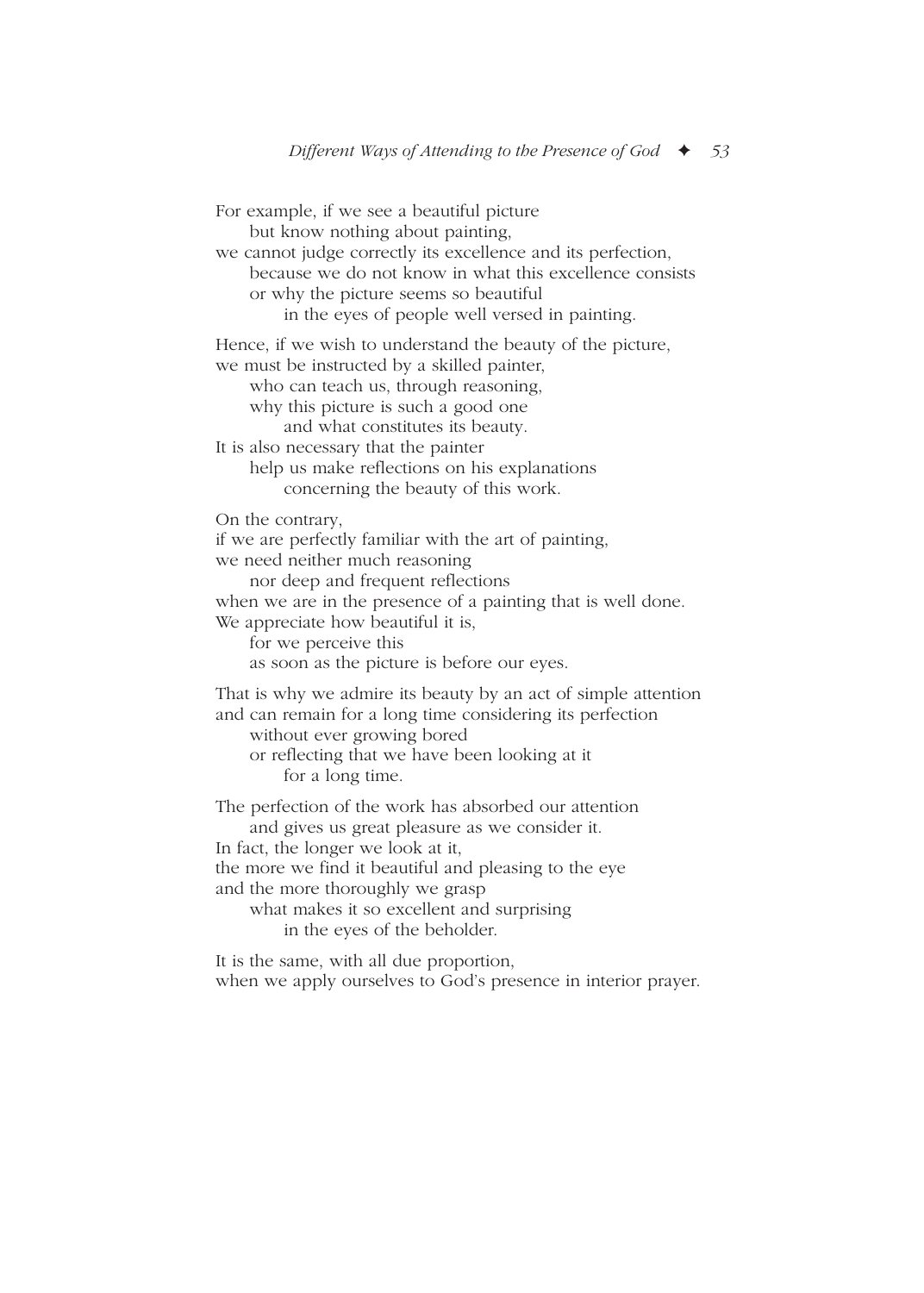A person who has just left the world or who still lives in it and who wishes to make interior prayer but until now has done nothing except satisfy the mind and senses will be ignorant of the art of knowing and of thinking interiorly of God. For this reason, it would seem that the best way for such a person to think of God would be to be convinced of God's presence through various reasons based on motives of faith, which can help a person to become aware of God's presence. Such reflections will not withdraw the mind entirely from material things, for what mind can suddenly turn from the consideration of material things to that of purely spiritual realities? This would be very difficult for many and altogether impossible for some. Hence, it seems more advisable to insinuate spiritual thoughts into the mind of those who are beginning to devote themselves to God and to interior prayer by means of material things combined with and enlivened by motives of faith. We need to use similar means to help the soul become familiar with God's presence, rather than expect the mind to apply itself directly to purely spiritual things, with no connection to matter, or to occupy itself with God's presence by a pure act of simple attention. Acting thus would merely make interior prayer tedious for souls who follow the ordinary path and might even make them disgusted with the spiritual life, perhaps forever. Lacking light and familiarity with God and with interior practices of the soul, they would view as impossible what later on, through frequent application to interior prayer, might become for them not only possible but even easy and agreeable.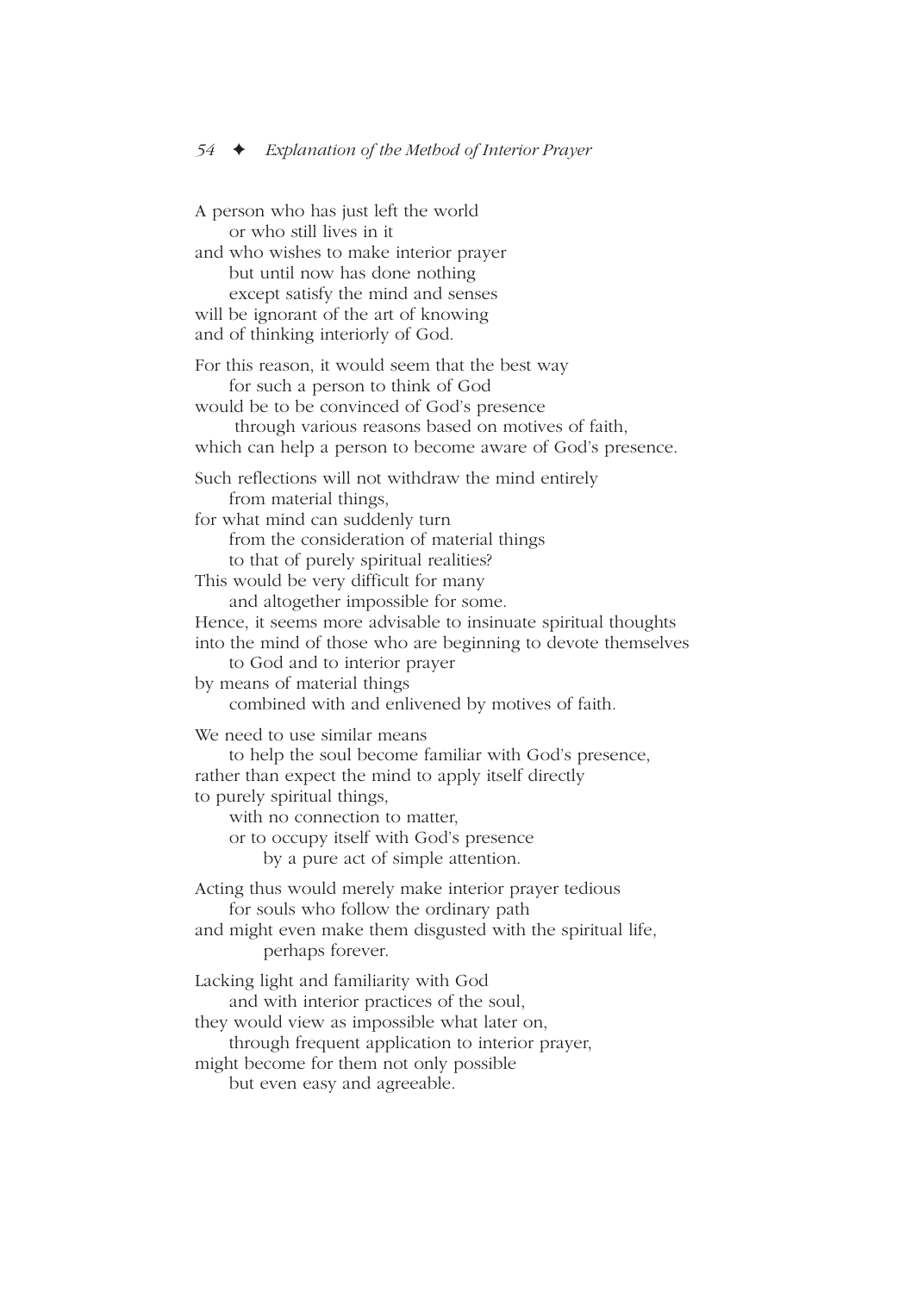For this reason, when they try to learn how to apply themselves to God's presence as they first begin to engage in interior prayer, they ordinarily must use reasoning and frequent reflections. However, people who have devoted themselves to interior prayer for a considerable time and who find it easy to place themselves in God's presence in an interior manner usually need only remain recollected and have simple attention to the presence of God to find their attention absorbed thereby without wandering off during the time of interior prayer. This simple attention procures inner consolation for the soul, which makes it find delight and joy in its awareness of the divine presence. The soul maintains this consolation without any need of other thoughts or reflections. This simple attention, without being directed to any particular concepts and without any concern for self, occupies the mind so powerfully and penetrates the heart so deeply that the mind can dwell on no other thoughts and the heart is inclined toward no other affection than that of God, and neither mind nor heart can entertain any other affection. Through such simple attention, the soul detaches itself entirely from created things, gradually comes to a clearer knowledge of God's own being and of the divine perfections, and achieves a more intimate union with God. God, while possessing a soul and being intimately possessed by it, cannot allow anything in it that is not of God or for God or that might still have the savor of created beings.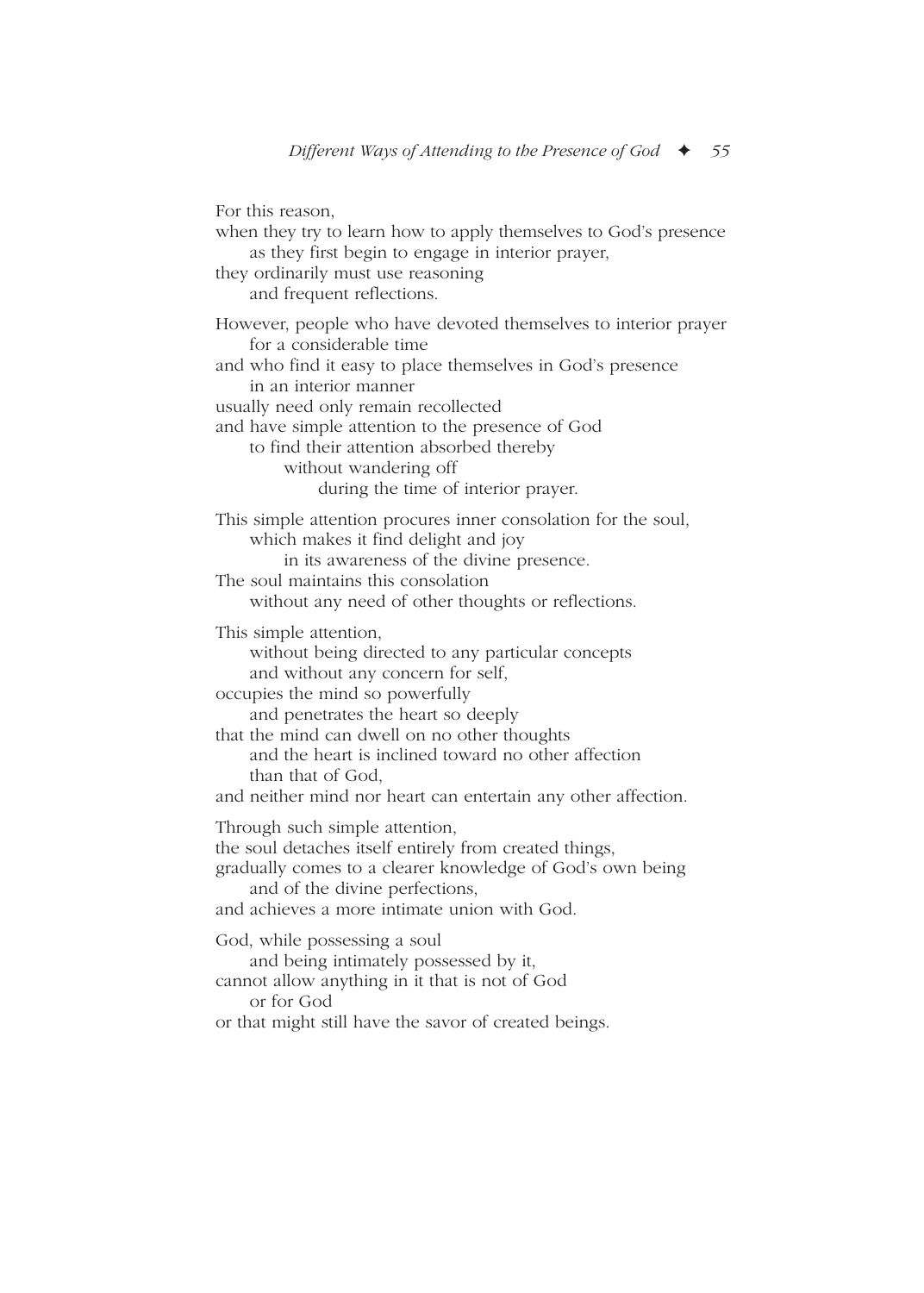When a soul has been sufficiently purified and detached from the slightest sins, so that it can begin to practice simple attention to God's presence, it finds its path in the practice of virtue, in the exercise of interior prayer, and in the facility for concentrating on God's presence much shorter and freed from many obstacles. But if a soul wishes to walk resolutely in this path, it should watch over itself very carefully, so as to break off all attachments, even natural ones; for God gives this grace only to souls that are very pure, or that God wishes to purify in this way by this special goodness. It is worth observing, when speaking of applying ourselves to God's presence, that we ought to dwell on it for a considerable time, because this contributes more than anything else to procure for us the spirit of interior prayer and the inner attention we must have for it. We must ensure that our mind remains filled with the thought of God's presence as long as possible, and we must not go on to any other subject

until we can pay attention no longer.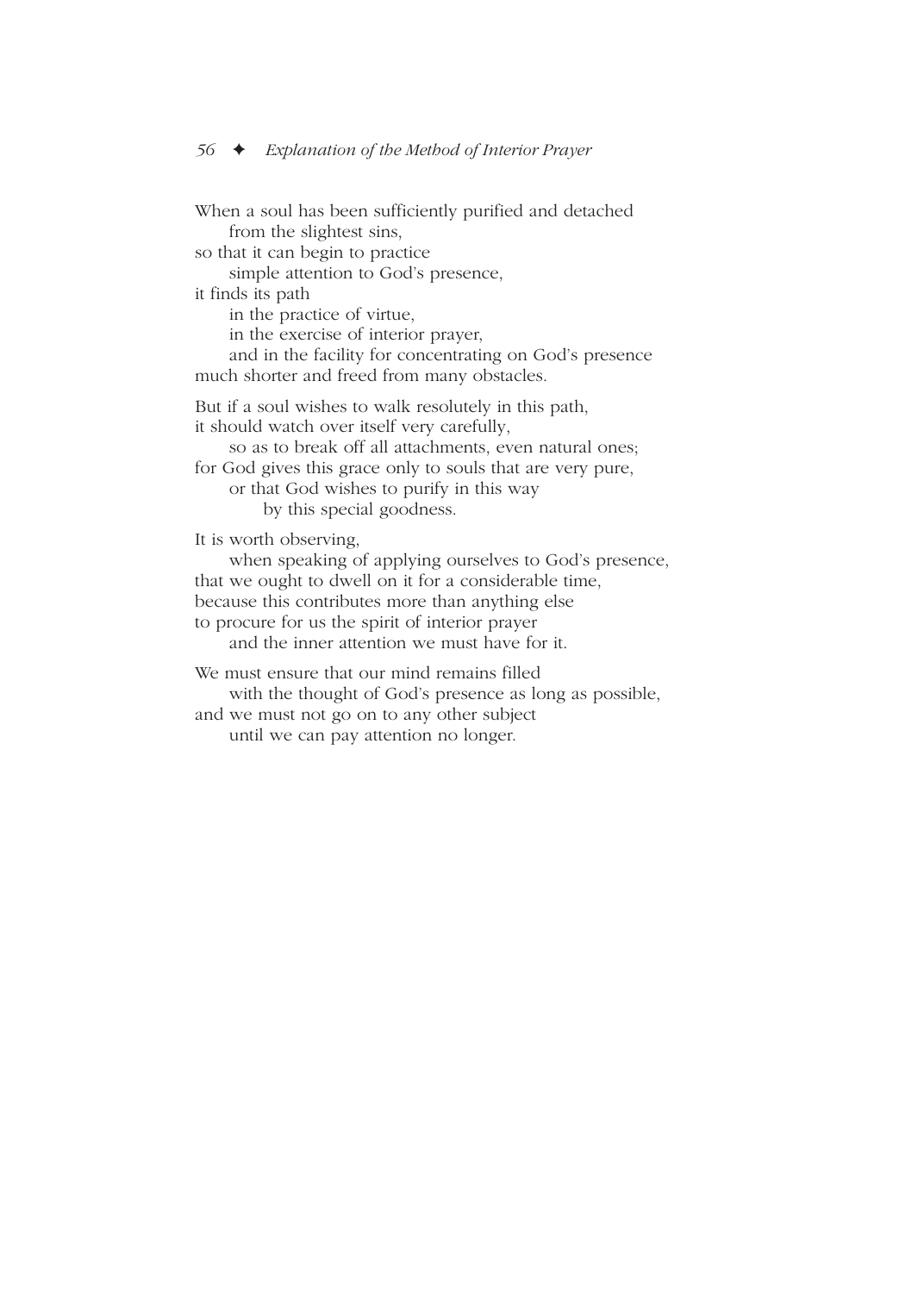# The Nine Acts of the First Part of the Method of Interior Prayer

The acts of the method of interior prayer described in this part of the book all have reference to the presence of God, in which we have tried to place ourselves at the beginning of interior prayer. They will help us very much to remain therein during the whole time of such prayer.

They can also be of great usefulness to help keep the mind recollected, not only during interior prayer but also during the day.

There are nine acts that it is fitting to make in the first part of interior prayer.

## The Three Acts That Refer to God

The first three acts relate to God, because they are addressed to God, and the mind, in making them, occupies itself with God, with God's kindnesses, or with graces we have received.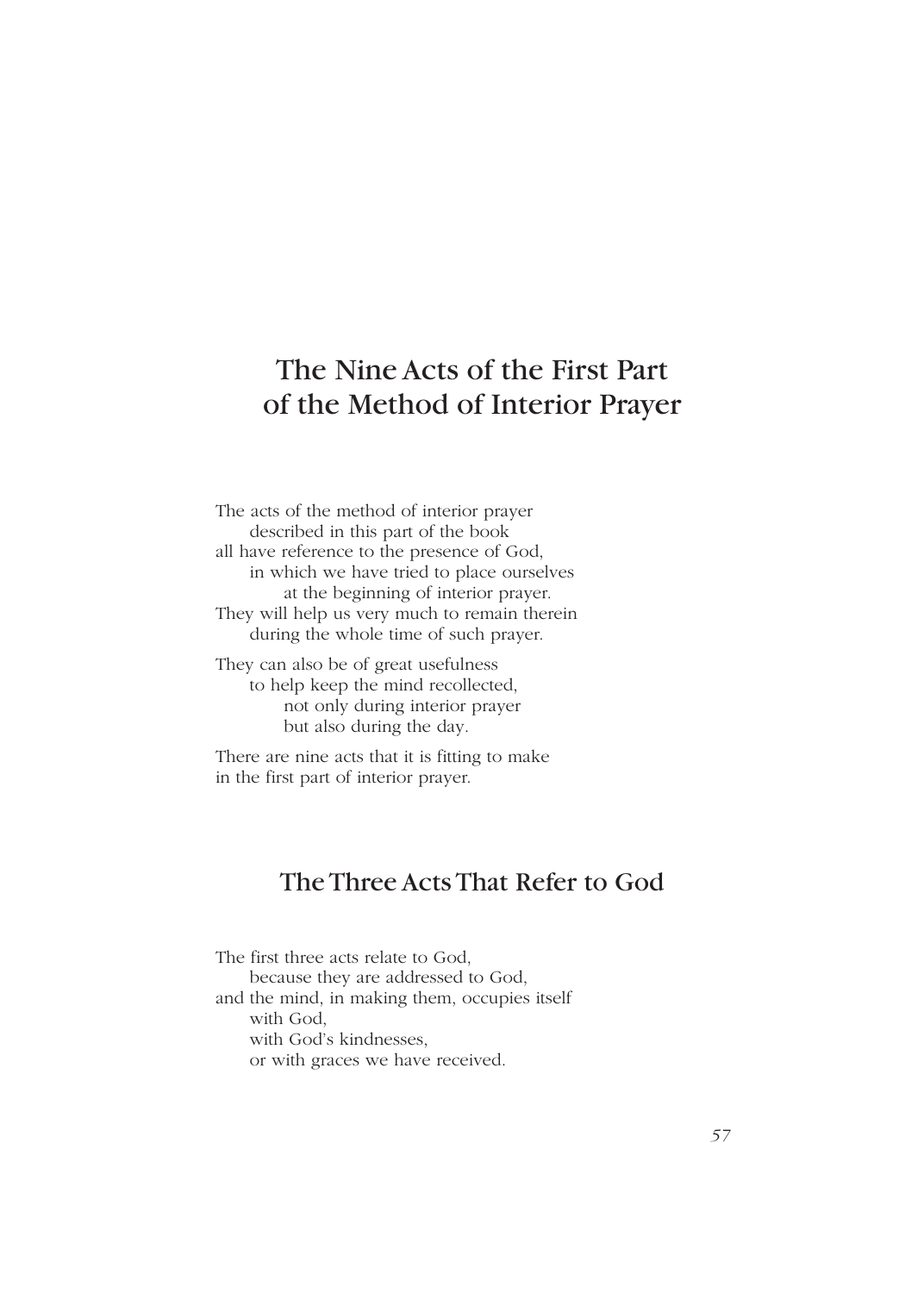These three acts are:

- 1) an act of faith,
- 2) an act of adoration,
- 3) an act of thanksgiving.

### Act of Faith

Immediately after impressing the mind with the thought of the presence of God by one of the six ways proposed above, by attention of the mind mixed with a few reflections, or by simple attention, it is fitting to make an act of faith on this truth that God is present to us, according to the way that we chose to become imbued with this truth of faith. To make this act of faith more vital and more moving and to remain in this sentiment of faith for a longer time, we can profitably call to mind one of the passages of Holy Scripture mentioned above or another that is related to the way by which we placed ourselves in God's presence. When we notice that the mind is distracted or is poorly attentive, we can repeat the passage and once more pay attention to keep the mind more fixed and more settled on the presence of God.

Example of an act of faith in the presence of God in the place where we are, because God is everywhere, using these words of Jacob:

| Truly, the Lord is in this spot,<br>although I did not know it! | Gen 28:16 |
|-----------------------------------------------------------------|-----------|
| How frightening it is to be in this place                       |           |
| without realizing that God is here,                             |           |
| without respect,                                                |           |
| without a deep realization                                      |           |
| of our nothingness before God,                                  |           |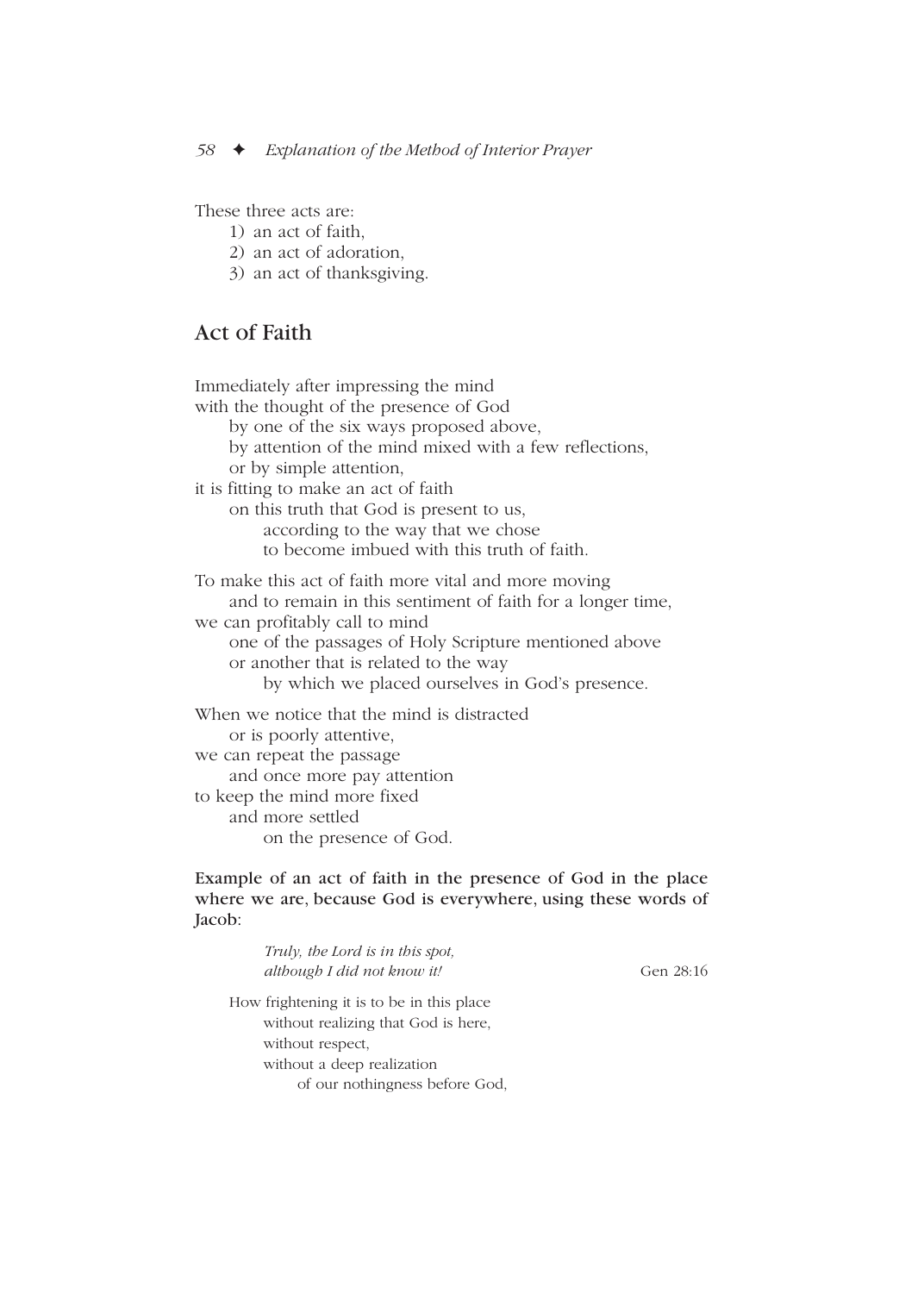| and without remorse                                             |               |
|-----------------------------------------------------------------|---------------|
| at the thought of our sins.                                     |               |
| I firmly believe, O my God, this truth                          |               |
| that you are here.                                              |               |
| Is it possible that you would be here                           |               |
| and that I do not think of you?                                 |               |
| I believe, O my God, that this place,                           |               |
| wherever it may be,                                             |               |
| is the sanctuary of your divinity.                              |               |
| This is what made Jacob afraid                                  |               |
| in the place where he was,                                      | cf. Gen 28:17 |
| in view of his sins,                                            |               |
| and this is what ought to make us have great confidence in you. |               |

Example of an act of faith in the presence of God in the place where we are, because God is everywhere, using these words of Jeremiah in which God says:

| Do I not fill both heaven and earth?                     | Jer 23:24            |
|----------------------------------------------------------|----------------------|
| You are in heaven, O my God,                             |                      |
| and you are there in all its vastness.                   |                      |
| You are also on earth,                                   |                      |
| which you permeate entirely, because it contains you,    |                      |
| or, rather, you contain it within you.                   | cf. Wis of Sol $1:7$ |
| This I believe, O my God,                                |                      |
| that wherever I go, I will find you,                     |                      |
| and that there is no place not honored by your presence, |                      |
| for as the Royal Prophet so rightly says, in Psalm 75,   |                      |
| [God] is neither from the east nor from the west,        |                      |
| neither from the desert nor from the mountains;          |                      |
|                                                          | Ps 75:7; 135:7-10    |
| Yet with you I shall always be.                          | Ps 73:23             |

Example of an act of faith in the presence of our Lord in the midst of those gathered in God's name, by considering what Saint Matthew says:

> *For where two or three are gathered together in my name, there am I in the midst of them.* Matt 18:20

I believe, O my God and Savior Jesus, that you are in the midst of us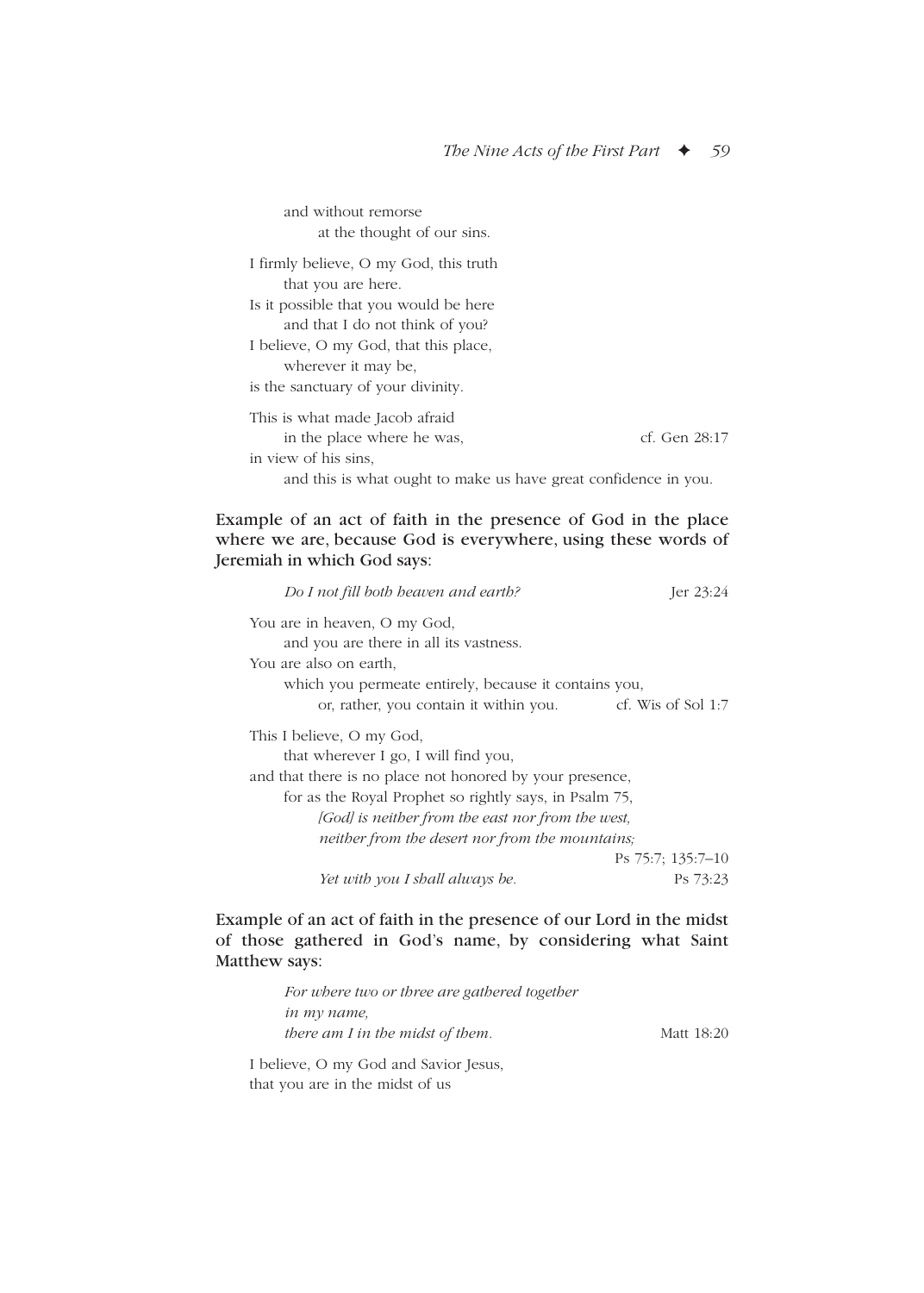| when we are making interior prayer together,  | cf. Acts 1:14; 2:1          |
|-----------------------------------------------|-----------------------------|
| because then we are assembled                 |                             |
| in your name.                                 | cf. Matt 18:20              |
| Can we enjoy any greater happiness            |                             |
| than to have you in the midst of us?          |                             |
| For this is the means, if we so desire it,    |                             |
| of possessing your Spirit fully.              | cf. Eph $3:19$ ; Col $2:10$ |
| This gives us a great facility                |                             |
| to have you ever present                      |                             |
| and to have among us an intimate union in you |                             |
| and in your holy love.                        | cf. John 17:21              |
| Grant us this grace, O my God, we beg of you. |                             |

Example of an act of faith in the presence of God within us to maintain us in existence, using these words of St. Paul:

| He is not far from any of us,                                                                                                                             |               |
|-----------------------------------------------------------------------------------------------------------------------------------------------------------|---------------|
| for "in him we live and move                                                                                                                              |               |
| and have our being."                                                                                                                                      | Acts 17:27-28 |
| I possess you within me, O my God,<br>for I have life<br>only because you give me a share in yours<br>and dwell in me<br>to communicate it to me.         |               |
| Thanks to your dwelling in me, you give life to me.<br>It is by you and in you that my mind thinks<br>and my heart seeks and loves<br>what is truly good. |               |
| Not only do you give me being,<br>but so great is your goodness                                                                                           |               |
| that you continually maintain it in me,<br>and this you do<br>through your dwelling in me.                                                                |               |
| All this I believe, O my God,<br>because it is you who have revealed it to me.                                                                            |               |
| Give me the grace to profit by this privilege<br>of having you constantly present to my mind.                                                             | cf. Ps $16.8$ |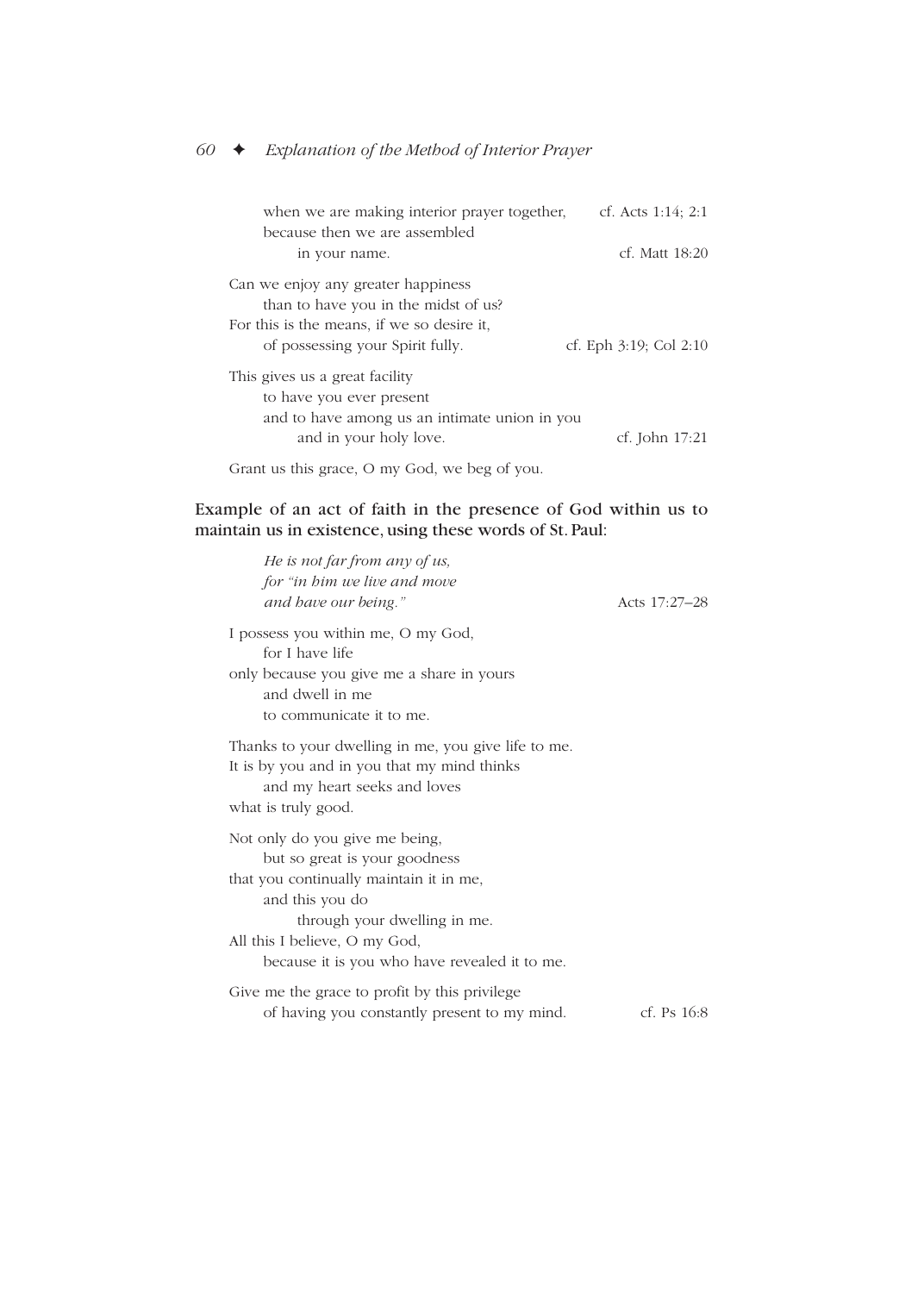#### Example of an act of faith in God, who reigns in us, as our Lord says in Luke 17:21, and because we are God's temple, as Saint Paul tells us in 1 Cor 7:19

| If I am fortunate enough to possess your holy grace,<br>I believe, O my God,<br>and am fully persuaded    |                   |
|-----------------------------------------------------------------------------------------------------------|-------------------|
| that you are present<br>and reign in me.                                                                  | cf. Luke 17:21    |
| Rule over all my movements,<br>both interior and exterior,<br>so that I may not be master of any of them. |                   |
| Because you established your reign within me, O my God,                                                   |                   |
| I beg you to direct all these movements<br>and not allow a single one<br>to escape from your control.     | cf. Rom $8:12-15$ |
| It is only right that you,                                                                                |                   |
| who reign in my heart,                                                                                    |                   |
| be the master                                                                                             |                   |
| of all that takes place within it.                                                                        |                   |
| Permit not, then, that I would act of my own accord<br>or under the inspiration of any human motives.     |                   |
| Eradicate so completely from my heart                                                                     |                   |
| all natural sentiments and affections                                                                     |                   |
| that nothing may appear in it                                                                             |                   |
| but what is from you and for you.                                                                         |                   |
| cf. Rom 8:1–14; Gal 5:13–25; Col 3,1–2                                                                    |                   |

#### Example of an act of faith considering God reigning in our bodies as in his temple

| What great purity I must cultivate in my body, O my God, |                                    |
|----------------------------------------------------------|------------------------------------|
| because it is your temple                                |                                    |
| and because you dwell in it.                             | cf. 1 Cor $6:15-19$ ; 2 Cor $6:16$ |
| Everything in me ought to proclaim the sanctity          |                                    |
| of the one who resides there,                            |                                    |
| for as Saint Paul said:                                  |                                    |
| Do you not know that you are the temple of God           |                                    |
| and that the Spirit of God dwells in you?                | 1 Cor $3:16$ ; 6:19                |
| I must, then, offer you my body                          |                                    |
| as a living victim,                                      |                                    |
| holy and agreeable in your eyes,                         |                                    |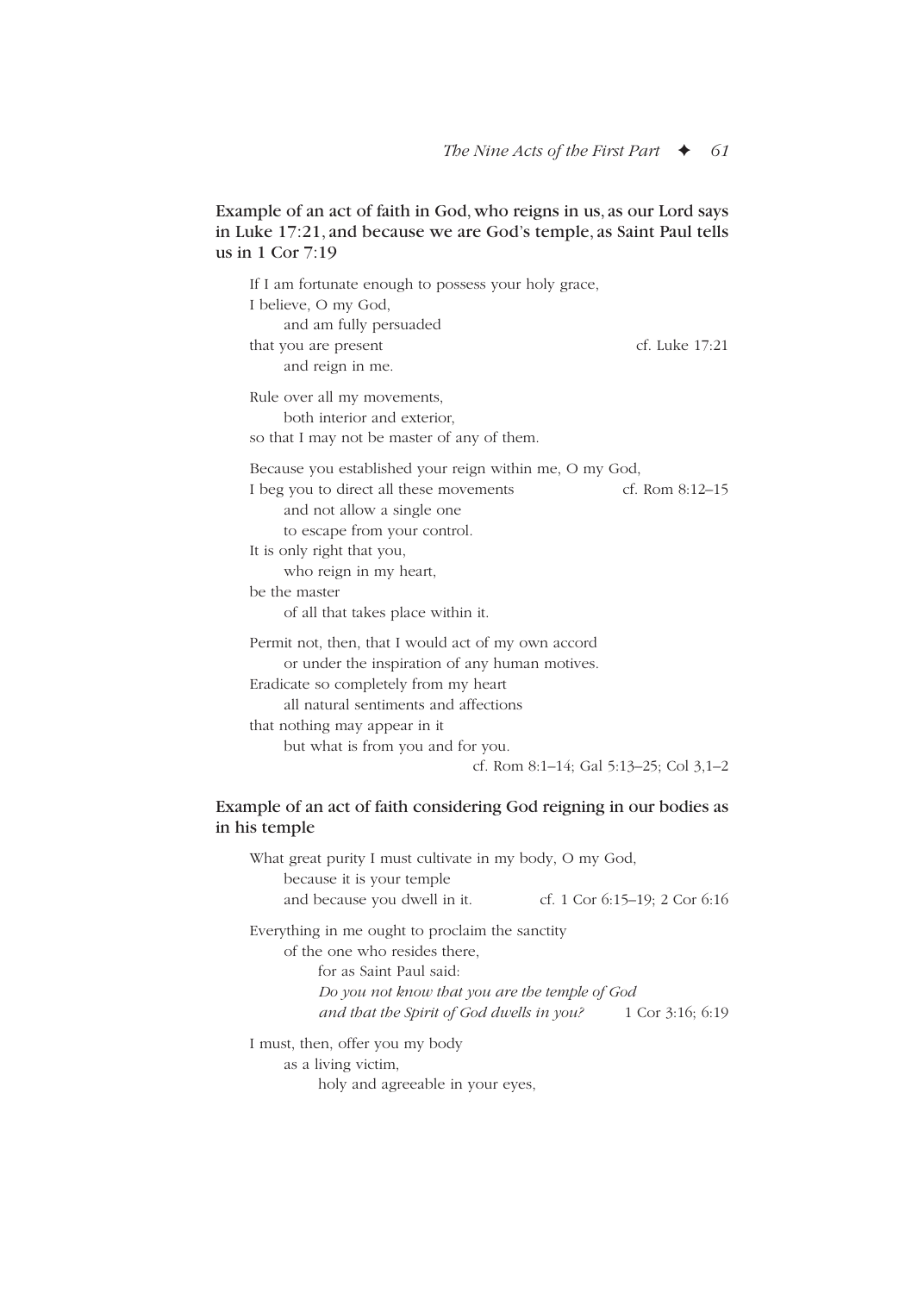out of respect for your holy presence.

offering you rational and spiritual worship, according to the words of the same Apostle. cf. Rom 12:1 I must then, from this moment and in the future, look upon my body as consecrated to you and sanctified by your dwelling within it. In view of this, I must not allow in it any movement that does not tend to you. I must observe great restraint in the use of my senses,

#### Example of an act of faith considering God reigning in our soul as in his temple

| I believe, O my God, that you are the treasure of my soul  |                        |
|------------------------------------------------------------|------------------------|
| and that it enjoys the blessing of possessing you.         |                        |
| As Saint Paul assures us,                                  |                        |
| we are the temple of the living God,                       |                        |
| who dwells in us                                           |                        |
| and converses with us.                                     | cf. $2$ Cor 6:16       |
| You take up your dwelling in my soul                       |                        |
| to let me enjoy your companionship                         |                        |
| and to make it a place of your delight,                    | cf. Mal 3:12; Jer 3:19 |
| as in your sanctuary                                       |                        |
| I adore you in my soul,                                    |                        |
| as in the place where you dwell,                           |                        |
| for in my soul you wish me to adore you                    |                        |
| in spirit.                                                 | cf. John $4:23$        |
| Inspire my soul with such total detachment                 |                        |
| from all created things                                    |                        |
| that you may be well pleased there                         |                        |
| and may fill me                                            |                        |
| with your blessings and your grace.                        | cf. Eph $1:1-23$       |
| My soul, being adorned as is proper                        |                        |
| for the place where you desire to establish your dwelling, |                        |
| will be worthy to welcome you                              |                        |
| and to keep you within itself.                             |                        |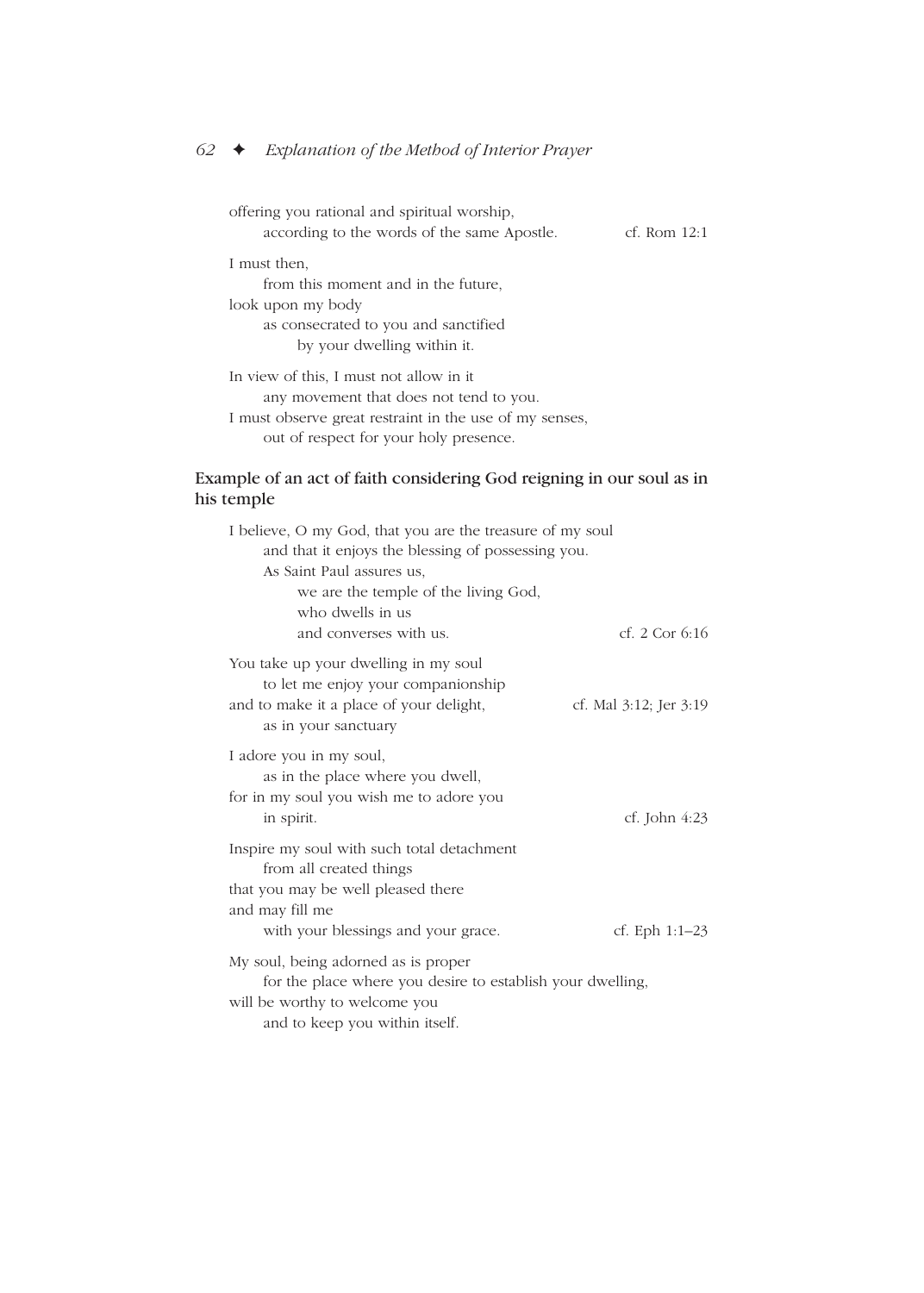#### Example of an act of faith in the presence of God in a church as the house of God

| When I am in church, O my God,                          |                          |
|---------------------------------------------------------|--------------------------|
| I am in a most appropriate place to pray to you,        |                          |
| because it is your house and abode,                     |                          |
| and you have said                                       |                          |
| that it is a house of prayer.                           | cf. Matt 21:13; Rev 21:3 |
| In this place you promise                               |                          |
| to pour out your graces and blessings                   |                          |
| on all who offer their prayers to you.                  |                          |
| Here they will receive whatever they ask of you,        |                          |
| because, as you say,                                    |                          |
| $My$ eyes shall be open                                 |                          |
| and my ears attentive                                   |                          |
| to the prayers of this place.                           | 2 Chron 7:15             |
| May my prayer here be agreeable to you!                 |                          |
| Your special dwelling in this holy place,               |                          |
| which is totally consecrated to you,                    | cf. 2 Chron 7:16         |
| ought to incite us to pray here, O my God.              |                          |
| Because I wish only to love you                         |                          |
| and desire only what can obtain this favor for me,      |                          |
| give me in this holy place the graces that I beg of you |                          |
| in virtue of your holy presence                         |                          |
| and because of your dwelling here.                      | cf. 2 Chron 7:16         |

#### Example of an act of faith in the presence of God, because of our Lord Jesus Christ in the Most Blessed Sacrament

O my God and Lord Jesus, here is truly the place where you dwell in the Most Blessed Sacrament of the altar.

In this sacred place, I can, and, indeed, I must recognize your presence, because you truly reside in this most holy and adorable Sacrament.

How happy must I consider myself to be here often, to keep you company, and to pay you my homage.

Although you are here, hidden by a veil from my eyes,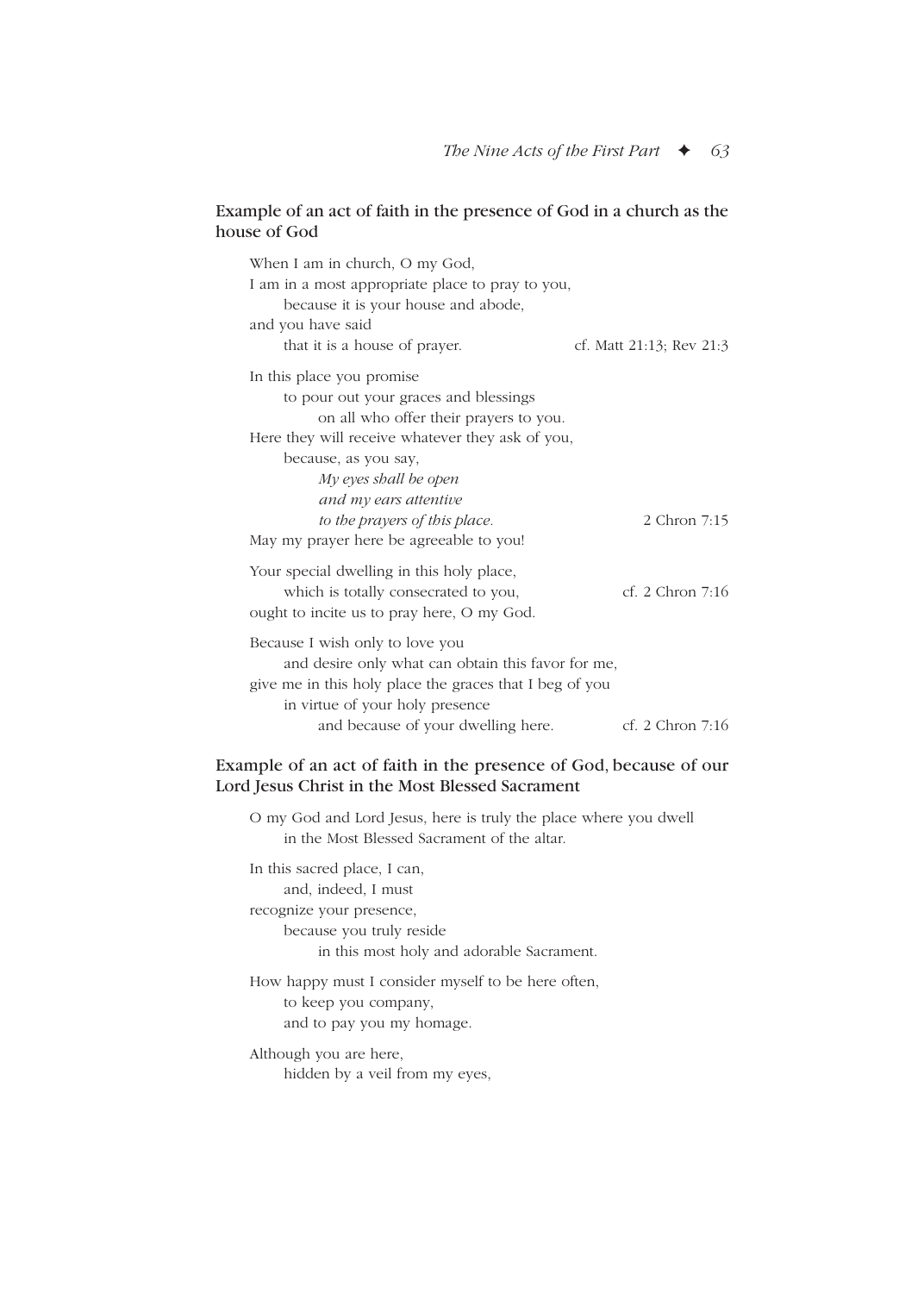you are here as great, as powerful, as adorable, and as lovable as you are in heaven, for you are the same God and are as truly present here as in heaven.

But here you are in this place, sacrificed for us out of love, and so here you are for us a loving God, a God of goodness.

You are here to pour out upon us all the blessings of heaven, provided we do not make ourselves unworthy of them by our sins and by our lack of gratitude for all your goodness.

After making or eliciting an act of faith in God's presence, it would be appropriate to reflect on this faith,

keeping in mind the method we used when placing ourselves in that presence.

#### Example of a reflection on God's presence in the place where we are

| Is it possible, O my God,                                   |                   |
|-------------------------------------------------------------|-------------------|
| that you would be in all the places                         |                   |
| where I go or where I am                                    | cf. Ps 139:7-10   |
| without my thinking of this?                                | cf. Gen 28:16     |
| Enlighten me, O my God, with your divine light,             |                   |
| so that I may always be aware of you                        |                   |
| and recognize you always present in every place,            | cf. Ps $4:7$      |
| so that the thought of your divine presence may restrain me |                   |
| from offending you.                                         | cf. Dn 13:23      |
| How could I, depending as I do on God                       |                   |
| for my very being                                           |                   |
| and for every blessing,                                     | cf. Acts 17:27-28 |
| dare to sin                                                 |                   |
| in the presence of my God?                                  | cf. Dan 13:23     |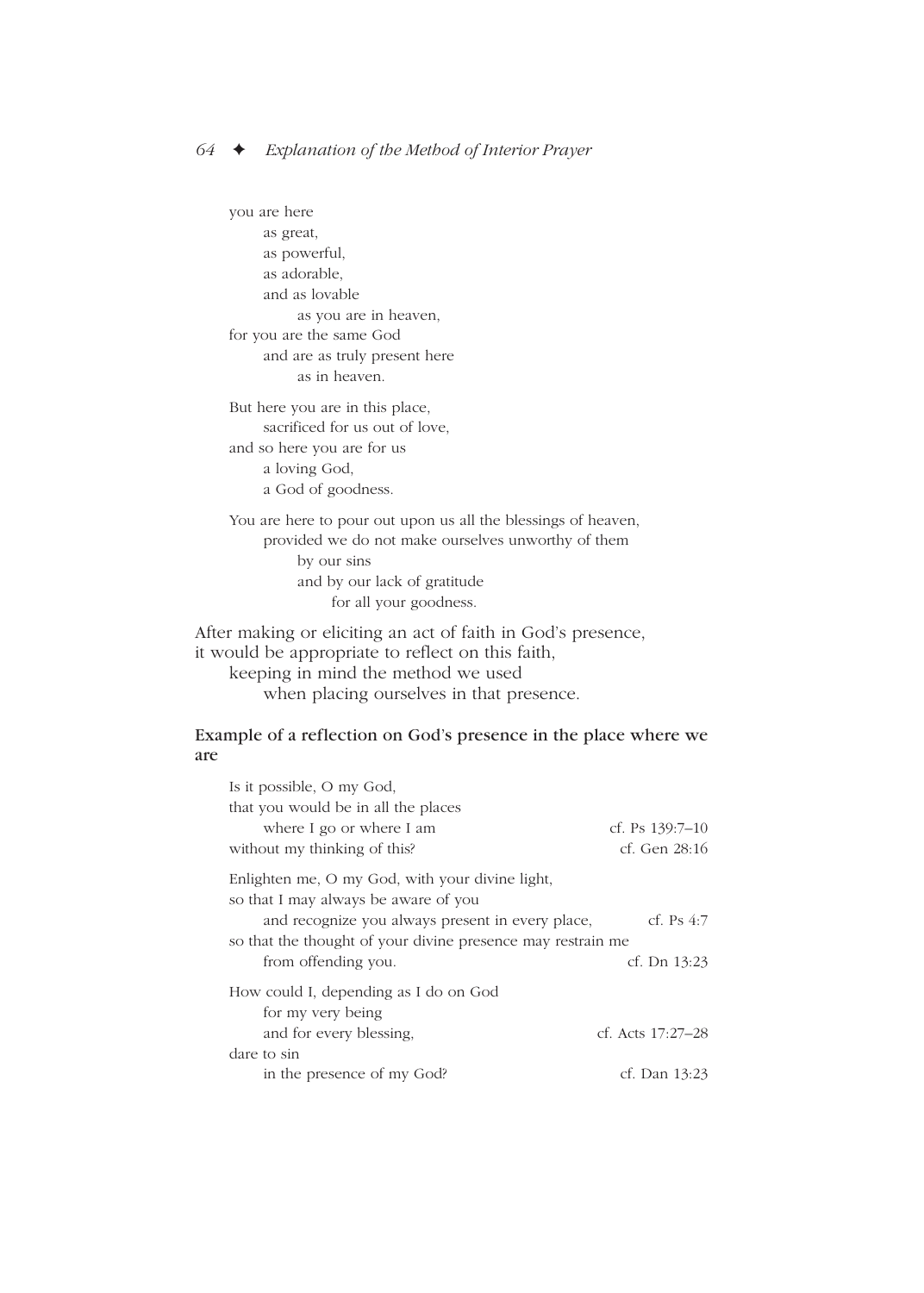How could I dare even to remain there without respect and without decorum? How could this be? The presence of a king makes us restrain all the movements of our body and soul, so as not to perform a single action except with circumspection, because the prince in whose presence we are deserves this consideration. Would we dare to fail in this regard before God, in whose presence we are at all times, wherever we may be and wherever we may go? cf. Ps 139:7–10 O my God, grant that the thought of your holy presence may continually remain before my mind, so that being always in your holy presence, I may not fail for a single instant to think of you. cf. Ps 16:8 When we begin to experience a certain facility in making reflections on these acts, we ought to use only a few words in these reflections and then try to pause for a few moments in an attitude of inner silence, to let these reflections penetrate the mind in a more interior manner. Using many words when praying in this way tends to unsettle the mind and disturb the depths of the soul, rather than procure for us true awareness of God in an interior manner. Instead, such a multiplicity of words of the mind and heart shrivels the soul, is only passing, and often leaves it devoid of God and of spiritual and interior matters. Just these few words, O my God, because you are always present before me, cf. Ps 16:8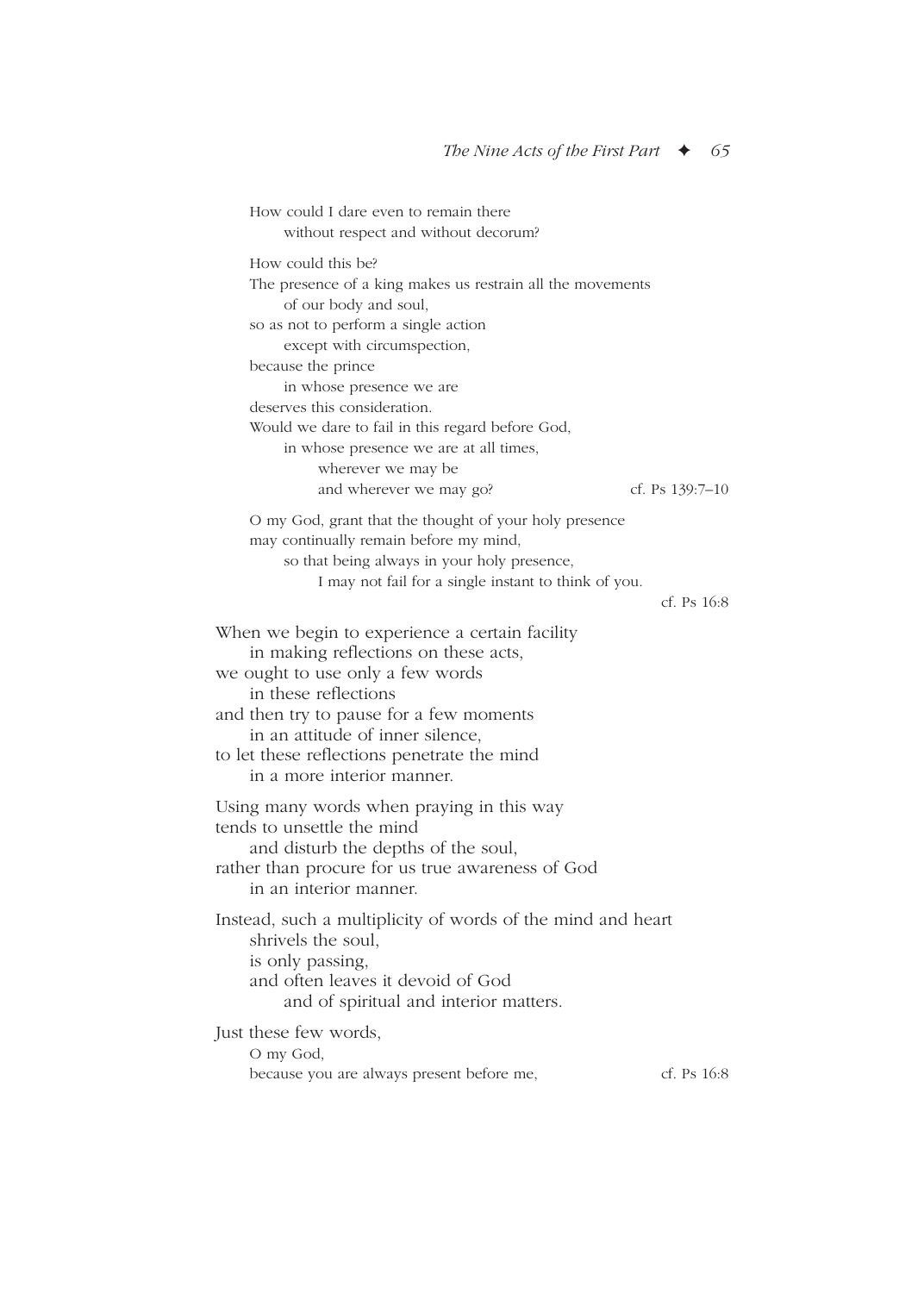how could I dare take the liberty to do anything that might displease you? cf. Dan 13:,23 if they are well impressed upon the mind, and are reflected upon seriously, give the soul a vivid grasp of this truth, which will then remain deeply engraved on it and later can easily come back to the mind from time to time. Even if they do not come back, the deep reflection we made on them will often leave behind such an impression on the soul, such a yearning for God, such a horror for sin and for anything that displeases God, that the soul, often being aware of God, will continue to hold sin in horror. Thus the soul will gradually grow accustomed to delight in God and in all that leads to God, only because this helps us to possess God, not as though this in itself were capable of attracting the soul or of causing the soul to cling to it and to become attached to it. Some passages of Holy Scripture are often very useful to help us make reflections of this sort in few words, especially because, being the words of God as faith makes them known to us, they possess their own divine unction. cf. 1 John 2:27 Of themselves they lead us to God, make us delight in God, help us keep God in our thoughts, and preserve within us a delight for God. We can use these two types of reflections in all the acts of interior prayer. After making an act of faith and some reflections on it, as mentioned above, we next make an act of adoration of God, who is present, because adoration is the first duty a Christian owes God.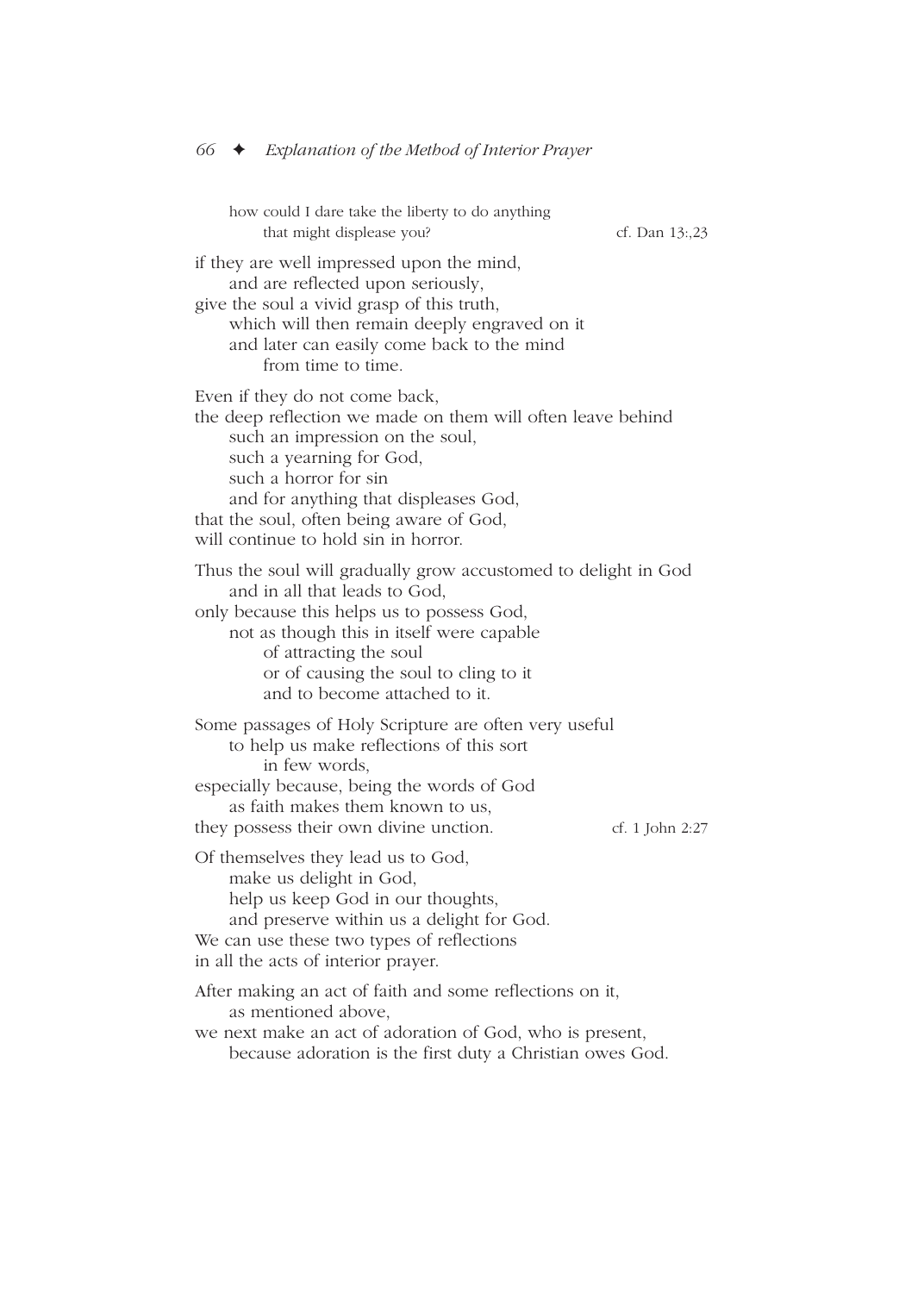# Act of Adoration

We make an act of adoration by recognizing God as our creator and our sovereign Lord, remaining in profound respect in God's holy presence and realizing our lowliness and nothingness, our dependence on God, our unworthiness to enjoy the advantage and happiness of being in the divine presence.

### Example of an act of adoration

| You are adorable everywhere, O my God,                            |                    |
|-------------------------------------------------------------------|--------------------|
| for you fill heaven and earth.                                    | cf. Jer 23:24      |
| There is no place where you are not present                       |                    |
| or where you must not be adored.                                  | cf. Ps 139:9-10    |
| I am your creature,                                               |                    |
| and as such I must recognize your infinite greatness              | cf. Job $40:10$    |
| and your sovereign majesty                                        | cf. Sir 13:13      |
| wherever I may be.                                                |                    |
|                                                                   |                    |
| I must abase myself profoundly                                    |                    |
| in the sight of your infinite perfections                         |                    |
| and of everything within you<br>that our minds cannot comprehend, |                    |
| because we cannot understand either what you truly are            |                    |
| or the excellence of your divine being.                           | cf. 1 Cor $2:6-16$ |
|                                                                   |                    |
| O my God, I acknowledge you in this place                         |                    |
| as in a place consecrated to you,                                 |                    |
| for your presence here consecrates it entirely                    |                    |
| and makes it a sacred place                                       | cf. 2 Chron 7:16   |
| sanctified by you.                                                |                    |
| I adore you, then, in this place                                  |                    |
| as in your temple and sanctuary,                                  |                    |
| for you impart to it a share of your holiness                     |                    |
| by your dwelling here.                                            |                    |
| The angels who accompany you everywhere adore you here;           |                    |
|                                                                   | $cf.$ Isa 6:2      |
| it is, then, very fitting that I,                                 |                    |
| a miserable creature,                                             |                    |
| join them in paying you my homage.                                |                    |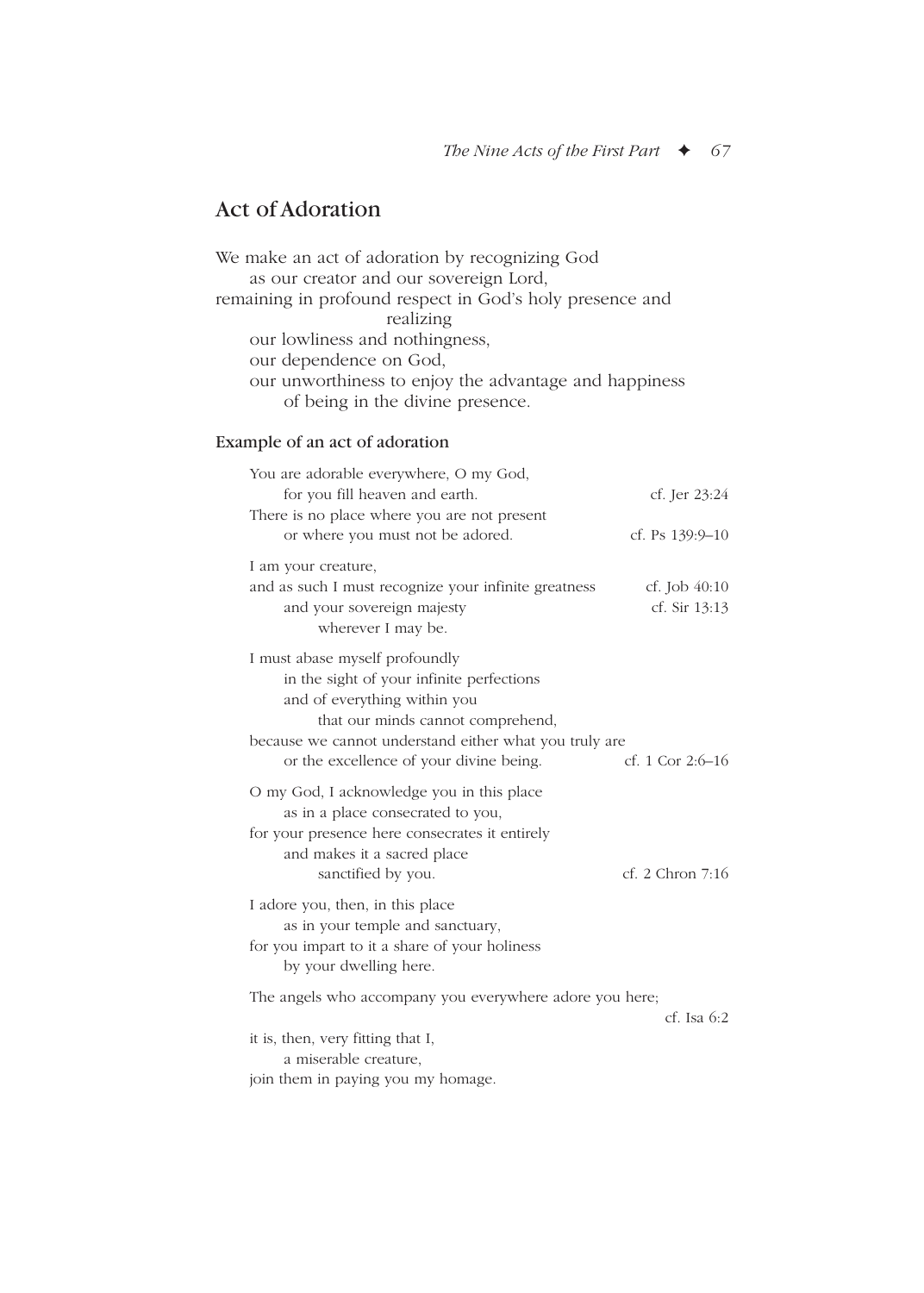I trust that you will find acceptable the worship that I pay you in union with the angels.

# Act of Thanksgiving

The third act to be made in the first part of interior prayer is an act of thanksgiving. After acknowledging God's infinite greatness and paying homage because of God's sovereign excellence and our dependence thereon, it is only right that we recall to mind that God shows us goodness and has always done so and that we offer God our very humble thanks. In particular, we must thank God for having created us, redeemed us, cf. Col 1:15–20; Rom 6:22 and delivered us from our countless sins, for having protected us from the occasions of committing them again and from the wickedness of the world cf. John 17:15 by bringing us into the community, and for bestowing innumerable graces on us from the moment of our existence, especially for the grace at this very moment of maintaining us in the divine presence and allowing us to converse with God in prayer.

#### Example of an act of thanksgiving

| I have received, O my God, so many blessings         |                 |
|------------------------------------------------------|-----------------|
| from your infinite goodness                          |                 |
| that I would have to be very ungrateful              |                 |
| if I failed to express to you                        |                 |
| my most humble gratitude.                            | cf. Ps $103:2$  |
| I owe you everything that I am;                      |                 |
| there is nothing good in me that I have not received |                 |
| from your infinite goodness.                         | cf. 1 Cor $4:7$ |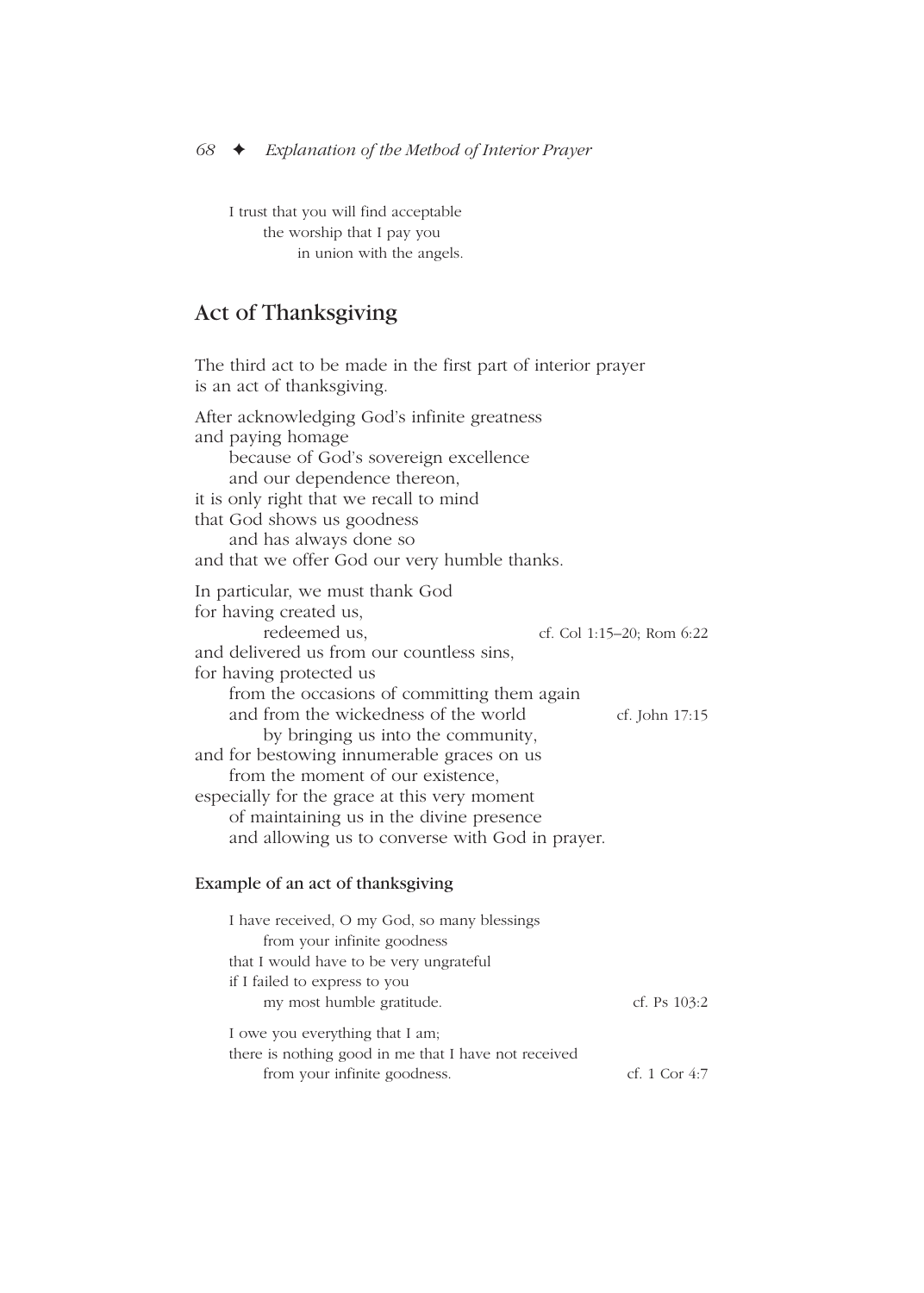Thanks to you, I have been redeemed and delivered from my many sins. cf. Col 1:1–15; Rom 6:22 By withdrawing me from the world, you have withdrawn me from all the occasions of sin I might have encountered and in which I might have committed many more sins. I beg of you, O my God, to give me the grace never to forget such a great favor, so that I may thank you for it every moment of my life. I must consider the advantage I have of belonging to the community as my sovereign happiness on this earth. For me, living in community is an anticipation of paradise, for in it I enjoy the blessing of possessing you as far as faith allows me. I am enjoying this blessing right now, O my God, for you are present to me as truly as you are present to the saints in heaven, even though I am able to know and to delight in this privilege only as far as a person can do through faith. Still, I consider this such a great favor that I am constantly prostrate in mind and heart before you to assure you how grateful I am. This constitutes all the bliss of the angels and the saints, although not in the same manner. O my God, you are the object of their joy and happiness, as you are of mine and in which I delight at this moment as I think of you. Accept, I beg of you, O my God, my thoughts of you and my affection for you as expressions of gratitude for the grace you give me of thinking of you at this moment and of being taken up with the thought of your holy presence, cf. Ps 16:8 for this is an action I can offer to you that will be most agreeable to you.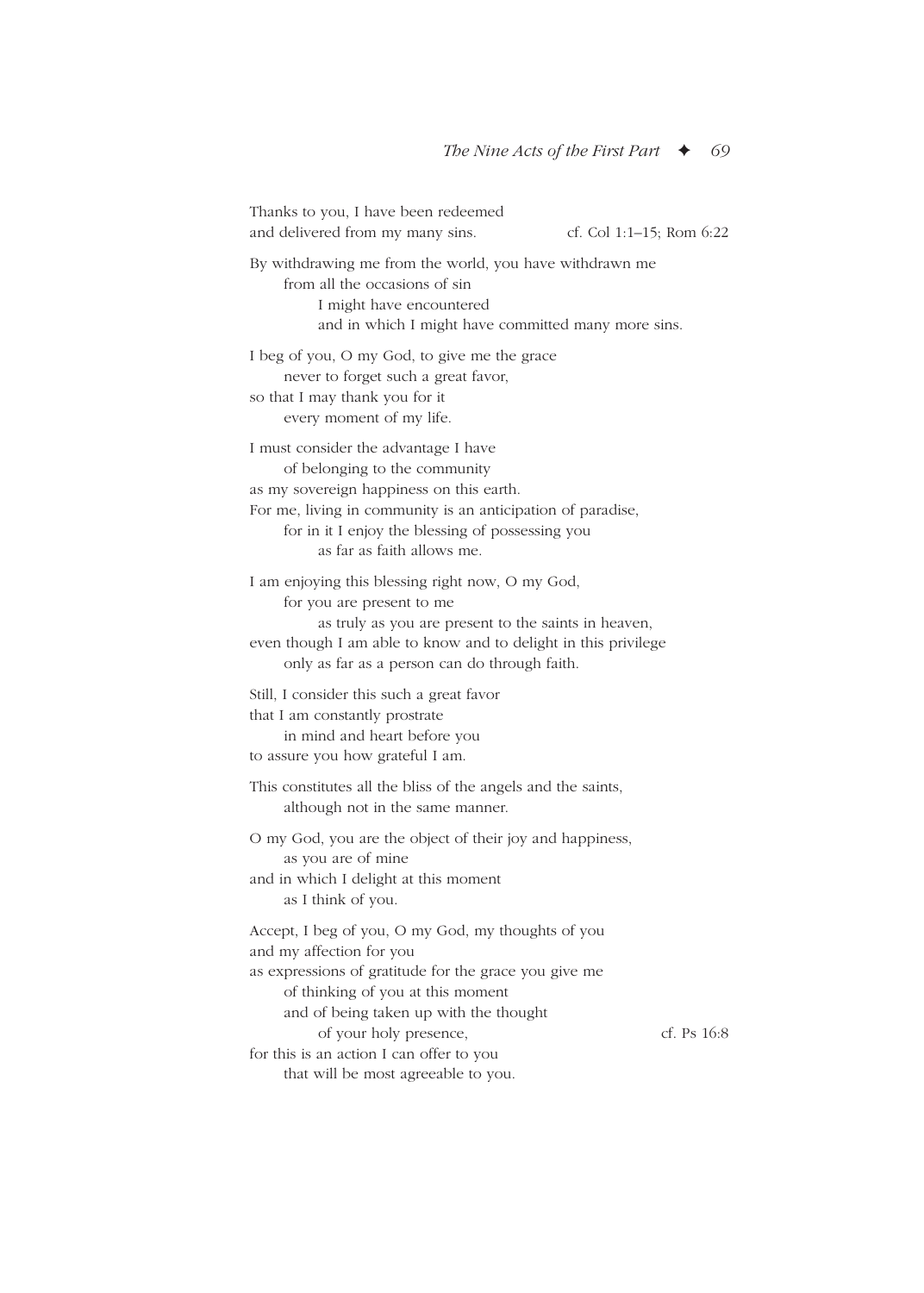# The Three Acts That Refer to Us

The acts to be made next in interior prayer refer to us:

- 1) an act of humility,
- 2) an act of remorse,
- 3) an act of contrition.

## Act of Humility

The act of humility is made by acknowledging ourselves unworthy to appear before God, because we are nothing.

To maintain ourselves in this sentiment, we can use these words of Abraham in Genesis: *See how I am presuming to speak to my Lord, though I am but dust and ashes?*

Gn 18:27; cf. Job 30:19; Ps 144:13

It is appropriate for us to make this act at this point, for after offering God our homage by adoration and thanksgiving for allowing us to come and to speak, it is only right that we look within ourselves and consider what a great honor is given to us, and how unworthy we are of this grace, because we are nothing and hence much less than dust and ashes. cf. Gen 18:27 Dust and ashes not only exist but are also useful in some manner,

whereas, because we are nothing, we are good for nothing; we can do nothing of ourselves but offend God.

We must always have this deeply impressed on our mind in interior prayer,

so as to keep us in a sentiment of deep humility.

#### Example of an act of humility

What am I, O my God? Of myself I possess only nothingness and sin; cf. Rom 7:14; Gal 6:3 that is all I can rightly claim as my own.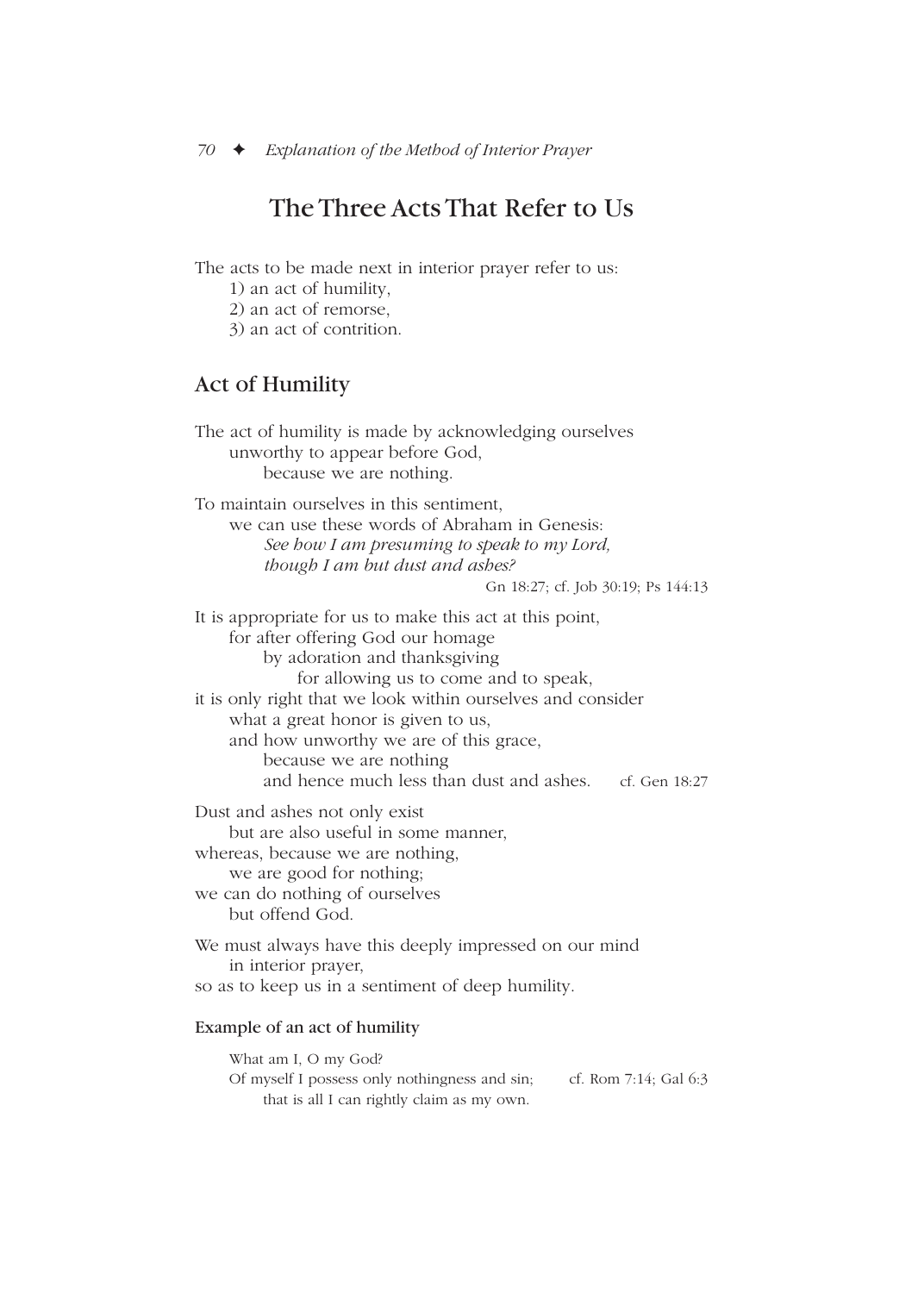If an ancient hermit said to himself, What can you glory in, for you are nothing but dust and ashes? cf. Gen 18:27; Job 30:19 what reason can I have to exalt myself, convinced as I am that it would be paying me too much honor to call me dust and ashes, for dust and ashes are the work of God; they do not belong to me, rather, they belong entirely to God, who made them. The only thing I can claim is nothingness; that is all there is in me except for what God has done, and all that I can rightly claim is sin. How then could I dare approach you and think of you, cf. Gen 18:27 if I thought only of what I am? All I can do, O my God, is to humble myself before you, recalling to mind who I am and who you are. Yet, what a great honor you pay me by keeping me in your presence and doing me the favor of conversing with me. cf. 2 Cor 6:16 You act thus, so that as I am nothing of myself, I may be wholly lost in you and you may be totally in me.

Give me this grace, I beg of you, O my God, for it is your will that I be entirely yours.

## Act of Remorse

After this act of humility, it is appropriate to make an act of remorse, recognizing ourselves as unworthy to appear before God, because we have so grievously offended God. It is not sufficient for us to admit our nothingness

and in consequence to humble ourselves.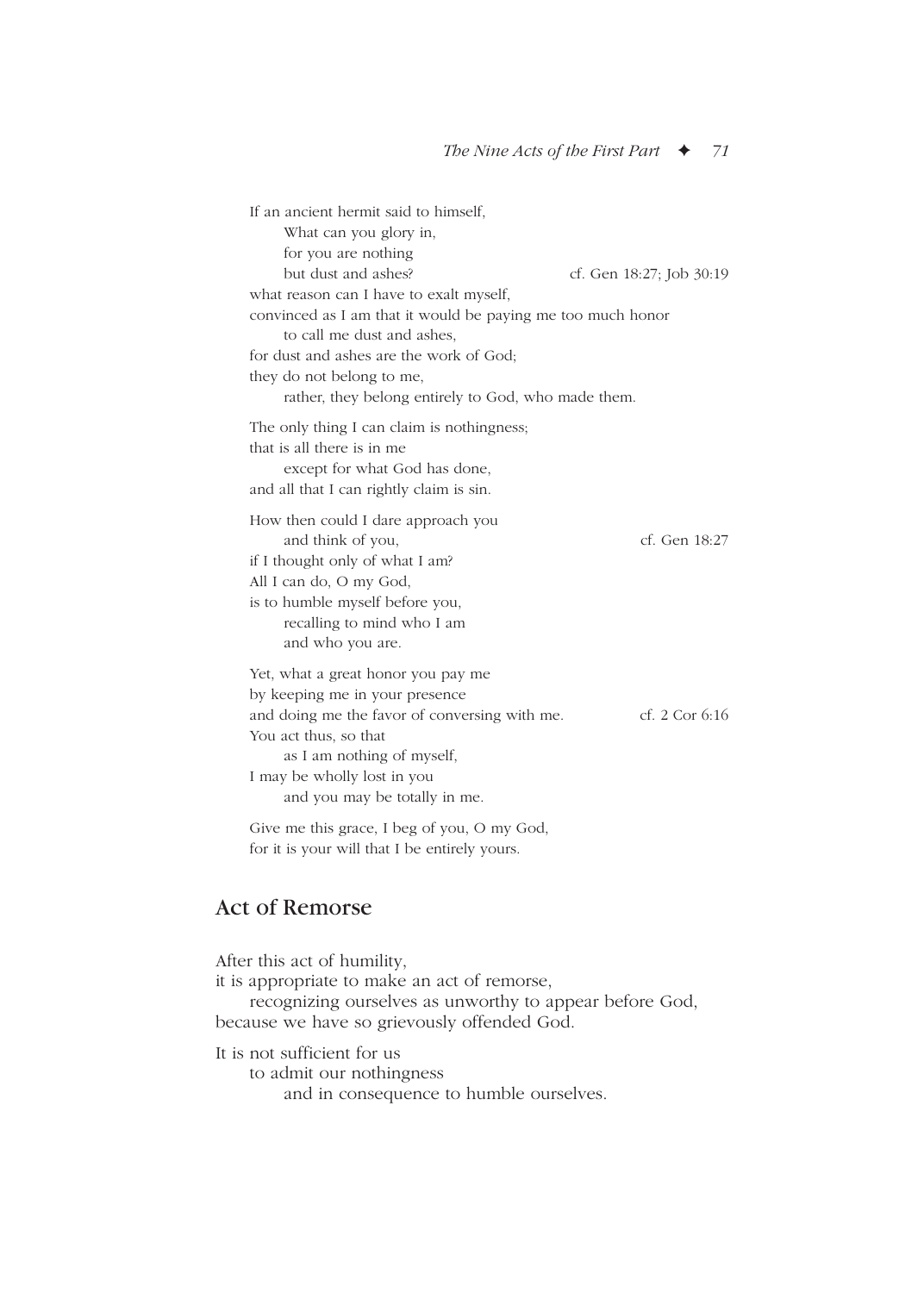It is also very useful to feel remorse in God's presence, because of our sins, and to make our own and to share the feelings of the tax collector in the Gospel. So great was the remorse he felt that he stood in the corner of the Temple, not daring even to lift his eyes to God, and said, *O God, be merciful to me, a sinner!* Luke 18:13

#### Example of an act of remorse

| I acknowledge, O my God, my offense<br>and my sin is before me always.<br>Against you only have I sinned<br>and done what is evil in your sight;<br>in sin my mother conceived me.                         | $Ps 51:5-7$              |
|------------------------------------------------------------------------------------------------------------------------------------------------------------------------------------------------------------|--------------------------|
| This thought continually gives me<br>a reason to feel remorse.                                                                                                                                             |                          |
| But this sentiment is powerfully increased in me<br>when I dare appear in your presence<br>and take the liberty<br>of conversing with you in prayer.                                                       |                          |
| Abraham, although a just man, did not dare to do this,<br>because he considered himself nothing but dust<br>that people trample on.<br>How then would I dare to presume this,<br>covered with sin as I am? | cf. Gen 18,27            |
| Yet you pardon me, O my God!<br>I come to you to avow my sins                                                                                                                                              |                          |
| and to manifest to you my iniquity,<br>because I know that this action not only<br>will not incur your indignation                                                                                         | cf. Ps $32:5$            |
| but also will draw down your mercy on me.                                                                                                                                                                  | cf. Ps $32:1-5$          |
| This is why the remorse I feel<br>over the great number of sins I have committed<br>serves to increase my confidence,<br>for the greater my remorse for having committed them,                             |                          |
| the more you will be willing to pardon them.                                                                                                                                                               | cf. Ps 32:1-11; 51:10-14 |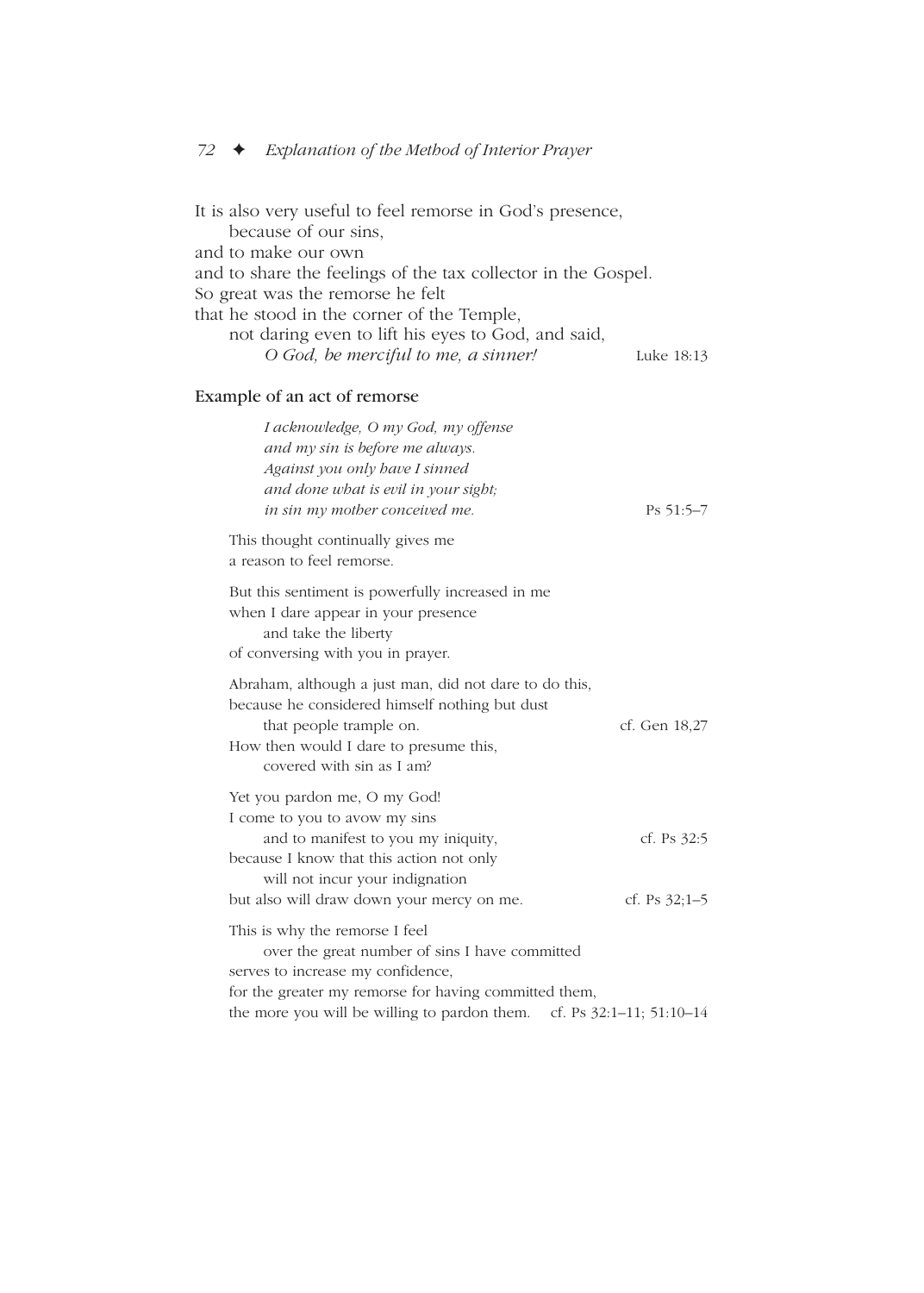This is why I beg of you, O my God, to permit me to appear today in your presence as a sinner full of remorse, not only in appearance but also in truth. cf. Luke 18:9–14

# Act of Contrition

| After this act of remorse,<br>it is important to make an act of contrition<br>by asking God to pardon all our sins<br>and by making a firm resolution not to commit them again.<br>This act can obtain for us the remission of all our sins,<br>as David says,<br>I acknowledged my sin to you;<br>my guilt I covered not. | Ps 32:5                                               |
|----------------------------------------------------------------------------------------------------------------------------------------------------------------------------------------------------------------------------------------------------------------------------------------------------------------------------|-------------------------------------------------------|
| This act, made from the depth of our heart<br>and with a sincere resolve to give up our sins,<br>will cause God to forget them.<br>They will even be hidden;<br>as David again says in the same Psalm,<br>they will not, during the whole time of interior prayer,<br>be imputed to the one who committed them.            | cf. Isa 43:25<br>cf. Ps 85:3; 78:3<br>cf. Ps $32:1-2$ |
| This is why, when making this act,<br>we must especially strive to ask God for true contrition<br>and then have full confidence that God will not despise the prayer<br>of a contrite and humble heart,<br>as David says in Psalm 51:19.                                                                                   |                                                       |
| Example of an act of contrition                                                                                                                                                                                                                                                                                            |                                                       |
| How sorry I am, O my God,<br>for having so grievously offended you.<br>My sins are before me always.                                                                                                                                                                                                                       | cf. $Ps 51:5$                                         |
| I cannot think of them<br>without fainting away,<br>to speak like the Royal Prophet,<br>when I reflect on the great number of sins                                                                                                                                                                                         |                                                       |
| I have committed against you.                                                                                                                                                                                                                                                                                              | cf. Ps 38:5                                           |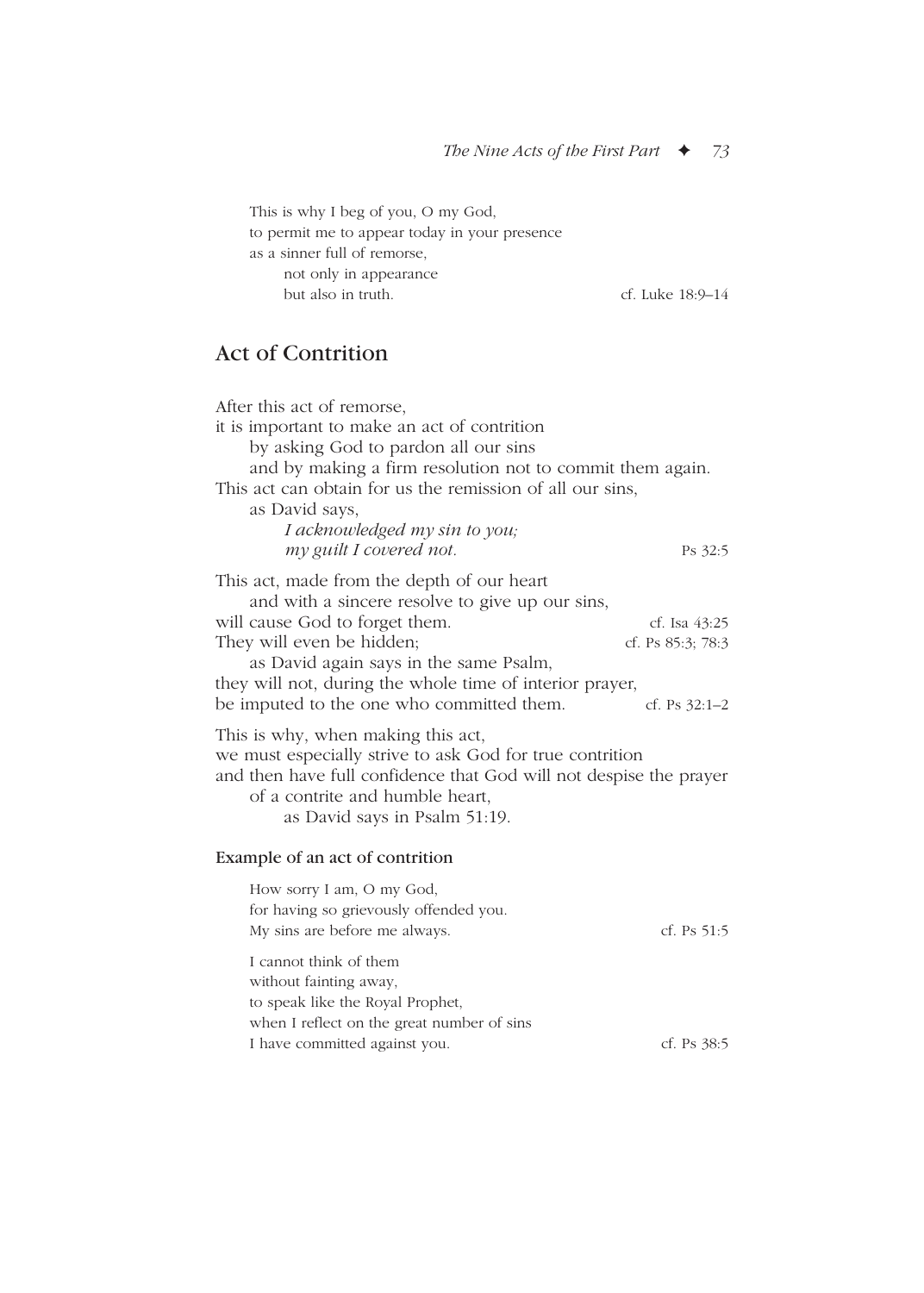| I repeat with David:<br>O Lord, reprove me not in your anger,<br>nor chastise me in your wrath.                                                                                                                                  | Ps $6:2$ ; $38:2$           |
|----------------------------------------------------------------------------------------------------------------------------------------------------------------------------------------------------------------------------------|-----------------------------|
| I know that I deserve nothing but your wrath,<br>but have compassion on me,<br>because I am so weak, even weakness itself.<br>Cast your eyes upon me,<br>and draw my soul from sin,                                              | cf. Ps $69:17$              |
| for no one but you can do this.                                                                                                                                                                                                  | cf. Ps $6:2-6$              |
| I offer you the sorrow of my heart<br>and its groanings,<br>because my sins are so great,<br>both in number and in grievousness,<br>that they rise over my head<br>and crush me down like a very heavy burden,<br>as David says. | cf. Ps $6:7$<br>cf. Ps 38:5 |
| How miserable I am, O my God,<br>seeing myself in this state!<br>I am afflicted and humbled beyond belief,<br>seeing myself overwhelmed by so many sins.<br>All my desire is before you;<br>from you my groaning is not hidden.  | Ps 38:10                    |
| Pardon me, then, for all my sins,                                                                                                                                                                                                | cf. Ps $51:3$               |
| so that I may appear before you<br>in a state and in an attitude<br>that you will find agreeable.                                                                                                                                | cf. Luke 18:9–14            |
| I am ready, O my God,<br>to accept all the sufferings<br>it will please you to make me endure<br>to satisfy for my sins.                                                                                                         |                             |
| Forsake me not, O Lord;<br>my God, be not far from me!<br>Turn away your face from my sins,<br>and blot out all my guilt.<br>A clean heart create for me, O God,<br>and a steadfast spirit renew within me.                      | Ps 38:22<br>Ps 51:11-12     |
| I hope for this grace from you, O my God,<br>because you will not despise the prayer<br>of those who humble themselves                                                                                                           |                             |
| and because this prayer is most agreeable to you.                                                                                                                                                                                | cf. Ps 51:19                |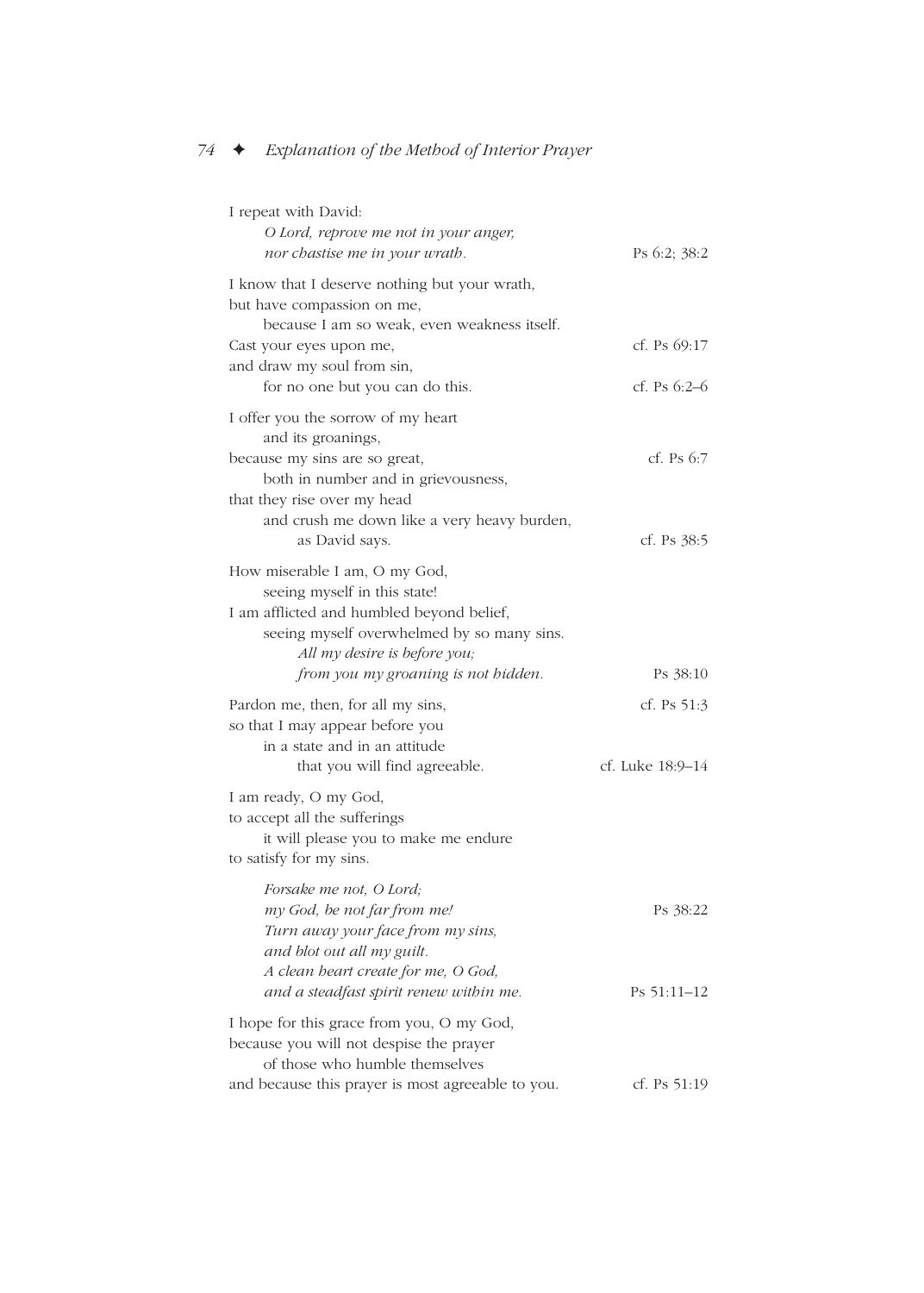After having made an act of contrition, if it has been done with a sincere heart deeply penetrated with horror for sin, we may feel confident that God will no longer consider our transgressions. Thus we will be able to appear in the divine presence as freed from our sins or at least as covered by the veil of divine mercy and goodwill toward us. ef. Ps 85:3; 78:38

# The Three Acts That Refer to Our Lord

Because we cannot be certain

of having made a perfect and complete act of contrition, it is important,

after striving to do so,

to make three other acts

that refer to our Lord.

These are the three final acts of this part of interior prayer.

The three acts that refer to our Lord are:

1) an act of application of the merits of our Lord,

2) an act of union with our Lord,

3) an act of invocation of the Spirit of our Lord.

## Act of Application

Because we cannot be certain that our act of contrition fulfilled all the required conditions, we take the precaution of drawing down on ourselves the merits of our Lord's Passion and the graces he merited for us by his death, which, by covering our sins as with a veil to hide them from God's eyes, cf. Ps 85:3; 78:38 will place us in a better condition to appear before God in prayer in a manner agreeable to God. cf. Luke 18:9–14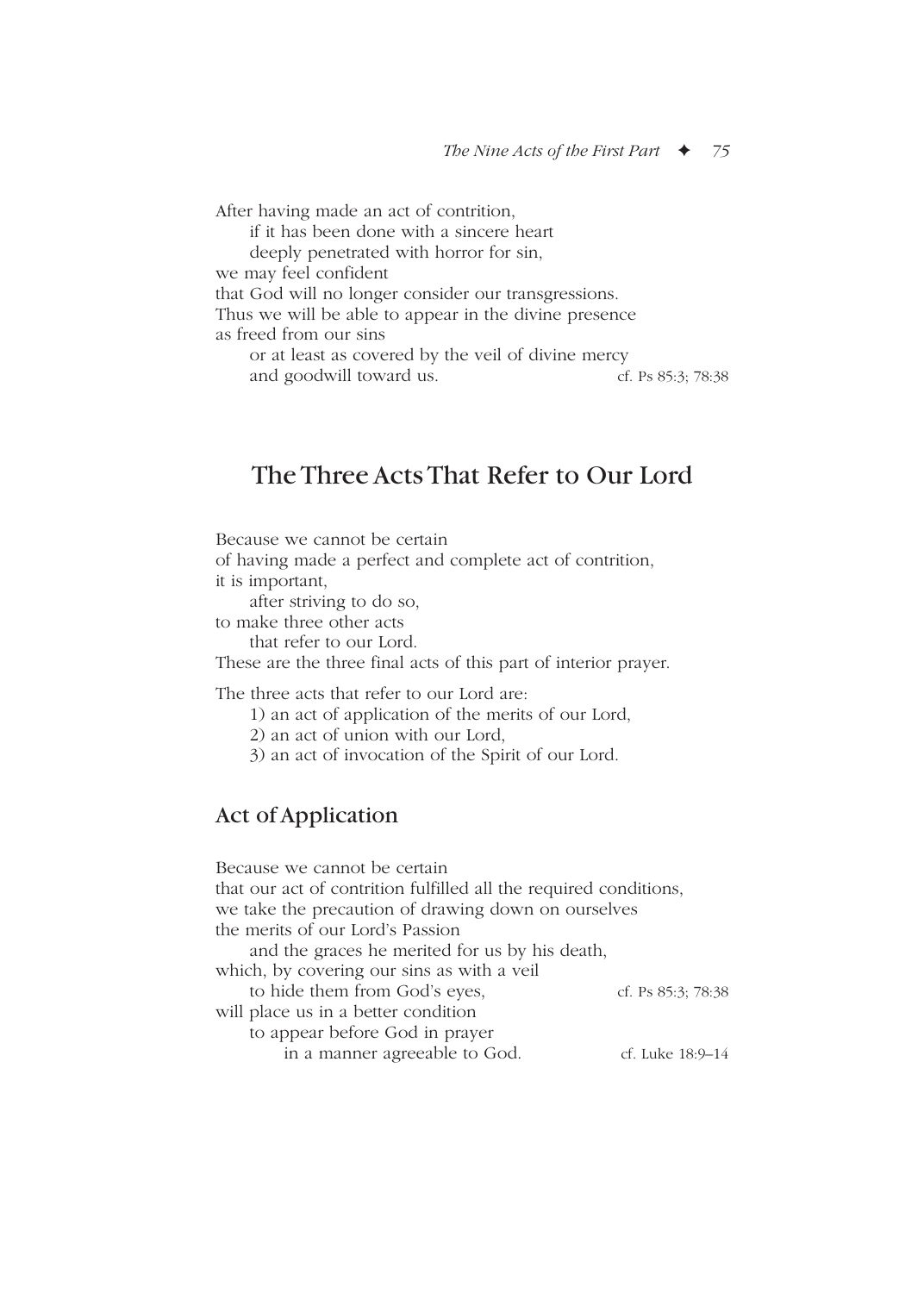This act of application of our Lord's merits is made by begging him to apply to us the merits of his Passion, so as to make us more agreeable to God his Father and better disposed to receive the graces and lights

in interior prayer. There is nothing we must fail to do,

so that God may be moved by our prayers and may

in divine goodness

grant us all that we ask. cf. Heb  $4:14-16$ ; cf. John 15:16;  $16:24-27$ 

#### Example of an act of application of our Lord's merits

It is true, O my God, that when I am in your presence, my heart ought to be so filled with horror for sin that being entirely purified, I may be found worthy to converse with you. But my heart is so strongly inclined to sin that I cannot know completely, much less be certain, whether the sorrow and pain I feel for my sins are genuine and whether I am ready to carry out what I have resolved. This is why I insistently beg our Lord Jesus Christ to have the goodness to apply to me the merits that he graciously obtained for me by his Passion and death. His merits are in themselves so supreme and so effective that once covered by them, cf. Ps 85:3; 78:38 I will have no trace of sin left in me. I will be more agreeable to you, my God, and better disposed to receive your graces and lights in interior prayer, for there is nothing I would fail to do to receive the fullness of your blessings and to obtain the effect of my prayers. So too there is nothing that will make me more capable of this than being clothed in your merits, for they give such purity and innocence to a soul that in a moment it becomes by them in your sight entirely different from what it was before. This is the grace, O my Jesus, that I beg of you.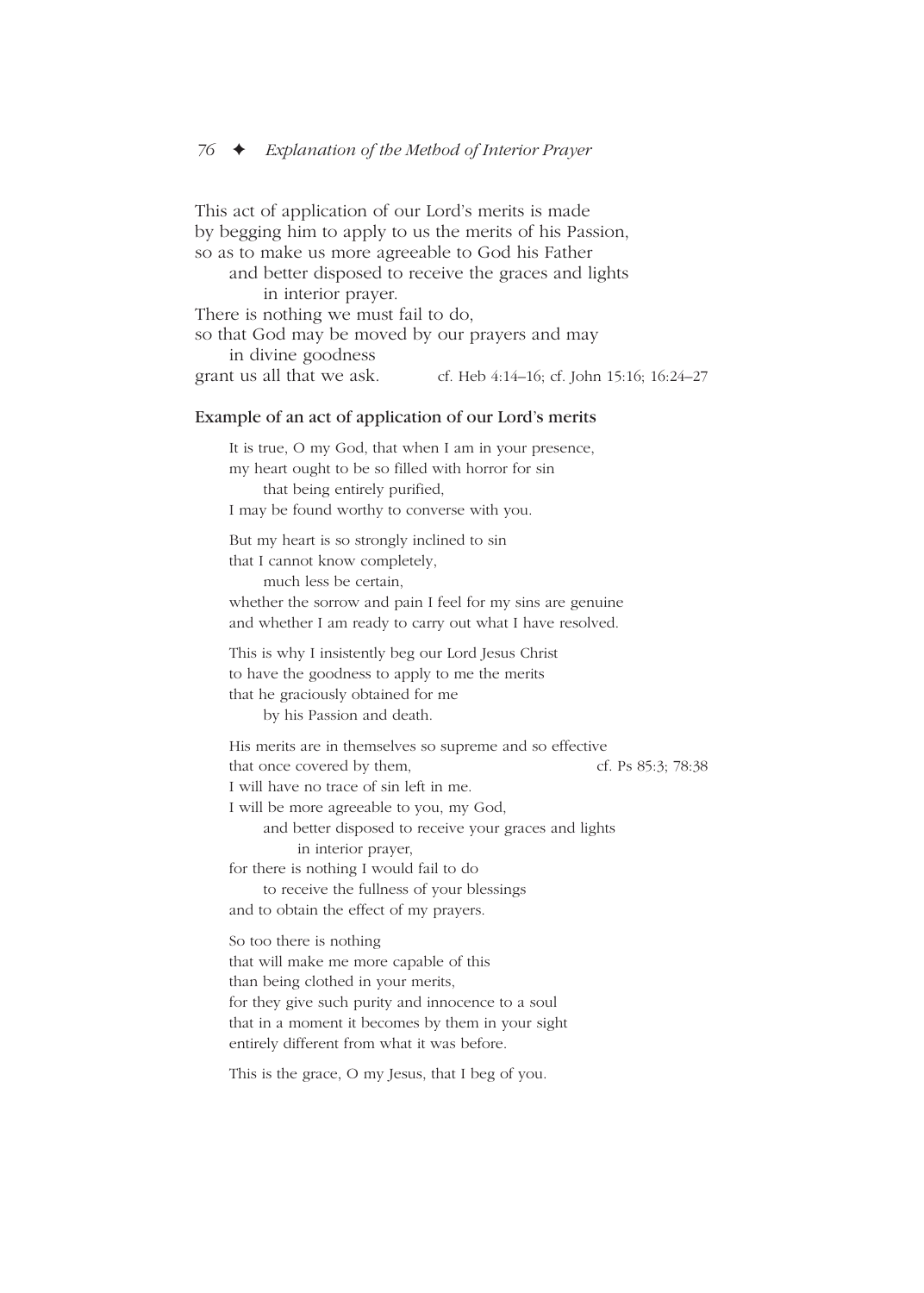# Act of Union with Our Lord

If this act of application of our Lord's merits is properly made, it can truly make us agreeable to God, give us a motive for willingly remaining in the holy presence, and help us obtain the object of our prayers. By this act our sins are hidden from God's sight, cf. Ps 85:3 and God no longer remembers our sinfulness, cf. Isa 43:25; Jer 31:34 because of the efficacy of the merits of our Lord, which are applied to us. Nevertheless, there remains for us the obligation to make satisfaction for our sins, for the merits of our Lord's Passion and death are applied to us to bring about in us the destruction of sin, but only on condition that we fully and entirely satisfy the punishment due to them.  $\qquad \qquad$  cf. Jer 31:34 This is why it is only right that we not be content with making an act of application of our Lord's merits; we must also make an act of union with our Lord. We must unite ourselves to his interior dispositions when he made interior prayer and beg him to come and make interior prayer in us and present our needs to his Father. cf. Heb 5:1–10; 4:14–18 Jesus Christ thinks of us as belonging to him as his very members, cf. 1 Cor 12:27 who have and can have no interior life, movement, or activity but in him. cf. Acts 17:28 for these things exist in those who belong to him only insofar as he gives life to them. We must be convinced that if in his goodness our Lord considers us worthy of uniting himself to us in interior prayer and of making interior prayer in us, our prayer will be most agreeable to the eternal Father and will draw down a great number of graces. cf. Heb 10:1–18 Example of an act of union with our Lord

I unite myself, O my dear Jesus, to your interior dispositions when you made interior prayer.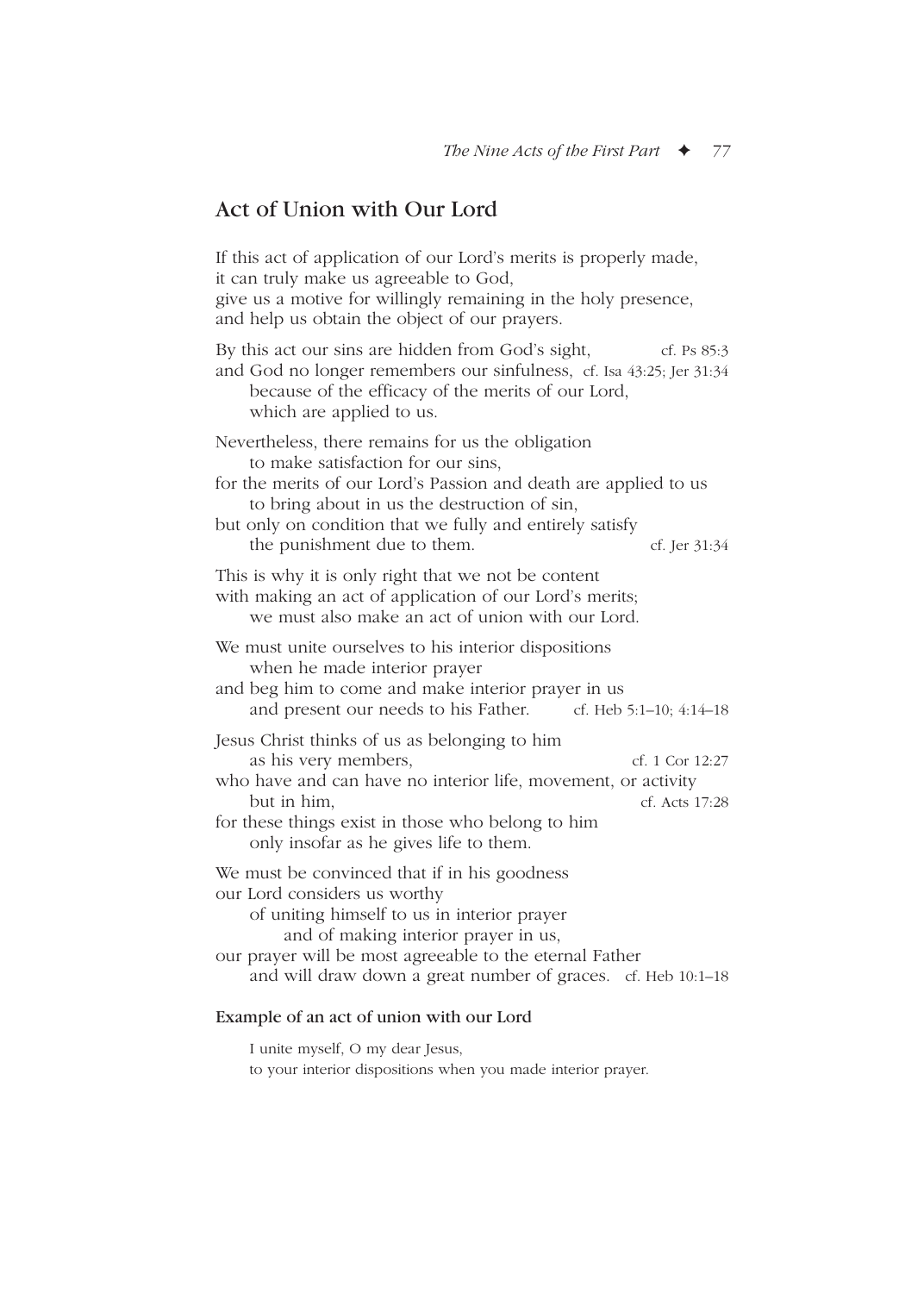| It was truly then<br>that you were in the Father<br>and the Father in you.                                                                                                                                                                                                                                                             | cf. John 14:11                                  |
|----------------------------------------------------------------------------------------------------------------------------------------------------------------------------------------------------------------------------------------------------------------------------------------------------------------------------------------|-------------------------------------------------|
| It was then<br>that you thought as the Father thought,<br>that you loved what the Father loved,<br>and that you adored the divine will for you.                                                                                                                                                                                        | cf. John 8:29                                   |
| All you desired was to have the Father's holy will<br>fulfilled in you.<br>Accomplish in me also<br>what you wish me to do.                                                                                                                                                                                                            | cf. John 14:31; cf. John 5:30<br>cf. Acts 22:10 |
| Present my prayer<br>and make all my needs known<br>to your eternal Father.                                                                                                                                                                                                                                                            | cf. Heb 4:14–18<br>cf. Heb $5:1-10$             |
| May I think of the Father only through you<br>and love the Father only in you,<br>so that I may obtain in you and through you<br>what I of myself could never acquire.<br>May nothing that you have the goodness to ask for on my behalf<br>ever be refused me,<br>for I know, as you said,<br>Father, I know that you always hear me. | John 11:42                                      |
| Take possession of me, I beg you,<br>as one belonging to you;<br>fill me with your life<br>as being one of your members.                                                                                                                                                                                                               | cf. 1 Cor 12:27                                 |
| May I abide in you,<br>and may you abide in me,<br>for I can do no good<br>except insofar as I am in you<br>and you are in me,                                                                                                                                                                                                         | cf. John 15:4–5                                 |
| for you are the author of all good.                                                                                                                                                                                                                                                                                                    | cf. 1 Cor 8:6: 2 Cor 1:3                        |
| Finally, may my interior life be maintained and preserved<br>by the life you live in me,                                                                                                                                                                                                                                               |                                                 |
| for just as a branch can have no sap in it<br>unless it remains attached to the vine,                                                                                                                                                                                                                                                  | cf. John 15:4                                   |
| so too, O my loving Jesus,<br>my soul can have no life, movement, or interior activity<br>except insofar as it remains united with you                                                                                                                                                                                                 | cf. Acts 17:28                                  |
| and I remain wholly one<br>with you and in you.                                                                                                                                                                                                                                                                                        | cf. John 15:4                                   |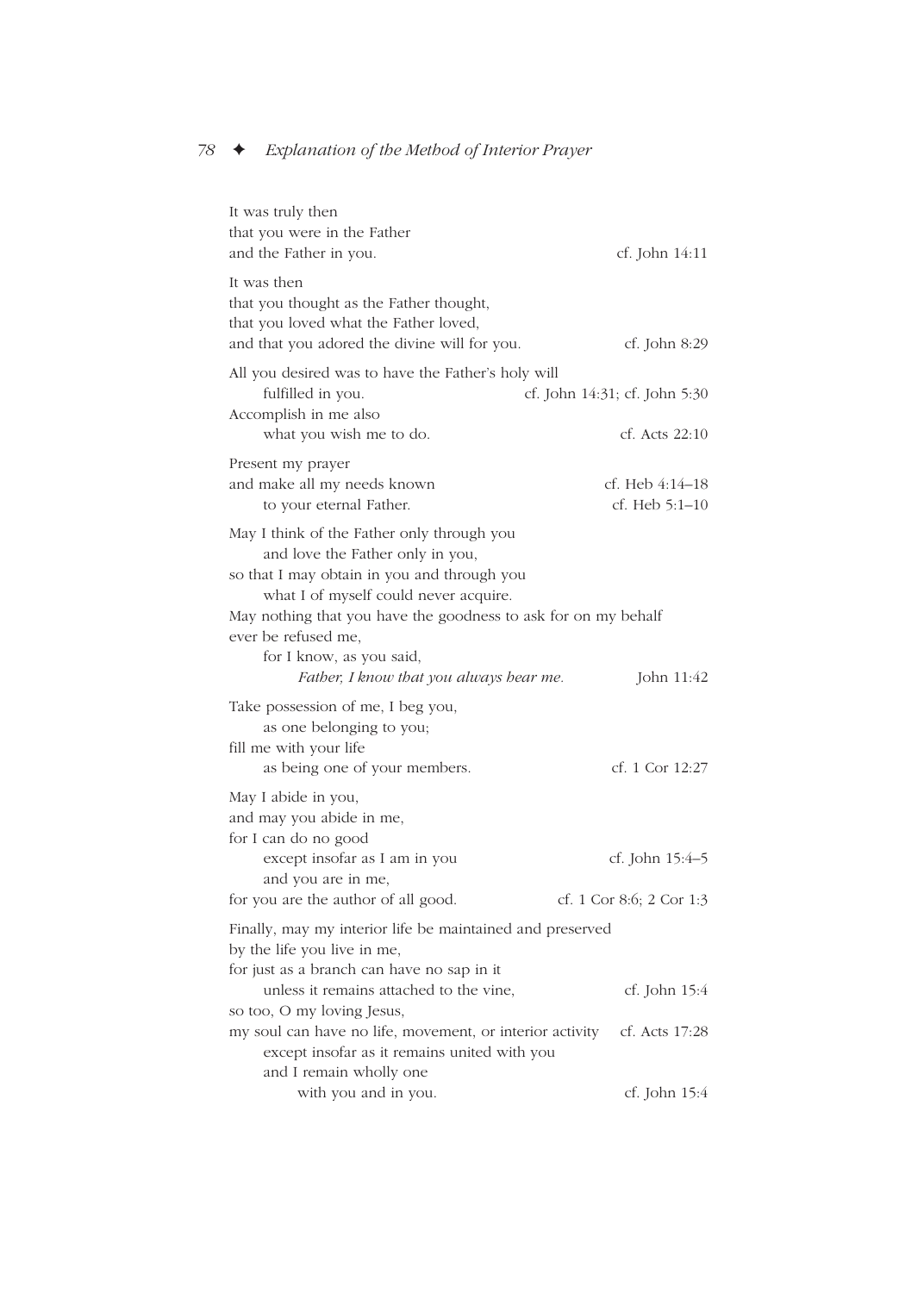# Act of Invocation of the Spirit of Our Lord

It is not enough in interior prayer to have drawn our Lord to us, to have united ourselves with him and with his holy dispositions, and to have begged him to pray in us. It can happen that we might not remain in this disposition for very long, because of the distractions that might fill the mind during interior prayer, or we might not draw much benefit from it, because of natural thoughts and human considerations. So, it would seem to be appropriate for us to implore our Lord to give us his Spirit, so that we may make interior prayer solely under the guidance of the Holy Spirit. To be filled by his divine Spirit, we need to abandon our own mind and our own thoughts during interior prayer and entertain within ourselves only those thoughts with which the Holy Spirit may be pleased to inspire us during this time. Thus may be fulfilled in us what Saint Paul says, that it is the Spirit of God who prays in us, cf. Gal 4:6 for we cannot conceive even a single good thought as coming from ourselves. cf. 2 Cor 3:5; cf. 1 Cor 12:3 Example of an act of invocation of the Spirit of our Lord My Savior Jesus, you poured forth your divine Spirit on the holy Apostles while they prayed in the Cenacle, cf. Acts 1:14; 2:1–2 where they had received your sacred Body from your blessed hands. I pray you, give me the grace to receive your Holy Spirit today and to pray only under the guidance of the Holy Spirit, so that when I possess this Spirit fully, you will remove from my mind all my own thoughts.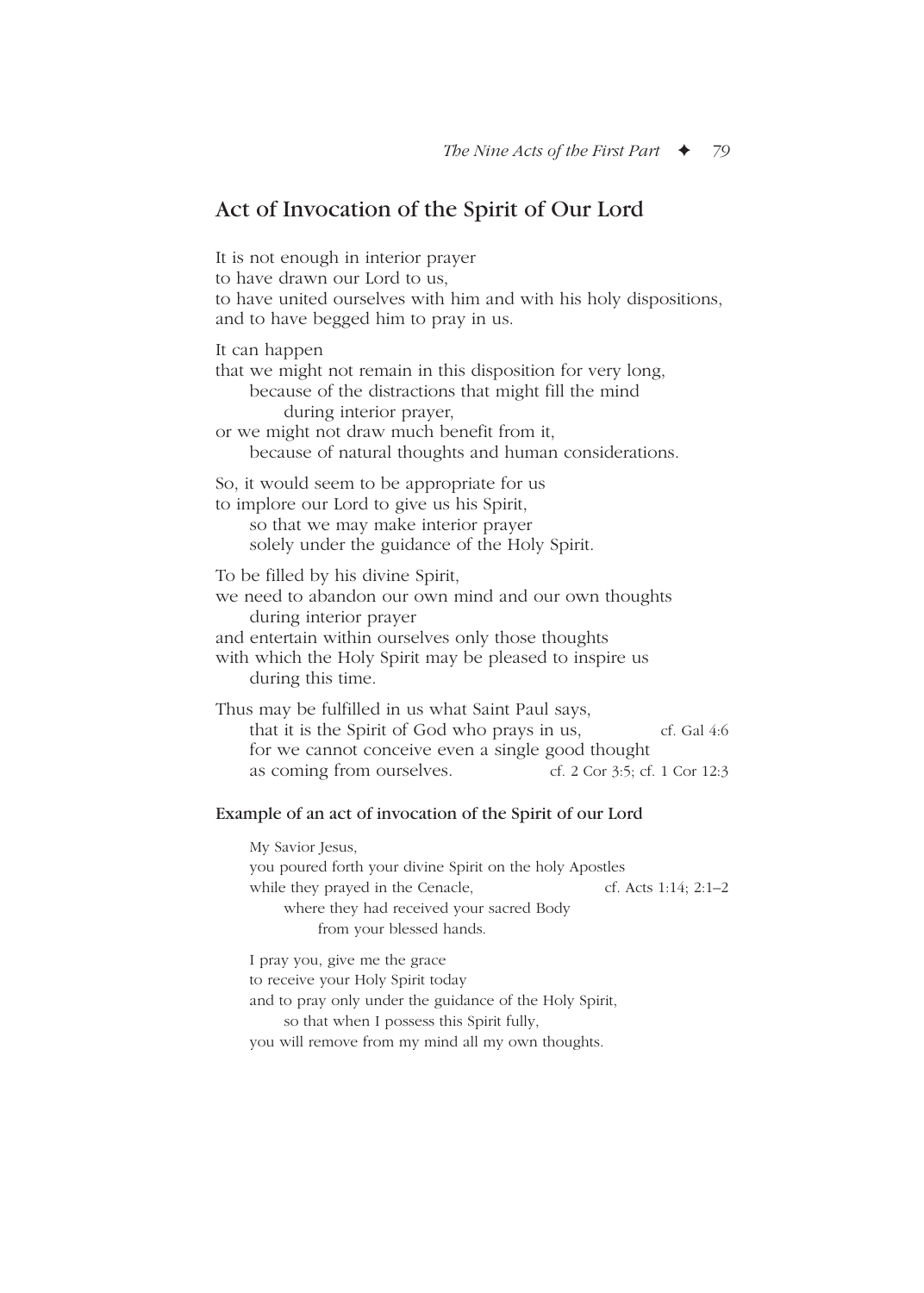Thus I will be occupied throughout my prayer only with the thoughts that your divine Spirit will be pleased to inspire in me and to impart to me. For as Saint Paul says, No one can say, "Jesus is Lord," in a manner worthy of God except in the Holy Spirit. cf. 1 Cor 12:3 This same Holy Spirit will make my prayer rise up to you like sweet-smelling incense, cf. Ps 141:2 will preserve in me the spirit of this prayer, and will keep alive the fire that was enkindled within me during this time cf. Luke 12:49 to express myself with your own words. So I say with the Church, Come, O Holy Spirit, and send down upon us from heaven a ray of your holy light. All the acts given as examples in this first part have been offered only to help those who are beginning to make that prayer and who cannot as yet produce their own acts. Such people ought to select those they think proper or find useful for themselves. If they cannot use these, they can make other acts based on the examples offered here, according as the mind and the heart may suggest. It is not intended that they simply get into the habit of using the acts given here. If they do, their interior prayer would not truly be prayed from the heart but would degenerate into vocal prayer, which would not have the same value for them as it would if produced in them by the Holy Spirit, who inspires them to make interior prayer from the depths of the heart. The same can be said of all the other acts offered as examples

in the explanation of the Second and Third Parts.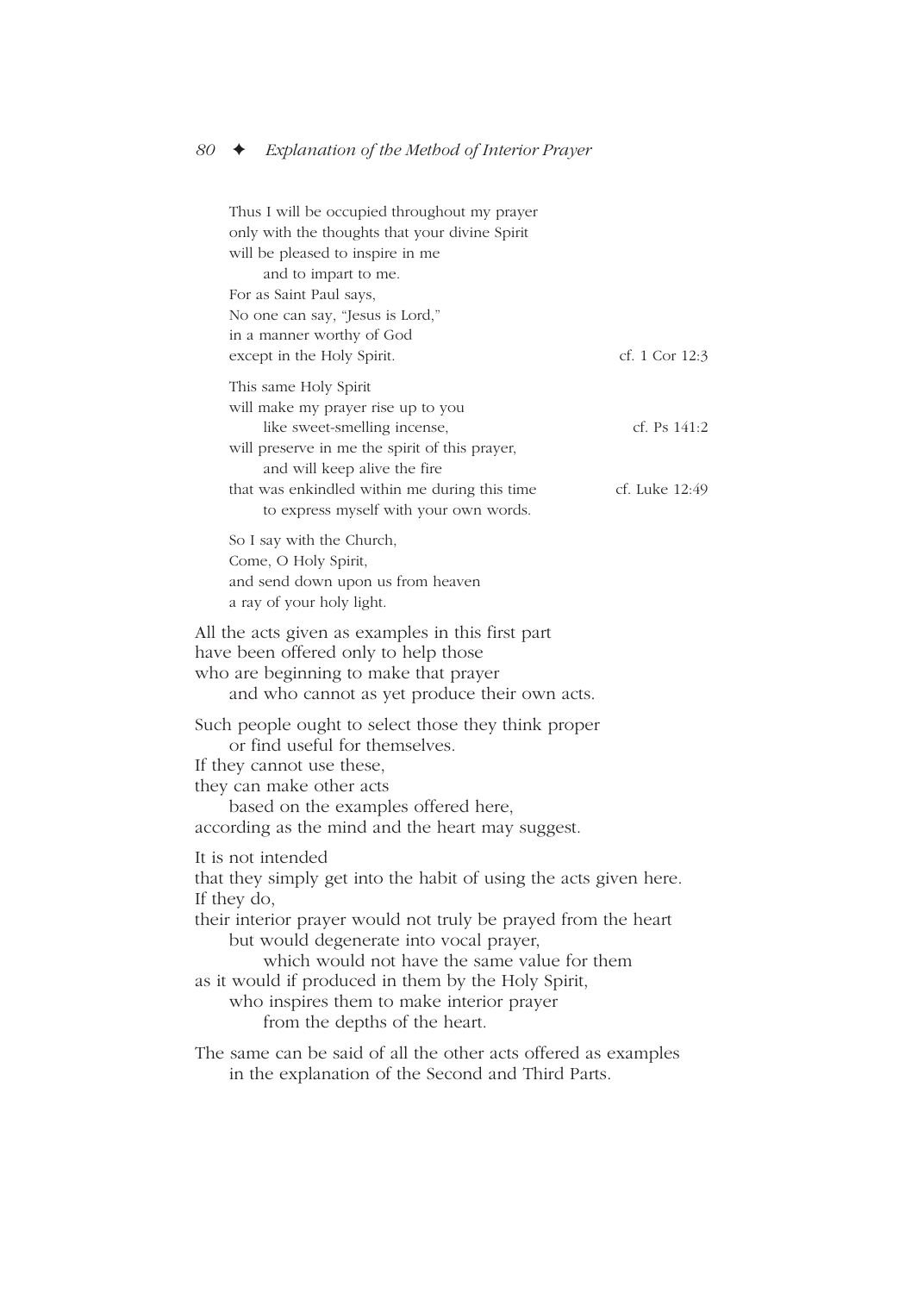# The Second Part of the Method of Interior Prayer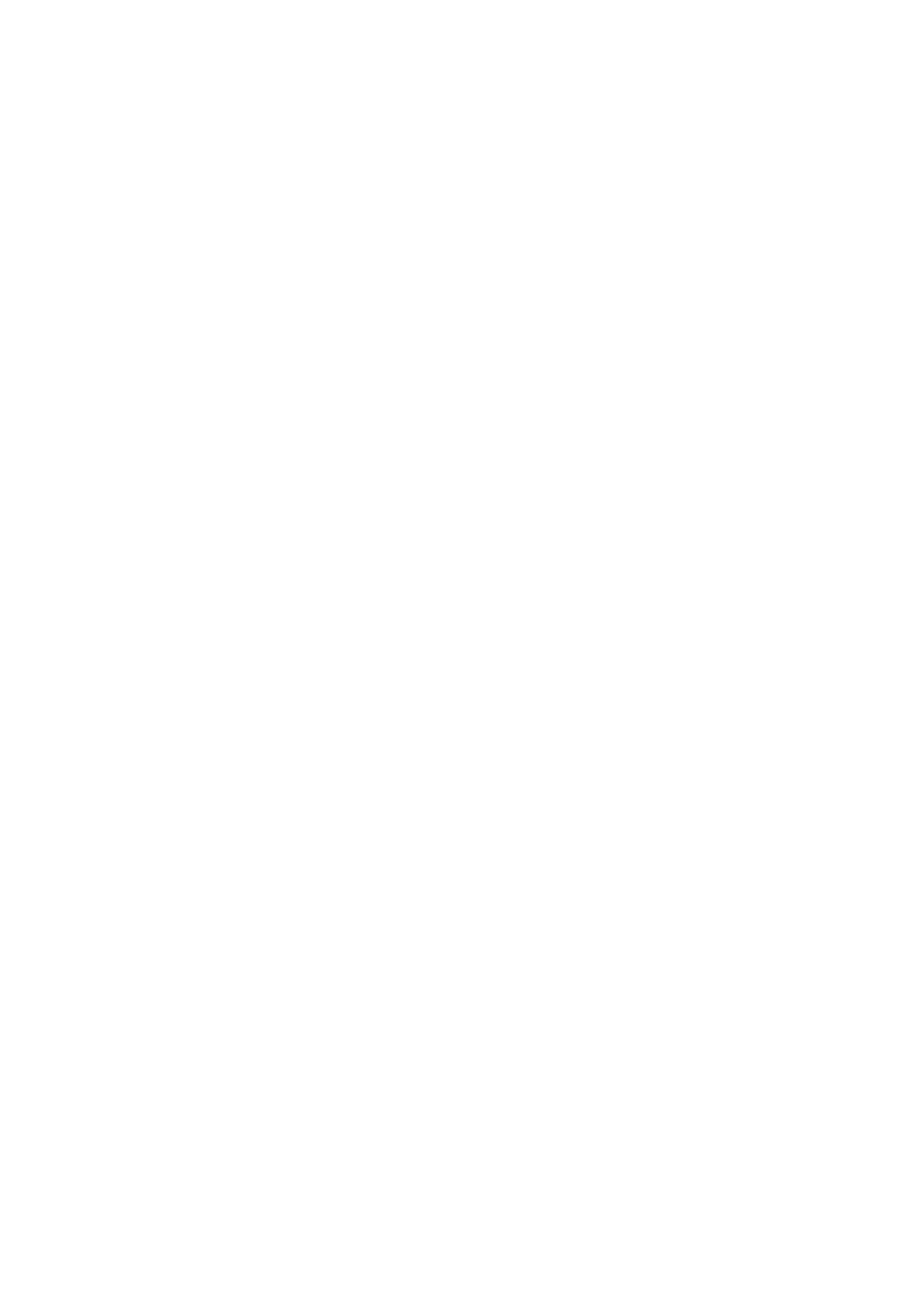# Considering a Mystery

In the second part of interior prayer, we may take one of the mysteries of our holy religion as a subject of our meditation, especially the mysteries of our Lord. By the mysteries of our Lord's life, we mean the principal actions that the Son of God accomplished for our salvation, such as his Incarnation, Nativity, Circumcision, Passion, and Death. We may also meditate on the mysteries of the Most Blessed Virgin, such as her Immaculate Conception , her Nativity, and the like. We begin by filling ourselves with the spirit of the mystery. This can be done by considering either what is said of it in the Gospel or what the Church teaches on the subject. We may either have a simple view of faith, that is, by a simple attention to the mystery, which we believe because faith teaches it to us, or we may make some reflections on the mystery or on what the meditation text says about it. These reflections can stir up our devotion to this mystery and inspire in us an attitude of interior respect as we consider it. To this respect for the mystery we join an interior desire of profiting by it and of receiving the spirit, the grace, and the benefits that our Lord wishes us to draw from it.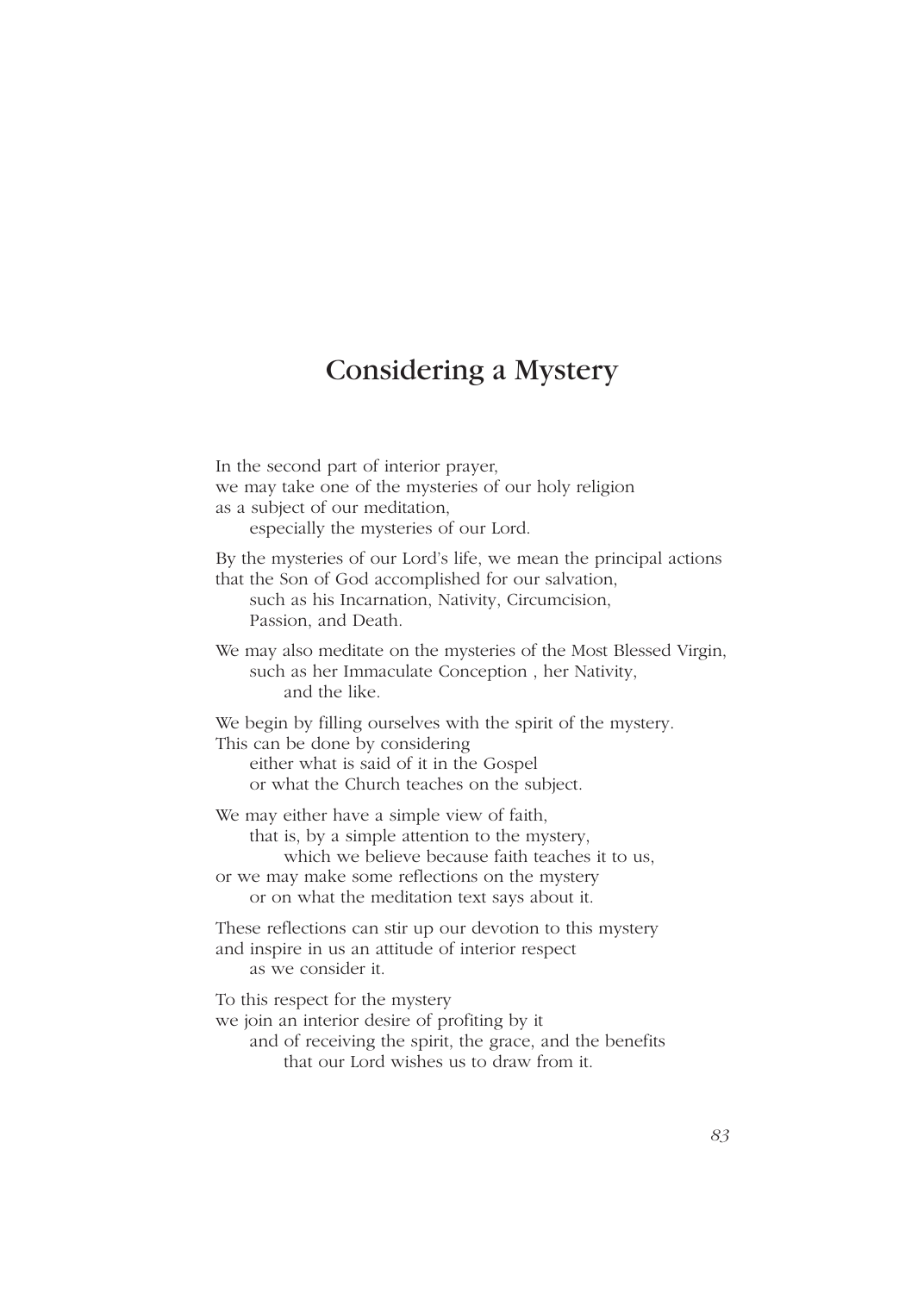For Jesus performed these divine mysteries of our holy religion not only to redeem us but also to instruct us and to lead us by his example to the practice of the most solid and sanctifying virtues. He practiced such virtues in the sacred mysteries that he accomplished. This is what is called the spirit of these mysteries. Each of these mysteries has a spirit proper and special to itself, because our Lord practiced certain virtues that are especially evident and that we observe in a special way with admiration and astonishment when we pay serious and deep attention to the mystery. Our Lord practiced these virtues to give us an example and to lead us to practice them in imitation of him with the help of his grace. He merited this grace for us and attached it to the mystery as being part of the spirit and of the action. The spirit of the mystery of the Incarnation, for example, is love. By love for us (as our Lord says), the eternal Father gave the Son, cf. John 3:16 the Son became man, and the Holy Spirit accomplished this mystery. cf. Matt 1:20 It is also humility, because, as Saint Paul says, *The Son of God emptied himself, taking the form of a slave.* Phil 2:7 The spirit of the mystery of our Lord's Nativity is the spirit of childhood; when the Son of God came into this world, ef. John 1:11 as we read in Saint John's Gospel, *to those who did accept him, he gave power to become children of God.* John 1:11–12 This spirit of childhood consists in simplicity, docility, purity, cf. Eph 6:5; 4:2; Col 3:23

and no concern for worldly riches and grandeur. cf. Luke 6:24–26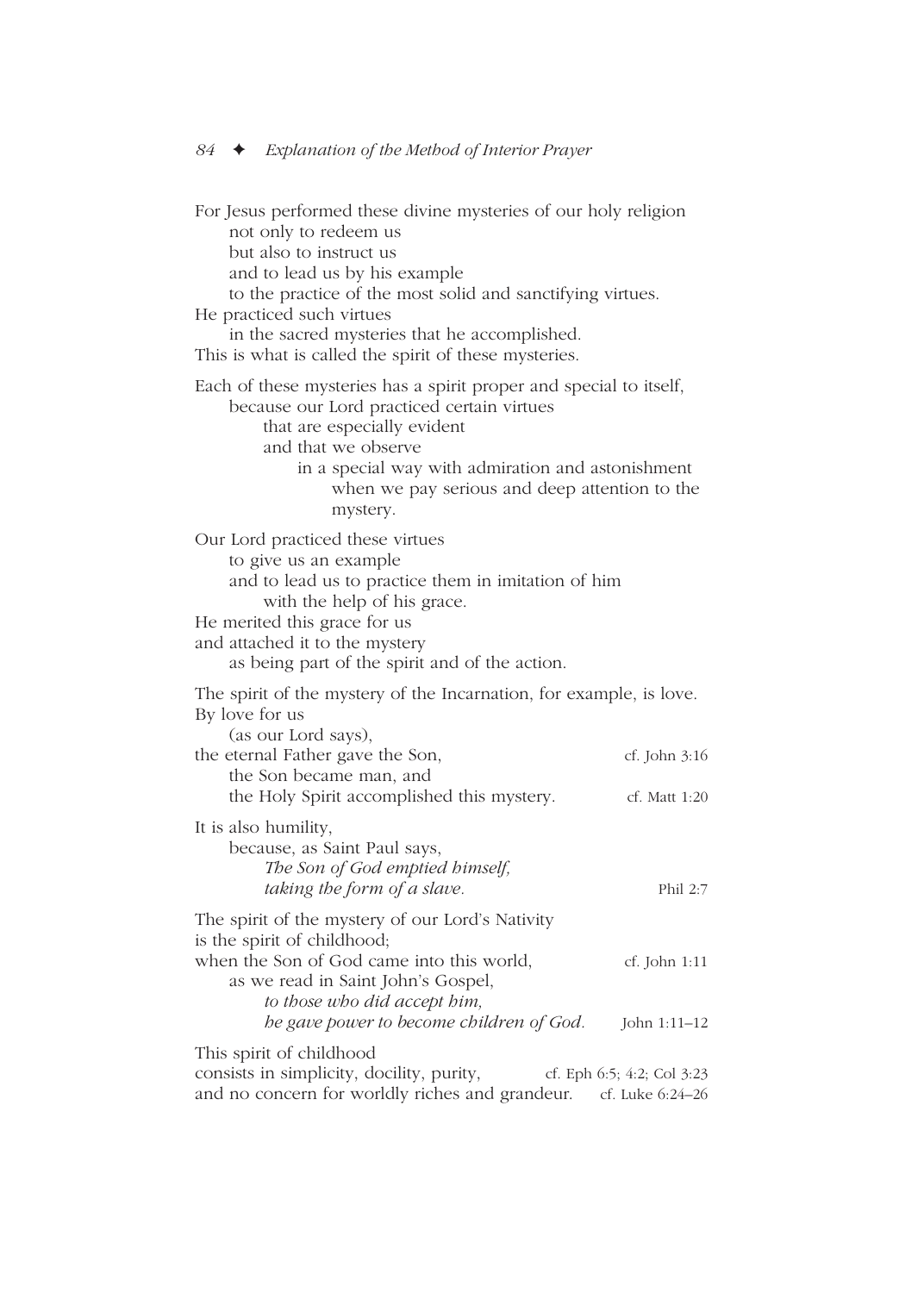| The spirit of the mystery of the Circumcision                                | cf. Luke 2:22-24 |
|------------------------------------------------------------------------------|------------------|
| is humility and mortification.                                               |                  |
| Our Lord humbled himself in accepting circumcision                           |                  |
| as the mark of a sinner                                                      |                  |
| and shed his blood in suffering and pain.                                    | cf. Heb 9:11-15  |
| The spirit of the mystery of the Transfiguration<br>is the spirit of prayer. | cf. Luke 9:28-29 |
| And thus ruth the others                                                     |                  |

And thus with the others.

# The Three Acts That Refer to Our Lord

We may make nine acts in this second part, all referring to the mystery that we are considering.

The first three refer to our Lord; the next three, to us, and of the last three, the first refers to our Lord; the second, to God, and the third, to the saints. Thus each of these three final acts has a particular object: the first has for its object our Lord; the second, God the Father, and the third, the saints to whom we have a special devotion.

The three acts that refer to our Lord are

- 1) an act of faith,
- 2) an act of adoration,
- 3) an act of thanksgiving.

## Act of Faith in a Mystery

We may make an act of faith in the mystery we have chosen as the subject of our prayer, for instance, the Nativity of our Lord. We make an act of firm belief that he accomplished this mystery,

that in becoming incarnate,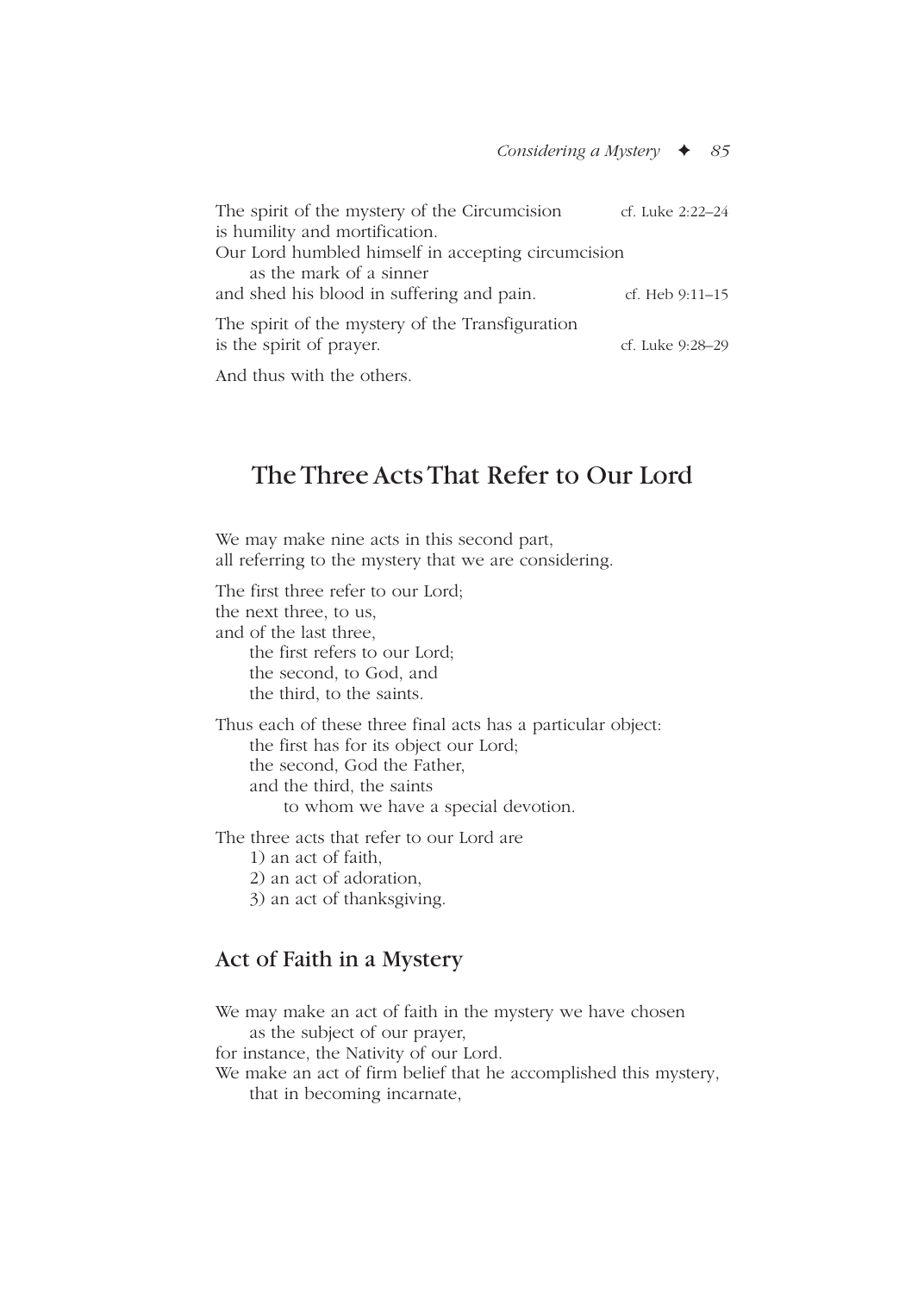he was born as a little child of the Most Blessed Virgin.

To convince ourselves more firmly of this truth, we may call to mind a passage of Holy Scripture that teaches it to us or refers to it, such as the words of the Angel to the shepherds in Saint Luke, *Today in the city of David, a Savior has been born for you, who is the Messiah and Lord.* Luke 2:11 Or we may call to mind these words of Saint Matthew, quoting the Prophet Isaiah, *Behold, the virgin shall be with child and bear a son, and they shall name him Emmanuel, which means "God is with us."* Matt 1:23; Isa 7:14

## Consideration by Short and Multiple Reflections

#### Example of an act of faith

| My Lord Jesus Christ, I firmly believe                 | cf: John $1:14,18$ |
|--------------------------------------------------------|--------------------|
| that you are the only Son of God, the almighty Father, | cf: 1 John $4.9$   |
| that you are one eternal God with the Father,          |                    |
| and that you humbled yourself to become human,         | cf. Heb 2:14       |
| clothing yourself in our flesh                         |                    |
| by taking up a body and a soul like ours,              |                    |
| through the operation of the Holy Spirit,              |                    |
| in the womb of the most pure Virgin,                   | cf: Luke 1:35:     |
| from which you were born as a tiny child               | $cf.$ Matt 1:20    |
| without ceasing to be God.                             |                    |
|                                                        |                    |

This I believe, O my Savior, because faith teaches me this truth.

#### A way of occupying ourselves with this act of faith

| I believe that you became a little child |                  |
|------------------------------------------|------------------|
| out of love for me.                      |                  |
| You were born in a stable                | cf: Luke 2:7     |
| and you lay on straw and hay             |                  |
| in darkest night                         | cf. Wis 18:14–15 |
| and in the depths of winter.             | cf. Luke 2:7     |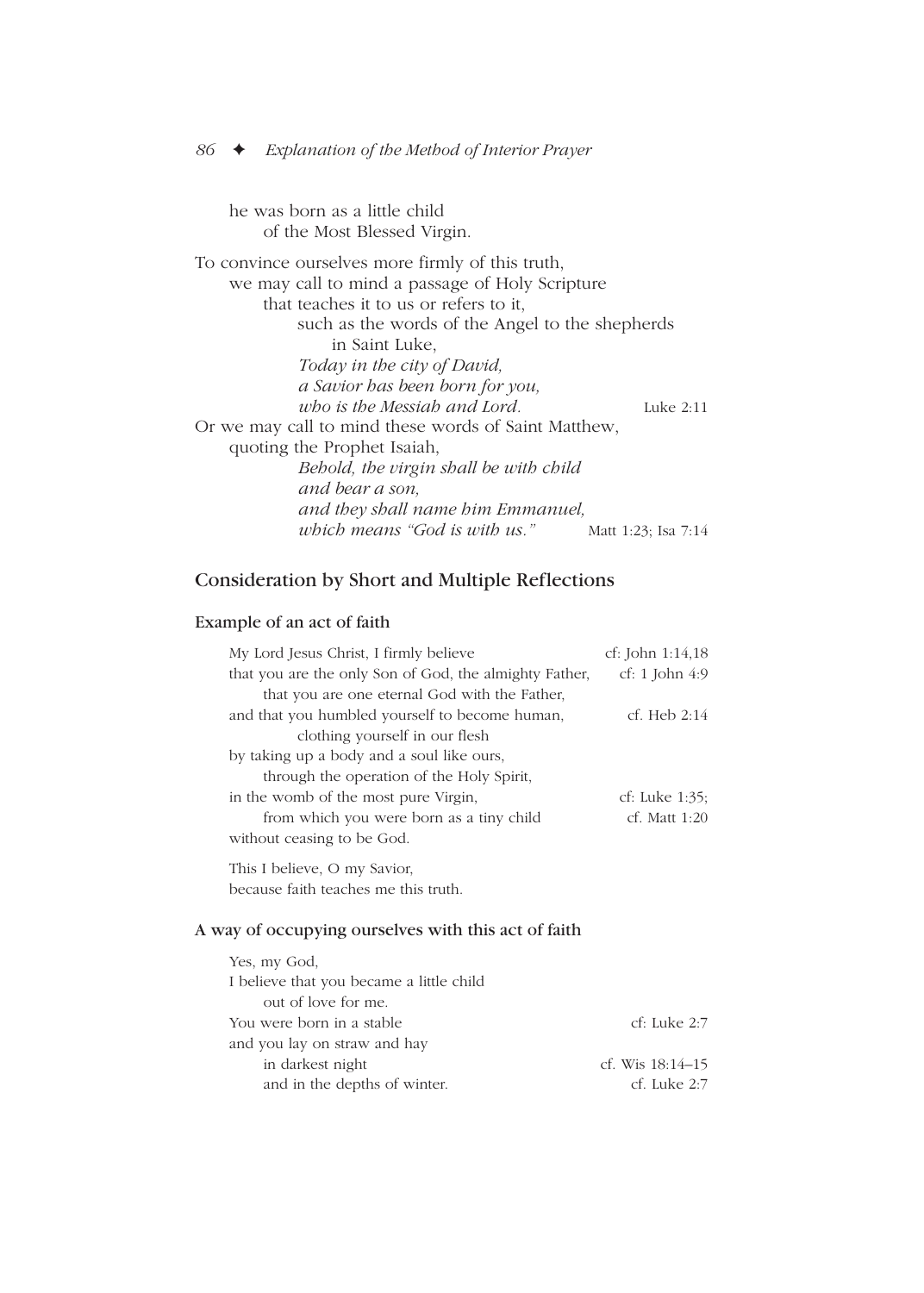Your love for me reduced you to this state of poverty and wretchedness and to such extreme destitution that nothing like it had ever been heard of before. O my Lord, I believe all these truths that faith teaches me about your love for me. You could have been born amid the abundance of riches, surrounded by the glory and splendor of the most magnificent palace ever built. At your birth you could have taken possession of all the kingdoms of this earth, for they all belong to you.  $C_1$  cf. Luke 4:5–6 *The Lord's are the earth and its fullness* says the royal Prophet, Ps 24:1 but you did not choose to enjoy all these rights, O my divine Savior. Your infinite wisdom judged it much more advantageous for you to give me in your adorable Person the example of the kind of life I must live and the path I must follow. By despising the perishable goods of this earth and its false and fleeting honors, I attain true glory and the enjoyment of true good, that is, spiritual and heavenly riches. You know well how my strong inclinations of pride and of selfishness and my avidity for sensual pleasure passionately dominate me. In your infinite love and goodness, you resolved to heal me of this deadly malady at your own expense and then to gain for me the grace to follow you and to walk in your footsteps. cf. 1 Pet 2:21 This is what I am resolved to do, O my loving Savior, whatever it may cost me, whatever repugnance my corrupt nature may experience, whatever difficulties my self-love may encounter. O my God, I beg you to help me in my weakness, which is so overwhelming when I wish to act.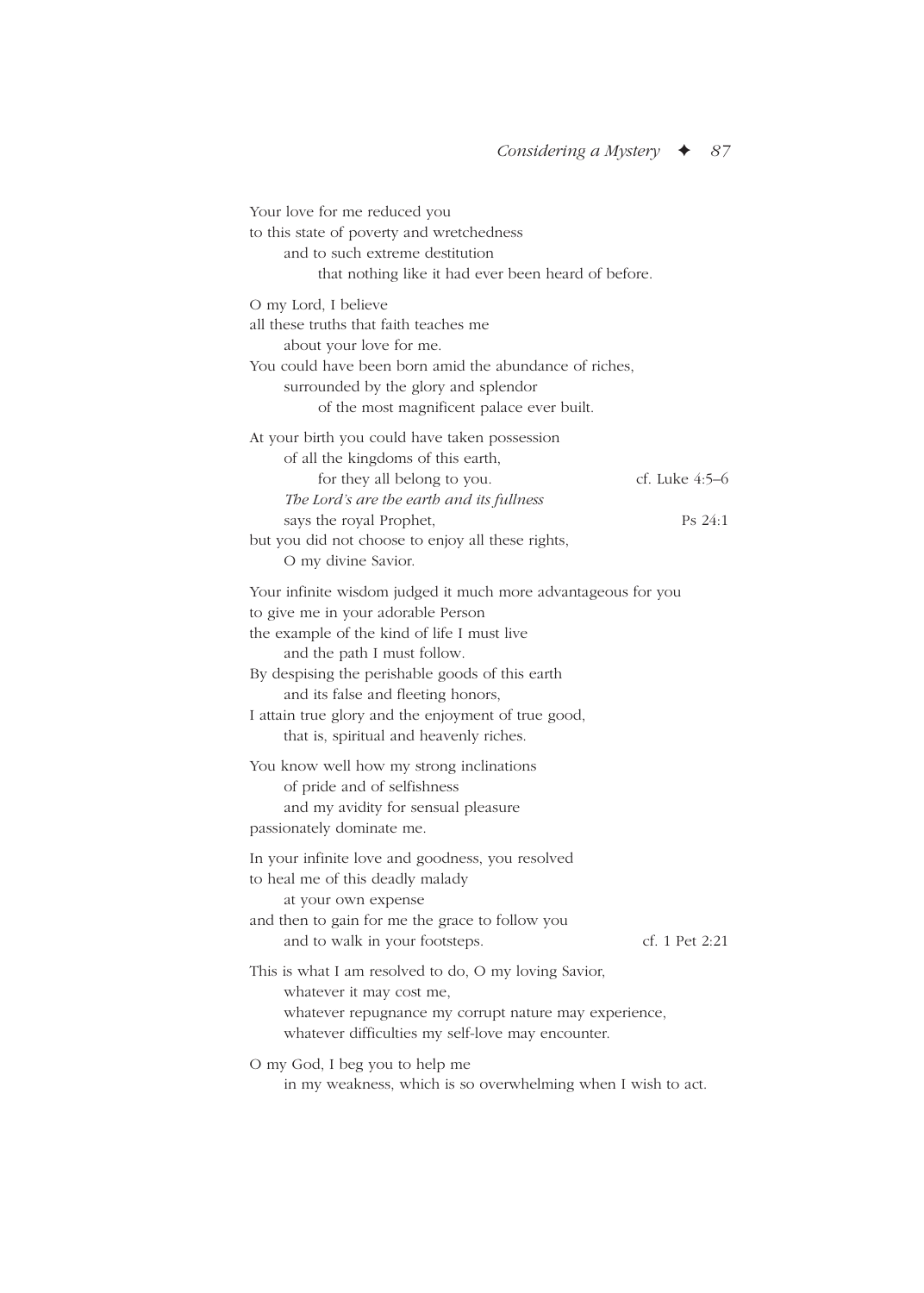| Grant me the grace to imitate you,         |  |
|--------------------------------------------|--|
| which you have won for me in this mystery, |  |

| I pray, O Lord, that you increase my faith, |               |
|---------------------------------------------|---------------|
| which is so frail.                          | cf. Mark 9:24 |

#### Another example of exploring this act of faith by considering that our Lord has made us children of God

| I believe with all my heart, O my God, that you are the eternal Word,<br>the one true Son of God the Father,<br>and that you became a child of the human race<br>to merit for me the grace<br>of becoming a child of God, your Father.                                                  | cf. 1 John 4:9; Gal 4:4           |
|-----------------------------------------------------------------------------------------------------------------------------------------------------------------------------------------------------------------------------------------------------------------------------------------|-----------------------------------|
| The infinite greatness of your love, Lord,<br>led you to this excess<br>of abasement and humiliation.                                                                                                                                                                                   | cf. Phil 2:7                      |
| You came unto your own,<br>says the Evangelist, Saint John,<br>that is, into this world, which belongs to you,<br>but your own did not receive you.                                                                                                                                     | cf. John 1:11                     |
| The Jews, who were your special people and your servants,<br>did not acknowledge you;<br>they rejected you and would not welcome you.<br>But to those who received you,<br>you gave the power of becoming children of God.                                                              | cf. John 1:12                     |
| The Jews refused to acknowledge you,<br>because of the poor and miserable condition<br>in which you chose to enter this world.                                                                                                                                                          | cf. Luke 2:7                      |
| They were scandalized by your exterior lowly state;<br>they could not admit that your wisdom<br>and your love for us<br>could lead you to share our wretched state<br>in order to enrich us with the inestimable treasure<br>of your grace in this world<br>and your glory in the next. | cf. John 1:29<br>cf 1 Cor 1:22-25 |
| O excessive bounty of my God!<br>You humbled yourself in this world<br>to lift me up to heaven.<br>You became miserable on earth<br>to make me blessed in heaven.                                                                                                                       |                                   |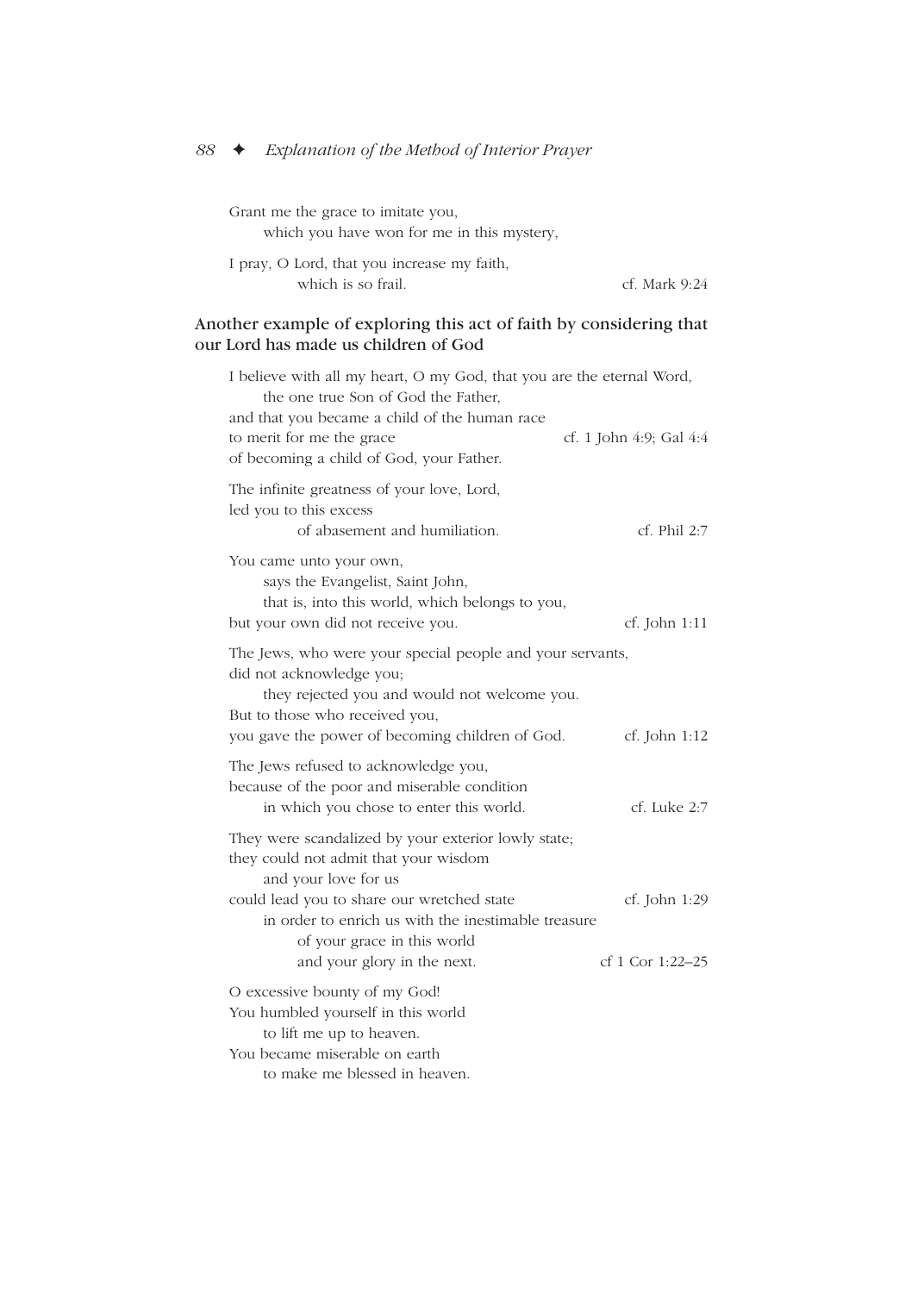O infinite love of God's eternal Son! You became my brother when you made yourself a son of the human race, and you were not ashamed, as the Apostle says in Hebrews, chapter 2, to call us brothers, saying to your Father, *I will proclaim your name to my brothers; I will praise you in the midst of the assembly, I and the children God has given me.* Now because the children, adds Saint Paul, *share the same flesh and blood, Jesus Christ also shared in it and had to become like us in every way, so that he might be a merciful and faithful high priest before God to expiate the sins of the people. Because he was tested through what he suffered, he is able to help those who are being tested.* Heb 2:11–18 What a great happiness this is, what prodigious joy! What lofty nobility I enjoy, surpassing any the world can offer! I can be for all eternity the child of God! What a dignity, what a privilege, what a blessing! My soul, can you grasp it? It is you, O unique, eternal, and dearest Son of God, to whom I owe everything. It is your love, O my Lord and my God, to which I am indebted for this incomparable favor. When you became the child of the most pure Virgin, you won for me the power to enjoy the grace of adoption as a child of God, according to an expression of Saint Paul. cf. Rom 8:14–15 Grant, O my loving Jesus, that I may make myself as worthy as I can of this grace, which it cost you so dearly to merit for me. O Lord, may I live in such a manner that there may be at least some resemblance between my life and yours through my imitation of your sacred virtues.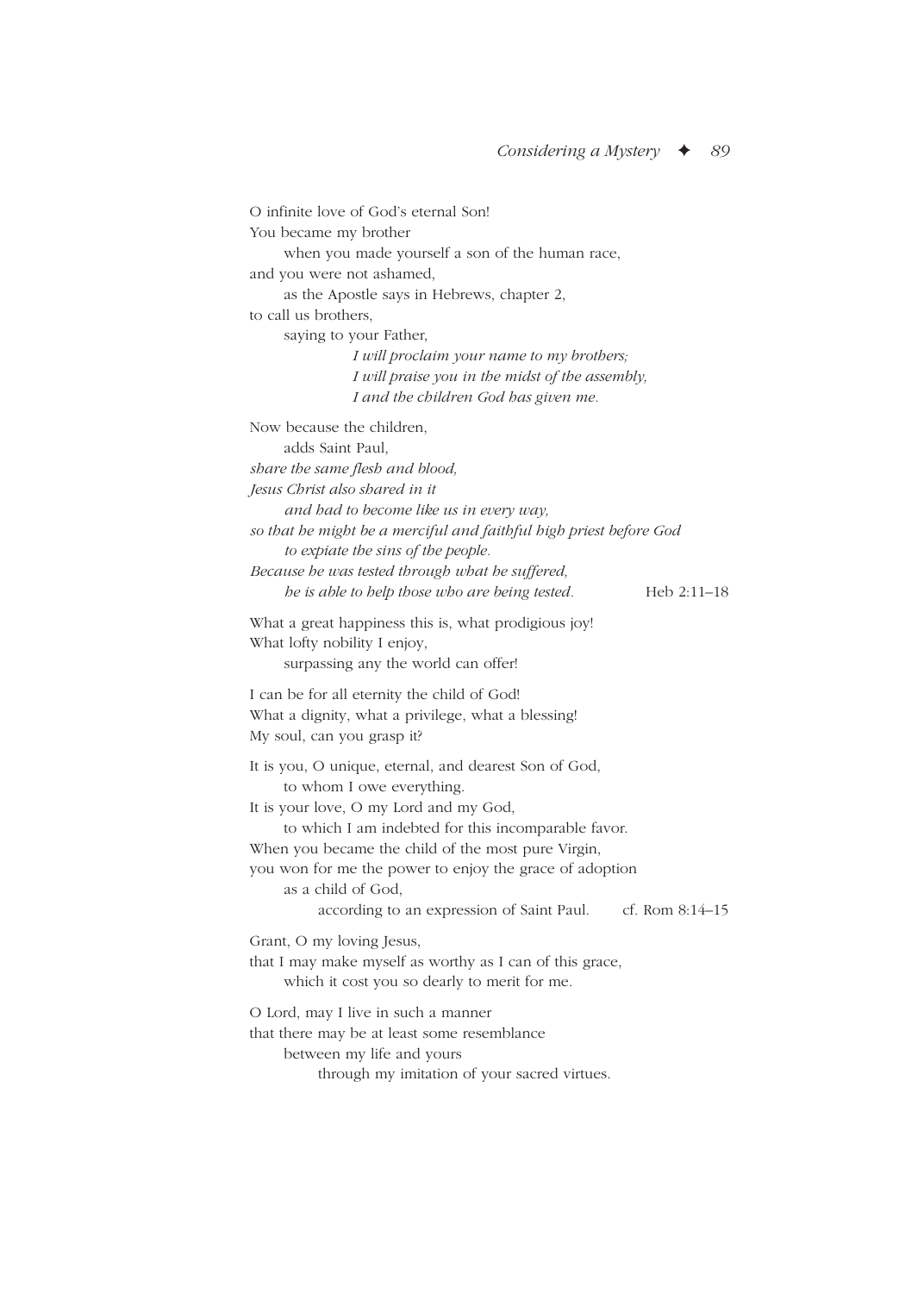I beg of you this grace of the spirit of the mystery of your adorable birth and childhood. I implore you, Lord, to grant me this through the merits of your birth.

#### Example of a prayer addressed to the Most Blessed Virgin with respect to the preceding mystery

| O Most Blessed Virgin, I firmly believe<br>that Jesus, our Lord,<br>the only Son of God the Father,<br>was conceived in your womb<br>by the power of the Holy Spirit.                                                                                 | cf. Luke 1:35; Matt 1:20               |
|-------------------------------------------------------------------------------------------------------------------------------------------------------------------------------------------------------------------------------------------------------|----------------------------------------|
| I believe this because faith teaches me so.                                                                                                                                                                                                           |                                        |
| In you, O most fortunate Virgin,<br>the prophecy of Isaiah was accomplished:<br>The virgin shall be with child and bear a son<br>and shall call him Emmanuel.                                                                                         | cf. Luke 1:35; Matt 1:20<br>Isa $7:14$ |
| You were a virgin<br>when you conceived this divine Infant.<br>You were a virgin<br>when you brought him forth,<br>and you remained a virgin<br>after giving birth to him.<br>You are the purest of virgins                                           |                                        |
| and the most glorious of mothers.                                                                                                                                                                                                                     | cf. Matt 1:22–23                       |
| For this reason you will be called blessed<br>by all generations to come.                                                                                                                                                                             | cf. Luke 1:48                          |
| I believe all these truths taught me by faith,<br>because God has revealed them.<br>I greatly rejoice in them, O Most Blessed Virgin;<br>I praise you with all my heart.                                                                              |                                        |
| I very humbly beg you, O most holy Mother of God,<br>to intercede for me in your goodness<br>with your divine Child,<br>that I may be allowed to share in the spirit and the graces<br>proper to the mystery of his birth<br>and most holy childhood. |                                        |
| Through you, O incomparable Virgin,<br>this God of love and mercy came down to save us.                                                                                                                                                               |                                        |
| In you<br>he became a human child,                                                                                                                                                                                                                    | cf. Gal 4:4; John 1:1-18               |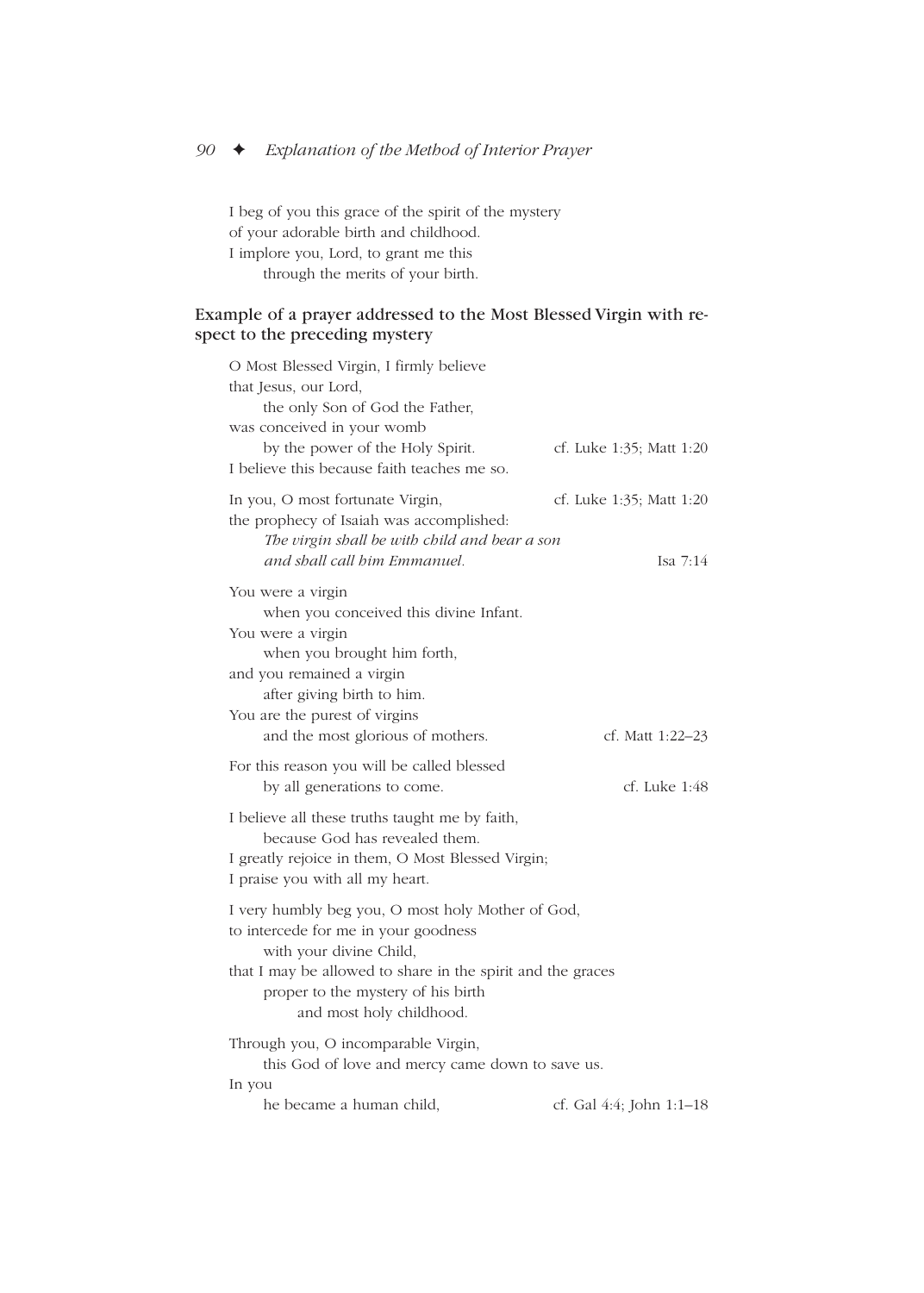| just as he is truly the Son of God                    |                        |
|-------------------------------------------------------|------------------------|
| from all eternity.                                    | 1 John 4:9; Heb 1:3    |
| In you he merited for us the grace                    |                        |
| to become adopted children                            |                        |
| of God, his Father.                                   | cf. Rom 8:15           |
| We hope to enjoy,                                     | cf. Gal 4:6; John 1:12 |
| through your intercession with your very dear Son,    |                        |
| the effects of this grace                             |                        |
| and the spirit of children of God.                    |                        |
| We beg you to obtain this for us                      |                        |
| through the love with which you love this God of love |                        |
| as your true son                                      |                        |
| and through the love by which he loves you            |                        |
| as his true mother.                                   |                        |

#### Benefits That We Can Derive from These Considerations

The first benefit we can derive from the consideration of the birth of our Lord is a great horror and aversion for sin of any kind, because the Son of God abased and humbled himself, as Saint Paul says in Philippians: *He emptied himself, taking the form of a slave* Phil 2:7 when he became a child, in order to destroy sin by his sufferings. cf. Heb 2:17–18 The second benefit we can derive is great confidence that we will obtain from God the pardon of our sins, provided we truly repent of them and are resolved not to commit any more voluntarily, and all the other graces we may ask for through the merits of the Son of God become a child. The third benefit is a great love for our Lord and a tender devotion toward him, considered as our infant God born for love of us. The fourth benefit we derive is a great contempt for the riches and honors of the world, because we behold the Son of God born poor and humble in this world.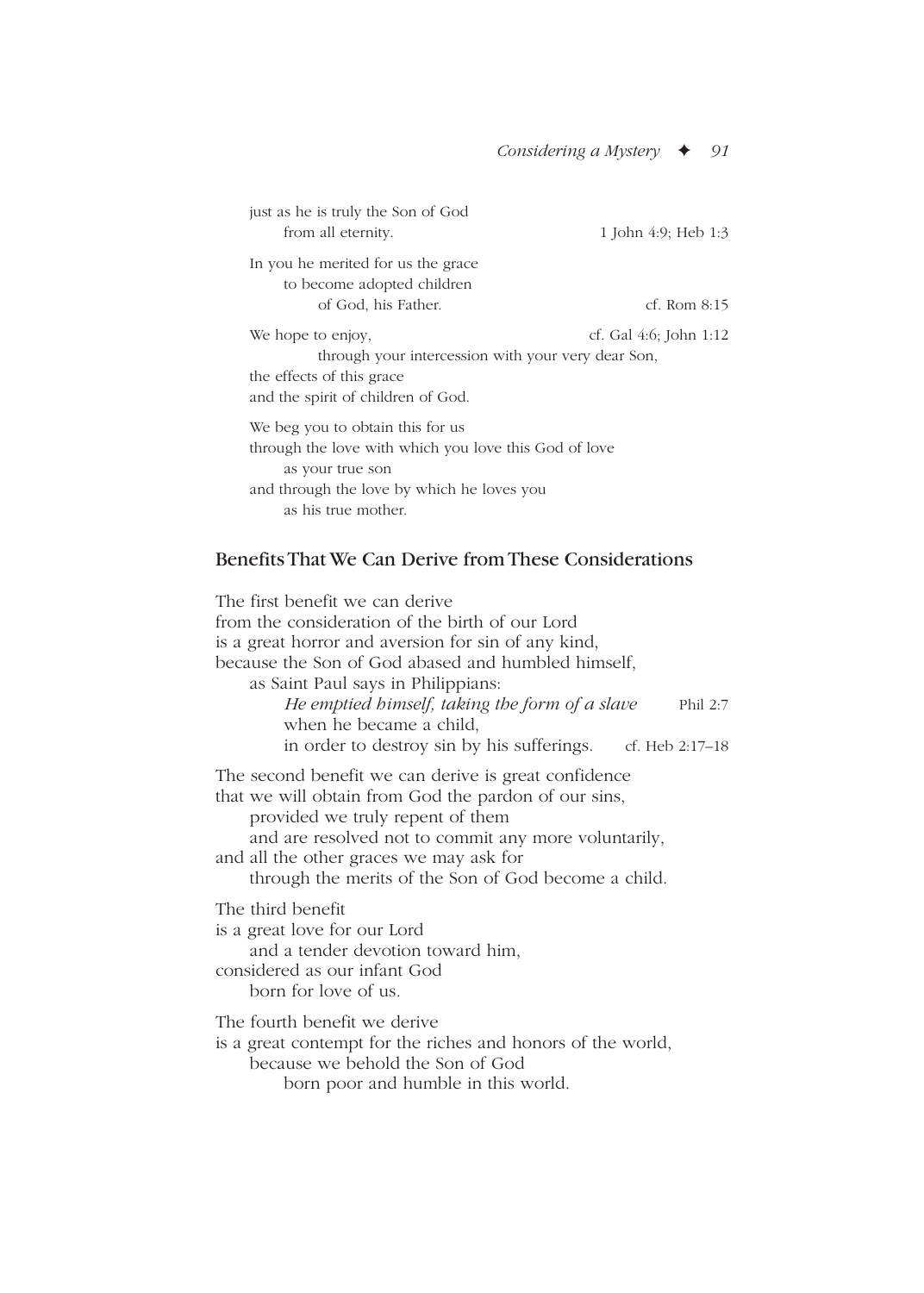## Finally, the fifth benefit

is a great desire to imitate Jesus in all the virtues of which he gives us an example in his birth.

#### Example of a prayer to our Lord, born into this world to destroy sin

| O my Lord and God, how could I dare commit sin again, knowing,<br>as Saint John says in his first Epistle,<br>that you came to take away and destroy our sins,<br>which are the works of the devil? | cf. 1 John 3,5–8 |
|-----------------------------------------------------------------------------------------------------------------------------------------------------------------------------------------------------|------------------|
| How could I do this?<br>Will I restore in myself what you came to destroy<br>with so much suffering and pain?                                                                                       |                  |
| My sins, O Lord, reduced you to this state of infancy<br>in poverty and humiliation.<br>My sins made you shed so many tears<br>from the moment of your birth.                                       |                  |
| My pride<br>and my love of luxury and vanity<br>humbled you<br>to the point of being born in a stable,<br>lying in a manger<br>on a bed of straw<br>between two lowly animals.                      | cf. Luke 2:7     |
| To shame me and to destroy my selfishness,<br>my insatiable lusting after possessions and wealth,<br>and my ill-regulated love of pleasures and comfort,<br>you endured such harsh poverty.         |                  |
| Now, realizing all these truths,<br>would I dare to commit sin again?<br>O Lord, do not permit me to be so heartless<br>as to love sin any longer,<br>for it cost you so much to destroy it.        |                  |
| You are<br>my Creator,<br>my Father,<br>my King,<br>my God.                                                                                                                                         |                  |
| Oh, I would rather die than continue in my evil ways<br>or return to those from which you delivered me!                                                                                             |                  |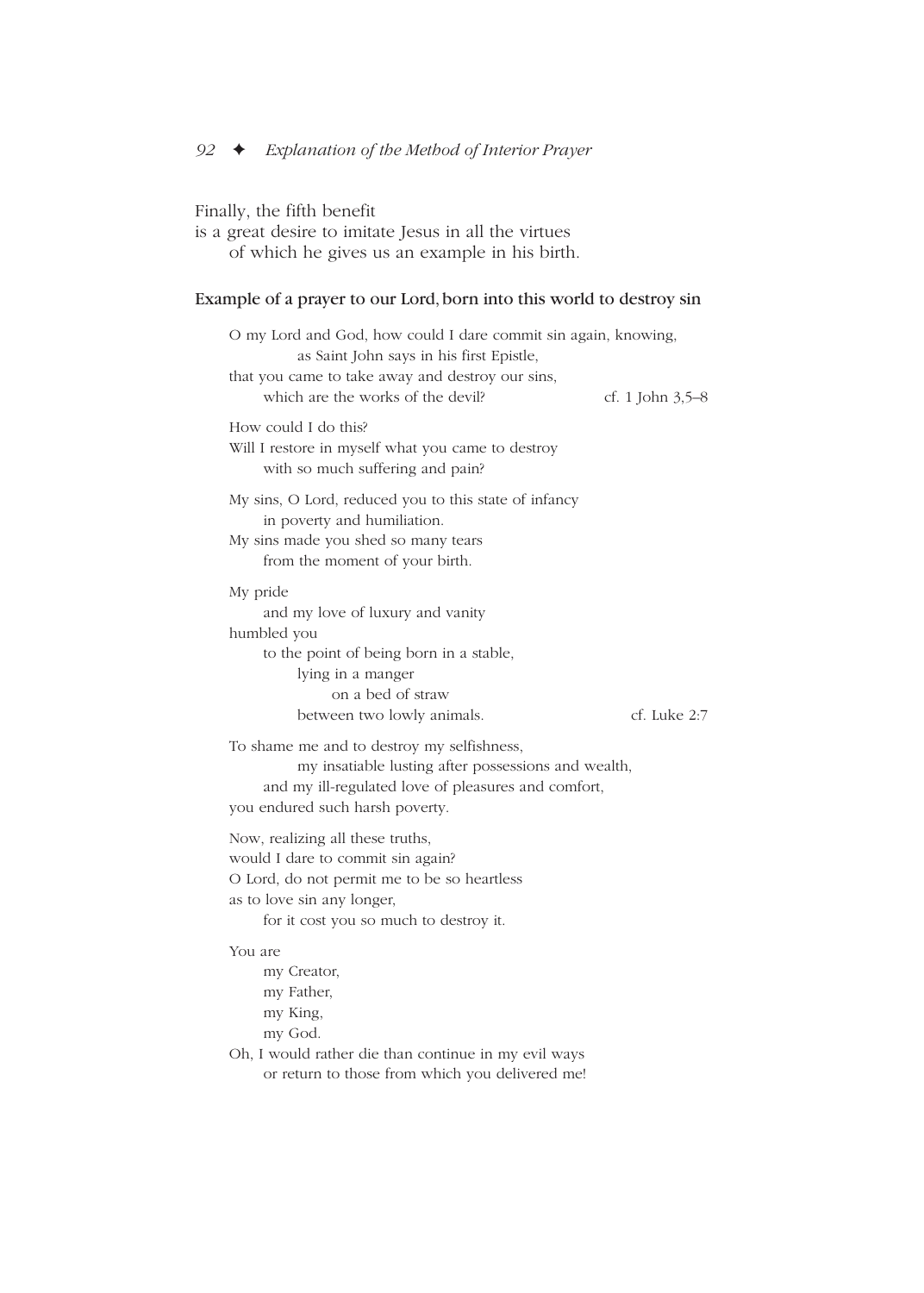| Almighty Savior, my loving Jesus,<br>by the grace and the power of your adorable nativity,<br>destroy and remove from me all sin<br>cf. 1 John 3:5–8<br>and all inclination to sin.                                                                                                      |  |
|------------------------------------------------------------------------------------------------------------------------------------------------------------------------------------------------------------------------------------------------------------------------------------------|--|
| Mercifully pardon me for all the sins<br>I have had the misfortune to commit.<br>cf. Ps $25:11$                                                                                                                                                                                          |  |
| We may also converse with God on the second benefit<br>of reflecting on the birth of our Lord,<br>namely, confidence:                                                                                                                                                                    |  |
| I ought to feel great confidence, my loving Savior,<br>that your heavenly Father will pardon my sins<br>for love of you<br>and through your merits.                                                                                                                                      |  |
| I have confidence that for your sake<br>and in view of your infinite merits,<br>he will grant me all the graces I need to avoid sin,<br>cf. Heb $4,16$<br>to correct my defects,<br>and to acquire the virtues he desires to see in me,<br>and in the end he will grant me eternal life. |  |
| Your Apostle encourages me to have this confidence<br>when he says, in Romans, chapter 8:<br>He who did not spare his own Son<br>but handed him over for the sake of us all,<br>will be not grant us all things besides?<br>Rom 8,32                                                     |  |
| Yes, my divine Savior,<br>I hope for everything<br>from the infinite bounty of your Father,<br>even though I am guilty of many sins,<br>for which I have deserved hell.                                                                                                                  |  |
| You are the precious pledge<br>cf. Rom 5:8; John 3:16; Eph 5:2<br>of the love that God has for me<br>and of God's willingness to pardon me<br>and to save me.                                                                                                                            |  |
| You assure us in Holy Scripture<br>that God does not will the death of the sinner<br>but rather that he be converted,<br>live, and reach salvation.<br>cf. Ezek 18:32; 33:11<br>You are, O my loving Jesus, infant God,<br>a convincing proof of this truth.                             |  |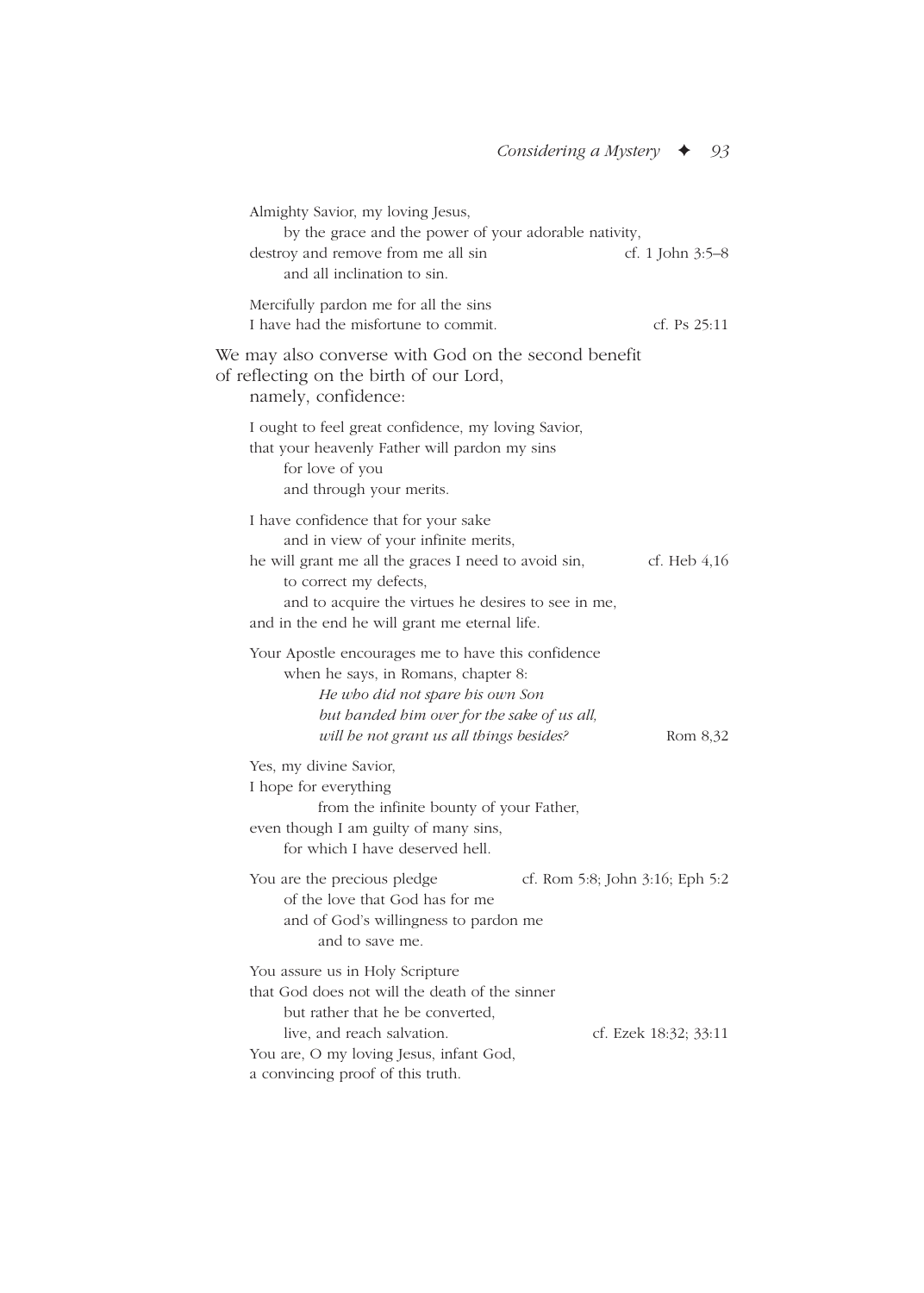| I place all my confidence             |                   |
|---------------------------------------|-------------------|
| in the mercy of your heavenly Father, | cf. Eph $3:11-12$ |
| in your love,                         |                   |
| and in your merits.                   |                   |

## Example of a prayer of love for the infant Jesus

| How could I fail to love you, O eternal Word?<br>Your infinite love for me<br>led you to take on human flesh,<br>as Saint John says.                                                                                                | cf: John 3:16; 1:14 |
|-------------------------------------------------------------------------------------------------------------------------------------------------------------------------------------------------------------------------------------|---------------------|
| You had every reason,<br>because of the enormity of my sins,<br>to hate me eternally and to punish me<br>according to the strict rigor of your justice,<br>and yet you gave me proofs of infinite love!                             | cf. Ps $103:10$     |
| How can this be? You made yourself an infant,<br>a poor, humble infant,<br>and the most lovable of all infants.                                                                                                                     |                     |
| What love do you not show me,<br>and how little have I loved you until now!<br>What striking proofs you give me of your love,<br>and how poorly I have responded to them!                                                           |                     |
| Pardon me, my God,<br>and grant me, I beg you, your holy grace,<br>for with its help I am resolved to love you<br>with all my heart,<br>with all my soul,<br>and with all my strength.                                              | $cf.$ Deut $6:5$    |
| O Jesus, infant God,<br>my loving Savior,<br>beloved son of Mary and of God,<br>I pledge you inviolable and everlasting love.<br>I offer you, I give you, I consecrate to you this heart of mine;<br>fill it with your divine love. | cf. Rom 5:5         |
| O God of love,<br>let me love you with all the love<br>with which you want me to love you.                                                                                                                                          |                     |
| Lord, may I live<br>and may I die<br>in your love<br>and for your love.                                                                                                                                                             |                     |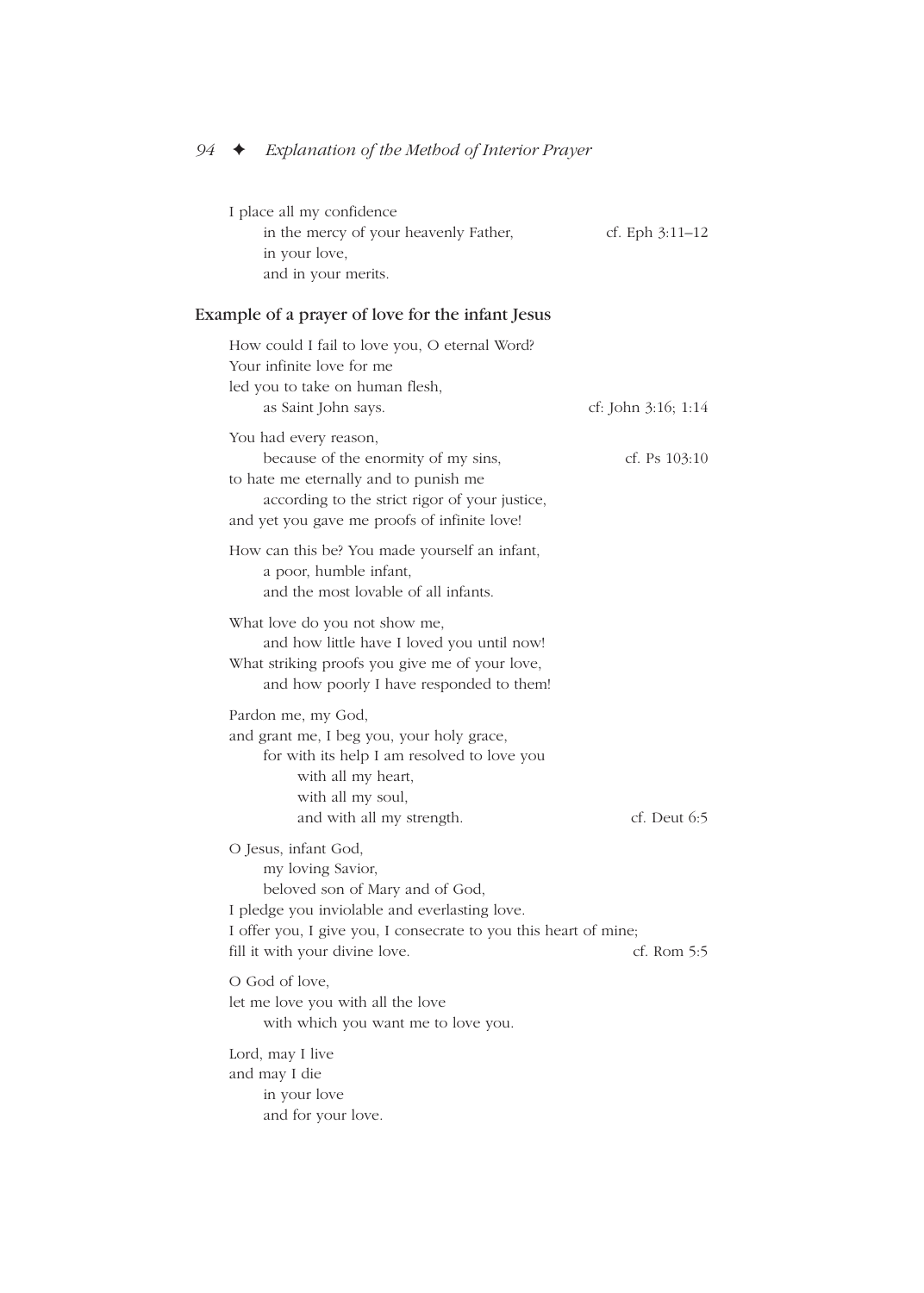|                | We, for our part, love<br>because he first loved us,                                                                                                                                                |                 |
|----------------|-----------------------------------------------------------------------------------------------------------------------------------------------------------------------------------------------------|-----------------|
|                | exclaims your beloved disciple.                                                                                                                                                                     | 1 John 4:19     |
|                | O, how right it is to love<br>God, who has loved us so much,<br>who is so loving.<br>who is so worthy of love.                                                                                      |                 |
|                | O Jesus, my love! I wish to die of love for you!                                                                                                                                                    |                 |
| mystery.       | In a similar way, we can consider other benefits derived from this                                                                                                                                  |                 |
|                | Consideration by Short but Prolonged Reflections                                                                                                                                                    |                 |
| may be useful. | The above-mentioned ways of dwelling on a mystery<br>by discourse and multiple reflections<br>It may also be advantageous to use shorter reflections,                                               |                 |
|                | continued for a long time,<br>on a passage of Holy Scripture<br>that refers to the mystery we wish to consider.                                                                                     |                 |
|                | For instance, regarding the mystery of the birth of our Lord,<br>we may recall to mind this passage from Isaiah,<br>For a child is born to us;<br>a son is given us.                                | Isa $9:5$       |
|                | Then we reflect on this passage<br>without much inner discourse.<br>This serves to maintain our attention fixed<br>on the passage<br>and on the mystery<br>in an interior manner<br>based on faith. |                 |
|                | We might, for instance, make the following reflection:<br>How great must be God's goodness and love for us,<br>to give us his own beloved Son!                                                      | cf. John $3:16$ |
|                | Then we strive to remain attentive<br>not only to the passage<br>but also to this reflection                                                                                                        |                 |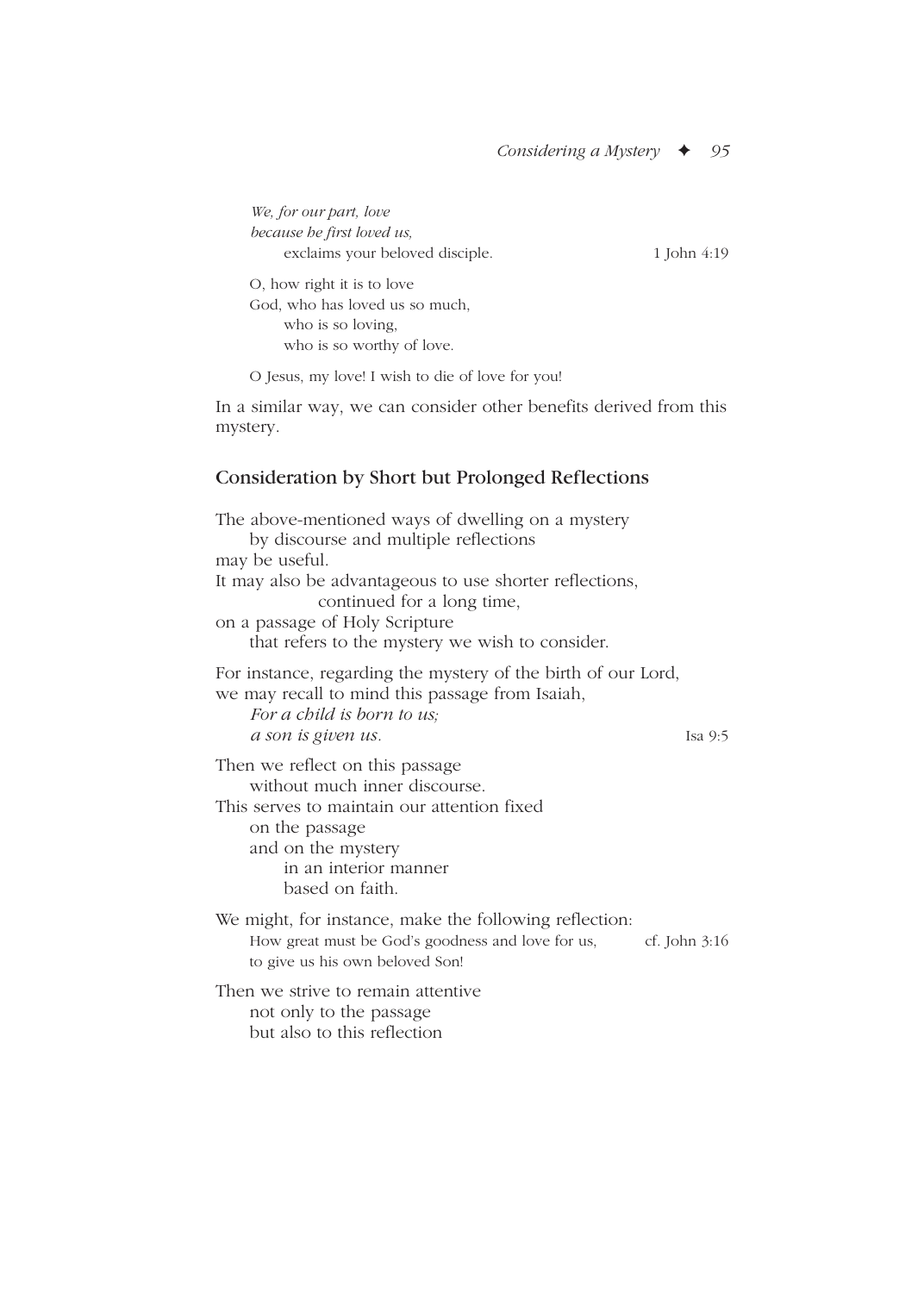for as long a time as we can and in the liveliest and simplest manner possible for us. This short reflection, based on faith and inspired by a passage from Holy Scripture, gives the soul a certain facility in applying itself to the mystery in an interior manner and in imbuing itself with it, so that the mystery imprints itself in the mind and heart, which are thus filled with it and shaped by it. Mind and heart will then share in the spirit and the grace particular to the mystery, and by this means they will gently and tenderly be disposed and inclined to practice the virtues illustrated in the mystery. This is the end that we must always keep in view and that our Lord had in mind when accomplishing his mysteries. When we perceive that the mind no longer finds it easy to pay attention to the passage by means of this first reflection, we try another reflection, which is also connected with the passage and can renew the mind's attention to it. We might try this other reflection: Because God loved me enough to become a child for love of me, is it not right that I consider myself helpless and humble myself like a child for love of God? This new reflection revives our attention to the passage and to the mystery; as a result, the mind and the heart will turn to them with renewed affection and fervor.

## Consideration by Simple Attention

Finally, we can consider a mystery by simple attention, also called contemplation.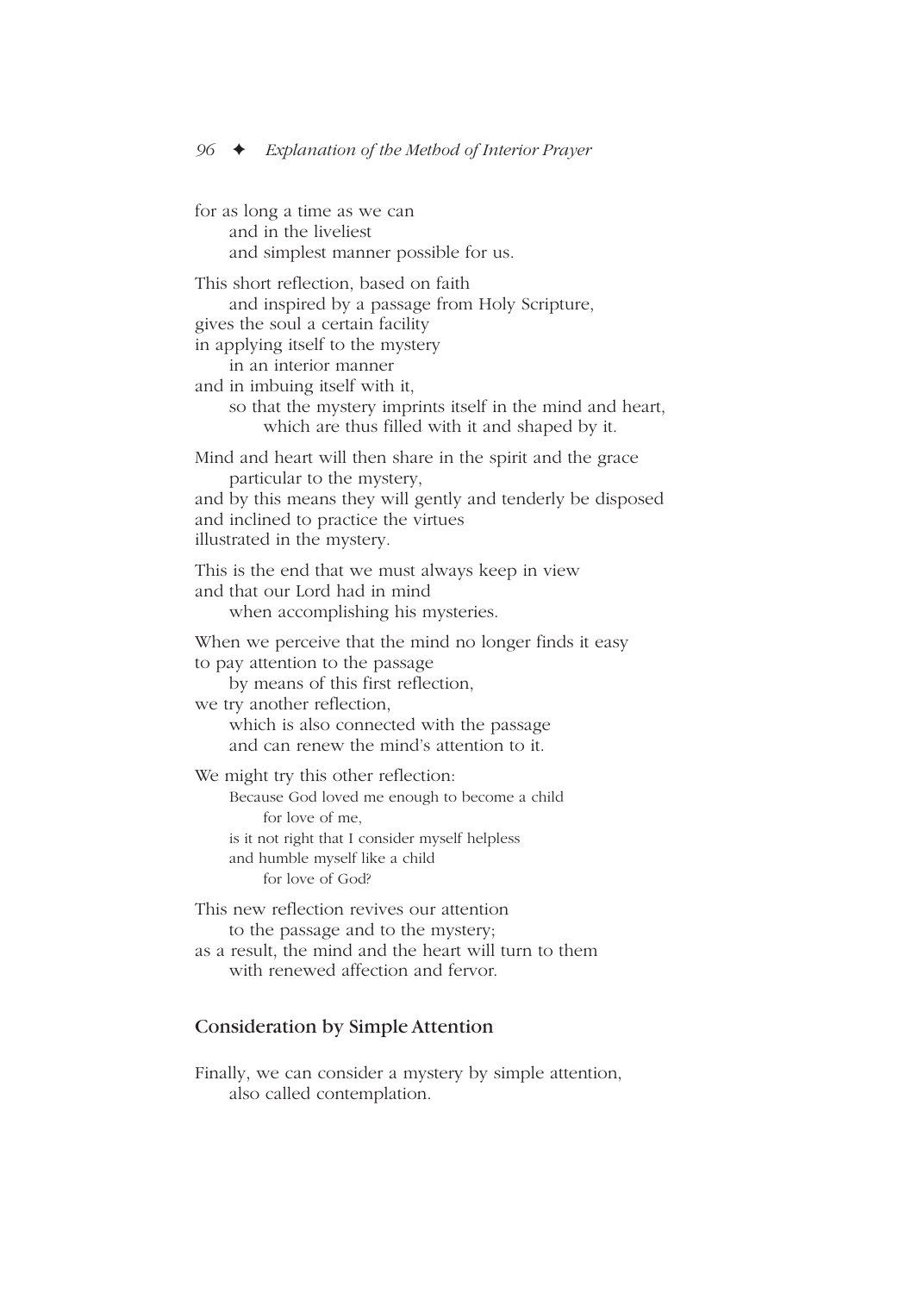This consists in keeping ourselves, while considering the mystery, in an attitude of deep interior respect by a simple interior view of lively and respectful faith, which leads the mind and heart to a sentiment of silent adoration, of love, of admiration, of gratitude and thanksgiving, of self-abasement, and of a desire of the heart to unite ourselves with our Lord in this mystery and to share in his spirit and his graces. We ought to remain in this attitude for a more or less lengthy period, as long as we feel drawn and absorbed by it. We must not interrupt this process by making distinct acts on these different interior dispositions. It is not necessary to differentiate these dispositions one from the other, for we can conceive them with a simple and implicit movement of the heart, that is, without explaining them, distinguishing them, or separating them into formal acts. We continue in this disposition, provided that it remains lively and ardent and can be maintained by a few affectionate words pronounced from time to time, more or less frequently as the need is felt. Interior prayer always ought to lead to the practice of virtue,

as mentioned previously.

What is said in the First Part

about the three ways of keeping us in the presence of God can easily be applied to a mystery.

These three ways of engaging in interior prayer on a mystery, as also in considering the holy presence of God,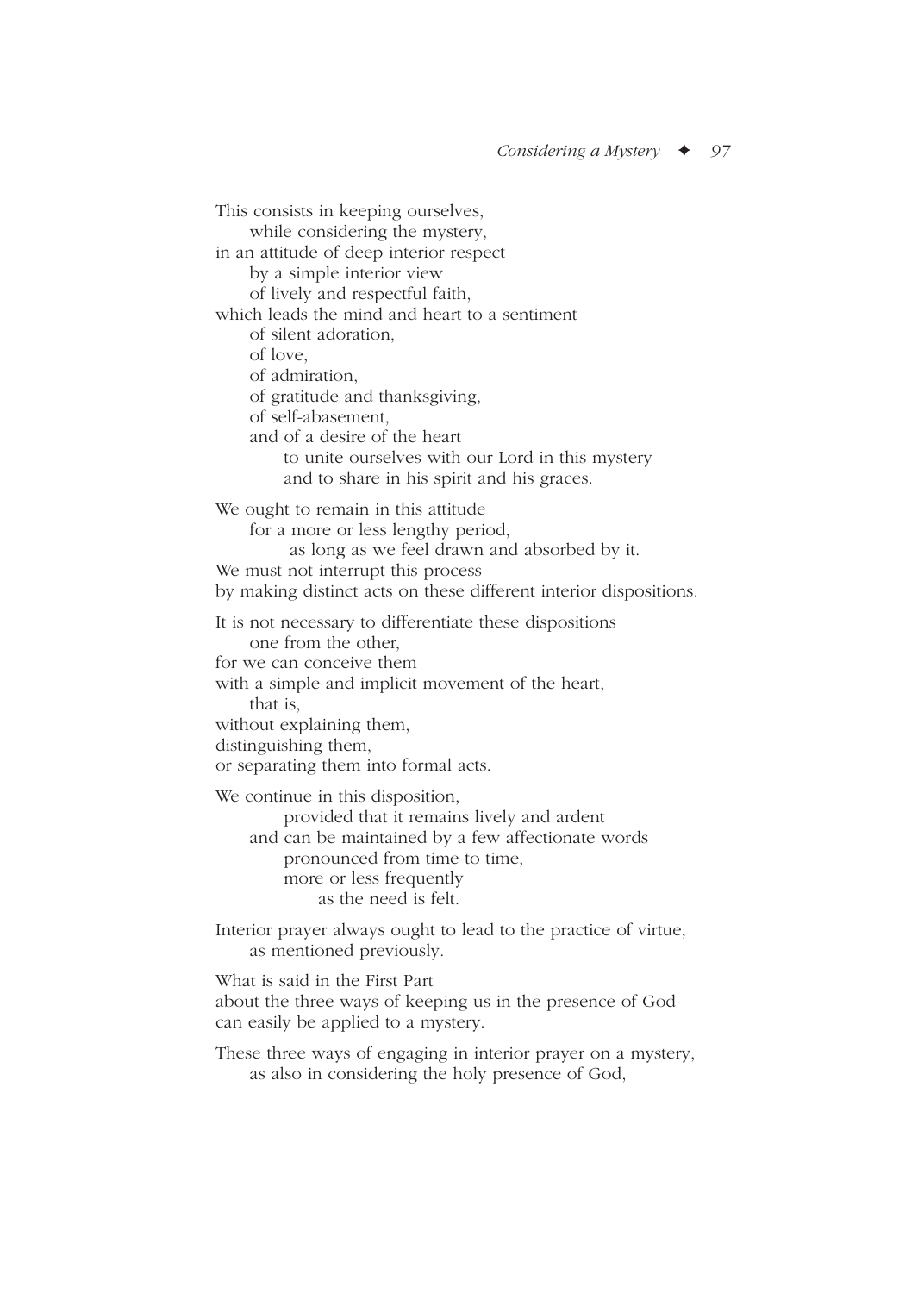can be related to the three stages of the spiritual life: discourses and multiple reasoning befit beginners; few and prolonged reflections befit the proficient; simple attention befits the advanced.

## Act of Adoration

After making an act of faith on the mystery and spending some time dwelling on it in one of the ways just proposed, it is proper to make an act of adoration, to do homage to our Lord in his accomplishment of the mystery on which we are making our prayer and to remain before him with profound respect and attention to his presence.

### Example of an act of adoration considering our Lord as a newborn infant lying in the crib

| Humbly prostrate before your crib,                       |                   |
|----------------------------------------------------------|-------------------|
| O most holy and adorable Child Jesus,                    |                   |
| I offer you my deepest expression of respect             |                   |
| and recognize you as the God of majesty                  |                   |
| dwelling in heaven                                       |                   |
| in light inaccessible,                                   |                   |
| as Saint Paul says.                                      | cf. 1 Tim $6:16$  |
| You are, O my Lord,                                      |                   |
| the eternal Word begotten by the eternal Father.         |                   |
| Through you all things were made;                        | cf. John $1:3$    |
| by you they subsist and are governed,                    |                   |
| O Wisdom of the Father!                                  | cf. Col $1:16-17$ |
| Out of love you have become a child of the human race    |                   |
| for us and for our salvation.                            |                   |
| Heaven and earth are filled with your majesty and glory. | cf. Isa $6:3$     |
| Yet behold, here you are, in a stable                    |                   |
| and lying in a manger!                                   | cf. Luke 2:7      |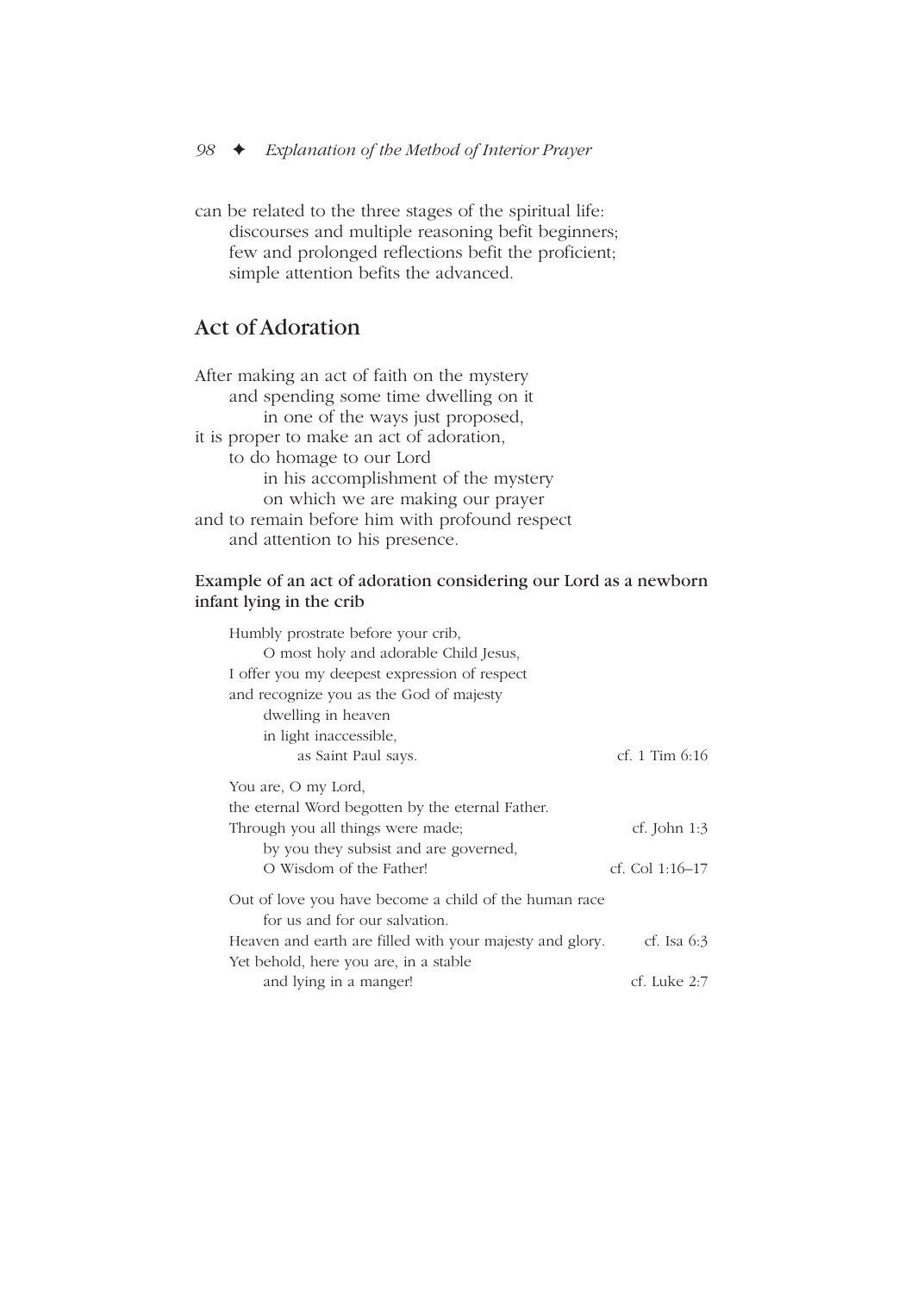| O great God! O tiny infant!<br>I adore you with all my heart.<br>I adore your infinite greatness,<br>contained in the small body of this infant,                                                                                  |                            |
|-----------------------------------------------------------------------------------------------------------------------------------------------------------------------------------------------------------------------------------|----------------------------|
| yet not ceasing to fill<br>and to encompass the entire universe.                                                                                                                                                                  | cf. Wis of Sol $1:7$       |
| God commanded the angels to adore you<br>and your coming on earth.<br>They do so,<br>proclaiming glory to God most high<br>and announcing to us the peace<br>which you have come to bring to earth<br>for all people of goodwill. | cf. Heb1:6<br>Luke 2:13–14 |
| I unite myself to these celestial spirits to pay you,<br>O my God, my Savior,<br>all the homage due to you.                                                                                                                       |                            |
| I humble myself before you,<br>O Lord of angels and men,<br>and wish to render you homage<br>with all the powers of my soul.                                                                                                      |                            |
| I annihilate myself at your feet<br>in adoration of your own annihilation<br>and wish to honor yours by mine,<br>as far as this is possible.                                                                                      |                            |

## Example of an act of adoration of our Lord as a child in the arms of his holy mother

| O great, eternal God!                                             |                        |  |
|-------------------------------------------------------------------|------------------------|--|
| In heaven you are seated upon the cherubim,                       |                        |  |
| as Holy Scripture tells us.                                       | cf. Dan 3:55; Ex 25:18 |  |
| You are begotten by the Father                                    |                        |  |
| in the splendor of the saints.                                    | cf: Ps $80:2$ ; 99:1   |  |
| Yet out of love for us.                                           |                        |  |
| you did not think it beneath you to abandon your infinite majesty |                        |  |
| to the point of becoming a tiny infant like us                    |                        |  |
| and of being born of a virgin.                                    |                        |  |
| I adore you in the arms of your most holy mother                  |                        |  |
| as on the throne most worthy of your majesty                      |                        |  |
| aftar tha thrana af vaur haevarly Dethar                          |                        |  |

after the throne of your heavenly Father.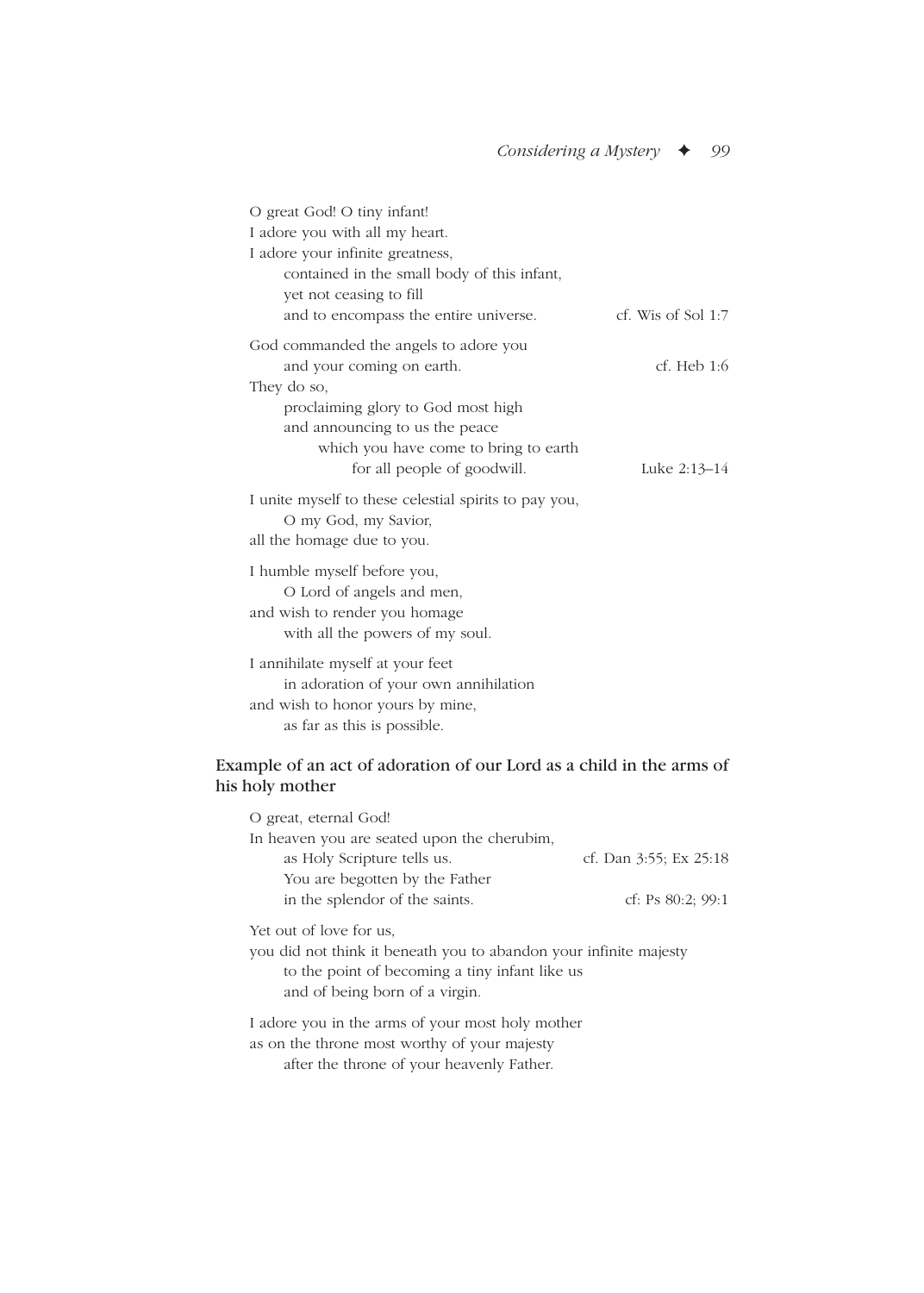| I prostrate myself at the foot of this throne of grace |                            |
|--------------------------------------------------------|----------------------------|
| to offer to your supreme majesty                       | cf. Heb $4:16$             |
| all the honor in my power.                             |                            |
| I acknowledge you as my God,                           |                            |
| my Redeemer and Savior,                                | cf. Heb 2:17               |
| who has come to ransom me                              |                            |
| and deliver me from my sins.                           | cf. Luke 1:68–69           |
| You are the Lord, the true Christ,                     |                            |
| Son of the living God,                                 | cf. Matt 16:16; Mark 8:2-9 |
| the Messiah sent by God, your Father,                  | Luke 9:20                  |
| promised by the Prophets                               | cf. Luke 1:70              |
| and so long desired                                    |                            |
| as the one Savior of the world.                        | cf. John 4:42              |
| I adore you, O Jesus,                                  |                            |
| Son of God, Son of David,                              |                            |
| and Son of the immaculate virgin.                      | cf. Matt 1:1-18            |
| You are my Lord and my God.                            | cf. John 20:28             |
| I submit myself totally and irrevocably to you         |                            |
| as to my eternal King, on whom I depend                |                            |
| and desire to depend forever.                          |                            |
| I swear eternal fidelity, obedience, and love          |                            |
| to you, O my sovereign Lord.                           |                            |
| Help me, O my adorable Savior,                         |                            |
| by the all-powerful grace                              |                            |
| that you came to merit and to bring for us             |                            |
| by your holy birth,                                    |                            |
| so that I may persevere unswervingly unto death        |                            |
| in the fidelity I owe you                              |                            |
| and now promise you.                                   |                            |
| I ask this, O my loving Jesus,                         |                            |

### through the intercession of your most holy Mother.

### Example of an act to honor the Most Blessed Virgin as Mother of God

Most glorious Virgin Mary, mother of my God, on that happy day when you gave birth in all purity to the infant God, you also became most specially our mother and the Queen of all creatures in heaven and on earth.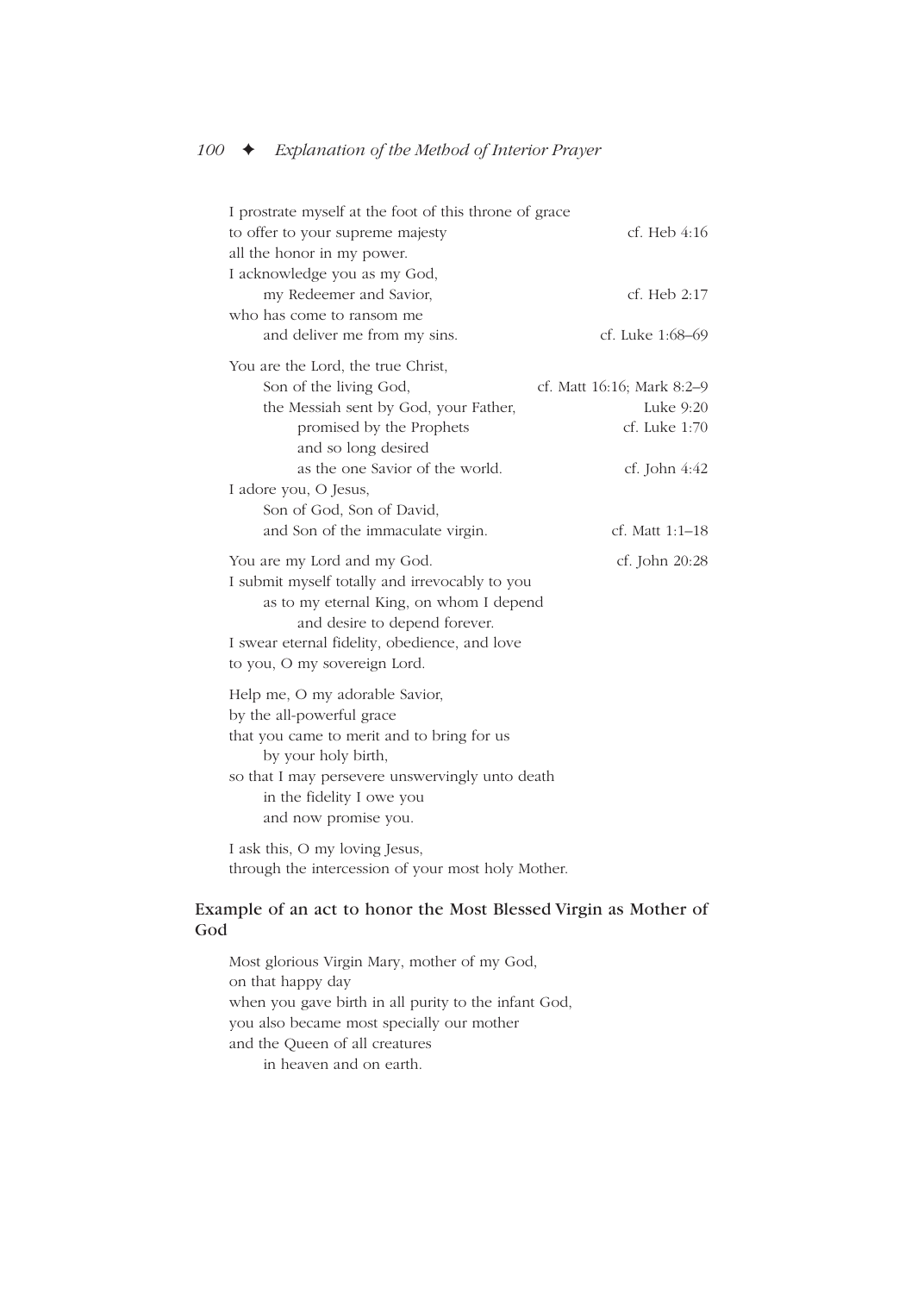I prostrate myself with all my soul at your feet to render you under these titles all the reverence that can be given to you. You are the Mother of my Creator and my own mother; you are my Queen and sovereign Lady. I honor and reverence you, and I love you above all things, after God and your divine Son. I submit myself to your gracious power in time and in eternity. O my loving mother, who would not be subjected to you, after God willingly became obedient to you as your child? cf. Luke 2:51 O, with all my heart I too subject myself to you. I beg you, most holy Mother of God, to obtain for me from your beloved Son the grace to live and die in submission to him and to you.

## Act of Thanksgiving

After adoring our Lord in this mystery and paying him the first duty we owe him, namely, adoration, we make an act of thanksgiving to manifest our gratitude to our Lord and to thank him for his goodness in performing this mystery and for all that his great love caused him to do and suffer to bring about our sanctification.

### Example of an act of thanksgiving

How right it is, O my Lord, that I profess my entire gratitude to you and offer you my very humble thanks,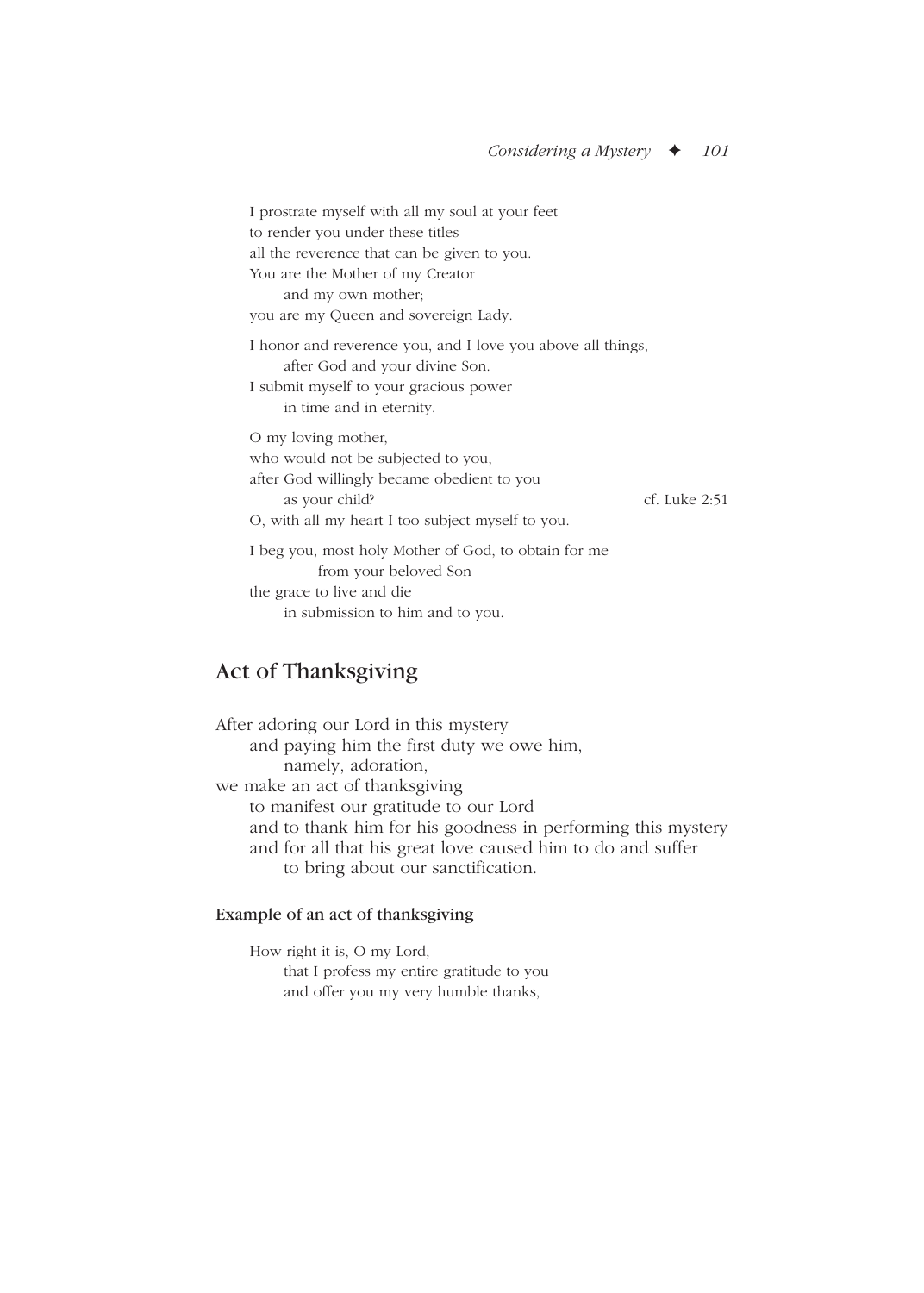| because in your great goodness to me,<br>you chose to be born an infant<br>in order to sacrifice yourself<br>by offering yourself to the justice of God, your Father                                                                                                                                                                                                                                                                                               |                                         |
|--------------------------------------------------------------------------------------------------------------------------------------------------------------------------------------------------------------------------------------------------------------------------------------------------------------------------------------------------------------------------------------------------------------------------------------------------------------------|-----------------------------------------|
| as a living, pure, holy,                                                                                                                                                                                                                                                                                                                                                                                                                                           | cf. Heb 9:14                            |
| and agreeable victim to God                                                                                                                                                                                                                                                                                                                                                                                                                                        | cf. Heb 2:17                            |
| for the explation of my sins<br>and for my sanctification.                                                                                                                                                                                                                                                                                                                                                                                                         | cf. Heb 10:11–14; 13:12                 |
| I thank you with all my heart, O God,<br>for your great goodness.<br>I offer you a thousand tokens of gratitude<br>for such a great blessing.                                                                                                                                                                                                                                                                                                                      |                                         |
| By sinning I made myself the child and slave of the devil,<br>an object of hatred                                                                                                                                                                                                                                                                                                                                                                                  |                                         |
| in the sight of your Father,<br>worthy of eternal death.<br>But you were touched with compassion                                                                                                                                                                                                                                                                                                                                                                   | cf. Rom 5:12                            |
| at the sight of my miseries and my distress.<br>You came down to earth to deliver me.                                                                                                                                                                                                                                                                                                                                                                              | Hos $11:8-9$<br>cf. Jer 31:20; Isa 54:8 |
| O infinite charity of my God!<br>O incomprehensible goodness!<br>What can I offer you for so great a blessing?                                                                                                                                                                                                                                                                                                                                                     | cf. Ps 116:12                           |
| I want to offer you infinite thanks,<br>but because I cannot do so, I beg you, O my loving Savior,<br>to make up for my weakness.<br>Accept my goodwill and the offering I make to you<br>of all the acts of thanksgiving<br>offered to you by your most holy Mother<br>and all the blessed angels and saints,<br>as also all my thoughts, words, and actions.<br>I beg you to bless them<br>and make them agreeable in your sight<br>by uniting them to your own. | $cf.$ Rom $12:1$                        |
| In all this I seek nothing<br>but to please you alone, O my God.                                                                                                                                                                                                                                                                                                                                                                                                   |                                         |
| I also offer you my will, wishing to use it<br>only in submission to your will<br>and in dependence on you.                                                                                                                                                                                                                                                                                                                                                        |                                         |
| Such is the grace I beg of you, O my God,<br>through the merits of your holy birth.                                                                                                                                                                                                                                                                                                                                                                                |                                         |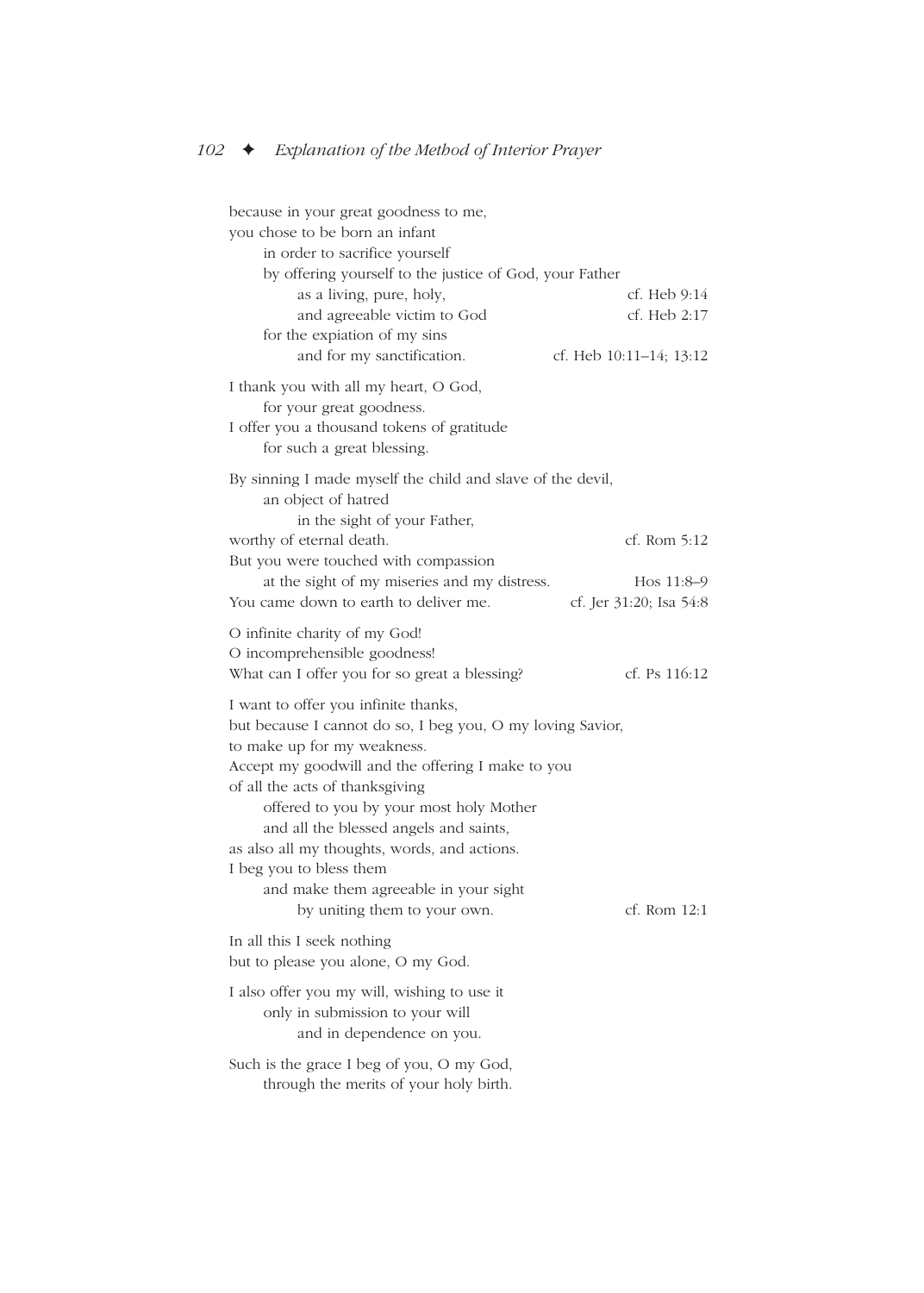# The Three Acts That Refer to Us

After we have made the first three acts that refer to our Lord, we make the next three that refer to us: an act of remorse, an act of contrition, and an act of application. Act of Remorse We make an act of remorse by acknowledging before God how ashamed we are for not having sufficiently applied ourselves up to the present to acquire the spirit of the mystery. By this spirit we conduct ourselves with the simplicity, docility, and submission cf. Eph 6;5 that become a child of God,  $\qquad \qquad \text{Col } 3:22; 3:12$ and we despise riches, pleasure, and worldly honors, Matt 18:3 preferring poverty, suffering, and contempt to them, in imitation of our Lord in his birth. cf. Luke 6:20–26 It would be very appropriate to think of the principal occasions when we have failed in this regard,

in order to experience deeper remorse.

#### Example of an act of remorse

What shame and remorse must be mine, O my Lord and my God, when in your holy presence I consider and recognize that up until now, I have not or have hardly made an effort to acquire the spirit of the mystery of your holy birth and childhood. Alas, my Lord! I have not yet seriously fixed the eyes of my mind and of my faith on this mystery, which you have brought about as much for my instruction as for my sanctification.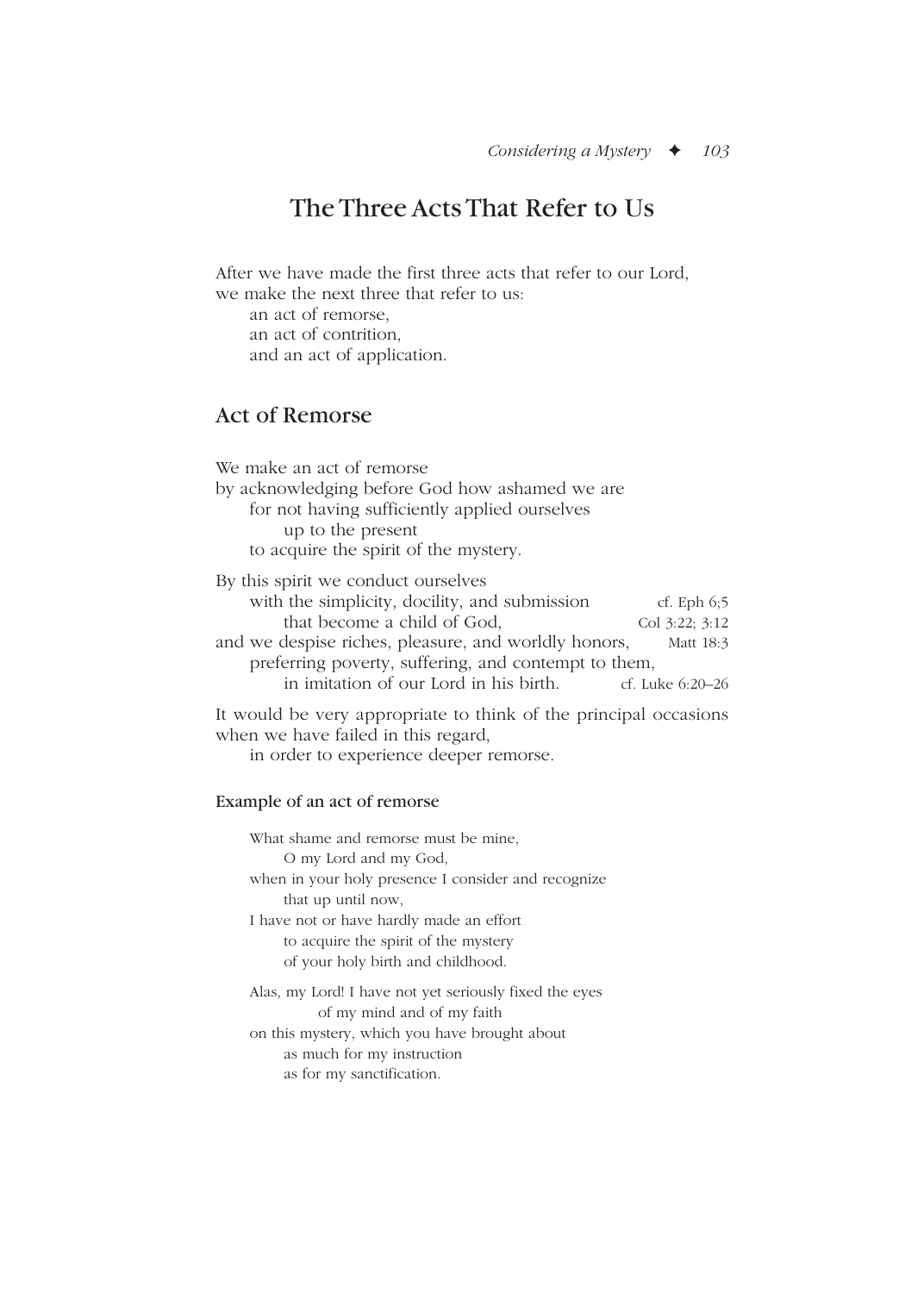What have you done, O my God? You have humbled and annihilated yourself, O my Lord! cf. Phil2:6–8 How you overwhelmed my pride! How you covered me with great remorse! How right I am to apply to myself these reproaches of Saint Bernard: Blush for shame, O worm of the earth! God becomes humble for us, and you want to raise yourself up! God becomes subject to us, cf. Luke 2:51 and you in your pride refuse to subject yourself to God! I behold you poor, suffering the direst want, enduring mortification and pain, and I, a miserable and unworthy sinner cf. Ps 51:7 who by right ought to be in hell suffering infinite torments, am unwilling to suffer anything, either poverty or pain. O my God, how ashamed I am of myself in your sight! To intensify my remorse even more, I wish to recall to mind at least some of the occasions on which I failed to practice these virtues of which you give me such admirable examples. My God, I was wanting in submission, docility, simplicity cf. Eph 6:5 on such and such occasions. . . . Col. 3:12; 3,22 I shrank from poverty. cf. Luke 6:24–26 I kept attachments to this or to that. I sought my comfort on such and such an occasion. What great remorse I have, O my God, over all this. In your infinite goodness, grant me the grace at least to suffer this remorse

as a means of expiating my sins.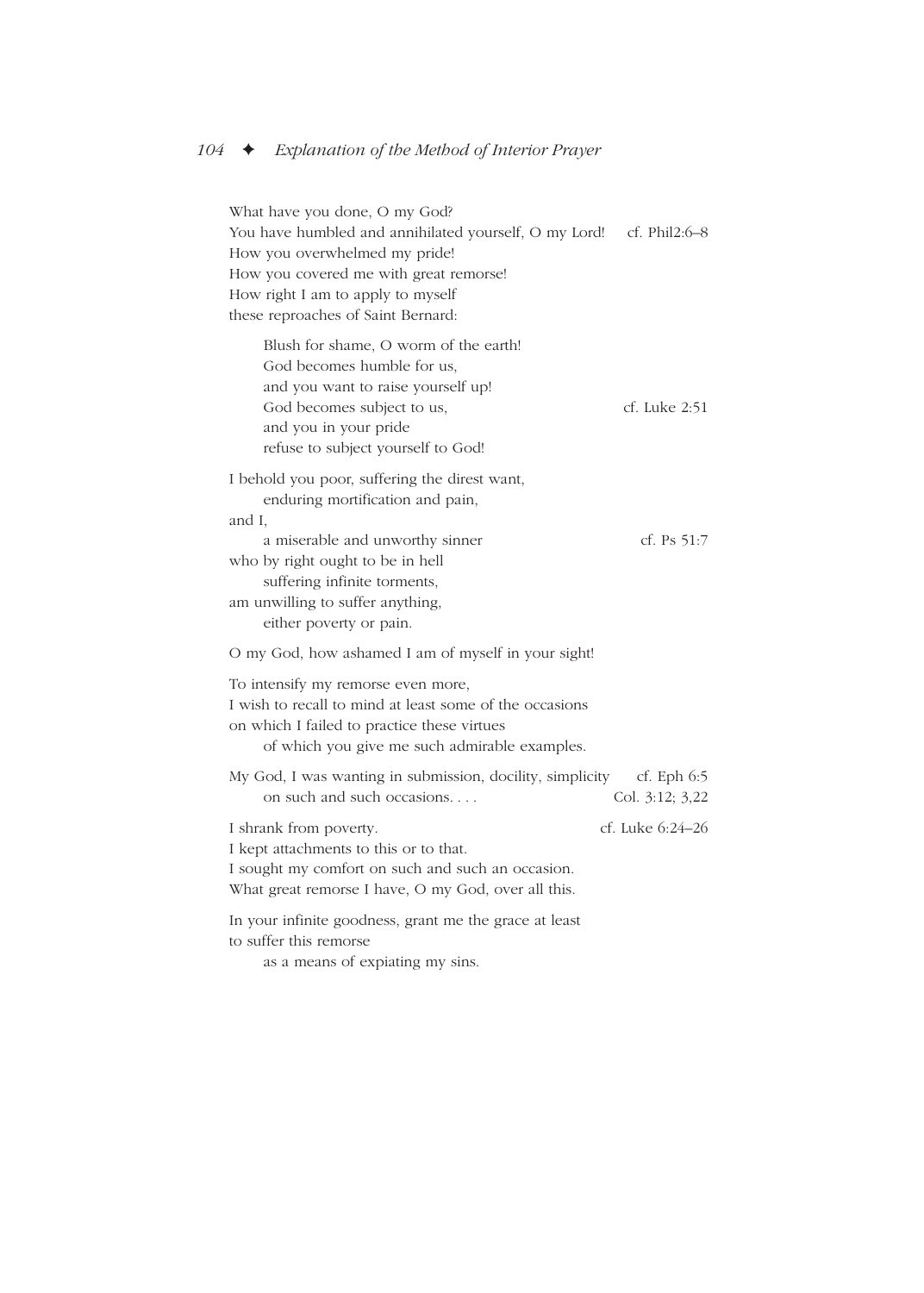## Act of Contrition

The act of remorse, made with sincerity and thoroughness, disposes us to make a good act of contrition, which is most appropriate at this point, to beg God's pardon for the faults we committed against the spirit of the mystery. For the future, we resolve to be more faithful in embracing this spirit and in conforming to it.

### Example of an act of contrition

Not only, my Savior, do I feel deep remorse when I see that I have lived all my life in dispositions and sentiments so far removed from those you exemplify for me in this mystery, but also I feel great sorrow for acting in this way.

O my God, I am deeply grieved and contrite for my conduct, which is not very Christian.

I beg your pardon for this with profound humility through the merits of your sacred nativity and your divine childhood.

Give me your help, O my loving Savior, and your holy grace, to which I promise you to be more faithful in the future in following the spirit of your mystery.

# Act of Application

After this act of contrition, it will be most profitable to make an act of application, so that we may draw greater benefit from the mystery. This we do by applying the mystery to us, considering before God the great need we have to acquire the spirit of the mystery, with special attention to the occasions when we ought to do so. For this purpose we take appropriate and special means to conduct ourselves according to this spirit

when the opportunity to do so arises.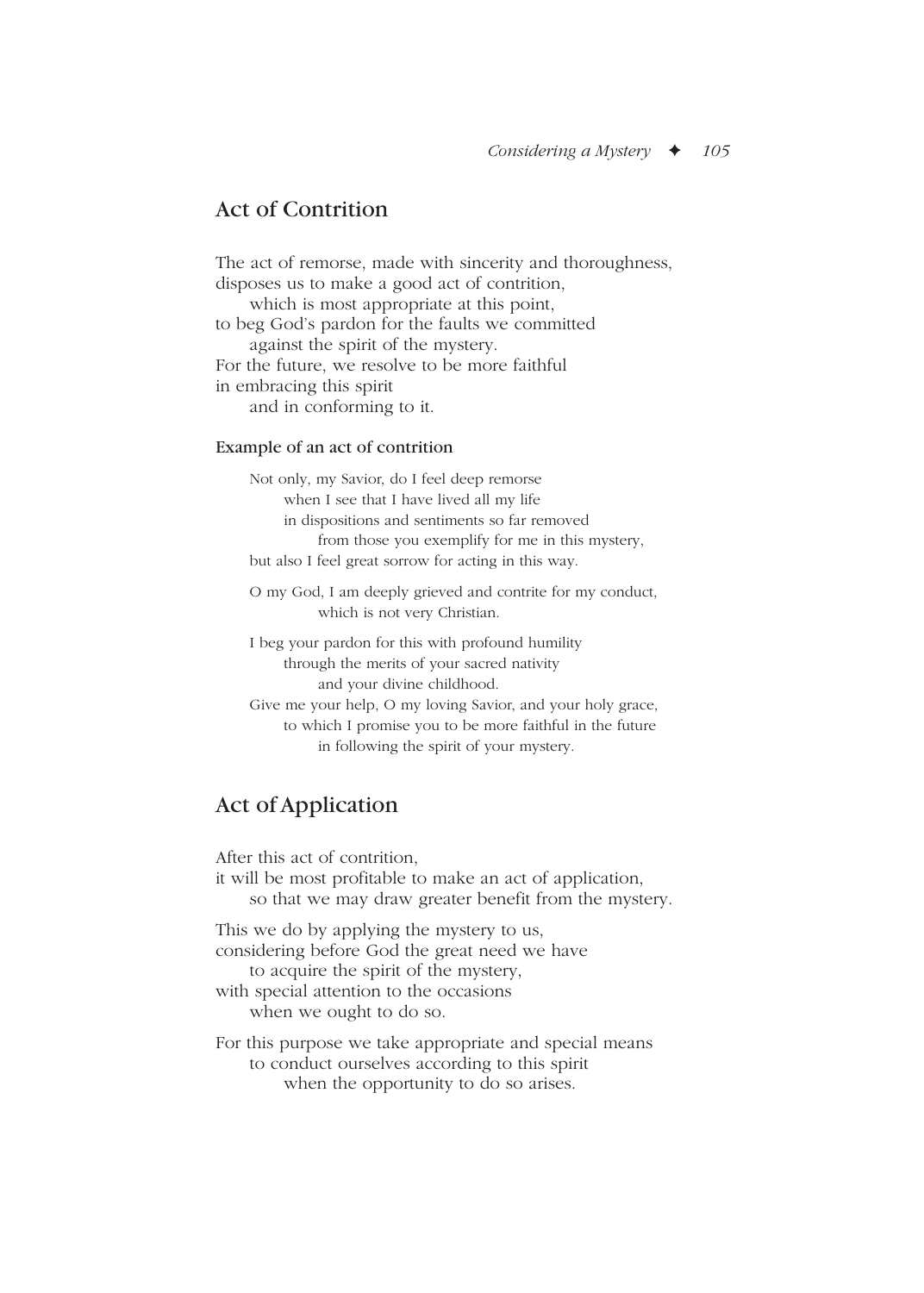## Example of an act of application

| I recognize in your holy presence, O my divine Savior,<br>the great need I have to acquire the spirit of this mystery<br>of your sacred birth              |                         |
|------------------------------------------------------------------------------------------------------------------------------------------------------------|-------------------------|
| by practicing and imitating the admirable examples<br>you have given me.                                                                                   |                         |
| O how worthy they are of being imitated!<br>How badly I need, O my God,                                                                                    |                         |
| your simplicity, humility, gentleness,                                                                                                                     | cf. Eph 6:5; 4:2        |
| docility, submission, and obedience.                                                                                                                       | cf. Col 3:22; Luke 2:51 |
| All these virtues shine forth in you, my Lord,<br>in a manner so amazing, so perfect, and so admirable<br>that all the angels remain in awe and in wonder. |                         |
| Indeed, what a wonderful sight it is to see the great God,<br>almighty and eternal,                                                                        |                         |
| whose grandeur fills heaven and earth,<br>the Sovereign Lord of all things                                                                                 | $cf.$ Wis of Sol 1:7    |
| before whose majesty the cherubim and the powers of heaven                                                                                                 |                         |
| tremble with veneration and awe.                                                                                                                           | cf. Isa $6:1-6$         |
| This God is reduced to the state of a tiny child;                                                                                                          | cf. Phil 2:6–8          |
| the God whom all creation must obey has become submissive<br>and obedient to creatures.                                                                    |                         |
| What a marvel!                                                                                                                                             | cf. Col 1:15–20         |
| But, my God,                                                                                                                                               |                         |
| why have you stooped to such singular depths?                                                                                                              |                         |
| I am able to understand this only by your grace,                                                                                                           |                         |
| O my loving Savior!                                                                                                                                        |                         |
| It was to teach me by your example                                                                                                                         |                         |
| to humble myself and to obey                                                                                                                               |                         |
| all those whom you have given me to lead me,                                                                                                               |                         |
| with the simplicity, docility, and submission<br>of a small child.                                                                                         |                         |
|                                                                                                                                                            | cf. Col 3,22; Matt 18:3 |
| You did not need to go to such lengths                                                                                                                     |                         |
| if you wished only to save me.                                                                                                                             |                         |
| Your incarnation would have been more than enough,                                                                                                         |                         |
| but you wished to teach me by your conduct                                                                                                                 |                         |
| how to humble and to subject myself                                                                                                                        |                         |
| even as you have done.                                                                                                                                     |                         |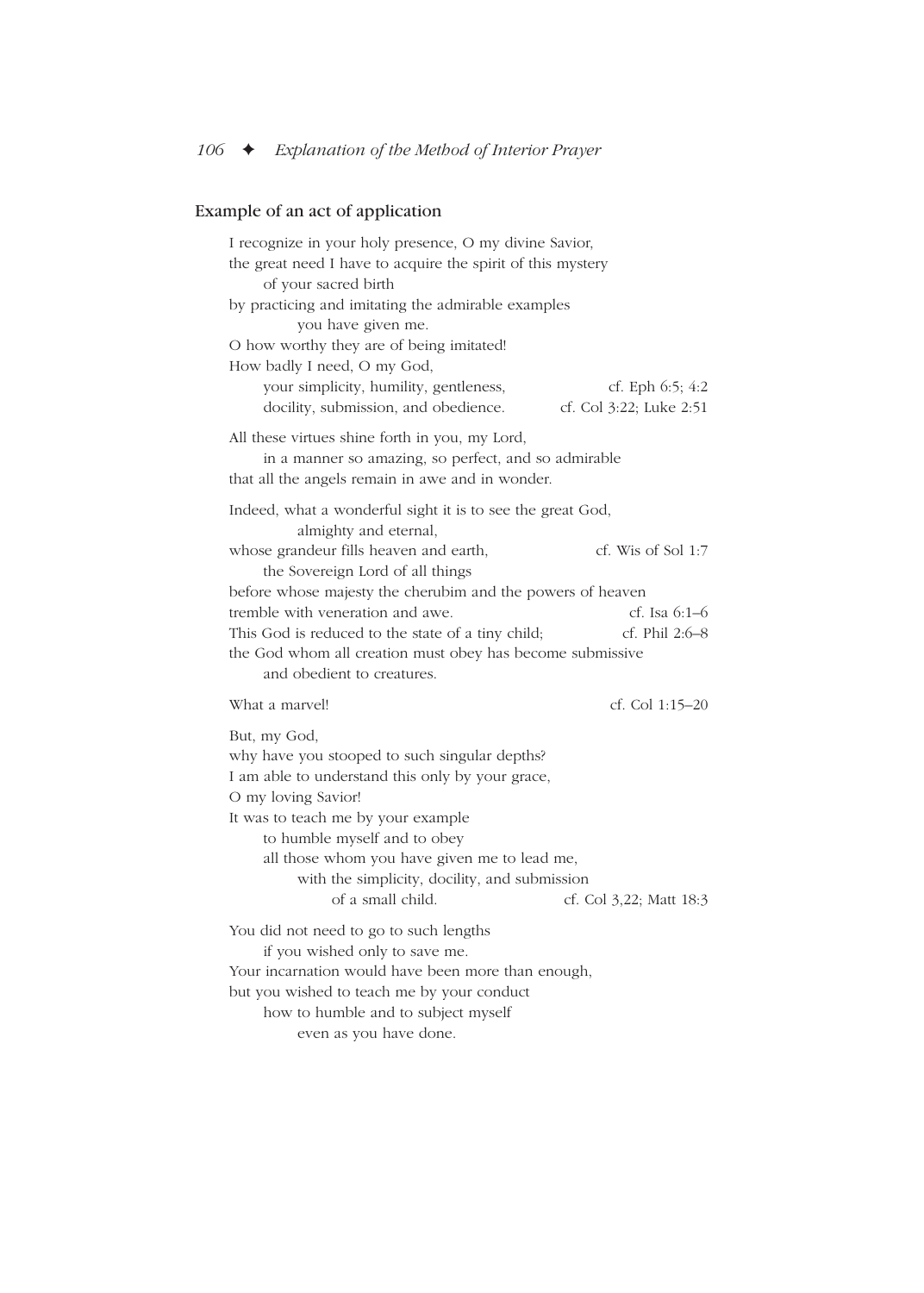| I seem to hear your heavenly Father telling me,<br>while pointing to your adorable person<br>humbled and annihilated under the form of an infant:                                                                                                                                                                                                                                                                                                                                | cf. Phil 2:6-8   |
|----------------------------------------------------------------------------------------------------------------------------------------------------------------------------------------------------------------------------------------------------------------------------------------------------------------------------------------------------------------------------------------------------------------------------------------------------------------------------------|------------------|
| Amen, I say to you,<br>unless you turn<br>and become like children,<br>you will not enter<br>the kingdom of heaven.                                                                                                                                                                                                                                                                                                                                                              | Matt 18:3        |
| O my God, I am convinced of this truth,<br>that if I wish to share in your glory in heaven,<br>I must make myself like you on earth.<br>This is what I am resolved to do<br>with the help of your grace.                                                                                                                                                                                                                                                                         | cf. Rom $8,17$   |
| You teach me by your extreme poverty<br>and by your sufferings<br>to prefer poverty, the world's contempt, and mortification<br>to riches, honors, and pleasures.                                                                                                                                                                                                                                                                                                                | cf. Luke 6:20-26 |
| This I propose to do, after your example.<br>Help me, my God,<br>for without you I can do nothing.                                                                                                                                                                                                                                                                                                                                                                               | cf. John 15:5    |
| During this act of application, we form resolutions,<br>although we can form or renew them during any act whatso-<br>ever.<br>This is what is meant by taking appropriate and special means                                                                                                                                                                                                                                                                                      |                  |
| to conduct ourselves<br>according to the spirit of the mystery.                                                                                                                                                                                                                                                                                                                                                                                                                  |                  |
| The resolutions we make ought to have these three qualities:<br>1) present, so that they are put into effect the same day that<br>they are made;<br>2) particular, so that we propose some definite acts<br>related to the virtues we have observed in the mystery<br>and foresee the occasions<br>when we will strive to put them into practice;<br>3) effective, so that we take care to carry them out<br>when we have the opportunity,<br>without allowing any to slip away. |                  |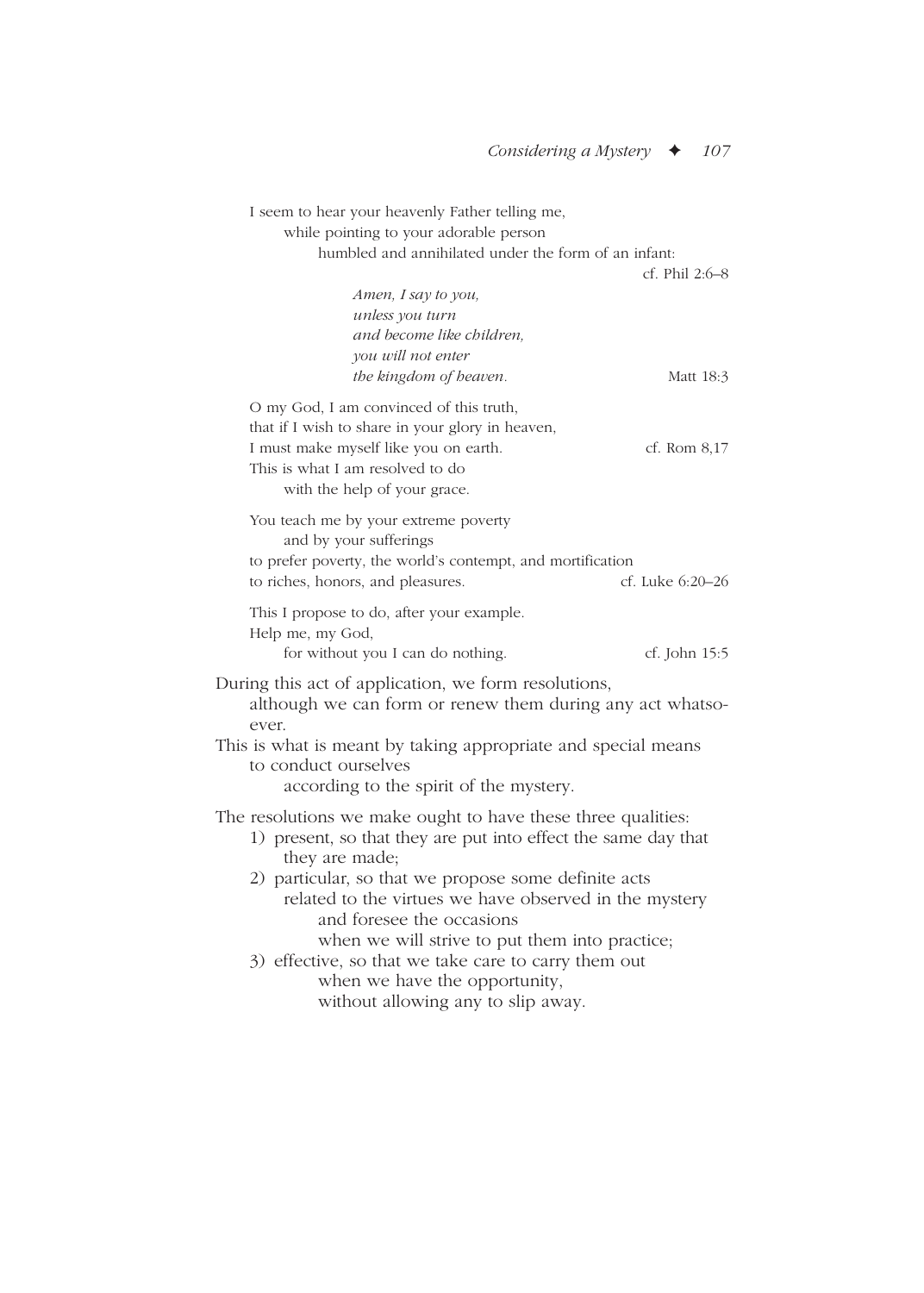## Example of forming resolutions

| My God,<br>to profit by the grace of your holy birth<br>and to imitate the holy examples you gave me,<br>I will today accuse myself of my faults<br>with all possible simplicity.<br>I will obey blindly in all things<br>those under whose authority I am,<br>reflecting on nothing other than that I must obey<br>like our Savior, the child Jesus. | cf. Luke 2:51 |
|-------------------------------------------------------------------------------------------------------------------------------------------------------------------------------------------------------------------------------------------------------------------------------------------------------------------------------------------------------|---------------|
| If I am commanded to do such or such a thing,<br>I fear I would then experience great distaste,<br>but, most holy infant God, for your love<br>and to imitate you,<br>I am resolved to obey.                                                                                                                                                          |               |
| I will give an account of my conscience<br>without dissimulation;<br>I will reveal all that goes on within me,<br>with the simplicity and the candor<br>of a small infant.<br>in your honor, O divine Infant.                                                                                                                                         |               |
| Perhaps today something will be taken away from me or exchanged.<br>It seems that I would be disturbed<br>if I were deprived of certain things.<br>My God, in honor of your poverty,<br>I resign myself to this;<br>if it does happen to me,<br>I will bless you<br>and rejoice over it.                                                              |               |
| It seems to me that I am attached to certain things;<br>I will make this known<br>for your love's sake and in imitation of you,<br>so that they may be taken from me or exchanged<br>if it is thought proper.                                                                                                                                         |               |
| I prefer to be poor and in want of everything<br>in union with you, O my God,<br>rather than to be rich<br>without you.                                                                                                                                                                                                                               |               |
| I will pray that I may be put to the test<br>in all these things to which I am sensitive,<br>and I will reveal what they are.                                                                                                                                                                                                                         |               |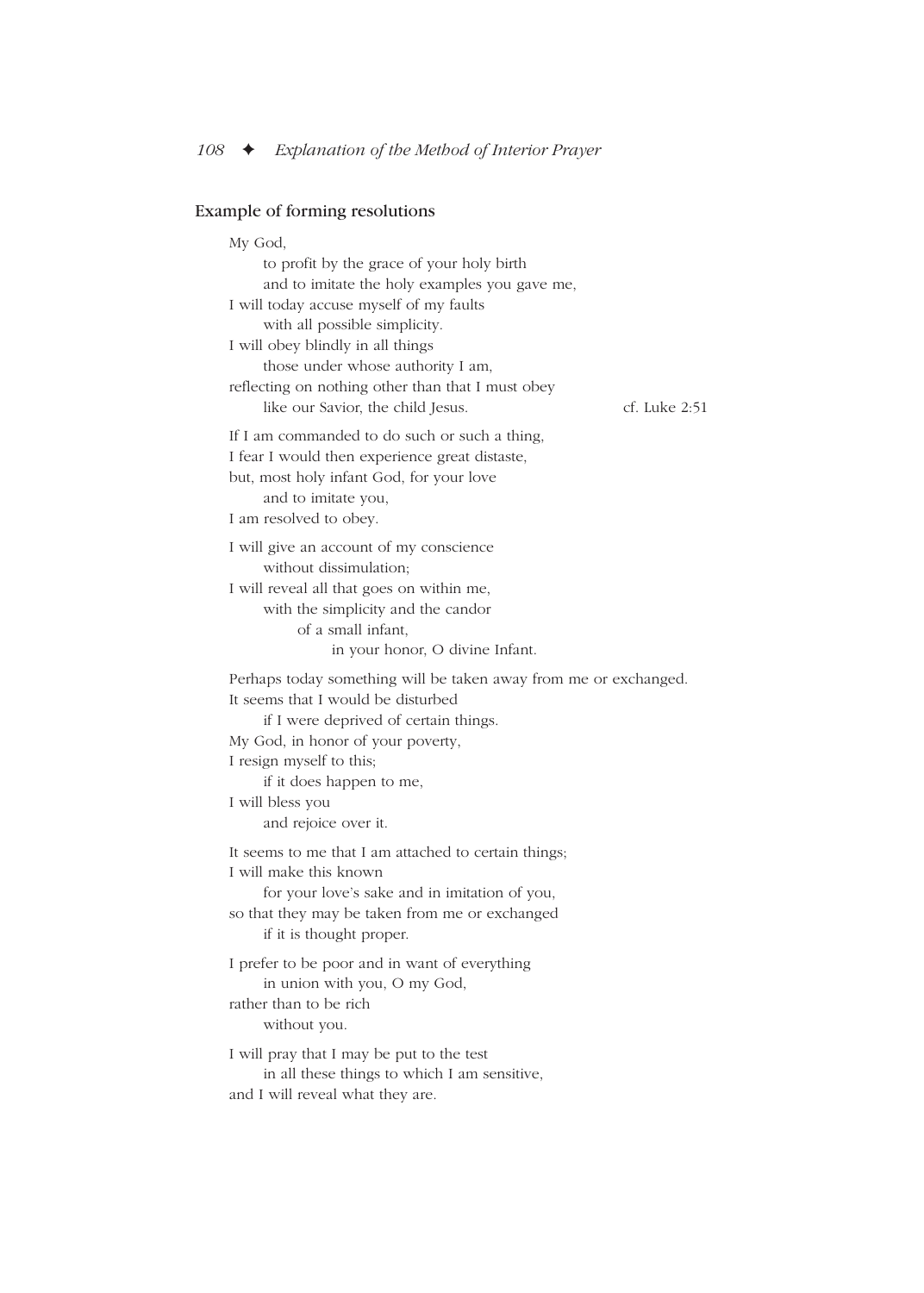Help me by your grace, I beg you, O my loving Savior, to put these resolutions faithfully into practice. To obtain this from your goodness, I propose to cultivate a special devotion to your divine Infancy and to recite the litanies with renewed attention. I will honor you in a special way on the 25th of each month. To encourage myself to become more childlike and to imitate you, I will often think that your heavenly Father is speaking to me and saying: *Amen, I say to you, unless you turn and become like children, you shall not enter the kingdom of heaven.* Matt 18:3

# The Last Three Acts When Considering a Mystery

After the three acts that concern us are made, there are still three:

- 1) an act of union with our Lord,
- 2) an act of petition to God,
- 3) an act of invocation to the saints to whom we have a particular devotion.

## Act of Union with Our Lord

We make an act of union with our Lord by uniting ourselves interiorly with his Spirit in this mystery and with the interior dispositions he had in accomplishing it.

We ask him for a share in this Spirit and in these dispositions and beg him earnestly to give us the grace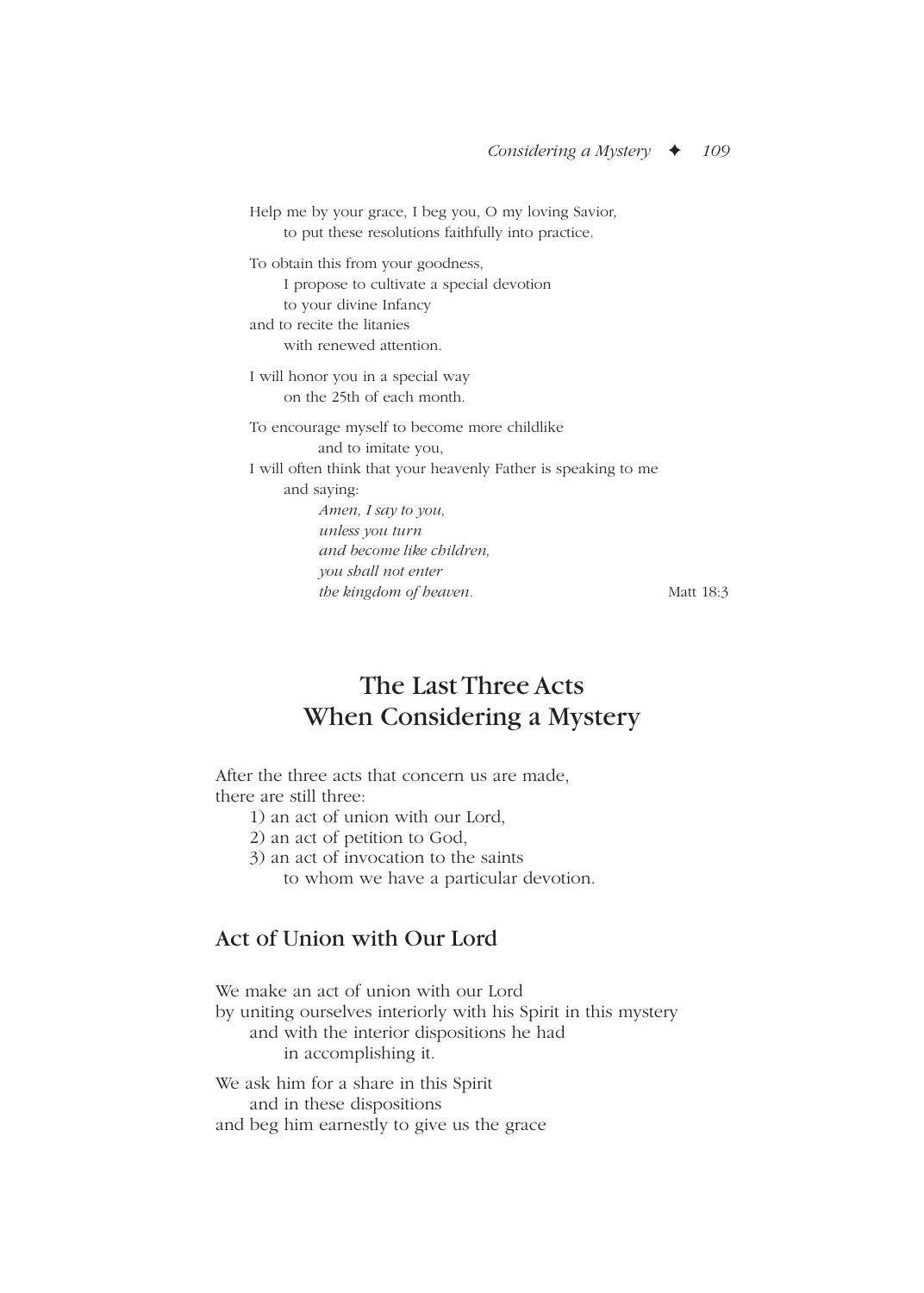to acquire the spirit of this mystery and to practice the virtues of the mystery.

| Our Lord became a child                              | cf. John $3:5-7$ ; 1:12 |
|------------------------------------------------------|-------------------------|
| to merit for us the grace                            |                         |
| to be regenerated in spirit                          | cf. 1 John $3:1-3$      |
| and to become in him children of God                 | cf. Gal 4:5             |
| through adoption and by the grace                    |                         |
| which is in Jesus Christ                             |                         |
| and which he came to bestow on us,                   |                         |
| as Saint John says.                                  | cf. John $1:17$         |
| It is, then, entirely appropriate                    |                         |
| to unite ourselves with Jesus Christ in his birth,   |                         |
| so as to receive and to share his Spirit,            |                         |
| which gives us access to the Father                  | cf. Gal $4:5-6$         |
| as adopted children in the only Son.                 | cf. Rom $8:14-17$       |
| We ask our Lord to unite us to his own dispositions. |                         |

## Examples of an act of union with our Lord

| I unite myself to you, divine Jesus, infant God,                      |               |
|-----------------------------------------------------------------------|---------------|
| with an ardent desire to share in the spirit of your holy infancy,    |               |
| in your dispositions,                                                 |               |
| and in the grace you merited for me                                   |               |
| in the mystery of your holy birth.                                    |               |
| I most humbly beg you, loving child Jesus,                            |               |
| to draw me into your divine heart,                                    |               |
| to impart to me your Holy Spirit,                                     |               |
| and to endow me with the disposition you had                          |               |
| in the stable at Bethlehem,                                           |               |
| lying in the crib on hay and straw                                    | cf. Luke 2:8  |
| or in the arms of your holy mother.                                   |               |
| I earnestly beg you to impart to me the sentiments and the affections |               |
| of humility, docility, submission, and obedience                      |               |
| that you felt toward your heavenly Father,                            | cf. Heb 10:5  |
| and the feelings of your most holy mother                             |               |
| and those of your foster father,                                      |               |
| the great Saint Joseph.                                               | cf. Luke 2:51 |
| By your grace, Lord, may I have those sentiments and dispositions     |               |
| toward those who have a right to my obedience.                        |               |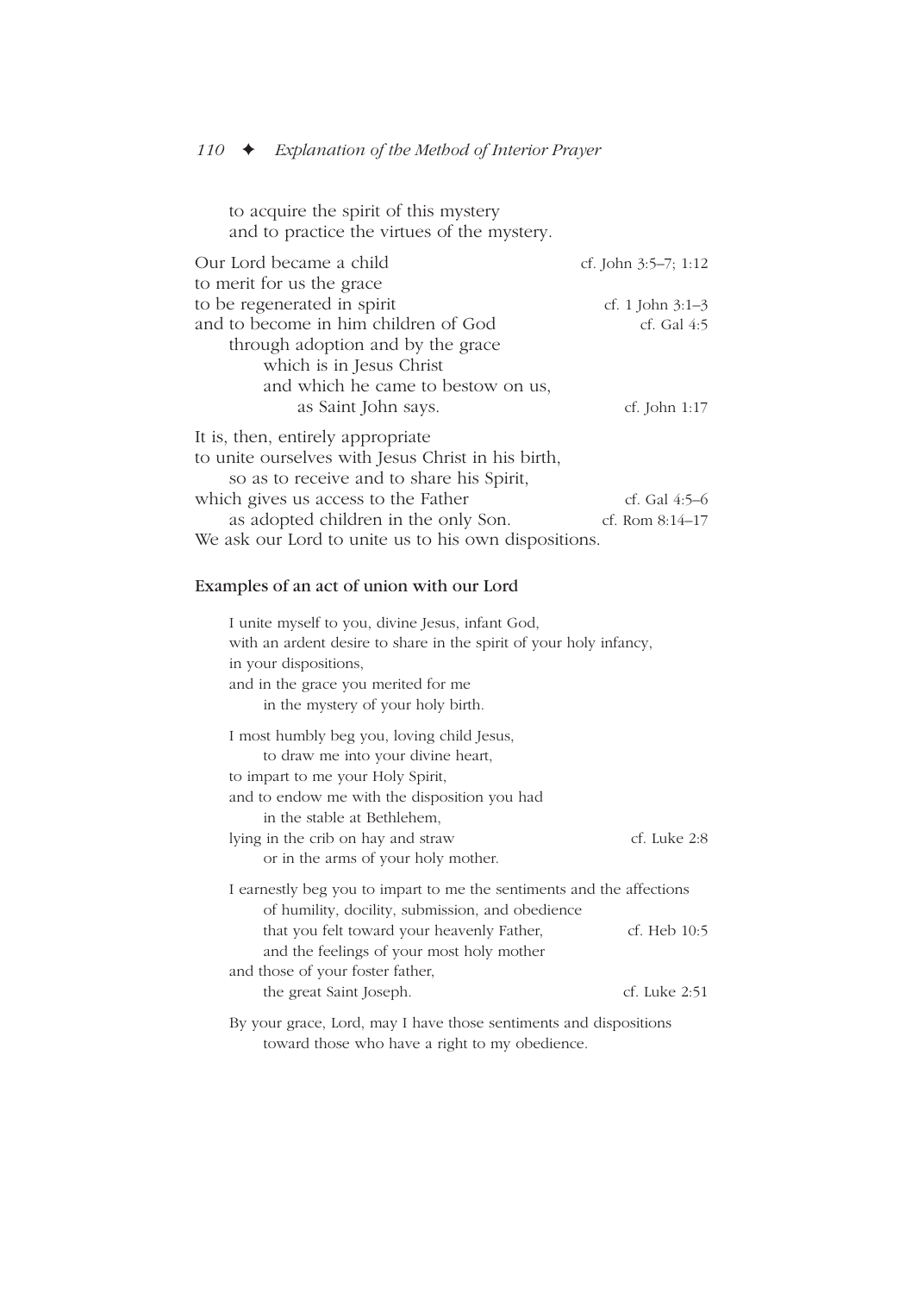| May I even be prepared and disposed to submit with simplicity<br>to all sorts of people<br>in imitation of you.                                                                                                                                                                                                |                                             |
|----------------------------------------------------------------------------------------------------------------------------------------------------------------------------------------------------------------------------------------------------------------------------------------------------------------|---------------------------------------------|
| Grant me, I ask you, Lord,<br>to share fully in your holy sentiments<br>toward poverty, mortification, and suffering.<br>May I love and practice them with views of faith,<br>in union with your Spirit<br>and your own dispositions,<br>and by the action and the effect of your holy grace<br>at work in me. |                                             |
| I promise to cooperate with your grace<br>as far as possible.<br>Be my strong helper, I beg you, my good Savior,<br>because I am so weak.                                                                                                                                                                      |                                             |
| May I become in you a new creature;<br>may I no longer live or act like a sinful child of the human race<br>but, rather, as a child of God,<br>regenerated through you<br>and adopted by the eternal Father. cf. Rom 8:14-17; 6:11-14                                                                          | cf. $2$ Cor $5:17$<br>cf. Rom 6:14; Gal 4:5 |
| Impress your image on me, Lord,<br>as a seal does in wax.<br>May I be in you and you in me<br>in all truth and power.<br>May I not live any longer in myself and of myself                                                                                                                                     | cf. John 15:5                               |
| but in you and by you,<br>so that it may be you who live and act in me.                                                                                                                                                                                                                                        | cf. Gal 2:20                                |
| Give me, Lord, your spirit of childhood<br>to enable me to cry out to God with confidence<br>in union with you,                                                                                                                                                                                                | cf. John 3:34                               |
| Abba, Father!                                                                                                                                                                                                                                                                                                  | Rom 8:15                                    |

# Act of Petition

When this act of union with our Lord in a mystery is properly made in an interior manner and we are interiorly and intimately united with him, we are then well prepared to present ourselves before God with confidence cf. Eph 3:12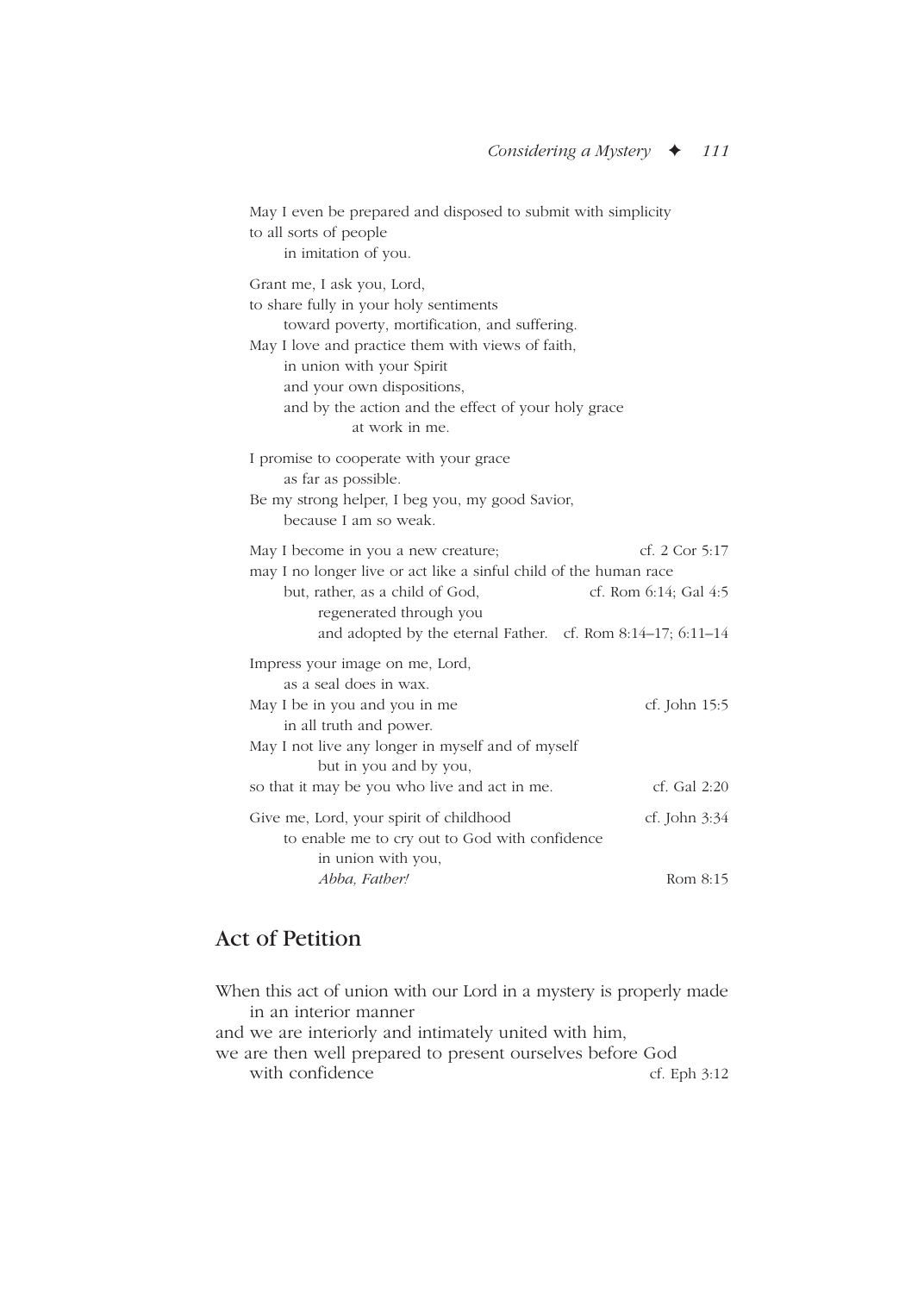and to obtain from him the spirit of the mystery and all the graces our Lord merited for us in that mystery.

This is why the next act refers to the eternal Father. In it we humbly ask for the spirit of the mystery. We confidently beg God to grant it to us through our Lord and in union with him, for it is in him alone and by his Spirit cf. Eph  $3:12$ ; that we ask this and hope to be heard. John 16:64–26; 15:16

### Example of an act of petition

| Eternal Father, Lord of heaven and earth,       | cf. Acts $17:24$ |
|-------------------------------------------------|------------------|
| you showed your goodness to us                  | cf. Matt 11:25   |
| by sending your only Son,                       |                  |
| so that those who believe in him and accept him |                  |
| may not perish                                  | cf. Rom 8:14, 17 |
| but may have eternal life                       |                  |
| by becoming your adopted children               | Gal $4:5$        |
| in Jesus Christ, your Son.                      | cf. John $3:16$  |
|                                                 |                  |

I most humbly beseech you to grant me the spirit of this mystery of the birth of your beloved Son,

who for love of us became an infant.

For the love of him, I beg you

to give me the heart and mind of a child,

so that I may love you

as my true and only Father,

that I may fear and honor you,

and that I may obey you

as a good child obeys its parent.

To this end give me, I beg you, O my God, an abundant outpouring of the Spirit and the grace of your Son.

O my God, renew me in him

in his Spirit and grace. cf. John 3:5–7

Give me a spirit of submission and obedience to you and to those who take your place on earth.

Grant, I beg you, that I may despise

the perishable riches of the earth,

the vain honors of the world,

and the fleeting pleasures of this life  $\qquad \qquad$  cf. Luke 6:24–26 because they bring with them eternal woe

and because your Son, who turned away from them all,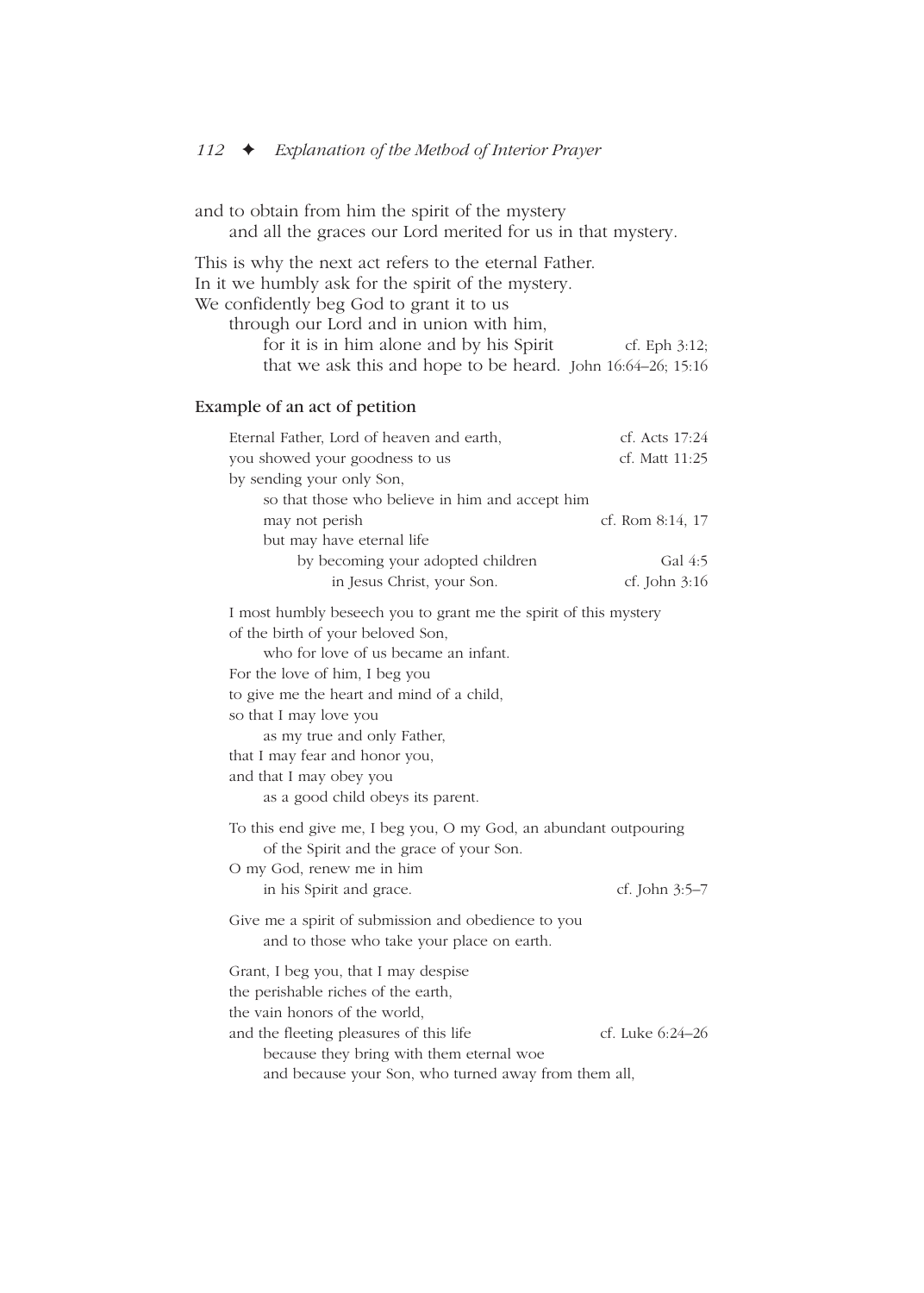has taught me to seek other benefits more befitting my dignity as a child of God, which he came to bestow upon me. Following his example, O Lord, may I embrace poverty, contempt, and suffering in this life as a means of procuring eternal happiness. cf. Luke 6:24–26 I earnestly beg you, O my Father and my God, to grant me this in union with and through our Lord, ef. Eph 3:12 in whom alone and by whose spirit I dare ask and hope to obtain it from your goodness. It is impossible, says Saint Paul, that giving us your Son, who is your truly beloved, you would refuse to give us in him and through him all that is good. cf. Rom 8:32

## Act of Invocation of the Saints

The last act of this part is an act of invocation of the saints to whom we have a special devotion. It is most advantageous to pray to the saints and to ask them to help us by their intercession, for, as one saint has said, God often grants to their prayers what he refuses to ours because of the imperfections so often found in ours. When the act of union with our Lord has been well made, we feel confident that we will obtain from the eternal Father whatever we ask cf. Eph 3:12; Luke 11:13 in the name of the Father's most dear Son and in union with him.  $C_1$  of John 15:16; 16:24–25 Yet, because we cannot be sure of having made this act of union and the act of petition with the required perfection, we do well to have recourse to the saints.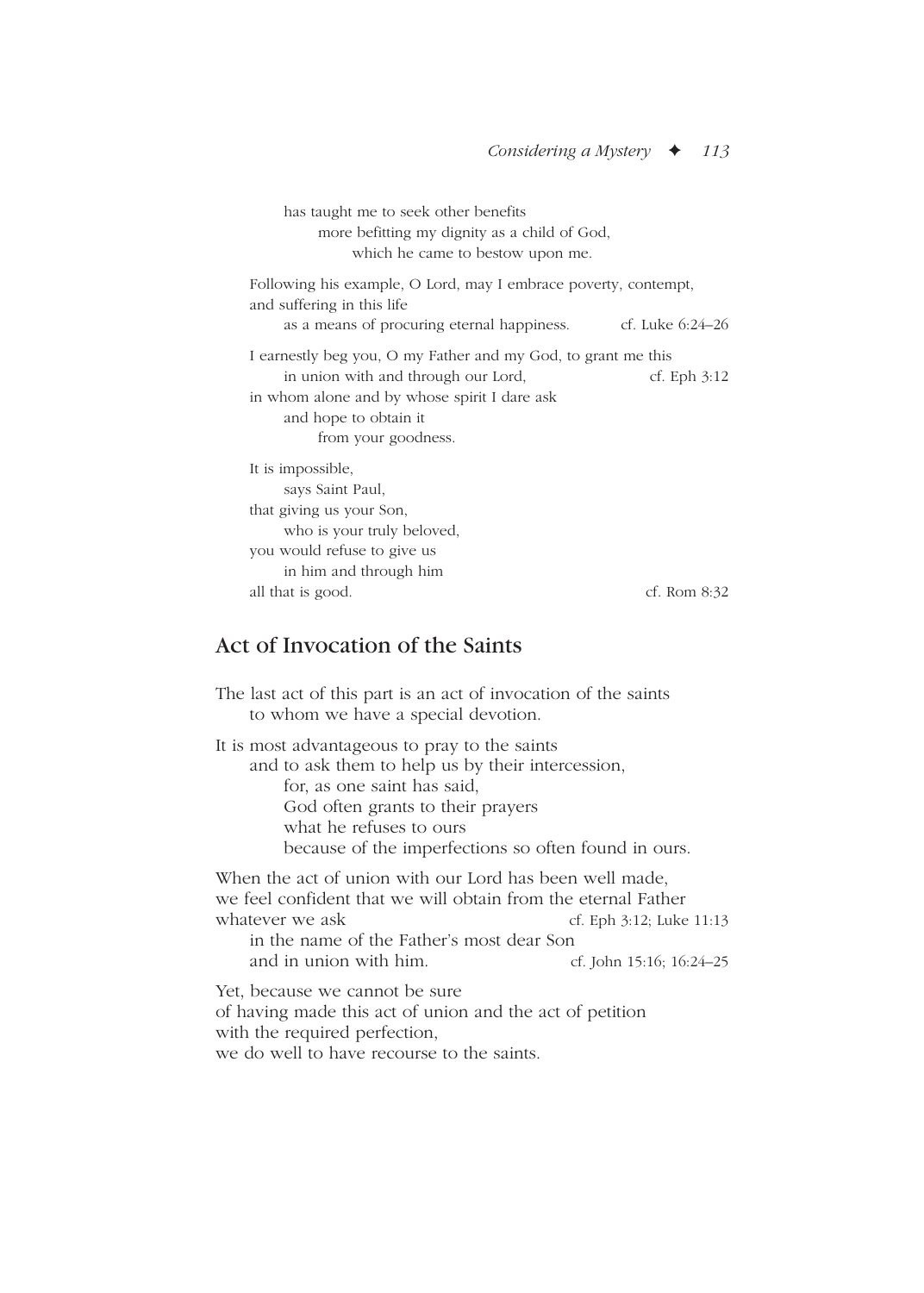Because they are God's friends, their prayers and intercession are always agreeable to God and may obtain for us what we seek; besides, as the Church observes, the superabundant merits of the saints are a great help to us in the sight of God. We make an act of invocation of the saints to whom we have a special devotion, particularly those who were present at the mystery that we have been considering or who took part in it, by asking them to plead for us before God and to ask for us the spirit of the mystery. In doing so, we prove to them the great confidence we have in their intercession. The Most Blessed Virgin is always to be invoked first, even though she may not have actually taken part in the mystery that we are considering, because she is our Mother, our Advocate, and our Mediatrix before her Son, because she loves us, because she has great power before God, and because she desires our welfare more than any other saint. Saint Joseph is also to be invoked as the Patron and Protector of our Society, because he has such great influence with God. In the same way, our holy guardian angel and our holy patrons of baptism and religious profession will take an interest in us in a special way, because we have been placed under their special protection and recommended to their care by God. In the mystery of our Lord's nativity the Most Blessed Virgin took part by bringing him into the world. cf. Luke 2:7 Saint Joseph cared for him as his foster father. cf. Luke 3:23; 4:22 The angels were present and adored him, glorifying God and revealing Christ's birth to the shepherds, who then came to worship him.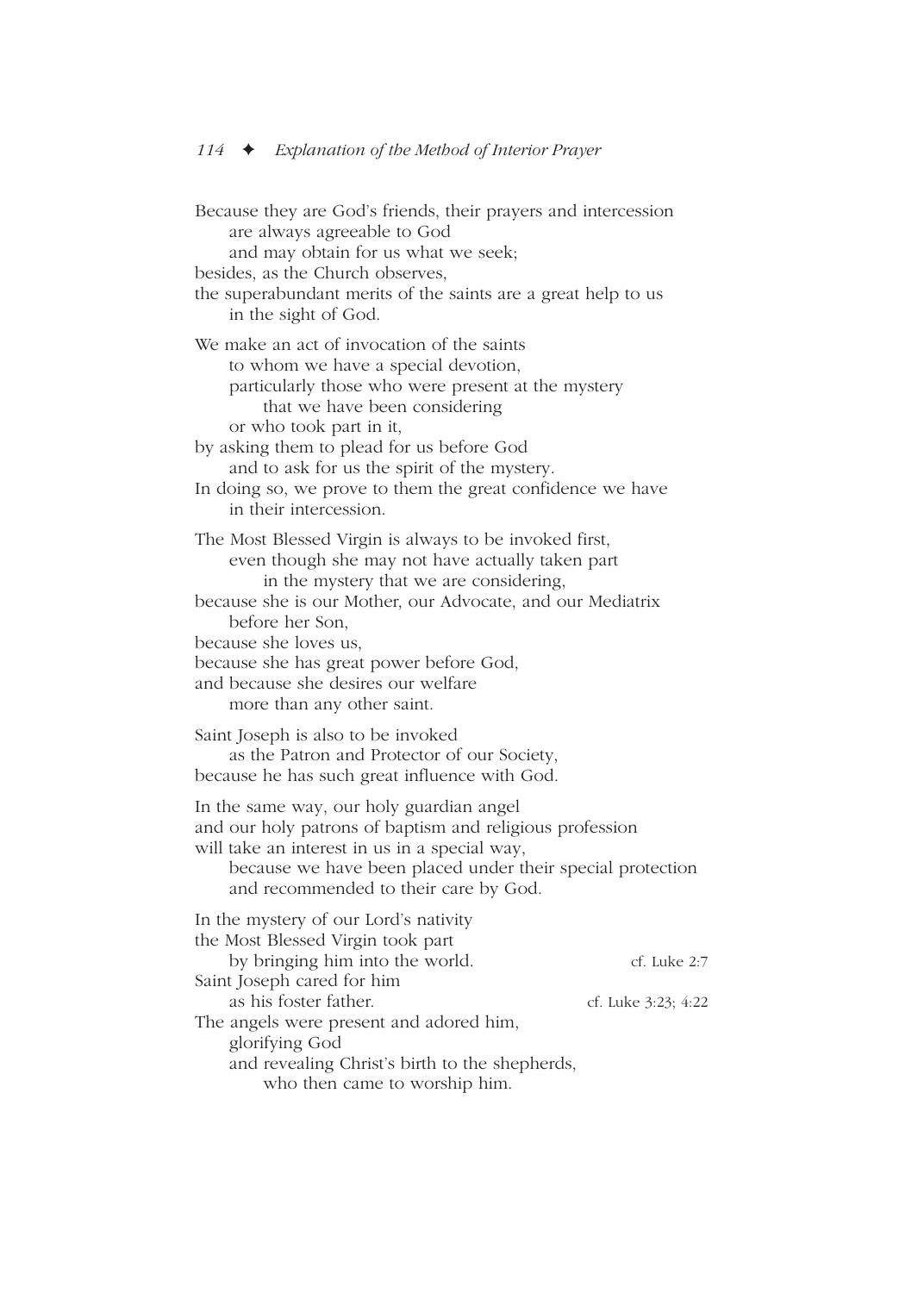## Example of an act of invocation

| Most Blessed Virgin, most worthy Mother of God,          |
|----------------------------------------------------------|
| I very humbly beg you,                                   |
| by the infinite dignity which is yours                   |
| as the mother of the Messiah, the true God,              |
| grant me your powerful protection                        |
| in the sight of your beloved Son and his eternal Father, |
| so that I may receive the spirit of this mystery.        |
| I beg this of you by reason of your cooperation          |
| in the sacred mystery of his nativity,                   |
| because while yet a virgin you gave him birth.           |
| I have great confidence                                  |
| that your motherly solicitude will grant me this favor   |
| and that out of regard for you,                          |
| God will bestow all things on me                         |
| in the abundance of the divine mercy.                    |

### Invocation of Saint Joseph

| Great Saint Joseph, my glorious and very loving father,                                                                                                                            |                                |
|------------------------------------------------------------------------------------------------------------------------------------------------------------------------------------|--------------------------------|
| I beg of you very humbly                                                                                                                                                           |                                |
| to join your prayers to those of the Most Blessed Virgin,                                                                                                                          |                                |
| your most dear spouse and my exalted queen,                                                                                                                                        | cf. Luke 1:27                  |
| and to pray to our Lord and to his heavenly Father                                                                                                                                 |                                |
| to grant me the spirit of this mystery of salvation                                                                                                                                |                                |
| in all the fullness which,                                                                                                                                                         |                                |
| by God's grace and mercy,                                                                                                                                                          |                                |
| I am capable of receiving.                                                                                                                                                         | cf. Eph $1:1-23$               |
| I beg this of you by reason of that most tender and respectful love<br>with which you received in your arms the incarnate Word,<br>the Son of God made man,<br>as your foster Son. | cf. John 1:14; Luke 3:24; 4:22 |
|                                                                                                                                                                                    |                                |

I have great confidence that God will grant me everything that you will ask for me, and I will remain eternally grateful to you and to your holy spouse for all these favors.

## Invocation of the holy angels and the shepherds

Holy angels of God, you were present at the birth of the infant Jesus to adore him and to pay him homage.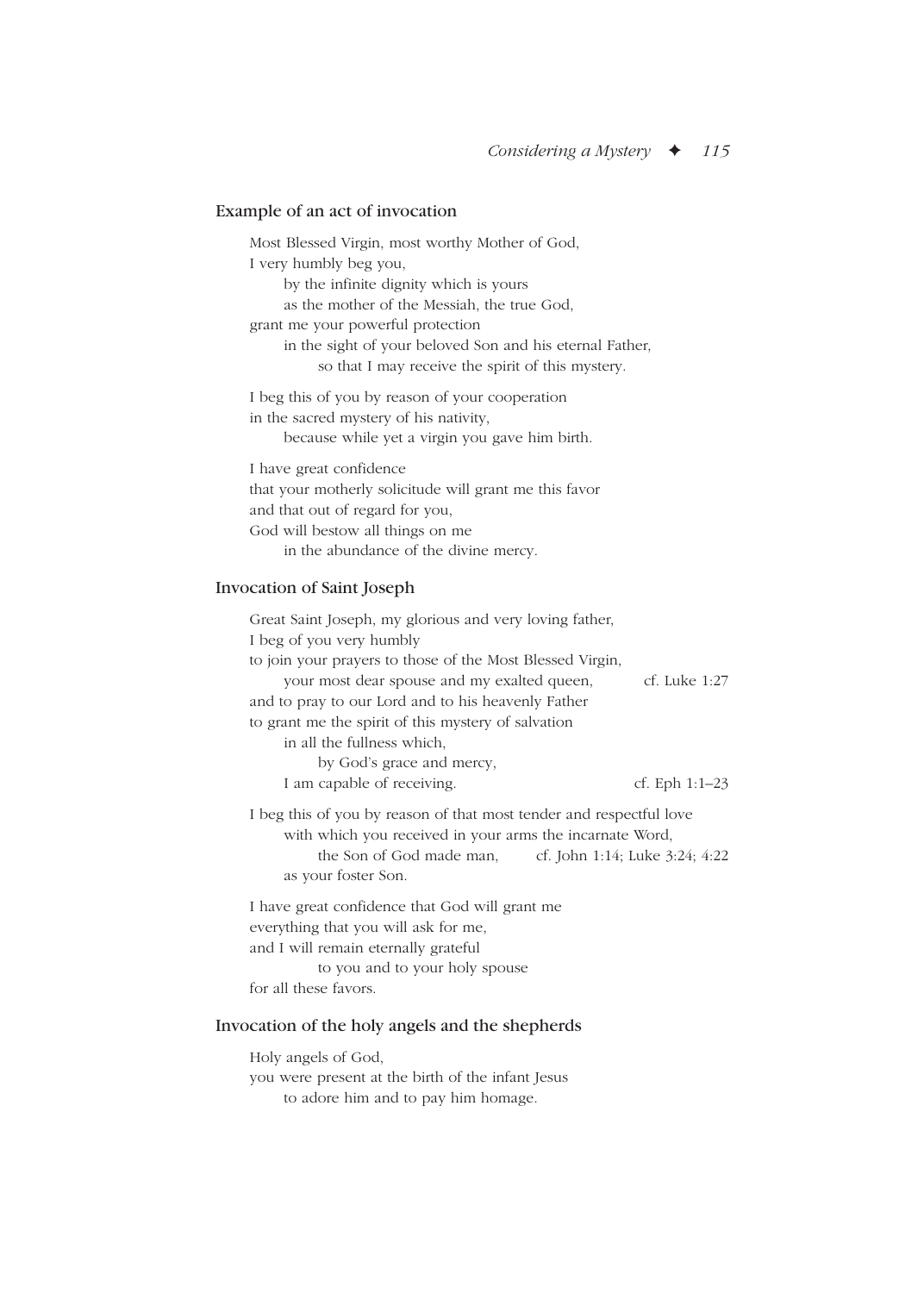| I beg of you,                                                  |                     |
|----------------------------------------------------------------|---------------------|
| by reason of the joy with which you gave glory to God on high  |                     |
| and to the incarnate Son                                       | $cf.$ Luke $2:14$   |
| and with which you invited the shepherds to go                 |                     |
| and pay him their due homage                                   |                     |
| when you announced to them the good news of his blessed birth, |                     |
| to ask God and the beloved Son                                 | cf. Matt 3:17; 17:5 |
| to grant me the favor of sharing in the spirit                 |                     |
| and the grace of this mystery,                                 |                     |
| according to the greatness of their mercies.                   | cf. Eph $1:1-23$    |
| Holy shepherds, you were privileged                            |                     |
| to be the first to see the Savior of the world,                |                     |
| to witness his admirable virtues,                              |                     |
| and to enjoy the peace and the grace                           |                     |
| that he came on earth to bring                                 |                     |
| to those of goodwill.                                          | cf. Luke 2:14–17    |
| I beg you, pray to our Lord to grant me in his mercy           |                     |
| a share in this peace and in that grace,                       |                     |
| so that with their help I may come to share                    |                     |
| in the spirit of this mystery                                  |                     |
| and to practice the virtues                                    |                     |
| of which this divine Savior has given me the example.          |                     |

### Invocation of our guardian angels, patron saints, and others

Holy angel of God, my very loving guardian, and you, great saints N. . . , my glorious patrons, I beg you by the concern you have for me and by the love you have for God and for the Son, Jesus Christ, our loving Savior, to intercede with the divine goodness to obtain for me the spirit of this mystery and the grace to put faithfully into practice the resolutions that I made. I have great confidence in your love and in your intercessions, for I look upon you and honor you as my protectors in God's sight.

Of all of you, O blessed angels and saints of God, I beg the same favor for the love of God and the salvation of my soul.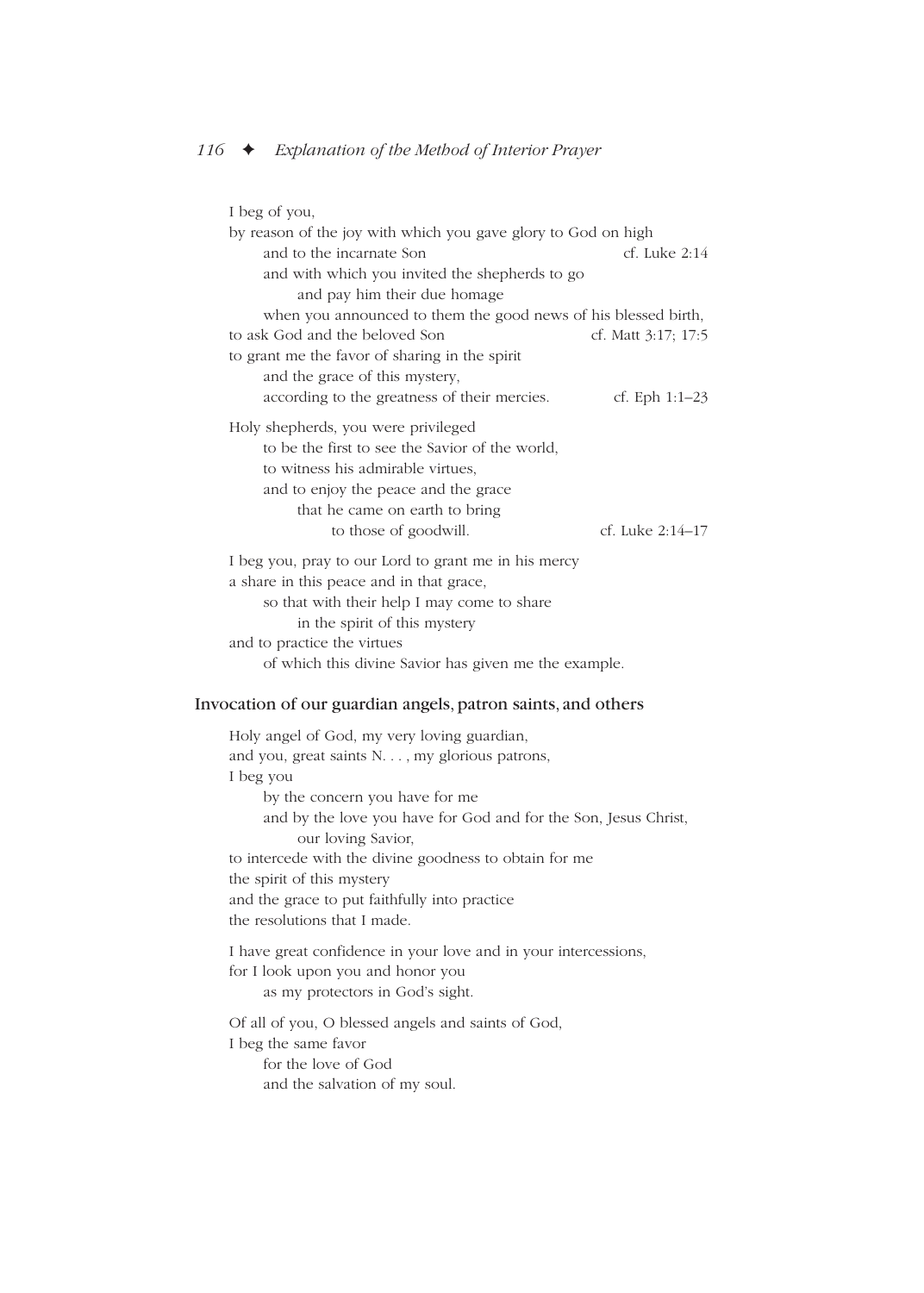# Considering a Particular Virtue

We may also apply ourselves in the second part of interior prayer to the consideration of a particular virtue and make it the subject of our meditation. We call virtues the holy actions, sentiments, dispositions, and affections contrary to vices and sins. For example, chastity is opposed to impurity; humility, to pride; penance, to sensuality, and so on. By his example and by his words, our Lord taught us the practice of virtue as something necessary for salvation. This made him say that he is the way,  $\qquad \qquad$  cf. John 14:6 because by practicing these virtues we walk forward on the path to heaven and arrive at true, eternal, and blessed life, ef. John 8:12 a life that makes angels and human beings infinitely happy. Our Lord communicates this life to us by the gift of his grace in this world and of his glory in the next. We merit to share in this blessed life to the degree we have practiced virtue. We begin by convincing ourselves interiorly of the necessity of the virtue that we are considering.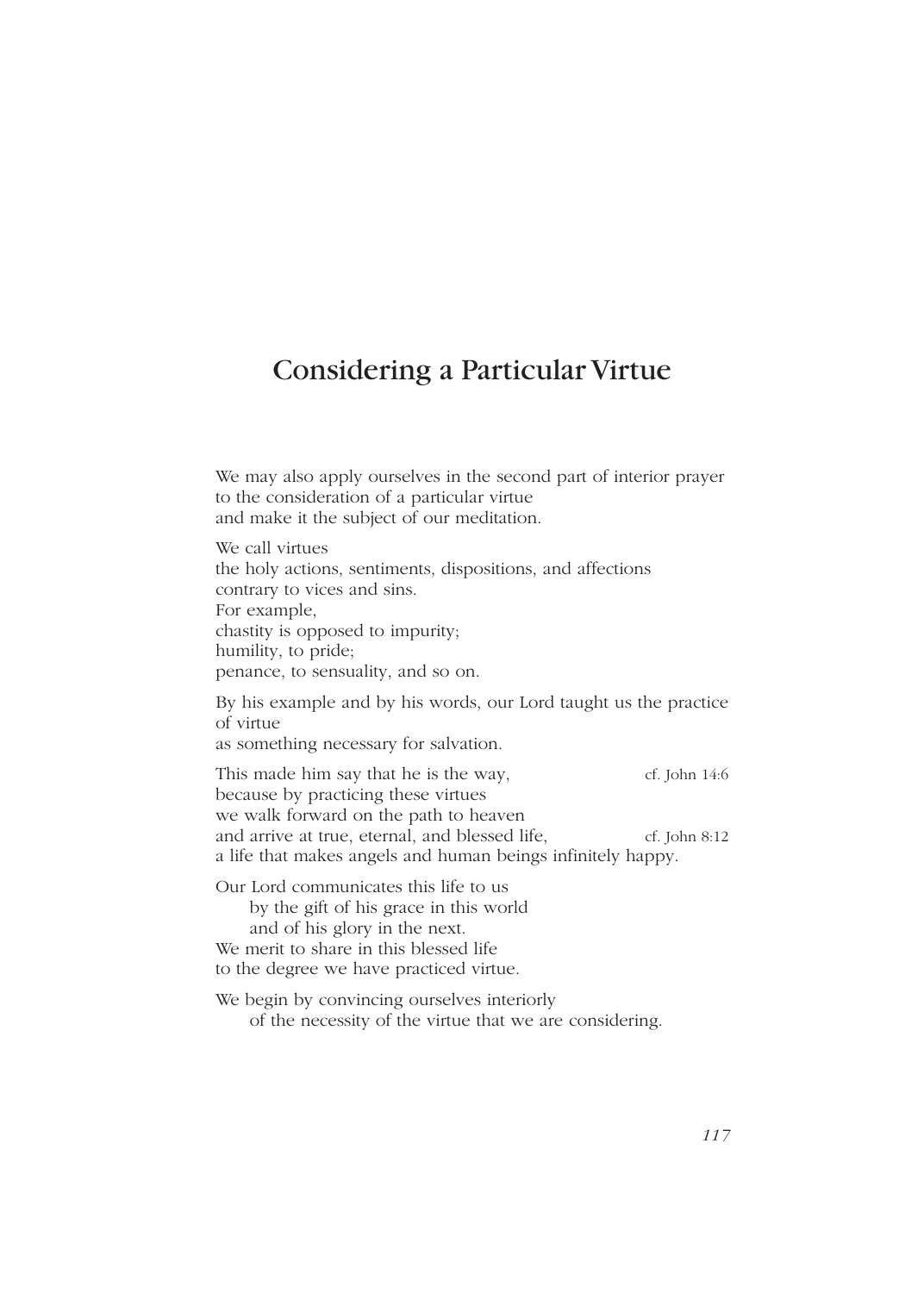| This we can do in two ways.<br>The first way is to recall to mind<br>by a conviction of faith<br>a passage of Holy Scripture<br>that speaks of the virtue.                                                                                                      |               |
|-----------------------------------------------------------------------------------------------------------------------------------------------------------------------------------------------------------------------------------------------------------------|---------------|
| For instance, to convince ourselves of the need for humility,<br>we can recall to mind the words of Saint James,<br>God resists the proud<br>but gives grace to the humble.                                                                                     | cf. James 4:6 |
| Then we remain in a sentiment of interior respect,<br>concentrating on the thought of the virtue<br>taught us in this passage.                                                                                                                                  |               |
| The second way to convince ourselves of the need for this virtue<br>is to make some reflections on the virtue,<br>based on what Holy Scripture says of the virtue,<br>especially in the New Testament,<br>that persuade the mind of our need to practice it.    |               |
| We might, for instance, make this reflection on humility:<br>O my God, what a dreadful misfortune it is to be proud,<br>for you resist such people<br>and show yourself their enemy.                                                                            | cf. James 4:6 |
| Or again,<br>Lord, how happy are the humble,<br>for it is to such that you grant your grace.                                                                                                                                                                    | cf. James 4:6 |
| Or again,<br>My God, you are the friend of the humble.<br>How strongly this should incite me also<br>to become humble.                                                                                                                                          |               |
| Having thus based ourselves firmly on faith,<br>we proceed to make the nine acts of the second part,<br>which we apply to the virtue<br>on which we are making interior prayer<br>and which we consider our Lord<br>as teaching to us by his words and example. |               |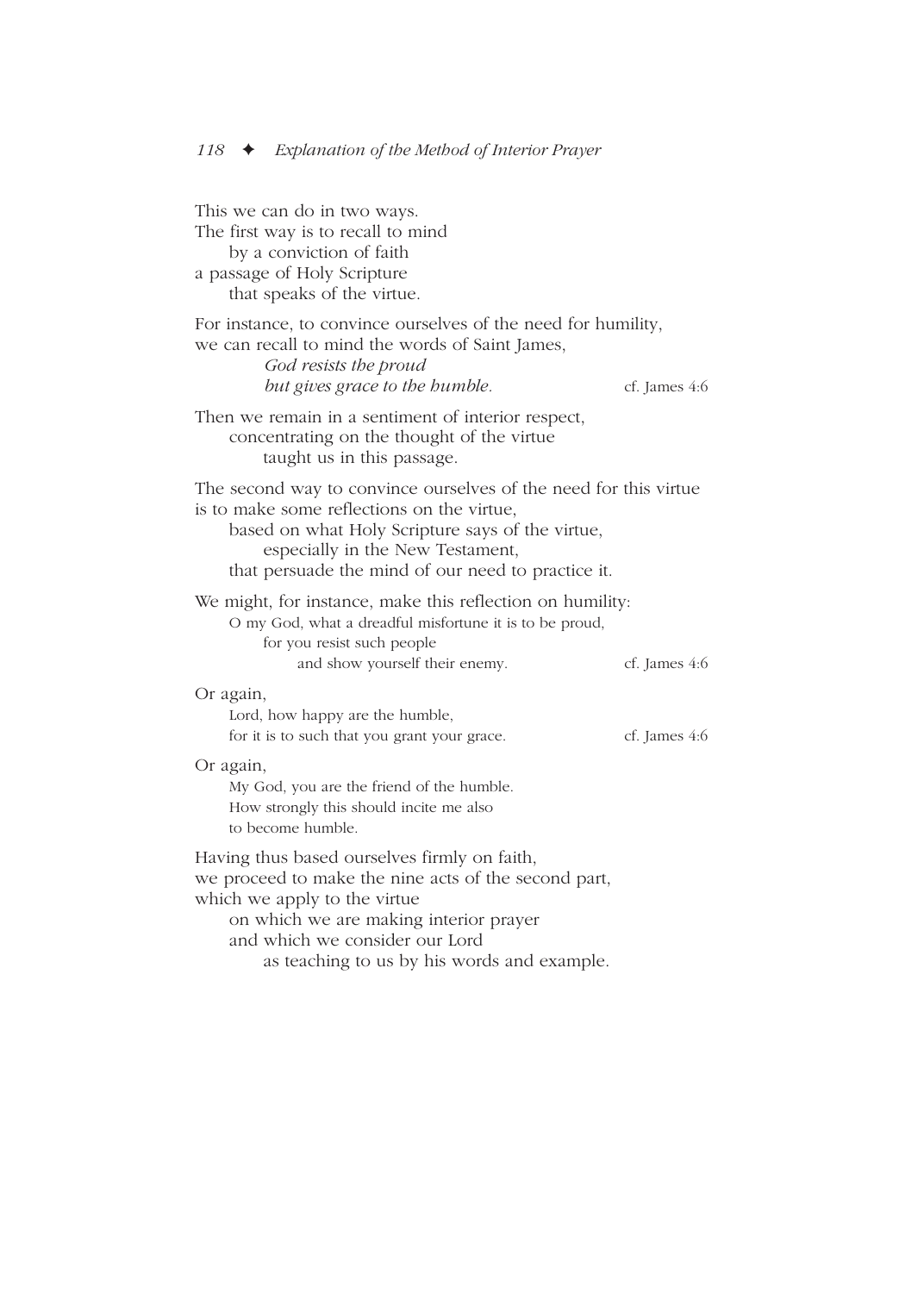# The Three Acts That Refer to Our Lord

The three acts that refer to our Lord are:

- 1) an act of faith,
- 2) an act of adoration,
- 3) an act of thanksgiving.

## Act of Faith

We can make an act of faith on the virtue by believing firmly that our Lord taught us this virtue and practiced it. To convince ourselves more firmly of this truth, we must call to mind a passage of the New Testament.

### Example of an act of faith on the virtue of humility, considering our Lord teaching it to us by his words

My Savior Jesus Christ, I believe with all my heart that you taught us the virtue of humility when you said, *Learn from me, for I am meek and humble of heart, and you will find rest for yourselves.* Matt 11:29 After making this act, we can dwell on it by multiple and continued reflections,

by a few short reflections filled with faith and based on some passage of Holy Scripture on which we dwell for a considerable time, or by simple attention to our Lord, who teaches or practices the virtue.

All this has been explained above in the first part, when dealing with the manner of keeping ourselves in the holy presence of God, and in the explanation in the following section.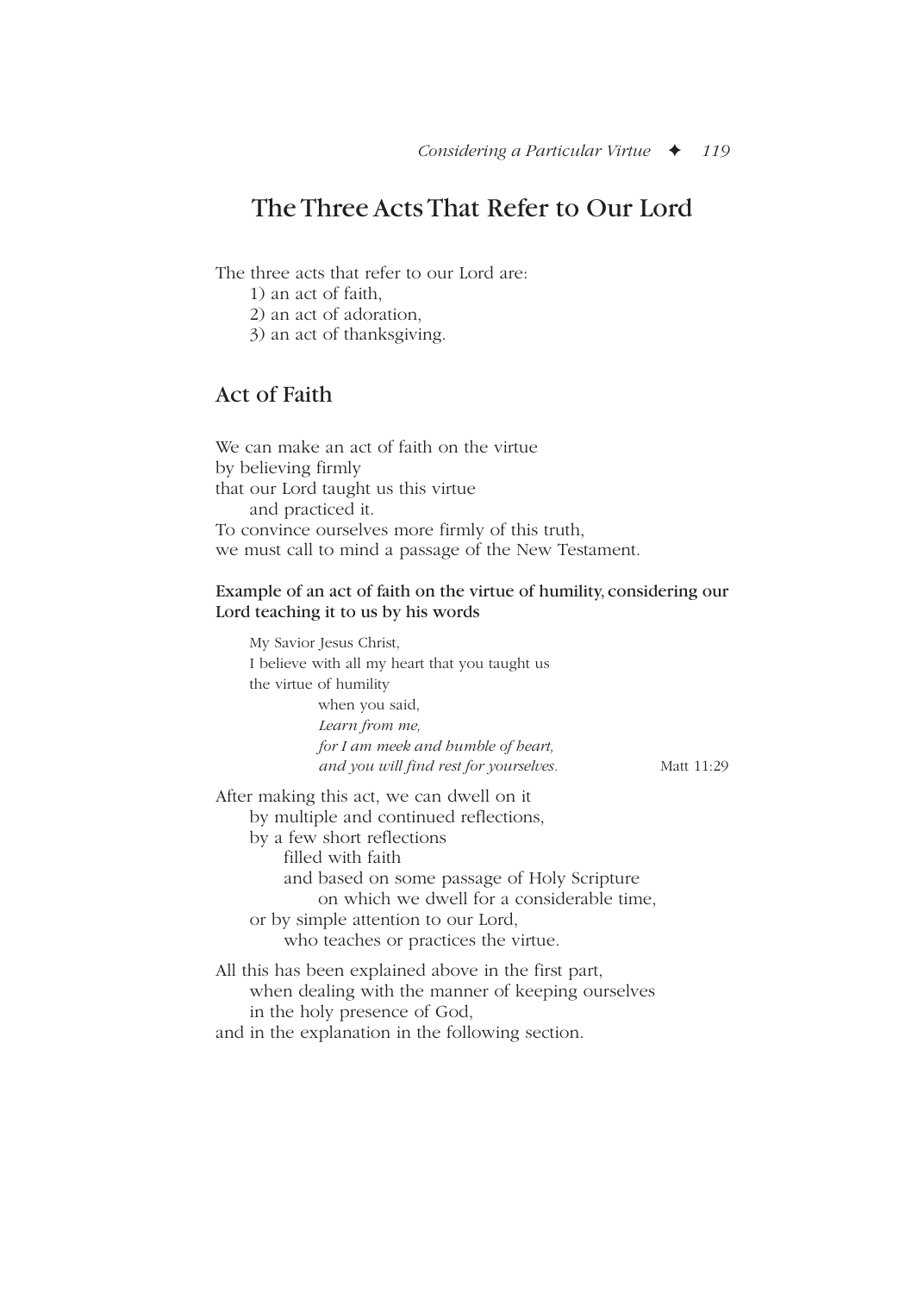## Consideration by Multiple Reflections

| My divine Master,                                                                                                                                                                                                              |                                  |
|--------------------------------------------------------------------------------------------------------------------------------------------------------------------------------------------------------------------------------|----------------------------------|
| you command me to learn from you<br>how to be meek and humble of heart,<br>to humble myself, to humble myself voluntarily<br>before God and before mortals.                                                                    | cf. Matt 11:29<br>cf. Matt 23:12 |
| You do not command me to learn from you<br>how to work miracles.<br>how to raise the dead, and so on,<br>because such things are not necessary<br>in order to be agreeable to you.                                             |                                  |
| But it is absolutely necessary for me to be humble.<br>This is what I must learn from you,<br>who were infinitely humble<br>although you were Lord of Lords<br>and King of Kings.                                              |                                  |
| You teach me that if I exalt myself,<br>I will be brought low and humbled,<br>that if I do not receive the Kingdom of God<br>like a little child,                                                                              | cf. Matt 23:12                   |
| I will never enter it;<br>that if I want to be first,<br>I will remain last<br>as a punishment for my pride.                                                                                                                   | cf. Luke 18:17<br>cf. Luke 13:30 |
| This is what happened to the rebellious angels,<br>who because they sought to exalt themselves,<br>became the last and most miserable of all creatures.<br>If I try to exalt myself like them,<br>I will be humbled like them. | cf. Rev 12:8                     |
| I must, then, learn from you to be humble of heart<br>if I wish to avoid so great a misfortune.                                                                                                                                | cf. Matt 11:29                   |
| This is what I propose to do<br>with the help of your holy grace,<br>and I beg you most humbly<br>to grant me that grace.                                                                                                      |                                  |

### Example of an act of faith by considering the advantages of humility

What a great advantage it is to humble myself with all my heart for love of you, O my God!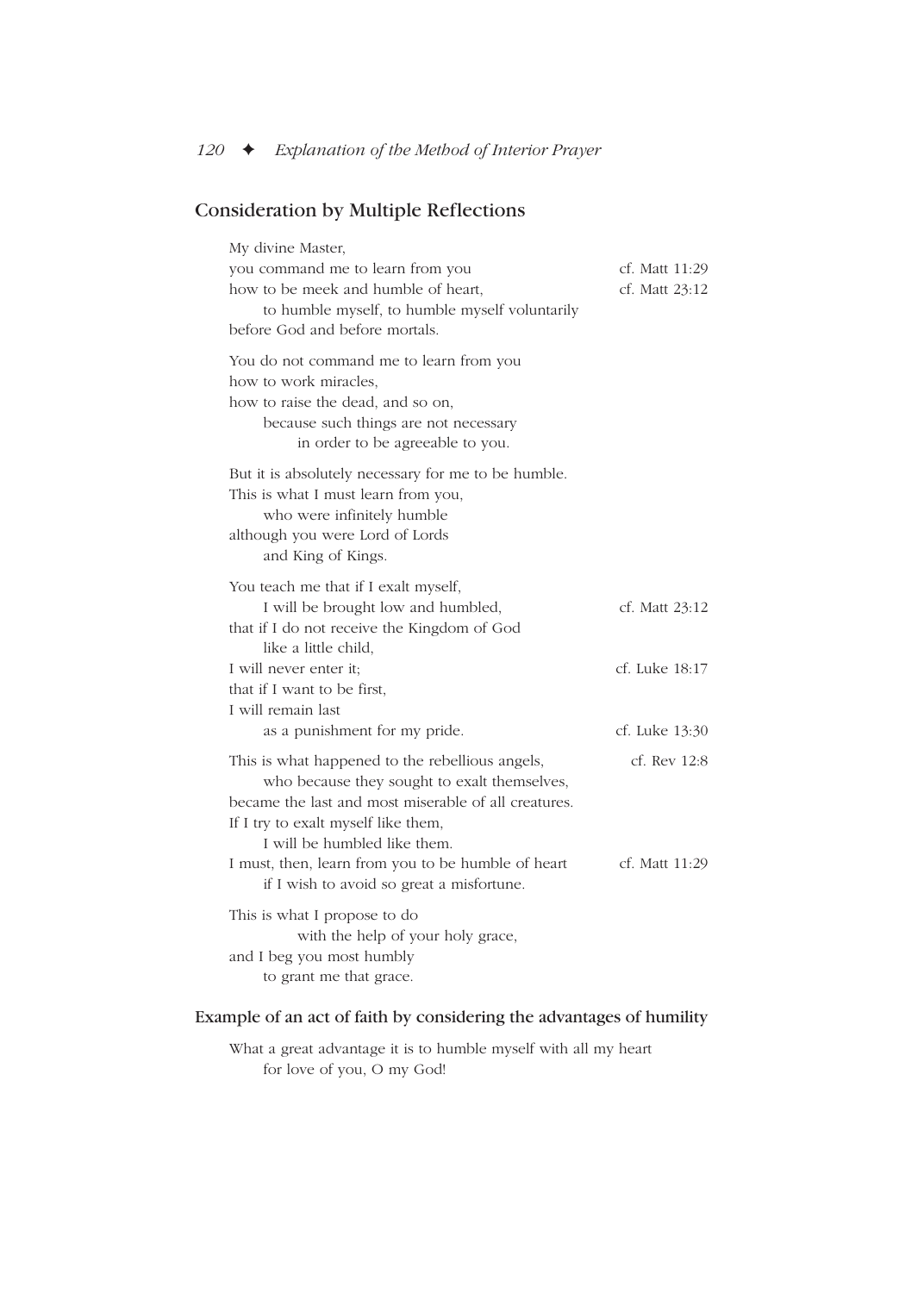| We enjoy peace and tranquility of soul,<br>just as you teach us.                                                                                                                                                                                                                                      | cf. Matt 11:29                   |
|-------------------------------------------------------------------------------------------------------------------------------------------------------------------------------------------------------------------------------------------------------------------------------------------------------|----------------------------------|
| You give your grace to the humble,<br>and you give it most abundantly<br>to the humblest of all.                                                                                                                                                                                                      | cf. James 4:6                    |
| You love the humble;<br>you console them in their afflictions;<br>you protect them in danger;<br>you deliver them in times of peril;<br>you save them<br>and lead them to glory<br>for all eternity.                                                                                                  | cf. Ps 116:6; 76:10; 5:12; 73:23 |
| I beg of you, O Lord, teach me<br>by the interior light of your Holy Spirit<br>to put this precious lesson into practice.<br>I wish to learn it from you,<br>whatever price it may cost my pride.                                                                                                     | cf. Matt 11:29                   |
| I resolve to humble myself constantly and resolutely<br>and to annihilate myself, if such were possible,<br>so as to draw down upon myself your grace and your Holy Spirit,<br>who abides only with the humble,<br>and so as to merit your love,<br>which is all I desire<br>in time and in eternity. | cf. Is $11:2$ ; $57:15$ ; $66:2$ |
| Help me, I beg you, my divine Savior,<br>with your holy grace,<br>without which I can do nothing.                                                                                                                                                                                                     | cf. John 15:5                    |

## Consideration by Few but Prolonged Reflections

We can dwell on this same act of faith by considerations mingled with few but prolonged reflections by recalling to mind the passage of Holy Scripture in which our Lord says, *Everyone who exalts himself will be humbled, and the one who humbles himself will be exalted,* in Saint Luke 18:14.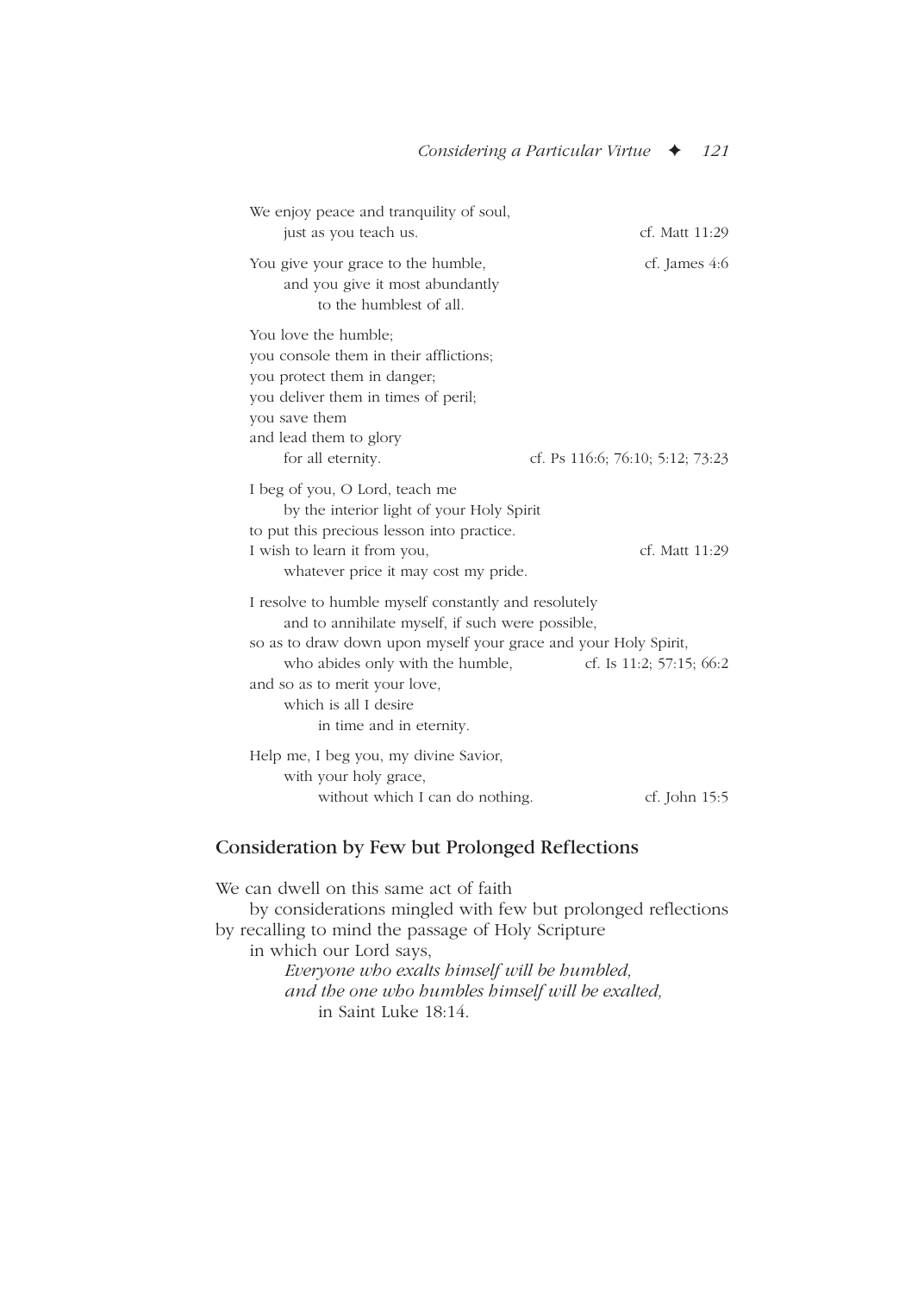We might then make a brief reflection to help impress this thought on our mind and to penetrate our heart with the value and the necessity of practicing the virtue of humility. Example I need to humble myself with all my heart, O my God, if I do not wish to be humbled and brought down to hell. Then we remain interiorly attentive to this thought for as long as we can. When we are no longer able to dwell on the passage by fixing our minds on this reflection, we try another one that is also related to the topic and that will remind us of it again and make it possible for us to apply ourselves to the passage with renewed affection. Another example What a great advantage it is to humble myself for the love of you, O my God. This is how I can be raised up to enjoy a share in your glory in heaven. cf. Rom 8:7 This manner of dwelling for a long time on a virtue by using a passage that awakens our faith produces this additional good effect: the mind becomes convinced of the necessity and the advantages of the virtue, and the heart is moved by the desire to acquire it and to practice it. Thus, we can by various reflections dwell for a long time on a single passage, which contributes much to make us relish the virtue

## and the word of God that teaches it to us.

## Consideration by Simple Attention

We can, finally, dwell on a virtue by simple attention, merely keeping ourselves in the presence of our Lord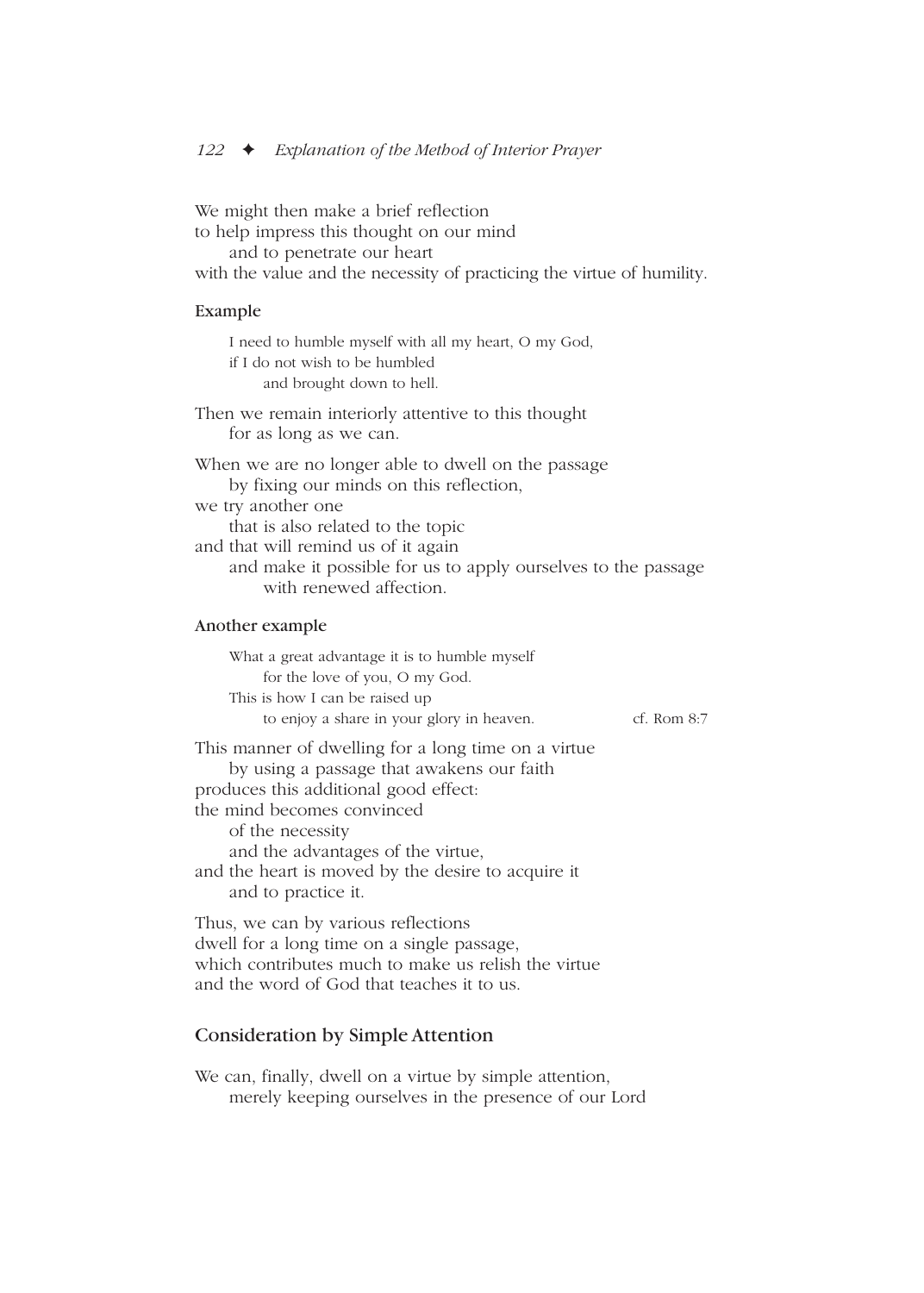and considering him teaching us this virtue by word and example and by practicing it.

In this sentiment of adoration before him, we keep ourselves thus interiorly disposed, without discourse or reasoning but by attention that is simple, respectful, affectionate, and as vivid as possible. We do this for a longer or shorter time. as we feel ourselves inclined and drawn to the virtue. The benefit produced by this type of interior prayer, when we engage in it in union with God, is to draw our soul tenderly and gently to practice the virtue and to leave us with a supernatural inclination toward the virtue. This leads us to embrace it with ardor,

overcoming courageously the difficulties and repugnances that nature may present.

We embrace with affection the occasions that arise for practicing the virtue; we find joy in doing so

and experience a great interior satisfaction on these occasions.

We may use any of the three ways of prayer, adapting them to the acts that follow, according to the devotion we feel and to our dispositions.

# Act of Adoration

After dwelling on the act of faith in one of the three ways proposed above, we make an act of adoration by paying homage to our Lord when he practiced this virtue and taught it to us by his words and example.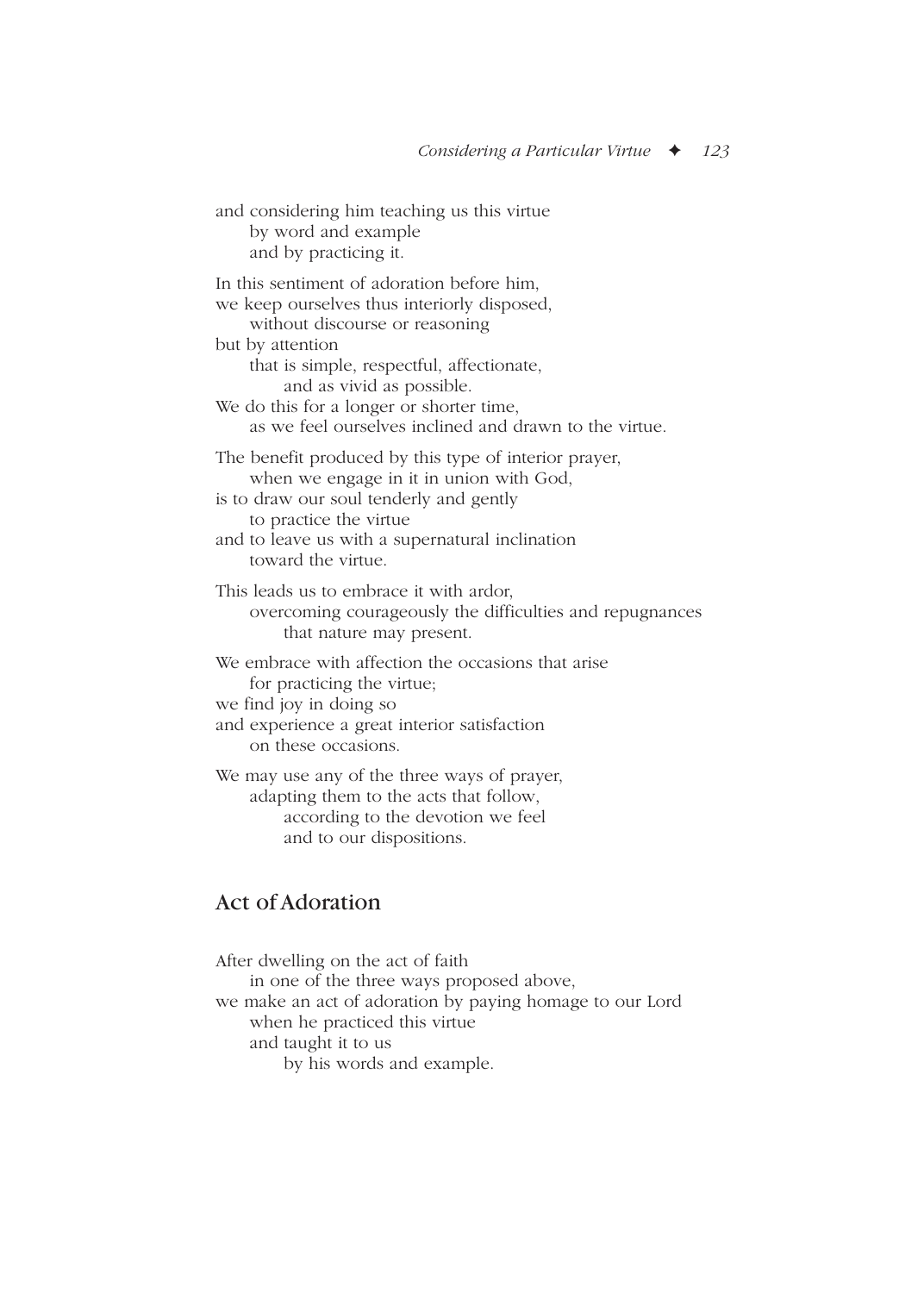We remain in his presence in profound respect.

It is eminently right for us to pay to our Lord these first acts of worship,

which are due him as the God-man, who did not think it beneath him to become our teacher and model.

### Example of an act of adoration while representing our Lord washing his Apostles' feet

| I adore you, my Lord Jesus Christ,                                                                                                   |                |
|--------------------------------------------------------------------------------------------------------------------------------------|----------------|
| teaching us the holy virtue of humility                                                                                              |                |
| when you knelt at your Apostles' feet to wash them,                                                                                  |                |
| thus giving me an example.                                                                                                           | cf. John 13:15 |
| I acknowledge you as my sovereign Lord and God,                                                                                      |                |
| despite the lowliness you thus manifested,                                                                                           |                |
| for I depend on you in everything,                                                                                                   | cf. John 20:28 |
| as all creatures do                                                                                                                  |                |
| in heaven and on earth.                                                                                                              |                |
| $\tau$ , $\tau$ , $\tau$ , $\tau$ , $\tau$ , $\tau$ , $\tau$ , $\tau$ , $\tau$ , $\tau$ , $\tau$ , $\tau$ , $\tau$ , $\tau$ , $\tau$ |                |

In view of this, I offer you my humblest homage; I annihilate myself in your sacred presence and remain in this attitude of deepest respect before you, my Lord and my God.

Then we remain in a spirit of adoration before our Lord for as long a time as possible.

# Act of Thanksgiving

It is only right to express to our Lord the gratitude we owe him by thanking him for the goodness he showed us in practicing this virtue to instruct us and thus teaching us how to procure our sanctification.

### Example of an act of thanksgiving

What ingratitude I would show, O my God, if I failed to thank you for your goodness in humbling yourself, even to the excess of kneeling before poor sinners to wash their feet, and in teaching me the most holy virtue of humility by your example. cf. John 13:5–15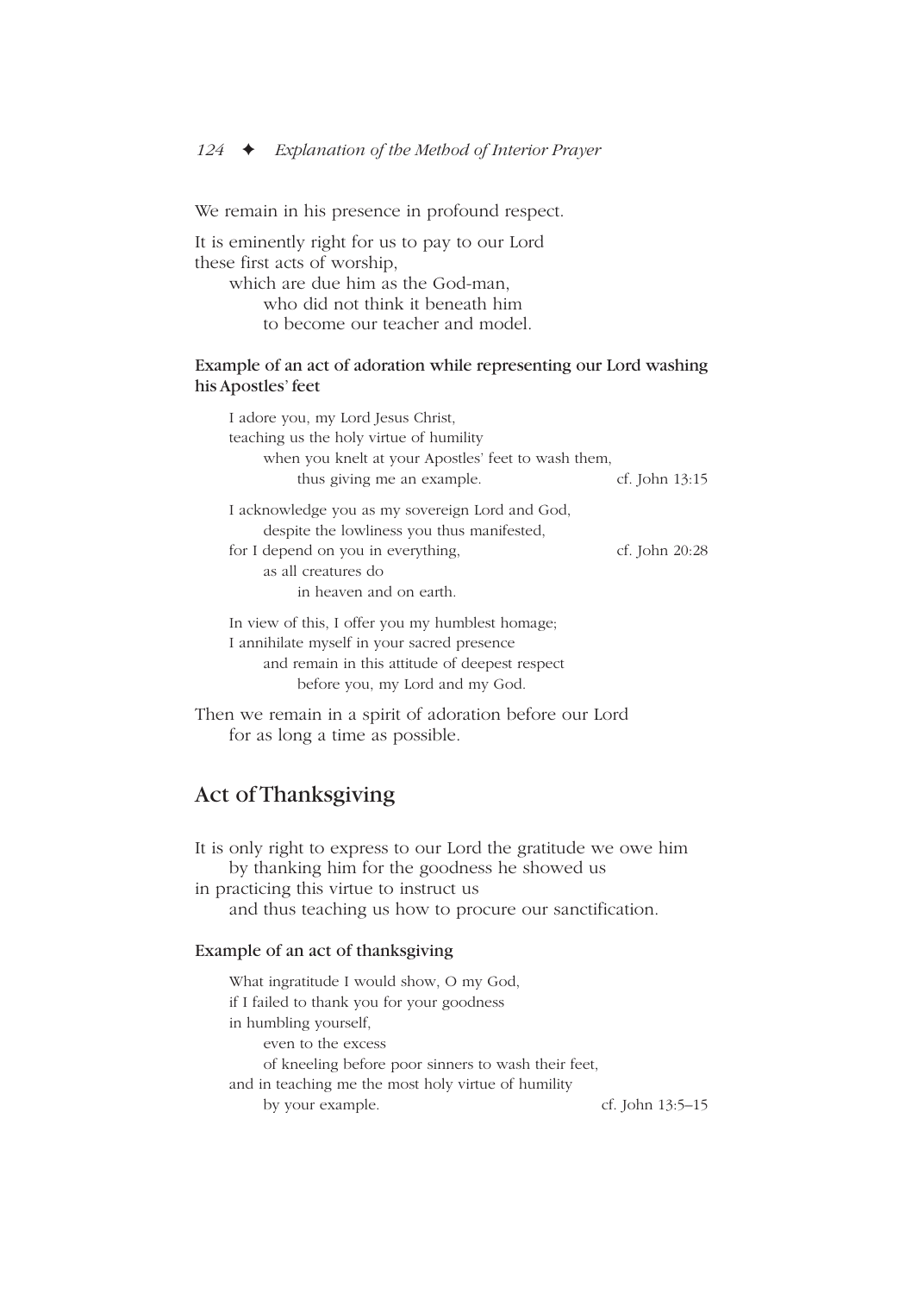I offer you, then, with all my heart, my humblest and sincerest thanksgiving. Oh, what love! You chose to humble yourself in that way to encourage me to humble myself, so that in this way and with your holy grace, I may merit to be lifted up even unto you, to be united to you in this life by grace and in the next by glory, and thus to participate in your infinite happiness for all eternity. I thank you, O my loving Savior, my good Master, and my God! I wish to spend myself in gratitude and thanksgiving. Complete, I beg of you, O loving Jesus, what I lack through weakness.

# The Three Acts That Refer to Us

After the three acts that we have just made, we proceed to the next three that refer to us, namely,

1) an act of remorse,

2) an act of contrition,

3) an act of application.

## Act of Remorse

We make an act of remorse

by recognizing before God how remorseful and ashamed we are for not having applied ourselves until now

to the practice of this virtue

or for not having done so as much as we ought.

We go over the principal occasions we had of doing so, in order to feel even greater remorse.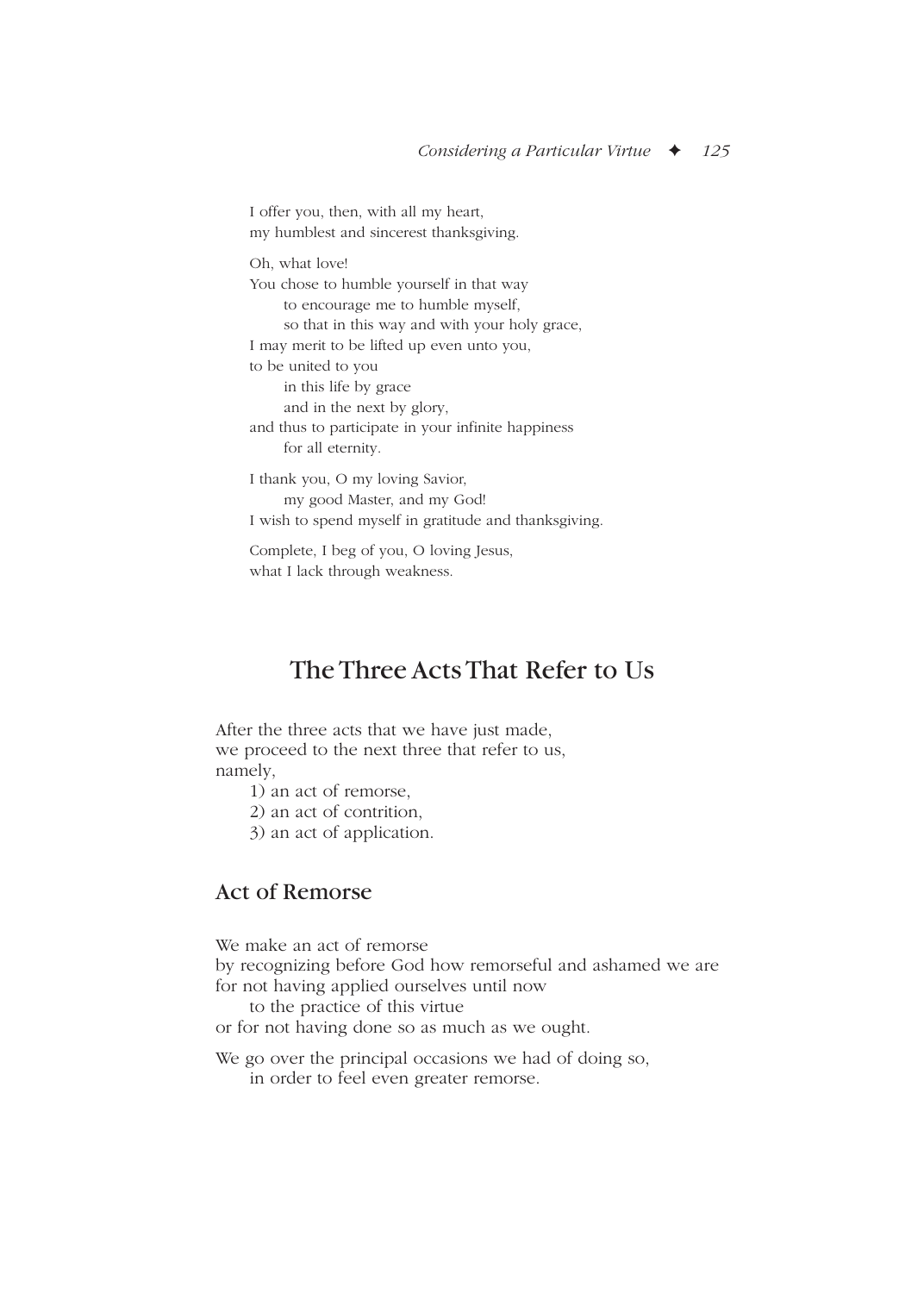### Example of an act of remorse

| How remorseful I ought to feel in your holy presence, O my God,<br>when I consider that in spite of the extraordinary examples<br>you have given me of this holy virtue,<br>I have been negligent until now<br>in trying to humble myself and practice humility. |
|------------------------------------------------------------------------------------------------------------------------------------------------------------------------------------------------------------------------------------------------------------------|
| This is because I have not yet sufficiently thought about it<br>or because, although I am, indeed, a sinner,<br>I have felt a secret contempt<br>for your humiliations and abasements,<br>as though they were unworthy of you or of me.                          |
| How many times have I failed to practice humility,<br>although I have had many suitable occasions to do so,<br>which you provided for me<br>in order to do me more good.                                                                                         |
| The Lord of heaven and earth humbles himself<br>cf. John 13:1-16<br>so far as to wash the Apostles' feet,<br>poor miserable men that they were.                                                                                                                  |
| Yet, wretched sinner that I am,<br>nothingness formed of the dust of the earth,<br>cf. Gen 2:7<br>I refuse to be humbled!                                                                                                                                        |
| I find it difficult to do a service to my neighbor,<br>because it offends my pride.<br>I failed on this or that occasion<br>I fled humiliation and contempt on such and such occasions                                                                           |

O my God, how remorseful I am of such unworthy conduct!

# Act of Contrition

The act of contrition is made by begging God's pardon for the faults we have committed against this virtue and by taking a firm resolution to be more faithful to practice it in the future. Example of an act of contrition My Lord Jesus Christ,

From the depths of my heart, I am contrite and humbled in your presence. cf. Ps 51:19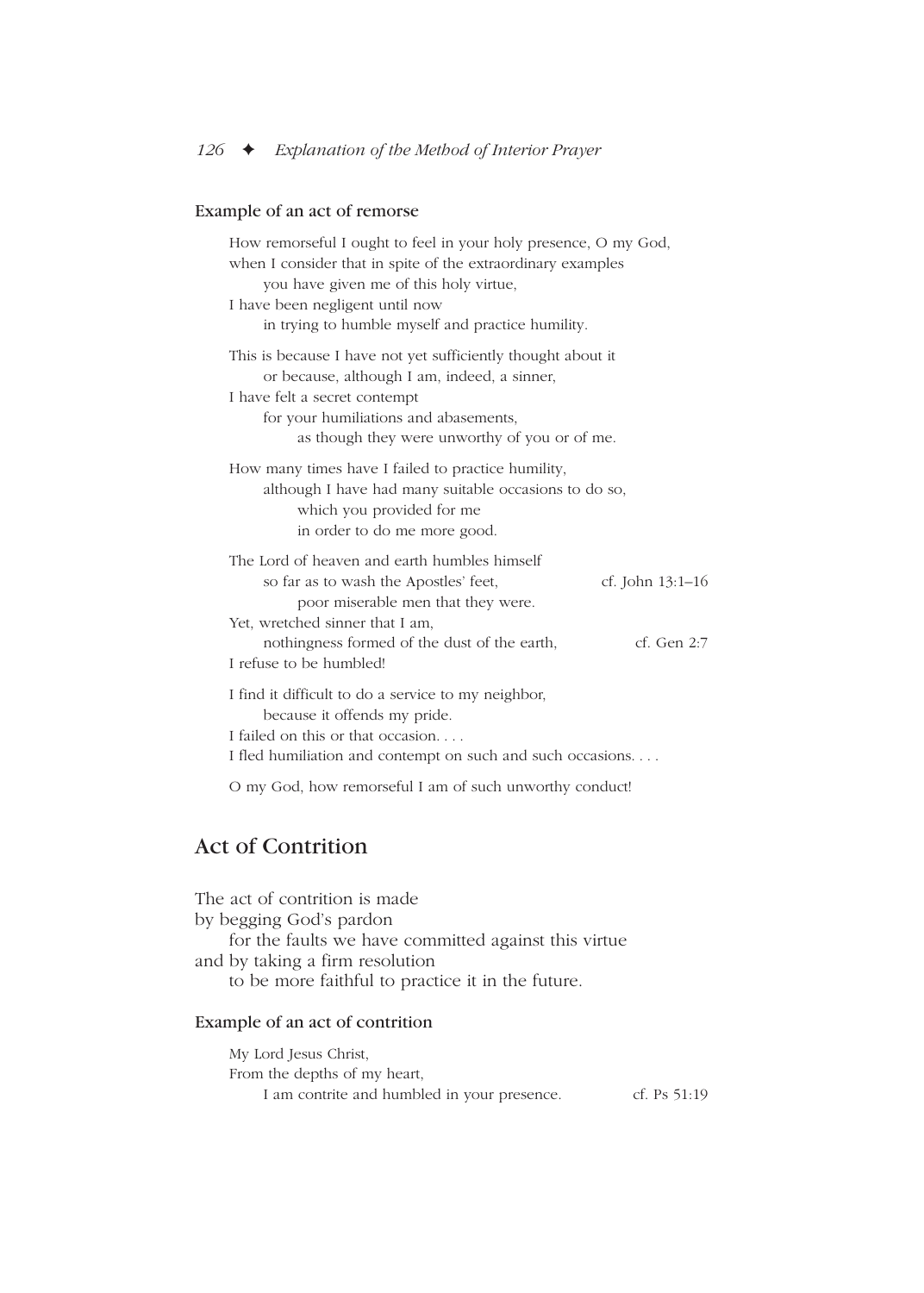I most humbly beg your pardon for the faults I have committed against the practice of this virtue, which is so dear and agreeable to you and so necessary and advantageous to me. Pardon me by the merits of your holy humility, I implore you, O my adorable Savior. I promise you, with your help,

to be more faithful in practicing this virtue.

## Act of Application

The act of application is made by applying the virtue to ourselves, considering before God the great need we have to practice it, paying attention to the occasions on which we can and ought to do so, and for this purpose taking appropriate means. Example of an act of application My God, I acknowledge in your holy presence the great need I have of practicing this holy virtue of humility and of embracing humiliations, all the more so because I am so proud. Besides this, the example that you give me, Lord, also ought to impress me deeply. What is this! The Lord of angels and of humans kneels before his own poor creatures, washes their feet covered with dust and mud, and wipes them, cf. John 13:1–16 thus performing the task of a slave! Why did you do it, Lord? To teach me what I must do. You said so immediately afterward when you declared: *Do you realize what I have done for you? You call me "Teacher" and "Master," and rightly so, for, indeed, I am. If I, therefore, the Master and Teacher, have washed your feet,*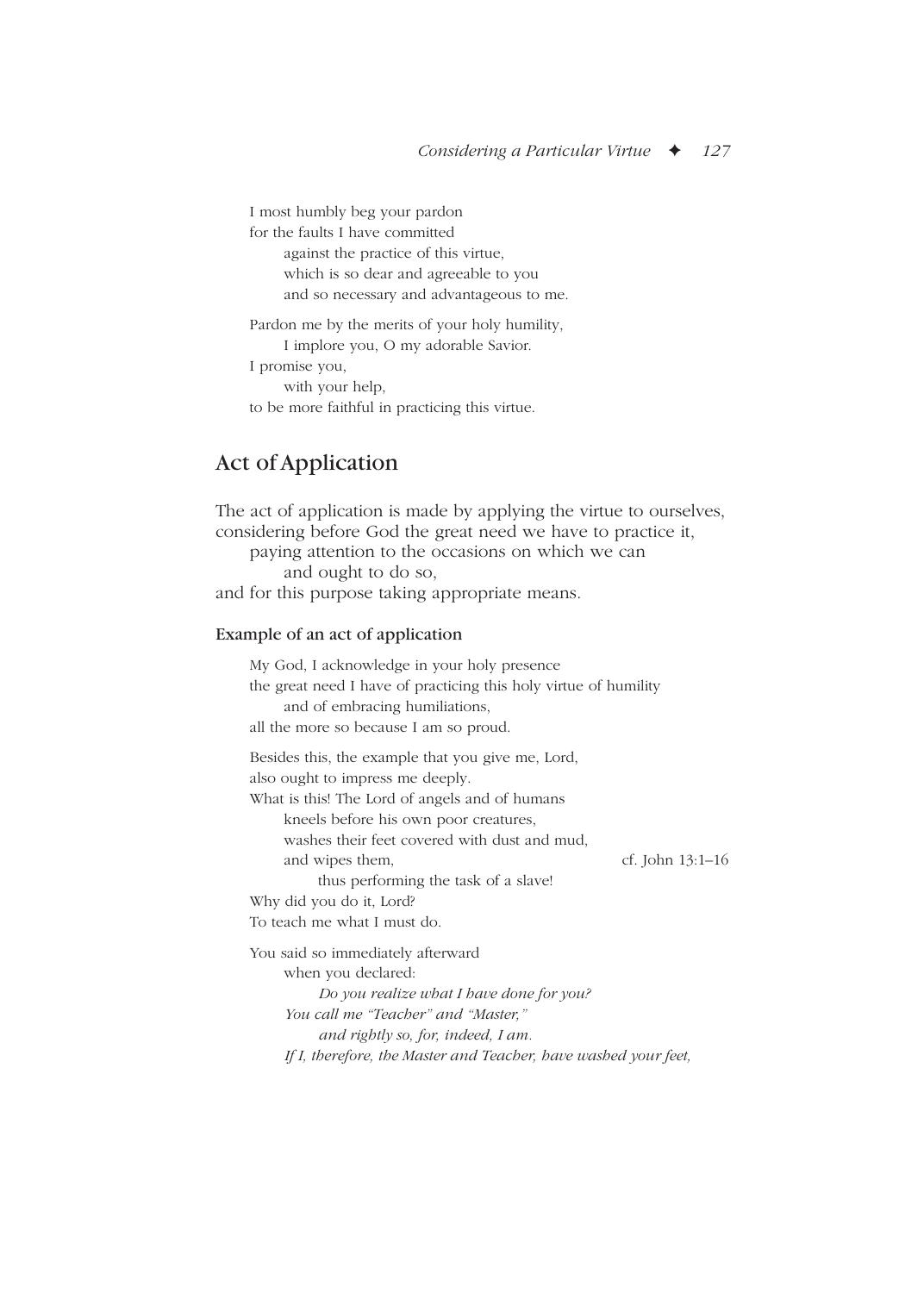*you ought to wash one another's feet. I have given you a model to follow, so that as I have done for you, you must also do.* John 13:12–15 In other words, if I, although God and Lord of all, have abased myself to the point of washing your feet, you ought not to find it difficult to render one another even the lowliest and humblest services. You ought to overcome your pride at the sight of God humbled in this manner. For as you said again, *No slave is greater than his master, nor the messenger greater than the one who sent him.* John 13:16 *If you understand this, blessed are you if you do it.* John 13:17 For my instruction, Lord, you humbled yourself; it was to lead me to humble myself, to experience no shame when serving others, even in the most humiliating and lowly ways, or at least to lead me to overcome my shame. To your example you join a promise that I will be happy if I imitate you. O my loving Savior, who could refuse to yield to such touching examples and encouragements? Your action and your promises gladden my heart. I wish to humble myself, O my God, to imitate you and to be happy according to your promise. I wish to abase myself with you and for love of you. Today I will ask to be given the most lowly tasks. I feel great repugnance for such and such . . . . If I were ordered to do it, I would feel deeply humiliated, and I would feel great repugnance if I were assigned to such or such a task or if I were commanded to perform such or such a penance or mortification.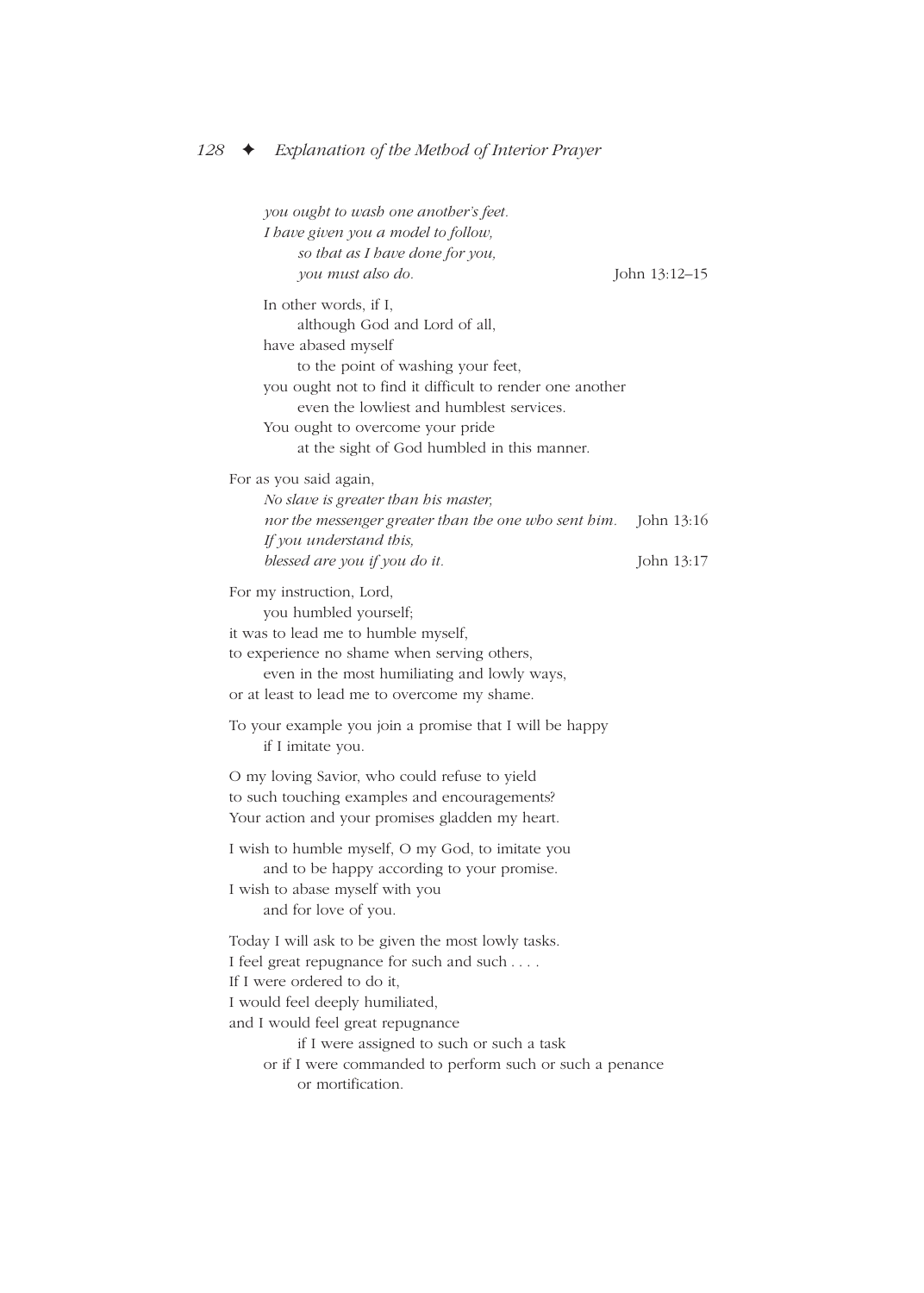My God, for your holy love, I will request to be tried in these ways, so that by this means I may become truly humble.

Bless these resolutions, I beg of you, O my God, and make them effective by your holy grace.

# The Last Three Acts When Considering a Virtue

After the three acts that refer to us we make the last three acts, which are:

1) an act of union with our Lord,

2) an act of petition,

3) an act of invocation.

# Act of Union with Our Lord

We make an act of union with the Spirit of our Lord and with the dispositions with which he practiced and taught this virtue. We ask him for a share in this Spirit and in these dispositions, begging him earnestly to give us the grace to take up the practice of this virtue. We must practice it not only exteriorly, as philosophers and people of the world do or through merely human motives, but also through views of faith in union with the Spirit and the dispositions of our Lord and by the movement of his grace.

#### Example of an act of union with our Lord

I unite myself to you, my divine Savior, and to the interior sentiments with which you practiced this holy virtue of humility.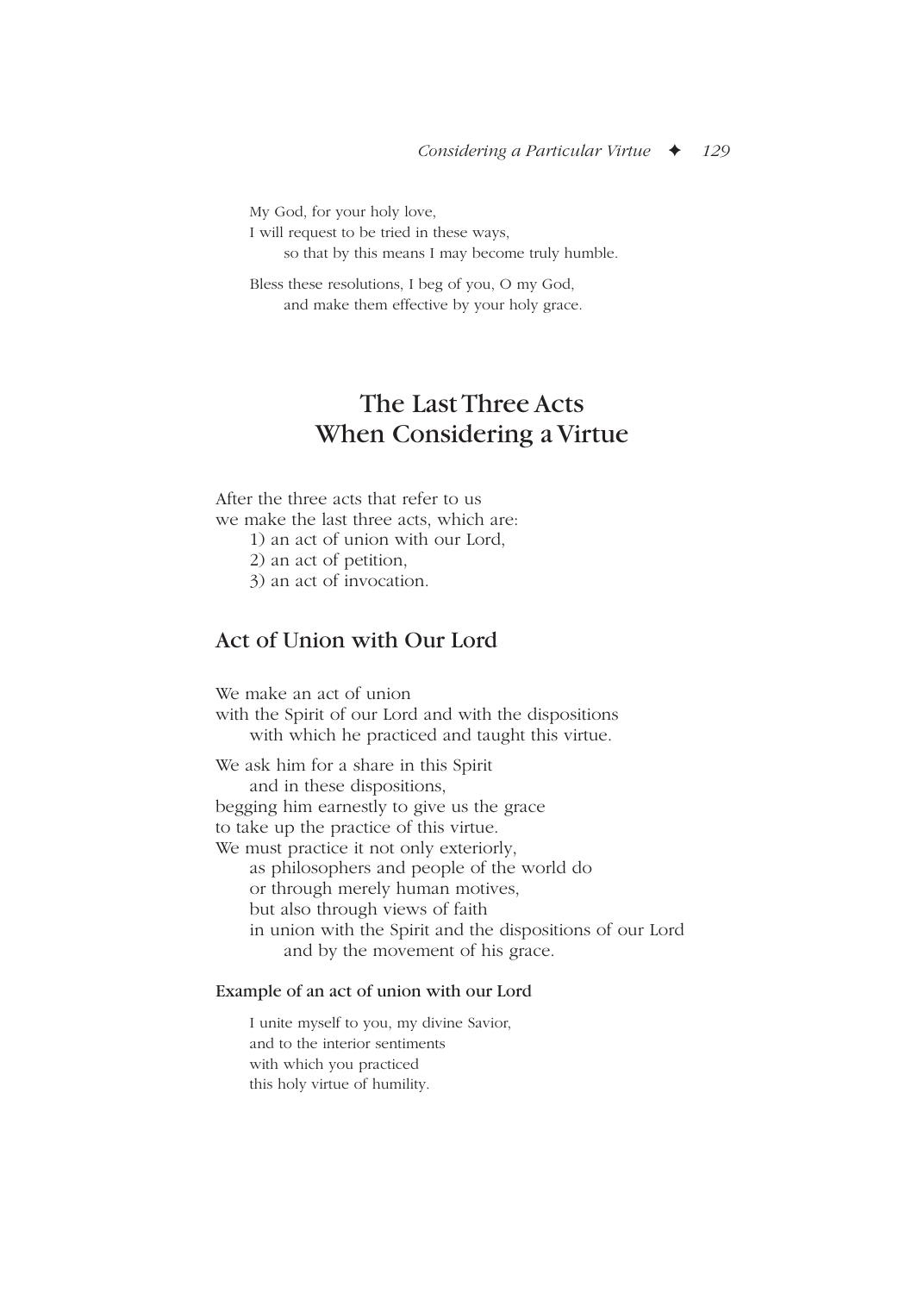How totally were your mind and heart overcome by the majesty of your Father when you knelt at the feet of your Apostles! cf. John 13:1–16 What an ardent desire to suffer this enormous humiliation for the purpose of making reparation to the honor of God, your Father, who was outraged by the pride of the first man, by that of all his descendants, and by mine in particular. O, how worthy of the divine majesty this reparation was! How capable it was to appease God's anger and to satisfy for my pride! I earnestly beg you, O Lord, to give me a share in the sentiments you entertained then. Let me partake, O loving Savior, of the same thoughts and the same affections that were yours. I pray you, unite my mind and heart with yours. May the unction of your holy grace teach me to be humble of heart cf. Matt 11:29 and to practice humility, not only in an exterior manner, as people of the world do out of shrewdness, but also by views of faith in union with your Spirit, in conformity with your dispositions, and in imitation of you. Incline and lead my heart to the love and practice of humiliations and abjection. May I love to remain unknown, despised, and humbled, so that I may be more like you in your humiliations and thus share in your glory. cf. Phil 3:10

# Act of Petition

The act that follows is the act of petition, by which we humbly beg God the Father to grant us the grace to embrace the practice of this virtue in union with our Lord,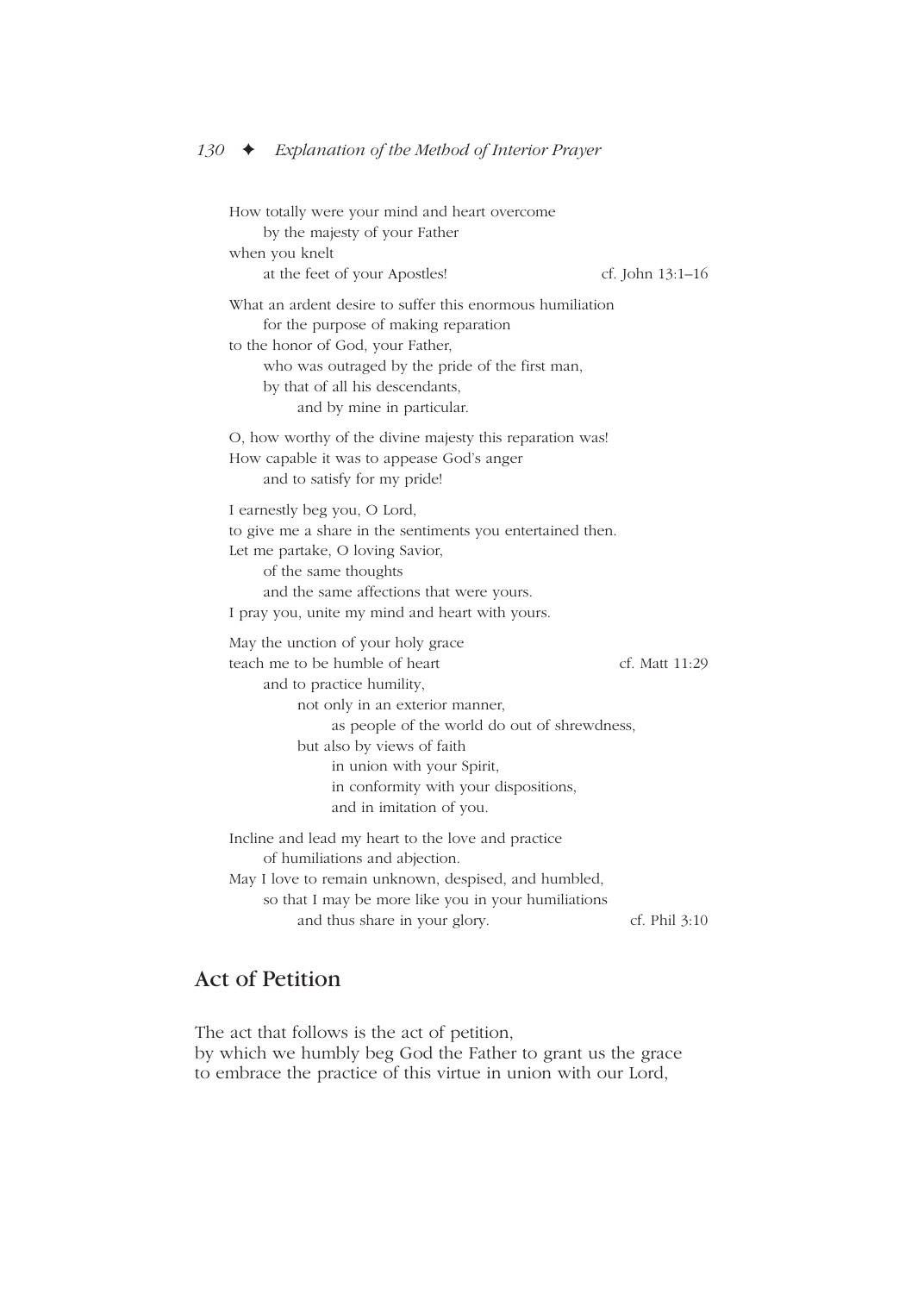in whom alone and by whose Spirit we feel confident enough to ask this and to hope to obtain it. cf. Eph  $3:12$ ; Luke 11:3; John 16:21–26

#### Example of an act of petition

My God, I most humbly beg you to grant me your grace to walk in the path of humility, following the example of your Son, our Lord. cf. 1 Pet 2:21 I ardently desire and eagerly long to acquire this virtue, in order to be more agreeable in your sight and to draw down upon me your Holy Spirit, who is pleased and takes rest only in humble hearts, cf. Isa 11:,2; 57:15; 66:2 as you said by the Prophet Isaiah. Help me, O my God, for you know how weak and helpless I am in doing good. By your grace may I love and desire humiliations and contempt; may I make good use of all the occasions you will permit me to encounter, for they are the necessary means to become humble. May I learn to humble myself before all and below all, in imitation of your beloved Son. May I take pleasure in serving others, considering them all as my masters. cf. John 13:12–15; Phil 2:3–4 O heavenly Father, I beg you to give me this grace through our Lord Jesus Christ, in union with whom and in whose Spirit alone, I feel confident enough to ask your infinite goodness for this grace with the hope of obtaining it. cf. Eph 3:12; Luke 11:3; John 15:16; 16:24–26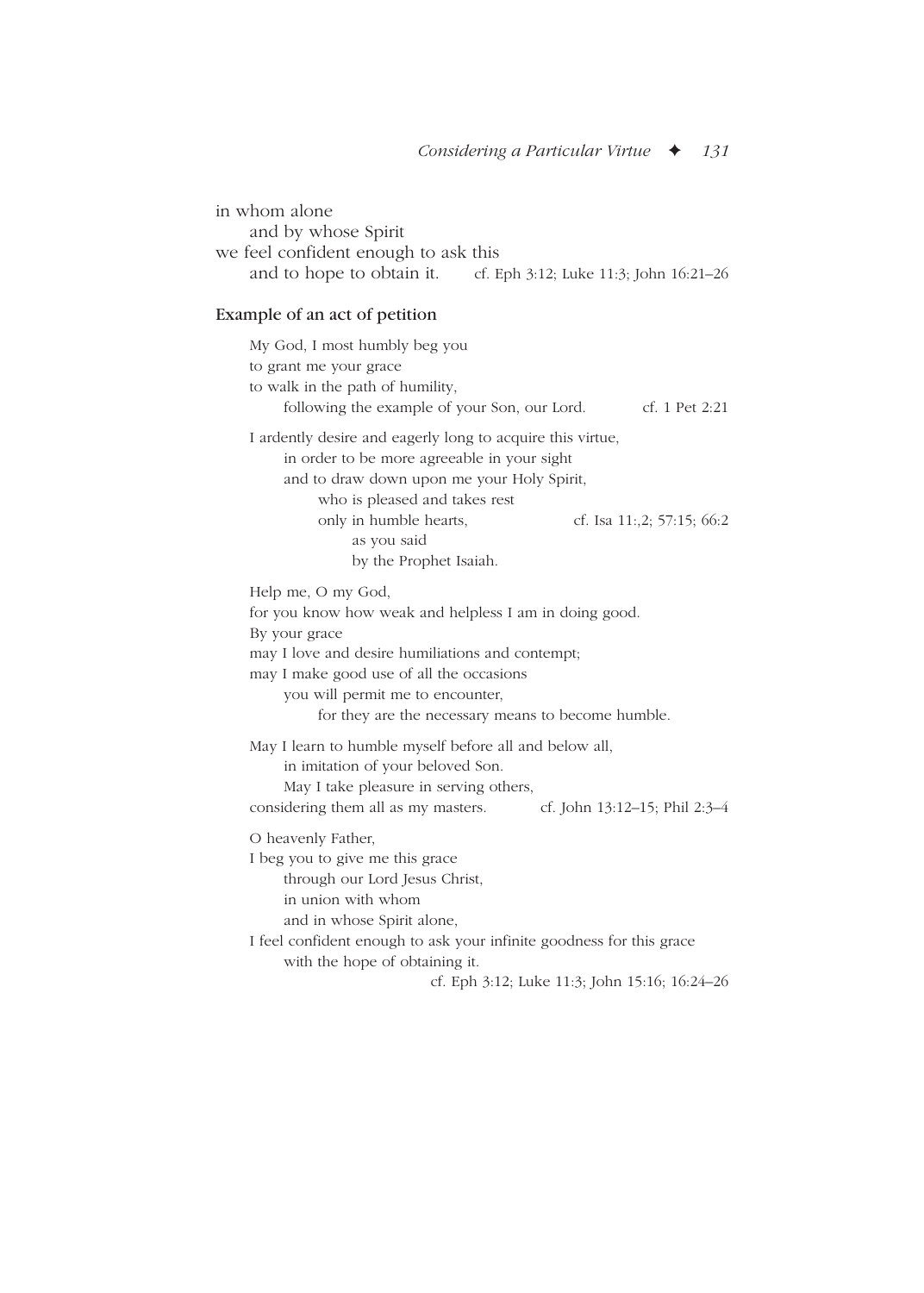## Act of Invocation of the Saints

The last act of this second part refers to the saints to whom we have a special devotion. This act is made by earnestly imploring them, especially those who most excelled in the practice of the virtue that we are considering in interior prayer, to intercede for us before God and to beg for us the grace to practice this virtue, thus showing what great confidence we have in their

intercession.

#### Example of an act of invocation of the Most Blessed Virgin

Most Blessed Virgin, Mother of God, you are the noblest, the holiest, the most perfect, and the most excellent of creatures, and yet you were the humblest of all, for by your humility you abased yourself below all things. cf. Luke 1:46–55 In return, you were raised to the dignity of Mother of God. I beg you, by your holy humility and by your love for this virtue, to be good enough to obtain for me from your adorable Son the love and the practice of this virtue, which was always so dear to you and which brought you to such an exalted state of glory.

I know that everything you ask for me will be granted without fail, because you have all power over your beloved Son.

#### Example of an invocation of Saint Joseph

Great Saint Joseph,

although a descendant of the royal family of David, cf. Luke 1:27 you willingly embraced a profession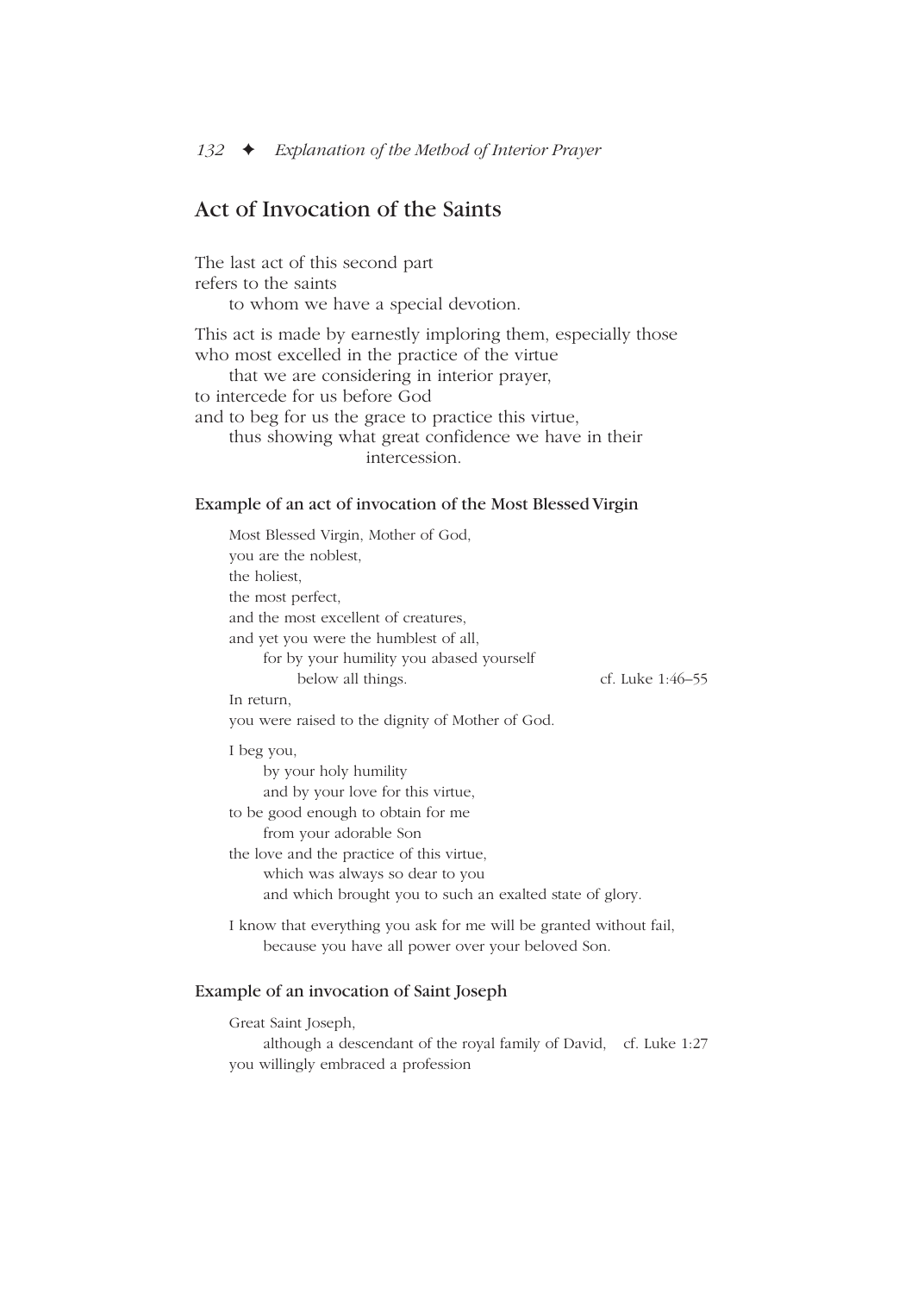to live hidden and unknown by the world, poor, abject, and laborious, example and cf. Matt 13:55 for the love of God. By the greatness of your humility, you deserved to be raised to the dignity of spouse of the Mother of God cf. Luke 1:27 and to be considered the father of the Son of God made man. cf. Luke 3:23; 4:22 For God's honor, I beg you, together with your holy spouse,

to ask God to grant me the grace to acquire this virtue by constant fidelity to its practice.

#### Example of an act of invocation of Saint Michael, of the guardian angel, and of the saints in heaven

By your deep humility, O great Saint Michael, you merited to become the prince over all the choirs of angels and to be raised to the great glory that you enjoy. I beg you to help me by your holy intercession to obtain from God the grace to acquire this virtue. My loving guardian angel, you blessed spirits who by your humility merited to be confirmed in grace and in glory, . . . All you saints, my glorious patrons, Saint John the Baptist, Saint Peter, Saint Paul, (favorite saint and others), you were so pleasing to God, and you merited his favor and the glory where you reign with God, by the practice of all the virtues but mainly of humility. I have the greatest confidence in your intercession. Grant me, I beg of you, that with your assistance I may become humble for God's greater glory and to obtain my own salvation.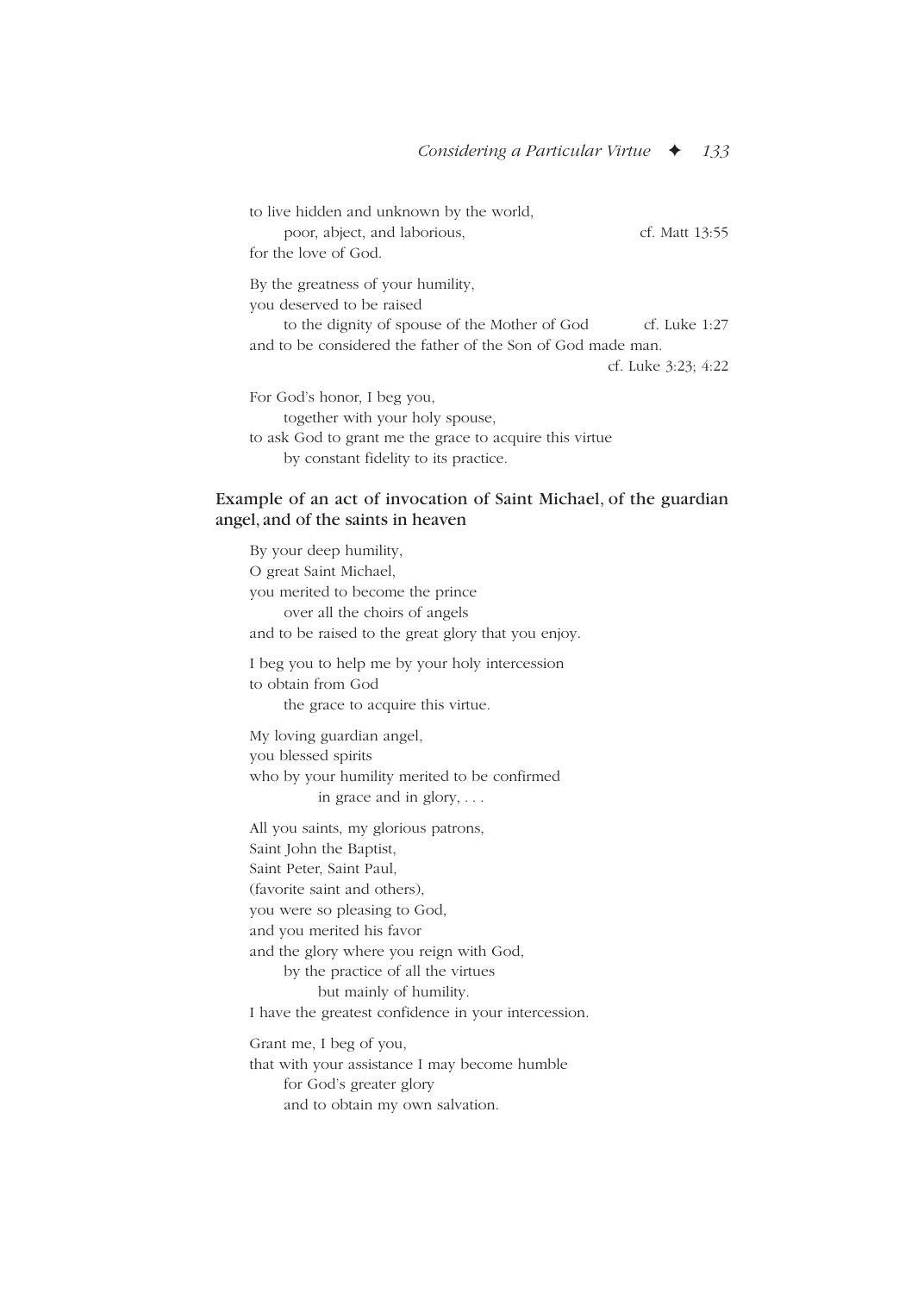# Considering a Maxim

In the second part of interior prayer, we can consider a maxim of the holy Gospel and take it as the subject of our prayer. We call maxims sentences or passages from Holy Scripture that teach us some of the truths necessary for salvation or interior words that make us understand what we must do or avoid, what we must esteem or despise, what we must seek or flee from, what we must love or hate, and the like. The New Testament is full of such passages. Among these maxims or sentences, some include truths that are also precepts and that impose on us the obligation to practice the truths contained in these maxims, for example: *Stop judging, and you will not be judged. . . . Forgive. and you will be forgiven.* Luke 6:37 These are maxims of precept, because our Lord positively commands us to carry them out under pain of damnation. Others express counsels; in other words, we are not absolutely obliged to practice them to be saved, but they are suggested as necessary means to acquire greater perfection,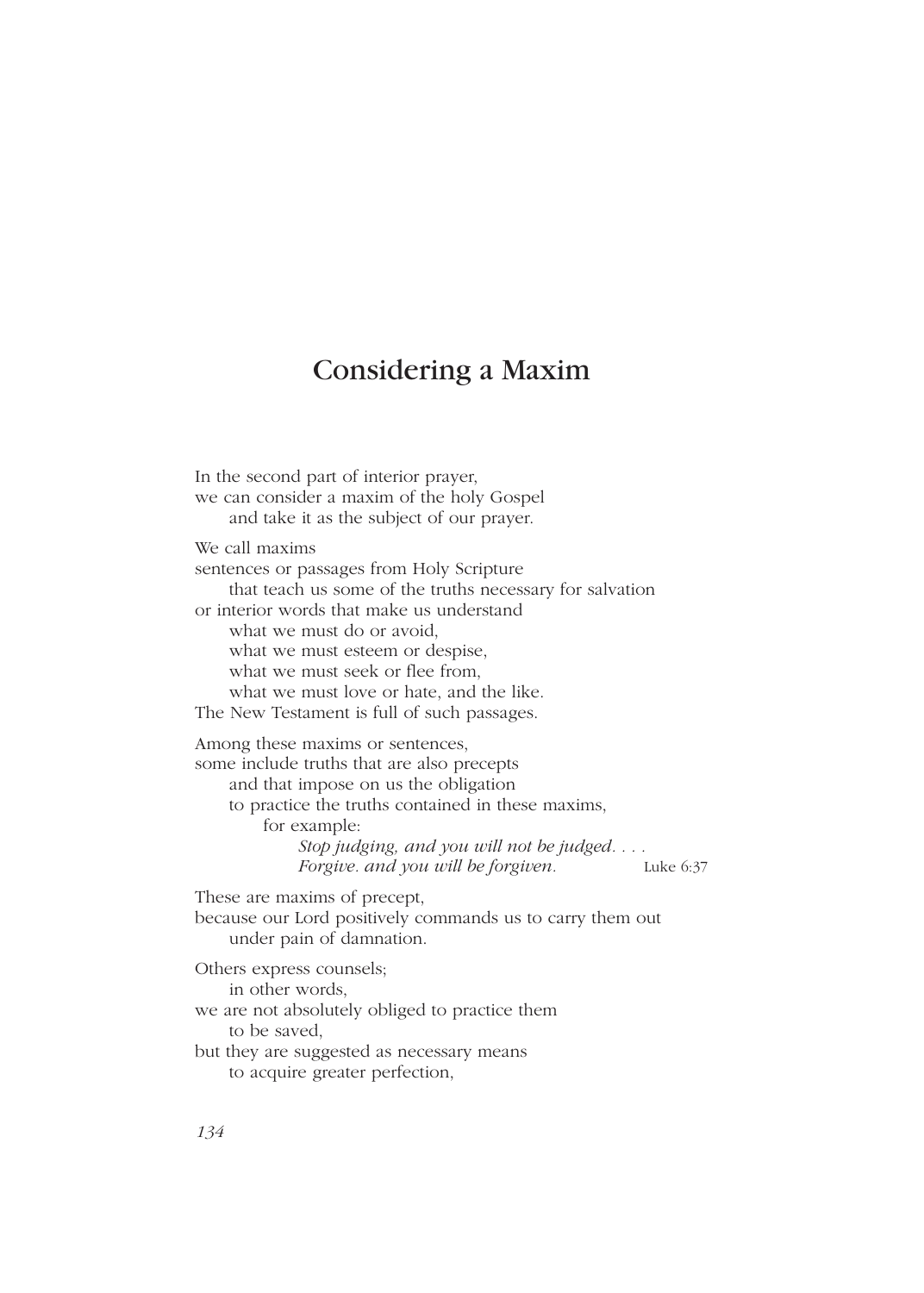| for example:<br>If you wish to be perfect,<br>go, sell what you have, and give to the poor,<br>and you will have treasure in heaven.<br>Then come, follow me.                                                                                                                                                     | Matt 19:21   |
|-------------------------------------------------------------------------------------------------------------------------------------------------------------------------------------------------------------------------------------------------------------------------------------------------------------------|--------------|
| Some of these counsels are perfectly clear, intelligible,<br>and easy to understand,<br>such as this one:<br>Love your enemies;<br>do good to those who hate you;<br>bless those who curse you.                                                                                                                   | Luke 6:27–28 |
| Others are more obscure and difficult to understand<br>and need to be explained,<br>such as the following:                                                                                                                                                                                                        |              |
| If your right eye causes you to sin,<br>tear it out, and throw it away.                                                                                                                                                                                                                                           | Matt 5:29    |
| If anyone comes to me<br>without hating his father and mother,<br>be cannot be my disciple.                                                                                                                                                                                                                       | Luke 14:26   |
| There are a number of other similar texts<br>that must not be taken literally.                                                                                                                                                                                                                                    |              |
| We begin<br>by convincing ourselves interiorly<br>through a sentiment of faith<br>of the necessity or the utility of the maxim<br>on which we desire to make interior prayer,<br>by recalling to mind the passage of Holy Scripture<br>in which the maxim is found.                                               |              |
| The spirit of a maxim is the holy impression<br>and the salutary effect<br>that the maxim ought to produce<br>when it is seriously considered and understood.<br>Consider this passage, for example:<br>What profit would a man show<br>if he were to gain the whole world<br>and destroy himself in the process? | Matt 16:26   |
| This maxim,<br>deeply pondered and relished, convinces the mind<br>that there is no true blessing<br>except winning eternal glory,                                                                                                                                                                                |              |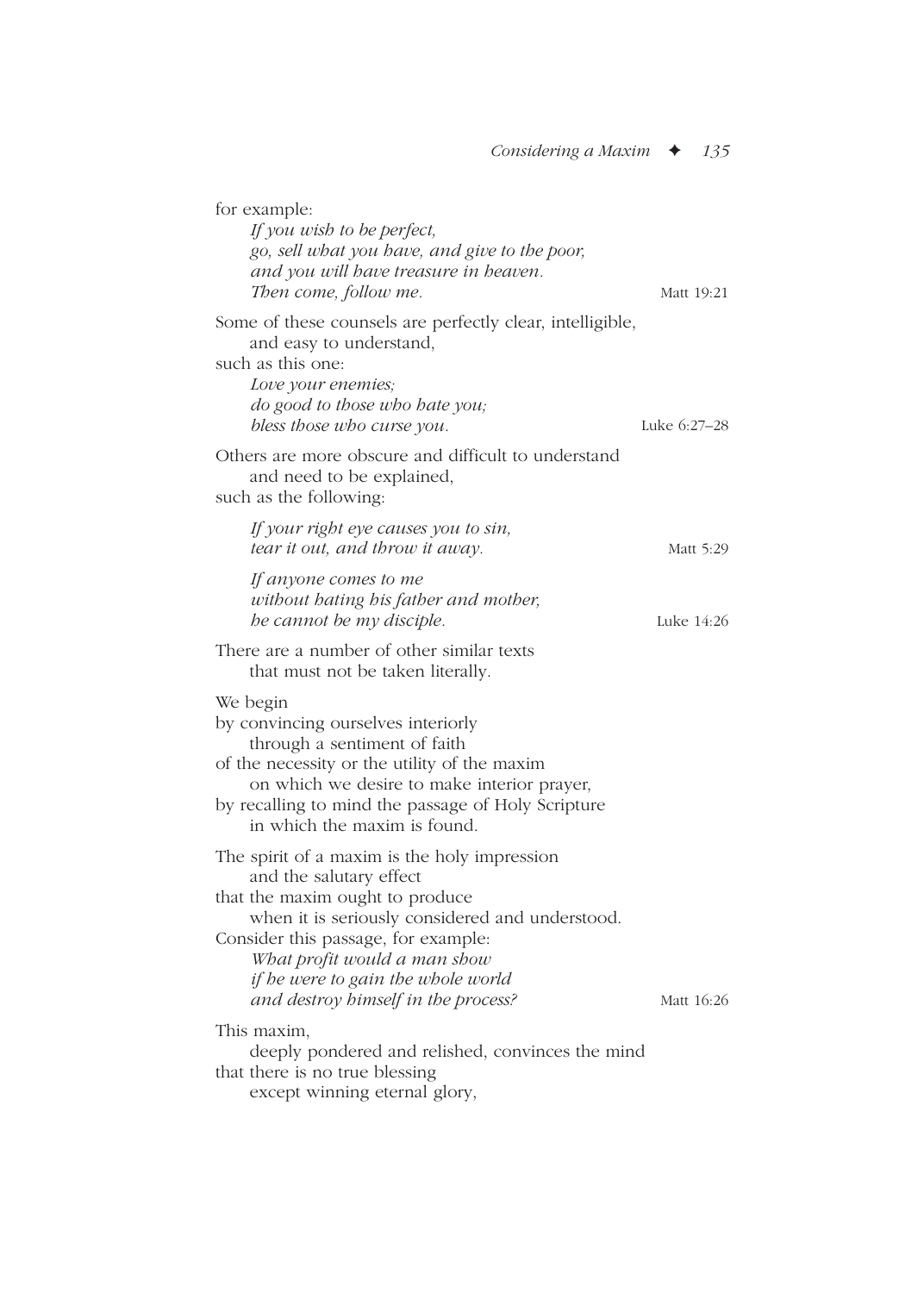that we ought not to consider anything in this life as being an advantage except what can contribute to our salvation and that true good is to be found only in heaven. It makes us develop a deep contempt for everything that worldlings love and pursue so passionately. It detaches us from earthly goods that are perishable, deceptive, and fleeting, so that we can attach ourselves only to those of heaven, which are true, permanent, and eternal. The spirit of this maxim, *If a man wishes to come after me, he must deny his very self, take up his cross, and begin to follow in my footsteps,* Matt 16:24 is to do violence to ourselves for the purpose of resisting the vicious inclinations that lead us to sin and of overcoming the repugnance and the difficulties that we encounter in the pursuit of virtue. It makes us receive all the pains and adversities of life with submission to God's holy will and as coming from God's hands. cf. Job 2:10 It encourages us to endure them with patience for the love of our Lord and in imitation of him. The spirit of this other maxim, *Whoever would save his life will lose it, but whoever loses his life for my sake will find it,* Matt 16:25 is to despise and to reject sensual pleasures, not to seek the comforts of nature, not to fear, at least voluntarily, sufferings and mortifications, still less, to flee from them. It leads us to do penance willingly and to endure labors, especially those of obligation and imposed by our state of life, without concern that they may affect our health. It even makes us willingly sacrifice our health to the Lord, keeping in mind these words of the Gospel: *Whoever loses his life for my sake will find it.* Matt 16:25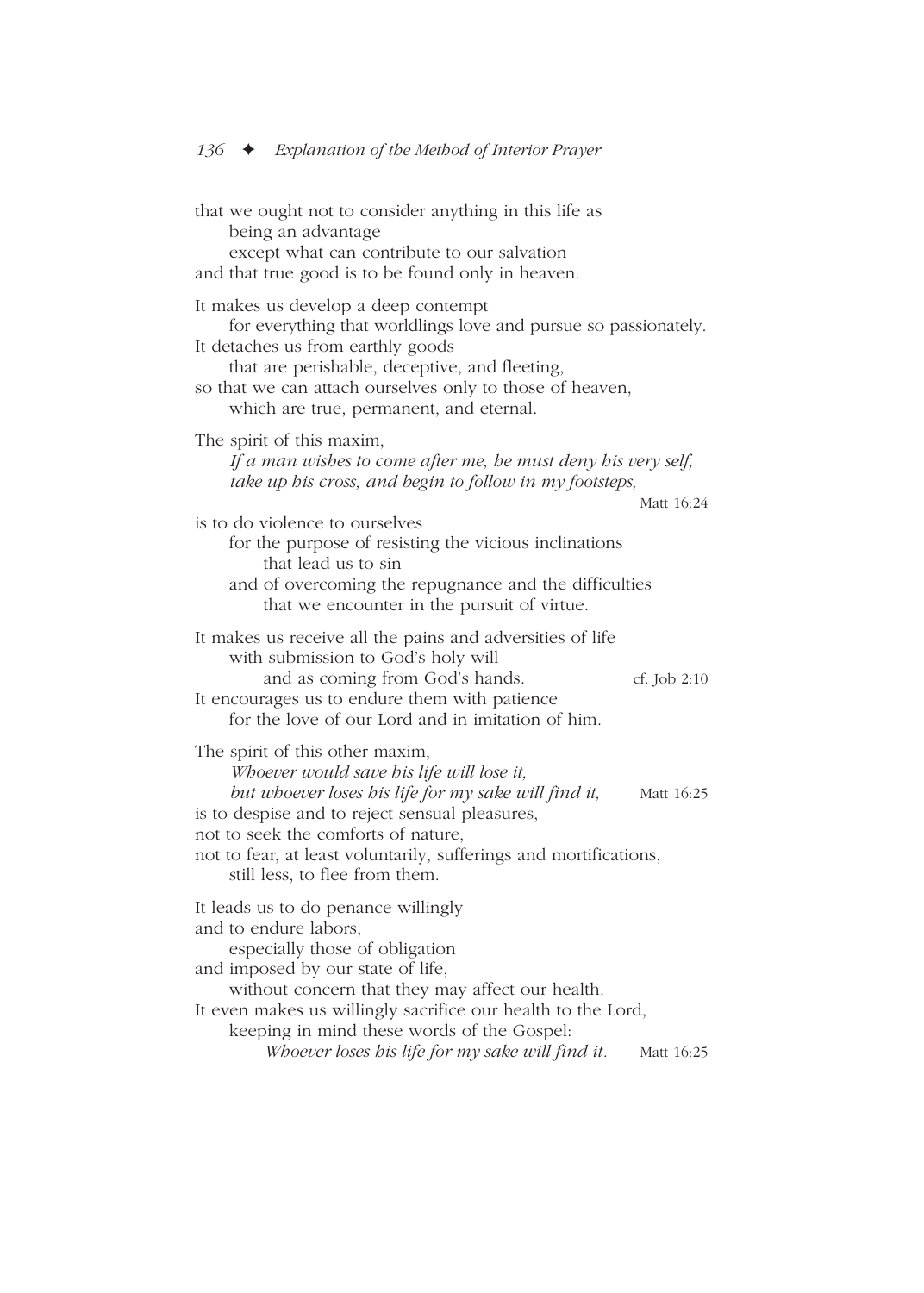The spirit of this maxim made the early Christians face martyrdom joyfully and induced the ancient desert Fathers to embrace such excessive and lengthy austerities with so much courage and constancy. Our Lord kept his promise to them, not only in heaven, by rewarding them with a blessed and eternal life, but even here below, by making most of them live to an extremely old age exempt from illnesses.

So it is with all the other maxims, each of which has a spirit particular to it.

# The Three Acts That Refer to Our Lord

Having thus based our prayer on faith, we proceed to make nine acts, the first three of which refer to our Lord, namely,

1) an act of faith,

2) an act of adoration,

3) an act of thanksgiving.

### Act of Faith

We make an act of faith in the maxim by representing to ourselves our Lord when he taught it and by assuring him that we firmly believe that he taught it to us.

To convince ourselves more fully of this truth, we call to mind the passage of the New Testament where this maxim is found.

#### Example of an act of faith on the importance of salvation

I believe with all my heart, my Lord Jesus Christ, that you are the one who taught us this maxim: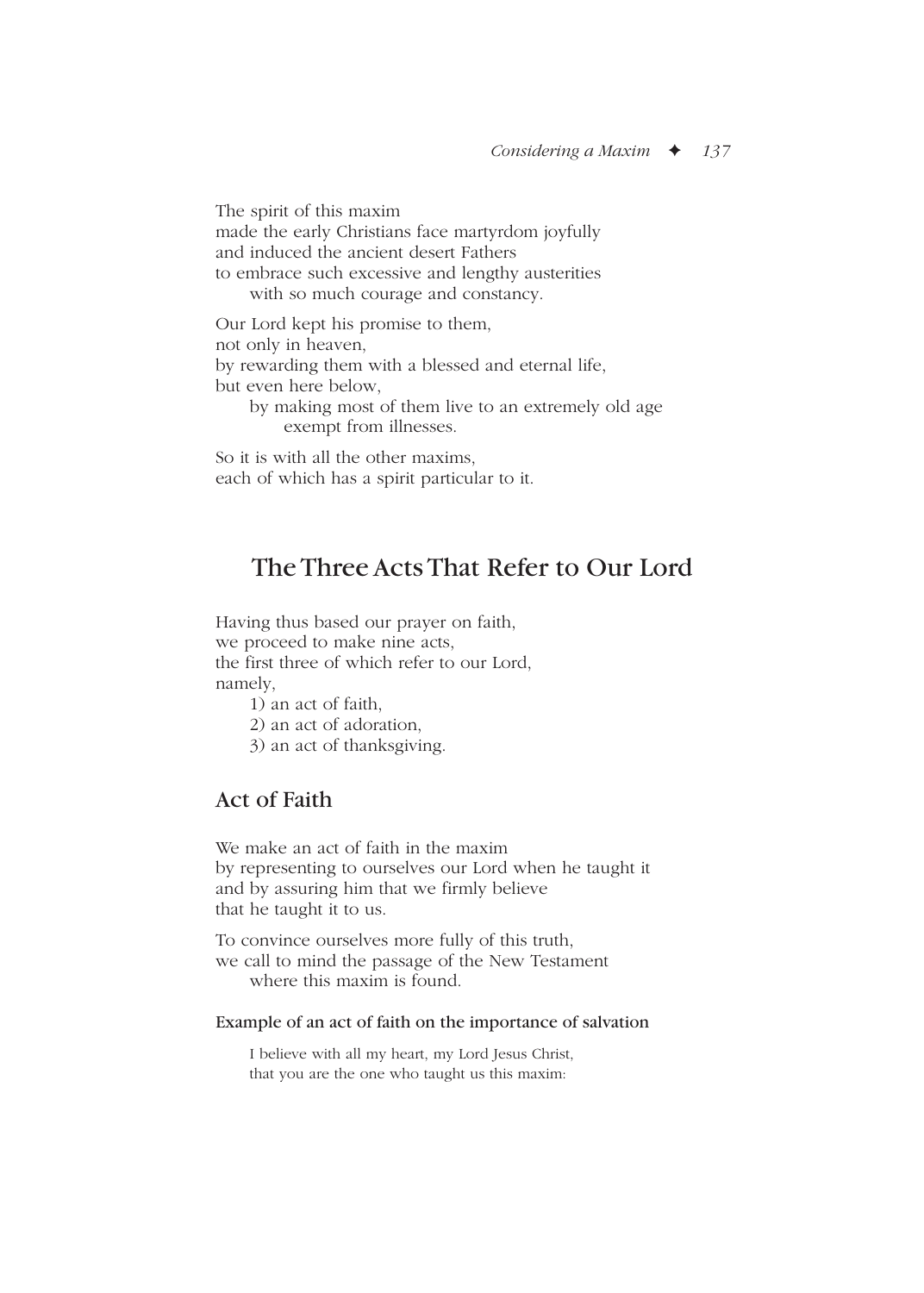| What profit would a man show<br>if he were to gain the whole world<br>and destroy himself in the process?                                                                                                                                                                                                                                 | Matt 16:26     |
|-------------------------------------------------------------------------------------------------------------------------------------------------------------------------------------------------------------------------------------------------------------------------------------------------------------------------------------------|----------------|
| I believe this truth, O my God,<br>that I am in this world only to labor<br>for the salvation of my soul<br>and that I am on earth only to work at meriting heaven<br>by loving you and keeping your commandments.                                                                                                                        | cf. John 14:15 |
| I believe that your purpose in creating me<br>and in calling me to religious life<br>is that<br>by making a right use of time<br>and of the graces you give me<br>and doing the good works proper to my vocation,<br>I make myself worthy of a blessed and eternal life,<br>insofar as I am able to do so<br>with the help of your grace. |                |
| I believe that even though I gained the whole world,<br>if I were to lose my soul, I would lose all.                                                                                                                                                                                                                                      | cf. Matt 16:26 |
| It is you, my God, who teach me this truth.<br>I beg you to let me be fully convinced of it<br>by your grace and the power of your Holy Spirit.                                                                                                                                                                                           |                |
| After making this act of faith,<br>we remain attentive to our Lord present<br>in the interior disposition that it ought to induce in us<br>and to the truth contained in the maxim that he teaches us.                                                                                                                                    |                |
| Before going on to the next act,<br>we dwell on this first act for a longer or shorter time,<br>depending on the attraction we feel.<br>This is something to do at every act we make<br>before passing on to the next.                                                                                                                    |                |
| We may dwell on this maxim<br>by using few but prolonged reflections<br>or by simple attention,<br>in the manner proposed above.                                                                                                                                                                                                          |                |
| This procedure can easily be applied to the present topic<br>and to any other,<br>which is why we will say no more about it at present.                                                                                                                                                                                                   |                |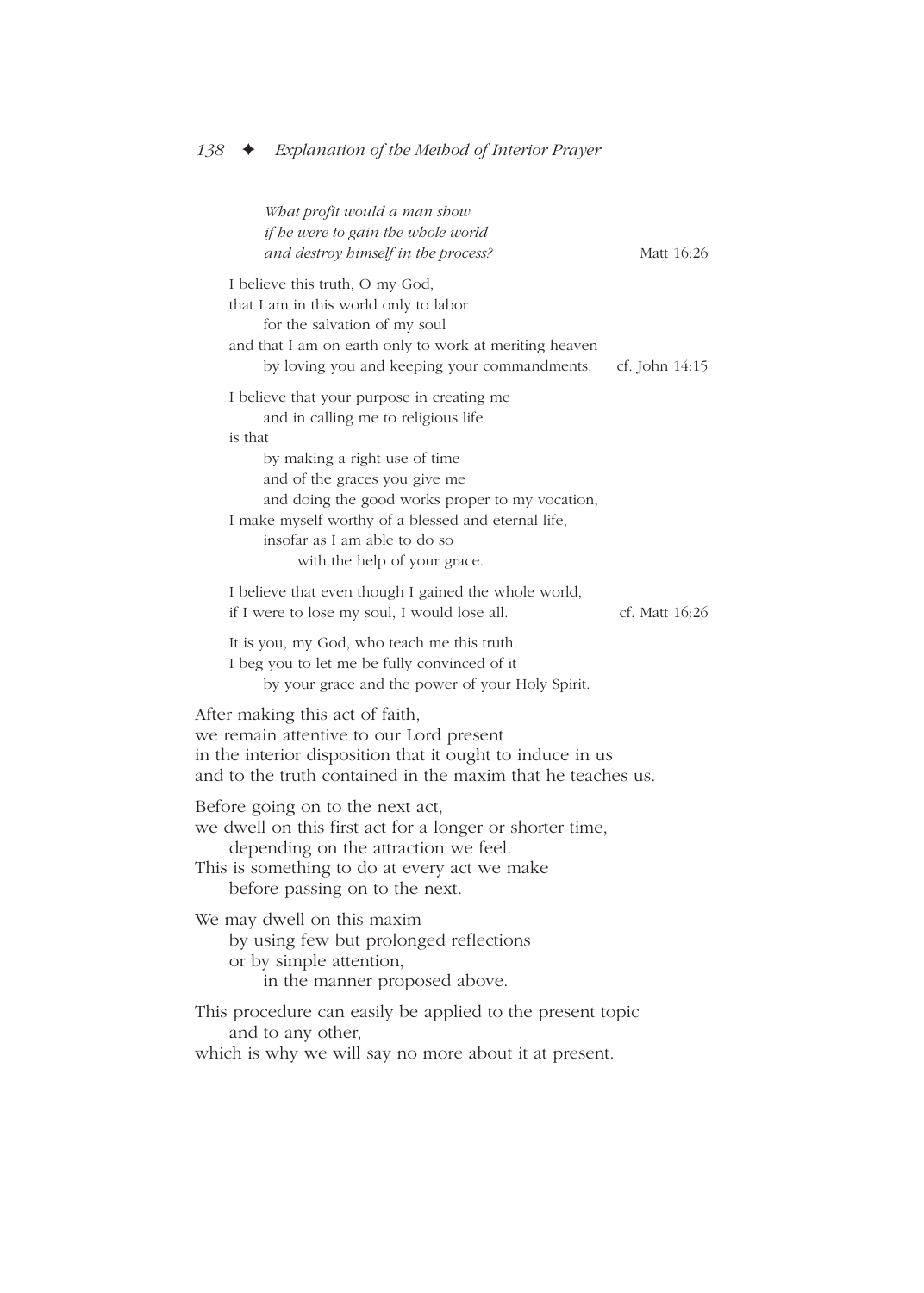# Act of Adoration

We make an act of adoration by paying homage to our Lord teaching us this maxim, keeping ourselves attentive and in deepest respect before him.

#### Example of an act of adoration

| My Lord and my God,<br>I offer you my very humble adoration<br>as you teach me this maxim and by means of it,<br>the importance of saving my soul.<br>I listen with all respect to your heavenly doctrine,<br>so necessary for me to know and practice.                                                             |                       |
|---------------------------------------------------------------------------------------------------------------------------------------------------------------------------------------------------------------------------------------------------------------------------------------------------------------------|-----------------------|
| I acknowledge you as the teacher sent us by God.<br>In your holy Gospel, you command me<br>not to seek the title of teacher,<br>because Christ is to be our only teacher.                                                                                                                                           | cf. Matt $23:10$      |
| With Saint Peter, I confess<br>that you are the Messiah,<br>the Son of the living God;<br>you have the words of eternal life.                                                                                                                                                                                       | Matt 16:16; John 6:69 |
| I adore you,<br>and with all the angels and the whole human race,<br>I prostrate myself at your feet<br>in offering you the deepest respect,<br>which I always wish to display in your sacred presence<br>and with which I listen with humility and docility<br>to your holy word,<br>which is the life of my soul. | $cf.$ John 6:63       |
| I adore this divine truth in you and outside of you<br>as coming from your sacred mouth<br>to enter my mind,<br>on which I beg you to impress it deeply<br>and also on my heart.                                                                                                                                    | $cf.$ Matt $4:4$      |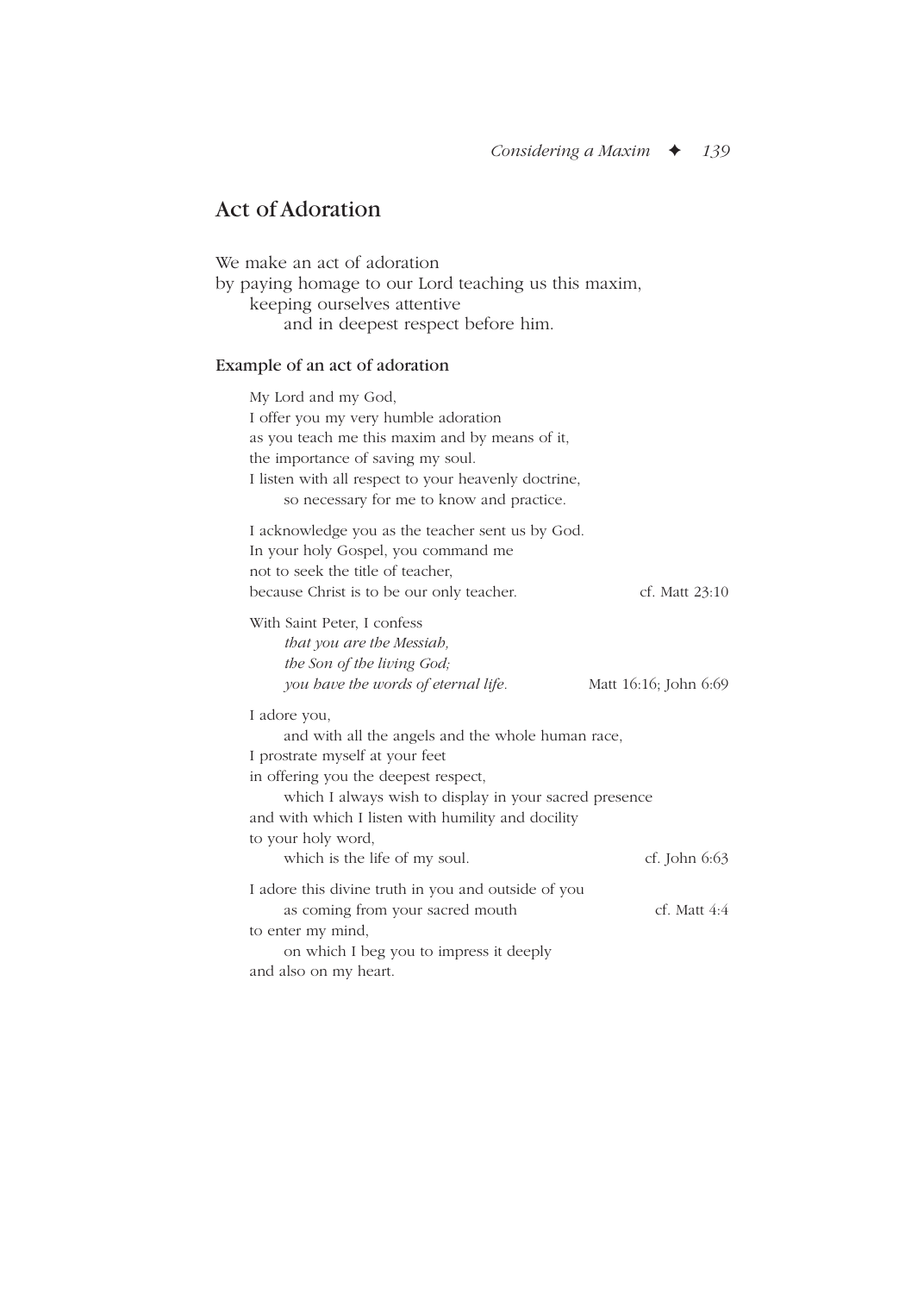# Act of Thanksgiving

We can make this act by expressing our gratitude to our Lord for the goodness he showed us in teaching us this maxim for our instruction and sanctification.

#### Example of an act of thanksgiving

How deeply indebted I am to you, O my God, for your goodness in teaching us this maxim, for by it you have made known to us how important salvation is for us. Such a truth could have been taught us worthily only by a teacher like you, O Lord, who humbled himself to come down from heaven to earth to reveal it to us, to life away our darkness, cf. John 3:13; 6:38 and to give us a share in your admirable light. cf. 1 Pet. 2:9 My divine Master, I thank you for this

with all my heart and with all my soul.

To show you my gratitude, I resolve to think only of saving my soul and to labor faithfully to sanctify it by the means you have taught me.

Help me to do this by your grace, my God, for I know that without it I can do nothing. cf. John 15:5

# The Three Acts That Refer to Us

After these first three acts we make the following, which refer to us: 1) an act of remorse, 2) an act of contrition,

3) an act of application.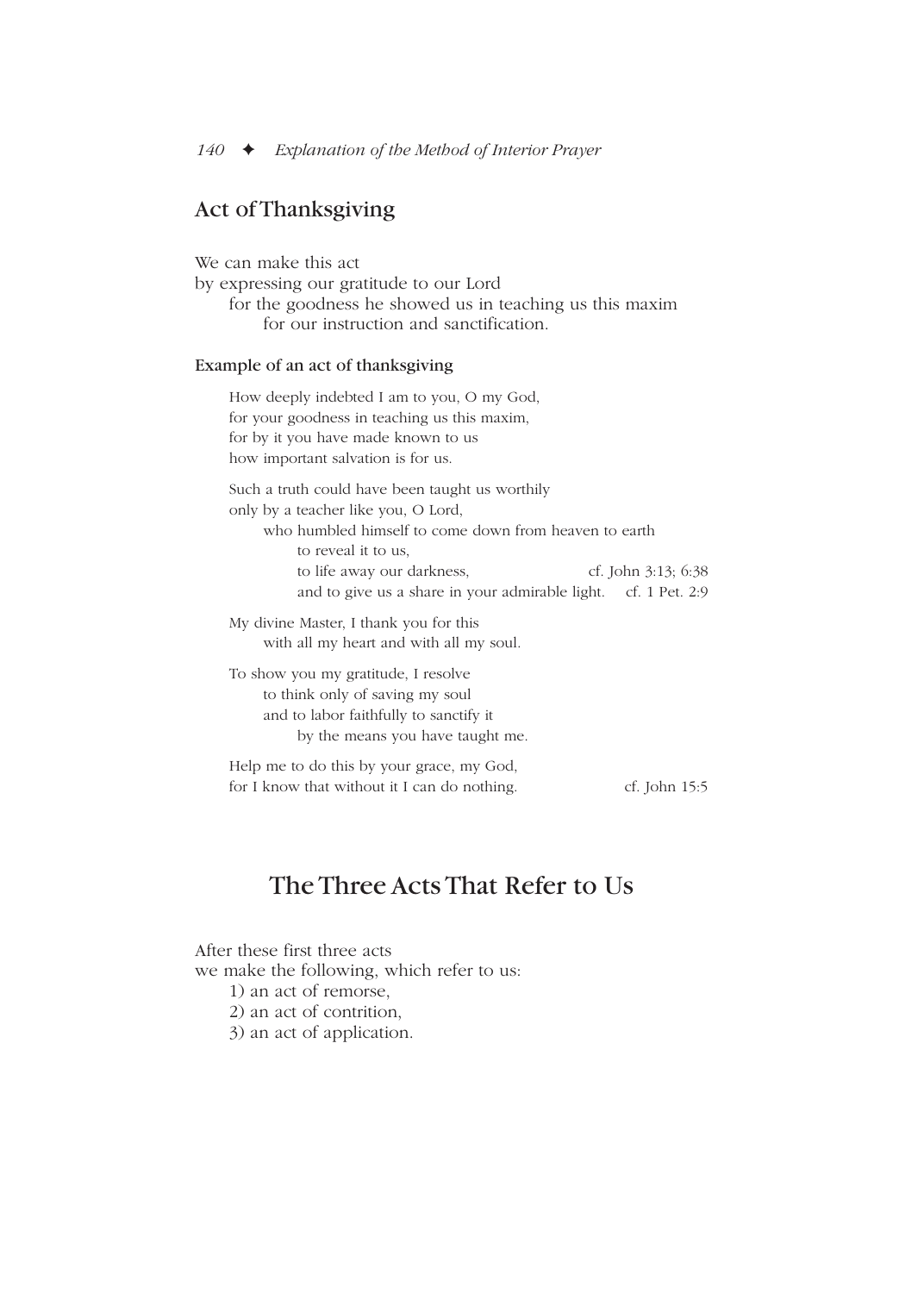### Act of Remorse

We make the first of these acts by admitting before God how remorseful we feel for not yet having tried or for not having tried as hard as we ought to acquire the spirit of the maxim and to put it into practice. To increase our remorse, we go over the principal occasions we have had to practice the maxim and the occasions when we failed

to act according to the spirit of the maxim.

#### Example of an act of remorse

My God, how remorseful I am when, in your holy presence, I remember how little my conduct, ever since I had the use of reason, has reflected the spirit of this maxim. I learned from your holy doctrine that you created me and brought me into this world only so that I might apply myself to know, love, and serve you by doing your holy will through obedience to your divine commandments and by fulfilling the duties of my state of life. How often have I frivolously exposed myself to losing my soul for all eternity, not for the sake of winning the whole world cf. Matt 16:26 but to enjoy some base, shameful, and fleeting pleasure, some ridiculous honor, some passing satisfaction, some worthless favor. I admit and confess, O my God, that this has happened to me on many occasions, especially when. . . . How ashamed I am, O my divine Savior.

I beg you, let this shame help me

to satisfy your justice.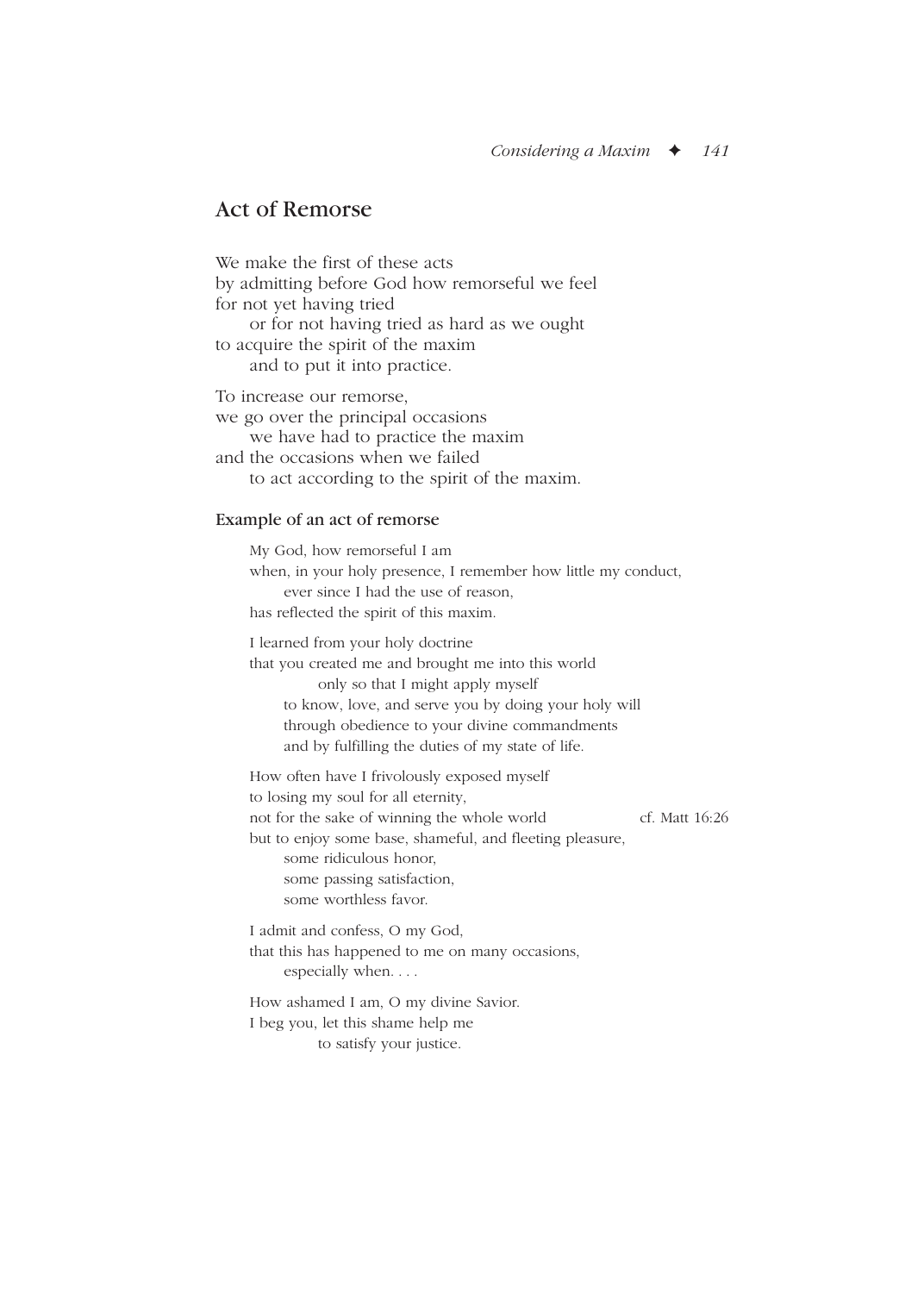# Act of Contrition

We make an act of contrition by begging God's pardon for the faults we have committed against the spirit of the maxim, and we make a resolution to be more faithful in the future to follow the spirit of the maxim.

#### Example of an act of contrition

In the sorrow I feel because my conduct has been so contrary to the spirit of this holy maxim, I most humbly beg your pardon, O my Savior and my God. I am filled with regret, especially because I know that in so acting I have displeased and offended you greatly. By neglecting my salvation, I offended your divine majesty, your grace, and your friendship, which I ought to esteem infinitely and to prefer to all the honors, pleasures, and goods of this world. cf. Luke 6:24–26 Pardon me, Lord, I beg of you, for my deplorable conduct. I detest it with all my soul. I promise you, my God, to prefer my salvation to everything else, so that I may preserve your grace and love, which is what I desire above all else. In the future I will repeat on all occasions what the ancient hermit said, "I want to save my soul!" For this I need your holy grace, my divine Savior, for without it I can do nothing. cf. John 15:5 I ask it of you humbly,

for I know that you desire my salvation.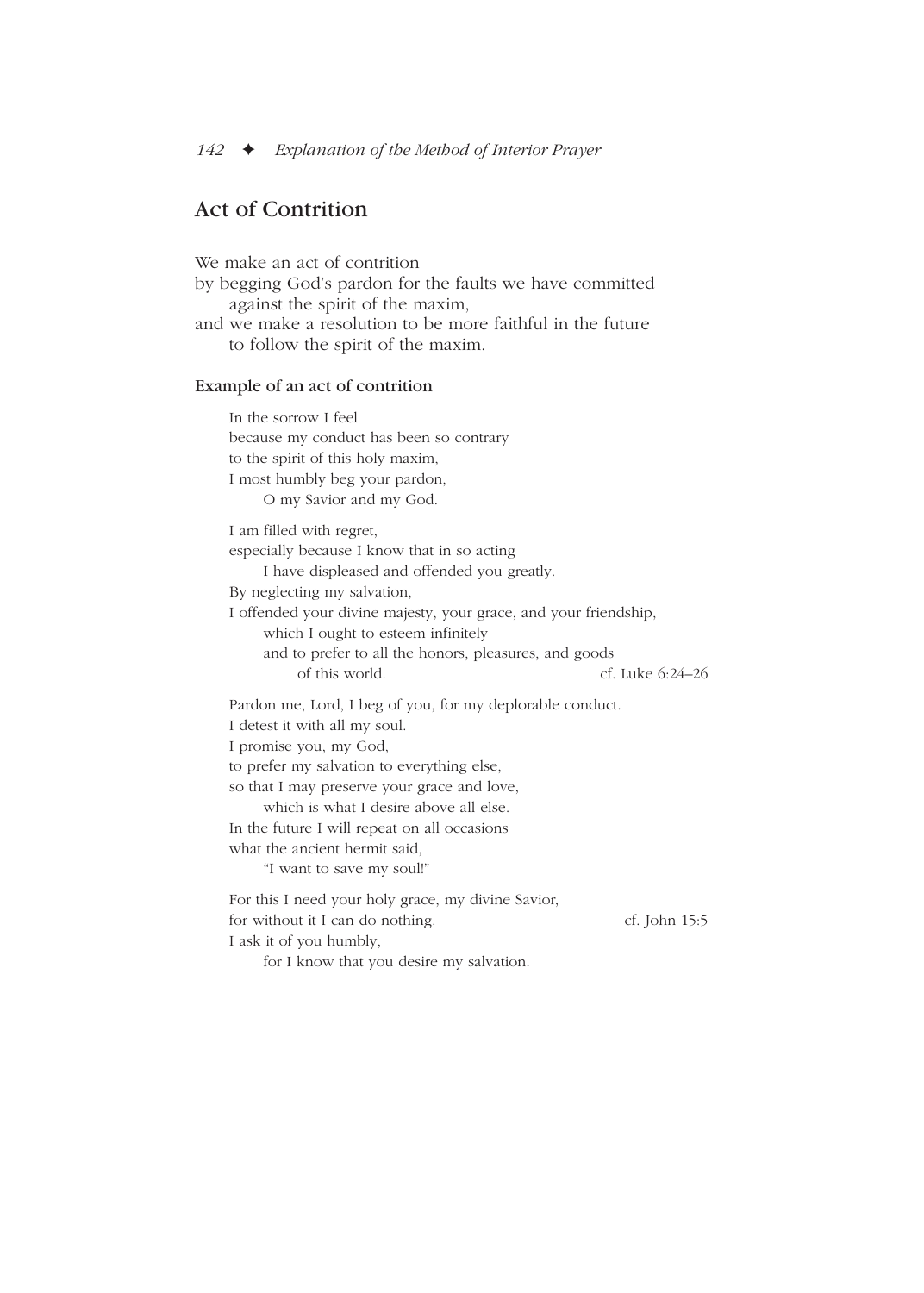### Act of Application

We make this act by applying to ourselves the maxim in question, considering before God the great need we have

to enter into the spirit of the maxim.

We examine the occasions on which we can and must do so, and we propose appropriate and definite means.

#### Example of an act of application

How grateful I am, O Lord Jesus Christ, for your goodness in coming from heaven to earth cf. John 3:13; 6:38 to teach me this truth, which is so important for my soul.

I acknowledge the great need I have to fill my mind and heart with this divine maxim,

especially because if I fail to practice it,

I will be lost,

as your servant Moses warns me in these words:

*A Prophet like me will the Lord, your God, raise up for you from among your own kinsmen; to him you shall listen in all that he may say to you. Everyone who does not listen to that Prophet will be cut off from the people.*

Acts 3:22–23, quoting Deut 18:15–19

You, O Lord, are this divine Prophet, cf. John 6:63 whose words are spirit and life. You give the Spirit of God and eternal life to those who heed them with humility and docility and faithfully put them into practice. cf. Luke 18:21; 11:28 I understand, O my God, that if I lose my soul, I lose everything, and if I save it, I gain everything. Consequently, I do not want ever to prefer anything to my salvation. From this day forth, if I experience a disorderly desire to master external things, such as writing, arithmetic, and other such matters, even though they may be necessary or useful in my employment and I have permission to pursue them,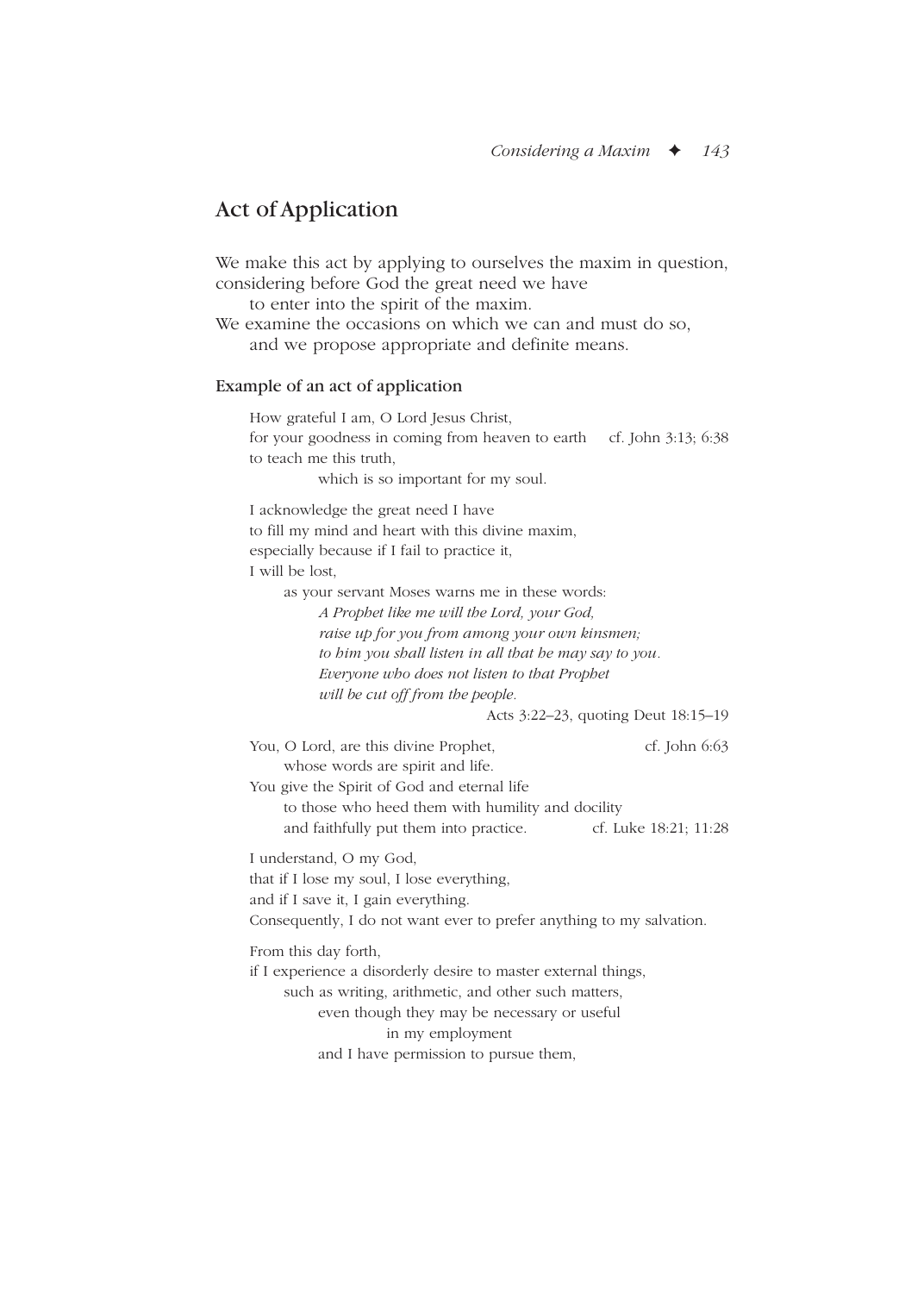I will convince myself that they must not be equalled, still less preferred, to the spiritual exercises, which are there to procure my salvation. If a desire or thought occurs to me to spend on them some or all of the time reserved for my spiritual exercises, I will admonish myself: What good would it do me to become most proficient in these matters, if I were to lose my soul by neglecting what can promote its salvation? cf. Matt 16:26 If my eagerness to procure the material welfare of the community leads me to busy myself with these concerns without an absolute necessity and without the sanction of holy obedience, while neglecting my spiritual reading, my prayer, and my other religious exercises, or if greed incites me to accept anything from my students or their parents against the Rule and my vows, I will arm myself with the thought, *What profit would there be for one to gain the whole world and forfeit his life?* Matt 16:26 Even if the pretext of indiscreet and ill-regulated zeal should lead me to pursue the salvation of others in a manner which would endanger my own, I will resist this enemy attack with the spiritual weapon that my Savior has placed in my hands: *What profit would there be for one to gain the whole world and forfeit his life?* Matt 16:26 I beg you, my dear Jesus, grant me your Holy Spirit and your grace

to help me in my great weakness.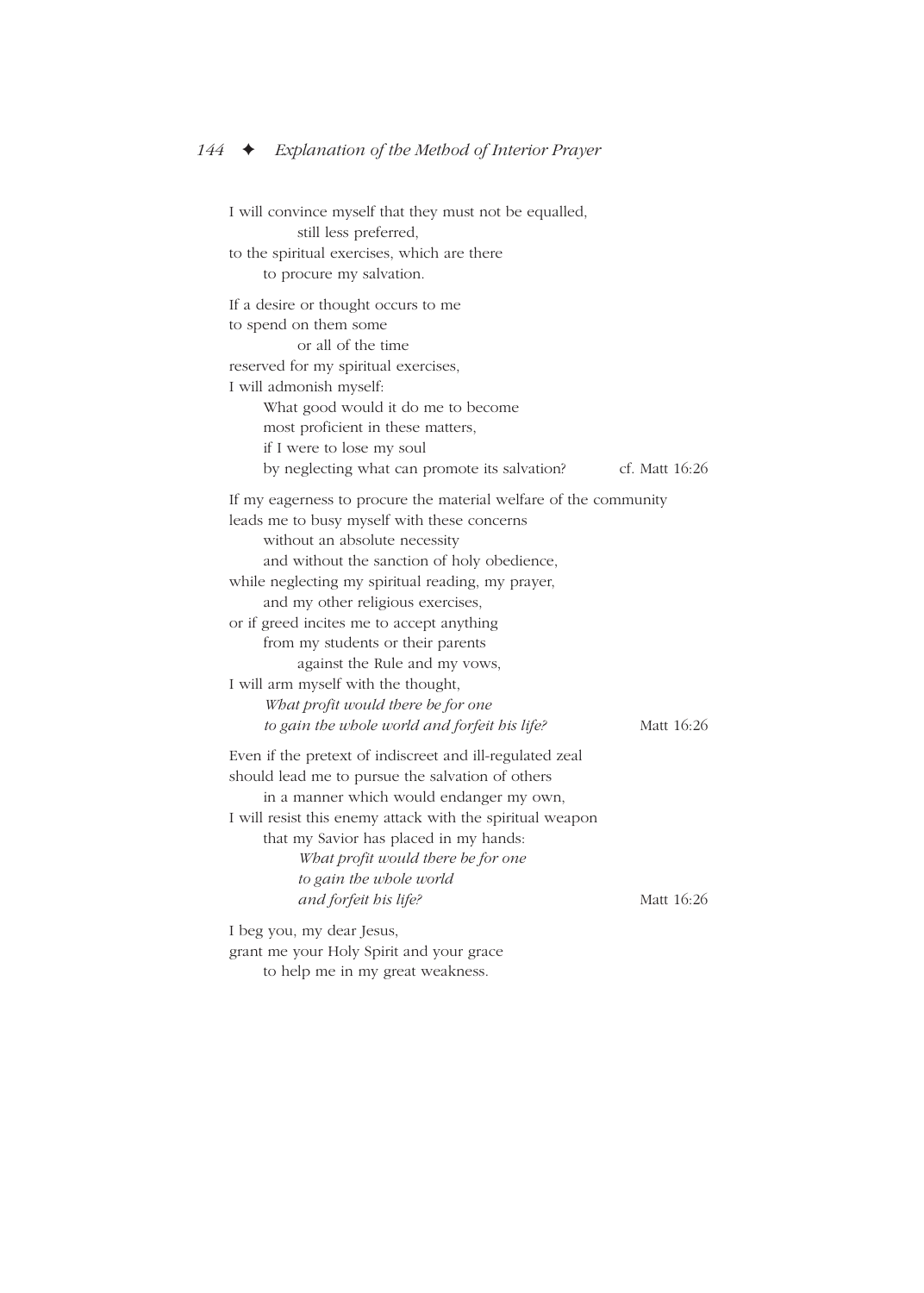# The Last Three Acts When Considering a Maxim

The last three acts of this part are:

- 1) an act of union with our Lord,
- 2) an act of petition,
- 3) an act of invocation of the saints.

# Act of Union with Our Lord

We make an act of union with our Lord by uniting ourselves to his Spirit and to the interior dispositions with which he taught this maxim.

We ask him for a share in this Spirit and in these dispositions, begging him earnestly to give us the grace

to enter into the spirit and practice of this maxim.

#### Example of an act of union with our Lord

| My divine Master, I beg you to give me the grace                        |  |  |
|-------------------------------------------------------------------------|--|--|
| to unite myself with your Holy Spirit                                   |  |  |
| and with the interior dispositions                                      |  |  |
| with which you taught this great truth:                                 |  |  |
| What profit would there be for one                                      |  |  |
| Matt 16:26<br>to gain the whole world and forfeit his life?             |  |  |
| With what aversion your Holy Spirit inspired you                        |  |  |
| for all the world's vanities                                            |  |  |
| cf. Luke 6:24–26<br>and for the pleasures of this miserable life!       |  |  |
| What contempt you felt for the world's perishable grandeur!             |  |  |
| You gave us a convincing proof of this when you fled and hid yourself   |  |  |
| when the people wished to make you their king. $cf.$ John 6:15          |  |  |
| Although you could have possessed kingdoms, empires,                    |  |  |
| and all that the universe contains, $\qquad$ cf. Matt 4:8–9; Luke 4:5–7 |  |  |
| for you are in truth the Lord                                           |  |  |
| and the sovereign Master of all things,                                 |  |  |
| you teach us by your example                                            |  |  |
| as well as by your words                                                |  |  |
| to despise all that passes away with time                               |  |  |
| and to value only what can contribute to the salvation of our soul.     |  |  |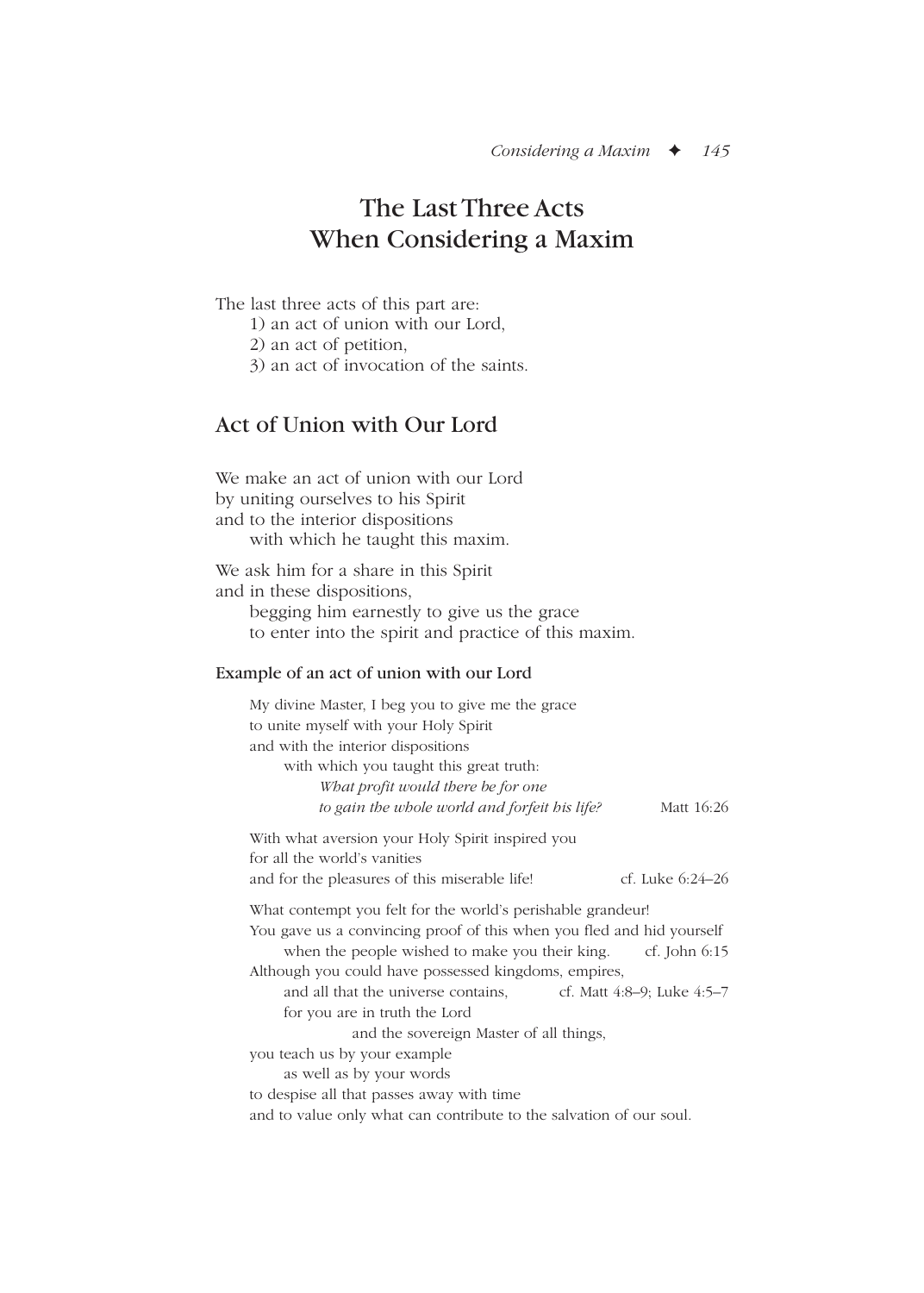| I unite myself with you, my loving Savior,              |            |
|---------------------------------------------------------|------------|
| and with your sentiments.                               |            |
| I beg that your divine Spirit and your divine heart     |            |
| may teach my mind and my heart                          |            |
| to despise all that the world in its blindness esteems  |            |
| and pursues with so much ardor.                         |            |
| Speak to my soul with a single, powerful interior word, |            |
| What profit would there be for one                      |            |
| to gain the whole world?                                | Matt 16:26 |
| And with your Prophet Samuel may I reply.               |            |
| Speak, for your servant is listening.                   | 1 Sam 3:10 |

# Act of Petition

We make an act of petition by asking God the Father very humbly to grant us the grace to enter into the spirit of this maxim and to grant this in union with our Lord.

### Example of an act of petition

| Eternal Father in heaven,                                              |                     |
|------------------------------------------------------------------------|---------------------|
| out of consideration for your beloved Son,                             | cf. Matt 3:17; 17:5 |
| you did not consider it beneath you to allow me to call you my Father. |                     |
| I now have confidence                                                  | cf. Gal $4:5-6$     |
| in the name of that dear Son                                           | cf. John $15:16$    |
| to ask you in all humility to give me the spirit of this maxim,        |                     |
| which our divine Master was pleased to teach us.                       |                     |
| When he was transfigured on Mount Tabor, you declared:                 |                     |
| This is my beloved Son,                                                |                     |
| with whom I am well pleased.                                           | Matt 17:5           |
| You commanded us to listen to him                                      |                     |
| as to our Master sent to teach us the truth                            |                     |
| and the way leading to true life.                                      | cf. John 14:6       |
| I beg you, O my God,                                                   |                     |
| by the goodness you manifested                                         |                     |
| in choosing to be my Father,                                           |                     |
| to give me                                                             |                     |
| the spirit of understanding and the docility of heart                  |                     |
| to make me welcome his holy teaching                                   |                     |
| into the depths of my soul.                                            |                     |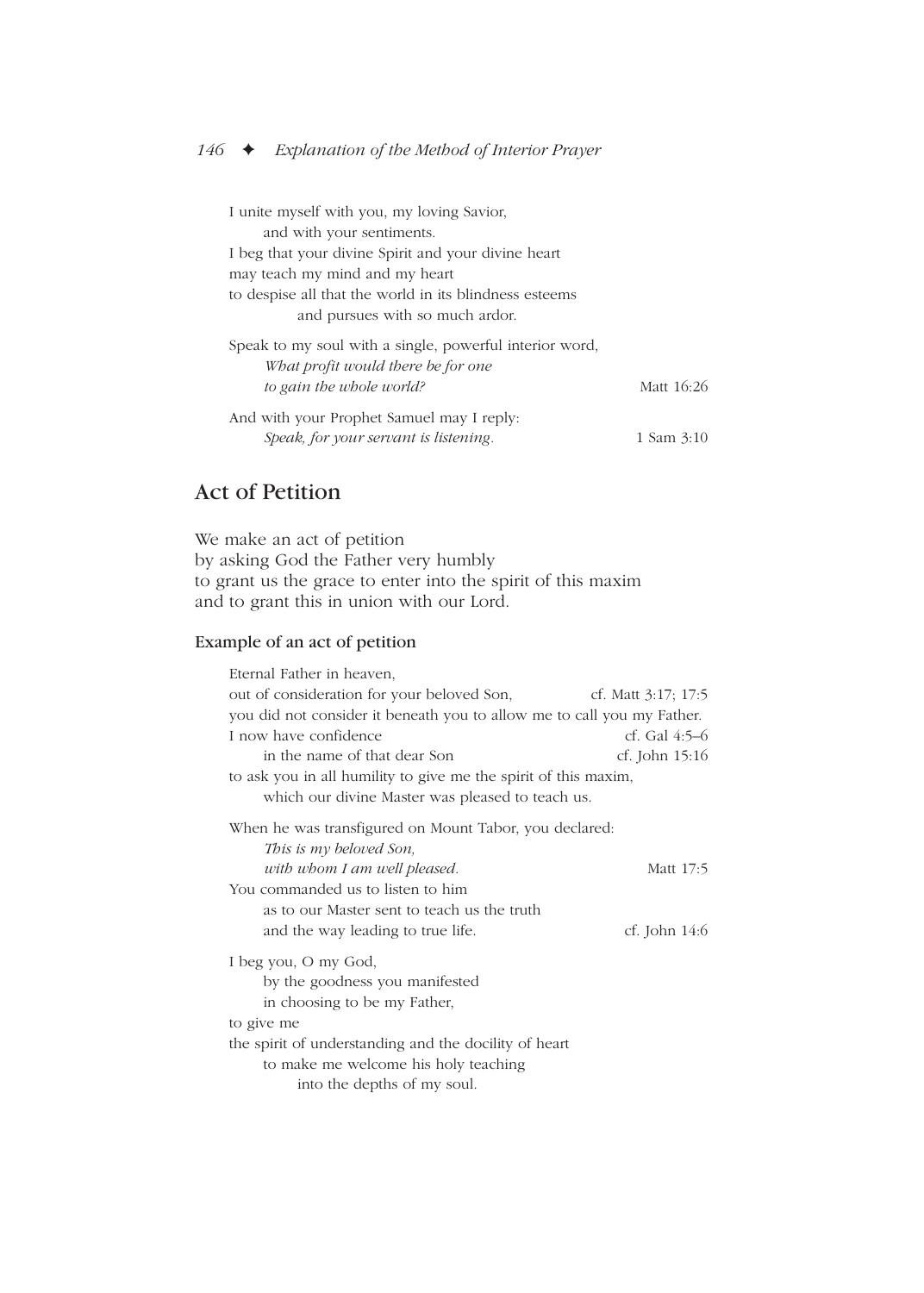| I beg you, with your divine finger,                              |                |
|------------------------------------------------------------------|----------------|
| which is the Holy Spirit,                                        | cf. Luke 11:20 |
| engrave in the deepest recesses of my heart this divine maximent |                |
| What profit would there be for one                               |                |
| to gain the whole world and forfeit his life?                    | Matt 16:26     |
| Let me not seek or desire anything                               |                |
| but the Kingdom and justice of God                               | cf. Matt 6:33  |
| through the practice of virtue.                                  |                |
| Grant me this grace                                              |                |
| in union with our Lord and through our Lord,                     |                |
| in whom alone and by whose Spirit                                |                |
| I dare beg this of you                                           |                |
| with the firm hope of obtaining all                              |                |
| from your goodness.                                              |                |
| cf. Eph 3:12; Luke 11:13; John 16:24–26; 15:16                   |                |

### Act of Invocation of the Saints

We make an act of invocation by praying to the saints to whom we have a special devotion and to those who practiced this maxim most perfectly. We beg them to appeal to God and to ask for us the spirit of the maxim and the help to practice it.

#### Example of an act of invocation of the saints

Most holy Virgin, worthy Mother of God, you are all powerful with your beloved Son. I beg you to obtain for me the grace from God's divine mercy that I may despise all that might harm the salvation of my soul. May I prefer my salvation to all the goods of this earth. Great Saint Joseph, my holy guardian angel, my holy patrons,

you holy Apostles

who left all to follow our Lord, cf. Matt 19:27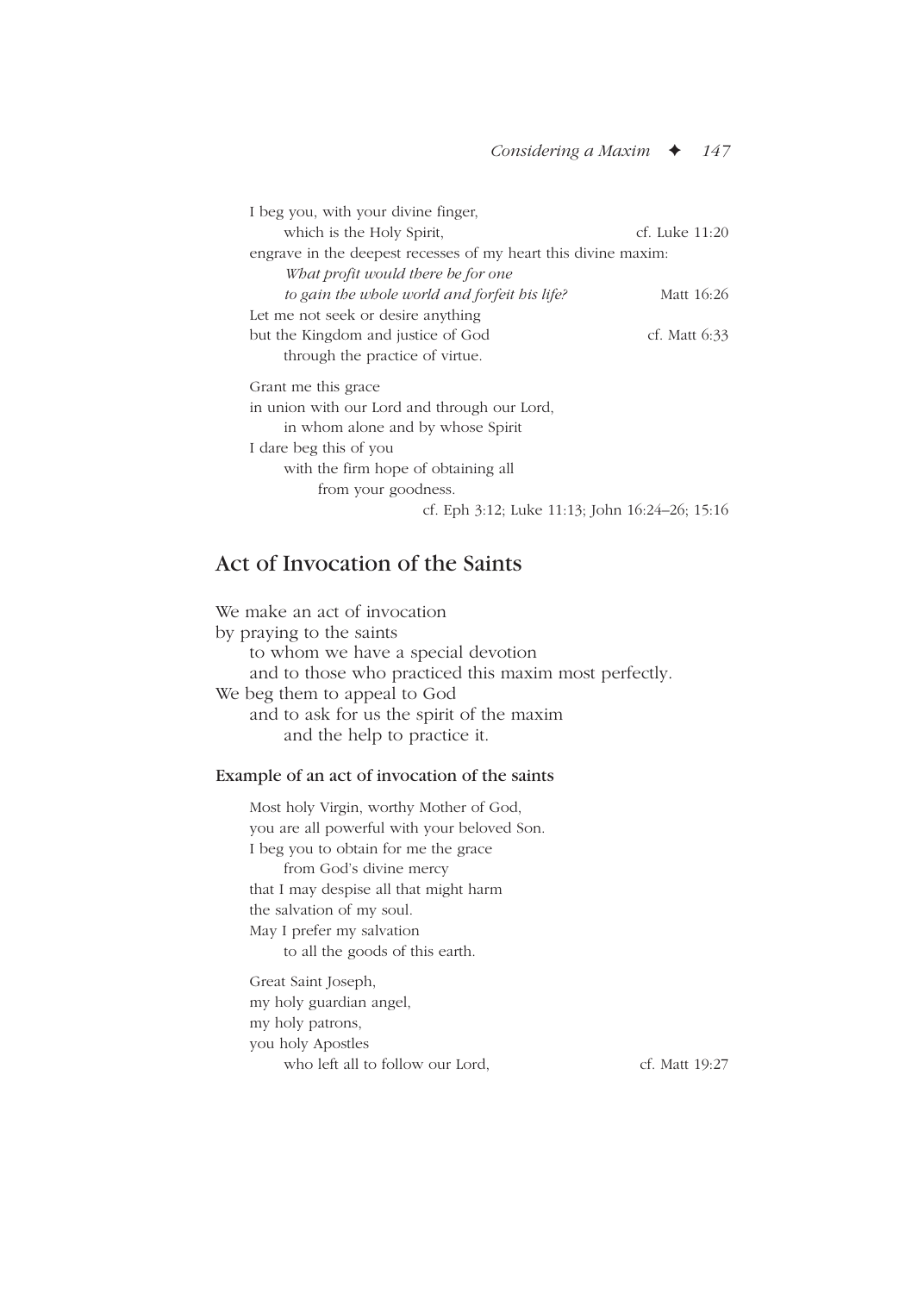especially Saint Matthew and Saint Barnabas, cf. Luke 5:28 you glorious martyrs cf. Acts 4:36–37 who preferred to die by the most cruel torments rather than risk losing your souls, and you saintly anchorites and religious, who scorned the world, its riches, and its promises for the love of God and to make sure of your salvation, I beg you to obtain for me from our Lord these same sentiments, which by his grace filled your own heart.

I have great confidence in your intercession.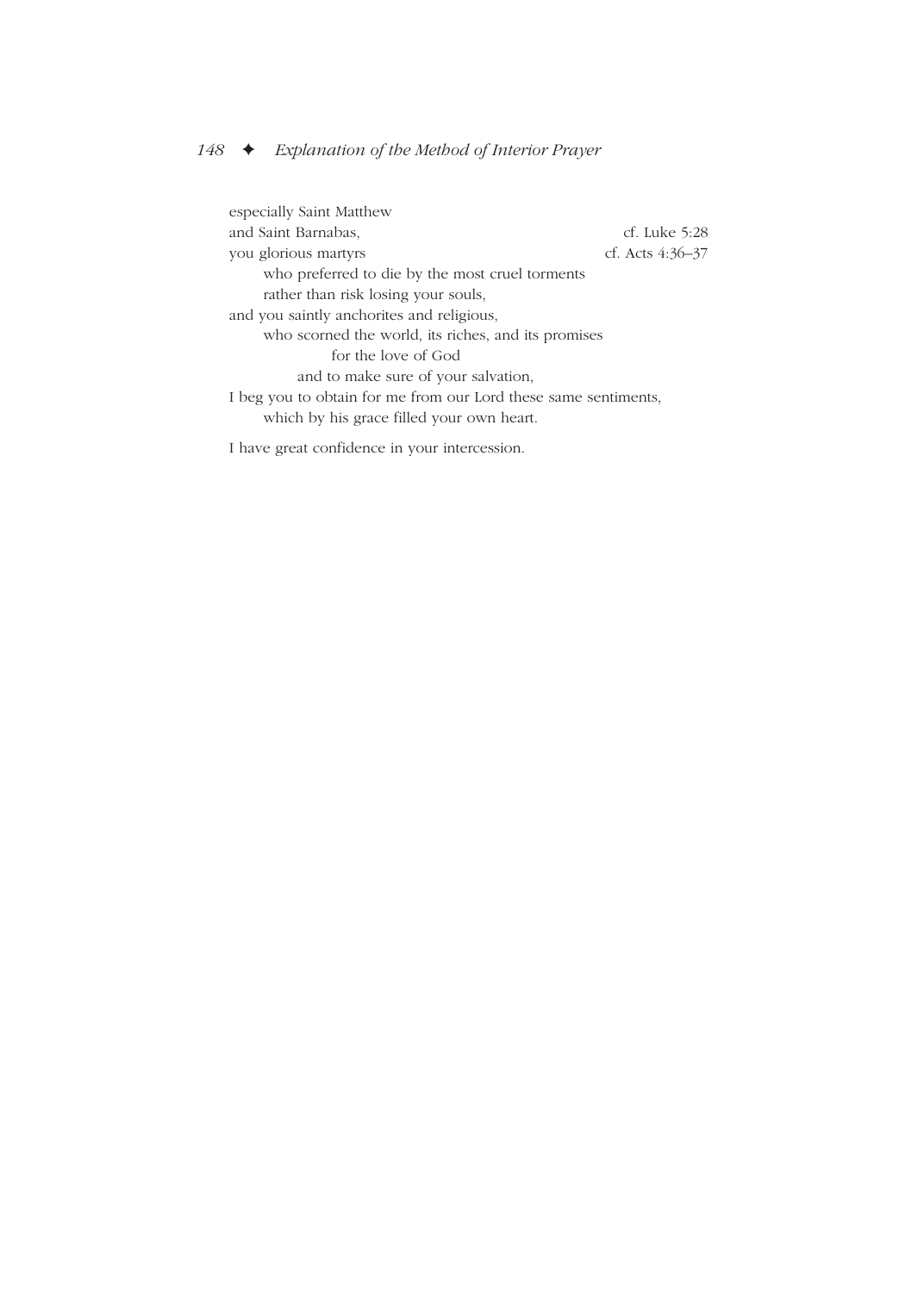# Recommendations

Both the first part and the second part of the Method of Interior Prayer contain nine acts; this great number of acts might hinder those who wish to remain longer in the second part

but find the time too short to do so. Here are some suggestions to overcome this.

Make the acts of the first part in abridged form and in a few words

without spending more than a brief time on them.

For example, an act of faith in the presence of God could be as follows:

> *"My God, you are present within me as in your temple!"*

After this we remain for a moment recollected and attentive to God present in us.

An act of adoration could be as follows: *"My God, I adore you!"*

Then we adore God interiorly and with respect for about the time of an Our Father.

An act of thanksgiving could be as follows: *"My God, I thank you!"*

Then we dwell on this sentiment of gratitude for about the same length of time.

The same is true for the other acts.

Make one act,

including implicitly in it the interior sentiments of all the other acts.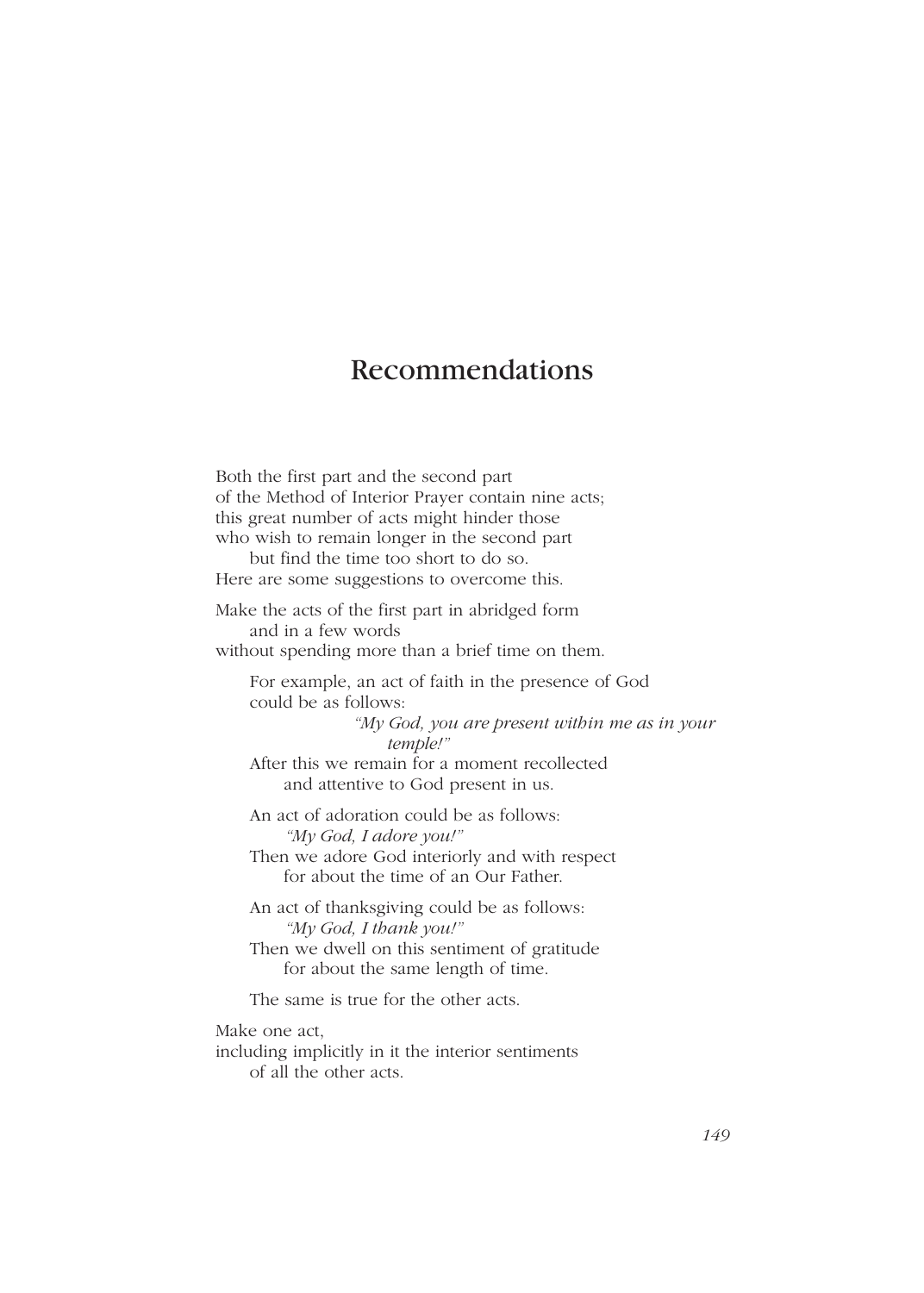The sentiments are not distinctly and actually expressed in formal or verbal acts.

We present ourselves before God

in a spirit of interior adoration

by a simple view of faith in the divine presence and in God's infinite greatness and excellence, with thanksgiving for all blessings, with humility over our lowliness and nothingness,

with remorse and contrition for our sins,

and with application, union, and invocation,

in view of our need

to have our Lord's merits,

to be united with him,

and to be guided by his Spirit.

We ask for all these things

by a simple desire of the heart,

merely exposing our needs to the Lord.

All this can be done along with many other acts (such as acts of hope, love, and resignation)

in very little time,

about what is needed to recite a *Miserere.*

This manner of proceeding is easy

for those who are truly interior,

who remain as much as possible in the presence of God, who are always recollected in the eyes and in the mind, who are exact about silence,

who do not bother with what does not concern them. and who are faithful to obedience.

Make only the act of God's presence and that of adoration, and then go on to the second part, omitting all the other acts.

Limit ourselves to making not all the acts of the second part during one session of prayer

but to making only two or three or even a single one on which we wish to dwell.

We could make all the acts one after another in this way in successive prayer periods,

shortening the acts that we have already made in the prayer or prayers that have gone before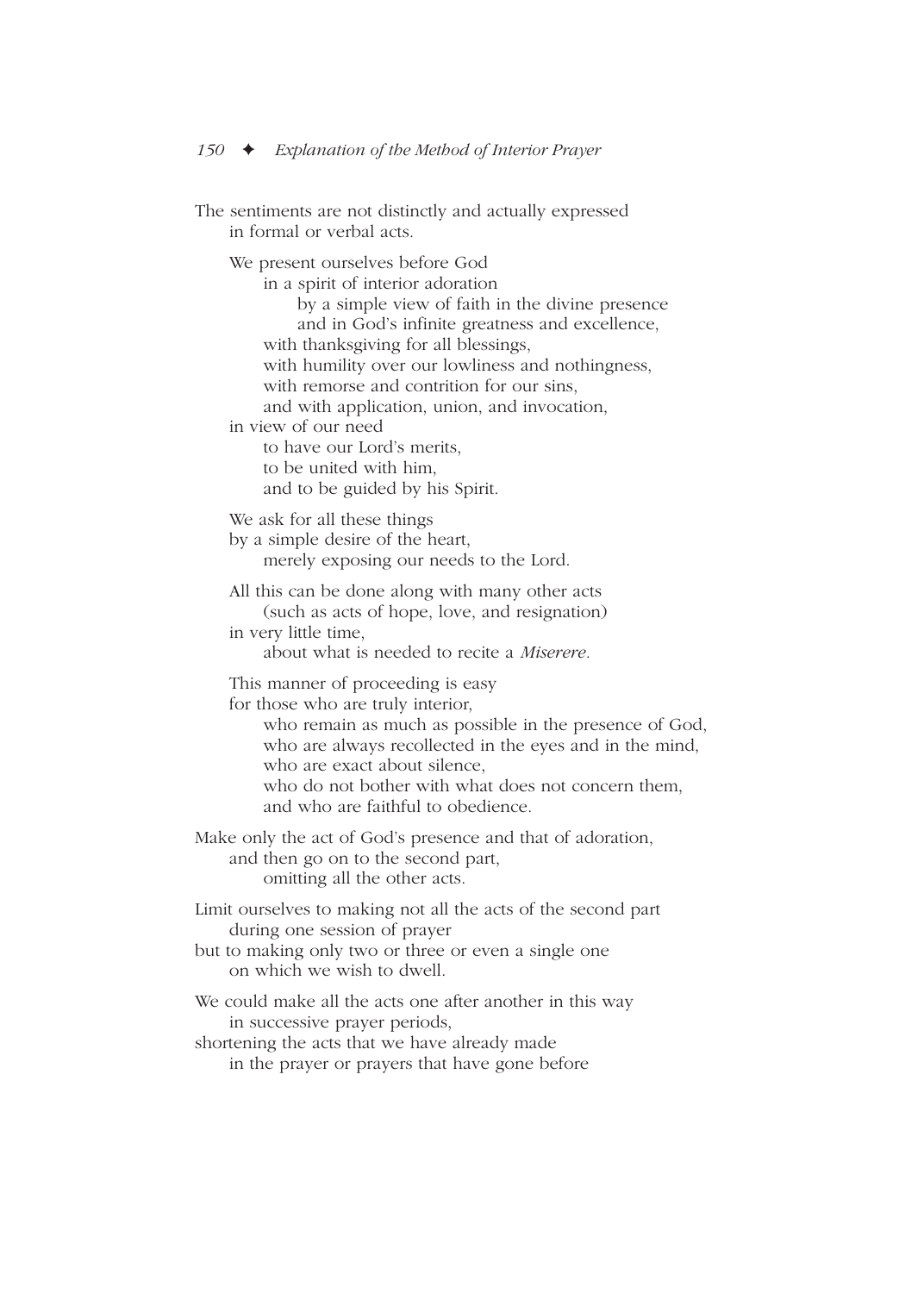or even omitting them altogether and concentrating on those or the one that we now desire to make. This manner of proceeding would seem to be useful in order to permeate ourselves more deeply with the meaning and the spirit of the various acts and to let them penetrate us in a more interior manner. We must remember to make resolutions or to renew those previously made, for they can be continued for several days, especially when we notice that we have not practiced them faithfully or that we still need them. Finally, when we feel interiorly and gently drawn to some sentiment that we had not proposed to ourselves beforehand, such as the love of God or the desire to show God our confidence and submission, to ask for something with earnestness and confidence, either for ourselves or for someone else, or to reflect on some word of God, we ought to follow this attraction and other similar ones inspired by God, faith, and the perfection of our state. We follow it for as long as God is pleased to let us dwell on it, for this is a sign that God desires this of us at the moment. We can know that this is the case when we leave interior prayer with renewed zeal to do our duty, to love God, and to please God. This second part can also be used to consider the Last Ends, our sins, one of the commandments, or a similar topic.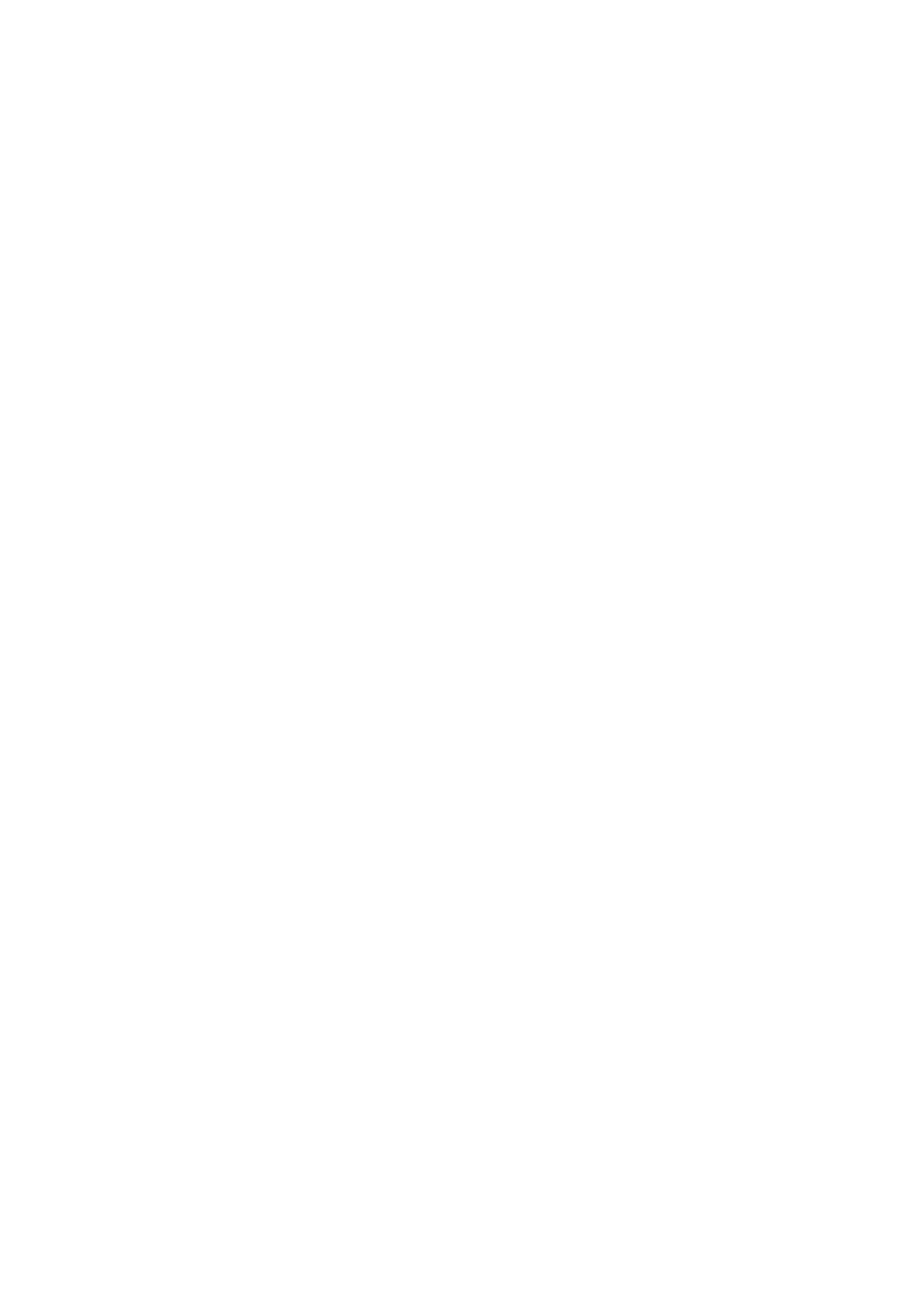# The Third Part of the Method of Interior Prayer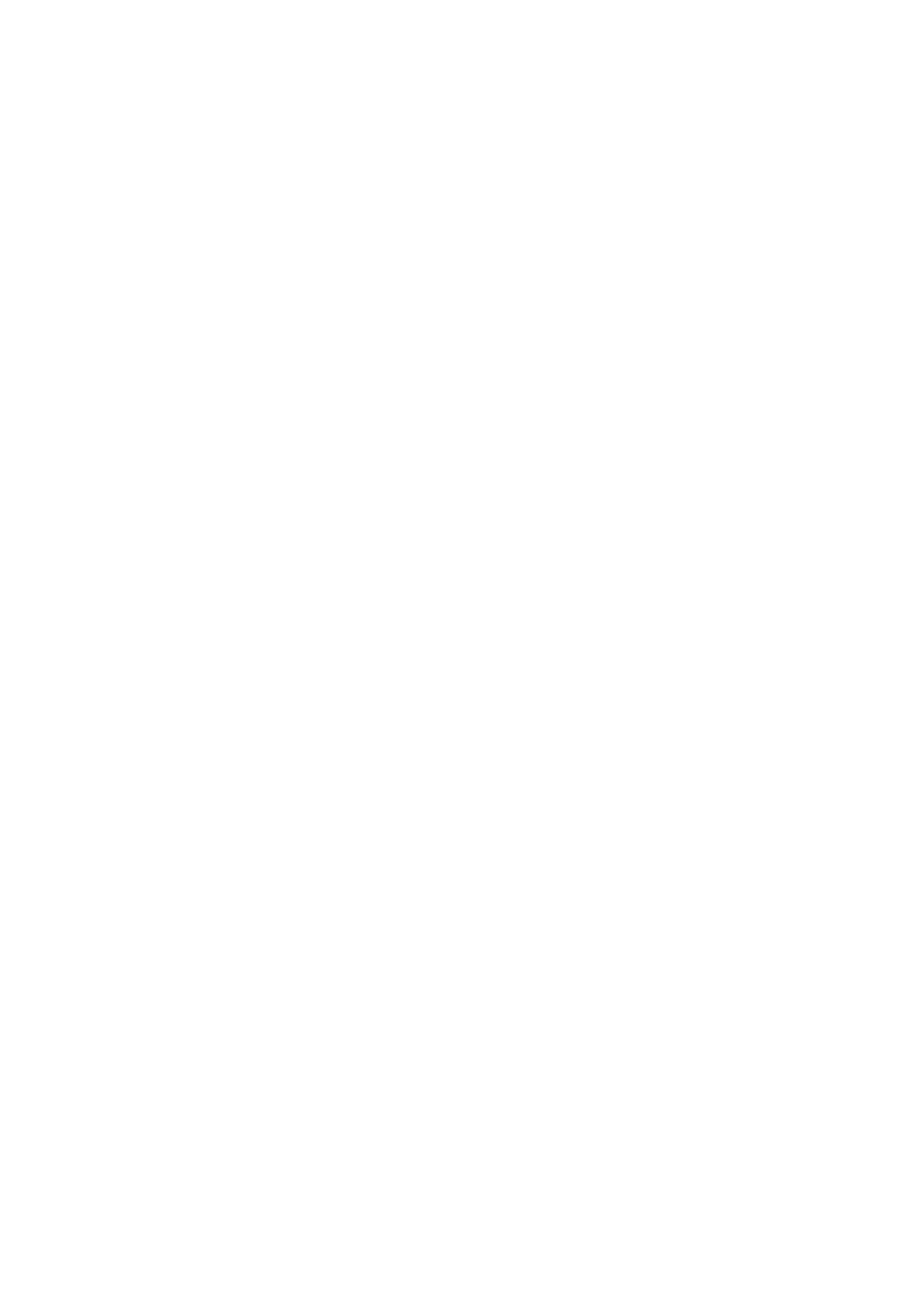The three acts of this third part are

- 1) a review of what we have done in prayer,
- 2) an act of thanksgiving,
- 3) an act of offering.

All these acts are to take up only a little time.

### Act of Review

We make this act by reviewing in our mind the principal things we have accomplished in prayer, the sentiments God gave us during this time that seem to be the most practical and useful, and the benefit we can draw from them.

#### Example of an act of review

My God, what have I done during this time of prayer? I began by putting myself in your holy presence, considering you, for example, as being within me as in your Kingdom. I paid my homage to God by an act of adoration, and so on. I applied myself to such or such a subject, for instance, to the maxim: *What profit would a man show....* Matt 16:26 I awakened such or such good sentiments, for instance, that if I lose my soul, I lose everything, that I must never prefer anything to my salvation. These sentiments can surely be very useful and advantageous to me in my state. I made such or such resolutions. . . . If we did not make any, now would be the time to do so.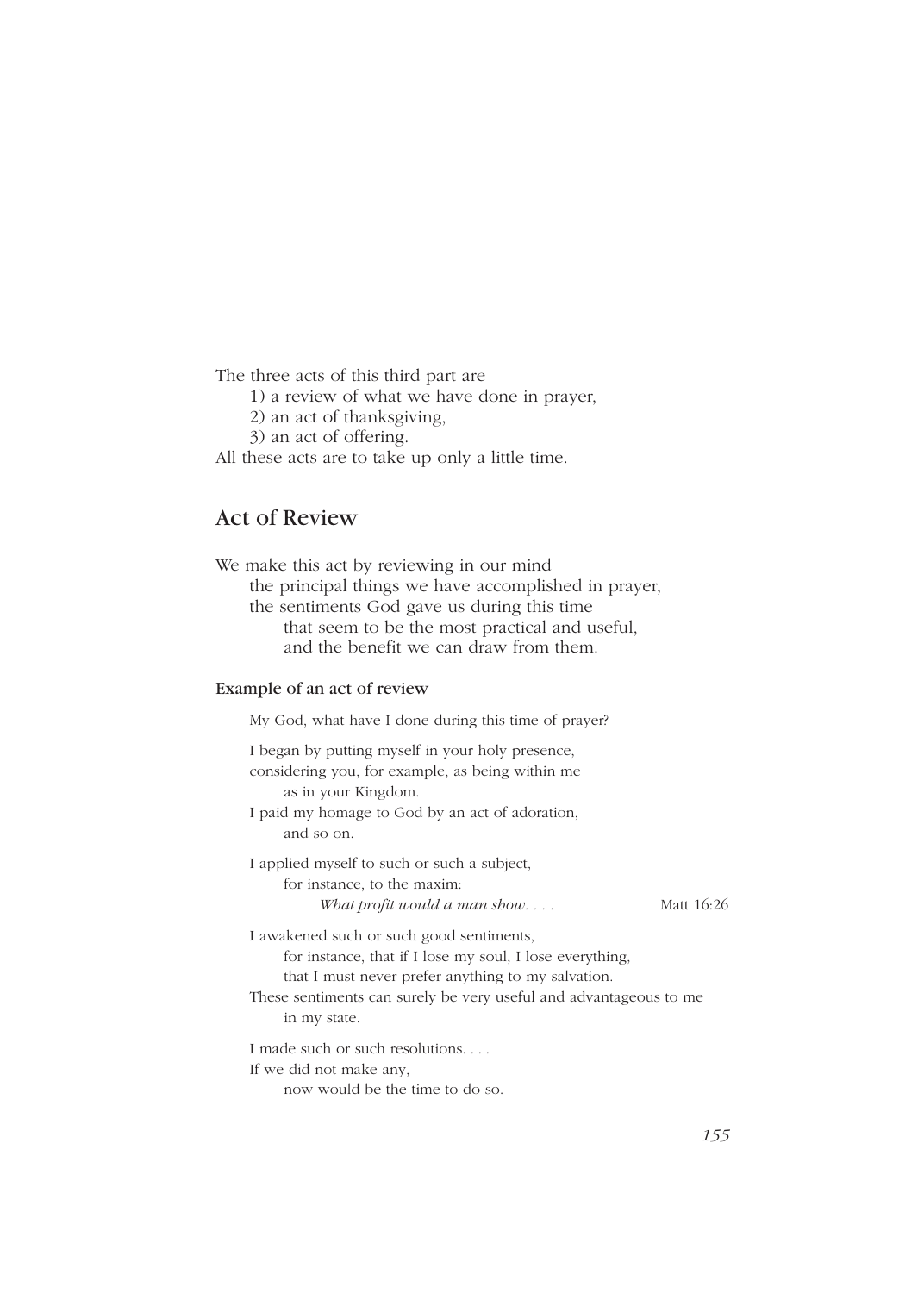# Act of Thanksgiving

We make this act by thanking God for the graces received during our prayer, for the good sentiments given to us, and for the affections awakened in us to benefit our soul and to advance us in virtue.

#### Example of an act of thanksgiving

My God, I thank you with all my heart for the graces I have received from you during this time of prayer, for the sentiments you inspired in me, for the affections you were good enough to infuse in me, especially for..., and for the resolutions I adopted for the good of my soul and for my advancement in virtue and perfection.

# Act of Offering

Finally, we make this act last of all by offering God our prayer, the resolutions we made in the course of it, and the dispositions we have to accomplish them.

We also offer ourselves to God with all our actions and all that we will do during this day. cf. Rom 12:2

#### Example of an act of offering

My God, I offer you my prayer, the resolutions you gave me the grace to make, and the dispositions I have to accomplish them.

I very humbly beg you to bless them and to give me the grace to be faithful to put them into practice.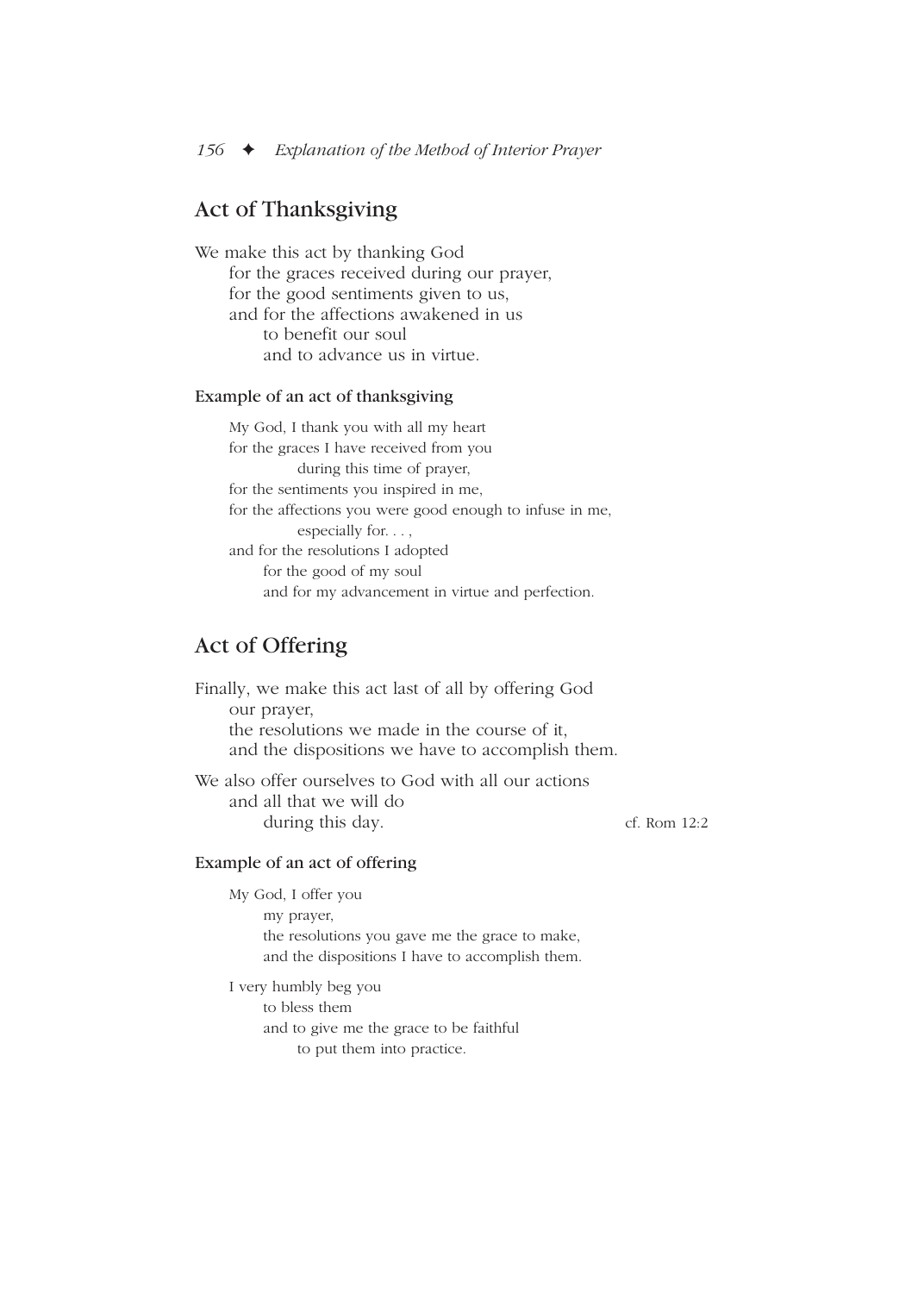Also I offer myself to you, my God, with all my actions and all that I will do during this day. cf. Rom 12:2 Accept, I beg you, my God, the desire I have to please you alone, to glorify you perfectly, and to accomplish your holy will unceasingly.

### Invocation of the Most Blessed Virgin

We conclude our prayer by placing under the protection of the Most Blessed Virgin, all that we have done, thought of, and resolved so that she may offer it to her beloved Son and we by this means may obtain from him the graces we need to practice the virtue or the maxim on which we have made our prayer. Example of an invocation of the Most Blessed Virgin Most holy Virgin, most worthy Mother of God, you are also my loving mother, my advocate, my refuge, and my protectress. I come to you with deep humility as to the one in whom, after God, I place all my trust. I beg you to receive under your protection my prayer, my resolutions, and all that I have done during the time of interior prayer. I very humbly beg you to give this your holy blessing and to obtain that of your beloved Son, offering this interior prayer to him and begging him, out of consideration for you, to grant me the graces I need to keep my resolutions and to practice the virtue or the maxim that I have considered during my prayer, for the greater glory of God, your honor, and my salvation.

*Sub tuum . . .* or *O domina mea.*

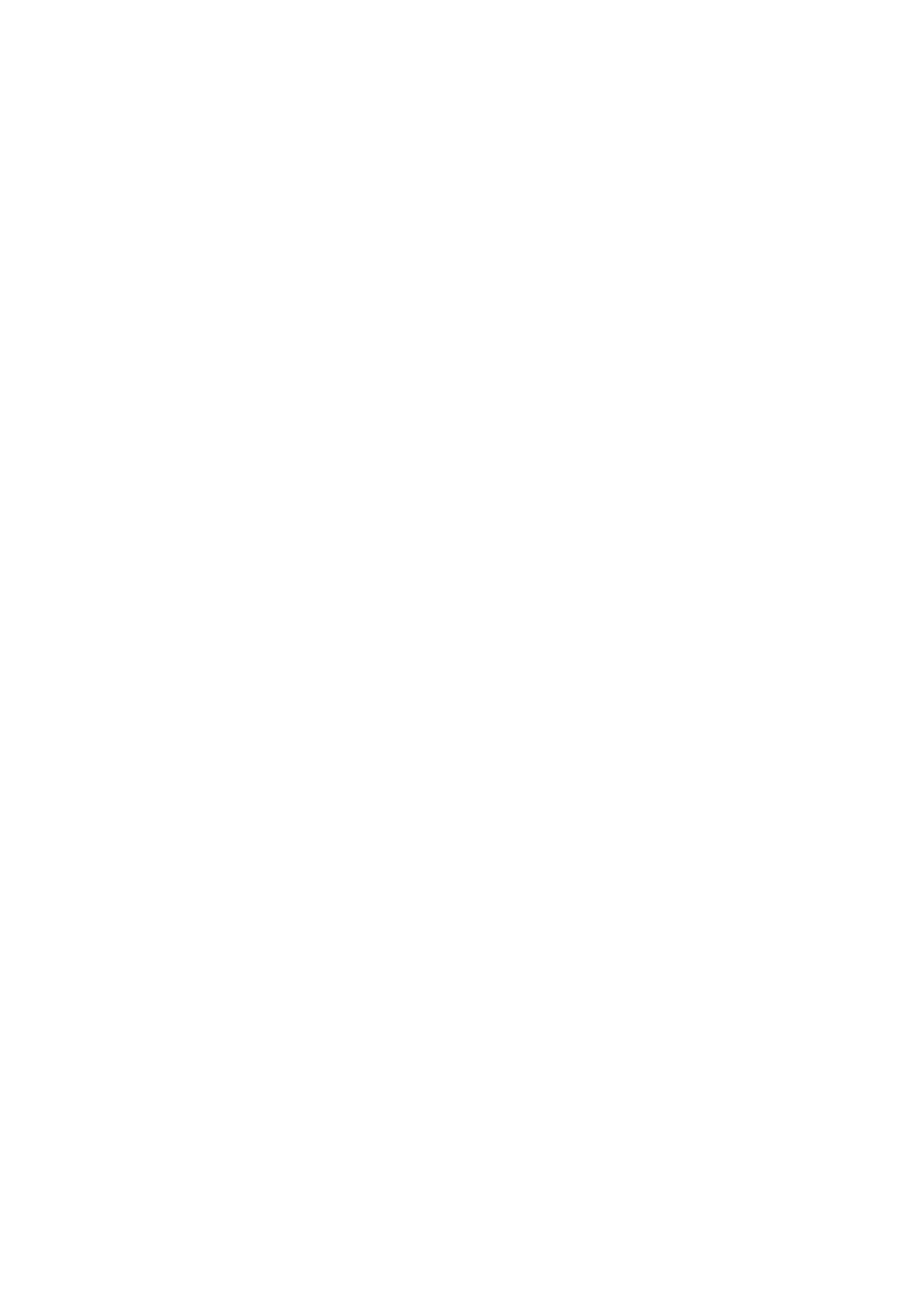# **APPENDIX**

# Method of Interior Prayer

# Preface

Interior prayer is an inner activity in which the soul applies itself to God.

There are three parts in interior prayer. The first is preparation of the soul for interior prayer, properly called recollection; the second is attention to the topic of interior prayer; the third is thanksgiving at the end of interior prayer.

The first part is called preparation, or recollection, because everything done therein helps to make the soul enter into itself and to prepare for interior prayer.

The first thing to be done in interior prayer is to become permeated with the presence of God through a sentiment of faith. For this purpose we can consider God as being present in three different ways: first, in the place in which we are; second, in us; third, in a church, going there in spirit if we are not there in fact.

We can consider God present in the place in which we are, first, because God is everywhere, saying by the Prophet Jeremiah, "I fill heaven and earth";2 second, because our Lord has said in Saint Matthew, chapter 18, "Where two or three are gathered in my name, I am there in the midst of them."3

We can consider God present in us in two ways. First, God is in us to maintain us in existence, as Saint Paul says in Acts, chapter 17, "God is not far from us, for we have our life, our movement, and our being only in God."4 Second, God is in us by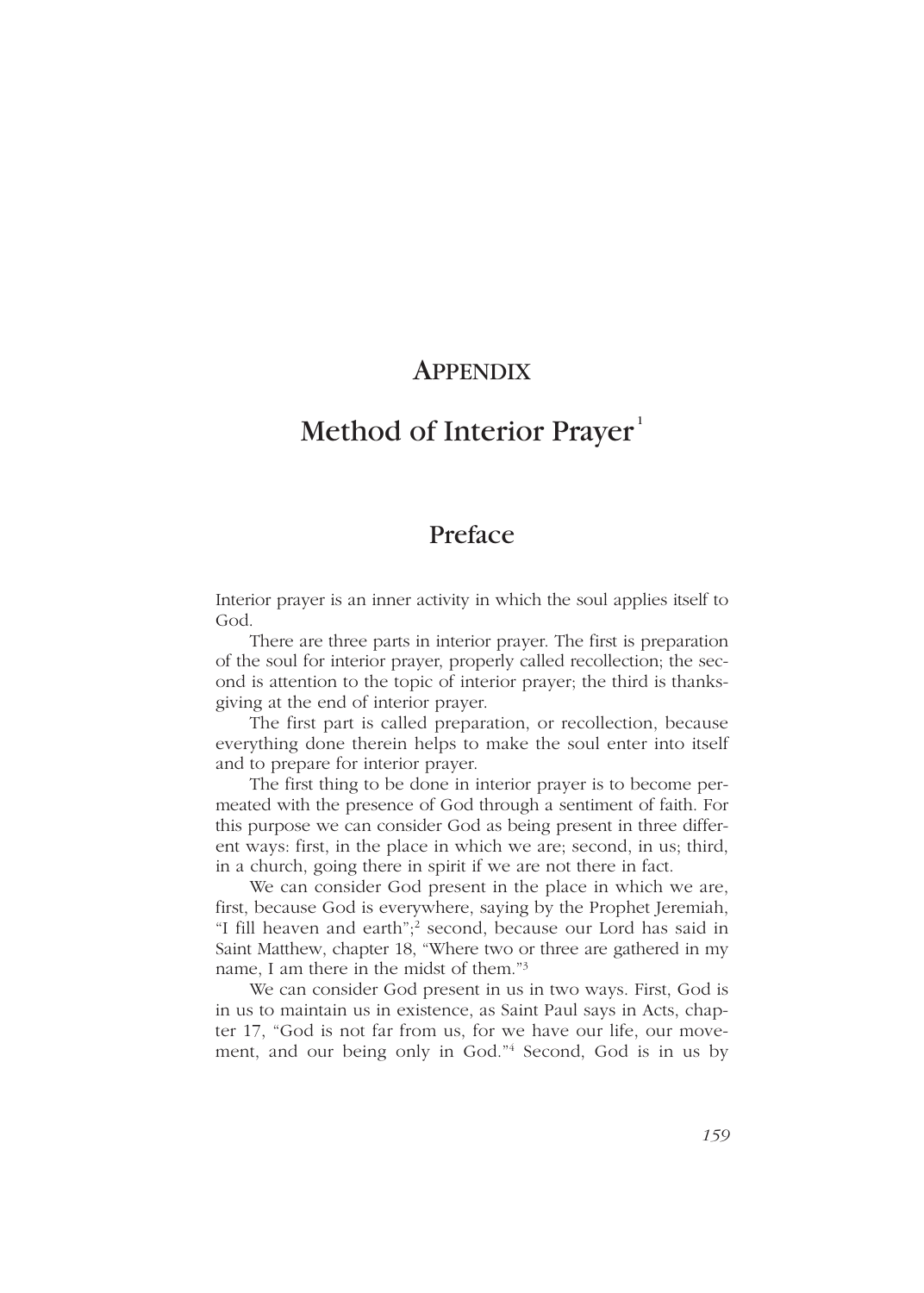grace and by the Spirit, which is what our Lord teaches us by these words: "The kingdom of God is within you."5 Saint Paul expresses the same thing when he says, "The temple of God is holy, which you are," and, "Do you not know that your body is the temple of the Holy Spirit, who dwells in you?"6

We can consider God as present in a church for two reasons: first, because it is the house of God, as our Lord tells us in Saint Matthew, chapter 21, "My house is a house of prayer";<sup>7</sup> second, because our Lord is there in the Most Blessed Sacrament of the altar.

# First Part

In the first part of interior prayer, there are nine acts. The first three refer to God; the next three, to us; the last three, to our Lord.

The three that refer to God are, first, an act of faith; second, an act of adoration; third, an act of thanksgiving.

We make an act of faith by firmly believing that we are in the presence of God. To impress this truth on our mind more strongly and to keep ourselves in this sentiment of faith, we can use some of the above-mentioned passages of Holy Scripture referring to the manner in which we place ourselves in the presence of God.

We make an act of adoration by acknowledging that God is our Creator and our sovereign Lord, by showing profound respect because of this awareness, and by thinking of our lowliness and of our dependence on God.

We make an act of thanksgiving by thanking God for the graces we have received, especially for the grace to permit us to be in communion with the divine presence during interior prayer.

The three acts that refer to us are, first, an act of humility; second, an act of remorse; third, an act of contrition.

We make an act of humility by acknowledging that because we are nothing, we are unworthy to appear before God. To maintain ourselves in this sentiment, we can use these words of Abraham, "How shall I speak to my Lord, I who am only ashes and dust?"8

We make an act of remorse by acknowledging that because of our many offenses, we are unworthy to appear before God.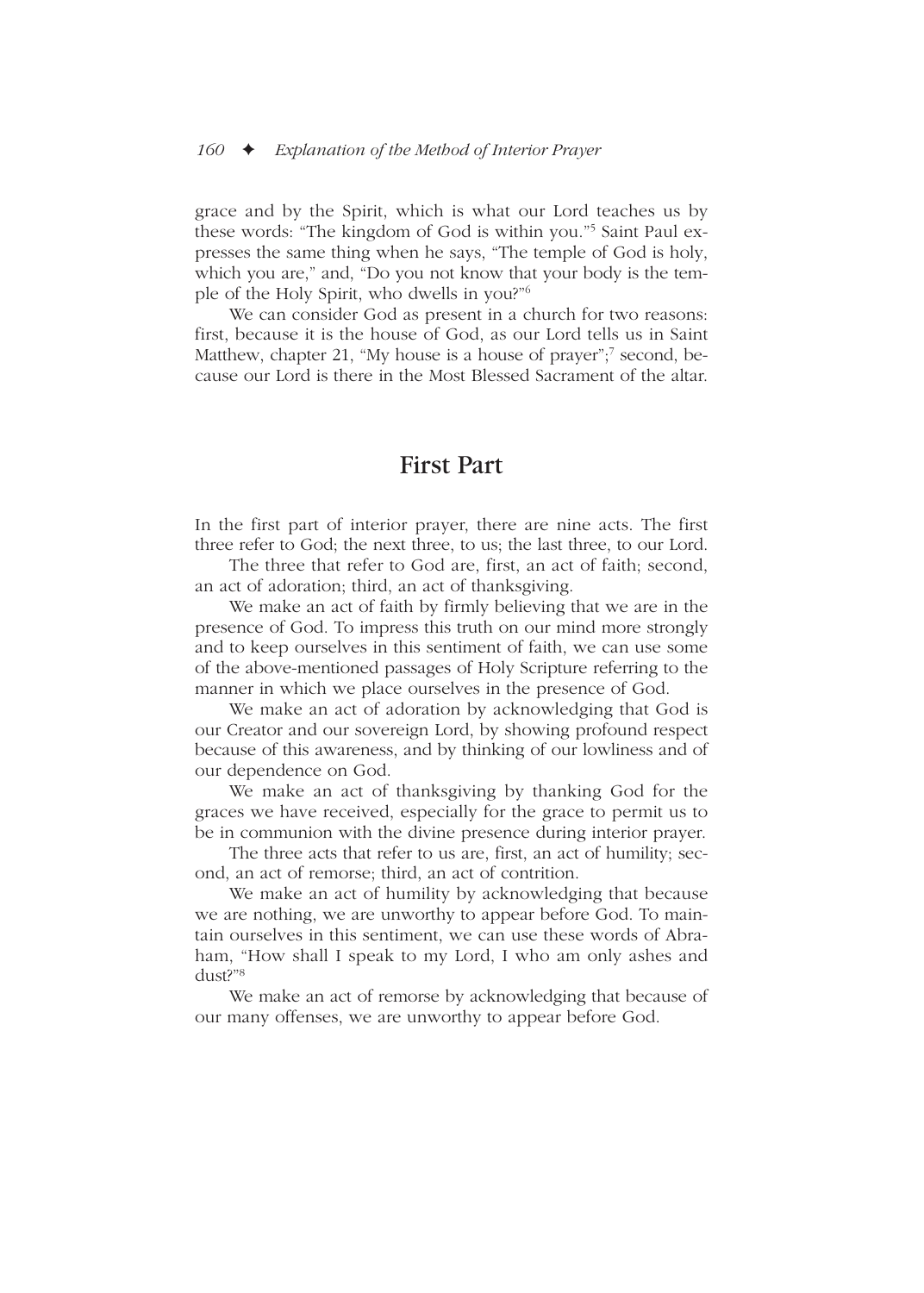We make an act of contrition by asking pardon of God for all our sins and by firmly resolving to commit them no more.

The three acts that refer to our Lord are, first, an act of application of the merits of our Lord; second, an act of union with our Lord; third, an act of invocation of the Holy Spirit.

We make an act of application of the merits of our Lord by asking him to apply to us the merits of his Passion to make us more agreeable to the Father and better disposed to receive grace and light in interior prayer.

We make an act of union with our Lord by uniting ourselves to his interior dispositions when he made interior prayer, begging him to make interior prayer in us and to offer our prayer and to present our needs to his Father, considering us as belonging to him and as his own members, who neither have nor can have any interior life, movement, or activity except in him.

We make an act of invocation of the Spirit of our Lord by begging him to give us his Spirit, so that we will make interior prayer only under his guidance, renouncing for this purpose our own mind and our own thoughts in order to admit during the entire time of our prayer only the thoughts with which it will please his Spirit to inspire us, so that we will put into practice what Saint Paul says, that the Spirit of God prays in us,<sup>9</sup> for we are unable to have any good thoughts by ourselves.<sup>10</sup>

# Second Part

In the second part of interior prayer, we apply ourselves to the subject of some mystery, virtue, or maxim of the Gospel.

If the subject is a mystery, we begin by permeating ourselves deeply with the spirit of this mystery, paying attention to what is said about it in the Gospel or what the Church proposes to us concerning it, either by a simple view of faith or by some reflections on the mystery or on its subject. We then maintain ourselves in sentiments of interior respect while considering the mystery.

If the subject is a virtue or a maxim, we interiorly permeate ourselves with its necessity or its utility, whether by a sentiment of faith, by some passage of Holy Scripture that expresses this virtue or this maxim, or by reflections on the virtue or on the maxim that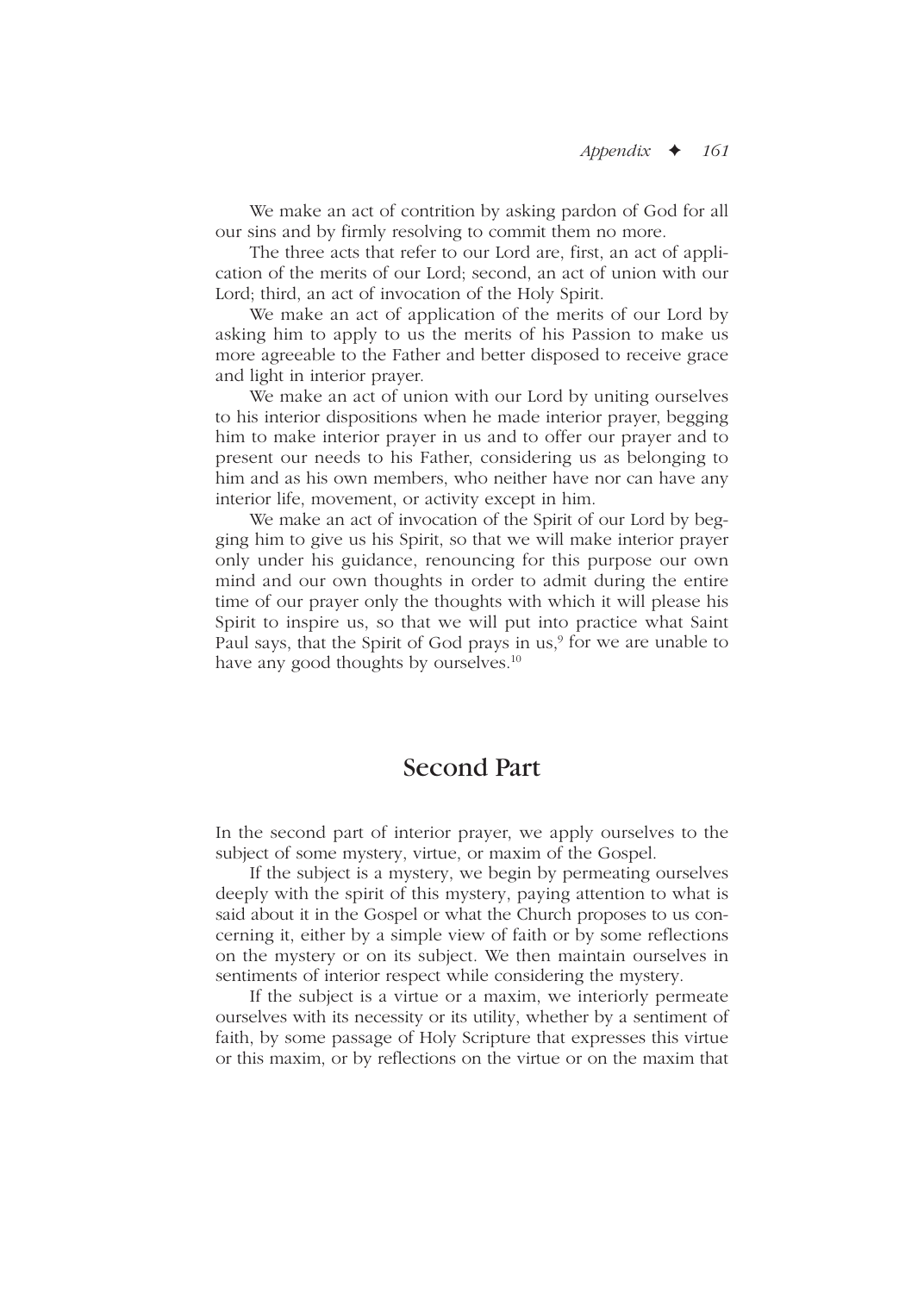will help to convince us to practice it. We draw these reflections chiefly from Holy Scripture, particularly from the New Testament.

Then, based on faith, we make nine acts. The first three refer to our Lord; the next three, to us. Of the last three, the first refers to our Lord; the second, to God; the third, to the saints.

The three acts that refer to our Lord are an act of faith, an act of adoration, and an act of thanksgiving.

We make an act of faith on the mystery, the virtue, or the maxim by firmly believing that our Lord accomplished the mystery, practiced the virtue, or taught us the maxim. To persuade ourselves of this truth, we recall some passage of the New Testament.

We make an act of adoration by paying homage to our Lord accomplishing this mystery, practicing this virtue, or teaching this maxim. With our mind thus engaged, we remain in profound respect before him.

We make an act of thanksgiving by thanking our Lord for his goodness in accomplishing this mystery, in practicing this virtue, or in teaching this maxim for our instruction and our sanctification.

The three acts that refer to us are an act of remorse, an act of contrition, and an act of application.

We make an act of remorse by acknowledging before God how great our remorse must be for not having applied ourselves to become imbued with the spirit of this mystery or of this maxim or with the practice of this virtue or for not having applied ourselves as much as we ought to have done. To add to our remorse, we call to mind the principal occasions on which we have failed.

We make an act of contrition by asking pardon of God for the faults committed against the spirit of this mystery or of this maxim or against this virtue. We resolve to be more faithful in the future to the spirit of this mystery or of this maxim and to the practice of this virtue.

We make an act of application by applying to us the mystery, the virtue, or the maxim, considering before God how necessary it is for us to enter into the spirit of this mystery or of this maxim or to practice this virtue, noting the occasions on which we can and ought to do so and taking suitable and definite means to act in this manner when such occasions arise.

When making the act of application, we form resolutions. This is what is meant by taking suitable and definite means to practice the virtue on which we are making interior prayer.

These resolutions must refer to the present, be specific, and be effective. First, they must be applied to the present, so that we can put them into effect on the same day on which we make them.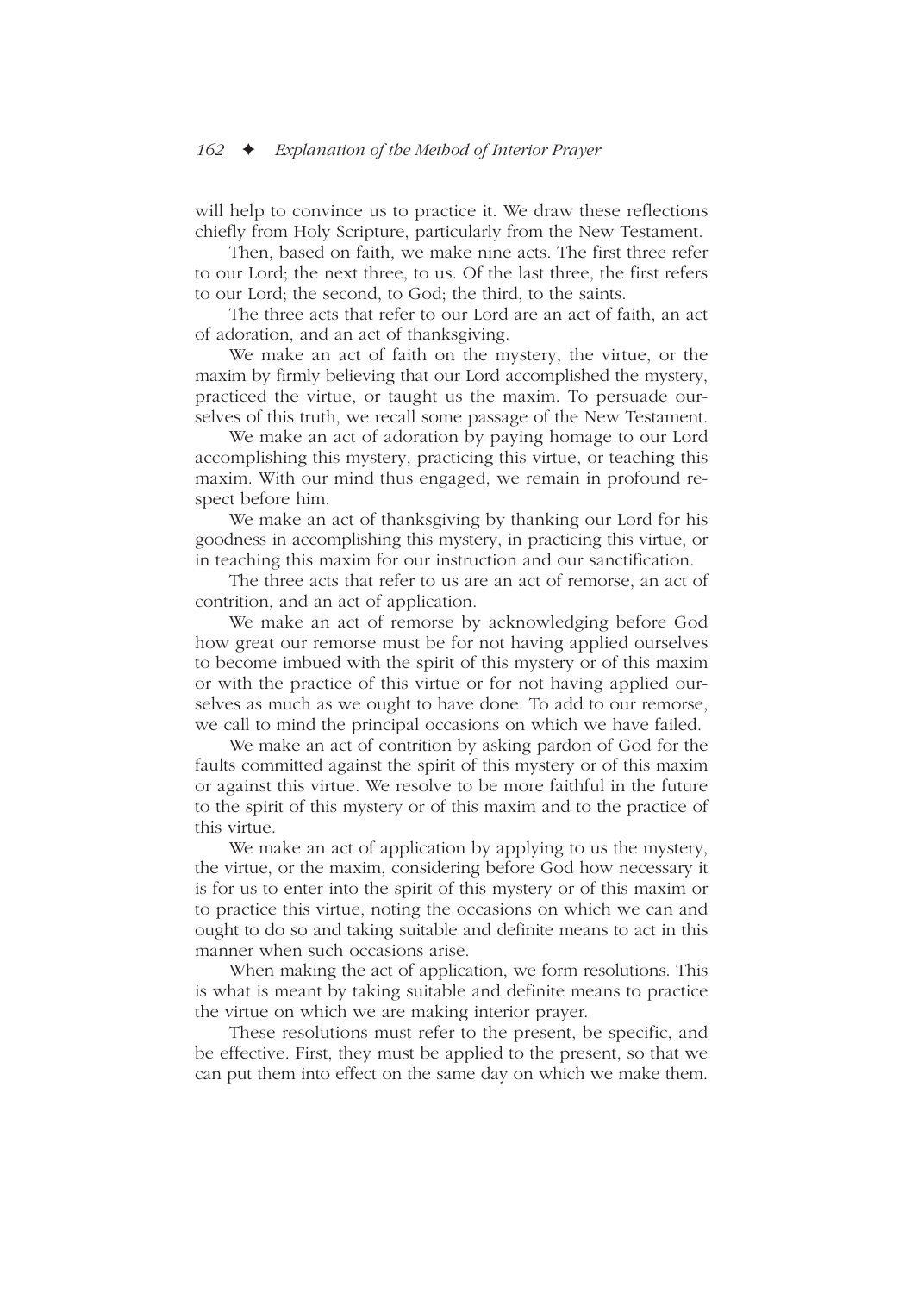Second, they must be specific, that is, relate to a particular virtue that we can foresee some occasions to practice. Third, they must be effective: we must take care to perform them without fail when the occasions arise.

The last three acts of the second part are, first, an act of union with our Lord; second, an act of petition; third, an act of invocation of saints to whom we have a special devotion.

We make an act of union by uniting ourselves interiorly with the Spirit and the dispositions of our Lord in this mystery or with those with which he taught or he practiced this virtue or this maxim. We beg him to give us a share in this Spirit and in these dispositions, earnestly beseeching him to grant us the grace to enter into the spirit of this mystery or into the practice of this virtue or of this maxim, not merely exteriorly—as the *philosophes* and people of the world practice it, by reason of its being a moral virtue or through purely human motives—but through views of faith and in union with the Spirit and with the dispositions of our Lord and through the action of grace.

We make an act of petition by humbly asking God for the spirit of this mystery or for the practice of this virtue or of this maxim, begging that it be granted to us in union with our Lord and through our Lord, in whom and through whose Spirit alone we dare to ask for and to hope to obtain it.

We make an act of invocation of the saints by begging those to whom we are especially devoted, chiefly those who were present at this mystery, who cooperated in its accomplishment, or who frequently and perfectly practiced this virtue or this maxim, to interest themselves on our behalf with God and to beseech God to grant us the spirit of this mystery or the practice of this virtue or of this maxim, thus showing them our great confidence in their intercession.

# Third Part

In the third part of interior prayer, there are three acts. The first is a review of what we have done during the prayer; the second, an act of thanksgiving; the third, an act of offering.

We make a review by thinking about the principal items we have considered in our prayer and about the sentiments God has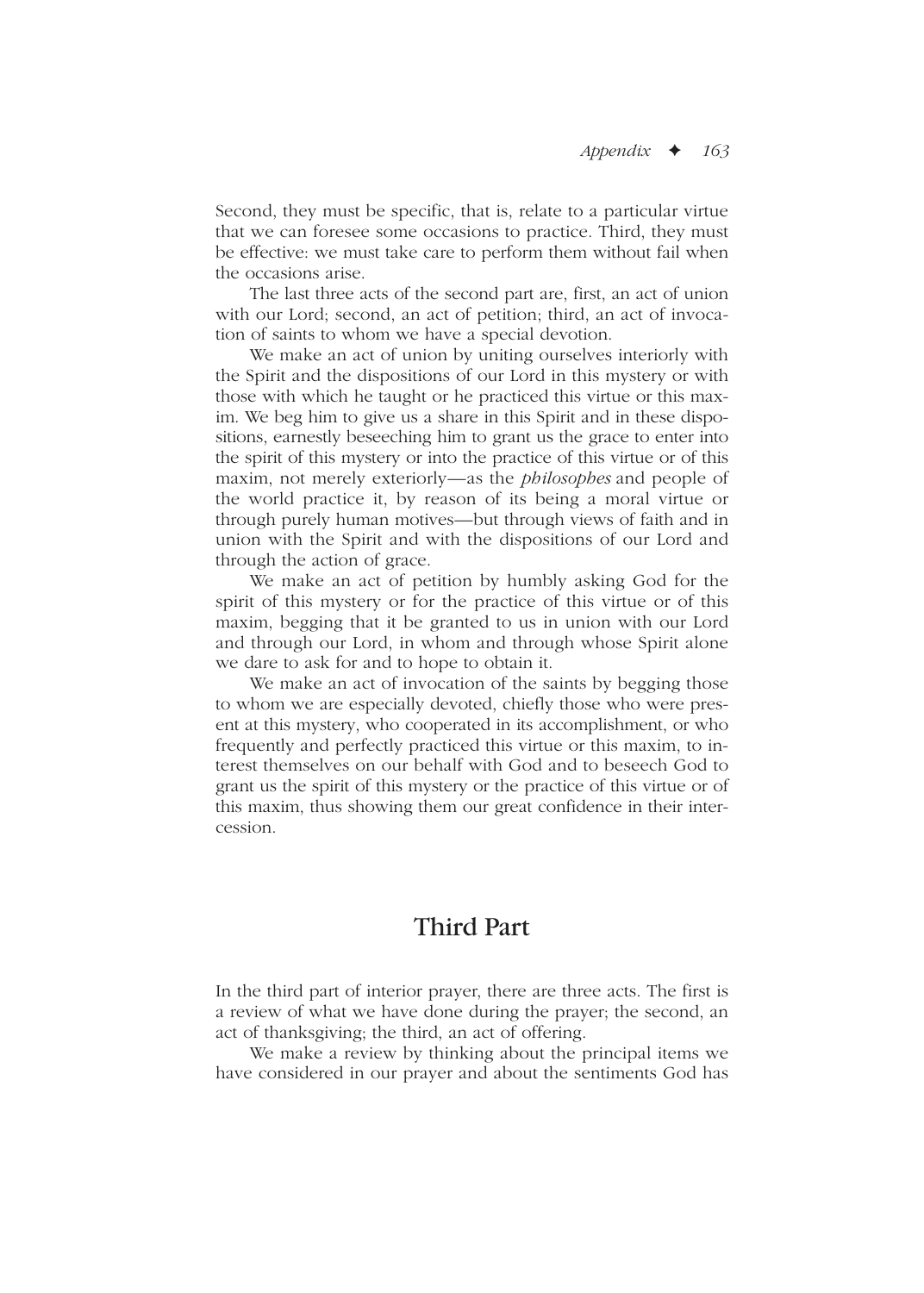inspired in us that we consider the most wise and the most practical and by reflecting on the benefits that we can draw from them.

We make an act of thanksgiving by thanking God for the graces received during the prayer, for all the sentiments that were given to us, and for the affection that God enabled us to experience for the good of our soul and for our advancement in virtue.

We make an act of offering by presenting to God our interior prayer, the resolutions we have taken, and our dispositions to fulfill them, at the same time offering ourselves to God with all our actions of the day.

We finish our prayer by placing all that we have done, considered, and resolved under the protection of the Most Blessed Virgin, so that she will offer it to her dear Son and by this means we will obtain from him the graces necessary to perform all our actions and to practice the virtue or the maxim on which we have made interior prayer, all for his greater glory and with the greatest possible perfection.

#### **Notes**

1. The Method of Interior Prayer can be found in John Baptist de La Salle, *Collection of Various Short Treatises,* Daniel Burke, FSC, editor, Lasallian Publications, 1993, reprinted 2007, 7–12, an English translation of *Recueil de Différents Petits Traités,* 1711 edition, *Cahiers Lasalliens* 15, 7–16.

- 2. Jer 23:24
- 3. Matt 18:20
- 4. Acts 17:27–28
- 5. Luke 17:21
- 6. 1 Cor 3: 7; 6:19
- 7. Matt 21:13; Luke 19:46
- 8. Gen 17:27
- 9. Rom 8:26
- 10. 2 Cor 3:5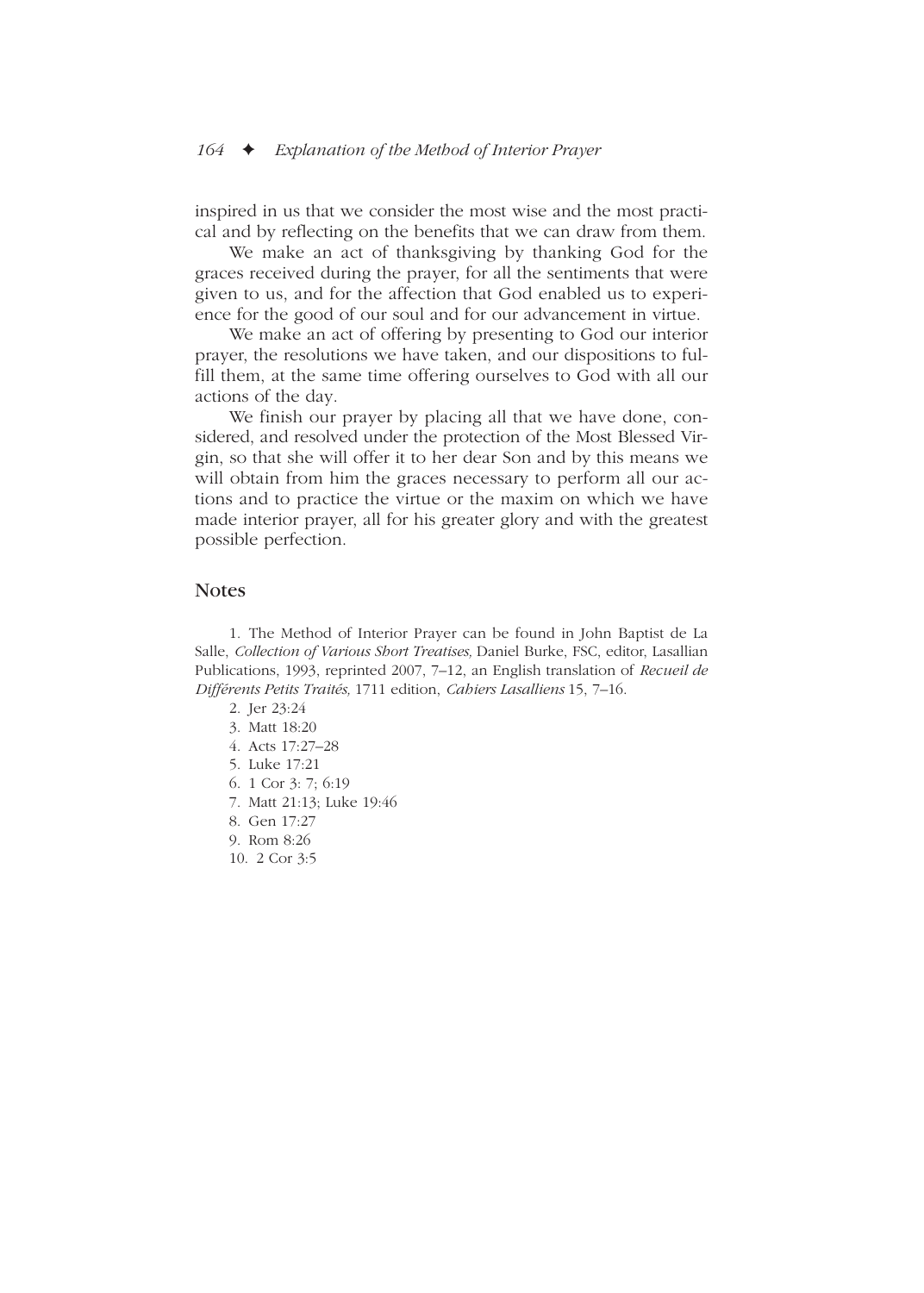# Bibliography

### (A) Cahiers Lasalliens

- 7 Blain, Jean-Baptiste. *La vie de Monsieur Jean-Baptiste de La Salle, Instituteur des Frères des Écoles chrétiennes.* Tome I. Reproduction photomécanique de l'édition originale. Rome, 1961.
- 8 Blain, Jean-Baptiste. *La vie de Monsieur Jean-Baptiste de La Salle, Instituteur des Frères des Écoles chrétiennes.* Tome II. Reproduction photomécanique de l'édition originale. Rome, 1961.
- 12 La Salle, John Baptist (Jean-Baptiste) de. *Méditations pour les Dimanches et les principales Fêtes de l'année.* Reproduction anastatique de l'édition originale. Rome, 1962.
- 13 La Salle, John Baptist (Jean-Baptiste) de. *Méditations pour le temps de la Retraite.* Reproduction anastatique de l'édition originale. Rome, 1963.
- 14 La Salle, John Baptist (Jean-Baptiste) de. *Explication de la méthode d'oraison.* Reproduction anastatique de l'édition originale. Rome, 1963.
- 15 La Salle, John Baptist (Jean-Baptiste) de. *Recueil de différents petits traités à l'usage des Frères des Écoles chrétiennes.* Reproduction anastatique de l'édition de 1711. Rome, 1963.
- 17 La Salle, John Baptist (Jean-Baptiste) de. *Instructions et Prières pour la Sainte Messe, la Confession et la Communion, avec une Instruction méthodique pour demandes et réponses pour apprendre à se bien confesser.* Reproduction anastatique de l'édition de 1734. Rome, 1963.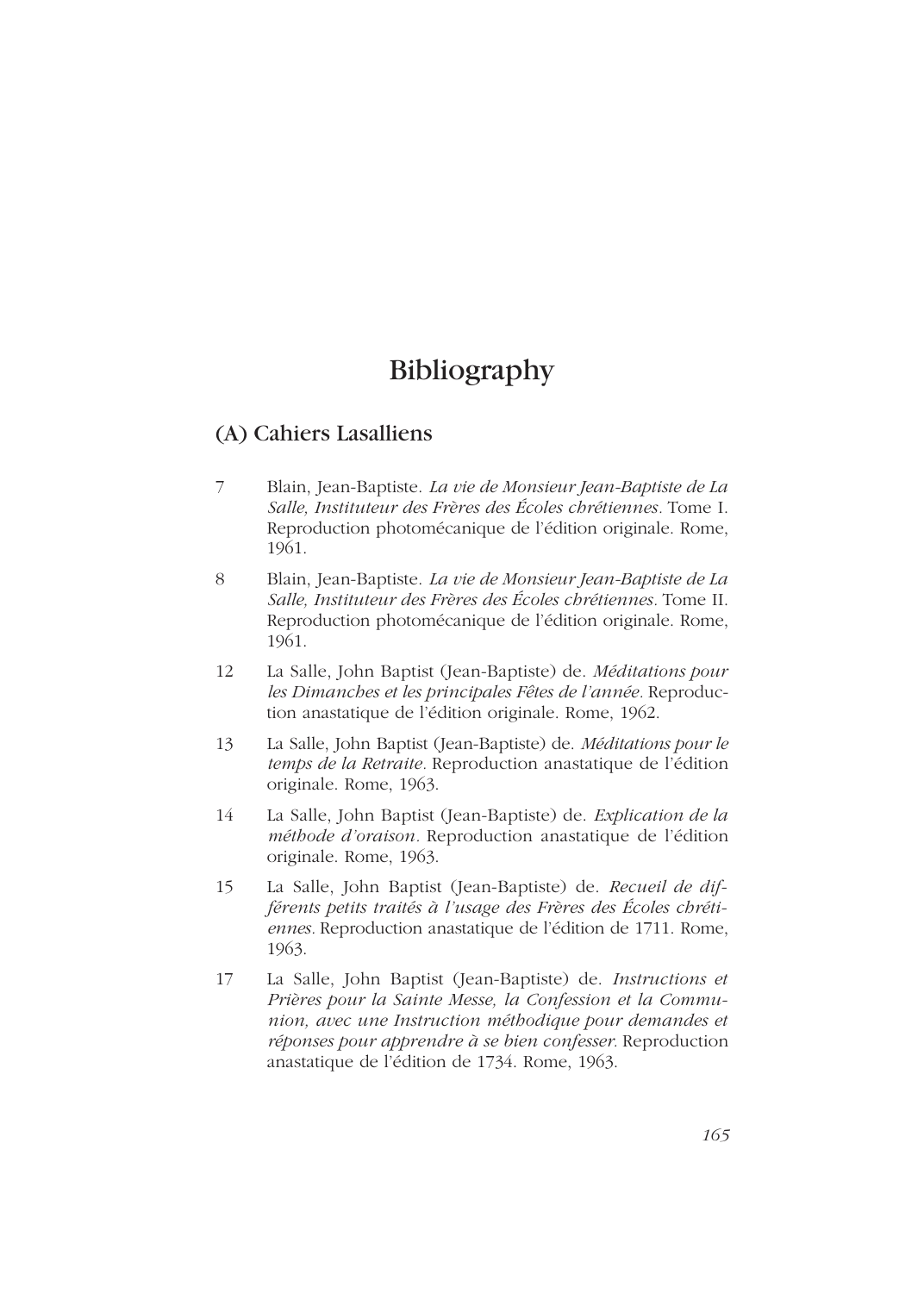- 18 La Salle, John Baptist (Jean-Baptiste) de. *Exercices de piété qui se font pendant le jour dans les Écoles chrétiennes.* Reproduction anastatique de l'édition de 1760. Rome, 1963.
- 20 La Salle, John Baptist (Jean-Baptiste) de. *Les Devoirs d'un Chrétien envers Dieu.* Tome I. Reproduction anastatique de l'édition de 1703. Rome, 1964.
- 25 La Salle, John Baptist (Jean-Baptiste) de. *Pratique du Règlement journalier. Règles communes des Frères des Écoles chrétiennes. Règle du Frère Directeur d'une Maison de l'Institut.* D'après les manuscrits de 1705, 1713, 1718 et l'édition princeps de 1726. Rome, 1965.
- 50 *Explication de la méthode d'oraison.* Presentation du texte de 1739. Instrument de travail. (Miguel Campos, FSC, et Michel Sauvage, FSC) Rome, 1989.

# (B) Other Publications

*The Letters of John Baptist de La Salle.* Translation, introduction, and commentary by Colman Molloy, FSC. Edited with additional commentary by Augustine Loes, FSC. Romeoville: Lasallian Publications, 1988.

*Collection of Various Short Treatises.* A new edition of the translation by W.J. Battersby, FSC. Edited by Brother Daniel Burke, FSC. Landover: Lasallian Publications, 1993.

*Meditations by John Baptist de La Salle.* Translated by Richard Arnandez, FSC, and Augustine Loes, FSC. Edited by Augustine Loes, FSC, and Francis Huether, FSC. Landover: Lasallian Publications. 1994.

### Csikszentmihalyi, Mihaly

*Flow: The Psychology of Optimal Experience.* New York: Harper Perennial, 1991.

#### Guardini, Romano

*Vorschule des Betens.* Zurich: Benziger, 1943. (English translation: *Prayer in Practice.* New York: Pantheon Books, 1957)

### Lett, Emile, FSC

*Explication de la méthode d'oraison par Saint J.-B. de La Salle.* Texte de 1739. Édition Critique. Paris: Ligel, 1957.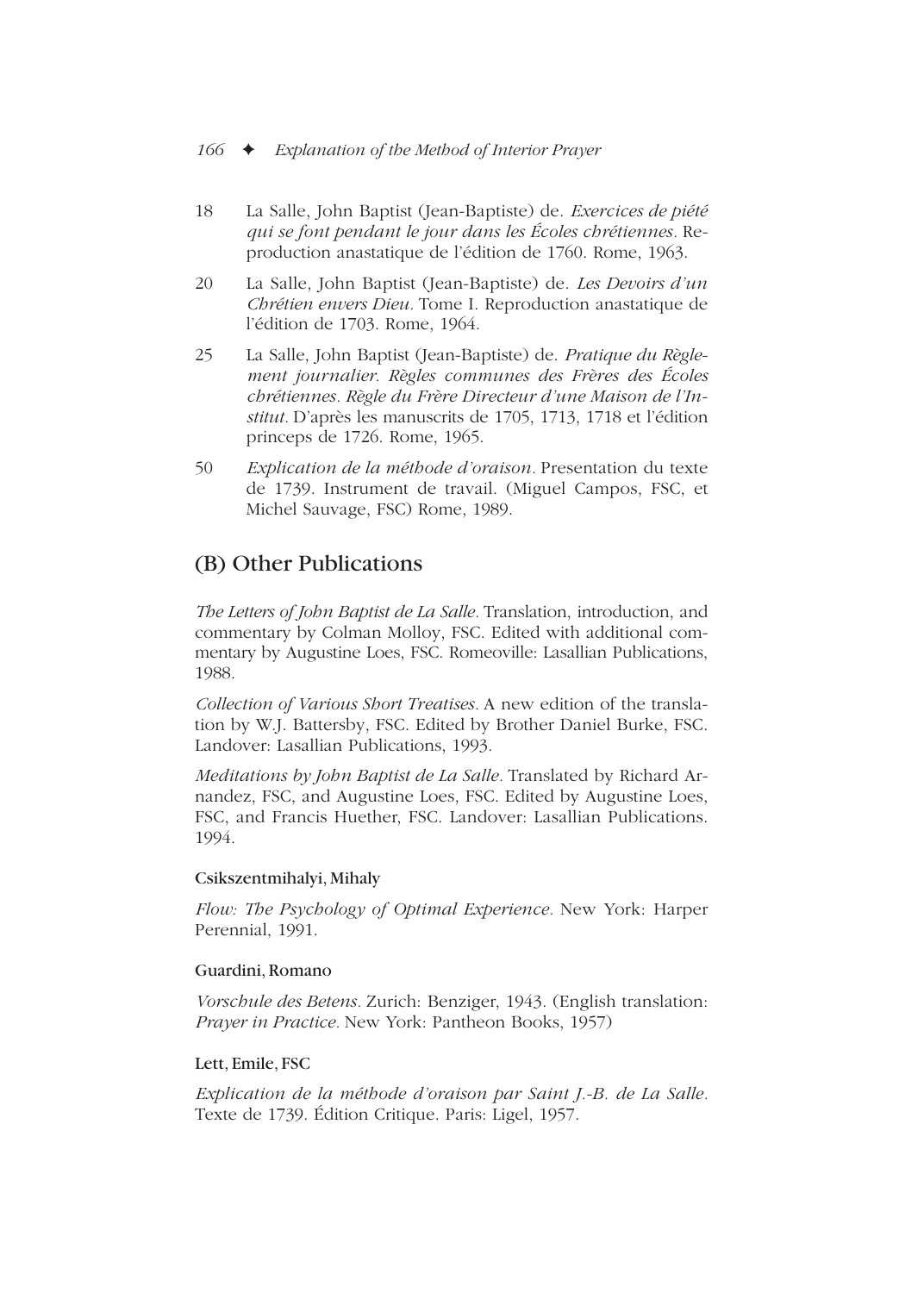## Rigault, Georges

*Histoire générale de l'Institut des Frères des Écoles chrétiennes; L'œuvre religieuse et pédagogique de Saint Jean-Baptiste de La Salle.* Tome I. Paris: Librairie Plon, 1937.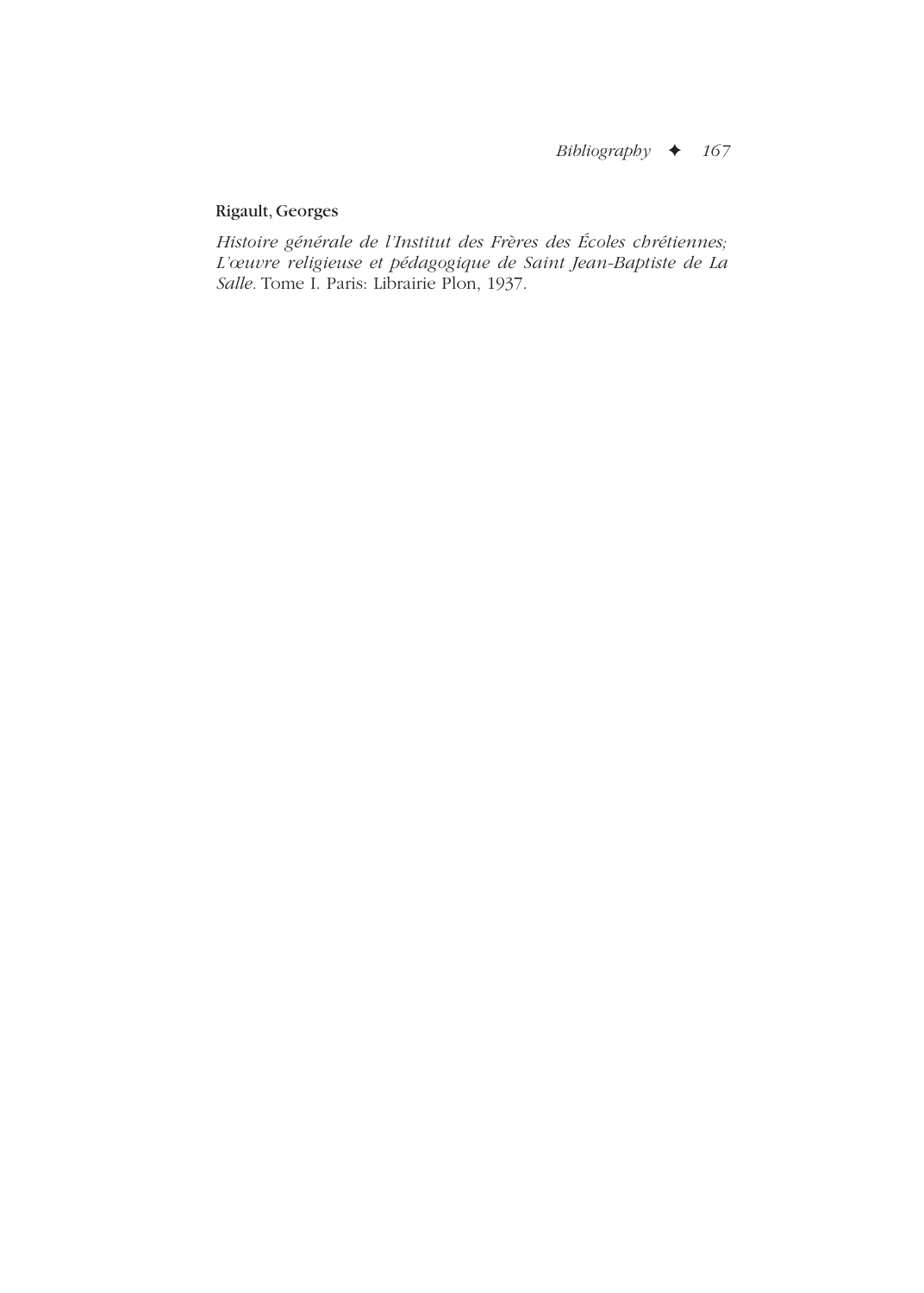## Index of Biblical Citations

The biblical citations presented here refer only to the direct citations in the explanatory text and in the examples of prayers.

| Genesis      |            | 51:5–7      | 72     |
|--------------|------------|-------------|--------|
| 18:27        | 70         | 51:11-12 74 |        |
| 28:16        | 58         | 73:23       | 59     |
|              |            | 75:7        | 59     |
| 1 Samuel     |            | $135:7-10$  | 59     |
| 3:10         | 146        | 138:7       | 42     |
|              |            | 139:7–10    | 26     |
| 2 Chronicles |            | 144:1       | 34     |
| $7:15 - 16$  | 63         | 144:13      | 102    |
|              |            |             |        |
| Psalms       |            | Isaiah      |        |
| 6:2          | 74         | 7:14        | 86, 90 |
| 16:8         | 27, 34, 49 | 9:5         | 95     |
| 18:35        | 34         |             |        |
| 23:4         | 27, 34     | Jeremiah    |        |
| 24:1         | 87         | 23:24       | 59     |
| 25:15        | 27, 34     |             |        |
| 32:5         | 73         | Daniel      |        |
| 38:2         | 74         | 13:23       | 26     |
| 38:10        | 74         |             |        |
| 38:22        | 74         | Hosea       |        |
|              |            | $11:8-9$    | 102    |